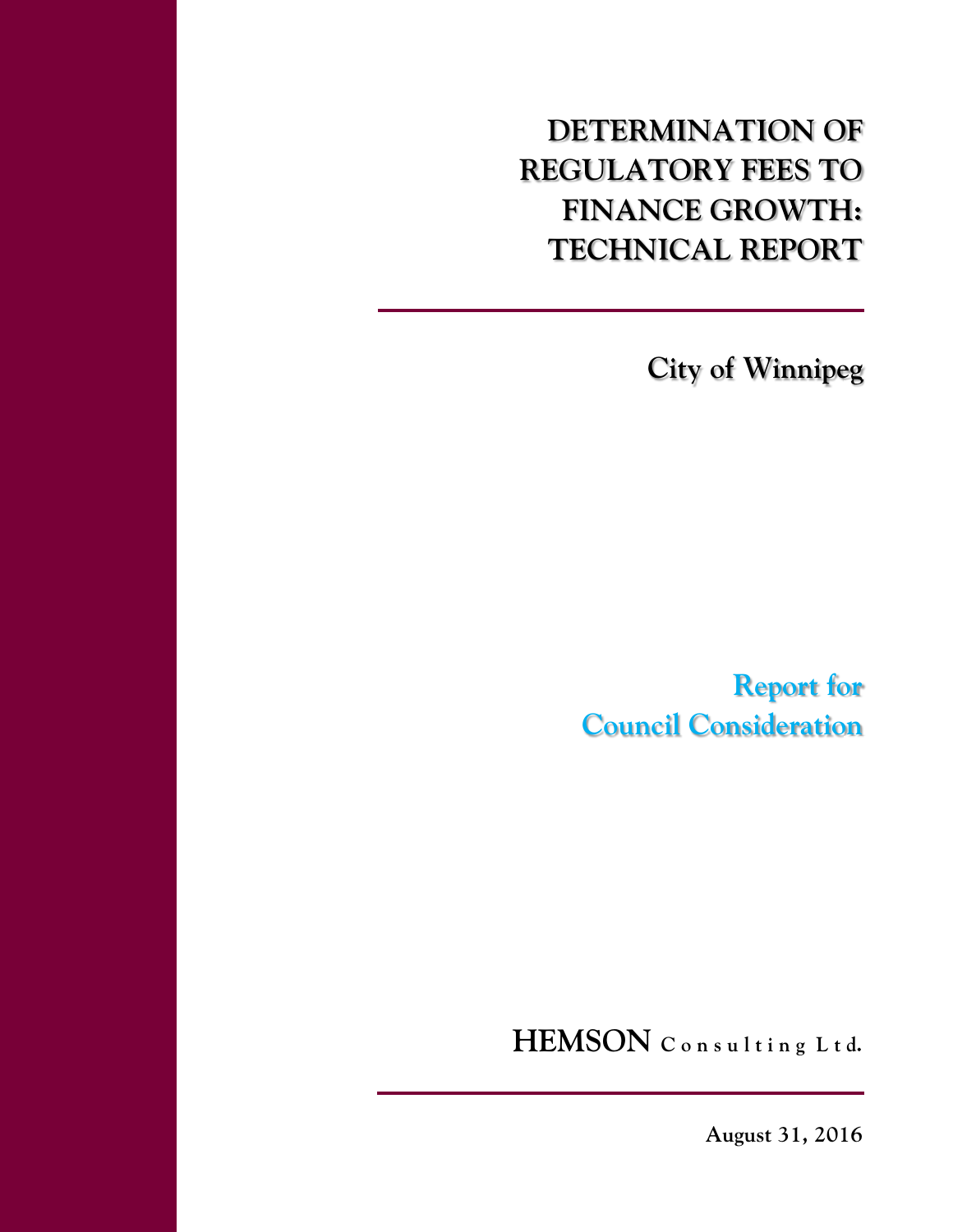## **TABLE OF CONTENTS**

|                | A.        | STUDY CALCULATES POTENTIAL REGULATORY FEES TO FUND       |  |
|----------------|-----------|----------------------------------------------------------|--|
|                | <b>B.</b> | STUDY CONSISTENT WITH COMMON PRACTICES ACROSS CANADIAN   |  |
|                | C.        |                                                          |  |
|                | D.        |                                                          |  |
|                | Ε.        |                                                          |  |
| $\blacksquare$ |           |                                                          |  |
| $\mathbf{H}$   |           | A CITY-WIDE METHODOLOGY ALIGNS DEVELOPMENT-RELATED COSTS |  |
|                | A.        |                                                          |  |
|                | B.        | KEY STEPS IN DETERMINING REGULATORY FEES FOR FUTURE      |  |
| Ш              |           |                                                          |  |
|                | A.        |                                                          |  |
|                | Β.        |                                                          |  |
| IV             |           |                                                          |  |
|                | A.        | DEVELOPMENT-RELATED CAPITAL FORECAST FOR THE 10-YEAR     |  |
|                | <b>B.</b> | DEVELOPMENT-RELATED CAPITAL FORECAST FOR THE 15-YEAR     |  |
|                | C.        | DEVELOPMENT-RELATED CAPITAL FORECAST FOR THE 25-YEAR     |  |
|                |           |                                                          |  |
| V              |           |                                                          |  |
|                | A.        | UNADIUSTED REGULATORY FEES CALCULATION FOR 10-YEAR       |  |
|                | B.        | UNADJUSTED REGULATORY FEES CALCULATION FOR 15-YEAR       |  |
|                | C.        | UNADJUSTED REGULATORY FEES CALCULATION FOR 25-YEAR       |  |
|                |           |                                                          |  |
|                | D.        | ADJUSTED RESIDENTIAL AND NON-RESIDENTIAL REGULATORY FEES |  |
| <b>VI</b>      |           |                                                          |  |
|                | A.        |                                                          |  |
|                | <b>B.</b> |                                                          |  |
|                | C.        |                                                          |  |

 $\overline{a}$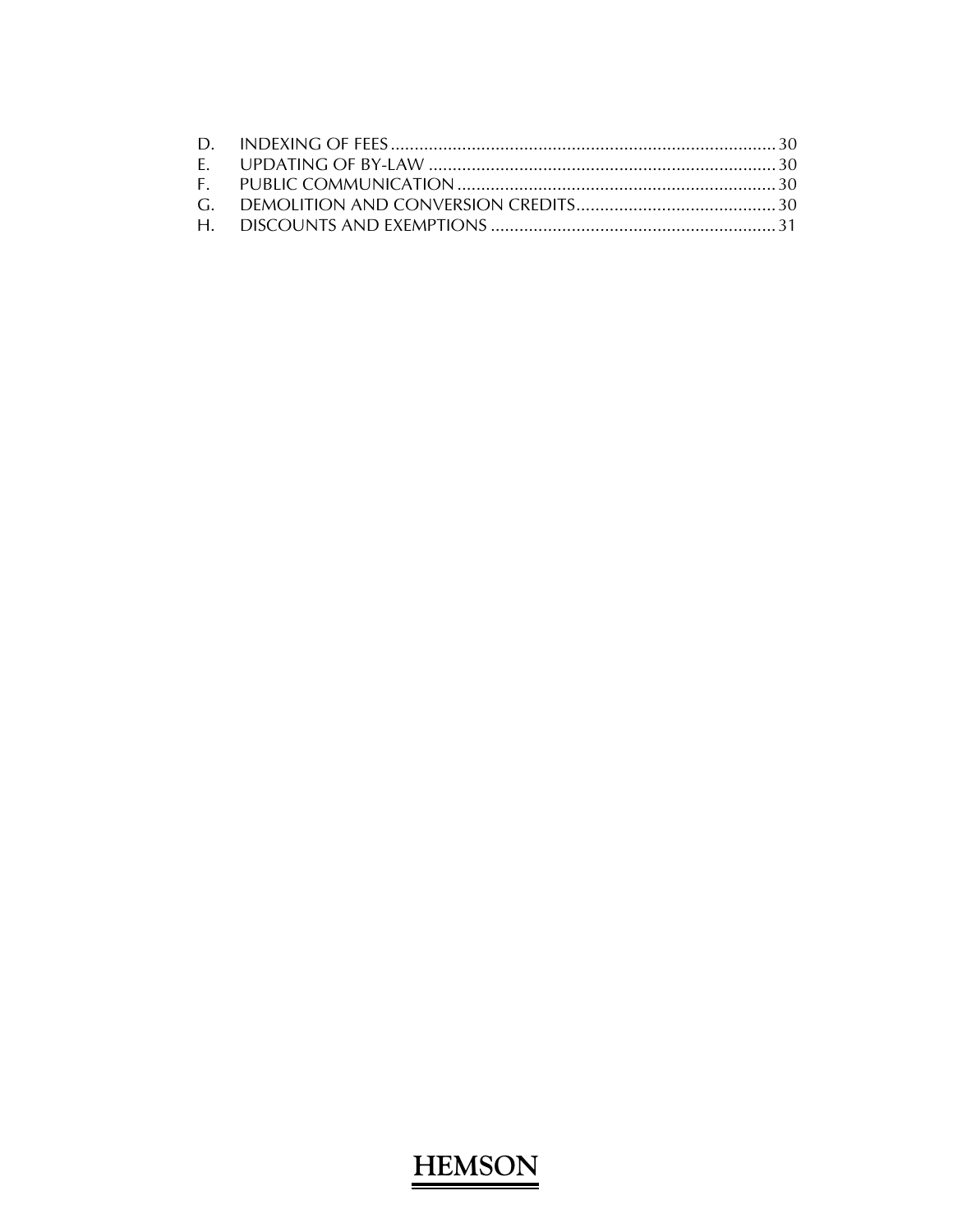## **APPENDICES**

| A.           |                                                            |  |
|--------------|------------------------------------------------------------|--|
| B.           | 10-YEAR BENEFITTING PERIOD SERVICES TECHNCIAL APPENDIX  47 |  |
| <b>B.1</b>   |                                                            |  |
| B.2          |                                                            |  |
| B.3          |                                                            |  |
| $\mathsf{C}$ |                                                            |  |
| D            | 25-YEAR BENEFITTING PERIOD SERVICES TECHNCIAL APPENDIX  78 |  |
|              |                                                            |  |
|              |                                                            |  |
|              |                                                            |  |
|              |                                                            |  |
|              |                                                            |  |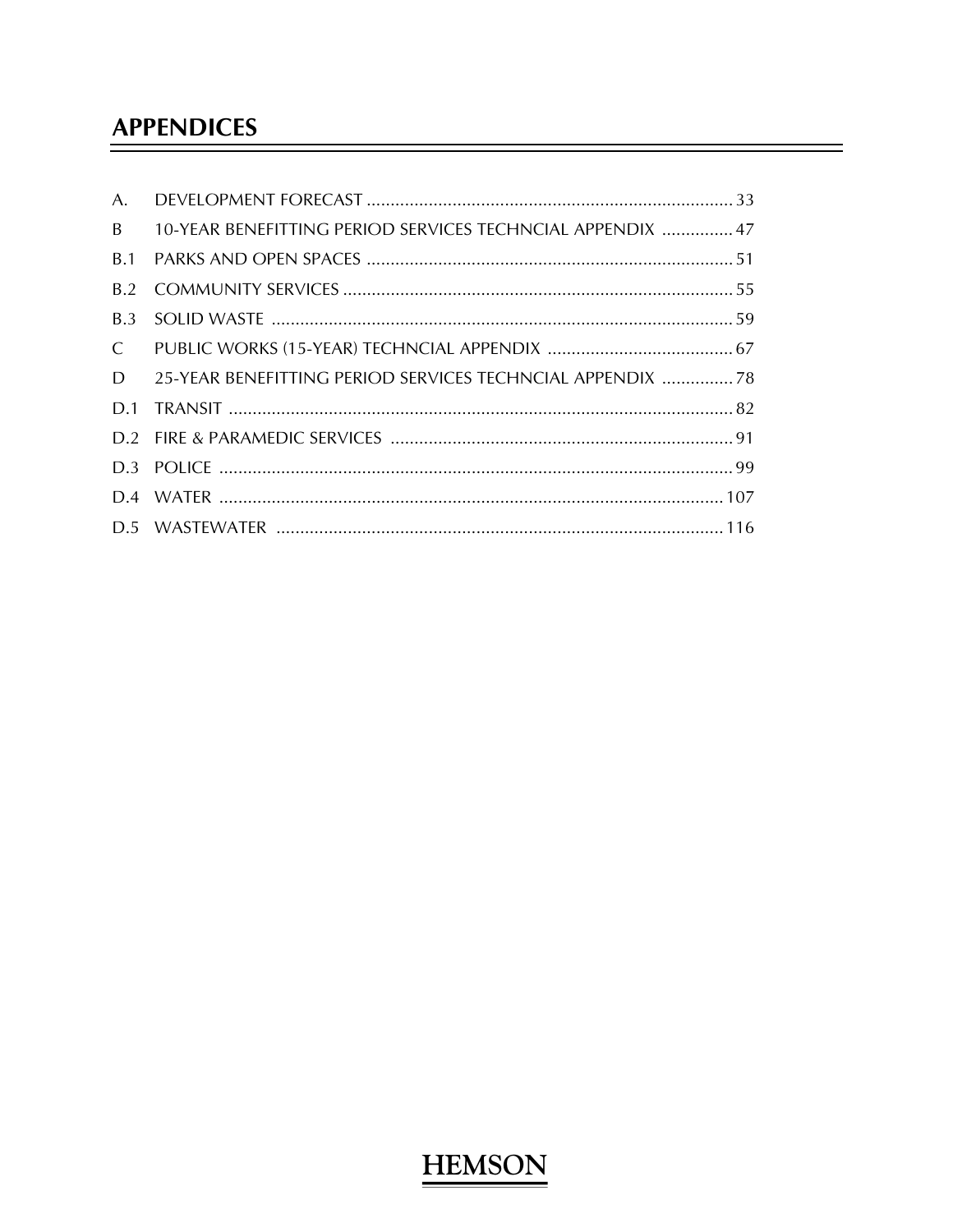## **EXECUTIVE SUMMARY**

The following summarizes the findings of the City of Winnipeg's 2016 Regulatory Fee Study.

### **A. STUDY CALCULATES POTENTIAL REGULATORY FEES TO FUND DEVELOPMENT-RELATED COSTS**

- The City should consider levying regulatory fees to fund capital projects throughout Winnipeg so that new development pays for its capital requirements and so that new services required by development are provided in a fiscally responsible manner.
- The study was prepared to calculate potential regulatory fees with reference to a forecast of the amount and type of residential and non-residential development anticipated in the City.
- A review of capital projects has been completed, including an analysis of gross expenditures, funding sources and net expenditures incurred or to be incurred by the City to provide for the expected development, including the determination of the development and non-development-related components of the capital projects.
- This report identifies the growth-related net capital costs attributable to development that is forecast to occur in the City of Winnipeg. These costs are apportioned to residential and non-residential development in a manner that reflects the increase in the need for each service.
- All services with development-related costs are included in the analysis. These City services include Parks and Open Spaces, Community Services, Solid Waste, Public Works, Transit, Fire and Paramedic Services, Police, Water, and Wastewater.

### **B. STUDY CONSISTENT WITH COMMON PRACTICES ACROSS CANADIAN MUNICIPALITIES**

• This study provides the rationale and basis for the calculated regulatory fee rates. The methodology considers common practices as explored through the companion report entitled Review of Municipal Growth Financing Mechanisms, dated August 31, 2016.

### 1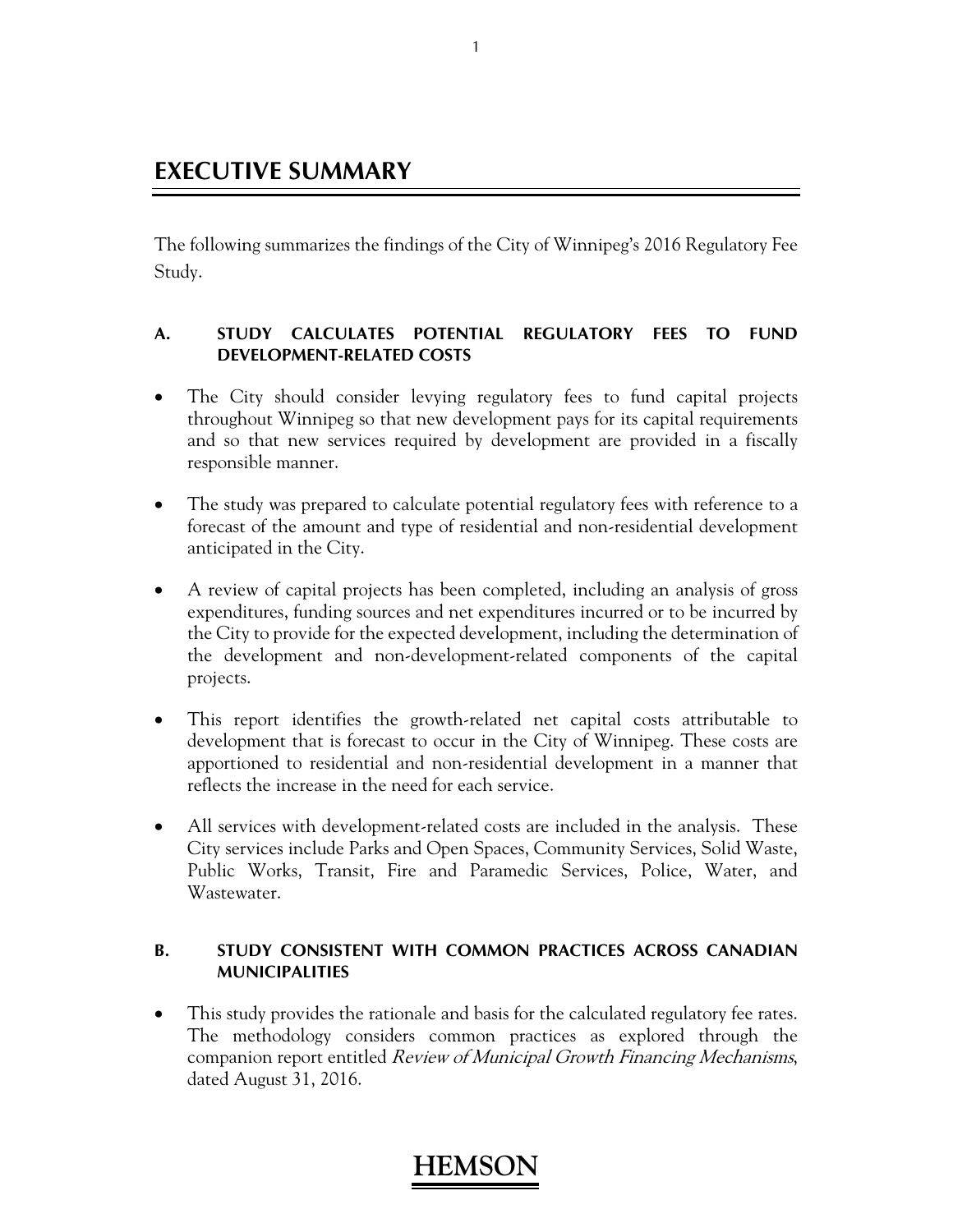- A City-wide average cost approach is used to calculate regulatory fees for all eligible services. This approach results in uniform charges levied throughout the City. This approach may be reviewed in subsequent regulatory fee studies.
- The calculated charges are the maximum charges the City may adopt. Lower charges may be approved; however, this will require a reduction in the capital plan, or financing from other sources, likely property taxes and utility rates.

## **C. DEVELOPMENT FORECAST**

- A forecast of the amount, type and location of residential and non-residential development anticipated in the City of Winnipeg to 2041 is included in this report.
- A 10-year forecast, from 2017 to 2026 was used in the regulatory fees calculation for Parks and Open Spaces, Community Services, and Solid Waste services. A 15 year forecast, from 2017 to 2031 was used for Public Works projects. A longer term forecast period, from 2017 to 2041 was used for Transit, Fire and Paramedic Services, Police, Water, and Wastewater services.
- The City is forecast to add approximately 42,300 occupied dwelling units in the 10-year planning period from 2017 to 2026. The 15-year period to 2031 will see a total of 61,900 new dwelling units. The longer term planning period to 2041 will see an addition of 98,300 total dwelling units.
- The development forecast for the 10-year planning period from 2017 to 2026 estimates that the City's Census population will grow by approximately 86,400 people, and by about 127,400 to 2031 and 198,500 to 2041.
- Employment in Winnipeg is forecast to grow by approximately 53,300 employees over the next ten years, 75,500 to 2031 and 122,700 to 2041. Of this employment growth, 22.3 per cent is anticipated to be associated with Office growth, 21.9 per cent with Institutional growth, 21.4 per cent with Commercial/Retail growth, and 34.5 per cent with Industrial growth.
- This employment growth is projected to generate about 3.37 million square metres of new, non-residential building space between 2017 and 2026, 4.78 million square metres to 2031, and 7.76 million square metres to 2041. Of this nonresidential building space, 9.5 per cent is anticipated to be associated with Major Office growth, 22.5 per cent with Institutional growth, 13.5 per cent with Commercial/Retail growth, and 54.5 per cent with Industrial growth.
- The following is a summary of the projected development in the City: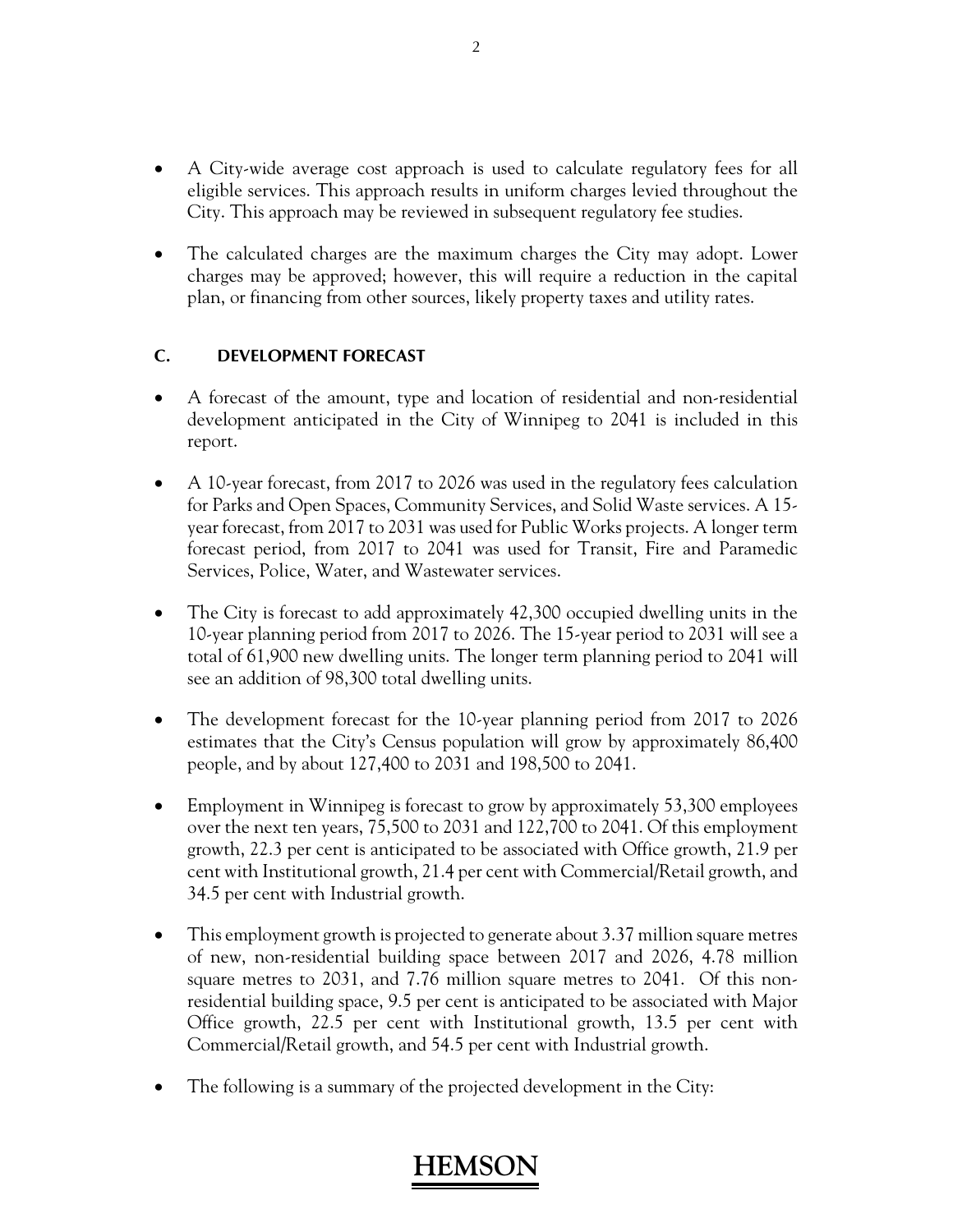| <b>Growth Forecast</b>                 | 2016            |           | <b>Planning Period</b><br>2017 - 2026 | 2017 - 2031 | <b>Planning Period</b>     | <b>Planning Period</b><br>2017 - 2041 |                  |  |
|----------------------------------------|-----------------|-----------|---------------------------------------|-------------|----------------------------|---------------------------------------|------------------|--|
|                                        | <b>Estimate</b> | Growth    | <b>Total at</b><br>2026               |             | Total at<br>Growth<br>2031 |                                       | Total at<br>2041 |  |
| <b>Residential</b>                     |                 |           |                                       |             |                            |                                       |                  |  |
| <b>Total Dwellings</b>                 | 283,850         | 42,278    | 326,128                               | 61,904      | 345,754                    | 98,328                                | 382,178          |  |
| <b>Total Population</b>                |                 |           |                                       |             |                            |                                       |                  |  |
| Census                                 | 711,494         | 86,354    | 797,848                               | 127,378     | 838,871                    | 198,458                               | 909,952          |  |
| <b>Population In New Dwellings</b>     |                 | 107,740   |                                       | 156, 159    |                            | 244,757                               |                  |  |
| <b>Non-Residential</b>                 |                 |           |                                       |             |                            |                                       |                  |  |
| <b>Total Employment</b>                | 398,951         | 53,324    | 452,275                               | 75,489      | 474,440                    | 122,724                               | 521,675          |  |
| <b>Major Office</b>                    | 88,819          | 11,871    | 100,690                               | 16,806      | 105,625                    | 27,322                                | 116,141          |  |
| Institutional                          | 87,397          | 11,681    | 99,078                                | 16,537      | 103,934                    | 26,885                                | 114,282          |  |
| Commercial/Retail                      | 85,207          | 11,389    | 96,596                                | 16,123      | 101,330                    | 26,211                                | 111,418          |  |
| Industrial                             | 137,529         | 18,382    | 155,911                               | 26,023      | 163,551                    | 42,306                                | 179,835          |  |
| Non-Residential Building Space (sq.m.) |                 | 3,373,581 |                                       | 4,775,863   |                            | 7,764,241                             |                  |  |

### **D. DEVELOPMENT-RELATED CAPITAL FORECAST**

### **10-Year Benefitting Period Services**

- City staff, in collaboration with Hemson Consulting, has compiled a development-related capital forecast setting out projects that are required to service anticipated development in the City between 2017 and 2026.
- The gross cost of the City's development-related capital forecast for these services amounts to \$287.76 million and provides for a wide range of capital projects. Of the \$287.76 million, approximately \$45.71 million has been identified as eligible for recovery through regulatory fees over the 2017-2026 planning period.
- Details of the capital programs for each service are provided in Appendix B.

### **15-Year Benefitting Period Services**

- A development-related capital forecast has been compiled setting out projects that are required to service anticipated development in the City between 2017 and 2031.
- The gross cost of the City's development-related capital forecast for these services amounts to \$3.47 billion and provides for a wide range of infrastructure expansions. Of the \$3.47 billion, approximately \$647.78 million has been identified as eligible for recovery through regulatory fees over the 2017-2031 planning period.

### 3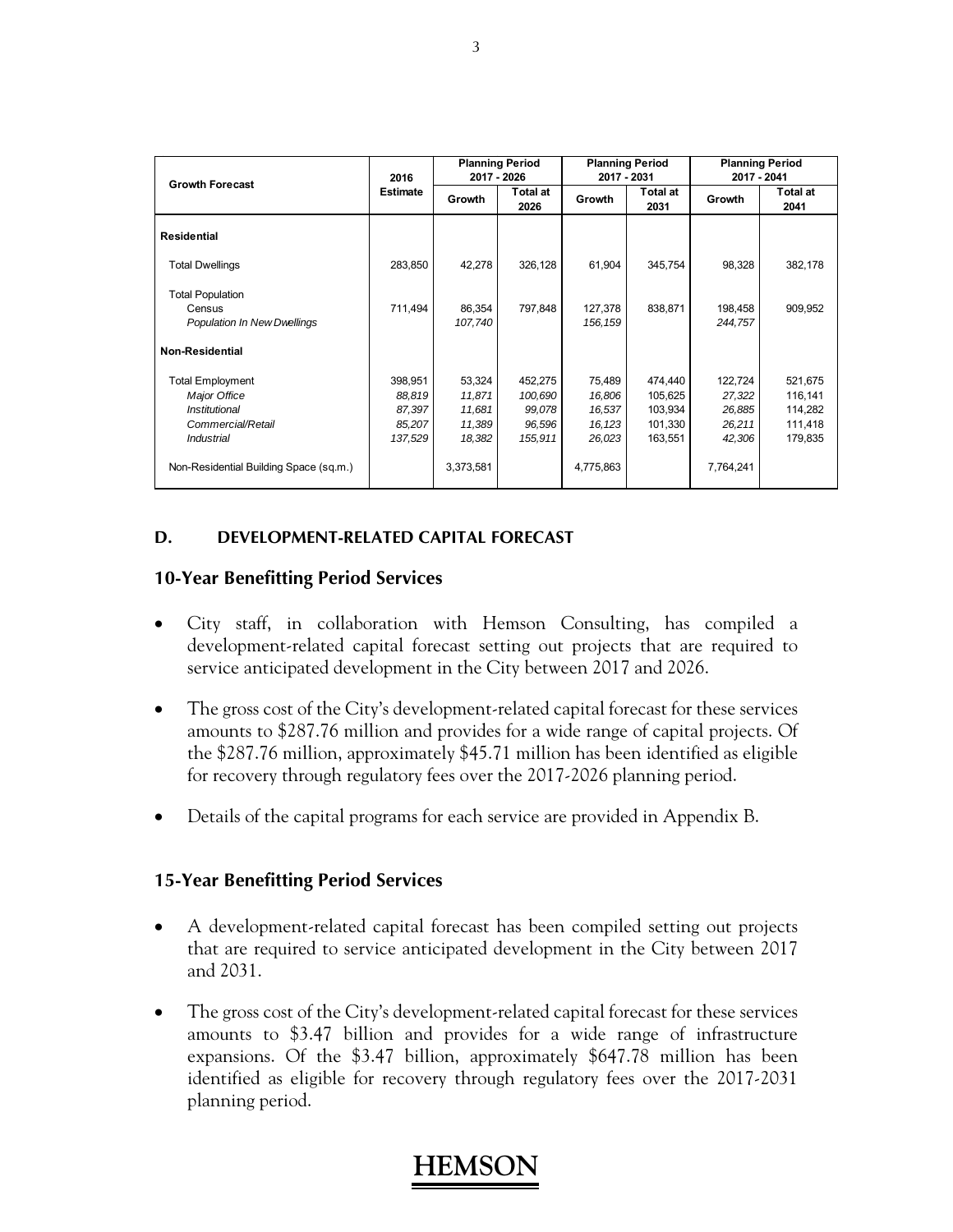Details of the capital programs for each service are provided in Appendix C.

### **25-Year Benefitting Period Services**

- A development-related capital forecast has been prepared setting out projects that are required to service anticipated development in the City between 2017 and 2041.
- The gross cost of the City's development-related capital forecast for these services amounts to \$4.37 billion. Of the \$4.37 billion, approximately \$738.50 million is to be recovered from regulatory fees over the 2017-2041 planning period.
- Details of the capital programs for each service are provided in Appendix C.

### **E. CALCULATED REGULATORY FEES**

- A City-wide cost approach is used to calculate regulatory fees for all eligible services. Uniform residential and non-residential charges are levied throughout the City.
- The fully calculated non-residential charges are recommended to vary by employment category, reflecting the difference in employment densities expected across the four categories and associated differences in demand placed on municipal services.

| <b>Service</b>                       | Residential<br><b>Charge Per</b><br><b>Square Metre</b> | <b>Office Charge</b><br>Per Square<br>Metre | Institutional<br><b>Charge Per</b><br><b>Square Metre</b> | Commercial/<br><b>Retail Charge</b><br>Per Square<br>Metre | <b>Industrial</b><br><b>Charge Per</b><br><b>Square Metre</b> |
|--------------------------------------|---------------------------------------------------------|---------------------------------------------|-----------------------------------------------------------|------------------------------------------------------------|---------------------------------------------------------------|
| PARKS AND OPEN SPACES                | \$1.79                                                  | \$0.00                                      | \$0.00                                                    | \$0.00                                                     | \$0.00                                                        |
| <b>COMMUNITY SERVICES</b>            | \$6.07                                                  | \$0.00                                      | \$0.00                                                    | \$0.00                                                     | \$0.00                                                        |
| <b>SOLID WASTE</b>                   | \$0.53                                                  | \$1.17                                      | \$0.48                                                    | \$0.79                                                     | \$0.32                                                        |
| <b>PUBLIC WORKS</b>                  | \$56.04                                                 | \$126.06                                    | \$52.36                                                   | \$85.09                                                    | \$34.04                                                       |
| <b>TRANSIT</b>                       | \$20.22                                                 | \$44.53                                     | \$18.50                                                   | \$30.06                                                    | \$12.02                                                       |
| <b>FIRE &amp; PARAMEDIC SERVICES</b> | \$1.85                                                  | \$4.09                                      | \$1.70                                                    | \$2.76                                                     | \$1.10                                                        |
| <b>POLICE</b>                        | \$2.09                                                  | \$4.60                                      | \$1.91                                                    | \$3.11                                                     | \$1.24                                                        |
| <b>WATER</b>                         | \$4.50                                                  | \$9.92                                      | \$4.12                                                    | \$6.70                                                     | \$2.68                                                        |
| <b>WASTEWATER</b>                    | \$16.36                                                 | \$36.14                                     | \$15.01                                                   | \$24.40                                                    | \$9.76                                                        |
| <b>ITOTAL CHARGE</b>                 | \$109.45                                                | \$226.51                                    | \$94.08                                                   | \$152.91                                                   | \$61.16                                                       |

### **Calculated Regulatory Fees**

## **HEMS**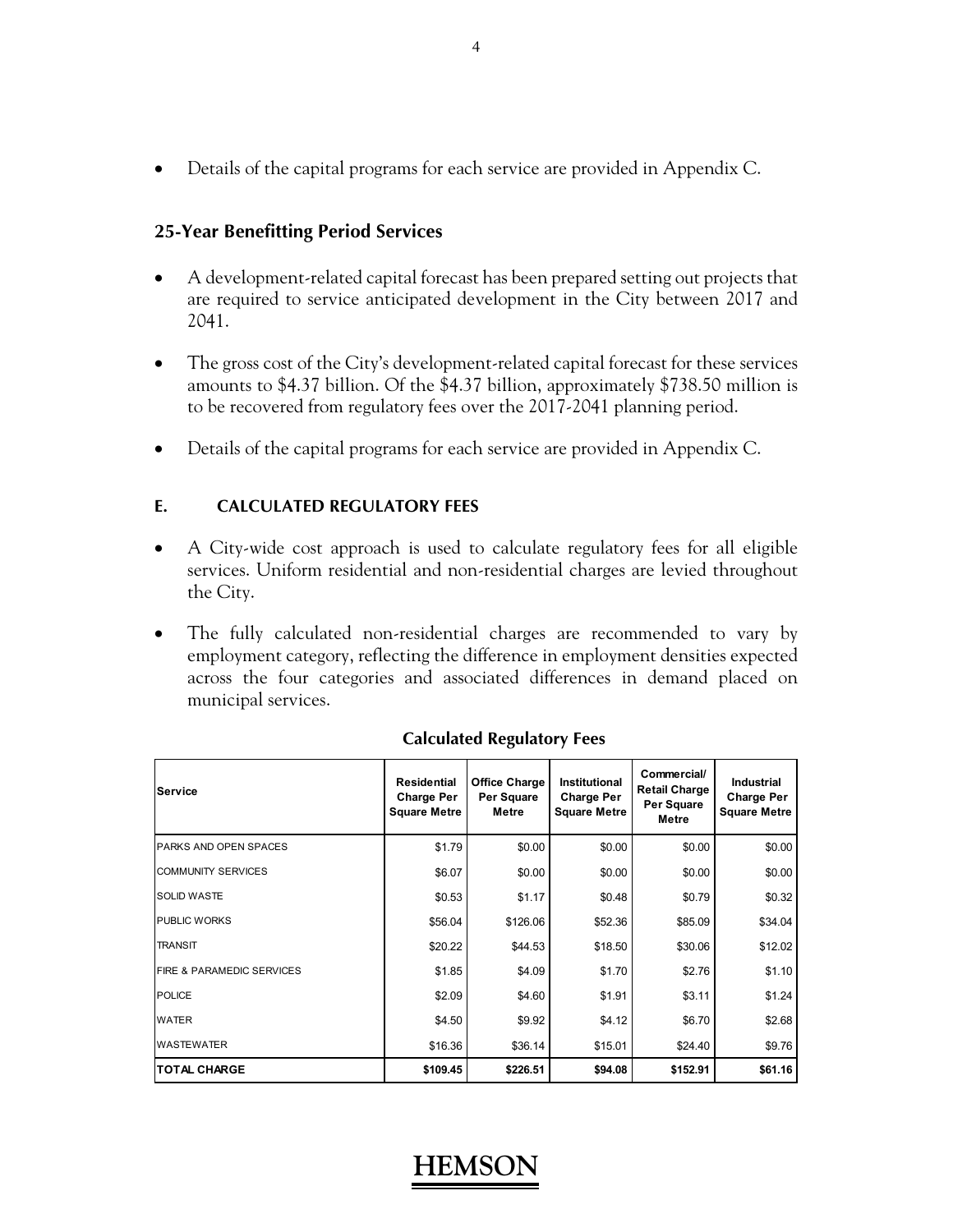## **I INTRODUCTION**

The City of Winnipeg has been undergoing a period of increasing growth over recent years, placing pressure on the City's infrastructure and resources. With growth expected to continue, the funding of new infrastructure for expanded City services will continue to be a challenge. Recognizing this challenge, the City has examined the costs and revenues associated with growth as well as the potential to introduce new funding mechanisms. More specifically, the City wishes to consider implementation of regulatory fees to fund development-related capital projects so that development may be serviced in a fiscally responsible manner.

Many comparable municipalities across Canada impose regulatory fees to pay for offsite, development-related infrastructure. Typically, the charges are determined with reference to a forecast of the amount, type and location of development anticipated in the municipality; as well as a review of capital works in progress and anticipated future capital projects including an analysis of gross expenditures, funding sources, and net expenditures incurred or to be incurred by the municipality to provide for the expected development, including the determination of the development and non-developmentrelated components of the capital projects.

This study presents the results of the review to determine the net capital costs attributable to new development that is forecast to occur in the City of Winnipeg between 2017 and 2041. These development-related net capital costs are apportioned to residential and non-residential development in a manner that reflects the increase in the need for each service.

This report serves as a companion document to the August 31, 2016 report entitled Review of Municipal Growth Financing Mechanisms, which explores Winnipeg's context with respect to the funding of development-related costs, and includes a detailed review of regulatory fees and similar mechanisms employed by municipalities across Canada to fund development-related costs.

The remainder of this report sets out the information and analysis upon which the potential regulatory fees are based:

Section II designates the services for which the regulatory fees are proposed. It also briefly reviews the methodology that has been used in the study.

### 5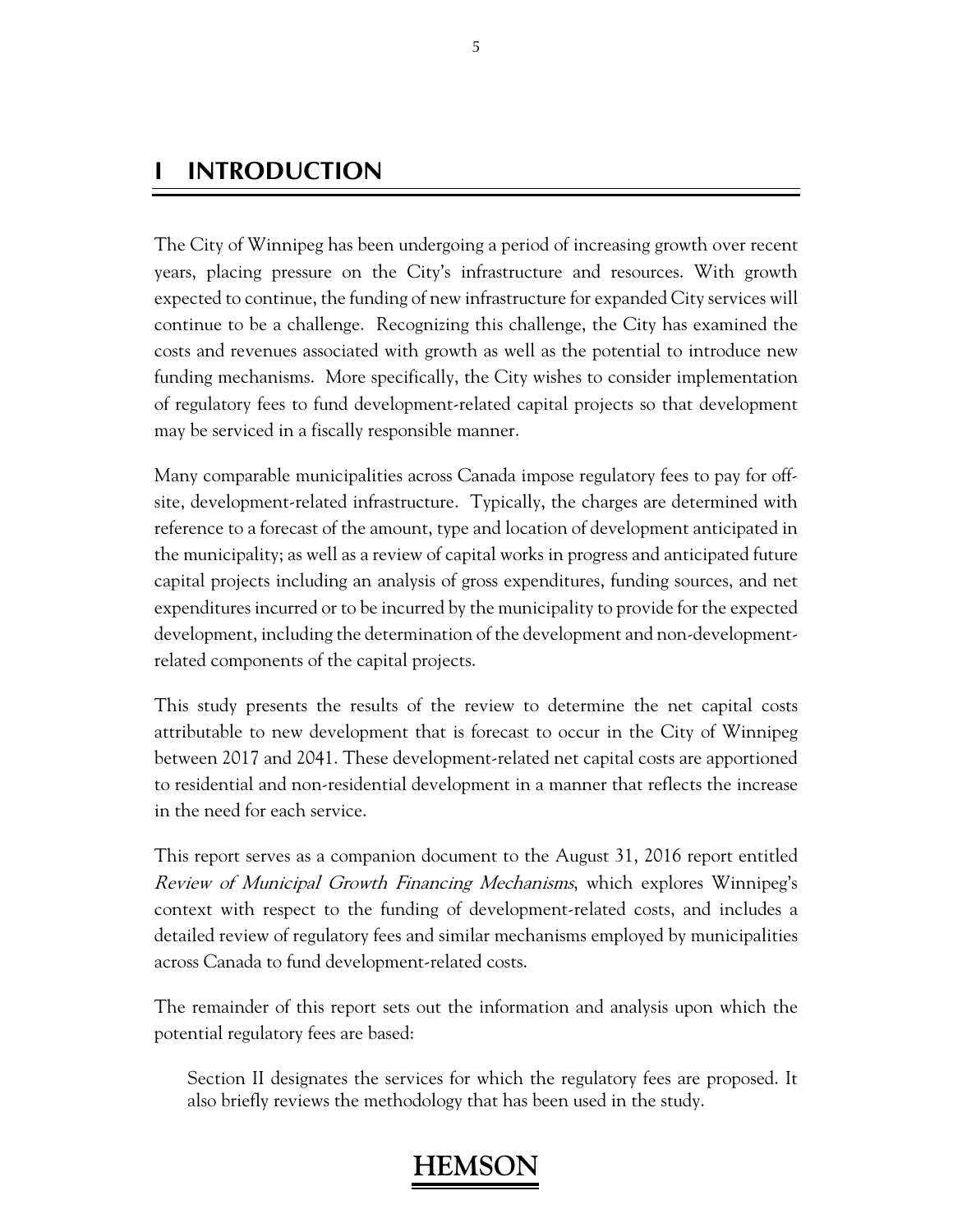Section III presents a summary of the forecast of residential and non-residential development expected to occur within the City over three planning periods: from 2017 to 2026, from 2017 to 2031, and a longer-term planning period from 2017 to 2041.

Section IV summarizes the development-related capital forecast that has been developed by various departments.

Section V summarizes the calculation of applicable regulatory fees and the resulting calculated regulatory fees by class and type of development.

Section VI provides a discussion of implementation considerations and recommendations including by-law administration.

### 6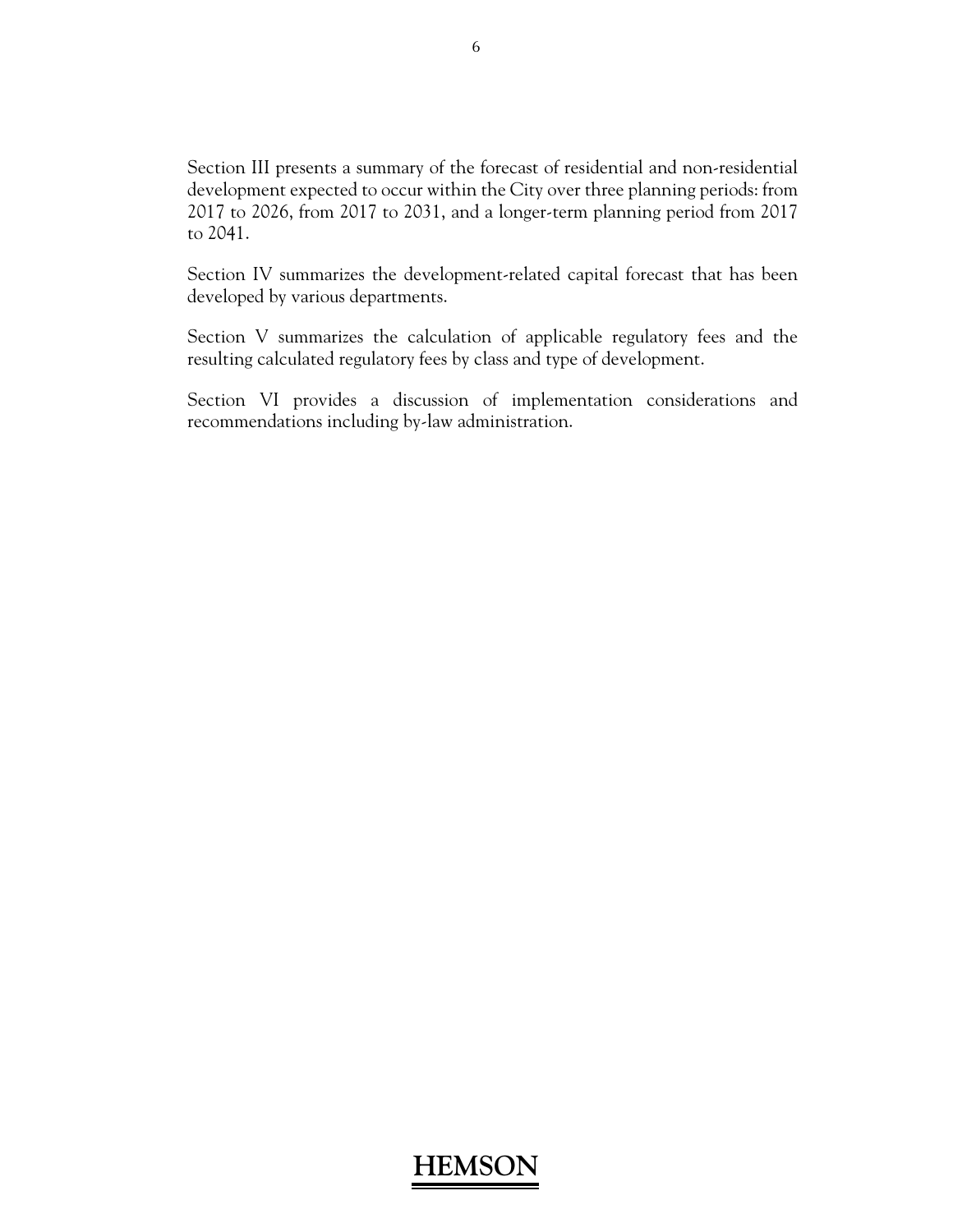## **II A CITY-WIDE METHODOLOGY ALIGNS DEVELOPMENT-RELATED COSTS AND BENEFITS**

This study has been tailored specifically for the City of Winnipeg. The approach to the proposed regulatory fees is focused on providing a reasonable alignment of development-related costs with the development that necessitates them. The study uses a City-wide approach for all services, which is deemed the best approach to align development-related costs and benefits.

### **A. CITY-WIDE REGULATORY FEES ARE CALCULATED**

The City of Winnipeg provides a wide range of services to the community it serves. For all of the services that the City provides, the full range of capital facilities, land, equipment and infrastructure is available throughout the City. A widely accepted method for recovering the development-related capital costs for such services is to apportion them over all new development anticipated in Winnipeg. This approach can be reviewed in subsequent studies.

The following services are included in the City-wide regulatory fee calculation:

- Parks and Open Spaces;
- Community Services;
- Solid Waste;
- Public Works;
- Transit:
- Fire and Paramedic Services:
- Police Services;
- Water; and
- Wastewater.

These services form a reasonable basis upon which to plan and administer the regulatory fees. The resulting regulatory fee for these services is to be imposed against all development anywhere in the City.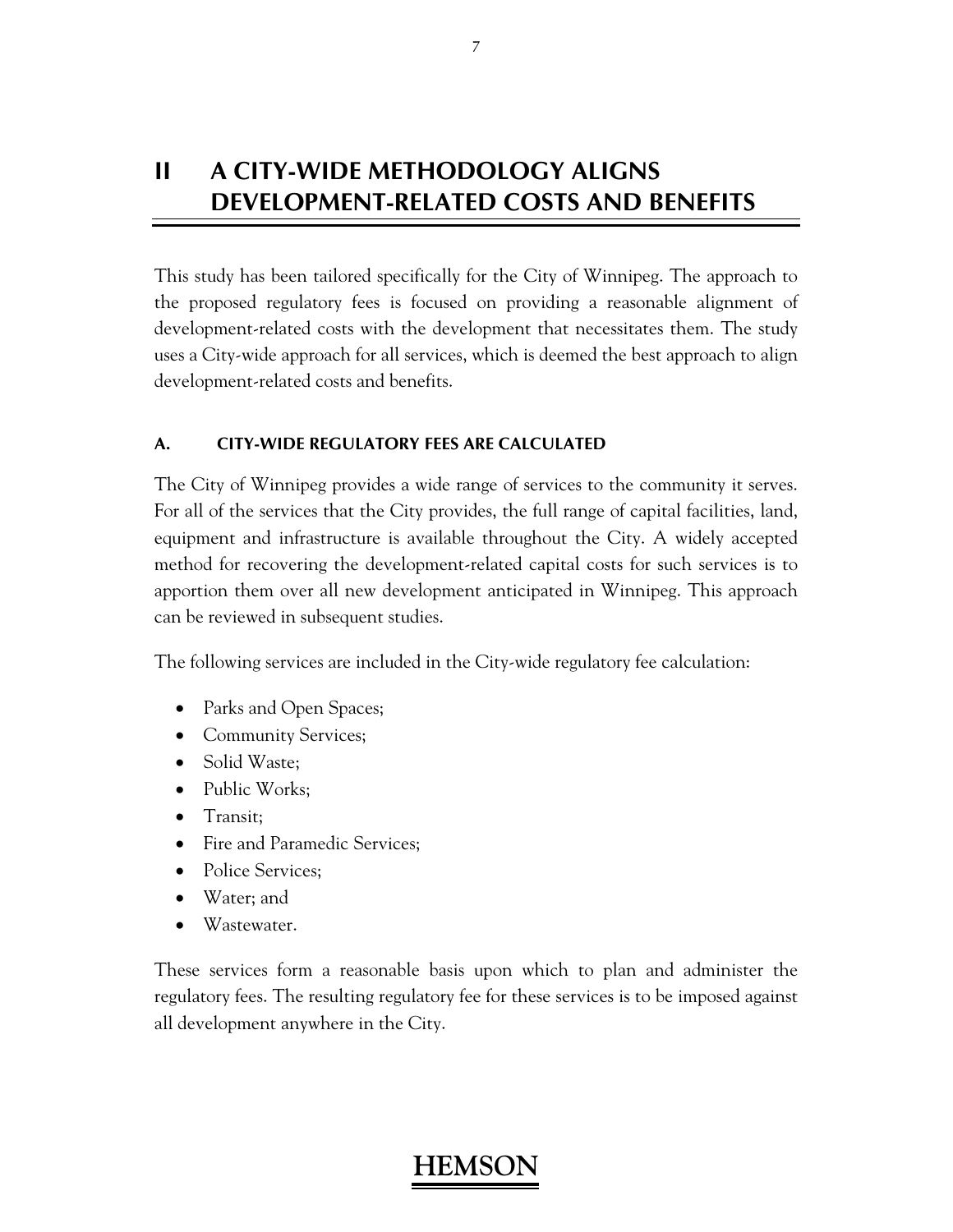## **B. KEY STEPS IN DETERMINING REGULATORY FEES FOR FUTURE DEVELOPMENT-RELATED PROJECTS**

Several key steps are required in calculating regulatory fees for future developmentrelated projects. These are summarized below.

## **1. Development Forecast**

The first step in the methodology requires a development forecast to be prepared for the 10-year study period, 2017 to 2026, the 15-year study period to 2031, and for the 25-year study period to 2041. The development forecast is based on the latest population and employment estimates provided by City staff. The forecast considers the 2011 Census; the most recent year Census data are available.

For the residential portion of the forecast, both the net (or Census) population growth and population growth in new units is estimated. Population growth determines the need for additional facilities and provides the foundation for the development-related capital program.

When calculating the regulatory fee however, the development-related net capital costs are spread over the total additional population that occupy new housing units. This population in new units represents the population from which regulatory fees will be collected.

The non-residential portion of the forecast estimates the gross floor area (GFA) of building space to be developed over the 10-year period, 2017 to 2026, the 15-year period to 2031, and the 25-year period to 2041. Forecasts for growth in four major employment categories were calculated: Office, Institutional, Commercial/Retail, and Industrial. The forecasts of GFA are based on the employment forecasts for the City. Factors for floor space per worker are used to convert the employment forecasts into GFA for the purposes of this study.

### **2. Development-Related Capital Forecast and Analysis of Net Capital Costs to be Included in the Regulatory fees**

A development-related capital forecast has been prepared by the City's departments as part of this study. The forecast identifies development-related projects and their gross and net costs, after allowing for capital grants, subsidies or other contributions. The capital forecast provides another cornerstone upon which regulatory fees are based.

The development-related capital forecast prepared for this study ensures that regulatory fees are only imposed to help pay for projects that have been or are intended to be purchased or built in order to accommodate future anticipated development. For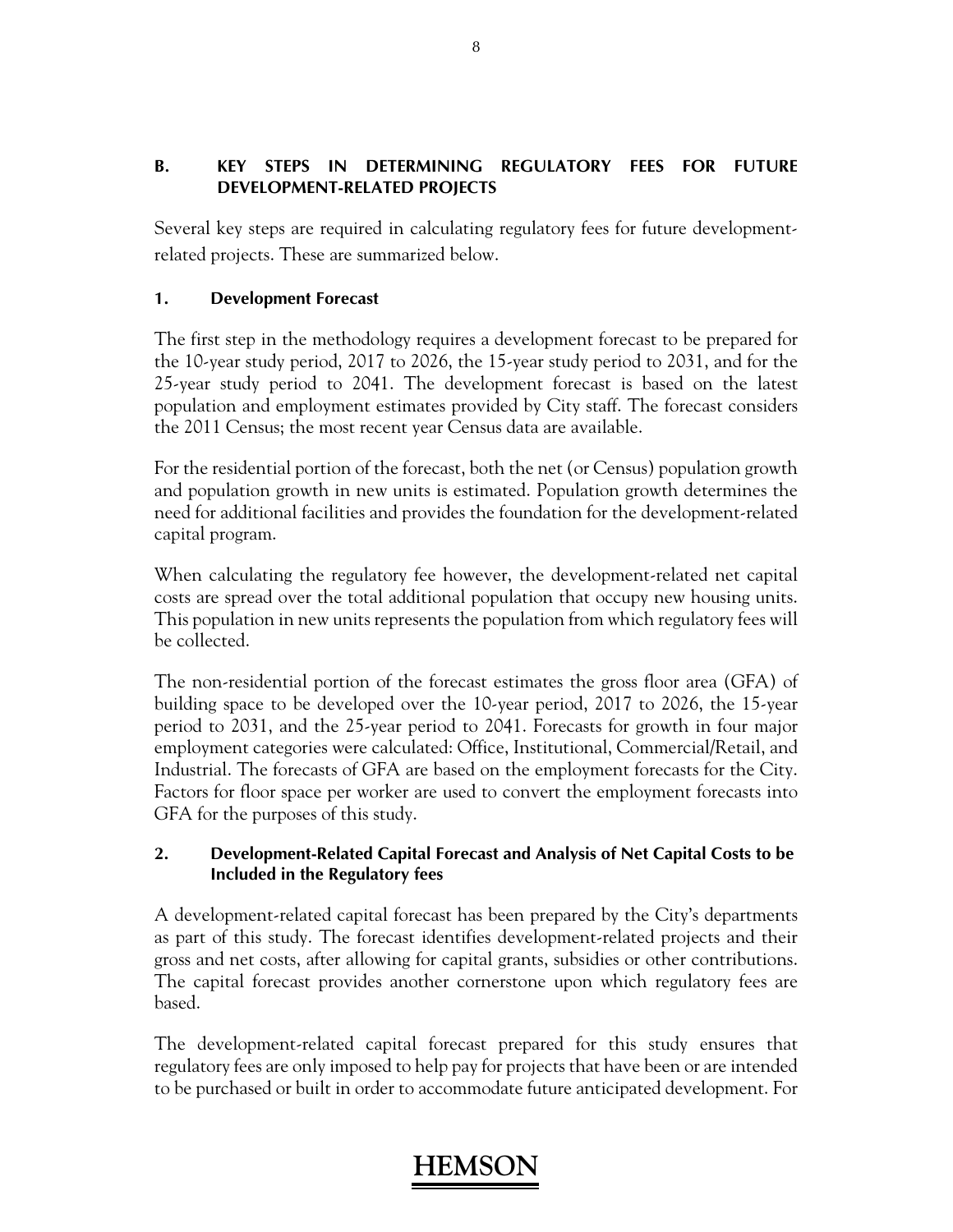some projects in the development-related capital forecast, a portion of the project may confer benefits to existing residents. These portions of projects and their associated net costs are the funding responsibility of the City from non-regulatory fee sources. The amount of City funding for such shares is also identified as part of the preparation of the capital forecast.

Finally, in certain cases further adjustments are made to attribute portions of the regulatory fee-eligible project costs to prior growth, or to account for excess capacity that is anticipated to serve growth beyond the 10-, 15-, or 25-year study period.

### **3. Attribution to Types of Development**

The next step in the determination of regulatory fees is the allocation of the development-related net capital costs between the residential and non-residential sectors. This is done using apportionments for different services in accordance with the demands placed and the benefits derived.

The apportionment is based on the expected demand for, and use of, the service by sector (e.g. shares of population and employment). The non-residential portion of the capital costs is further apportioned based on the respective shares of forecast employment growth under the four employment categories (Office, Institutional, Commercial/Retail, Industrial).

Each of the residential and non-residential components of the regulatory fee are applied on the basis of gross building space in square metres.

### **4. Final Adjustment**

The final determination of the regulatory fee results from a cash flow analysis to account for the timing of projects and receipt of regulatory fees. Interest earnings or borrowing costs are therefore accounted for in the calculation.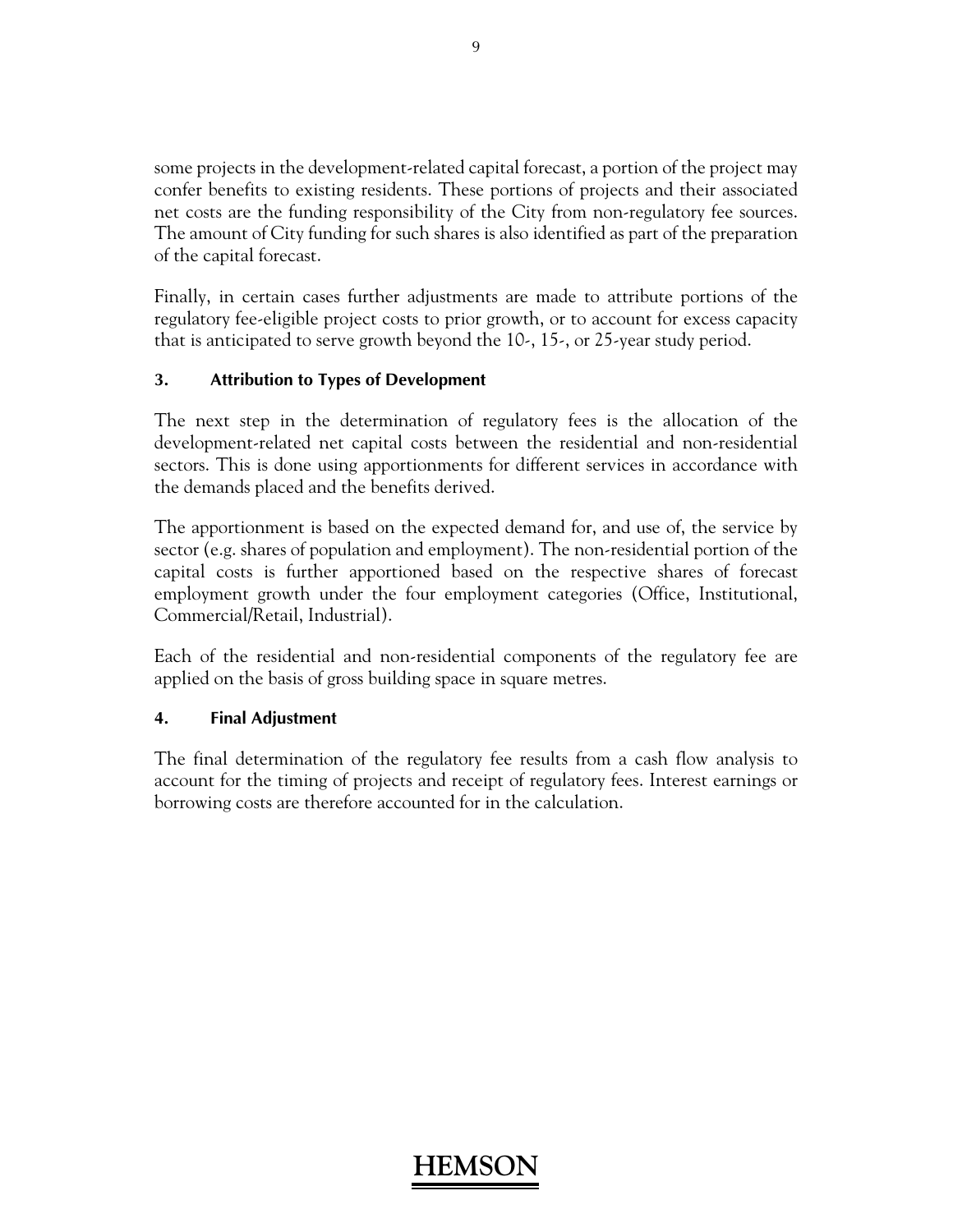## **III DEVELOPMENT FORECAST**

This section provides the basis for the development forecasts used in calculating the regulatory fees, as well as a summary of the forecast results. A more detailed summary of the forecasts, including tables illustrating historical trends and forecast results is provided in Appendix A.

## **A. RESIDENTIAL FORECAST**

When calculating the regulatory fee, the development-related net capital costs are spread over the total additional population that occupy new housing units. This population in new units represents the population from which regulatory fee will be collected.

Table 1 provides a summary of the residential forecast for two planning periods: a 10 year planning period, from 2017 to 2026; a 15-year planning period, from 2017 to 2031; and over the longer-term from 2017 to 2041. For regulatory fee calculation purposes:

- The 10-year planning period is applicable to Parks and Open Spaces, Community Services, and Solid Waste regulatory fees;
- The 15-year planning period is applicable to Public Works regulatory fees; and
- The longer-term development forecast to 2041 has been utilized in the calculation of Transit, Fire and Paramedic Service, Police Services, Water, and Wastewater regulatory fees.

As shown on Table 1, the City's Census population is expected to increase by about 86,400 people over the next ten years reaching approximately 797,800 by 2026. Over the 15-year period, Census population growth is expected to total 127,400 to reach 838,900 by 2031. Finally, the longer-term Census population is forecast to grow by approximately 198,500 people to 910,000 in 2041.

Over the 10-year planning period from 2017 to 2026, the total number of new residential occupied units will increase by approximately 42,300. This translates to a population growth in new units of 107,700. The population in new units was derived using data from Statistics Canada analysing household sizes in recently constructed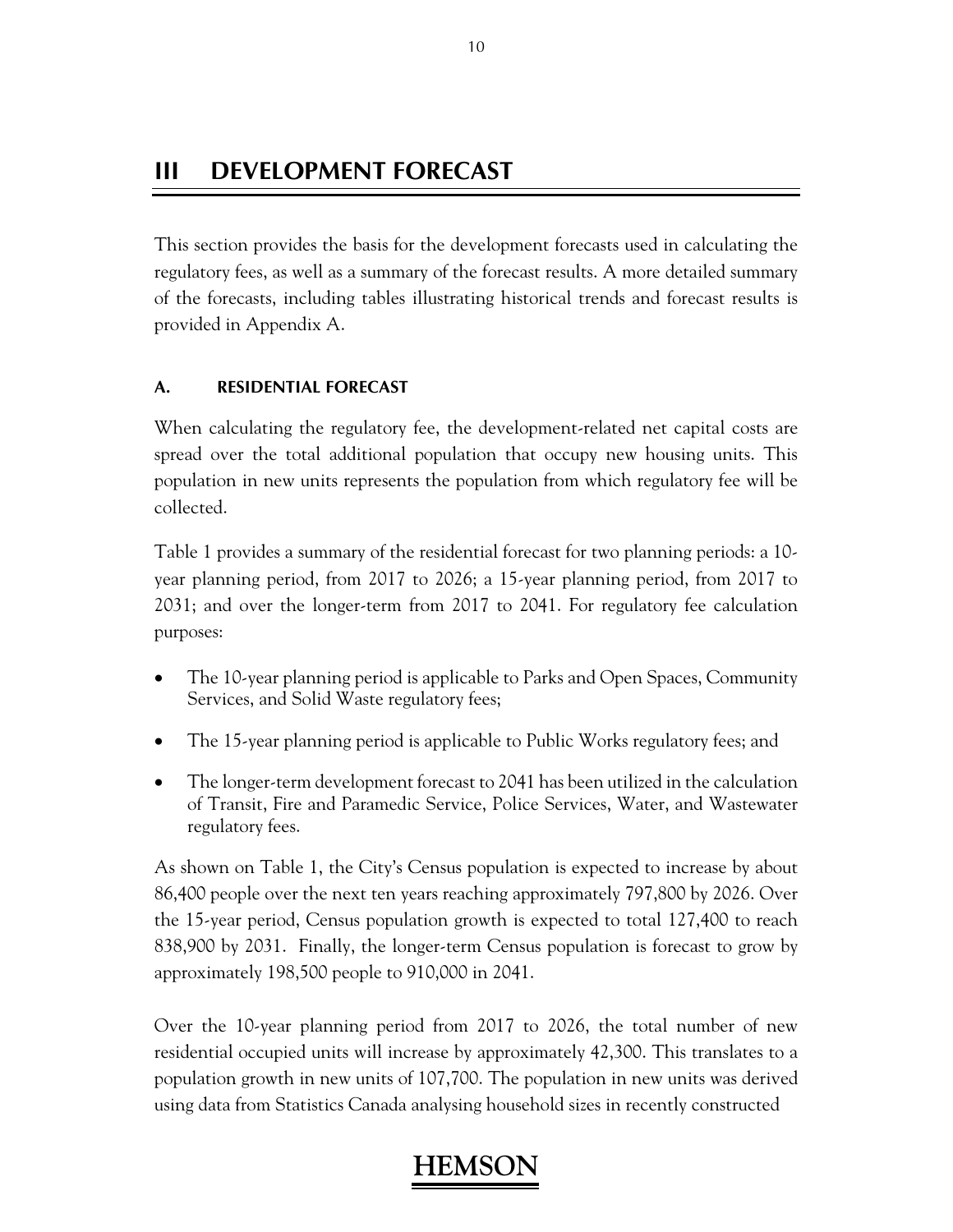#### **CITY OF WINNIPEG SUMMARY OF RESIDENTIAL AND NON-RESIDENTIAL GROWTH FORECAST**

| <b>Growth Forecast</b>                       | 2016            |                   | <b>Planning Period</b><br>2017 - 2026 | 2017 - 2031         | <b>Planning Period</b>  | <b>Planning Period</b><br>2017 - 2041 |               |  |
|----------------------------------------------|-----------------|-------------------|---------------------------------------|---------------------|-------------------------|---------------------------------------|---------------|--|
|                                              | <b>Estimate</b> | Growth            | Total at<br>2026                      | Growth              | <b>Total at</b><br>2031 | <b>Growth</b>                         | Total at 2041 |  |
| <b>Residential</b>                           |                 |                   |                                       |                     |                         |                                       |               |  |
| <b>Total Dwellings</b>                       | 283,850         | 42,278            | 326,128                               | 61,904              | 345,754                 | 98,328                                | 382,178       |  |
| <b>Total Population</b>                      |                 |                   |                                       |                     |                         |                                       |               |  |
| Census<br><b>Population In New Dwellings</b> | 711,494         | 86,354<br>107,740 | 797,848                               | 127,378<br>156, 159 | 838,871                 | 198,458<br>244,757                    | 909,952       |  |
| <b>Non-Residential</b>                       |                 |                   |                                       |                     |                         |                                       |               |  |
| <b>Total Employment</b>                      | 398,951         | 53,324            | 452,275                               | 75,489              | 474,440                 | 122,724                               | 521,675       |  |
| Major Office                                 | 88,819          | 11,871            | 100,690                               | 16,806              | 105,625                 | 27,322                                | 116,141       |  |
| Institutional                                | 87,397          | 11,681            | 99,078                                | 16,537              | 103,934                 | 26,885                                | 114,282       |  |
| Commercial/Retail                            | 85,207          | 11,389            | 96,596                                | 16,123              | 101,330                 | 26,211                                | 111,418       |  |
| Industrial                                   | 137,529         | 18,382            | 155,911                               | 26,023              | 163,551                 | 42,306                                | 179,835       |  |
| Non-Residential Building Space (sq.m.)       |                 | 3,373,581         |                                       | 4,775,863           |                         | 7,764,241                             |               |  |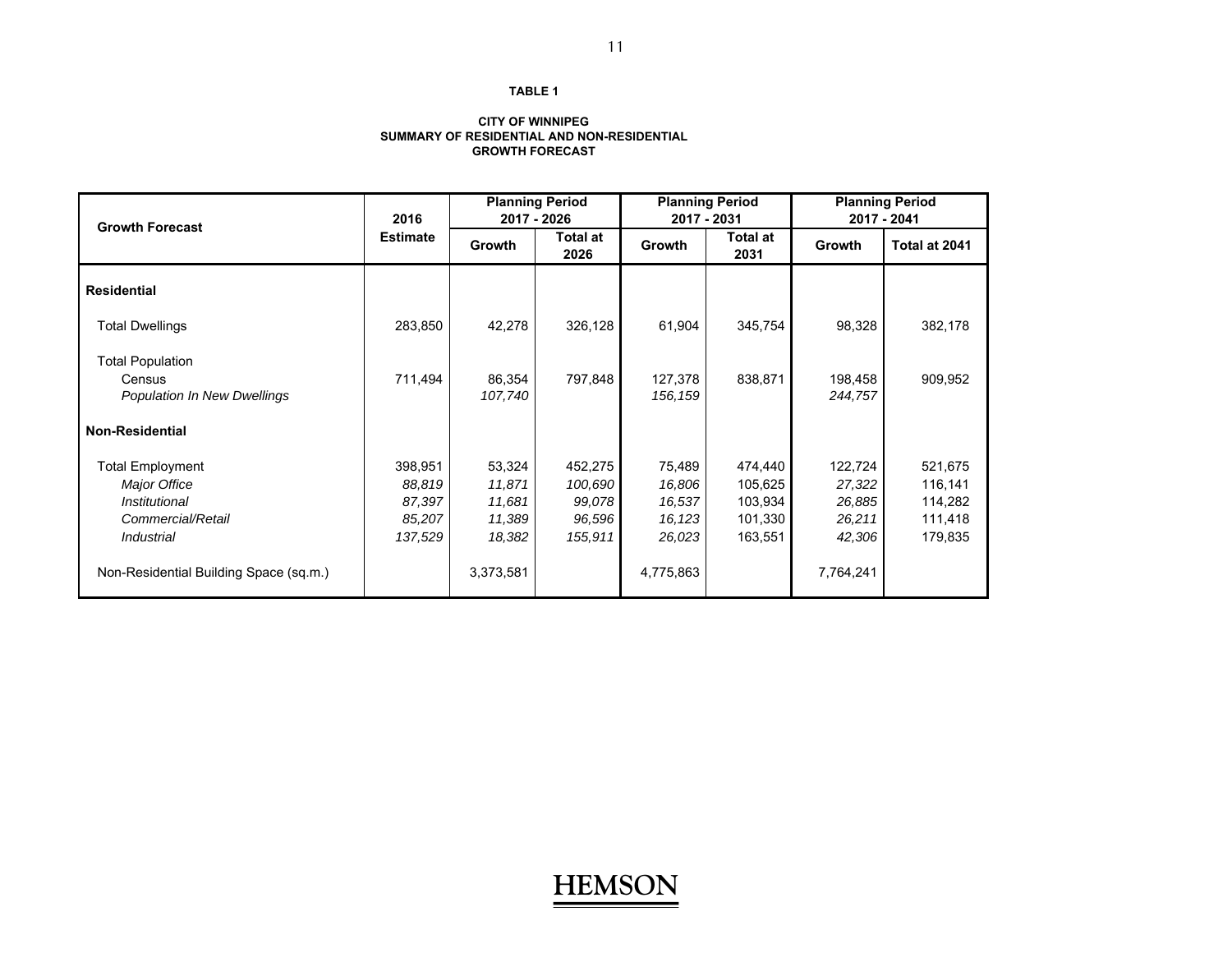units. The forecast has projected growth over the 15-year planning period of 61,900 new units with population residing in the new units at 156,200; and longer-term planning period growth of 98,300 units and 244,800 residents.

To translate the per capita forecast to a residential floor space forecast, an assumption of 48.8 square metres per capita was used. This is based on a sampling of recently constructed dwellings.

### **B. NON-RESIDENTIAL FORECAST**

The non-residential forecast projects an increase of approximately 53,300 employees to 2026, 75,500 to 2031, and 122,700 to 2041, the highest proportion of which is anticipated to be in the Industrial sector. These additional employees will be accommodated in 3.37 million square metres of new non-residential building space to 2026, 4.78 million square metres to 2031, and 7.76 million additional square metres to 2041. The employment numbers above exclude work at home employment since it does not generate any additional floor space.

Table 1 also provides a summary of the non-residential development forecasts used in this analysis.

## **HEMS**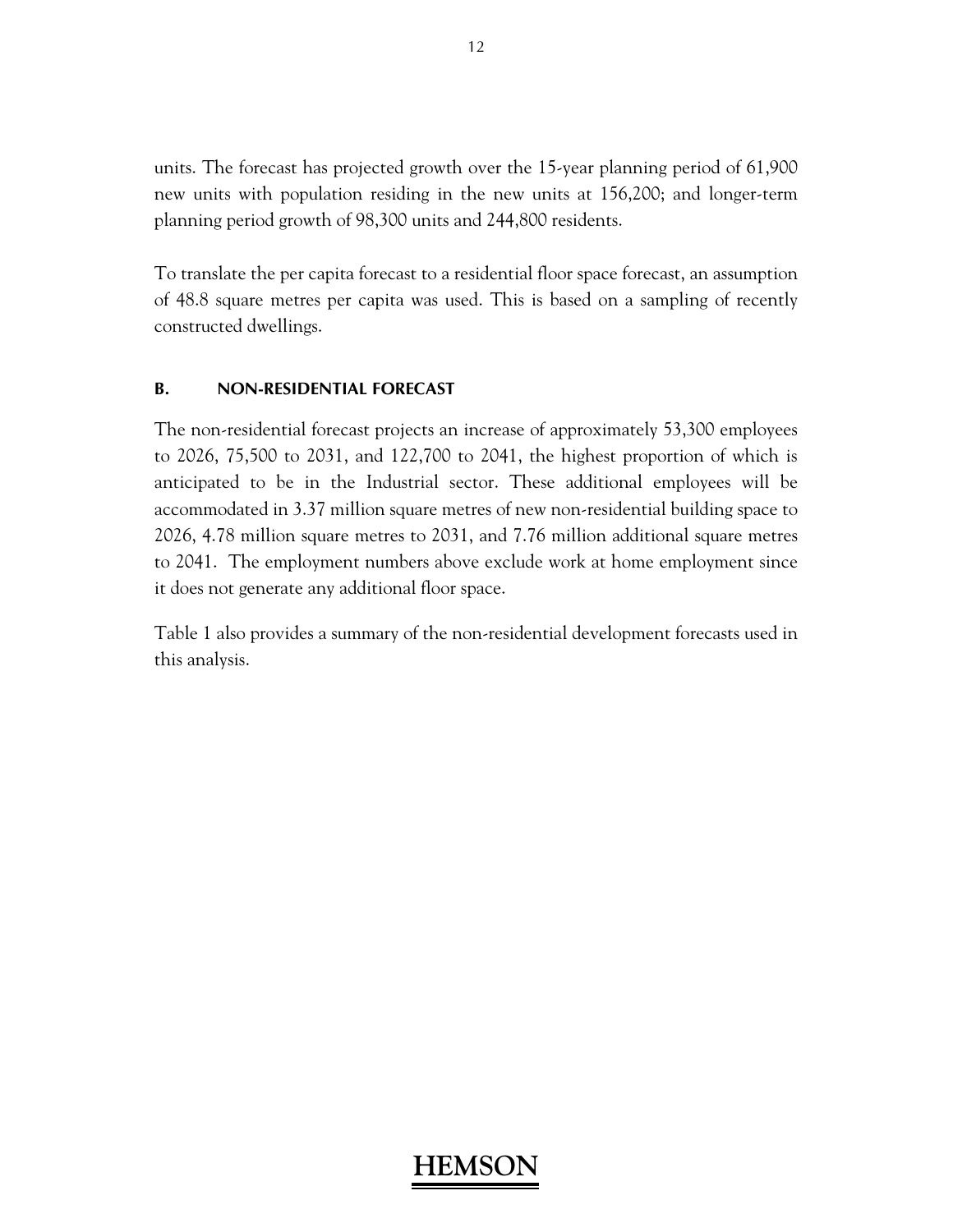## **IV THE DEVELOPMENT-RELATED CAPITAL FORECAST**

Based on the development forecasts summarized in Section III and detailed in Appendix A, City staff, in collaboration with the consultants have created a development-related capital forecast setting out those projects that are required to service anticipated development. For Parks and Open Spaces, Community Services, and Solid Waste services, the capital plan covers the 10-year period from 2017 to 2026. The capital plan for Public Works covers the 15-year period from 2017 to 2031. Finally, regulatory fees for Transit, Fire and Paramedic, Police, Water, and Wastewater services are based on development anticipated in the City to 2041.

It is assumed that future capital budgets and forecasts will continue to bring forward the development-related projects contained herein, that are consistent with the development occurring in the City. It is acknowledged that changes to the forecast presented here may occur through the City's normal capital budget process.

A summary of the total development-related capital forecast is presented in Table 2. Further details on the capital plans for each individual service category are available in Appendices B, C, and D.

## **A. DEVELOPMENT-RELATED CAPITAL FORECAST FOR THE 10-YEAR BENEFITTING PERIOD**

The development-related capital forecast for the 10-year benefitting period services (Parks and Open Spaces, Community Services, and Solid Waste) estimates a total gross cost of \$287.76 million. Alternative funding sources have been identified in the amount of \$74.06 million and account for contributions from other levels of government as well as private partners. Therefore, the net municipal cost of the capital program is reduced to \$213.70 million.

The Parks and Open Spaces development-related capital program totals \$55.11 million in net municipal costs and accounts for 25.8 per cent of the overall forecast. The program includes major improvements to Kilcona Park and Tyndall Park, as well as hard surfacing for outdoor athletic facilities.

The most significant portion of the development-related capital program is associated with Community Services, amounting to \$123.99 million or 58.0 per cent. The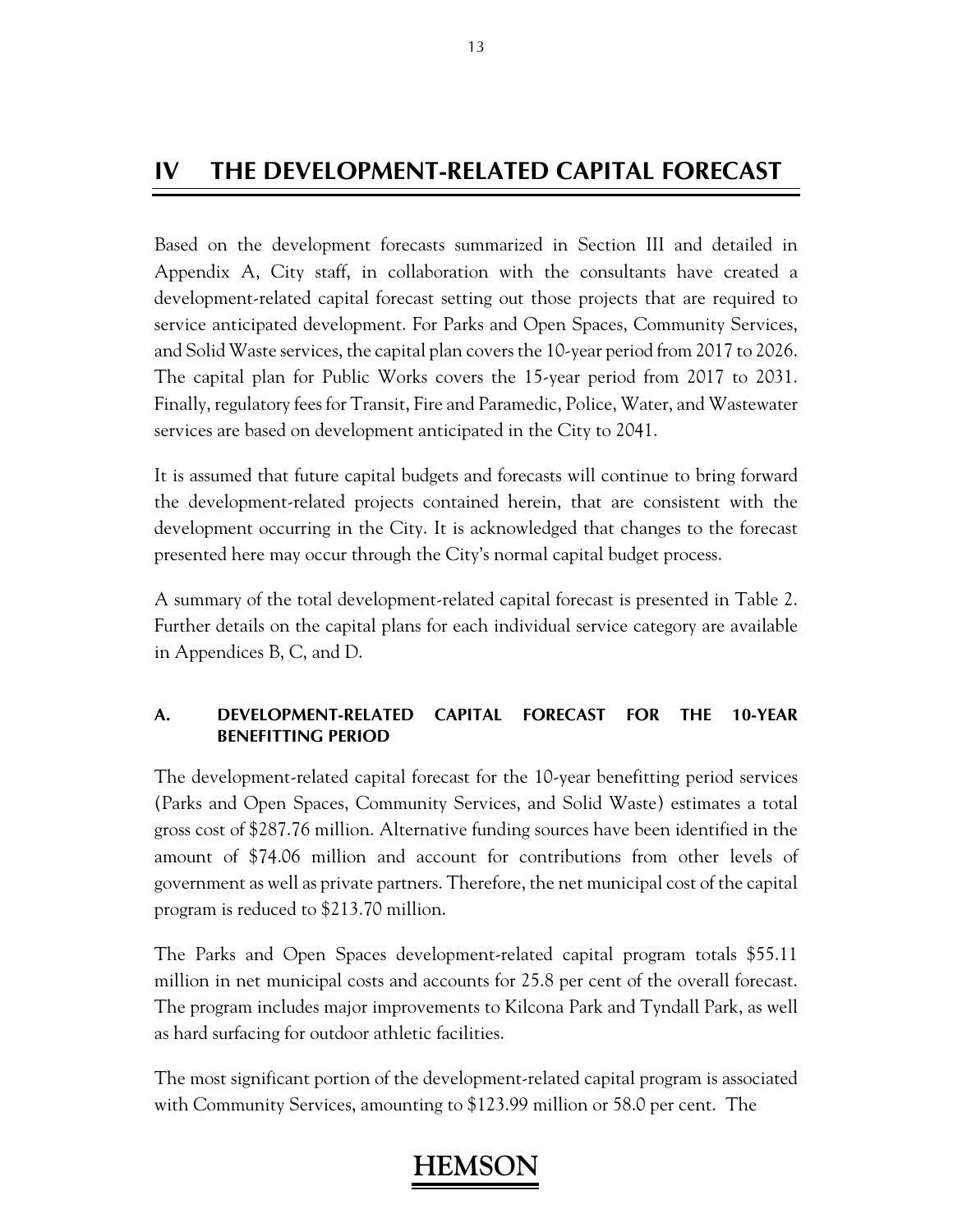| <b>CITY OF WINNIPEG</b>                                     |
|-------------------------------------------------------------|
| SUMMARY OF ALL SERVICES DEVELOPMENT-RELATED CAPITAL PROGRAM |
| 2017-2026                                                   |

|                                         | <b>Gross</b><br>Cost | Grants/<br><b>Subsidies</b> | <b>Municipal</b><br>Cost |
|-----------------------------------------|----------------------|-----------------------------|--------------------------|
| <b>Service</b>                          | (\$000)              | (\$000)                     | (\$000)                  |
| 1.0 PARKS AND OPEN SPACES               | \$61,650             | \$6,540                     | \$55,110                 |
| <b>2.0 COMMUNITY SERVICES</b>           | \$191,512            | \$67,521                    | \$123,991                |
| 3.0 SOLID WASTE                         | \$34,600             | \$0                         | \$34,600                 |
| <b>TOTAL 10-YEAR BENEFITTING PERIOD</b> | \$287,762            | \$74,061                    | \$213,701                |
| 4.0 PUBLIC WORKS                        | \$3,471,887          | \$1,714,532                 | \$1,757,355              |
| <b>TOTAL 15-YEAR BENEFITTING PERIOD</b> | \$3,471,887          | \$1,714,532                 | \$1,757,355              |
| 5.0 TRANSIT                             | \$2,615,300          | \$1,514,841                 | \$1,100,459              |
| 6.0 FIRE & PARAMEDIC SERVICES           | \$35,000             | \$0                         | \$35,000                 |
| 7.0 POLICE                              | \$231,178            | \$2,800                     | \$228,378                |
| 8.0 WATER                               | \$310,868            | \$0                         | \$310,868                |
| 9.0 WASTEWATER                          | \$1,177,172          | \$267,680                   | \$909,492                |
| <b>TOTAL 25-YEAR BENEFITTING PERIOD</b> | \$4,369,518          | \$1,785,321                 | \$2,584,197              |

# **CITY OF WINNIPEG**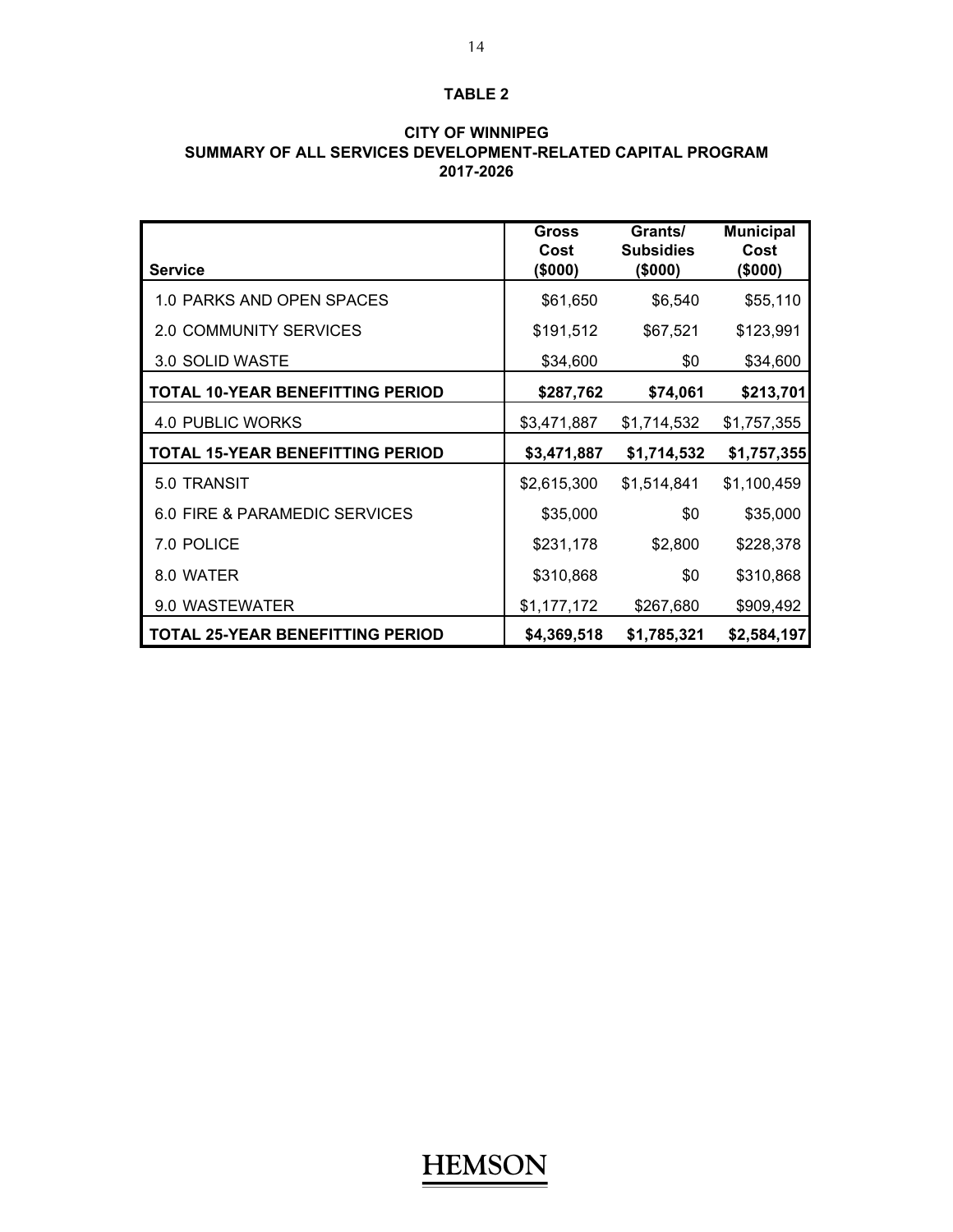program includes development, redevelopment, expansion, or improvement of library and recreation facilities. Most notably, it includes the City's portion of a partnership with the YMCA to construct three new recreation facilities.

Finally, the Solid Waste development-related capital program totals \$34.6 million in net municipal costs, or 16.19 per cent of the overall forecast. The program includes cell construction and construction of a new administration building for the Brady Road Resource Management Facility, as well as implementation of a Comprehensive Integrated Waste Management Strategy.

The capital forecast incorporates those projects identified to be related to development anticipated in the next ten years. It is not implied that all of these costs are to be recovered from new development by way of regulatory fees (see the following Section V for the method and determination of net capital costs attributable to development). For example, portions of this capital forecast may relate to providing servicing for replacement of existing capital facilities (e.g. upgrades to existing library facilities).

## **B. DEVELOPMENT-RELATED CAPITAL FORECAST FOR THE 15-YEAR BENEFITTING PERIOD**

The development-related capital forecast for Public Works is anticipated to benefit development occurring over a 15-year period, from 2017 to 2031. The program includes the development of active transportation facilities as well as a number of major road and bridge projects that will help to serve new development areas. The total gross costs for this service are calculated at \$3.47 billion. Approximately \$1.71 billion is anticipated in grants from other levels of government, leaving \$1.76 billion in net municipal costs.

Similar to the capital forecast for the 10-year benefitting period, it is not implied that all costs associated with this capital forecast are to be recovered from new development by way of regulatory fees over the 15-year benefitting period. Portions of this capital forecast may relate to providing servicing for replacement of existing capital facilities, for development which has occurred prior to 2017, or to account for infrastructure that will support new development beyond 2031.

## **HEMS**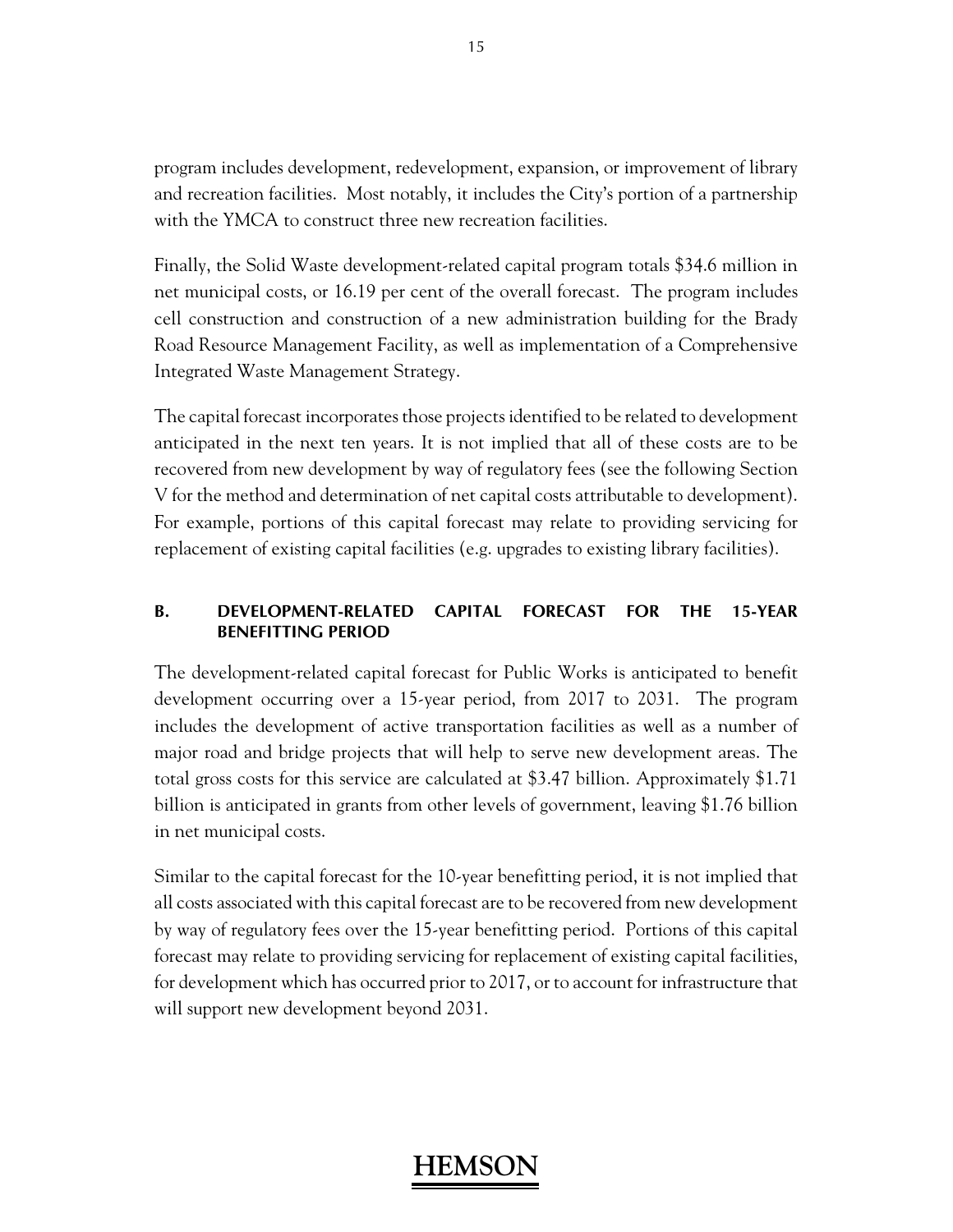### **C. DEVELOPMENT-RELATED CAPITAL FORECAST FOR THE 25-YEAR BENEFITTING PERIOD**

The 25-year benefitting period services include major Transit, Fire and Paramedic, Police, Water, and Wastewater services. The total gross cost for these services is \$4.37 billion. Alternative funding sources have been identified in the amount of \$1.79 billion and represent contributions from other levels of government. Therefore, the net municipal cost of the capital program is reduced to approximately \$2.58 billion.

The Transit development-related capital program totals \$1.10 billion in net municipal costs, or 42.6 per cent of the overall forecast. The program includes construction of six Bus Rapid Transit corridors, annual purchases of additional transit buses due to ridership growth both within the current transit system and the future BRT routes, and the expansion and improvement of mechanical and storage facilities.

The development-related capital program for Fire and Paramedic Services totals \$35.00 million, or 1.35 per cent of the overall forecast. It includes construction of four new fire stations and expansions to two existing stations, which will allow for additional capacity to help service intensification in existing neighbourhoods.

The Police development-related capital program totals \$228.38 million in net municipal costs, or 8.8 per cent of the overall forecast. The program includes construction of new stations and a new headquarters, along with related technology needs.

The Water development-related capital program amounts to \$310.87 million, or 12.0 per cent of the overall forecast. It includes water main extensions and upgrades, a water treatment plant capacity validation initiative, and a new water treatment plant.

Approximately \$909.49 million, or 35.2 per cent of the overall forecast, accounts for the Wastewater development-related capital program. The Wastewater program includes expansions and upgrades to three sewage treatment plants and construction of interceptor sewers.

Again, it is not implied that all costs associated with the capital forecast for the 25 year benefitting period are to be recovered through regulatory fees. Portions of this capital forecast may relate to providing servicing for development which has occurred prior to 2017 or for replacement of existing capital facilities.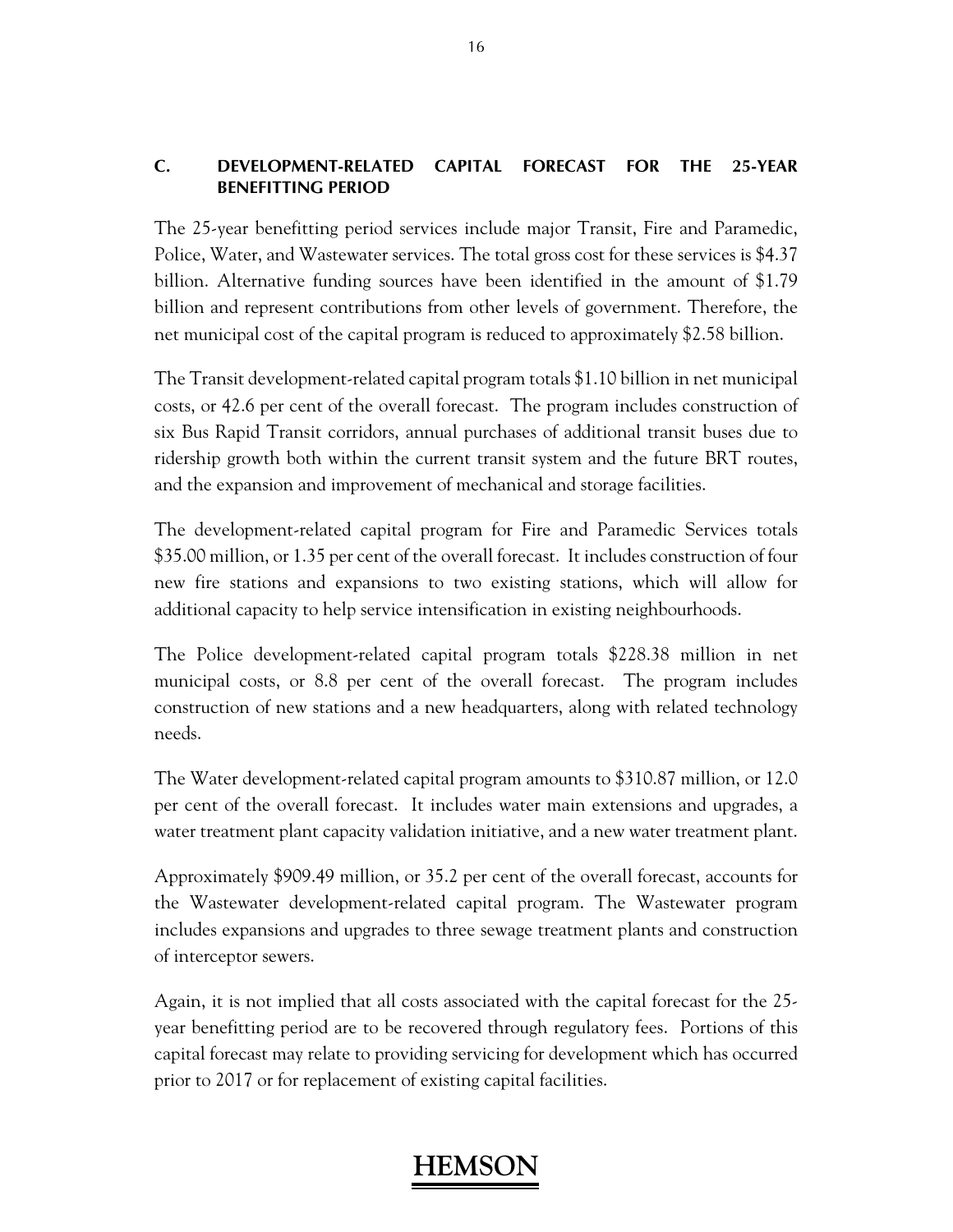## **V CALCULATION OF POTENTIAL REGULATORY FEES**

This section summarizes the calculation of regulatory fees for each service category. For all municipal services, the calculation of the "unadjusted" per capita (residential) and per square metre (non-residential) charges is reviewed. Adjustments to these amounts resulting from a cash flow analysis that takes interest earnings and borrowing costs into account are also discussed.

For residential development, the adjusted total per capita amount is converted to a charge per square metre using size assumptions derived from recently constructed units. For non-residential development, the charges are based on gross floor area of building space, and a variable charge by employment category (Office, Institutional, Commercial/Retail, and Industrial) is calculated based on employment density factors.

### **A. UNADJUSTED REGULATORY FEES CALCULATION FOR 10-YEAR BENEFITTING PERIOD SERVICES**

A summary of the calculation for the "unadjusted" residential and non-residential regulatory fees for the 10-year benefitting period services is presented in Table 3. Further details of the calculation for each individual service category are available in Appendix B.

The net capital forecast for these services totals \$213.70 million and incorporates those projects identified to be related to development anticipated in the next ten years. However, not all of the capital costs are to be recovered from new development by way of regulatory fees. As shown on Table 3, 65.1 per cent of the net municipal costs, or \$139.12 million relates to replacement of existing capital facilities or for shares of projects that provide benefit to the existing population. An additional \$28.87 million has been attributed to shares of projects that are expected to serve new residential development which occurred in the City during the 10-year period preceding 2017. These portions of the capital costs will have to be funded from non-regulatory fee revenue sources, which will largely be property taxes for this group of services.

The costs idetified for recovery through regulatory fees for these services total \$45.71 million. This amount is allocated between the residential and non-residential sectors to derive the unadjusted regulatory fees. Parks and Open Spaces and Community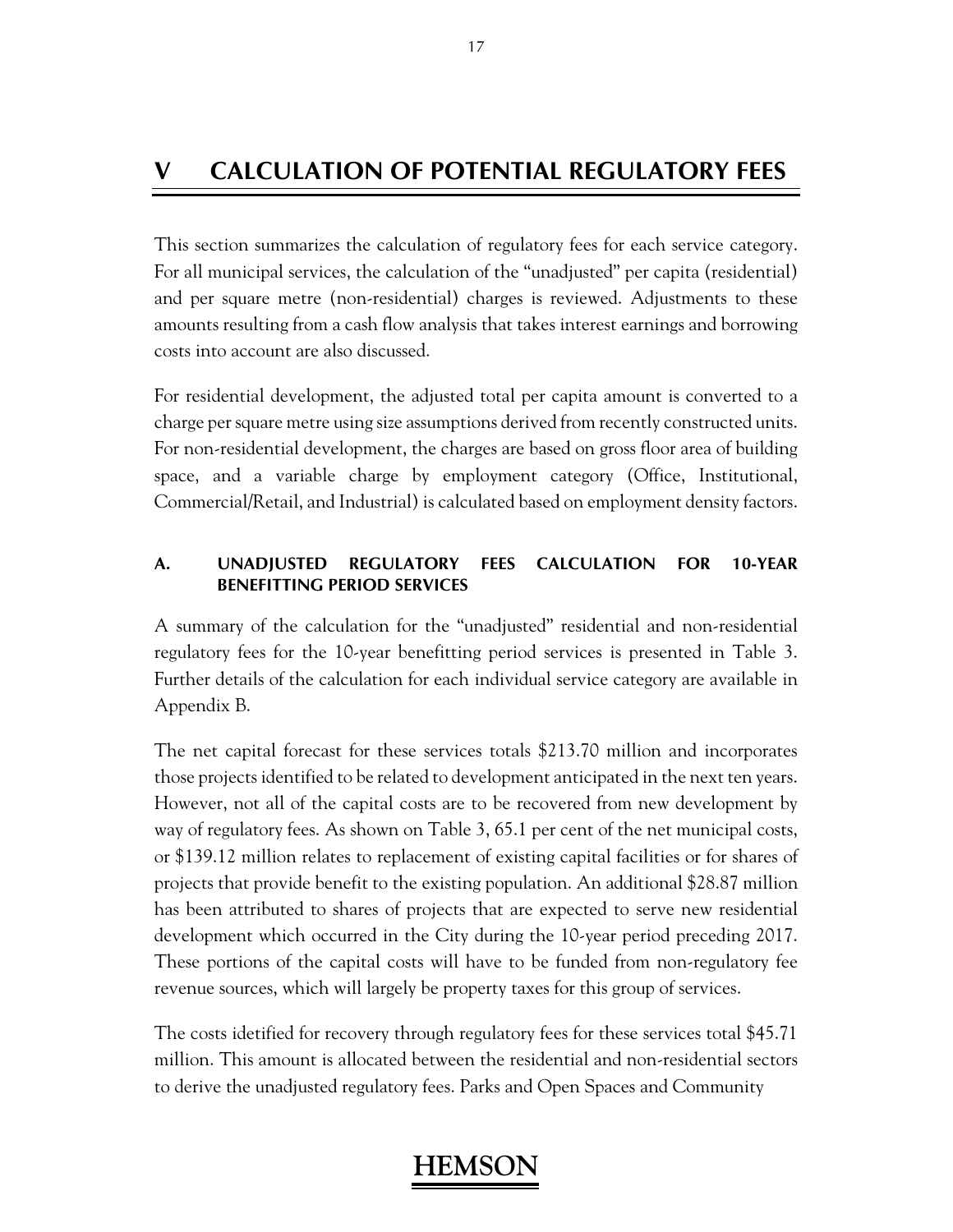#### **CITY OF WINNIPEG SUMMARY OF UNADJUSTED RESIDENTIAL AND NON-RESIDENTIAL CHARGES 10-YEAR SERVICES DEVELOPMENT-RELATED CAPITAL PROGRAM**

| 110 Year Growth in New Units    | 107.740   |
|---------------------------------|-----------|
| 10 Year Growth in Square Metres | 3,373,581 |
|                                 |           |

|                                                             | Development-Related Capital Program |                                            |                                         |                 |              |                                              |      |                             |       |                  |
|-------------------------------------------------------------|-------------------------------------|--------------------------------------------|-----------------------------------------|-----------------|--------------|----------------------------------------------|------|-----------------------------|-------|------------------|
| Service                                                     | Gross<br>Cost                       | Grants/<br>Subsidies/<br><b>Recoveries</b> | Replacement<br>& Benefit to<br>Existing | Prior<br>Growth | Post<br>2026 | <b>Total</b><br><b>Costs for</b><br>Recovery |      | Residential<br><b>Share</b> |       | Non-Res<br>Share |
|                                                             | (\$000)                             | (\$000)                                    | (5000)                                  | (\$000)         | (\$000)      | (\$000)                                      | %    | (\$000)                     | %     | (\$000)          |
| <b>1.0 PARKS AND OPEN SPACES</b>                            | \$61,650                            | \$6,540                                    | \$45,695                                | \$0             | \$0          | \$9,415                                      | 100% | \$9,415                     | $0\%$ | \$0              |
| Unadjusted Charge Per Capita<br>Unadjusted Charge Per Sq.M. |                                     |                                            |                                         |                 |              |                                              |      | \$87.38                     |       | \$0.00           |
| <b>2.0 COMMUNITY SERVICES</b>                               | \$191,512                           | \$67,521                                   | \$63,174                                | \$28,871        | \$0          | \$31,946                                     | 100% | \$31,946                    | $0\%$ | \$0              |
| Unadjusted Charge Per Capita<br>Unadjusted Charge Per Sq.M. |                                     |                                            |                                         |                 |              |                                              |      | \$296.51                    |       | \$0.00           |
| 3.0 SOLID WASTE                                             | \$34,600                            | \$0                                        | \$30,248                                | \$0             | \$0          | \$4,352                                      | 62%  | \$2,698                     | 38%   | \$1,654          |
| Unadjusted Charge Per Capita<br>Unadjusted Charge Per Sq.M. |                                     |                                            |                                         |                 |              |                                              |      | \$25.05                     |       | \$0.49           |
| <b>TOTAL 10-YEAR BENEFITTING PERIOD SERVICES</b>            | \$287,762.0                         | \$74,060.6                                 | \$139,117.0                             | \$28,871.4      | \$0.0        | \$45,713.0                                   |      | \$44,059.2                  |       | \$1,653.8        |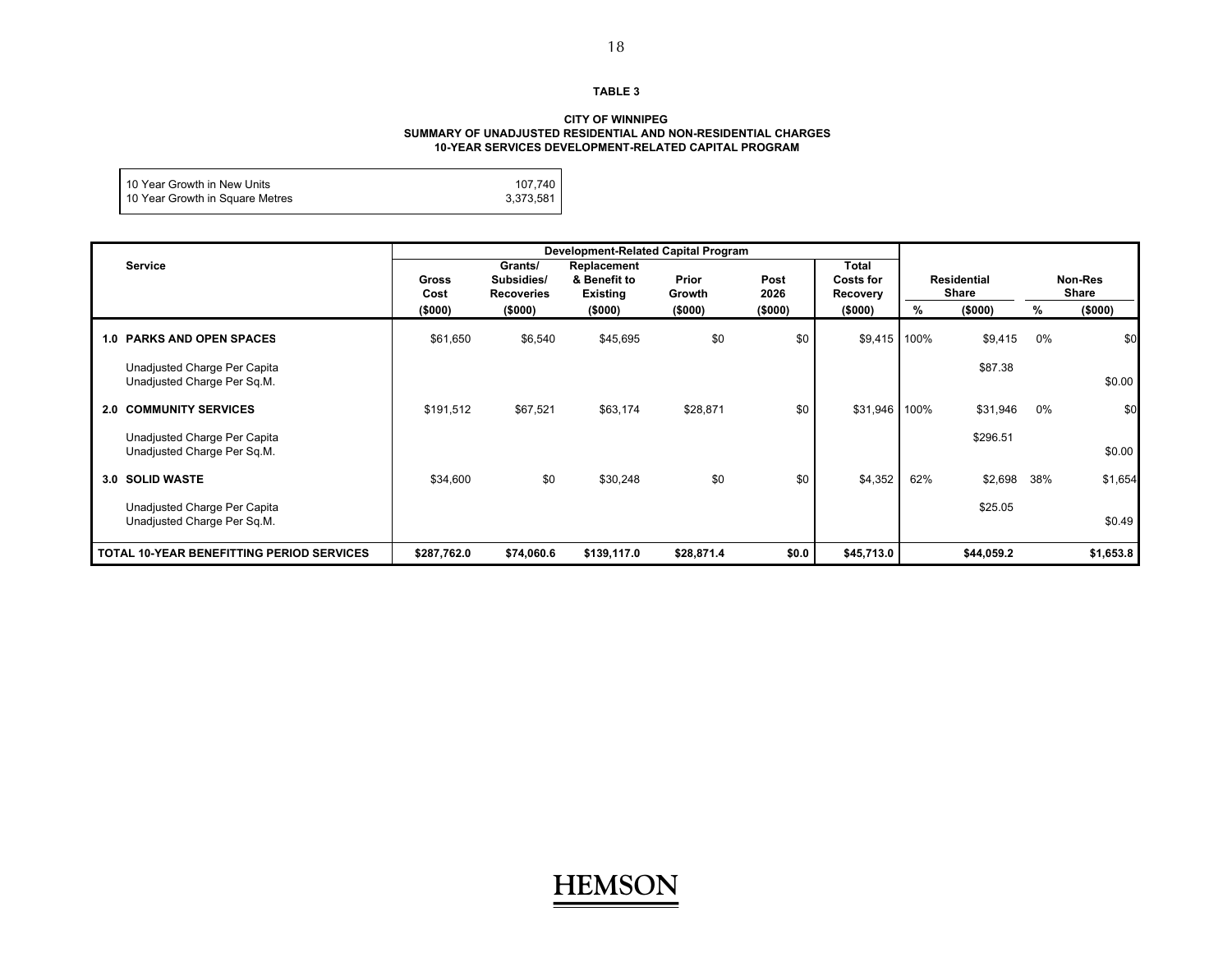Services are deemed to benefit residential development only, while Solid Waste services are allocated between both sectors based on shares of population and employment growth. The allocation to the residential sector for Solid Waste services is calculated at 62 per cent, and 38 per cent to the non-residential sector.

Approximately \$44.06 million of the regulatory fees eligible capital program for these services is deemed to benefit residential development. This includes \$9.41 million for Parks and Open Spaces, \$31.95 million for Community Services, and \$2.70 for Solid Waste. When these amounts are divided by the 10-year growth in population in new dwelling units (107,740), unadjusted per-capita charges of \$87.38 for Parks and Open Spaces, \$296.51 for Community Services, and \$25.05 for Solid Waste result.

The non-residential regulatory fees eligible capital program includes \$1.65 million for Solid Waste services. These unadjusted uniform non-residential charge was calculated by dividing the eligible capital costs by the forecast 10-year increase in non-residential space, which totals 3.37 million square metres. The unadjusted per-square metre charges were calculated at \$0.49 for Solid Waste.

The non-residential capital program is further divided by four employment categories. Based on employment forecasts under each category, approximately 22.3 per cent of the non-residential capital program is allocated to Office development, another 21.9 per cent is allocated to Institutional development, 21.4 per cent is allocated to Commercial/Retail development, and 34.5 per cent is allocated to Industrial development. Charges calculated for each of these employment categories are included in Tables 8 through 11. Much of the variation in these charges is due to variations in the forecast growth in new space under each category.

### **B. UNADJUSTED REGULATORY FEES CALCULATION FOR 15-YEAR BENEFITTING PERIOD SERVICES**

Table 4 displays the calculation of the unadjusted rates to cover the Public Works development-related capital projects, which will service development in the City between 2017 and 2031. Further details of the calculation are available in Appendix C.

The net capital forecast for this service totals \$1.76 billion; however, not all of the capital costs are to be recovered from new development by way of regulatory fees. Approximately 40.5 per cent of the net municipal costs, or \$711.46 million relates to

19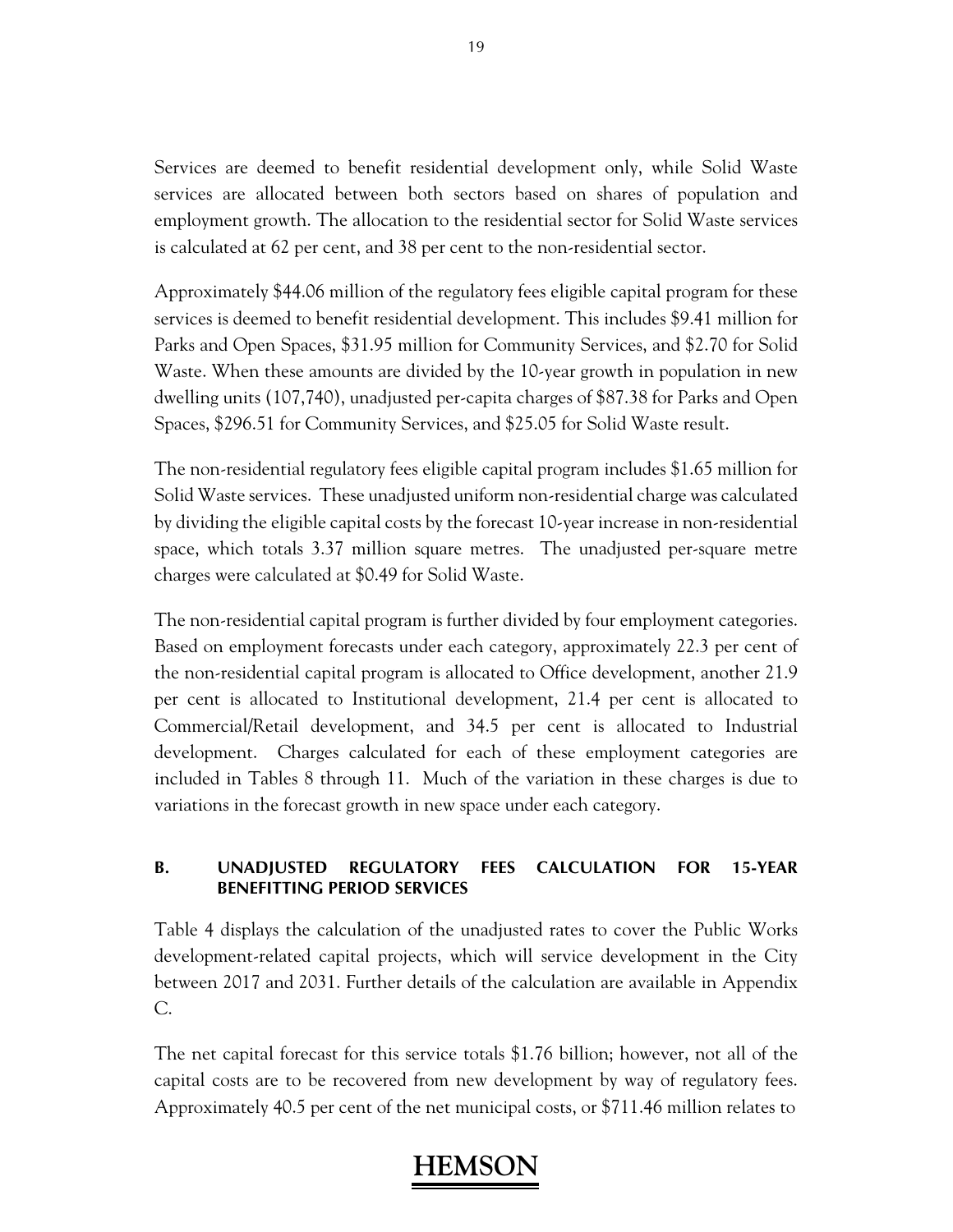#### **CITY OF WINNIPEG SUMMARY OF UNADJUSTED RESIDENTIAL AND NON-RESIDENTIAL CHARGES 15-YEAR SERVICES DEVELOPMENT-RELATED CAPITAL PROGRAM**

| 2017-2041 Growth in New Units     | 156,159   |
|-----------------------------------|-----------|
| 2017-2041 Growth in Square Metres | 4,775,863 |
|                                   |           |

|                                                             | Development-Related Capital Program                                |               |                                                            |             |                                                              |             |                             |             |                  |             |
|-------------------------------------------------------------|--------------------------------------------------------------------|---------------|------------------------------------------------------------|-------------|--------------------------------------------------------------|-------------|-----------------------------|-------------|------------------|-------------|
| <b>Service</b>                                              | Grants/<br>Subsidies/<br><b>Gross</b><br>Cost<br><b>Recoveries</b> |               | Replacement<br>Prior<br>& Benefit to<br>Existing<br>Growth |             | <b>Total</b><br>Post<br><b>Costs for</b><br>2031<br>Recovery |             | Residential<br><b>Share</b> |             | Non-Res<br>Share |             |
|                                                             | (\$000)                                                            | (\$000)       | (\$000)                                                    | (\$000)     | (\$000)                                                      | (\$000)     | %                           | (5000)      | %                | (\$000)     |
| <b>4.0 PUBLIC WORKS</b>                                     | \$3,471,887                                                        | \$1,714,532   | \$711,460                                                  | \$165,611   | \$232,499                                                    | \$647,785   | 62%                         | \$401,626   | 38%              | \$246,158   |
| Unadjusted Charge Per Capita<br>Unadjusted Charge Per Sq.M. |                                                                    |               |                                                            |             |                                                              |             |                             | \$2,571.91  |                  | \$51.54     |
| <b>TOTAL 15-YEAR BENEFITTING PERIOD SERVICES</b>            | \$3,471,887.1                                                      | \$1,714,532.0 | \$711,460.2                                                | \$165,611.0 | \$232,499.4                                                  | \$647,784.5 |                             | \$401,626.4 |                  | \$246,158.1 |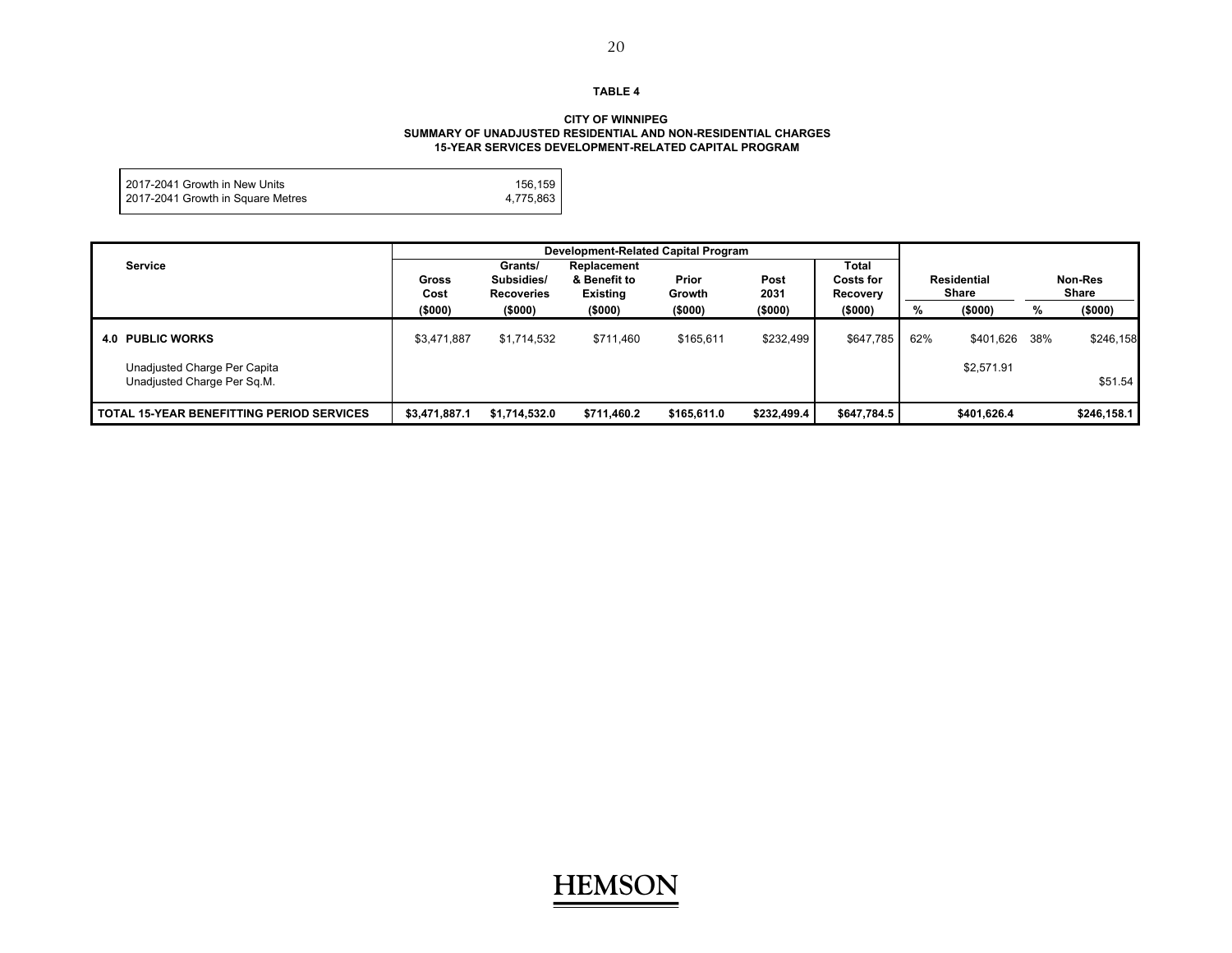replacement of existing capital facilities or for shares of projects that provide benefit to the existing community. An additional \$165.61 million of the Public Works costs has been allocated to development that occurred during the 10-year period preceding 2017; this includes portions of recently completed projects as well as planned projects that are expected to benefit recent development. Finally, \$232.50 million of the capital have been allocated to growth beyond 2031. These portions of capital costs will have to be funded from non-regulatory fee revenue sources, which will largely be property taxes for this service.

The costs eligible for recovery through regulatory fees for Public Works total \$647.78 million. This amount is allocated between the residential and non-residential sectors to derive the unadjusted regulatory fees. The allocations of 62 per cent to the residential sector and 38 per cent to the non-residential sector are used for this service as Public Works projects are deemed to benefit both residential and non-residential development.

Approximately \$401.63 million of the regulatory fees eligible capital program for Public Works is deemed to benefit residential development. When this amount is divided by the 15-year growth in population in new dwelling units (156,159), an unadjusted per-capita charge of \$2,571.91 results.

The non-residential regulatory fees eligible capital program totals \$246.16 million. The unadjusted uniform non-residential charge was calculated by dividing the eligible capital costs by the forecast 15-year increase in non-residential space (4.78 million square metres). The unadjusted per-square metre charge was calculated at \$51.54.

The non-residential capital program is further divided by four employment categories based on employment forecasts under each category, and distinct charges were then calculated for each of these employment categories based on their unique forecast growth in new space. Calculated charges for Office, Institutional, Commercial/Retail, and Industrial development are summarized in Tables 8 through 11.

### **C. UNADJUSTED REGULATORY FEES CALCULATION FOR 25-YEAR BENEFITTING PERIOD SERVICES**

Table 5 displays the calculation of the unadjusted rates to cover capital projects that will be used to service development in the City between 2017 and 2041. Further details of the calculation for each individual service category are available in Appendix D.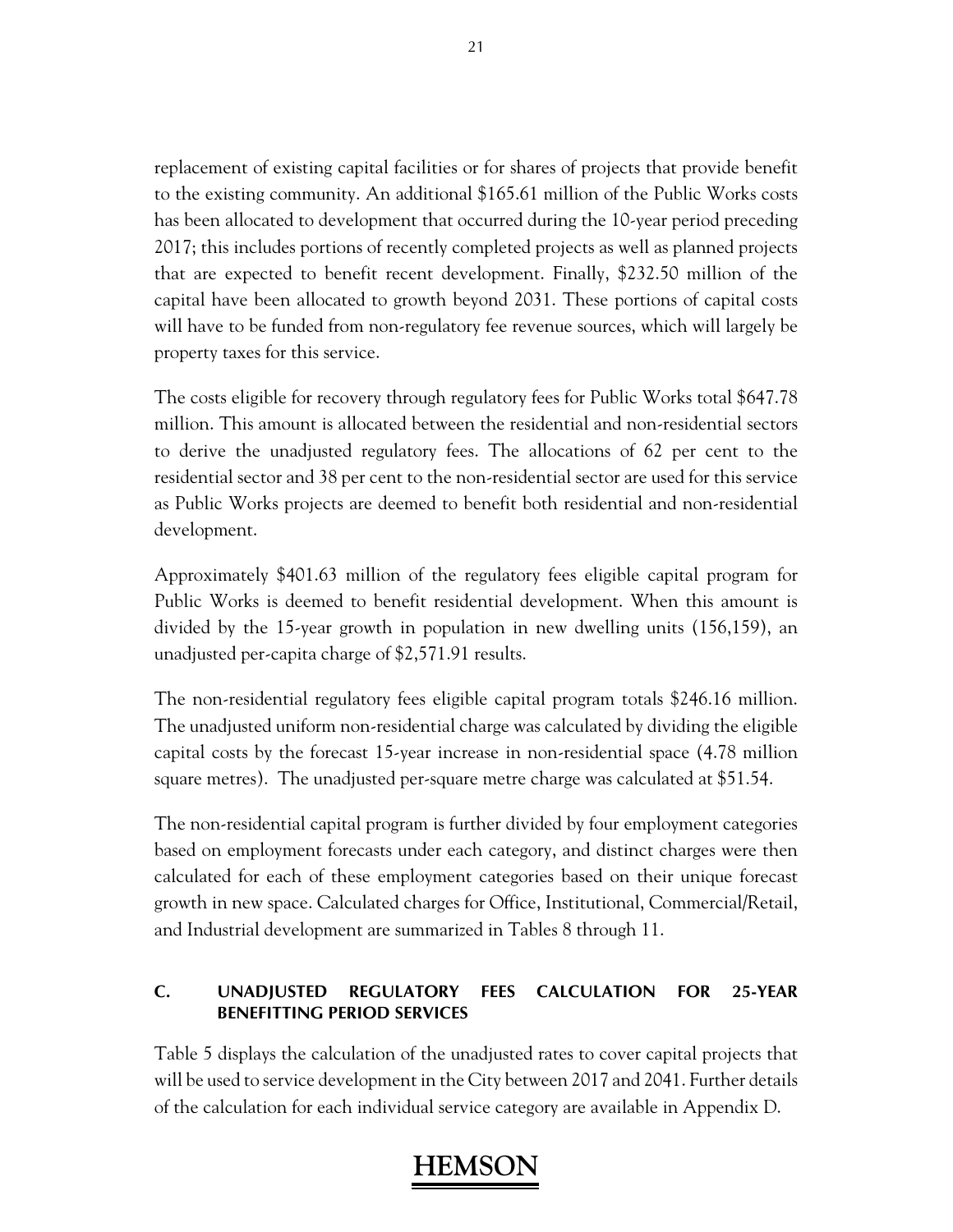#### **CITY OF WINNIPEG SUMMARY OF UNADJUSTED RESIDENTIAL AND NON-RESIDENTIAL CHARGES 25-YEAR SERVICES DEVELOPMENT-RELATED CAPITAL PROGRAM**

| I 2017-2041 Growth in New Units   | 244.757   |
|-----------------------------------|-----------|
| 2017-2041 Growth in Square Metres | 7,764,241 |
|                                   |           |

| <b>Service</b>                                              | <b>Gross</b><br>Cost | Grants/<br>Subsidies/<br><b>Recoveries</b> | Replacement<br>& Benefit to<br><b>Existing</b> | Prior<br>Growth |         | Total<br>Costs for<br><b>Recovery</b> | <b>Residential</b><br><b>Share</b> |             | Non-Res<br><b>Share</b> |             |
|-------------------------------------------------------------|----------------------|--------------------------------------------|------------------------------------------------|-----------------|---------|---------------------------------------|------------------------------------|-------------|-------------------------|-------------|
|                                                             | (\$000)              | (\$000)                                    | (\$000)                                        | (\$000)         | (\$000) | (\$000)                               | %                                  | (\$000)     | %                       | (\$000)     |
| 5.0 TRANSIT                                                 | \$2,615,300          | \$1,514,841                                | \$703,415                                      | \$31,597        | \$0     | \$365,447                             | 62%                                | \$226,577   | 38%                     | \$138,870   |
| Unadjusted Charge Per Capita<br>Unadjusted Charge Per Sq.M. |                      |                                            |                                                |                 |         |                                       |                                    | \$925.72    |                         | \$17.89     |
| <b>6.0 FIRE &amp; PARAMEDIC SERVICES</b>                    | \$35,000             | \$0                                        | \$2,500                                        | \$808           | \$0     | \$31,692                              | 62%                                | \$19,649    | 38%                     | \$12,043    |
| Unadjusted Charge Per Capita<br>Unadjusted Charge Per Sq.M. |                      |                                            |                                                |                 |         |                                       |                                    | \$80.28     |                         | \$1.55      |
| 7.0 POLICE                                                  | \$231.178            | \$2,800                                    | \$186,972                                      | \$13,444        | \$0     | \$27,961                              | 62%                                | \$17,336    | 38%                     | \$10,625    |
| Unadjusted Charge Per Capita<br>Unadjusted Charge Per Sq.M. |                      |                                            |                                                |                 |         |                                       |                                    | \$70.83     |                         | \$1.37      |
| 8.0 WATER                                                   | \$310.868            | \$0                                        | \$227,969                                      | \$22,495        | \$0     | \$60,404                              | 62%                                | \$37,450    | 38%                     | \$22,953    |
| Unadjusted Charge Per Capita<br>Unadjusted Charge Per Sq.M. |                      |                                            |                                                |                 |         |                                       |                                    | \$153.01    |                         | \$2.96      |
| 9.0 WASTEWATER                                              | \$1.177.172          | \$267.680                                  | \$656.075                                      | \$419           | \$0     | \$252,998                             | 62%                                | \$156.859   | 38%                     | \$96,139    |
| Unadjusted Charge Per Capita<br>Unadjusted Charge Per Sq.M. |                      |                                            |                                                |                 |         |                                       |                                    | \$640.88    |                         | \$12.38     |
| <b>TOTAL 25-YEAR BENEFITTING PERIOD SERVICES</b>            | \$4,369,518.0        | \$1,785,321.4                              | \$1,776,930.5                                  | \$68,764.6      | \$0.0   | \$738,501.6                           |                                    | \$457,871.0 |                         | \$280,630.6 |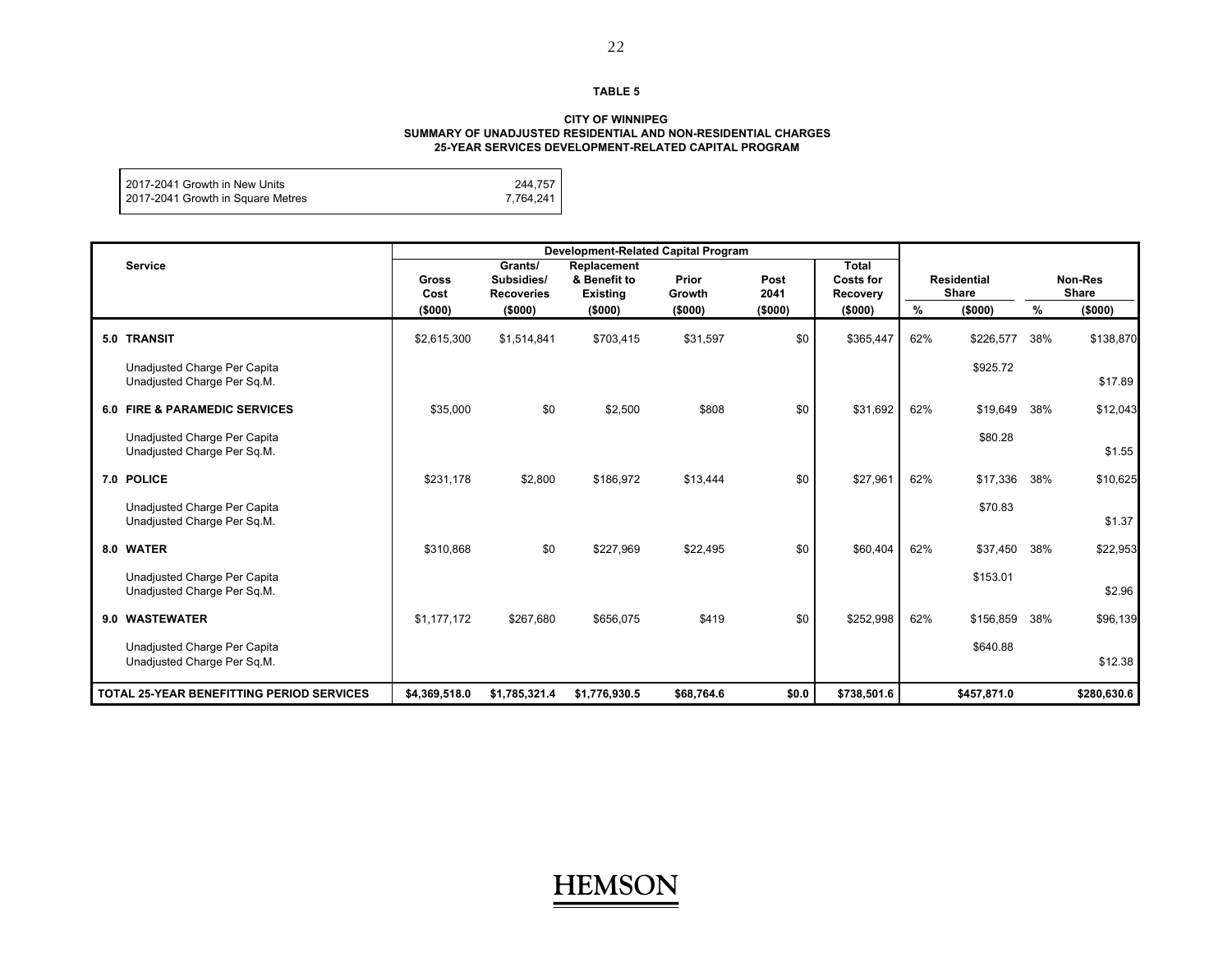The net capital forecast for these services totals \$2.58 billion; however, not all of the capital costs are to be recovered from new development by way of regulatory fees. Approximately 68.8 per cent of the net municipal costs, or \$1.78 billion relates to replacement of existing capital facilities or for shares of projects that provide benefit to the existing community. An additional \$68.76 million of the capital costs represent portions of recently completed projects or planned projects that are expected to service development that occurred over the 10-year period preceding 2017. These portions of capital costs will have to be funded from non-regulatory fee revenue sources, whether through property taxes or utility rates.

The costs eligible for recovery through regulatory fees for these services total \$738.50 million. As all services in this category are deemed to benefit both residential and nonresidential development, the eligible costs are allocated at 62 per cent to the residential sector and 38 per cent to the non-residential sector to derive the unadjusted regulatory fees.

Approximately \$457.87 million of the regulatory fees eligible capital program for these services is deemed to benefit residential development. This includes \$226.58 million for Transit, \$19.65 million for Fire and Paramedic Services, \$17.34 million for Police, \$37.45 million for Water, and \$156.86 million for Wastewater.

When these amounts are divided by the 25-year growth in population in new dwelling units (244,757), unadjusted per-capita charges of \$925.72 for Transit, \$80.28 for Fire and Paramedic Services, \$70.83 for Police, \$153.01 for Water, and \$640.88 for Wastewater result.

The non-residential regulatory fees eligible capital program totals \$280.63 million, including \$138.87 million for Transit, \$12.04 million for Fire and Paramedic Services, \$10.62 million for Police, \$22.95 million for Water, and \$96.14 million for Wastewater. These unadjusted uniform non-residential charges were calculated for each service by dividing the eligible capital costs by the forecast 25-year increase in non-residential space (7.57 million square metres). The unadjusted per-square metre charges were calculated at \$17.89 for Transit, \$1.55 for Fire and Paramedic Services, \$1.37 for Police, \$2.96 for Water, and \$12.38 for Wastewater.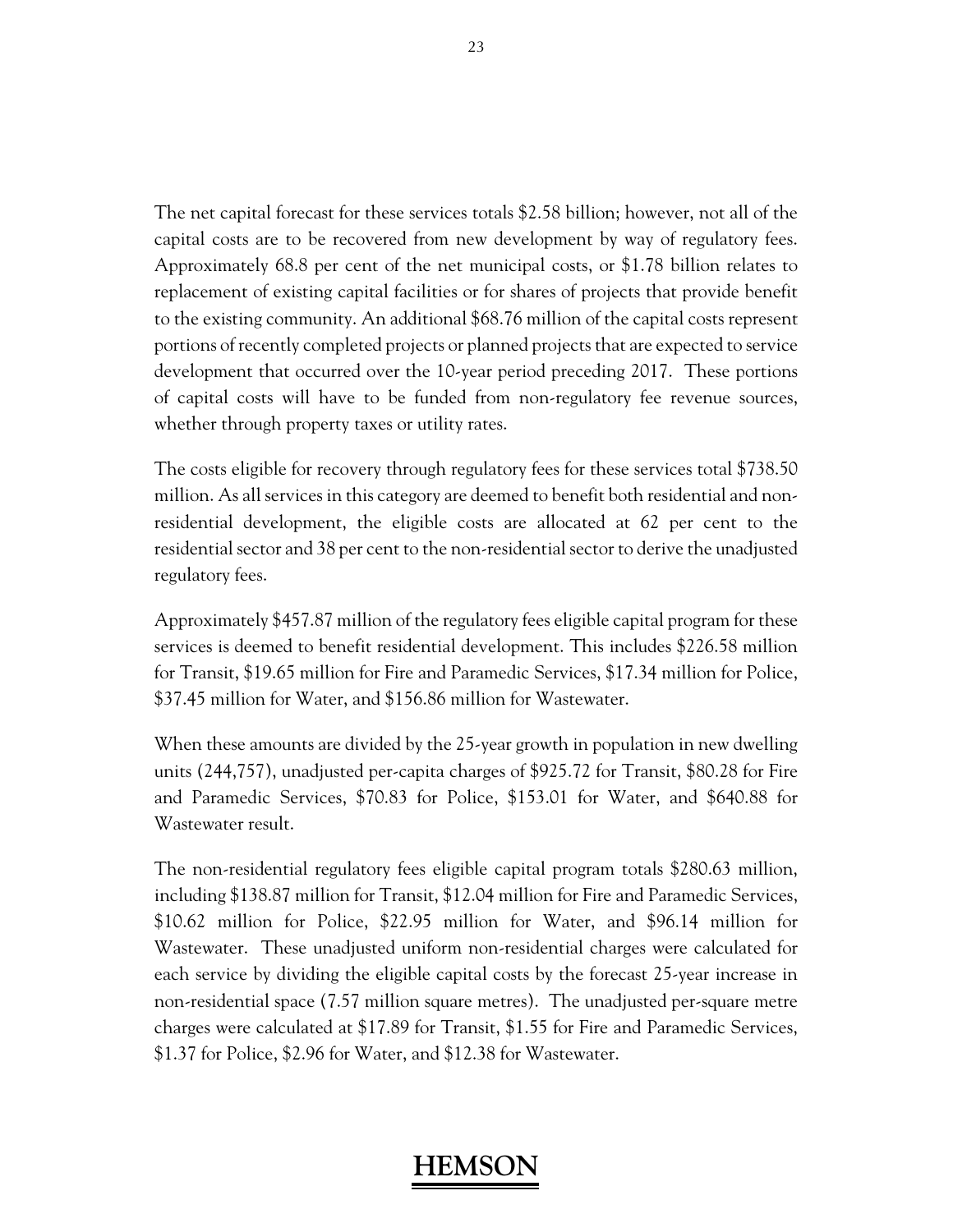Once again, the non-residential capital program is further divided by four employment categories based on employment forecasts under each category. Calculated charges for Office, Institutional, Commercial/Retail, and Industrial development are summarized in Tables 8 through 11.

## **D. ADJUSTED RESIDENTIAL AND NON-RESIDENTIAL REGULATORY FEES**

Final adjustments to the "unadjusted" regulatory fee rates are made through a cash flow analysis. The analysis, details of which are included in the appendices, considers the borrowing cost and interest earnings associated with the timing of expenditures and regulatory fee receipts for each service category.

Table 6 summarizes the results of the cash flow adjustments for the residential regulatory fee rates. After the cash flow analysis, the adjusted per capita rate increases for most services, with the exception of slight decreases for the Parks and Open Spaces and Community Services rates. A charge per square metre (total \$109.45) was then calculated from the adjusted per capita rate based on an estimate of 48.8 square metres of residential space per capita. Sample charges based on units of 167 square metres and 79 square metres are also provided in Table 6.

Most of the non-residential regulatory fees also experience an increase after cash flow considerations. The adjusted per square metre charges for each service are provided in Tables 7 through 11 including both the calculated uniform non-residential charge and the variable charges for Office, Institutional, Commercial/Retail, and Industrial development. Total regulatory fee rates per square metre have been calculated at \$226.51 for Office, \$94.08 for Institutional, \$152.91 for Commercial/Retail, and \$61.16 for Industrial development.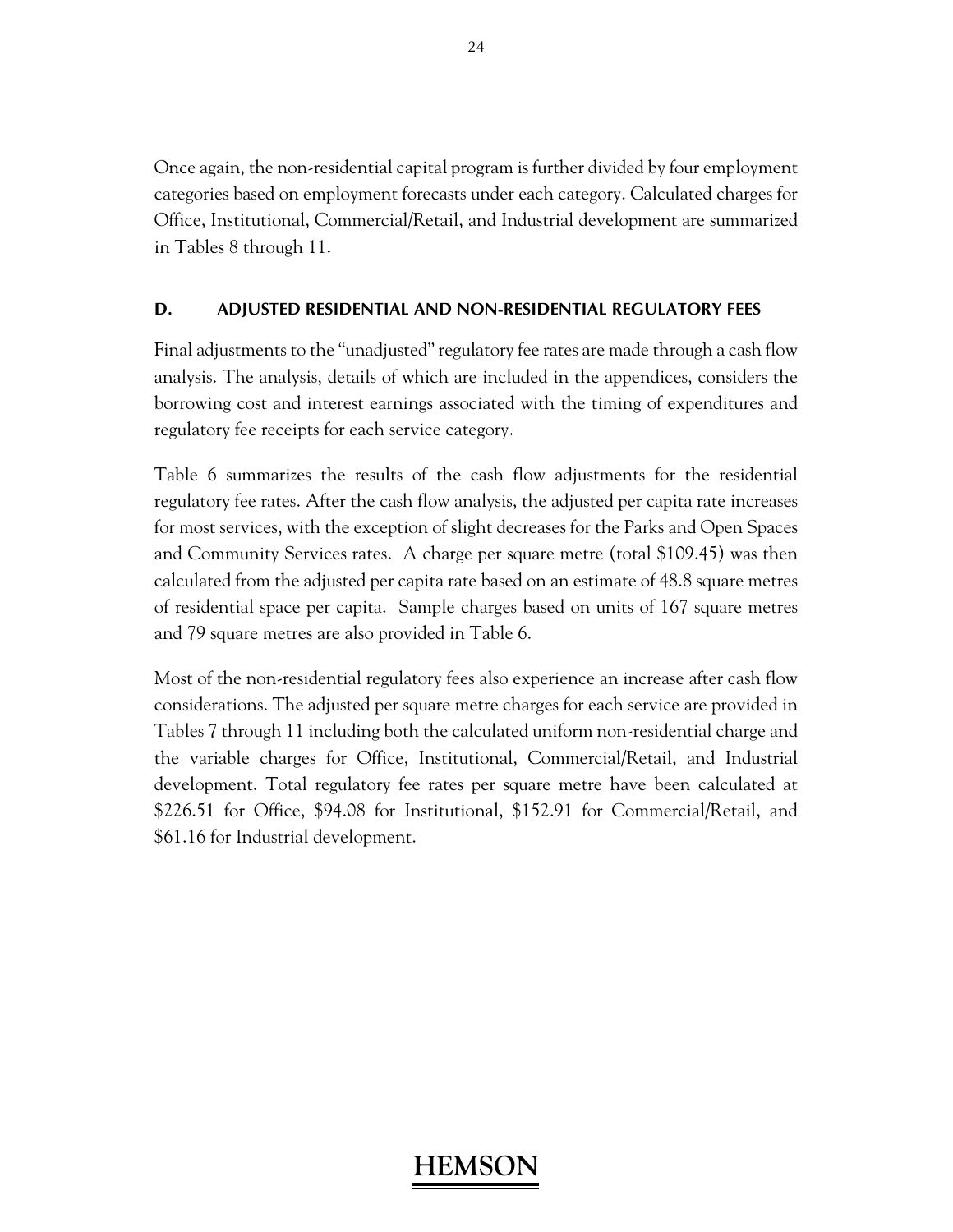### **CALCULATED REGULATORY FEES CITY OF WINNIPEGRESIDENTIAL CHARGES BY UNIT TYPE**

|                                      |                                                  |                                                |                                                             | <b>Sample Residential Charge</b> |                            |  |
|--------------------------------------|--------------------------------------------------|------------------------------------------------|-------------------------------------------------------------|----------------------------------|----------------------------|--|
| <b>Service</b>                       | <b>Unadjusted</b><br><b>Charge Per</b><br>Capita | <b>Adjusted</b><br><b>Charge Per</b><br>Capita | <b>Adjusted</b><br><b>Charge Per</b><br><b>Square Metre</b> | 1,800 sq. ft. (167<br>sq. m.)    | 850 sq. ft.<br>(79 sq. m.) |  |
| PARKS AND OPEN SPACES                | \$87.38                                          | \$87.26                                        | \$1.79                                                      | \$299.33                         | \$141.35                   |  |
| <b>COMMUNITY SERVICES</b>            | \$296.51                                         | \$296.40                                       | \$6.07                                                      | \$1,015.06                       | \$479.33                   |  |
| <b>SOLID WASTE</b>                   | \$25.05                                          | \$25.97                                        | \$0.53                                                      | \$88.63                          | \$41.85                    |  |
| <b>PUBLIC WORKS</b>                  | \$2,571.91                                       | \$2,735.87                                     | \$56.04                                                     | \$9,371.32                       | \$4,425.35                 |  |
| <b>TRANSIT</b>                       | \$925.72                                         | \$987.01                                       | \$20.22                                                     | \$3,381.30                       | \$1,596.73                 |  |
| <b>FIRE &amp; PARAMEDIC SERVICES</b> | \$80.28                                          | \$90.43                                        | \$1.85                                                      | \$309.37                         | \$146.09                   |  |
| <b>POLICE</b>                        | \$70.83                                          | \$101.92                                       | \$2.09                                                      | \$349.50                         | \$165.04                   |  |
| <b>WATER</b>                         | \$153.01                                         | \$219.70                                       | \$4.50                                                      | \$752.52                         | \$355.35                   |  |
| <b>WASTEWATER</b>                    | \$640.88                                         | \$798.87                                       | \$16.36                                                     | \$2,735.81                       | \$1,291.91                 |  |
| <b>TOTAL CHARGE</b>                  | \$4,851.56                                       | \$5,343.41                                     | \$109.45                                                    | \$18,302.84                      | \$8,643.00                 |  |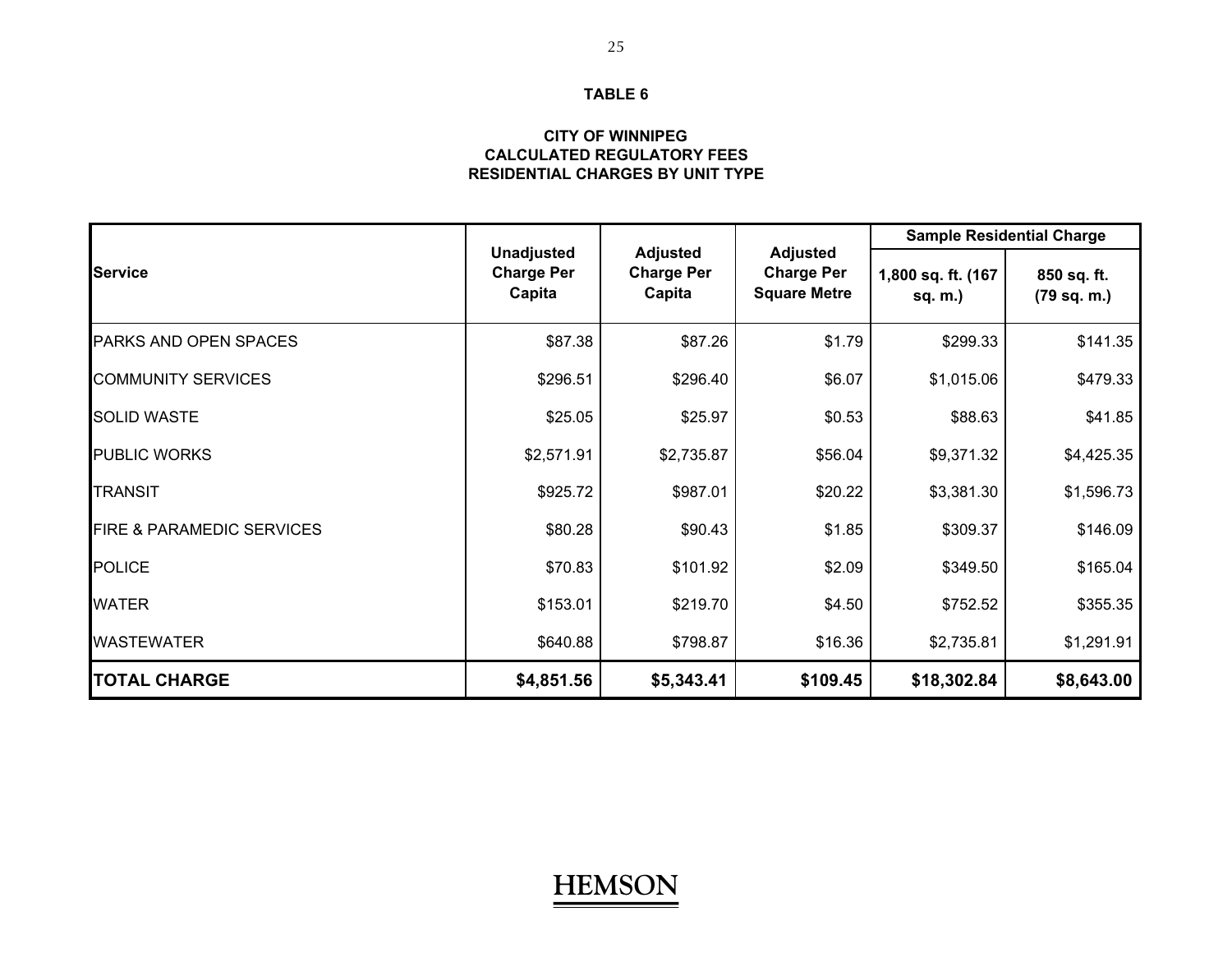### **CALCULATED REGULATORY FEES NON-RESIDENTIAL UNIFORM CHARGES PER SQUARE METRE CITY OF WINNIPEG**

|                                      | <b>Non-Residential Uniform Charge</b>                  |                                                   |  |  |
|--------------------------------------|--------------------------------------------------------|---------------------------------------------------|--|--|
| <b>Service</b>                       | <b>Unadjusted</b><br>Charge per<br><b>Square Metre</b> | <b>Adjusted Charge per</b><br><b>Square Metre</b> |  |  |
| PARKS AND OPEN SPACES                | \$0.00                                                 | \$0.00                                            |  |  |
| <b>COMMUNITY SERVICES</b>            | \$0.00                                                 | \$0.00                                            |  |  |
| SOLID WASTE                          | \$0.49                                                 | \$0.50                                            |  |  |
| <b>PUBLIC WORKS</b>                  | \$51.54                                                | \$53.80                                           |  |  |
| <b>TRANSIT</b>                       | \$17.89                                                | \$19.00                                           |  |  |
| FIRE & PARAMEDIC SERVICES            | \$1.55                                                 | \$1.75                                            |  |  |
| <b>POLICE</b>                        | \$1.37                                                 | \$1.96                                            |  |  |
| <b>WATER</b>                         | \$2.96                                                 | \$4.23                                            |  |  |
| <b>WASTEWATER</b>                    | \$12.38                                                | \$15.42                                           |  |  |
| <b>TOTAL CHARGE PER SQUARE METRE</b> | \$88.18                                                | \$96.66                                           |  |  |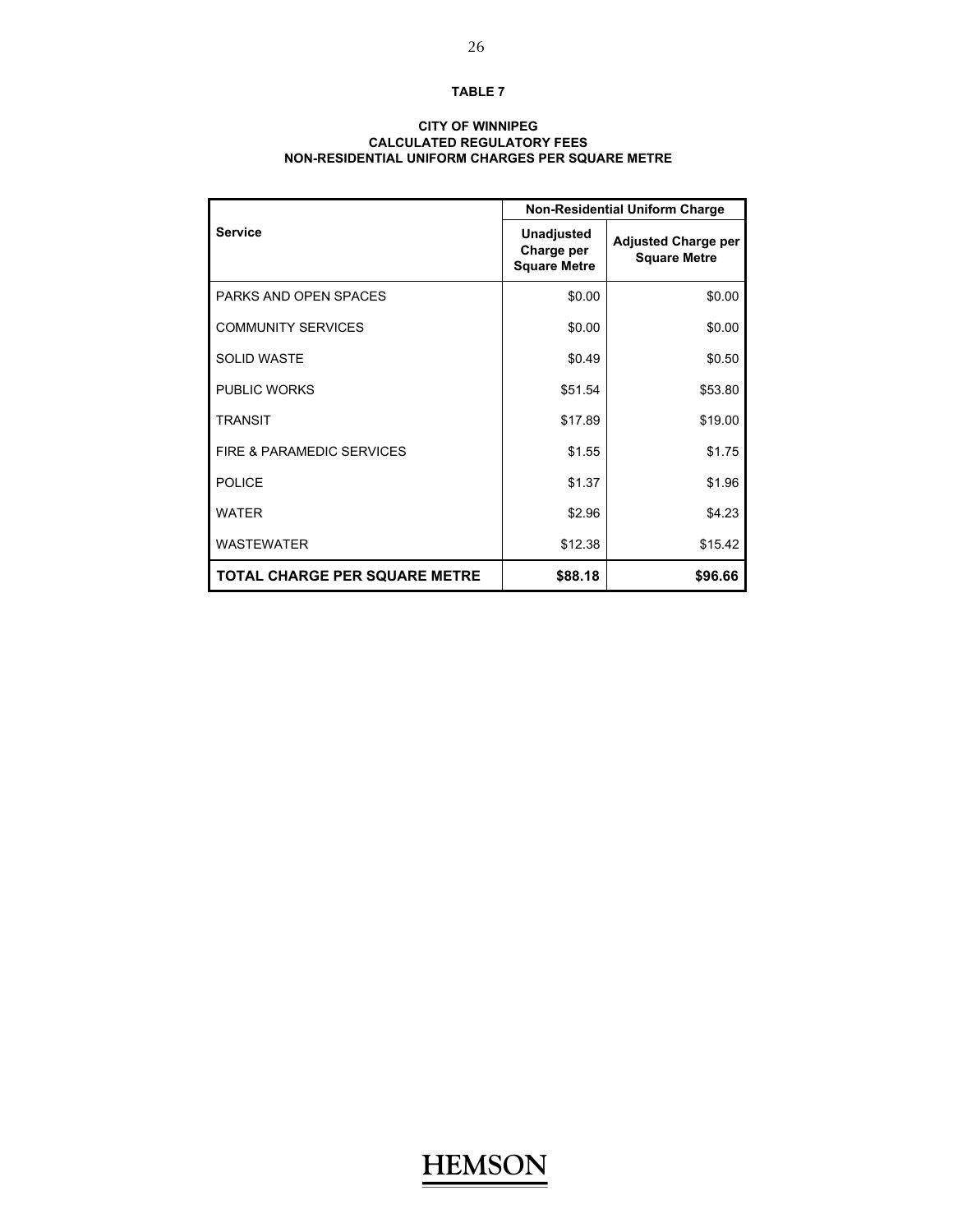### **CITY OF WINNIPEG CALCULATED REGULATORY FEESMAJOR OFFICE CHARGES PER SQUARE METRE**

|                                      | <b>Office Charge</b>                                   |                                                      |                               | <b>Institutional Charge</b>                            |                                               |  |
|--------------------------------------|--------------------------------------------------------|------------------------------------------------------|-------------------------------|--------------------------------------------------------|-----------------------------------------------|--|
| <b>Service</b>                       | <b>Unadjusted</b><br>Charge per<br><b>Square Metre</b> | <b>Adjusted</b><br>Charge per<br><b>Square Metre</b> | <b>Service</b>                | <b>Unadjusted</b><br>Charge per<br><b>Square Metre</b> | Adjusted<br>Charge per<br><b>Square Metre</b> |  |
| PARKS AND OPEN SPACES                | \$0.00                                                 | \$0.00                                               | <b>PARKS AND OPEN SPACES</b>  | \$0.00                                                 | \$0.00                                        |  |
| <b>COMMUNITY SERVICES</b>            | \$0.00                                                 | \$0.00                                               | <b>COMMUNITY SERVICES</b>     | \$0.00                                                 | \$0.00                                        |  |
| <b>SOLID WASTE</b>                   | \$1.15                                                 | \$1.17                                               | <b>SOLID WASTE</b>            | \$0.48                                                 | \$0.48                                        |  |
| <b>PUBLIC WORKS</b>                  | \$120.77                                               | \$126.06                                             | <b>PUBLIC WORKS</b>           | \$50.17                                                | \$52.36                                       |  |
| <b>TRANSIT</b>                       | \$41.91                                                | \$44.53                                              | <b>TRANSIT</b>                | \$17.41                                                | \$18.50                                       |  |
| FIRE & PARAMEDIC SERVICES            | \$3.63                                                 | \$4.09                                               | FIRE & PARAMEDIC SERVICES     | \$1.51                                                 | \$1.70                                        |  |
| <b>POLICE</b>                        | \$3.21                                                 | \$4.60                                               | <b>POLICE</b>                 | \$1.33                                                 | \$1.91                                        |  |
| <b>WATER</b>                         | \$6.93                                                 | \$9.92                                               | <b>WATER</b>                  | \$2.88                                                 | \$4.12                                        |  |
| <b>WASTEWATER</b>                    | \$29.01                                                | \$36.14                                              | <b>WASTEWATER</b>             | \$12.05                                                | \$15.01                                       |  |
| <b>TOTAL CHARGE PER SQUARE METRE</b> | \$206.61                                               | \$226.51                                             | TOTAL CHARGE PER SQUARE METRE | \$85.82                                                | \$94.08                                       |  |

## **TABLE 9**

### **CITY OF WINNIPEG CALCULATED REGULATORY FEESINSTITUTIONAL CHARGES PER SQUARE METRE**

|                                  | <b>Office Charge</b>                            |                                                      |                               | <b>Institutional Charge</b>                            |                                                      |  |
|----------------------------------|-------------------------------------------------|------------------------------------------------------|-------------------------------|--------------------------------------------------------|------------------------------------------------------|--|
| е                                | Unadjusted<br>Charge per<br><b>Square Metre</b> | <b>Adjusted</b><br>Charge per<br><b>Square Metre</b> | <b>Service</b>                | <b>Unadjusted</b><br>Charge per<br><b>Square Metre</b> | <b>Adjusted</b><br>Charge per<br><b>Square Metre</b> |  |
| S AND OPEN SPACES                | \$0.00                                          | \$0.00                                               | PARKS AND OPEN SPACES         | \$0.00                                                 | \$0.00                                               |  |
| <b>IUNITY SERVICES</b>           | \$0.00                                          | \$0.00                                               | <b>COMMUNITY SERVICES</b>     | \$0.00                                                 | \$0.00                                               |  |
| WASTE                            | \$1.15                                          | \$1.17                                               | <b>SOLID WASTE</b>            | \$0.48                                                 | \$0.48                                               |  |
| C WORKS                          | \$120.77                                        | \$126.06                                             | <b>PUBLIC WORKS</b>           | \$50.17                                                | \$52.36                                              |  |
| SIT                              | \$41.91                                         | \$44.53                                              | <b>TRANSIT</b>                | \$17.41                                                | \$18.50                                              |  |
| <b>PARAMEDIC SERVICES</b>        | \$3.63                                          | \$4.09                                               | FIRE & PARAMEDIC SERVICES     | \$1.51                                                 | \$1.70                                               |  |
| Ε                                | \$3.21                                          | \$4.60                                               | <b>POLICE</b>                 | \$1.33                                                 | \$1.91                                               |  |
| R                                | \$6.93                                          | \$9.92                                               | <b>WATER</b>                  | \$2.88                                                 | \$4.12                                               |  |
| EWATER                           | \$29.01                                         | \$36.14                                              | <b>WASTEWATER</b>             | \$12.05                                                | \$15.01                                              |  |
| <b>L CHARGE PER SQUARE METRE</b> | \$206.61                                        | \$226.51                                             | TOTAL CHARGE PER SQUARE METRE | \$85.82                                                | \$94.08                                              |  |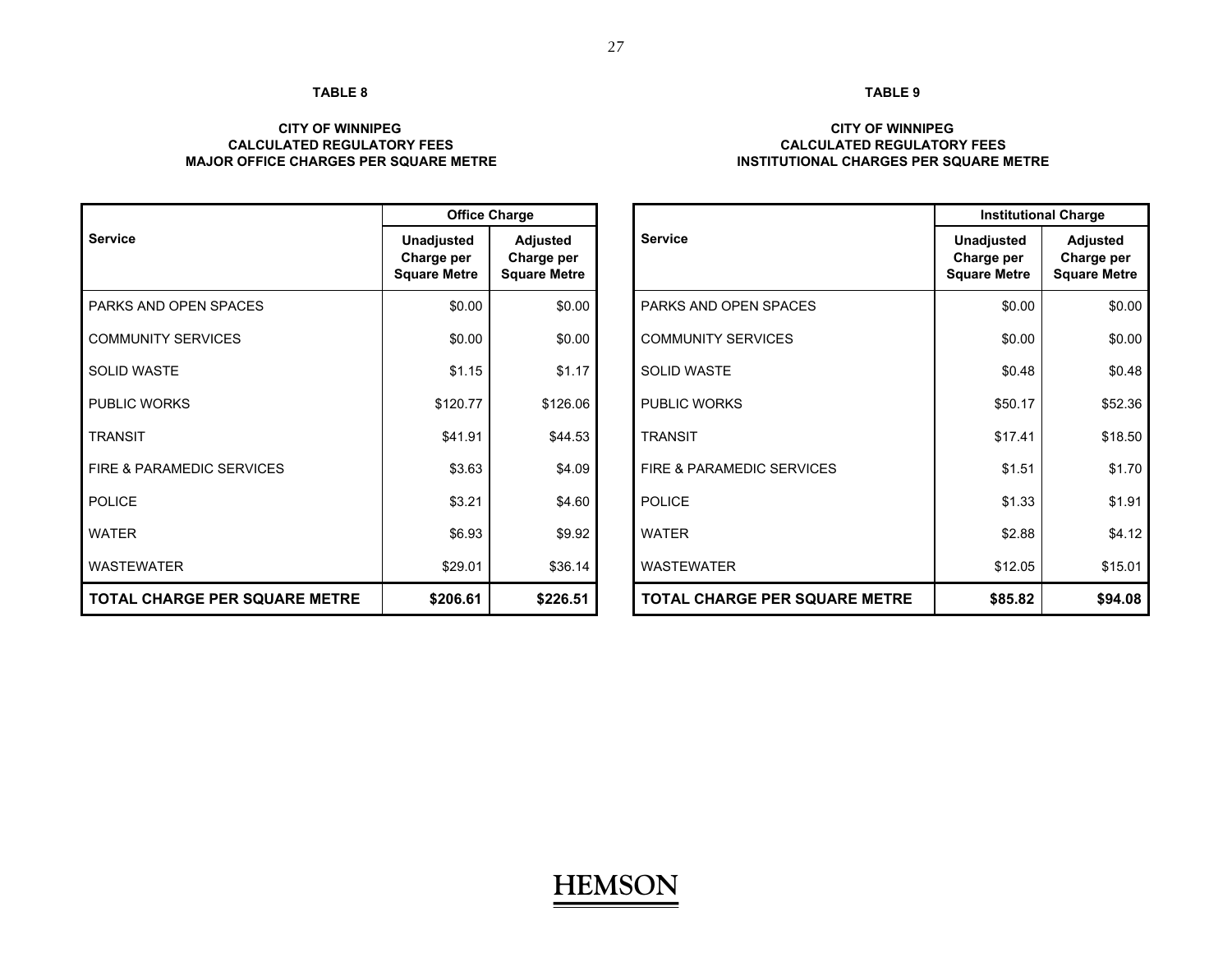### **CITY OF WINNIPEGCALCULATED REGULATORY FEESCOMMERCIAL/RETAIL CHARGES PER SQUARE METRE**

| <b>CITY OF WINNIPEG</b>             |
|-------------------------------------|
| <b>CALCULATED REGULATORY FEES</b>   |
| INDUSTRIAL CHARGES PER SQUARE METRE |

|                                      | <b>Commercial/Retail Charge</b>                        |                                                      |                                      | <b>Industrial Charge</b>                               |                                                      |  |
|--------------------------------------|--------------------------------------------------------|------------------------------------------------------|--------------------------------------|--------------------------------------------------------|------------------------------------------------------|--|
| <b>Service</b>                       | <b>Unadjusted</b><br>Charge per<br><b>Square Metre</b> | <b>Adjusted</b><br>Charge per<br><b>Square Metre</b> | <b>Service</b>                       | <b>Unadjusted</b><br>Charge per<br><b>Square Metre</b> | <b>Adjusted</b><br>Charge per<br><b>Square Metre</b> |  |
| <b>PARKS AND OPEN SPACES</b>         | \$0.00                                                 | \$0.00                                               | PARKS AND OPEN SPACES                | \$0.00                                                 | \$0.00                                               |  |
| <b>COMMUNITY SERVICES</b>            | \$0.00                                                 | \$0.00                                               | <b>COMMUNITY SERVICES</b>            | \$0.00                                                 | \$0.00                                               |  |
| <b>SOLID WASTE</b>                   | \$0.78                                                 | \$0.79                                               | <b>SOLID WASTE</b>                   | \$0.31                                                 | \$0.32                                               |  |
| <b>PUBLIC WORKS</b>                  | \$81.52                                                | \$85.09                                              | <b>PUBLIC WORKS</b>                  | \$32.61                                                | \$34.04                                              |  |
| <b>TRANSIT</b>                       | \$28.29                                                | \$30.06                                              | <b>TRANSIT</b>                       | \$11.32                                                | \$12.02                                              |  |
| FIRE & PARAMEDIC SERVICES            | \$2.45                                                 | \$2.76                                               | FIRE & PARAMEDIC SERVICES            | \$0.98                                                 | \$1.10                                               |  |
| <b>POLICE</b>                        | \$2.16                                                 | \$3.11                                               | <b>POLICE</b>                        | \$0.87                                                 | \$1.24                                               |  |
| <b>WATER</b>                         | \$4.68                                                 | \$6.70                                               | <b>WATER</b>                         | \$1.87                                                 | \$2.68                                               |  |
| <b>WASTEWATER</b>                    | \$19.58                                                | \$24.40                                              | <b>WASTEWATER</b>                    | \$7.83                                                 | \$9.76                                               |  |
| <b>TOTAL CHARGE PER SQUARE METRE</b> | \$139.46                                               | \$152.91                                             | <b>TOTAL CHARGE PER SQUARE METRE</b> | \$55.79                                                | \$61.16                                              |  |

|                                  | <b>Commercial/Retail Charge</b>                        |                                                      |                               | <b>Industrial Charge</b>                               |                                               |  |
|----------------------------------|--------------------------------------------------------|------------------------------------------------------|-------------------------------|--------------------------------------------------------|-----------------------------------------------|--|
| e                                | <b>Unadjusted</b><br>Charge per<br><b>Square Metre</b> | <b>Adjusted</b><br>Charge per<br><b>Square Metre</b> | <b>Service</b>                | <b>Unadjusted</b><br>Charge per<br><b>Square Metre</b> | Adjusted<br>Charge per<br><b>Square Metre</b> |  |
| S AND OPEN SPACES                | \$0.00                                                 | \$0.00                                               | PARKS AND OPEN SPACES         | \$0.00                                                 | \$0.00                                        |  |
| <b>IUNITY SERVICES</b>           | \$0.00                                                 | \$0.00                                               | <b>COMMUNITY SERVICES</b>     | \$0.00                                                 | \$0.00                                        |  |
| <b>WASTE</b>                     | \$0.78                                                 | \$0.79                                               | <b>SOLID WASTE</b>            | \$0.31                                                 | \$0.32                                        |  |
| C WORKS                          | \$81.52                                                | \$85.09                                              | <b>PUBLIC WORKS</b>           | \$32.61                                                | \$34.04                                       |  |
| SIT                              | \$28.29                                                | \$30.06                                              | <b>TRANSIT</b>                | \$11.32                                                | \$12.02                                       |  |
| <b>PARAMEDIC SERVICES</b>        | \$2.45                                                 | \$2.76                                               | FIRE & PARAMEDIC SERVICES     | \$0.98                                                 | \$1.10                                        |  |
| E.                               | \$2.16                                                 | \$3.11                                               | <b>POLICE</b>                 | \$0.87                                                 | \$1.24                                        |  |
| R.                               | \$4.68                                                 | \$6.70                                               | <b>WATER</b>                  | \$1.87                                                 | \$2.68                                        |  |
| <b>EWATER</b>                    | \$19.58                                                | \$24.40                                              | <b>WASTEWATER</b>             | \$7.83                                                 | \$9.76                                        |  |
| <b>L CHARGE PER SQUARE METRE</b> | \$139.46                                               | \$152.91                                             | TOTAL CHARGE PER SQUARE METRE | \$55.79                                                | \$61.16                                       |  |

### **TABLE 11**

## **HEMSON**

28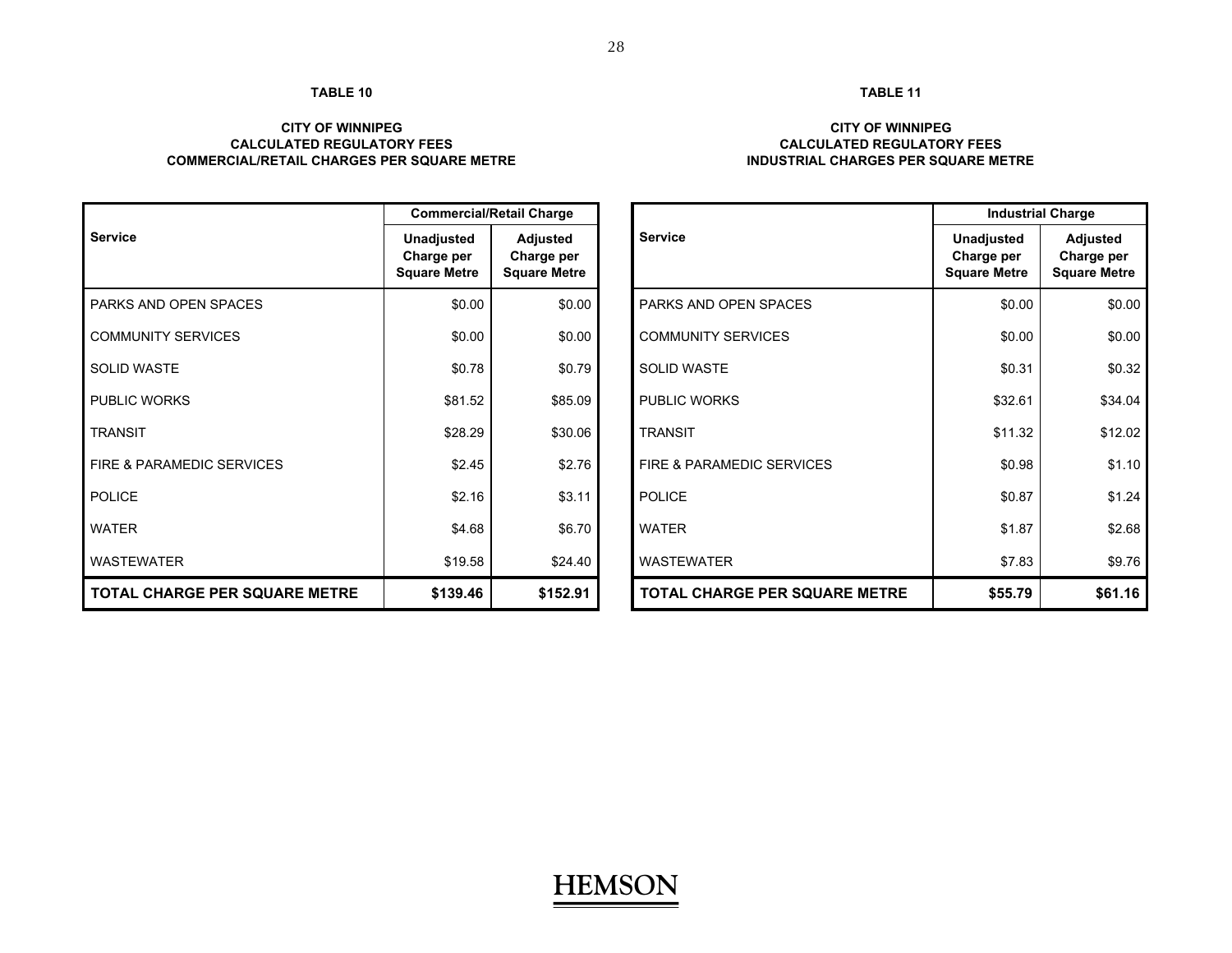## **VI ADMINISTRATION OF REGULATORY FEES**

The following policies and practices should be considered when implementing the regulatory fee. The application of fees in other municipalities is described in more detail in the companion report entitled Review of Municipal Growth Financing Mechanisms.

### **A. SERVICE RESPONSIBILITY**

- It is recommended that the City review its development agreement parameters to ensure that any capital projects recovered through a regulatory fee are also not required to be emplaced and funded by developers as condition of planning approval.
- Notwithstanding the above, the City may wish to enter into credit agreements with developers so that a developer receives a credit from a regulatory fee for regulatory fee infrastructure constructed on the municipality's behalf.

### **B. USE OF FUNDS**

- Reserves funds or accounts should be established for each service adopted under a regulatory fee by-law.
- It is recommended that Council adopt the development-related capital forecast included in this study, subject to annual review through the City's normal capital budget process. Projects may be removed, added or substituted as long as they are development-related.

### **C. TIMING OF PAYMENT**

 It is understood that the regulatory fee would be collected at building permit issuance. This is a common collection point in other municipalities.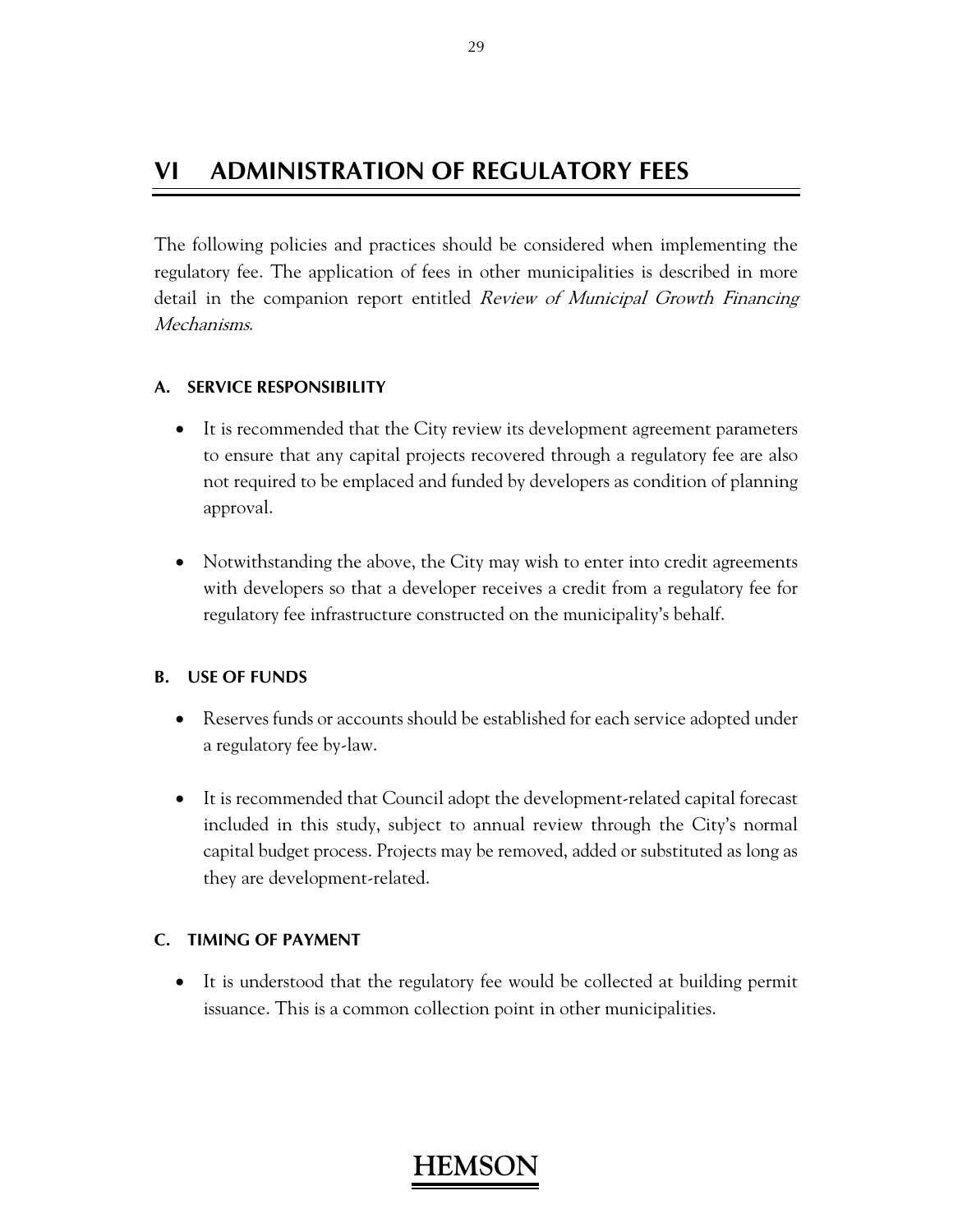### **D. INDEXING OF FEES**

- It is recommended that the City establish a by-law policy for the indexing of fees once they are established.
- Indexing is commonly done annually (and in some cases semi-annually) in other communities using construction cost indices.

### **E. UPDATING OF BY-LAW**

- It is recommended that Council update the by-law as needed for changes relating to the application of charges, definitions, exemptions and discounts.
- The regulatory fees may be commonly updated at three to five year intervals or when there are significant changes to the capital plan or development forecast.

### **F. PUBLIC COMMUNICATION**

- It is recommended that City advertise the adoption of the regulatory fee by-law including the applicable fees.
- The regulatory fees and rules should be included within a pamphlet that can be posted on the City's website and made available at Planning, Property and Development offices.

### **G. DEMOLITION AND CONVERSION CREDITS**

- Many municipalities provide credits when one use is converted to another use, assuming approvals are necessary. The credit is typically determined based on a notional charge calculated using the prior land-use relative to the calculated charge of the new land-use. Municipalities do not provide funds to the applicant when the notional existing land use charge exceeds the new land-use charge.
- Similarly, municipalities commonly provide credits when a building is demolished and redeveloped with a new building on the same site. The credit is based on the size and use of the existing building compared to the proposed new dwelling. Demolition credit periods are often in the 2- to 7-year range.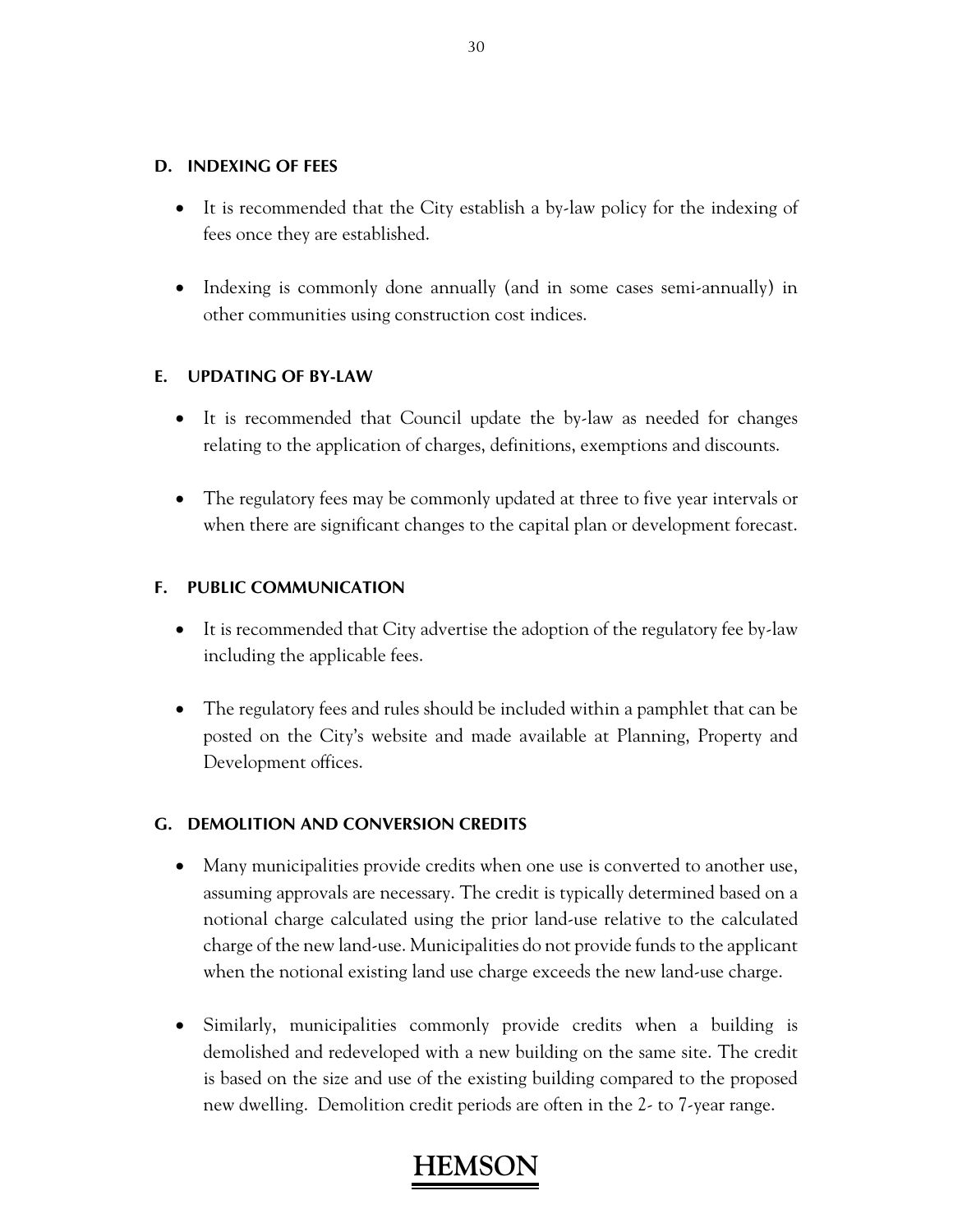### **H. DISCOUNTS AND EXEMPTIONS**

This section includes examples of exemptions and discounts that Council may wish to consider. Exemptions and discounts result in revenue losses that are typically recovered through tax or utility rates. It is expected that the City may refine its discount and exemption policy over time following the initial adoption of a regulatory fee.

### **1. Common Land-use Exemptions**

- The most common exemptions used across Canada are for government buildings. This may include federal, provincial and municipal buildings, including agencies, boards and commissions; pubic schools; and exemptions for universities and colleges.
- Exemptions for small residential expansions and renovations are also common across Canadian municipalities.

### **2. Other Land-use Exemptions for Consideration**

 Some municipalities target exemptions and/or discounts for non-profit organizations. This may include land uses such as places of worship and affordable housing.

### **3. Economic Development Incentives**

- Some municipalities reduce fees within a defined area to encourage investment. Typically, this may include the downtown area of a community where growth has been slow to occur.
- Some municipalities also choose to reduce charges for industrial development, the rationale being that it is more of a "footloose" sector than residential, office and retail uses, making it thereby more sensitive to fees and charges.

### **4. Phase-ins**

• The phase-in of regulatory fees is commonly advocated by the building industry when significant increases in charges are proposed.

## **HEMS**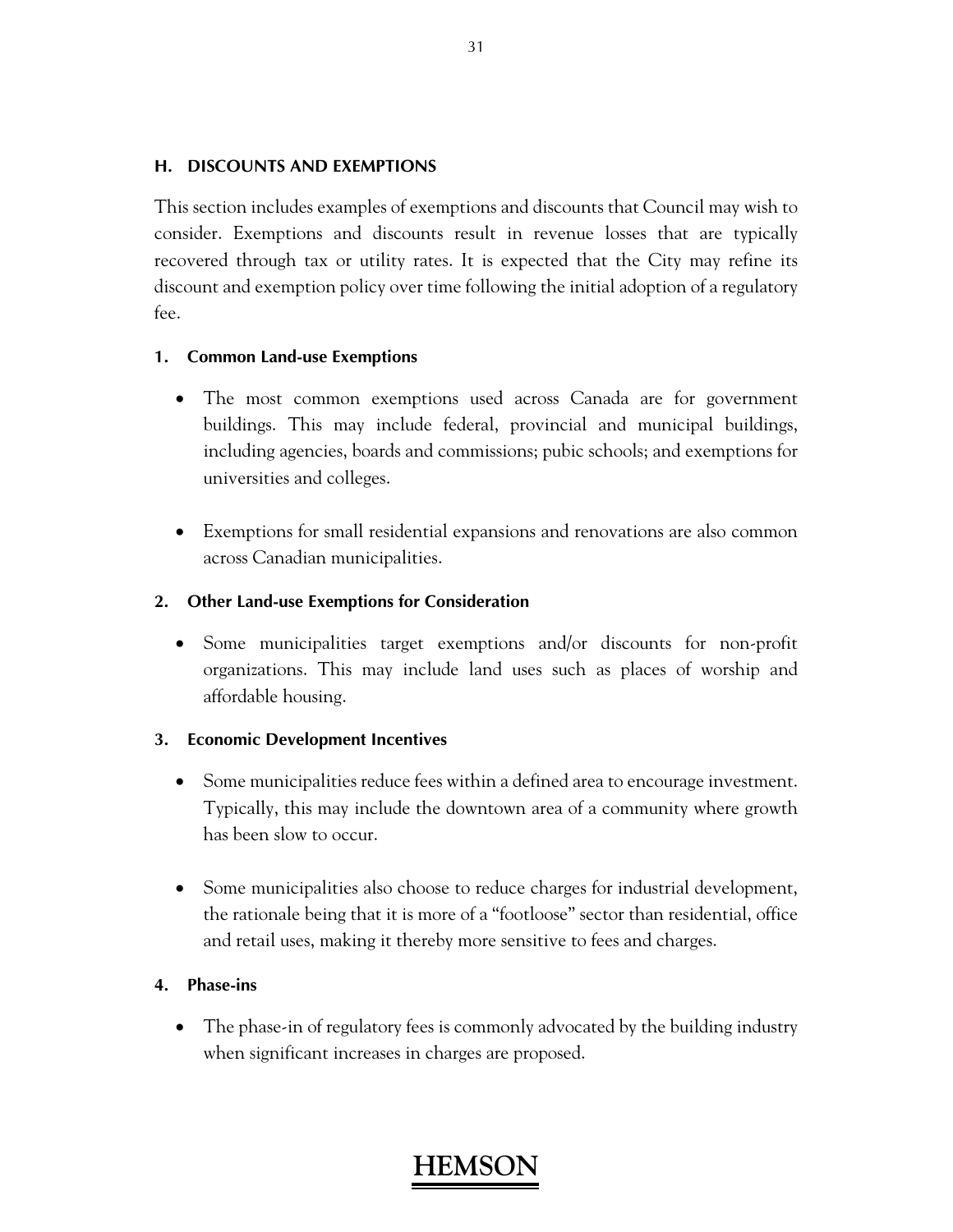As with other discounts, phase-ins result in revenue losses that have to be made up through other revenue sources.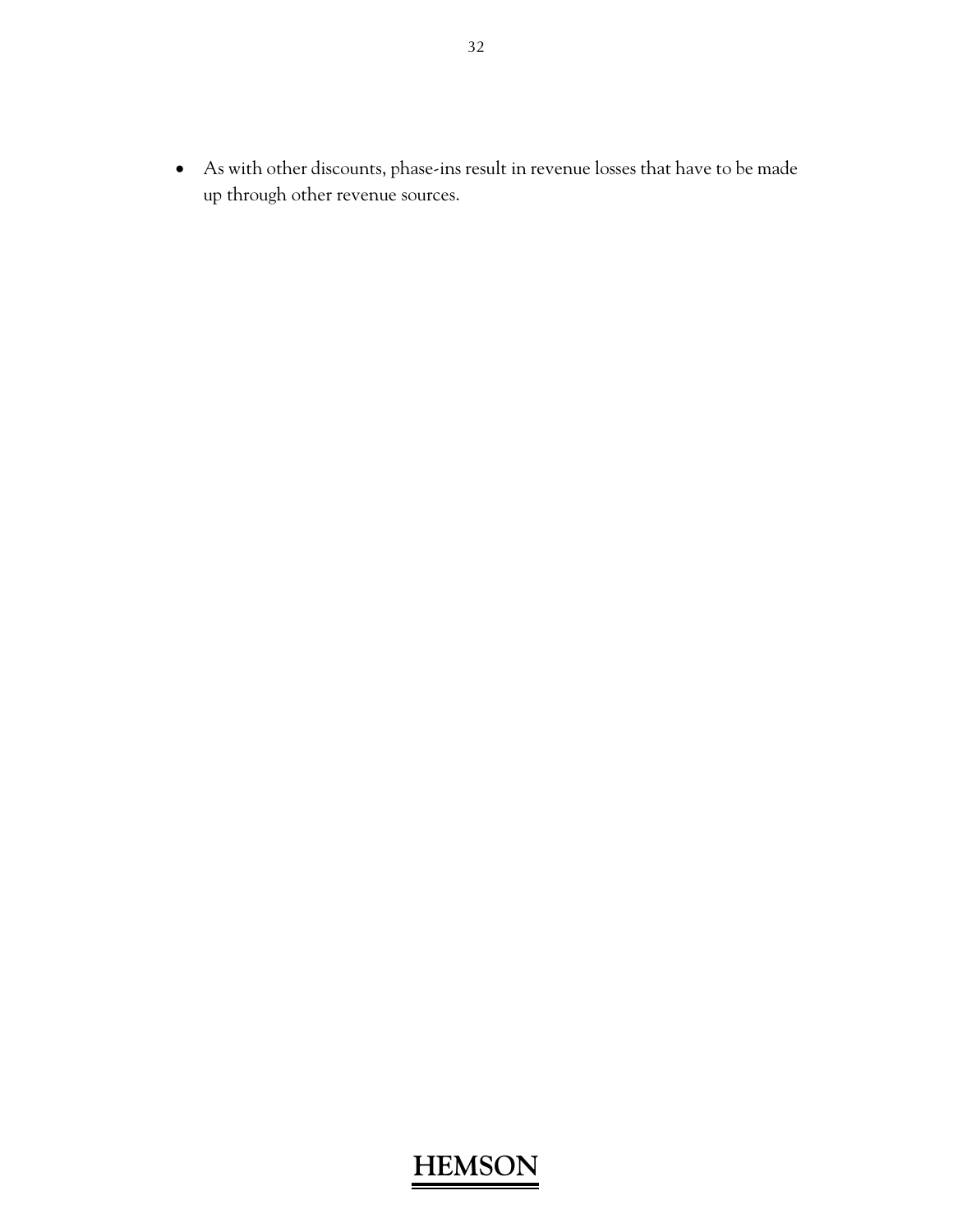*DEVELOPMENT FORECAST*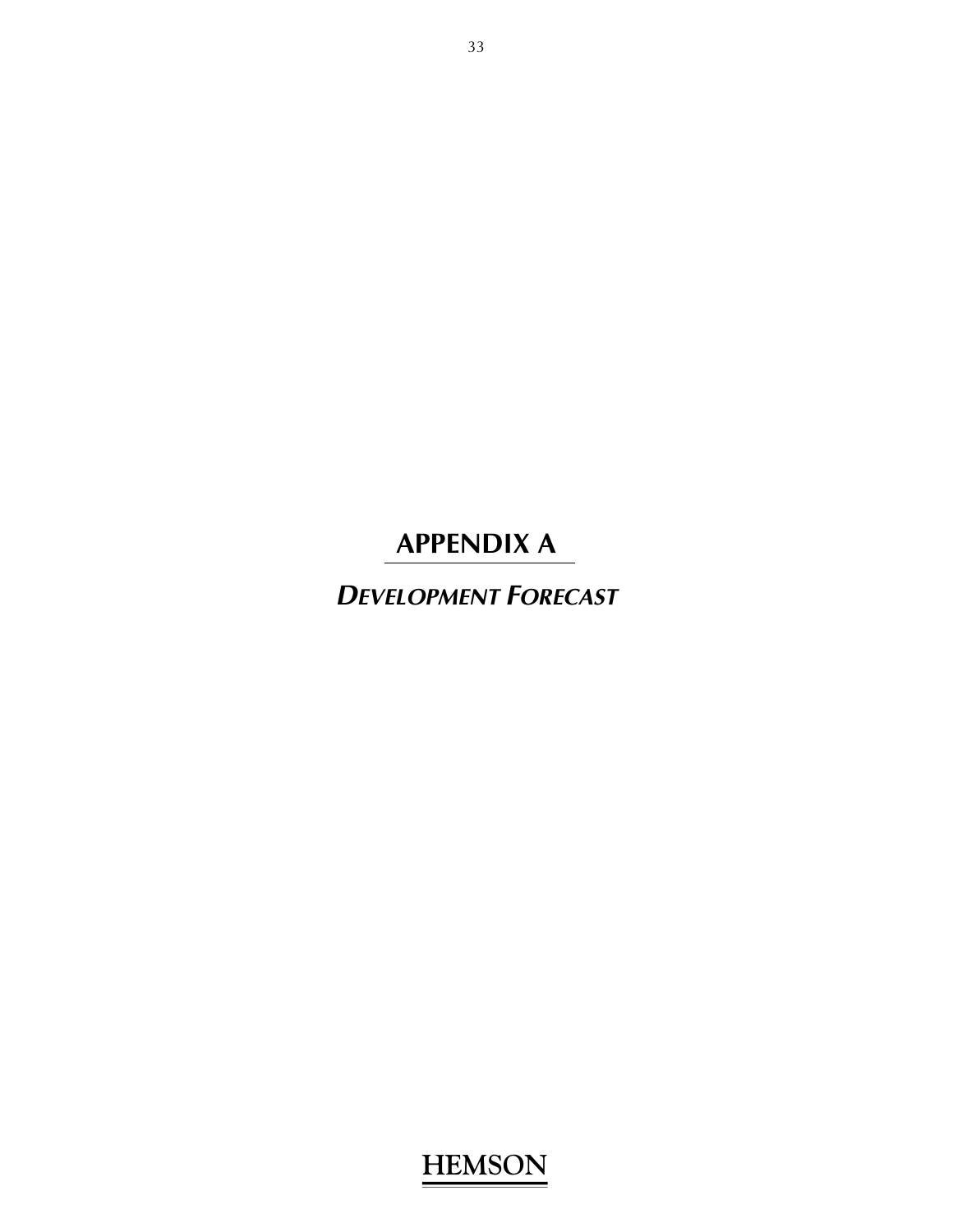### **DEVELOPMENT FORECAST**

This appendix provides the details of the development forecasts used to prepare the 2016 Determination of Regulatory Fees to Finance Growth: Technical Report for the City of Winnipeg. The forecast method and key assumptions are discussed and the results of the forecasts are presented in the following tables:

### **Historical Development**

| Table 1 | Historical Population, Dwelling Units & Employment                        |
|---------|---------------------------------------------------------------------------|
| Table 2 | <b>Historical Residential Building Completions</b>                        |
| Table 3 | Historical Households by Period of Construction Showing Household<br>Size |
| Table 4 | Historical Place of Work Employment                                       |

### **Forecast Development**

| Table 5 | Population, Household & Employment Forecast                   |
|---------|---------------------------------------------------------------|
| Table 6 | Forecast of Household Growth by Unit Type                     |
| Table 7 | Forecast of Household Growth and Population in new Households |
| Table 8 | Employment Growth by Category                                 |
| Table 9 | Employment Growth in New Non-Residential Space by Category    |

### **A. FORECAST AND KEY ASSUMPTIONS**

A 10-year development forecast, from 2017 to 2026, has been used for Parks and Open Spaces, Community Services, and Solid Waste services in the City. A 15-year forecast to 2031 has been used for Public Works projects. For Transit, Fire and Paramedic Services, Police, Water, and Wastewater services, a long-term forecast from 2017 to 2041 has been used.

### **B. HISTORICAL DEVELOPMENT IN THE CITY**

Historical growth and development figures presented in this appendix are based on Statistics Canada Census data, Canada Mortgage and Housing Corporation (CMHC) data and the City's historical development data. A "Census-based" definition of population is used for the purposes of the study. This definition does not include the Census net undercoverage which is typically included in the definition of "total"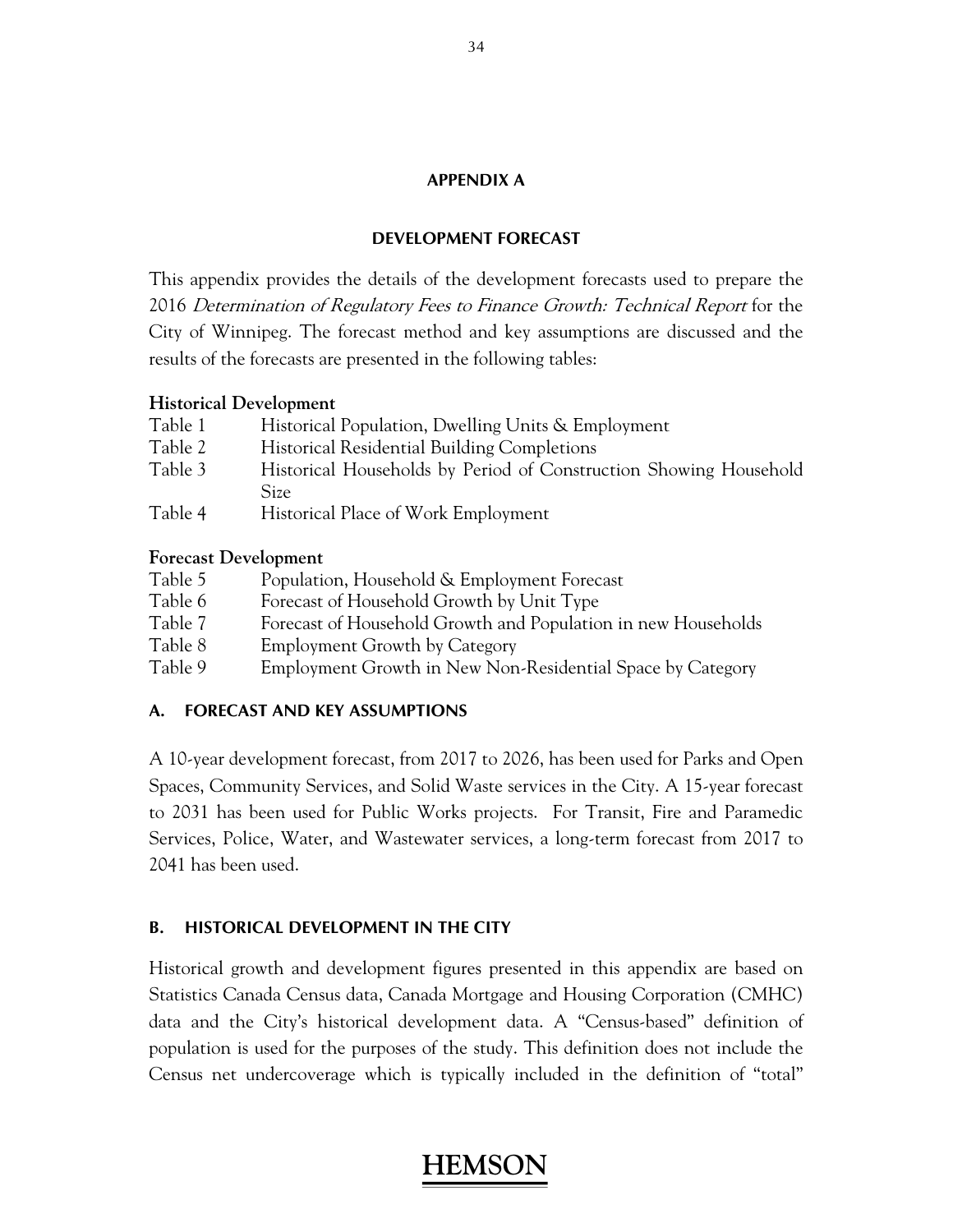population commonly used in municipal planning documents. A 10-year historical period of 2006 to 2016 was examined. Since 2011 was the year of the last Census, figures for 2012 to 2016 are estimates.

Table 1 shows that the rate of population growth in the City has increased in recent years. Between 2011 and 2016, Winnipeg's population grew by approximately 7.2 per cent to 711,500, as compared with 4.8 per cent growth over the prior five-year period. Similarly, household growth has accelerated; between 2011 and 2016 the number of occupied households in the City grew by roughly 5.6 per cent to 283,900, up from 2.9 per cent growth between 2006 and 2011.

Historical employment figures are also shown in Table 1 and are based on Statistics Canada place of work data. Place of work data records where people work rather than the place of residence. The employment figures used for regulatory fees calculations includes employees with no fixed work place of work, but excludes work at home employment. Employment growth has increased significantly from 5.0 per cent over the 2006-2011 period to 12.0 per cent over the 2011-2016 period, reaching approximately 399,000 in 2016.

Details on historical housing unit growth in the City are provided in Table 2, Historical Residential Building Completions. This information is sourced from CMHC Market Information. Overall, the dominant type of new housing in Winnipeg constructed since 2006 has been single- and semi-detached units which represents 56 per cent of all housing completions from 2006–2015; however, over the past five years, row and apartment units have been constructed at increasing rates and the share of single- and semi-detached units has declined.

Table 3 provides details on historical occupancy patterns in the Winnipeg Census Metropolitan Area. The overall average occupancy level in Winnipeg for single and semi-detached units is 2.79 persons per housing unit (PPU). Occupancy levels for recently constructed units, between 2001 and 2011, are higher than the overall average and are used in the regulatory fees calculation since it better reflects the number of people that are likely to reside in new developments. The average PPU of single and semi-detached units built in the CMA in the period 2001 to 2011 is 3.33. Average PPUs for recently constructed row housing and apartments (excluding duplexes) are 2.31 and 1.74, respectively.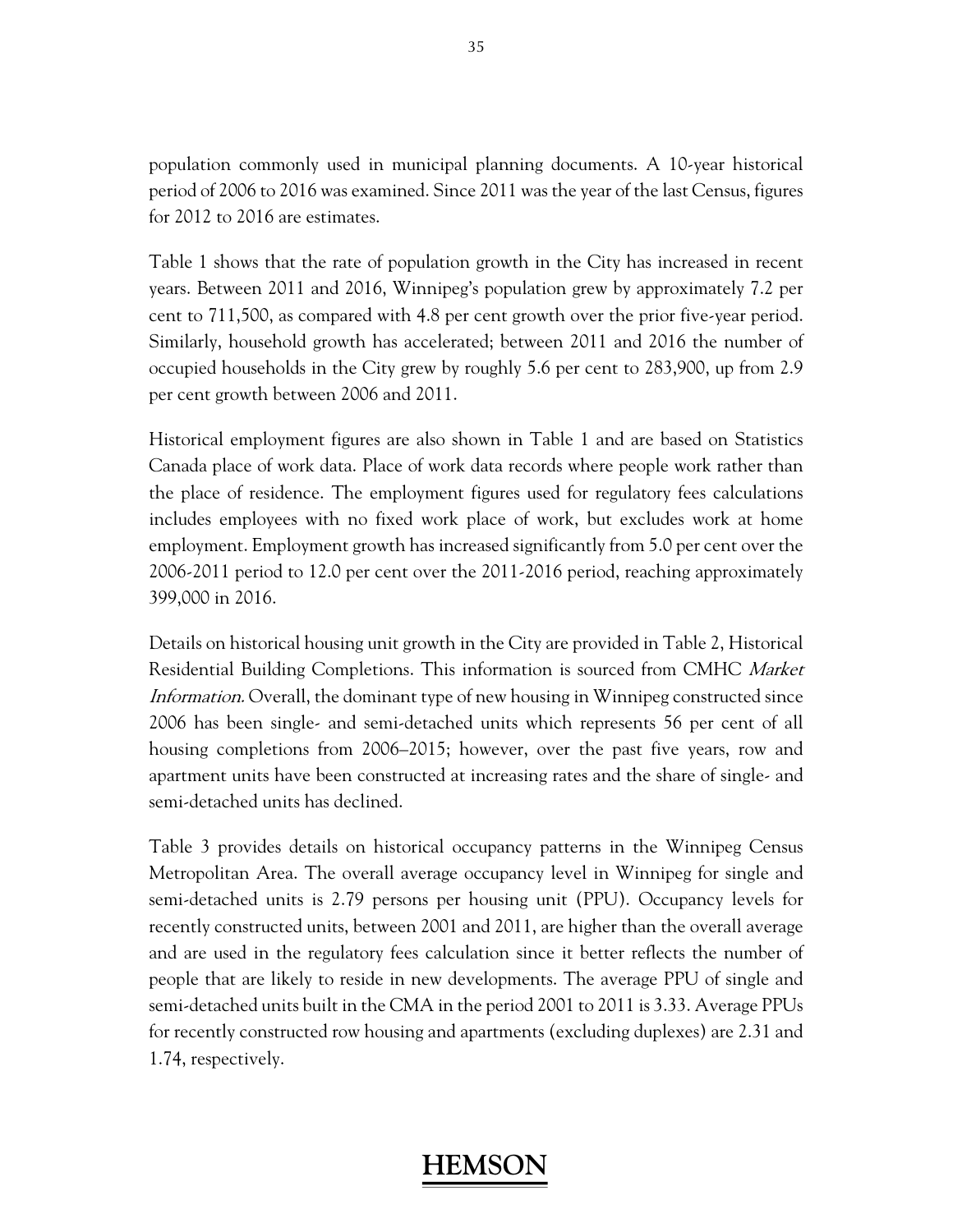Table 4 summarizes the growth in historical employment by place of work in the City of Winnipeg between 2006 and 2016. The rate of employment growth has been consistent across the four categories assessed in this study (Office, Institutional, Commercial/Retail, and Industrial).

### **C. FORECAST METHOD AND RESULTS**

This section describes the method used to establish the development forecast for the periods of 2017 to 2026, 2017 to 2031, and 2017 to 2041.

Regulatory fees are calculated on a per-capita basis for residential development, which is then translated to a charge per unit of gross floor area (GFA). For the residential forecast, a projection of both the *population growth* as well as the *population in new* housing is necessary:

- The *population growth* determines the need for additional facilities and provides the foundation for the development-related capital program.
- When calculating the regulatory fee, however, the development-related net capital costs are spread over the total additional population that occupies new dwelling units. This *population in new units* represents the population from which regulatory fees will be collected.

Fees are levied on non-residential development as a charge per unit of GFA. The nonresidential forecast includes both a projection of employment growth as well as a projection of the floor space associated with employment growth in the City.

### **1. Residential Forecast**

The residential development forecast incorporates anticipated growth in population and occupied dwelling units by type. As detailed in Table 5, the City's Census population is forecast to grow from approximately 711,500 in 2016 to 798,000 in 2026, 838,900 in 2031, and 910,000 in 2041. The 10-year population growth of 86,400 persons represents a 12.1 per cent increase over the existing base, the 15-year population growth of 127,400 represents a 17.9 per cent increase, and the longer-term increase of 198,500 persons to 2041 represents a 27.9 per cent increase.

Over the 10-year planning period from 2017 to 2026, the number of occupied housing units is forecast to increase from 283,900 in 2016 to 326,100 in 2026 and 345,800 in 2031. By 2041, this number is expected to reach 382,200 units. This reflects an average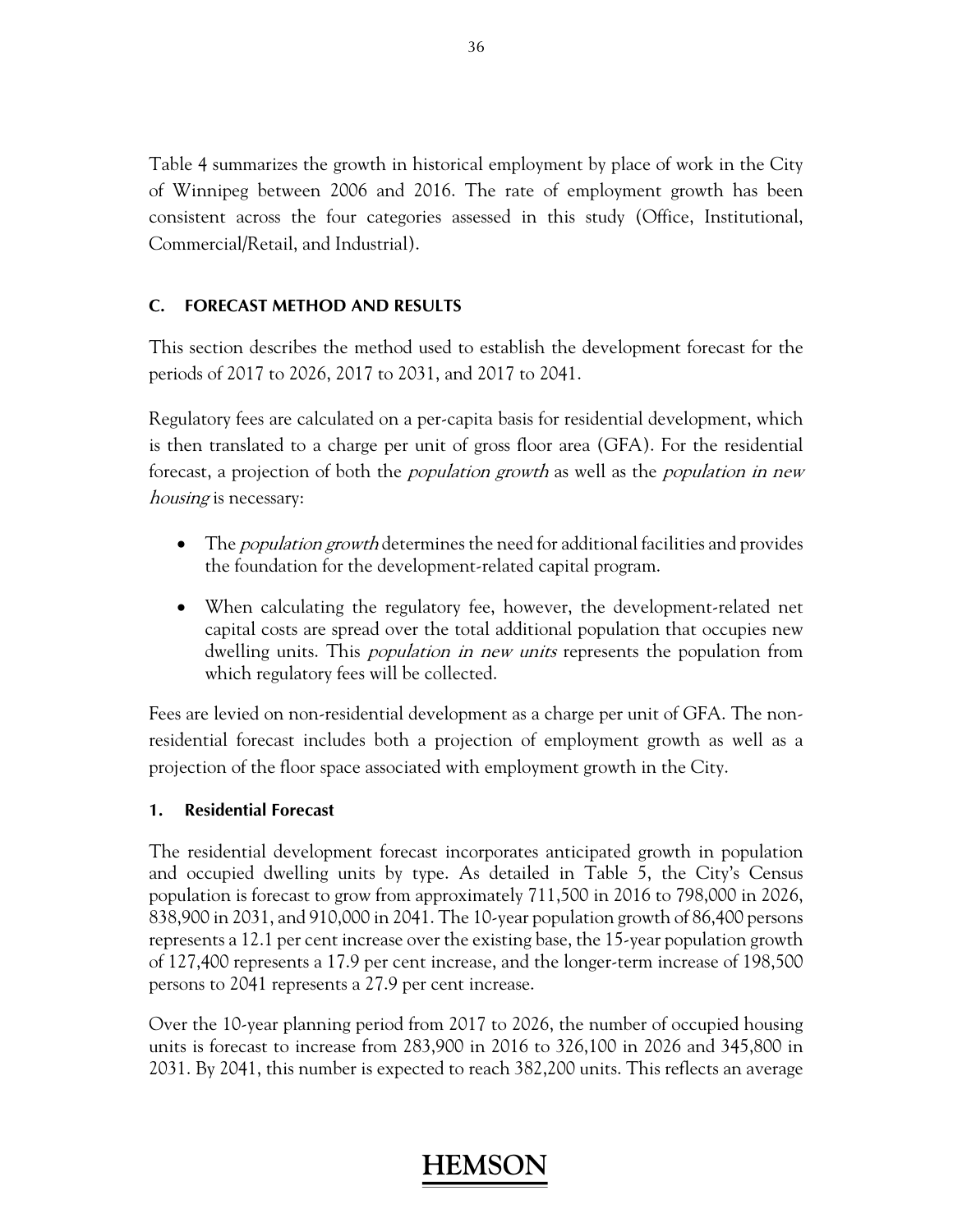annual increase of approximately 4,300 occupied dwelling units per year from 2017 to 2021 (the first five years), which decreases to approximately 3,500 new units per year toward 2041. The overall 10-year growth represents a 14.9 per cent (42,300 units) increase in occupied dwelling units over the next ten years. The 15-year growth of 61,900 new units represents and increase of 21.8 per cent, while the 25-year growth of 98,300 units represents a 34.6 per cent increase over the existing base in 2016.

A breakdown of anticipated housing in the City by unit type is shown in Table 6. The housing forecast shows that the City's housing market is expected to be increasingly represented by higher density built forms, and by apartments in particular. Over the 10 year period, the type of new housing in the City is forecast to be composed largely of apartment units (45.0 per cent), followed by single and semi-detached units (44.1 per cent), and rows (10.8 per cent). Over the 15-year period to 2031, housing growth is expected to be comprised of 46.5 per cent apartments, 42.3 per cent singles and semis, and 11.2 per cent rows. Housing growth over the 2017-2041 period is represented by 48.5 per cent in apartments, 39.9 per cent singles and semis, and 11.7 per cent rows. These patterns of housing unit growth represent a trend toward higher density housing over time.

Population growth in the new units is estimated by applying the following 2016 PPUs to the housing unit forecast: 3.33 for single and semi-detached units; 2.67 for rows; and 1.76 for apartments. The forecast of population expected to reside in new housing units over the 2017 to 2026 period is 107,700 additional persons. Over the 15-year planning period, 156,200 additional persons are expected to reside in new housing units, and over the 25-year period, 244,800 additional persons are anticipated. This population growth by unit type is shown in Table 7.

The floor space per capita assumption used to calculate the residential space forecast was 48.8 square metres per capita. It is based on the size and occupancy rates of recently constructed units in the City. The floor area assumptions are provided below and exclude basement space.

| Singles/Semis: | 167 square metres |
|----------------|-------------------|
| Rows:          | 139 square metres |
| Apartments:    | 79 square metres  |

### **2. Non-Residential Forecast**

Table 8 illustrates the forecast total employment growth in the City of Winnipeg by employment category to 2041. Non-residential regulatory fees are calculated on a per unit of gross floor area (GFA) basis. Therefore, a forecast of future non-residential building space has also been developed. As with the residential forecast, the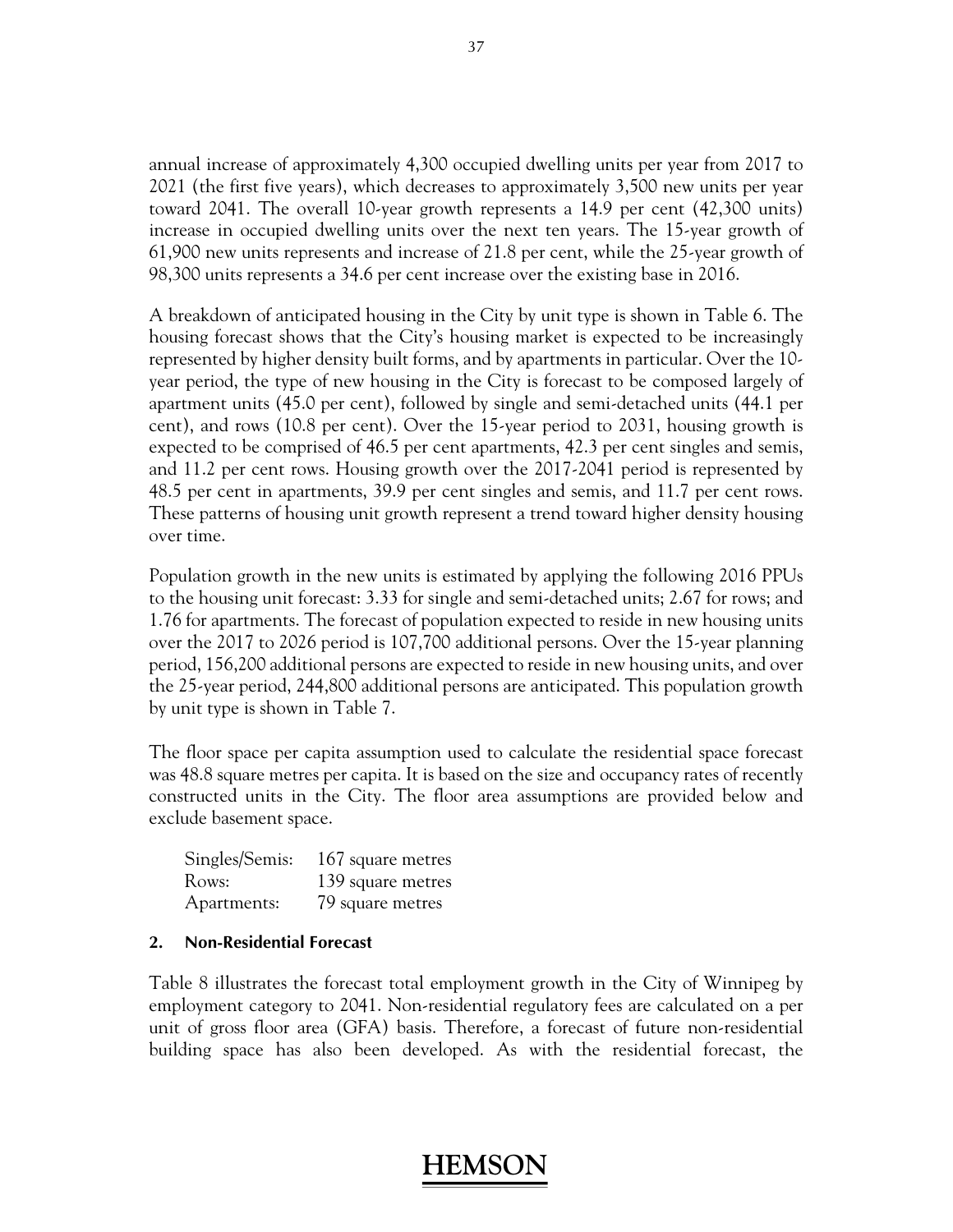employment and GFA forecasts cover the 10-year period from 2017 to 2026, the 15 year period from 2017 to 2031, and the long-term period from 2017 to 2041.

As detailed in Tables 8 and 9, four categories of employment are distinguished for the purposes of determining non-residential employment and floor space growth:

- **Major Office employment** generally refers to office type employment contained within free standing buildings more than 20,000 net square feet  $(1,858 \text{ m}^2)$ .
- **Institutional employment** is public sector employment that primarily serves the residential population, such as education, health care, and local government. The rate of growth in this category is generally linked to the rate of population growth in the City.
- **Commercial/Retail employment**, like Institutional employment, primarily serves the City's residential population and its rate of growth is typically linked to population growth.
- **Industrial employment** refers to employment accommodated primarily in lowrise industrial-type buildings located within the City's business parks and industrial areas, as well as agricultural and primary industries in rural areas.

An assumed floorspace per worker (FSW) for each category is applied to the employment forecast in order to estimate the amount of associated GFA. The following FSW assumptions are used:

| Office            | $27 \text{ m}^2$ per employee  |
|-------------------|--------------------------------|
| Institutional     | $65 \text{ m}^2$ per employee  |
| Commercial/Retail | $40 \text{ m}^2$ per employee  |
| Industrial        | $100 \text{ m}^2$ per employee |

The non-residential floorspace forecast for the City is summarized in Table 9. The total floorspace growth is forecast at 3.37 million square metres over the 10-year period, 4.78 million square metres over the 15-year period, and 7.76 million square metres over the long-term to 2041. Although the largest component of floorspace growth over the 10year period relates to Industrial employment (1.84 million square metres or 54.5 per cent) the rate of job growth is expected to remain relatively consistent across all four categories.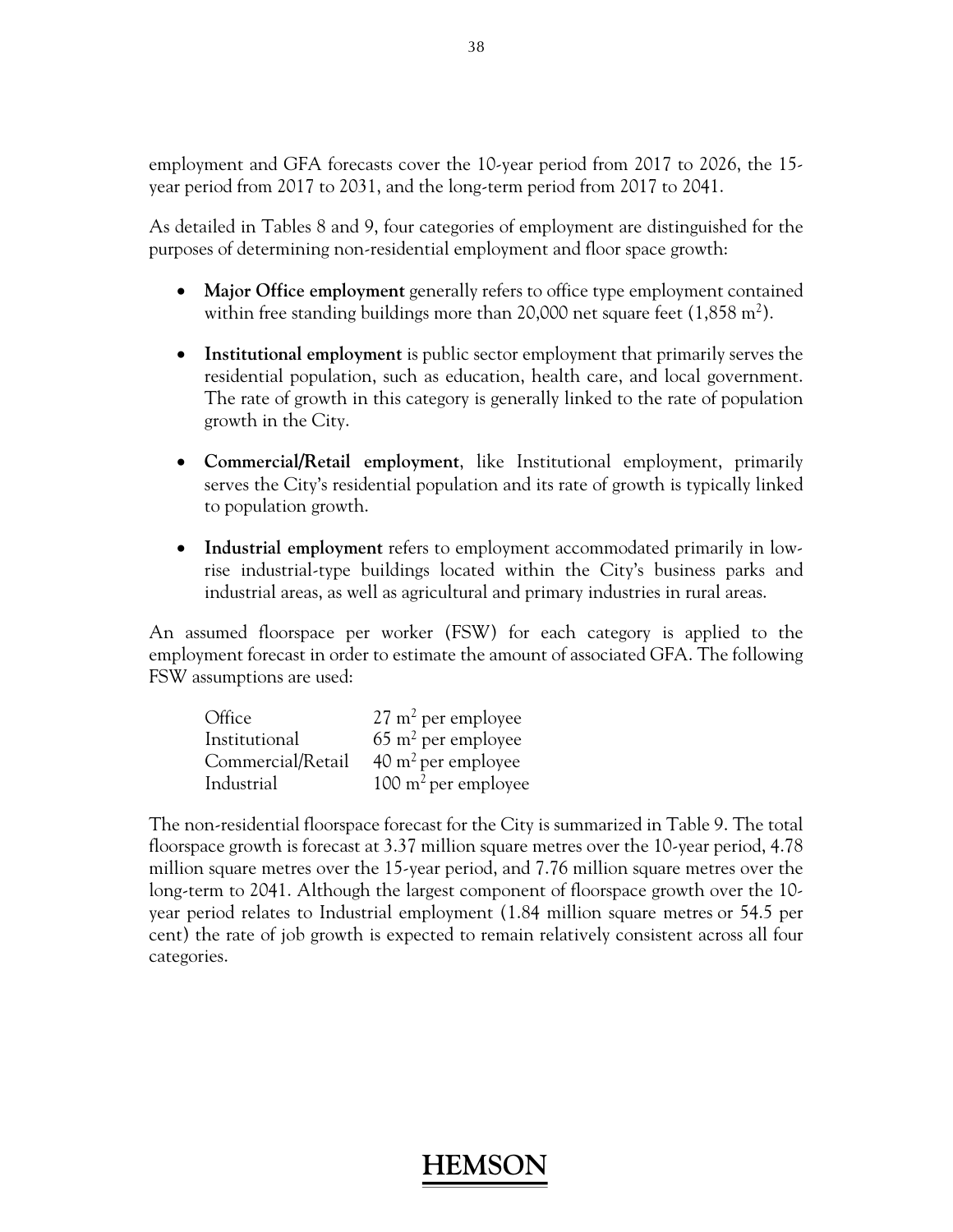#### **TABLE 1**

### **CITY OF WINNIPEG HISTORICAL POPULATION, DWELLING UNITS & EMPLOYMENT**

| Mid-Year         | <b>Census</b><br><b>Population</b> | Annual<br>Growth | Occupied<br><b>Households</b> | Annual<br>Growth | <b>HH Size</b><br>(PPU) | <b>Employment</b><br>by Place of<br>Work (1) | <b>Annual</b><br>Growth | <b>Activity Rate</b> |
|------------------|------------------------------------|------------------|-------------------------------|------------------|-------------------------|----------------------------------------------|-------------------------|----------------------|
| 2006             | 633,451                            |                  | 261,109                       |                  | 2.43                    | 339,450                                      |                         | 53.6%                |
| 2007             | 639,372                            | 5,921            | 262,620                       | 1,511            | 2.43                    | 342,760                                      | 3,310                   | 53.6%                |
| 2008             | 645,349                            | 5,977            | 264,140                       | 1,520            | 2.44                    | 346,102                                      | 3,342                   | 53.6%                |
| 2009             | 651,382                            | 6,033            | 265,669                       | 1,529            | 2.45                    | 349,477                                      | 3,375                   | 53.7%                |
| 2010             | 657,471                            | 6,089            | 267,207                       | 1,538            | 2.46                    | 352,884                                      | 3,408                   | 53.7%                |
| 2011             | 663,617                            | 6,146            | 268,753                       | 1,546            | 2.47                    | 356,325                                      | 3,441                   | 53.7%                |
| 2012             | 672,927                            | 9,310            | 271,707                       | 2,954            | 2.48                    | 364,469                                      | 8,144                   | 54.2%                |
| 2013             | 682,368                            | 9,441            | 274,693                       | 2,986            | 2.48                    | 372,800                                      | 8,330                   | 54.6%                |
| 2014             | 691,941                            | 9,573            | 277,712                       | 3,019            | 2.49                    | 381,321                                      | 8,521                   | 55.1%                |
| 2015             | 701,649                            | 9,708            | 280,764                       | 3,052            | 2.50                    | 390,036                                      | 8,716                   | 55.6%                |
| 2016             | 711,494                            | 9,845            | 283,850                       | 3,086            | 2.51                    | 398,951                                      | 8,915                   | 56.1%                |
| Growth 2007-2016 |                                    | 78,043           |                               | 22,741           |                         |                                              | 59,501                  |                      |

*Source: Statistics Canada, 2011*

1. Excludes Work at Home

#### 39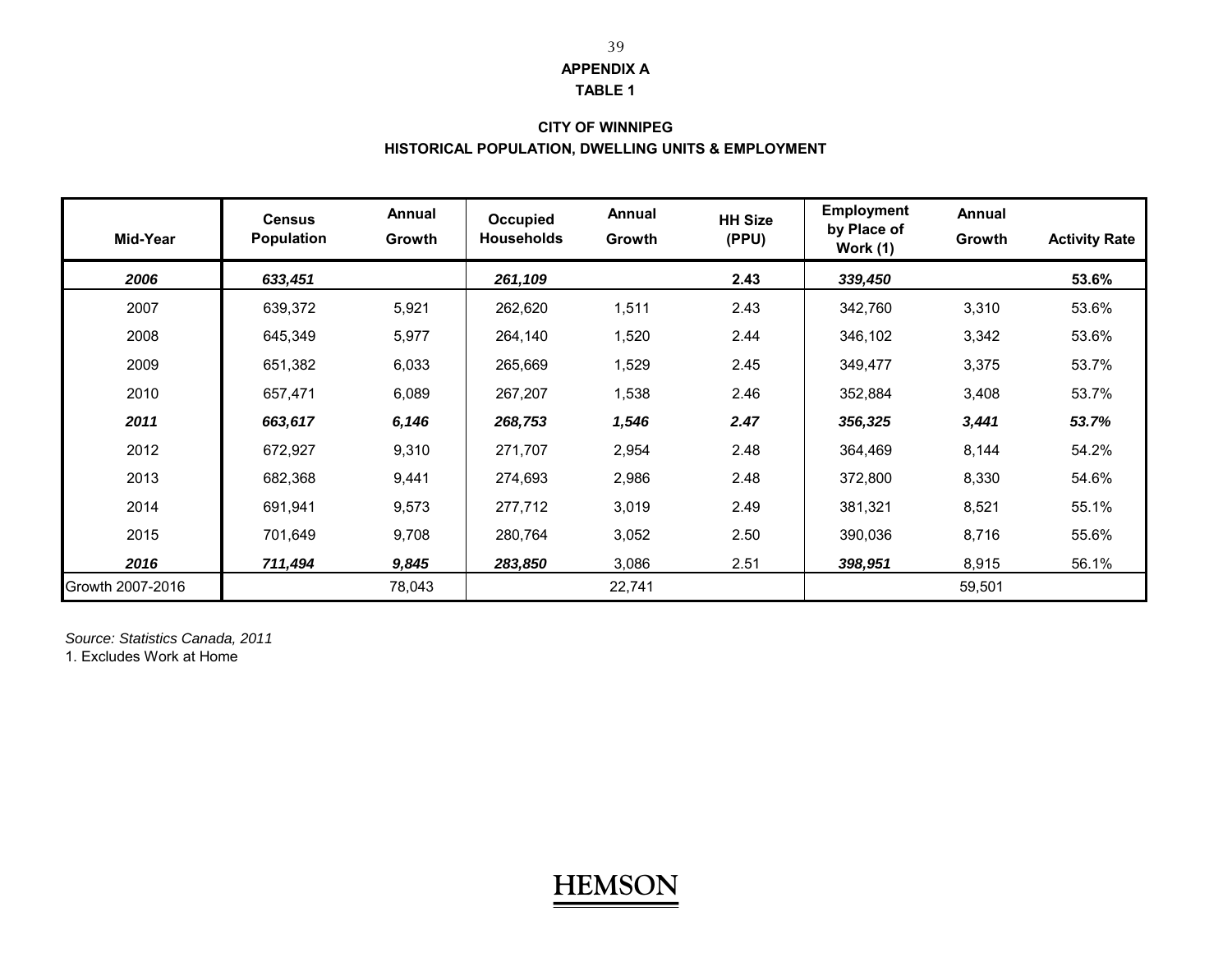#### **TABLE 2**

### **CITY OF WINNIPEG HISTORICAL RESIDENTIAL BUILDING COMPLETIONS**

|               |                            |             | <b>Completions (New Units By Type)</b> |              | <b>Completions (Share of New Units By Type)</b> |             |                   |       |  |  |  |
|---------------|----------------------------|-------------|----------------------------------------|--------------|-------------------------------------------------|-------------|-------------------|-------|--|--|--|
| Year          | <b>Singles &amp; Semis</b> | <b>Rows</b> | <b>Apartments</b>                      | <b>Total</b> | <b>Singles &amp; Semis</b>                      | <b>Rows</b> | <b>Apartments</b> | Total |  |  |  |
| 2006          | 1,460                      | 69          | 675                                    | 2,204        | 66%                                             | 3%          | 31%               | 100%  |  |  |  |
| 2007          | 1,309                      | 77          | 712                                    | 2,098        | 62%                                             | 4%          | 34%               | 100%  |  |  |  |
| 2008          | 1,405                      | 75          | 1,519                                  | 2,999        | 47%                                             | 3%          | 51%               | 100%  |  |  |  |
| 2009          | 1,240                      | 104         | 872                                    | 2,216        | 56%                                             | 5%          | 39%               | 100%  |  |  |  |
| 2010          | 1,448                      | 97          | 445                                    | 1,990        | 5%<br>73%                                       |             | 22%               | 100%  |  |  |  |
| 2011          | 1.498                      | 229         | 972                                    | 2,699        | 56%                                             | 8%          | 36%               | 100%  |  |  |  |
| 2012          | 1,581                      | 234         | 899                                    | 2,714        | 58%                                             | 9%          | 33%               | 100%  |  |  |  |
| 2013          | 1,882                      | 143         | 1,235                                  | 3,260        | 58%                                             | 4%          | 38%               | 100%  |  |  |  |
| 2014          | 1,424                      | 394         | 1,006                                  | 2,824        | 50%                                             | 14%         | 36%               | 100%  |  |  |  |
| 2015          | 1.597                      | 380         | 1,623                                  | 3,600        | 44%                                             | 11%         | 45%               | 100%  |  |  |  |
| <b>Total</b>  | 14,844                     | 1,802       | 9,958                                  | 26,604       | 56%                                             | 7%          | 37%               | 100%  |  |  |  |
| Last 10 Years | 1,484                      | 180         | 996                                    | 2,660        | 56%                                             | 7%          | 37%               | 100%  |  |  |  |
| Last 5 Years  | 1,596                      | 276         | 1,147                                  | 3,019        | 53%                                             | 9%          | 38%               | 100%  |  |  |  |

*Source: CMHC*

## **HEMSON**

40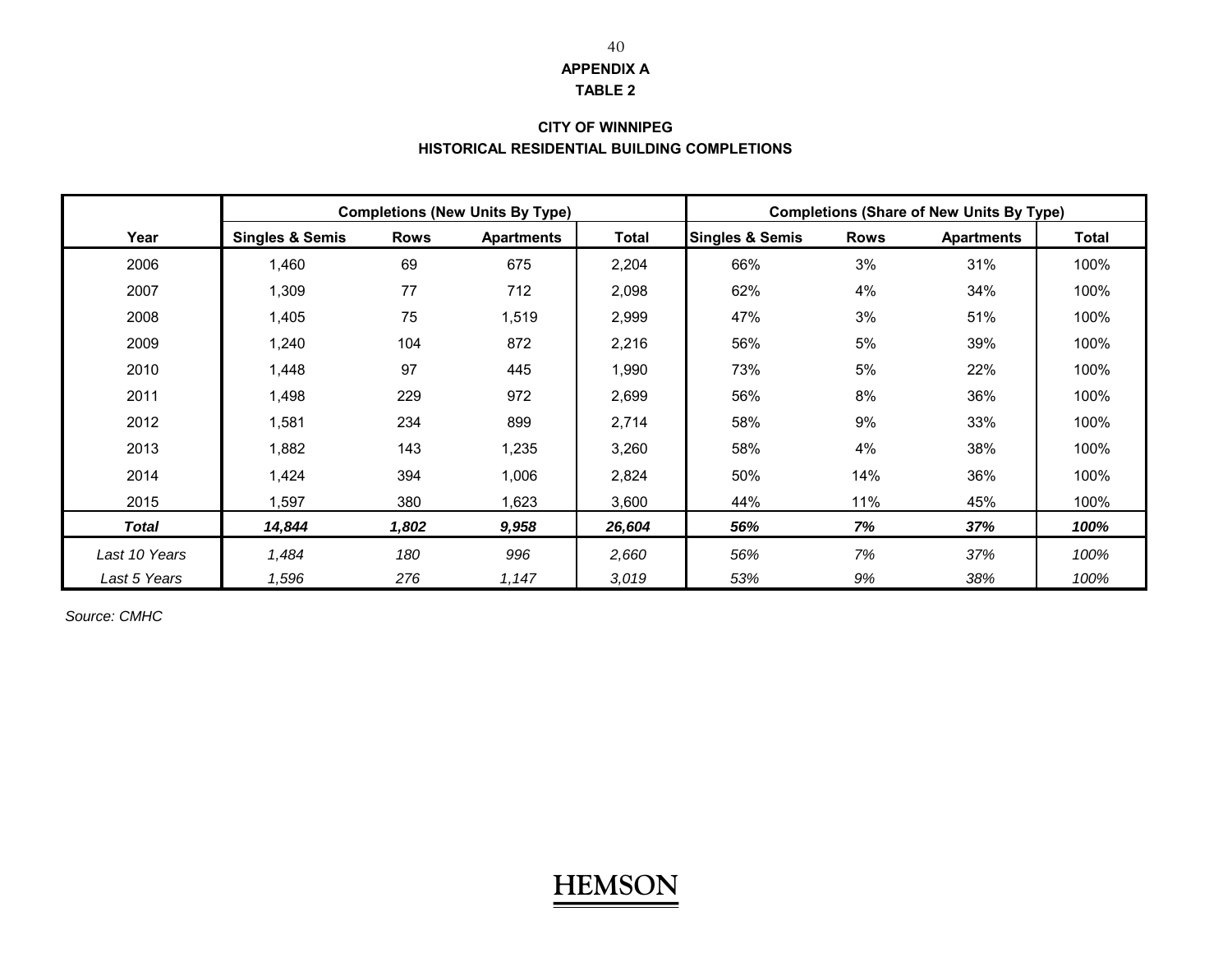**TABLE 3**

#### **CITY OF WINNIPEG CMA HISTORICAL HOUSEHOLDS BY PERIOD OF CONSTRUCTION SHOWING HOUSEHOLD SIZE**

|                                | <b>Period of Construction</b> |           |           |           |           |           |           |           |           |           |          | <b>Period of Construction Summaries</b> |         |
|--------------------------------|-------------------------------|-----------|-----------|-----------|-----------|-----------|-----------|-----------|-----------|-----------|----------|-----------------------------------------|---------|
| <b>Dwelling Unit Type</b>      | Pre 1945                      | 1946-1960 | 1961-1970 | 1971-1980 | 1981-1985 | 1986-1990 | 1991-1995 | 1996-2000 | 2001-2005 | 2006-2011 | Pre-2001 | 2001-2011                               | Total   |
| <b>Singles</b>                 |                               |           |           |           |           |           |           |           |           |           |          |                                         |         |
| <b>Household Population</b>    | 49,275                        | 43,740    | 100,610   | 59,365    | 74,490    | 78,695    | 23,345    | 21,940    | 28,500    | 34,570    | 451,460  | 63,070                                  | 514,530 |
| Households                     | 19,165                        | 17,770    | 40,225    | 22,140    | 26,315    | 25,950    | 7,395     | 7,010     | 8,640     | 10,195    | 165,970  | 18,835                                  | 184,805 |
| <b>Household Size</b>          | 2.57                          | 2.46      | 2.50      | 2.68      | 2.83      | 3.03      | 3.16      | 3.13      | 3.30      | 3.39      | 2.72     | 3.35                                    | 2.78    |
| <b>Semis</b>                   |                               |           |           |           |           |           |           |           |           |           |          |                                         |         |
| <b>Household Population</b>    | 1,115                         | 935       | 2,550     | 5,955     | 14,835    | 2,375     | 325       | 390       | 695       | 535       | 28,480   | 1,230                                   | 29,710  |
| Households                     | 400                           | 295       | 940       | 2,205     | 5,035     | 840       | 140       | 205       | 310       | 185       | 10,060   | 495                                     | 10,555  |
| <b>Household Size</b>          | 2.79                          | 3.17      | 2.71      | 2.70      | 2.95      | 2.83      | 2.32      | 1.90      | 2.24      | 2.89      | 2.83     | 2.48                                    | 2.81    |
| <b>Singles and Semis</b>       |                               |           |           |           |           |           |           |           |           |           |          |                                         |         |
| <b>Household Population</b>    | 50,390                        | 44,675    | 103,160   | 65,320    | 89,325    | 81,070    | 23,670    | 22,330    | 29,195    | 35,105    | 479,940  | 64,300                                  | 544,240 |
| Households                     | 19,565                        | 18,065    | 41,165    | 24,345    | 31,350    | 26,790    | 7,535     | 7,215     | 8,950     | 10,380    | 176,030  | 19,330                                  | 195,360 |
| <b>Household Size</b>          | 2.58                          | 2.47      | 2.51      | 2.68      | 2.85      | 3.03      | 3.14      | 3.09      | 3.26      | 3.38      | 2.73     | 3.33                                    | 2.79    |
|                                |                               |           |           |           |           |           |           |           |           |           |          |                                         |         |
| <b>Rows</b>                    |                               |           |           |           |           |           |           |           |           |           |          |                                         |         |
| <b>Household Population</b>    | 475                           | 480       | 2,700     | 5,110     | 7,965     | 4,115     | 695       | 540       | 450       | 765       | 22,080   | 1,215                                   | 23,295  |
| Households                     | 185                           | 170       | 1,030     | 1,875     | 2,950     | 1,485     | 260       | 230       | 225       | 300       | 8,185    | 525                                     | 8,710   |
| <b>Household Size</b>          | 2.57                          | 2.82      | 2.62      | 2.73      | 2.70      | 2.77      | 2.67      | 2.35      | 2.00      | 2.55      | 2.70     | 2.31                                    | 2.67    |
| Apartments (excl. Duplexes)    |                               |           |           |           |           |           |           |           |           |           |          |                                         |         |
| <b>Household Population</b>    | 9,490                         | 7,715     | 15,635    | 25,980    | 34,290    | 24,725    | 4,750     | 3,410     | 3,295     | 6,900     | 125,995  | 10,195                                  | 136,190 |
| Households                     | 5,750                         | 4,785     | 9,790     | 16,735    | 20,740    | 14,460    | 2,890     | 1,870     | 1,950     | 3,895     | 77,020   | 5,845                                   | 82,865  |
| <b>Household Size</b>          | 1.65                          | 1.61      | 1.60      | 1.55      | 1.65      | 1.71      | 1.64      | 1.82      | 1.69      | 1.77      | 1.64     | 1.74                                    | 1.64    |
| <b>Duplexes</b>                |                               |           |           |           |           |           |           |           |           |           |          |                                         |         |
| <b>Household Population</b>    | 3,030                         | 1,925     | 2,425     | 1,955     | 890       | 250       | 40        | 60        | 0         | 175       | 10,575   | 175                                     | 10,750  |
| Households                     | 1,340                         | 770       | 930       | 815       | 285       | 90        | 10        | 20        | 0         | 60        | 4,260    | 60                                      | 4,320   |
| <b>Household Size</b>          | 2.26                          | 2.50      | 2.61      | 2.40      | 3.12      | 2.78      | 4.00      | 3.00      | n/a       | 2.92      | 2.48     | 2.92                                    | 2.49    |
| <b>Apartments and Duplexes</b> |                               |           |           |           |           |           |           |           |           |           |          |                                         |         |
| <b>Household Population</b>    | 12,520                        | 9,640     | 18,060    | 27,935    | 35,180    | 24,975    | 4,790     | 3,470     | 3,295     | 7,075     | 136,570  | 10,370                                  | 146,940 |
| Households                     | 7,090                         | 5,555     | 10,720    | 17,550    | 21,025    | 14,550    | 2,900     | 1,890     | 1,950     | 3,955     | 81,280   | 5,905                                   | 87,185  |
| <b>Household Size</b>          | 1.77                          | 1.74      | 1.68      | 1.59      | 1.67      | 1.72      | 1.65      | 1.84      | 1.69      | 1.79      | 1.68     | 1.76                                    | 1.69    |
| <b>All Units</b>               |                               |           |           |           |           |           |           |           |           |           |          |                                         |         |
| <b>Household Population</b>    | 62,910                        | 54,315    | 121,220   | 93,255    | 124,505   | 106,045   | 28,460    | 25,800    | 32,490    | 42,180    | 616,510  | 74,670                                  | 691,180 |
| Households                     | 26,655                        | 23,620    | 51,885    | 41,895    | 52,375    | 41,340    | 10,435    | 9,105     | 10,900    | 14,335    | 257,310  | 25,235                                  | 282,545 |
| <b>Household Size</b>          | 2.36                          | 2.30      | 2.34      | 2.23      | 2.38      | 2.57      | 2.73      | 2.83      | 2.98      | 2.94      | 2.40     | 2.96                                    | 2.45    |

Note: Population and household figures in this table are based on the National Household Survey and may differ from Census figures.

*Source: Statistics Canada, 2011 National Household Survey Special Run.*

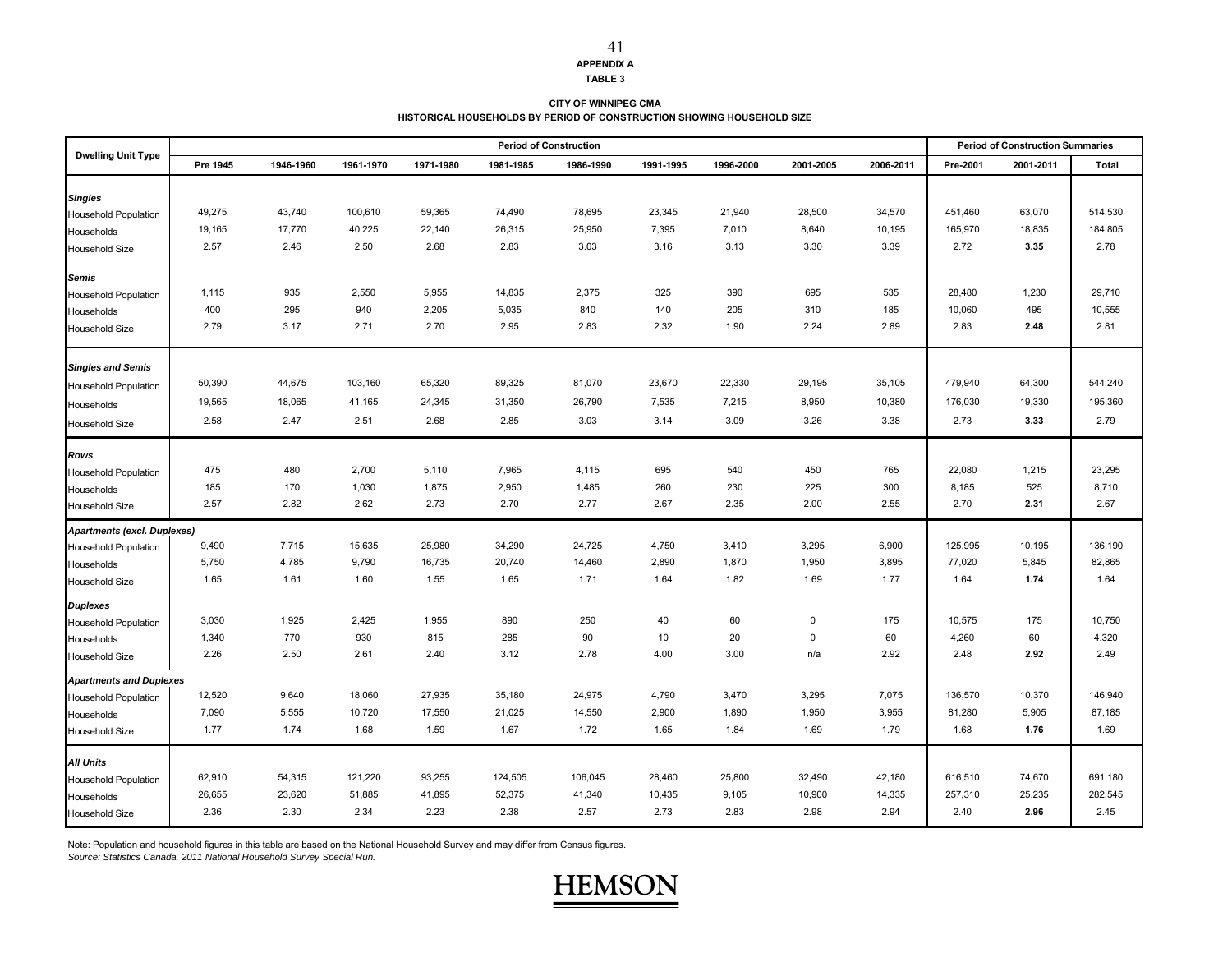#### **APPENDIX A - TABLE 4 CITY OF WINNIPEG HISTORICAL PLACE OF WORK EMPLOYMENT**

|                  | Major  | Annual | Institutional | Annual | Commercial/ | Annual | Industrial | Annual | <b>Total For</b> | Annual |                     | Annual | <b>Total w/ Work</b> | Annual |
|------------------|--------|--------|---------------|--------|-------------|--------|------------|--------|------------------|--------|---------------------|--------|----------------------|--------|
| Mid-Year         | Office | Growth |               | Growth | Retail      | Growth |            | Growth | Study            | Growth | <b>Work at Home</b> | Growth | At Home              | Growth |
| 2006             | 75,572 |        | 74.362        |        | 72,499      |        | 117,017    |        | 339,450          |        | 15,015              |        | 354,465              |        |
| 2007             | 76,309 | 737    | 75,087        | 725    | 73,206      | 707    | 118,158    | 1,141  | 342,760          | 3,310  | 14,630              | (385)  | 357,390              | 2,925  |
| 2008             | 77,053 | 744    | 75,819        | 732    | 73,920      | 714    | 119,310    | 1,152  | 346,102          | 3,342  | 14,254              | (375)  | 360,356              | 2,967  |
| 2009             | 77,804 | 751    | 76,559        | 739    | 74,640      | 721    | 120,473    | 1,163  | 349,477          | 3,375  | 13,889              | (366)  | 363,365              | 3,009  |
| 2010             | 78,563 | 759    | 77,305        | 746    | 75,368      | 728    | 121,648    | 1,175  | 352,884          | 3,408  | 13,532              | (356)  | 366,416              | 3,051  |
| 2011             | 79,329 | 766    | 78.059        | 754    | 76.103      | 735    | 122.834    | 1,186  | 356,325          | 3.441  | 13,185              | (347)  | 369.510              | 3,094  |
| 2012             | 81,142 | 1,813  | 79,843        | 1.784  | 77,842      | 1,739  | 125,642    | 2,808  | 364,469          | 8,144  | 13,486              | 301    | 377,956              | 8,446  |
| 2013             | 82,997 | 1,855  | 81,668        | 1,825  | 79,622      | 1,779  | 128,514    | 2,872  | 372,800          | 8,330  | 13,795              | 308    | 386,594              | 8,639  |
| 2014             | 84,894 | 1.897  | 83,535        | 1.867  | 81.442      | 1.820  | 131.451    | 2,937  | 381,321          | 8,521  | 14,110              | 315    | 395,431              | 8,836  |
| 2015             | 86,834 | 1,940  | 85,444        | 1,909  | 83,303      | 1,861  | 134,455    | 3,005  | 390,036          | 8,716  | 14,432              | 323    | 404,469              | 9,038  |
| 2016             | 88,819 | 1.985  | 87,397        | 1.953  | 85.207      | 1,904  | 137.529    | 3,073  | 398,951          | 8,915  | 14,762              | 330    | 413,714              | 9,245  |
| Growth 2007-2016 |        | 13.247 |               | 13,035 |             | 12,708 |            | 20,512 |                  | 59,501 |                     | (253)  |                      | 59,249 |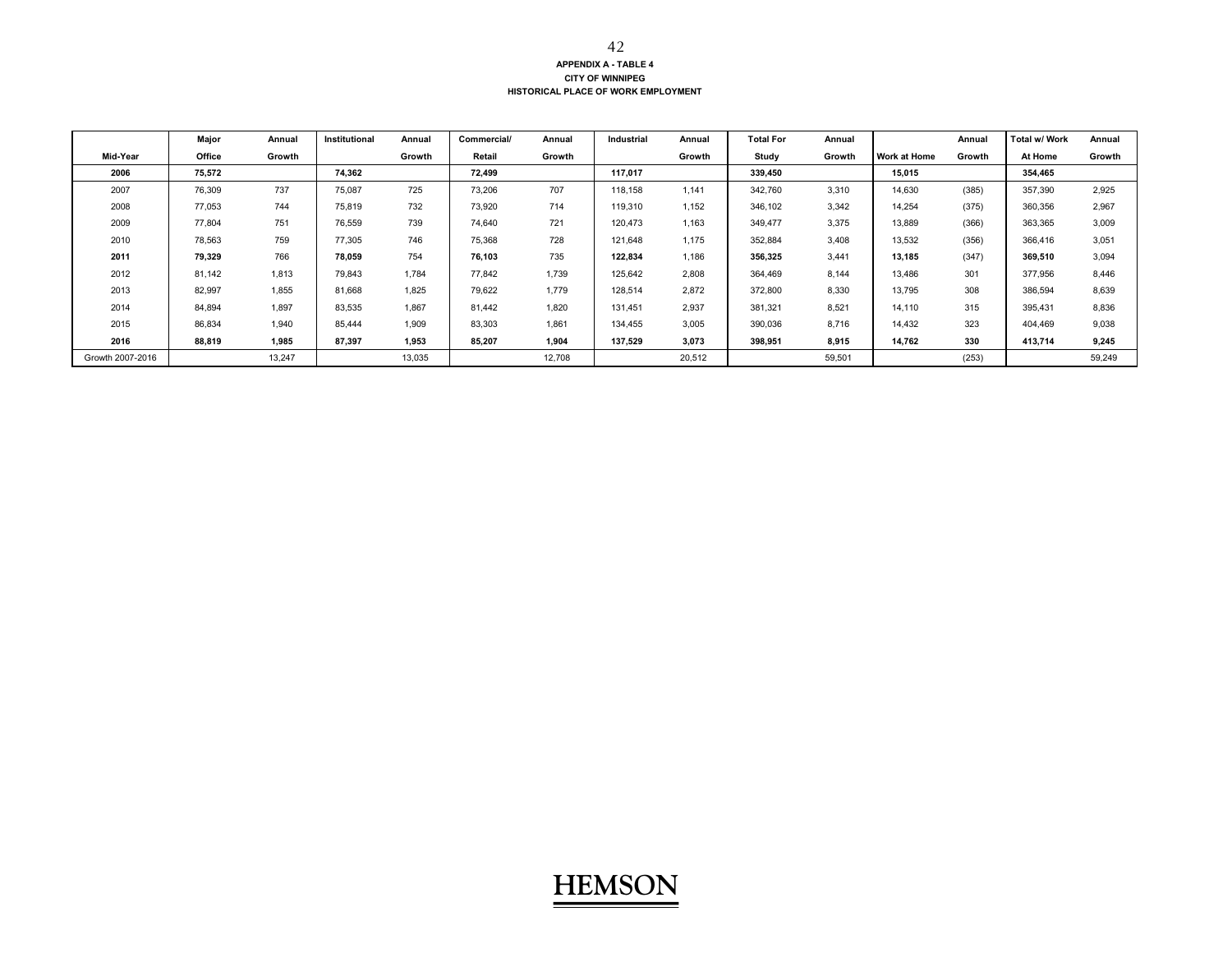## 43

**APPENDIX A TABLE 5**

#### **CITY OF WINNIPEG POPULATION, HOUSEHOLD & EMPLOYMENT FORECAST**

| Year      | <b>Census</b><br>Population | <b>Annual Growth</b> | Occupied<br><b>Households</b> | <b>Annual Growth</b> | <b>Household Size</b><br><b>PPU</b> | <b>Employment</b><br>by POW | <b>Annual Growth Activity Rate</b> |       |
|-----------|-----------------------------|----------------------|-------------------------------|----------------------|-------------------------------------|-----------------------------|------------------------------------|-------|
| 2011      | 663,617                     | 6,146                | 268,753                       | 1,546                | 2.47                                | 356,325                     |                                    | 53.7% |
| 2012      | 672,927                     | 9,310                | 271,707                       | 2,954                | 2.48                                | 364,469                     | 8,144                              | 54.2% |
| 2013      | 682,368                     | 9,441                | 274,693                       | 2,986                | 2.48                                | 372,800                     | 8,330                              | 54.6% |
| 2014      | 691,941                     | 9,573                | 277,712                       | 3,019                | 2.49                                | 381,321                     | 8,521                              | 55.1% |
| 2015      | 701,649                     | 9,708                | 280,764                       | 3,052                | 2.50                                | 390,036                     | 8,716                              | 55.6% |
| 2016      | 711,494                     | 9,845                | 283,850                       | 3,086                | 2.51                                | 398,951                     | 8,915                              | 56.1% |
| 2017      | 719,908                     | 8,414                | 288,049                       | 4,199                | 2.50                                | 407,559                     | 8,608                              | 56.6% |
| 2018      | 728,422                     | 8,514                | 292,310                       | 4,261                | 2.49                                | 413,476                     | 5,917                              | 56.8% |
| 2019      | 737,037                     | 8,615                | 296,633                       | 4,324                | 2.48                                | 418,763                     | 5,287                              | 56.8% |
| 2020      | 745,753                     | 8,717                | 301,021                       | 4,388                | 2.48                                | 425,774                     | 7,011                              | 57.1% |
| 2021      | 754,573                     | 8,820                | 305,474                       | 4,453                | 2.47                                | 430,907                     | 5,132                              | 57.1% |
| 2022      | 763,036                     | 8,463                | 309,497                       | 4,023                | 2.47                                | 435,227                     | 4,320                              | 57.0% |
| 2023      | 771,594                     | 8,558                | 313,574                       | 4,076                | 2.46                                | 439,659                     | 4,432                              | 57.0% |
| 2024      | 780,248                     | 8,654                | 317,704                       | 4,130                | 2.46                                | 444,232                     | 4,573                              | 56.9% |
| 2025      | 788,999                     | 8,751                | 321,888                       | 4,184                | 2.45                                | 448,354                     | 4,122                              | 56.8% |
| 2026      | 797,848                     | 8,849                | 326,128                       | 4,240                | 2.45                                | 452,275                     | 3,921                              | 56.7% |
| 2027      | 805,889                     | 8,041                | 329,962                       | 3,834                | 2.44                                | 456,414                     | 4,139                              | 56.6% |
| 2028      | 814,011                     | 8,122                | 333,841                       | 3,879                | 2.44                                | 460,589                     | 4,175                              | 56.6% |
| 2029      | 822,215                     | 8,204                | 337,766                       | 3,925                | 2.43                                | 464,830                     | 4,241                              | 56.5% |
| 2030      | 830,501                     | 8,287                | 341,737                       | 3,971                | 2.43                                | 469,867                     | 5,037                              | 56.6% |
| 2031      | 838,871                     | 8,370                | 345,754                       | 4,017                | 2.43                                | 474,440                     | 4,573                              | 56.6% |
| 2032      | 846,165                     | 7,293                | 349,451                       | 3,697                | 2.42                                | 478,622                     | 4,182                              | 56.6% |
| 2033      | 853,522                     | 7,357                | 353,187                       | 3,736                | 2.42                                | 483,422                     | 4,800                              | 56.6% |
| 2034      | 860,943                     | 7,421                | 356,964                       | 3,776                | 2.41                                | 487,984                     | 4,562                              | 56.7% |
| 2035      | 868,428                     | 7,485                | 360,780                       | 3,817                | 2.41                                | 492,674                     | 4,690                              | 56.7% |
| 2036      | 875,978                     | 7,550                | 364,638                       | 3,858                | 2.40                                | 497,357                     | 4,683                              | 56.8% |
| 2037      | 882,670                     | 6,692                | 368,080                       | 3,442                | 2.40                                | 502,100                     | 4,743                              | 56.9% |
| 2038      | 889,413                     | 6,743                | 371,555                       | 3,475                | 2.39                                | 506,905                     | 4,804                              | 57.0% |
| 2039      | 896,207                     | 6,794                | 375,063                       | 3,508                | 2.39                                | 511,770                     | 4,866                              | 57.1% |
| 2040      | 903,054                     | 6,846                | 378,604                       | 3,541                | 2.39                                | 516,699                     | 4,929                              | 57.2% |
| 2041      | 909,952                     | 6,899                | 382,178                       | 3,574                | 2.38                                | 521,675                     | 4,976                              | 57.3% |
| 2017-2026 |                             | 86,354               |                               | 42,278               |                                     |                             | 53,324                             |       |
| 2017-2031 |                             | 127,378              |                               | 61,904               |                                     |                             | 75,489                             |       |
| 2017-2041 |                             | 198,458              |                               | 98,328               |                                     |                             | 122,724                            |       |
|           |                             |                      |                               | <b>HEMSON</b>        |                                     |                             |                                    |       |

*Source: Hemson Consulting Ltd., 2016*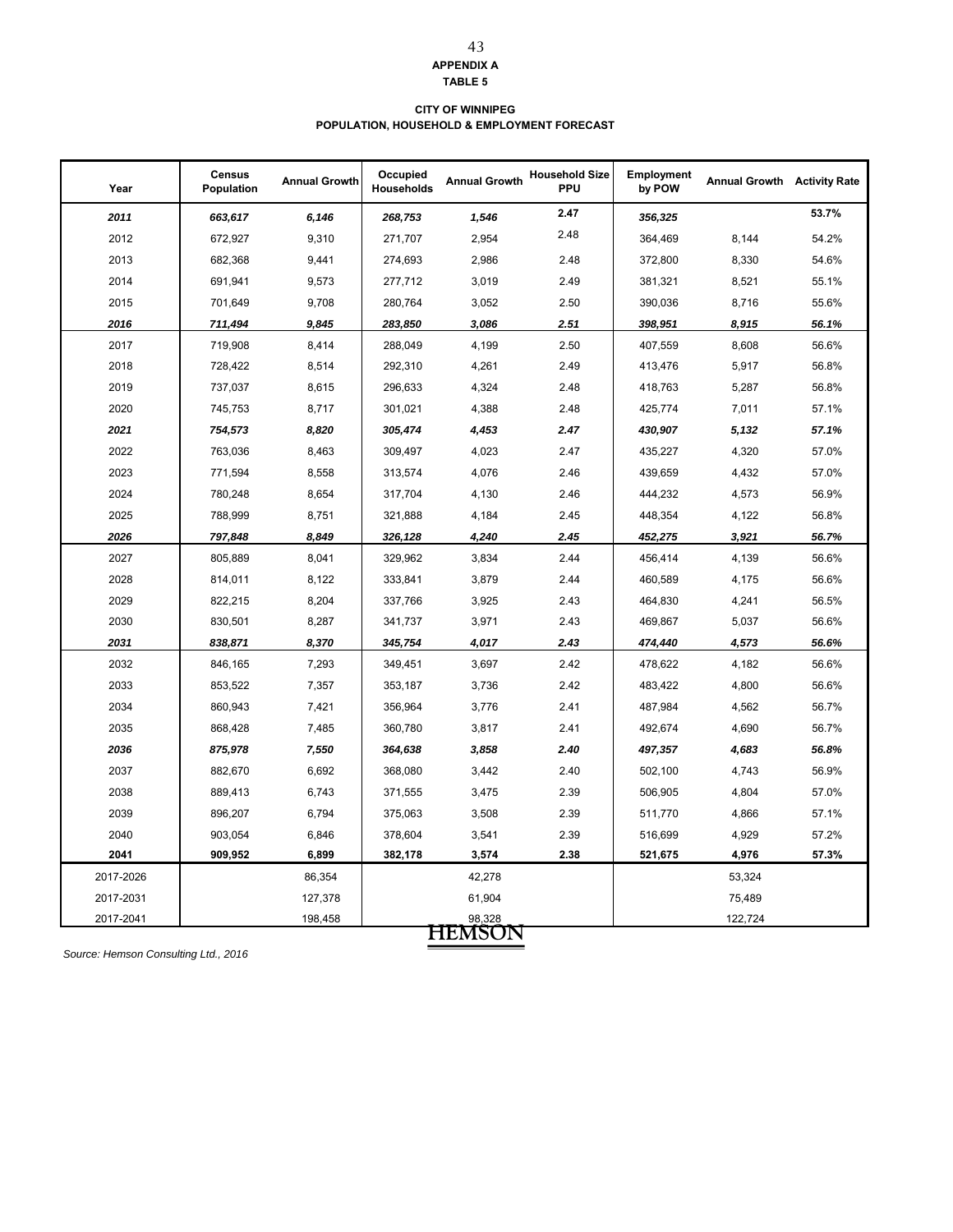## **TABLE 6**

#### **FORECAST OF HOUSEHOLD GROWTH BY UNIT TYPECITY OF WINNIPEG**

|           |                            |        | Growth in Households by Unit Type |                                             |
|-----------|----------------------------|--------|-----------------------------------|---------------------------------------------|
| Year      | <b>Singles &amp; Semis</b> | Rows   | <b>Apartments</b>                 | <b>Total Dwelling</b><br><b>Unit Growth</b> |
| 2017      | 1,826                      | 460    | 1,913                             | 4,199                                       |
| 2018      | 1,877                      | 462    | 1,922                             | 4,261                                       |
| 2019      | 1,953                      | 460    | 1,911                             | 4,324                                       |
| 2020      | 2,001                      | 463    | 1,924                             | 4,388                                       |
| 2021      | 2,019                      | 472    | 1,962                             | 4,453                                       |
| 2022      | 1,802                      | 431    | 1,790                             | 4,023                                       |
| 2023      | 1,790                      | 443    | 1,843                             | 4,076                                       |
| 2024      | 1,786                      | 455    | 1,889                             | 4,130                                       |
| 2025      | 1,800                      | 463    | 1,922                             | 4,184                                       |
| 2026      | 1,796                      | 474    | 1,970                             | 4,240                                       |
| 2027      | 1,568                      | 440    | 1,827                             | 3,834                                       |
| 2028      | 1,513                      | 459    | 1,907                             | 3,879                                       |
| 2029      | 1,488                      | 473    | 1,964                             | 3,925                                       |
| 2030      | 1,474                      | 484    | 2,012                             | 3,971                                       |
| 2031      | 1,467                      | 495    | 2,056                             | 4,017                                       |
| 2032      | 1,327                      | 460    | 1,911                             | 3,697                                       |
| 2033      | 1,347                      | 463    | 1,926                             | 3,736                                       |
| 2034      | 1,356                      | 469    | 1,951                             | 3,776                                       |
| 2035      | 1,373                      | 474    | 1,970                             | 3,817                                       |
| 2036      | 1,395                      | 478    | 1,985                             | 3,858                                       |
| 2037      | 1,237                      | 428    | 1,778                             | 3,442                                       |
| 2038      | 1,241                      | 433    | 1,800                             | 3,475                                       |
| 2039      | 1,245                      | 439    | 1,824                             | 3,508                                       |
| 2040      | 1,249                      | 445    | 1,847                             | 3,541                                       |
| 2041      | 1,261                      | 449    | 1,865                             | 3,574                                       |
| 2017-2026 | 18,650                     | 4,583  | 19,046                            | 42,278                                      |
| 2017-2031 | 26,160                     | 6,933  | 28,811                            | 61,904                                      |
| 2017-2041 | 39,191                     | 11,470 | 47,667                            | 98,328                                      |

#### **APPENDIX A**

### **TABLE 7**

#### **FORECAST OF HOUSEHOLD GROWTH AND POPULATION IN NEW HOUSEHOLDS CITY OF WINNIPEG**

|              | Growth in Households by Unit Type |             |            |                                             |
|--------------|-----------------------------------|-------------|------------|---------------------------------------------|
|              | <b>Singles &amp; Semis</b>        | <b>Rows</b> | Apartments | <b>Total Dwelling</b><br><b>Unit Growth</b> |
|              | 1,826                             | 460         | 1,913      | 4,199                                       |
|              | 1,877                             | 462         | 1,922      | 4,261                                       |
|              | 1,953                             | 460         | 1,911      | 4,324                                       |
|              | 2,001                             | 463         | 1,924      | 4,388                                       |
|              | 2,019                             | 472         | 1,962      | 4,453                                       |
|              | 1,802                             | 431         | 1,790      | 4,023                                       |
|              | 1,790                             | 443         | 1,843      | 4,076                                       |
|              | 1,786                             | 455         | 1,889      | 4,130                                       |
|              | 1,800                             | 463         | 1,922      | 4,184                                       |
|              | 1,796                             | 474         | 1,970      | 4,240                                       |
|              | 1,568                             | 440         | 1,827      | 3,834                                       |
|              | 1,513                             | 459         | 1,907      | 3,879                                       |
|              | 1,488                             | 473         | 1,964      | 3,925                                       |
| 0            | 1,474                             | 484         | 2,012      | 3,971                                       |
|              | 1,467                             | 495         | 2,056      | 4,017                                       |
|              | 1,327                             | 460         | 1,911      | 3,697                                       |
| ı3           | 1,347                             | 463         | 1,926      | 3,736                                       |
|              | 1,356                             | 469         | 1,951      | 3,776                                       |
| 5            | 1,373                             | 474         | 1,970      | 3,817                                       |
| 6            | 1,395                             | 478         | 1,985      | 3,858                                       |
| 7            | 1,237                             | 428         | 1,778      | 3,442                                       |
| 8            | 1,241                             | 433         | 1,800      | 3,475                                       |
| 9            | 1,245                             | 439         | 1,824      | 3,508                                       |
| 0            | 1,249                             | 445         | 1,847      | 3,541                                       |
| $\mathbf{1}$ | 1,261                             | 449         | 1,865      | 3,574                                       |
| 2026         | 18,650                            | 4,583       | 19,046     | 42,278                                      |
| 2031         | 26,160                            | 6,933       | 28,811     | 61,904                                      |
| 2041         | 39,191                            | 11,470      | 47,667     | 98,328                                      |

*Source: Hemson Consulting Ltd., 2016* \* Based on PPUs: 3.33 2.67 1.76

*Source: Hemson Consulting Ltd., 2016*

**HEMSC** 

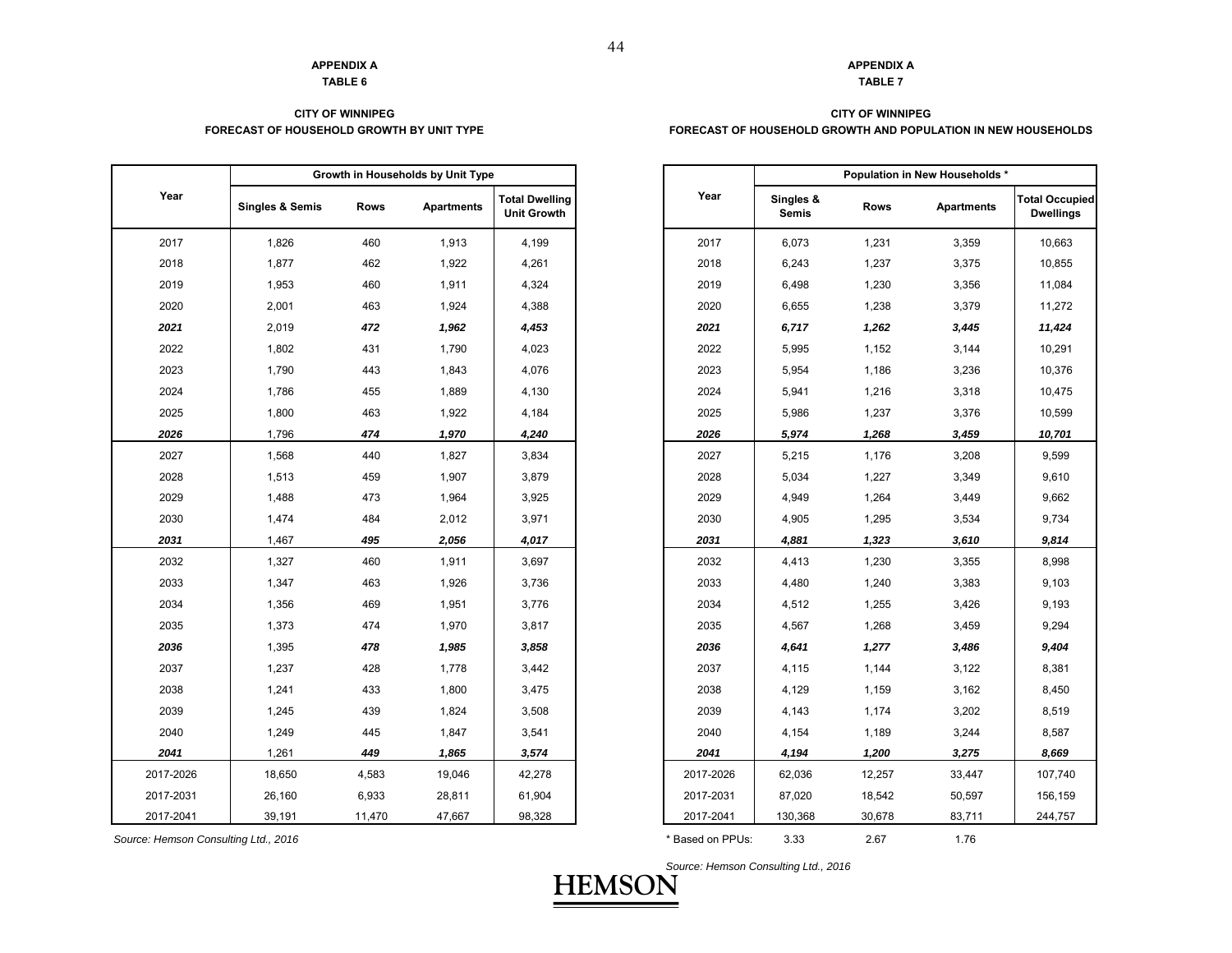#### **TABLE 8 CITY OF WINNIPEG**

**EMPLOYMENT GROWTH BY CATEGORY**

|           | Major   | Annual | Institutional | Annual | Commercial/ | Annual | Industrial | Annual | <b>Total For</b> | Annual  |              | Annual | Total w/ Work | Annual  |
|-----------|---------|--------|---------------|--------|-------------|--------|------------|--------|------------------|---------|--------------|--------|---------------|---------|
| Mid-Year  | Office  | Growth |               | Growth | Retail      | Growth |            | Growth | Study            | Growth  | Work at Home | Growth | At Home       | Growth  |
| 2016      | 88.819  |        | 87.397        |        | 85.207      |        | 137.529    |        | 398.951          |         | 14,762       |        | 413.714       |         |
| 2017      | 90,735  | 1,916  | 89,283        | 1,886  | 87,046      | 1,838  | 140,496    | 2,967  | 407,559          | 8,608   | 15,081       | 319    | 422,640       | 8,926   |
| 2018      | 92,052  | 1,317  | 90,579        | 1,296  | 88,309      | 1,264  | 142,536    | 2,040  | 413,476          | 5,917   | 15,300       | 219    | 428,776       | 6,136   |
| 2019      | 93,229  | 1,177  | 91,737        | 1,158  | 89,438      | 1,129  | 144,358    | 1,823  | 418,763          | 5,287   | 15,495       | 196    | 434,259       | 5,483   |
| 2020      | 94,790  | 1,561  | 93,273        | 1,536  | 90,936      | 1,497  | 146,775    | 2,417  | 425,774          | 7,011   | 15,755       | 259    | 441,529       | 7,271   |
| 2021      | 95,933  | 1.143  | 94,397        | 1,124  | 92,032      | 1,096  | 148,544    | 1,769  | 430,907          | 5,132   | 15,945       | 190    | 446.851       | 5,322   |
| 2022      | 96,895  | 962    | 95,344        | 946    | 92,955      | 923    | 150,034    | 1,489  | 435,227          | 4,320   | 16,105       | 160    | 451,332       | 4,480   |
| 2023      | 97,881  | 987    | 96,315        | 971    | 93,901      | 947    | 151,562    | 1,528  | 439,659          | 4,432   | 16,269       | 164    | 455,927       | 4,596   |
| 2024      | 98,900  | 1,018  | 97,317        | 1,002  | 94,878      | 977    | 153,138    | 1,577  | 444,232          | 4,573   | 16,438       | 169    | 460,670       | 4,743   |
| 2025      | 99,817  | 918    | 98,219        | 903    | 95,758      | 880    | 154,559    | 1,421  | 448,354          | 4,122   | 16,590       | 153    | 464,944       | 4,274   |
| 2026      | 100,690 | 873    | 99,078        | 859    | 96,596      | 837    | 155,911    | 1,352  | 452,275          | 3,921   | 16,735       | 145    | 469,010       | 4,066   |
| 2027      | 101,612 | 921    | 99,985        | 907    | 97,480      | 884    | 157,337    | 1,427  | 456,414          | 4,139   | 16,889       | 153    | 473,303       | 4,292   |
| 2028      | 102,541 | 929    | 100,900       | 915    | 98,371      | 892    | 158,777    | 1,439  | 460,589          | 4,175   | 17,043       | 154    | 477,632       | 4,329   |
| 2029      | 103,485 | 944    | 101,829       | 929    | 99,277      | 906    | 160,239    | 1,462  | 464,830          | 4,241   | 17,200       | 157    | 482,030       | 4,398   |
| 2030      | 104,607 | 1,121  | 102,932       | 1,103  | 100,353     | 1,076  | 161,975    | 1,736  | 469,867          | 5,037   | 17,386       | 186    | 487,253       | 5,224   |
| 2031      | 105,625 | 1,018  | 103,934       | 1,002  | 101,330     | 977    | 163,551    | 1,576  | 474,440          | 4,573   | 17,556       | 169    | 491,995       | 4,742   |
| 2032      | 106,556 | 931    | 104,850       | 916    | 102,223     | 893    | 164,993    | 1,442  | 478,622          | 4,182   | 17,710       | 155    | 496,332       | 4,337   |
| 2033      | 107,624 | 1,069  | 105,902       | 1,052  | 103,248     | 1,025  | 166,648    | 1,655  | 483,422          | 4,800   | 17,888       | 178    | 501,310       | 4,978   |
| 2034      | 108,640 | 1,016  | 106,901       | 999    | 104,223     | 974    | 168,221    | 1,573  | 487,984          | 4,562   | 18,057       | 169    | 506,041       | 4,731   |
| 2035      | 109,684 | 1,044  | 107,928       | 1,027  | 105,224     | 1,002  | 169,837    | 1,617  | 492,674          | 4,690   | 18,230       | 174    | 510,904       | 4,863   |
| 2036      | 110,727 | 1,043  | 108,954       | 1,026  | 106,224     | 1,000  | 171,452    | 1,614  | 497,357          | 4,683   | 18,404       | 173    | 515,761       | 4,857   |
| 2037      | 111,783 | 1,056  | 109,993       | 1,039  | 107,237     | 1,013  | 173,087    | 1,635  | 502,100          | 4,743   | 18,579       | 176    | 520,680       | 4,919   |
| 2038      | 112,852 | 1,070  | 111,046       | 1,052  | 108,263     | 1,026  | 174,743    | 1,656  | 506,905          | 4,804   | 18,757       | 178    | 525,661       | 4,982   |
| 2039      | 113,936 | 1,083  | 112,112       | 1,066  | 109,303     | 1,039  | 176,420    | 1,677  | 511,770          | 4,866   | 18,937       | 180    | 530,707       | 5,046   |
| 2040      | 115,033 | 1,097  | 113,192       | 1,080  | 110,355     | 1,053  | 178,119    | 1,699  | 516,699          | 4,929   | 19,119       | 182    | 535,818       | 5,111   |
| 2041      | 116.141 | 1.108  | 114.282       | 1.090  | 111,418     | 1.063  | 179.835    | 1.715  | 521,675          | 4.976   | 19,303       | 184    | 540,978       | 5,160   |
| 2017-2026 |         | 11,871 |               | 11,681 |             | 11,389 |            | 18,382 |                  | 53,324  |              | 1,973  |               | 55,297  |
| 2017-2031 |         | 16,806 |               | 16,537 |             | 16,123 |            | 26,023 |                  | 75,489  |              | 2,793  |               | 78,282  |
| 2017-2041 |         | 27,322 |               | 26,885 |             | 26,211 |            | 42,306 |                  | 122,724 |              | 4,541  |               | 127,265 |

*Source: Hemson Consulting Ltd., 2016*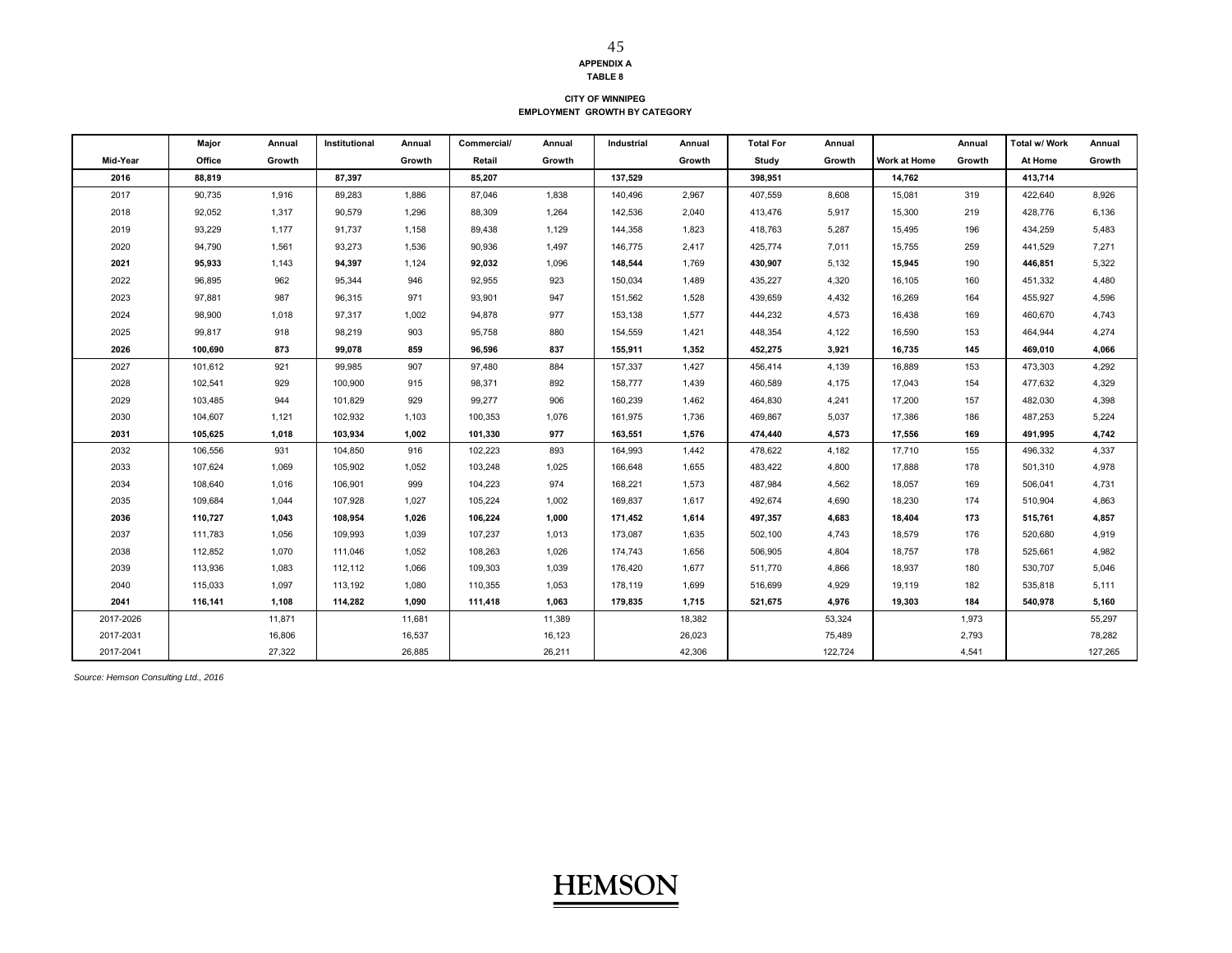#### **TABLE 9**

46

#### **CITY OF WINNIPEG EMPLOYMENT GROWTH IN NEW NON-RESIDENTIAL SPACE BY CATEGORY**

|                                  | <b>Major Office</b> |                      | Institutional |                      |            | <b>Commercial/Retail</b> |            | Industrial           | <b>Total</b>      |                      |
|----------------------------------|---------------------|----------------------|---------------|----------------------|------------|--------------------------|------------|----------------------|-------------------|----------------------|
| Density m <sup>2</sup> per empl. |                     | 27                   |               | 65                   |            | 40                       |            | 100                  |                   |                      |
|                                  | Employment          | <b>Growth in New</b> | Employment    | <b>Growth in New</b> | Employment | <b>Growth in New</b>     | Employment | <b>Growth in New</b> | <b>Employment</b> | <b>Growth in New</b> |
| Year                             | Growth              | Space $(m2)$         | Growth        | Space $(m2)$         | Growth     | Space $(m2)$             | Growth     | Space $(m2)$         | Growth            | Space $(m^2)$        |
| 2017                             | 1,916               | 51,743               | 1,886         | 122,572              | 1,838      | 73,539                   | 2,967      | 296,738              | 8,608             | 544,591              |
| 2018                             | 1,317               | 35,567               | 1,296         | 84,253               | 1,264      | 50,549                   | 2,040      | 203,971              | 5,917             | 374,340              |
| 2019                             | 1,177               | 31,780               | 1,158         | 75,284               | 1,129      | 45,168                   | 1,823      | 182,257              | 5,287             | 334,489              |
| 2020                             | 1,561               | 42,145               | 1,536         | 99,835               | 1,497      | 59,898                   | 2,417      | 241,695              | 7,011             | 443,572              |
| 2021                             | 1,143               | 30,851               | 1,124         | 73,081               | 1,096      | 43,846                   | 1,769      | 176,925              | 5,132             | 324,704              |
| 2022                             | 962                 | 25,970               | 946           | 61,520               | 923        | 36,910                   | 1,489      | 148,937              | 4,320             | 273,338              |
| 2023                             | 987                 | 26,639               | 971           | 63,104               | 947        | 37,860                   | 1,528      | 152,772              | 4,432             | 280,376              |
| 2024                             | 1,018               | 27,491               | 1,002         | 65,123               | 977        | 39,071                   | 1,577      | 157,658              | 4,573             | 289,343              |
| 2025                             | 918                 | 24,776               | 903           | 58,690               | 880        | 35,212                   | 1,421      | 142,085              | 4,122             | 260,763              |
| 2026                             | 873                 | 23,569               | 859           | 55,832               | 837        | 33,498                   | 1,352      | 135,167              | 3,921             | 248,066              |
| 2027                             | 921                 | 24,879               | 907           | 58,936               | 884        | 35,360                   | 1,427      | 142,681              | 4,139             | 261,856              |
| 2028                             | 929                 | 25,094               | 915           | 59,444               | 892        | 35,664                   | 1,439      | 143,911              | 4,175             | 264,113              |
| 2029                             | 944                 | 25,493               | 929           | 60,389               | 906        | 36,231                   | 1,462      | 146,198              | 4,241             | 268,312              |
| 2030                             | 1,121               | 30,279               | 1,103         | 71,727               | 1,076      | 43,034                   | 1,736      | 173,647              | 5,037             | 318,688              |
| 2031                             | 1,018               | 27,488               | 1,002         | 65,116               | 977        | 39,067                   | 1,576      | 157,642              | 4,573             | 289,313              |
| 2032                             | 931                 | 25,138               | 916           | 59,550               | 893        | 35,728                   | 1,442      | 144,166              | 4,182             | 264,582              |
| 2033                             | 1,069               | 28,854               | 1,052         | 68,352               | 1,025      | 41,009                   | 1,655      | 165,476              | 4,800             | 303,692              |
| 2034                             | 1,016               | 27,423               | 999           | 64,962               | 974        | 38,975                   | 1,573      | 157,268              | 4,562             | 288,627              |
| 2035                             | 1,044               | 28,189               | 1,027         | 66,777               | 1,002      | 40,064                   | 1,617      | 161,663              | 4,690             | 296,694              |
| 2036                             | 1,043               | 28,151               | 1,026         | 66,686               | 1,000      | 40,009                   | 1,614      | 161,443              | 4,683             | 296,289              |
| 2037                             | 1,056               | 28,512               | 1,039         | 67,541               | 1,013      | 40,522                   | 1,635      | 163,512              | 4,743             | 300,087              |
| 2038                             | 1,070               | 28,878               | 1,052         | 68,409               | 1,026      | 41,043                   | 1,656      | 165,613              | 4,804             | 303,942              |
| 2039                             | 1,083               | 29,249               | 1,066         | 69,287               | 1,039      | 41,570                   | 1,677      | 167,739              | 4,866             | 307,845              |
| 2040                             | 1,097               | 29,626               | 1,080         | 70,179               | 1,053      | 42,105                   | 1,699      | 169,899              | 4,929             | 311,809              |
| 2041                             | 1,108               | 29,911               | 1,090         | 70,855               | 1,063      | 42,511                   | 1,715      | 171,536              | 4,976             | 314,812              |
| 2017-2026                        | 11,871              | 320,530              | 11,681        | 759,295              | 11,389     | 455,551                  | 18,382     | 1,838,205            | 53,324            | 3,373,581            |
| 2017-2031                        | 16,806              | 453,764              | 16,537        | 1,074,908            | 16,123     | 644,907                  | 26,023     | 2,602,284            | 75,489            | 4,775,863            |
| 2017-2041                        | 27,322              | 737,695              | 26,885        | 1,747,505            | 26,211     | 1,048,442                | 42,306     | 4,230,599            | 122,724           | 7,764,241            |

*Source: Hemson Consulting Ltd., 2016*

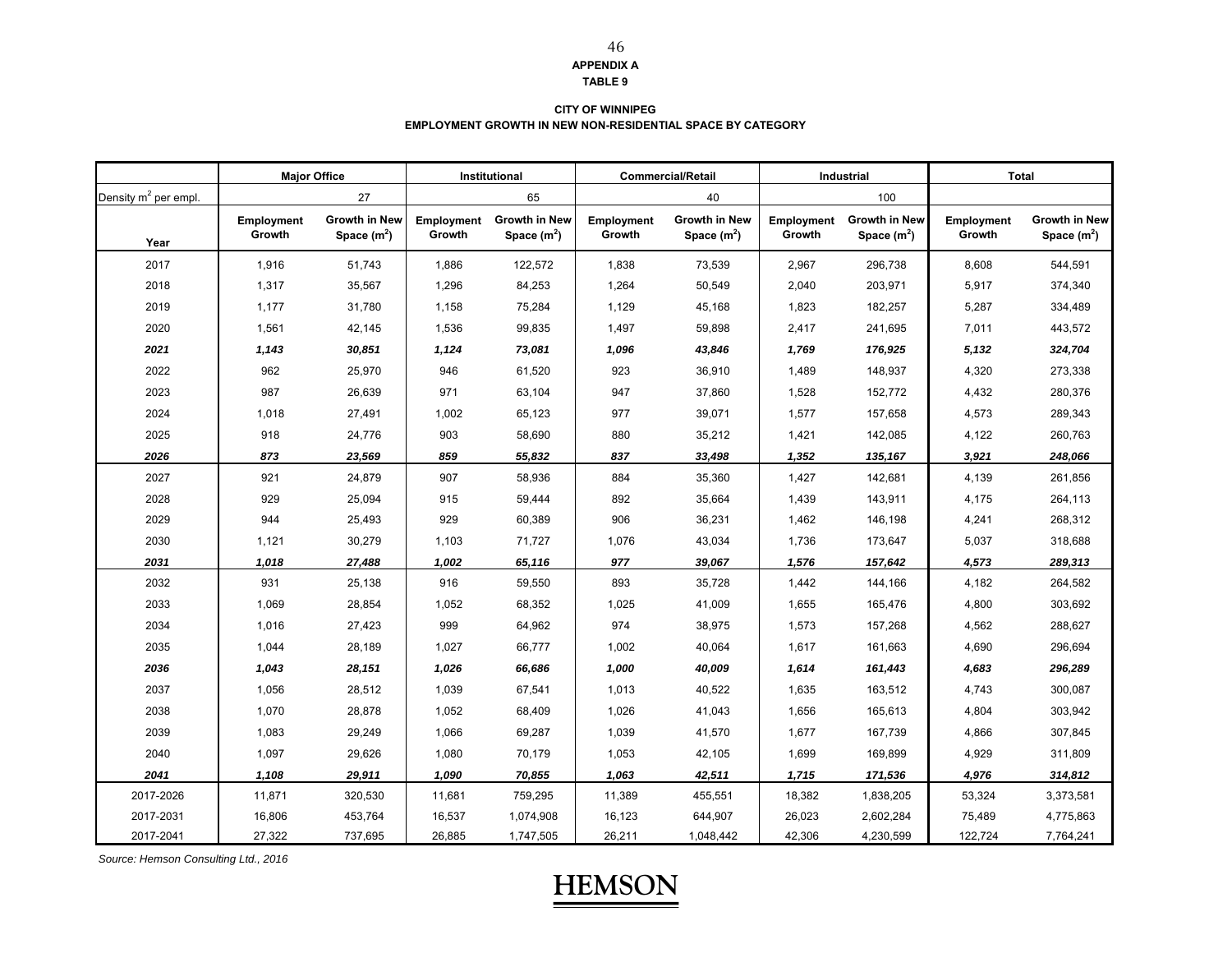*10-YEAR BENEFITTING PERIOD SERVICES TECHNICAL APPENDIX*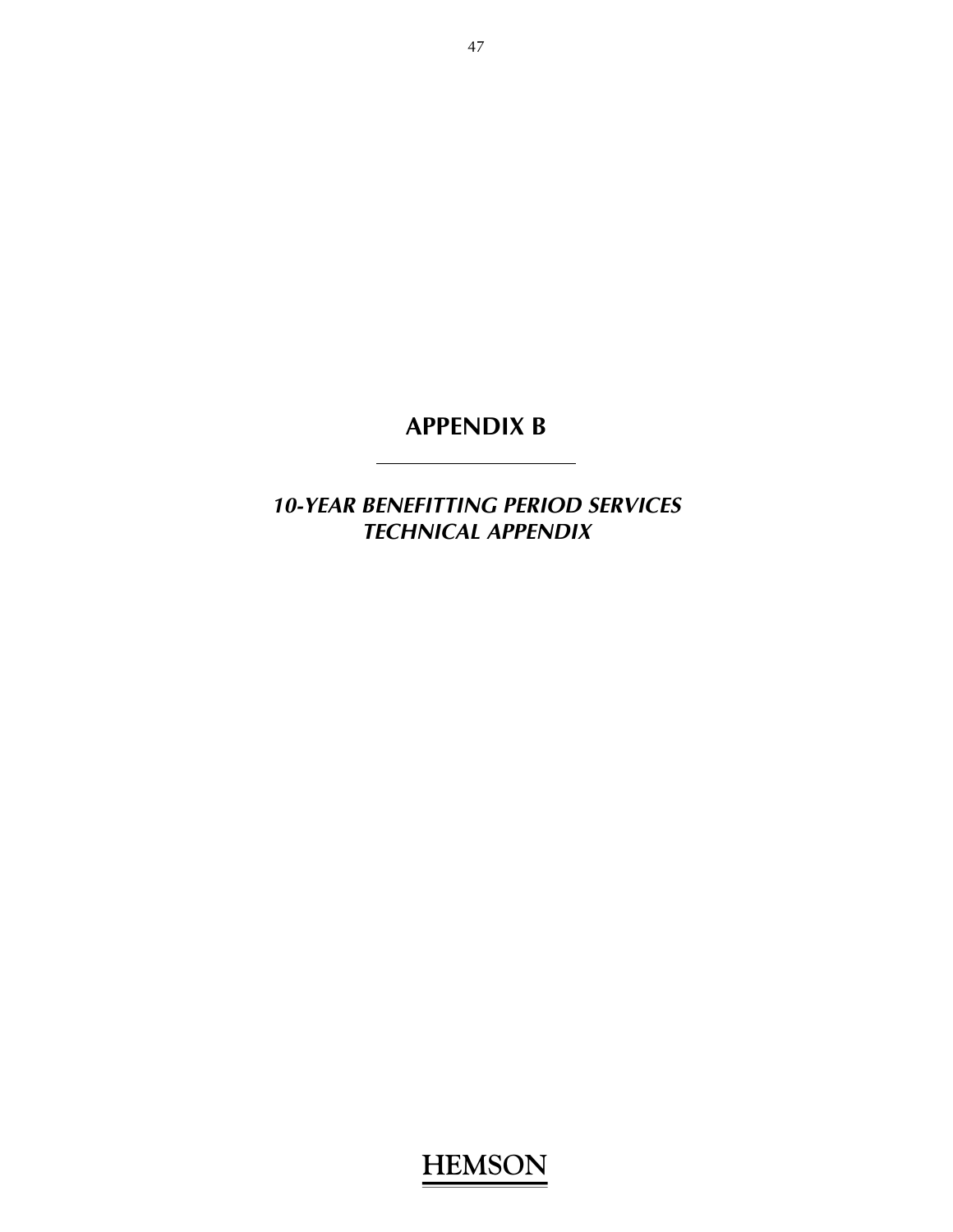### **10-YEAR BENEFITTING PERIOD SERVICES TECHNICAL APPENDIX**

This appendix provides the detailed analysis undertaken to establish the regulatory fee rates for each of the services for the 10-year benefitting period provided by the City of Winnipeg. Three services have been analysed as part of this study:

 Appendix B.1 Parks and Open Spaces Appendix B.2 Community Services Appendix B.3 Solid Waste

Every sub-section contains a set of two tables. The tables provide the background data and analysis undertaken to arrive at the calculated regulatory fee rates for that particular service. An overview of the content and purpose of each of the tables is given below.

### **TABLE 1 2017 – 2026 DEVELOPMENT-RELATED CAPITAL PROGRAM AND CALCULATION OF THE "UNADJUSTED" REGULATORY FEES**

Based on the development forecasts presented in Appendix A, City staff in collaboration with consultants, have created a growth-related capital forecast that sets out the projects required to service anticipated development for the 10-year period from 2017–2026.

To determine the share of the costs for recovery through regulatory fees, the project costs are reduced by any anticipated grants, subsidies or other recoveries, "replacement" shares and benefit to existing shares, and shares allocated to recent development in the City.

A replacement share represents the portion of a capital project that will benefit the existing community. It could for example, represent a portion of a new facility that will, at least in part, replace a facility that is demolished, redeployed or will otherwise not be available to serve its former function. The replacement share of the capital program is not deemed to be development-related and is therefore removed from the regulatory fee calculation. The capital cost for replacement will require funding from non-regulatory fee sources, typically property taxes or user fees.

Further, in certain cases a portion of costs has been allocated to "prior growth". This account for portions of projects which are deemed to benefit recent development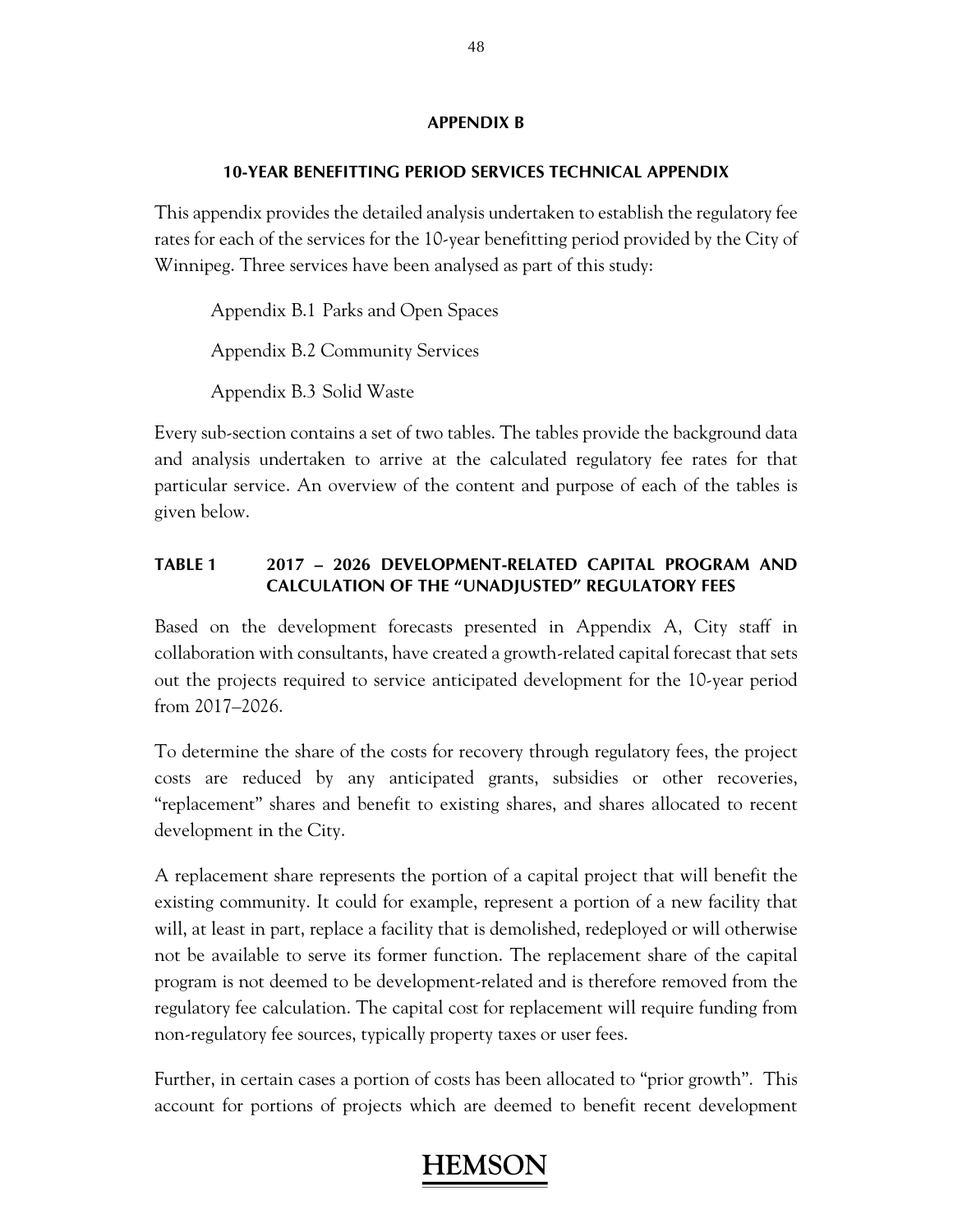which occurred in the City during the 10-year period preceding 2017. Again, these costs will require funding from non-regulatory fee sources.

The capital program less any replacement shares or benefit to existing shares and prior growth shares yields the development-related costs that may be included in the regulatory fee calculation for recovery against growth over the forecast period from 2017 to 2026.

### **Calculation of the Unadjusted Regulatory Fee Rates**

The section below the capital program displays the calculation of the "unadjusted" regulatory fee rates. The term "unadjusted" regulatory fee is used to distinguish the charge that is calculated prior to cash flow financing considerations. The cash flow analysis is shown in Table 2.

The first step in determining the unadjusted regulatory fee rate is to allocate the development-related net capital cost between the residential and non-residential sectors. For Community Services and Parks and Open Spaces, the developmentrelated costs have been allocated entirely to the residential sector, as the need for these services is driven by residential development. For Solid Waste, the developmentrelated costs have been apportioned as 62 per cent residential and 38 per cent nonresidential. This apportionment is based on the anticipated shares of population and employment growth over the 10-year forecast period.

The 38 per cent non-residential apportionment of the development-related net capital cost has been further broken down into four employment category apportionments based on anticipated shares of employment growth in each sector. The result is an apportionment of 22.3 per cent Office, 21.9 per cent Institutional, 21.4 per cent Commercial/Retail, and 34.5 per cent Industrial.

The next step in calculating regulatory fee rates is to divide the residential share of the 2017-2026 costs by the forecast population growth in new dwelling units. This gives the unadjusted residential regulatory fee per capita. The non-residential developmentrelated net capital costs are divided by the forecasted increase in non-residential gross floor area (GFA). This yields a charge per square metre of new non-residential development, and has been repeated for each of the four employment categories.

## **HEMS**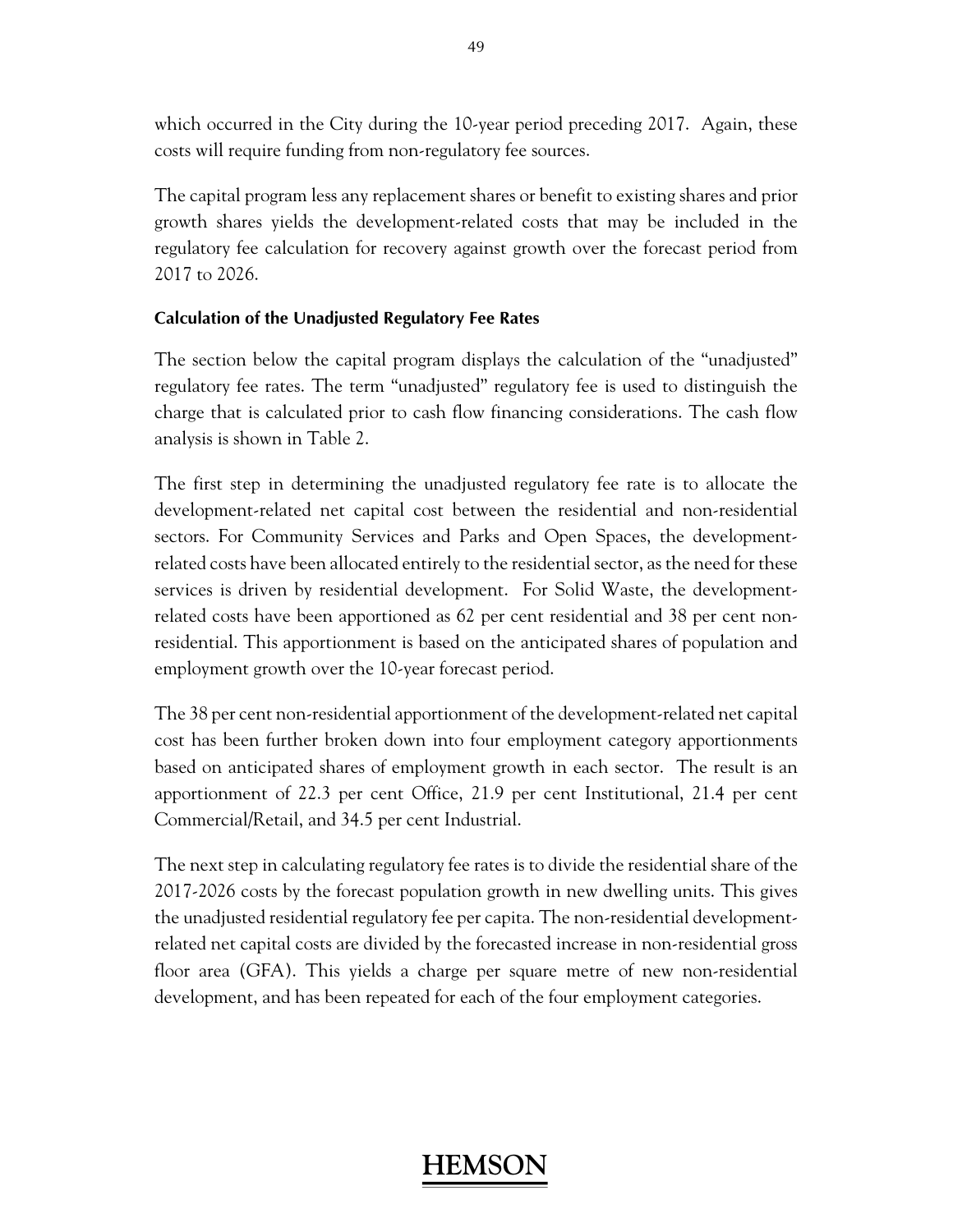### **TABLE 2 CASH FLOW ANALYSIS**

A cash flow analysis is also undertaken to account for the timing of projects and receipt of regulatory fees. Interest earnings or borrowing costs are accounted for in the calculation. Based on the development forecast, the analysis calculates the regulatory fee rate required to finance the net development-related capital spending plan, including provisions for any borrowing costs or interest earnings on the reserve funds. The cash flow analysis is designed so that the closing cash balance at the end of the planning period is as close to nil as possible.

In order to determine appropriate regulatory fee rates reflecting borrowing and earnings necessary to support the net development-related funding requirement, assumptions are used for the inflation rate and interest rate. An inflation rate of 2.0 per cent is used for the funding requirements, an interest rate of 5.5 per cent is used for borrowing on the funds and an interest rate of 3.5 per cent is applied to positive balances.

Table 2 displays the results of the cash flow analysis and provides the adjusted or final per capita residential and per square metre (of GFA) non-residential regulatory fees. Additional cash flow analyses separate the uniform non-residential charge into adjusted charges for Office, Institutional, Commercial/Retail, and Industrial development.

## **HEMS**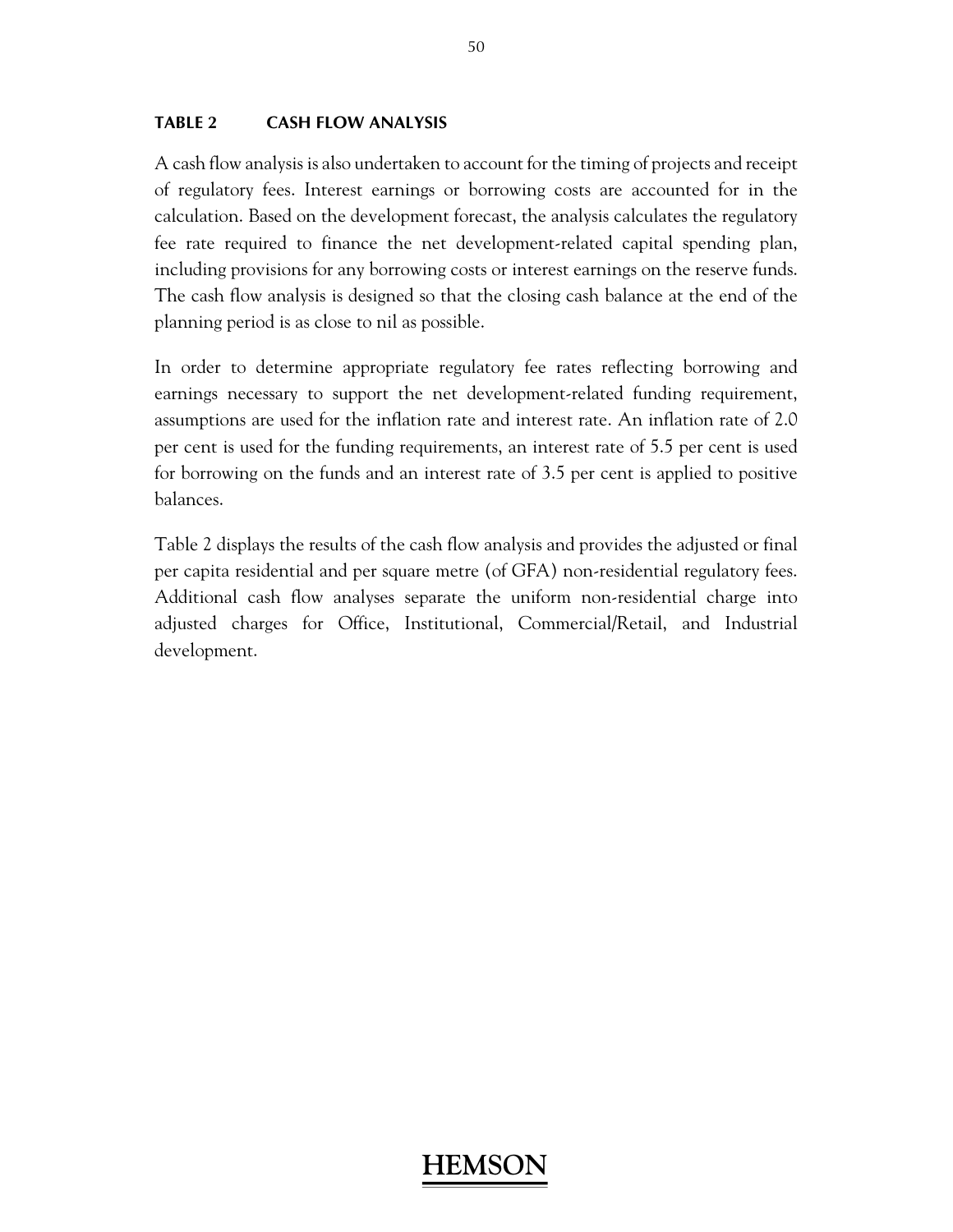*PARKS AND OPEN SPACES*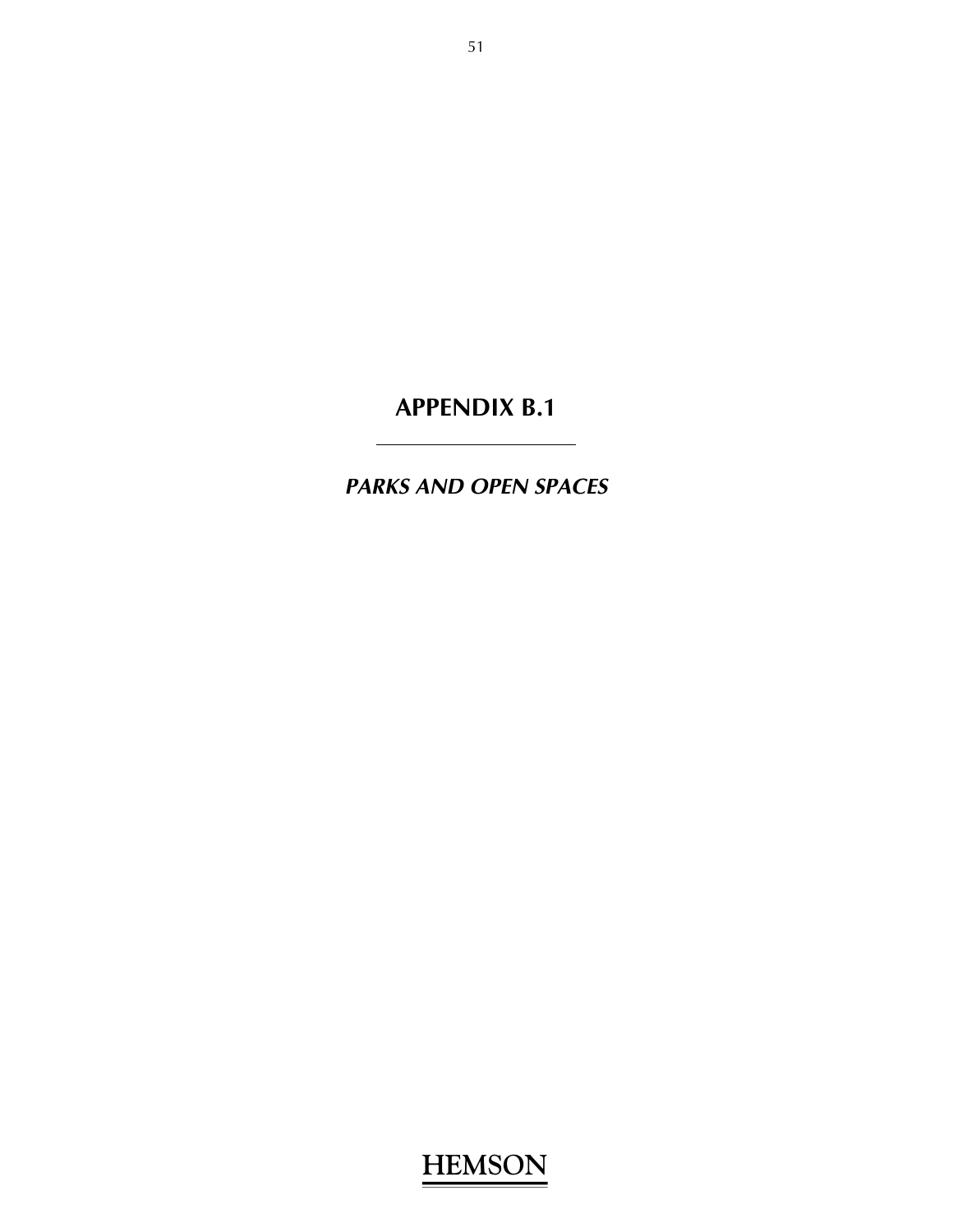### **PARKS AND OPEN SPACES**

Parks and Open Spaces are managed through the City of Winnipeg's Public Works department and include the City's network of parks, trails, and athletic fields.

### **TABLE 1 2017–2026 DEVELOPMENT-RELATED CAPITAL PROGRAM AND CALCULATION OF THE "UNADJUSTED" REGULATORY FEES**

As shown in Table 1, the 2017-2026 development-related gross cost for Parks and Open Spaces is approximately \$61.65 million. The capital program relates to major improvements to Kilcona Park and Tyndall Park as well as hard surfacing for outdoor athletic facilities.

As these projects are partially related to improvements to existing infrastructure, a large proportion of "benefit to existing" shares have been deducted. Benefit to existing shares have been calculated at 88 per cent for most projects, which represents the share of Winnipeg's 2016 population relative to the anticipated 2026 population. A lower benefit to existing share of 70 per cent was used for the Tyndall Park project, which is expected to serve new growth to a greater extent.

The remaining regulatory fee share totals \$9.41 million, all of which is to be recovered over the 10-year planning period under review. This amount is apportioned 100 per cent to residential development. The resulting unadjusted residential charge for Parks and Open Space is \$87.38 per capita.

## **TABLE 2 CASH FLOW ANALYSIS**

The cash-flow analysis is displayed in Table 2 and considers the timing of the regulatory fees revenues to determine the adjusted rates. After cash flow considerations, the residential charge decreases slightly to \$87.26 per capita.

|                                                  | <b>PARKS AND OPEN SPACES</b><br><b>SUMMARY</b> |                                 |                                |                           |                                   |                                                               |                                   |                                            |                                            |
|--------------------------------------------------|------------------------------------------------|---------------------------------|--------------------------------|---------------------------|-----------------------------------|---------------------------------------------------------------|-----------------------------------|--------------------------------------------|--------------------------------------------|
| 2017-2026<br>Development-Related Capital Program |                                                | Unadjusted<br>Charge            |                                | <b>Adjusted</b><br>Charge |                                   | <b>Adjusted Charges</b><br>Institutional Commercial<br>Office |                                   |                                            | <b>Industrial</b>                          |
| Total<br>\$61,650,000                            | Net Recoverable<br>\$9,414,618                 | $\frac{1}{2}$ capita<br>\$87.38 | $\frac{\sqrt{2}}{2}$<br>\$0.00 | \$/capita<br>\$87.26      | $\frac{\sigma}{2}$ sq.m<br>\$0.00 | $\frac{\text{S}}{\text{S}}$ sq.m<br>\$0.00                    | $\frac{\sigma}{2}$ sq.m<br>\$0.00 | $\frac{\text{S}}{\text{S}}$ sq.m<br>\$0.00 | $\frac{\text{S}}{\text{S}}$ sq.m<br>\$0.00 |

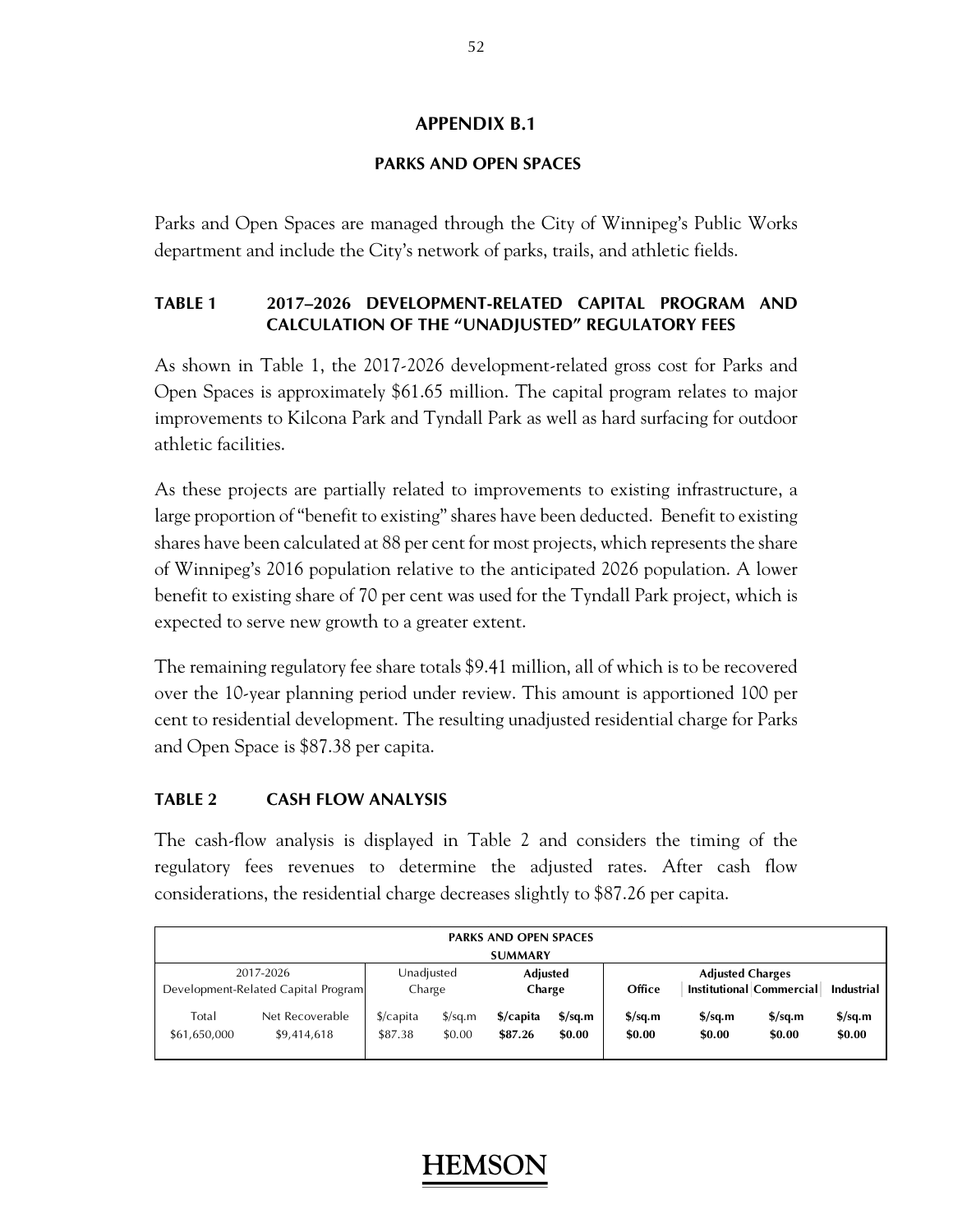#### **TABLE 1**

#### **CITY OF WINNIPEGDEVELOPMENT-RELATED CAPITAL PROGRAM**

|                                           |            | Gross                   | Grants/                  | <b>Net</b>       | <b>Ineligible Costs</b> | Development    |        | <b>Costs for Recoverv</b> |        |
|-------------------------------------------|------------|-------------------------|--------------------------|------------------|-------------------------|----------------|--------|---------------------------|--------|
| Proj: Rows<br>Service                     | Timing     | Project                 | <b>Subsidies/ Other</b>  | <b>Municipal</b> | Replacement             | Related        | Prior  | 2017-                     | Post   |
|                                           |            | Cost                    | Recoveries               | Cost             | & BTE                   | Costs          | Growth | 2026                      | 2026   |
|                                           |            |                         |                          |                  |                         |                |        |                           |        |
| <b>1.0 PARKS AND OPEN SPACES</b>          |            |                         |                          |                  |                         |                |        |                           |        |
| Kilcona Park Master Plan<br>1.1.1         | 2021       | $2,350,000$ \$<br>- 31  | $\overline{\phantom{a}}$ | 2,350,000 \$     | 2,064,779 \$            | 285,221 \$     | . .    | 285,221 \$                | $\sim$ |
| 1.1.2 Kilcona Park                        | 2023       | $30,000,000$ \$<br>- 21 | $\overline{\phantom{a}}$ | 30,000,000       | 26,358,883 \$           | $3,641,117$ \$ | . .    | $3,641,117$ \$            | $\sim$ |
| 1.1.3 Hard Surfacing - Tennis, Basketball | various \$ | 7,500,000 \$            | $\sim$                   | 7,500,000 \$     | 6,589,721 \$            | 910,279 \$     | . .    | 910,279 \$                | $\sim$ |
| 1.1.4 Tyndall Park                        | various \$ | 21,800,000 \$           | $6,540,000$ \ \$         | 15,260,000       | 10,682,000 \$           | 4,578,000      |        | 4,578,000 \$              |        |
| <b>TOTAL PARKS AND OPEN SPACES</b>        |            | $61,650,000$ \$         | $6,540,000$ \$           | 55,110,000       | 45,695,382 \$           | $9,414,618$ \$ |        | $9,414,618$ \$            | $\sim$ |

| <b>Residential Calculation</b>                         |       |             |
|--------------------------------------------------------|-------|-------------|
| Residential Share of Development-Related Costs         | 100%  | \$9,414,618 |
| 10 Year Population Growth in New Housing Units         |       | 107,740     |
| Unadjusted Per Unit Charge                             |       | \$87.38     |
| <b>Non-Residential Calculation</b>                     |       |             |
| Non-Residential Share of Development-Related Costs     | $0\%$ | \$0         |
| 10 Year Growth in Square Metres                        |       | 3,373,581   |
| Unadjusted Per Square Metre Charge                     |       | \$0.00      |
| Non-Residential Allocation                             |       |             |
| 10 Year Growth in Square Metres: Major Office          |       | 320.530     |
| 10 Year Growth in Square Metres: Institutional         |       | 759.295     |
| 10 Year Growth in Square Metres: Commercial/Retail     |       | 455.551     |
| 10 Year Growth in Square Metres: Industrial            |       | 1,838,205   |
| Office Per Square Metre Charge (Unadjusted)            | 22.3% | \$0.00      |
| Institutional Per Square Metre Charge (Unadjusted)     | 21.9% | \$0.00      |
| Commercial/Retail Per Square Metre Charge (Unadjusted) | 21.4% | \$0.00      |
| Industrial Per Square Metre Charge (Unadjusted)        | 34.5% | \$0.00      |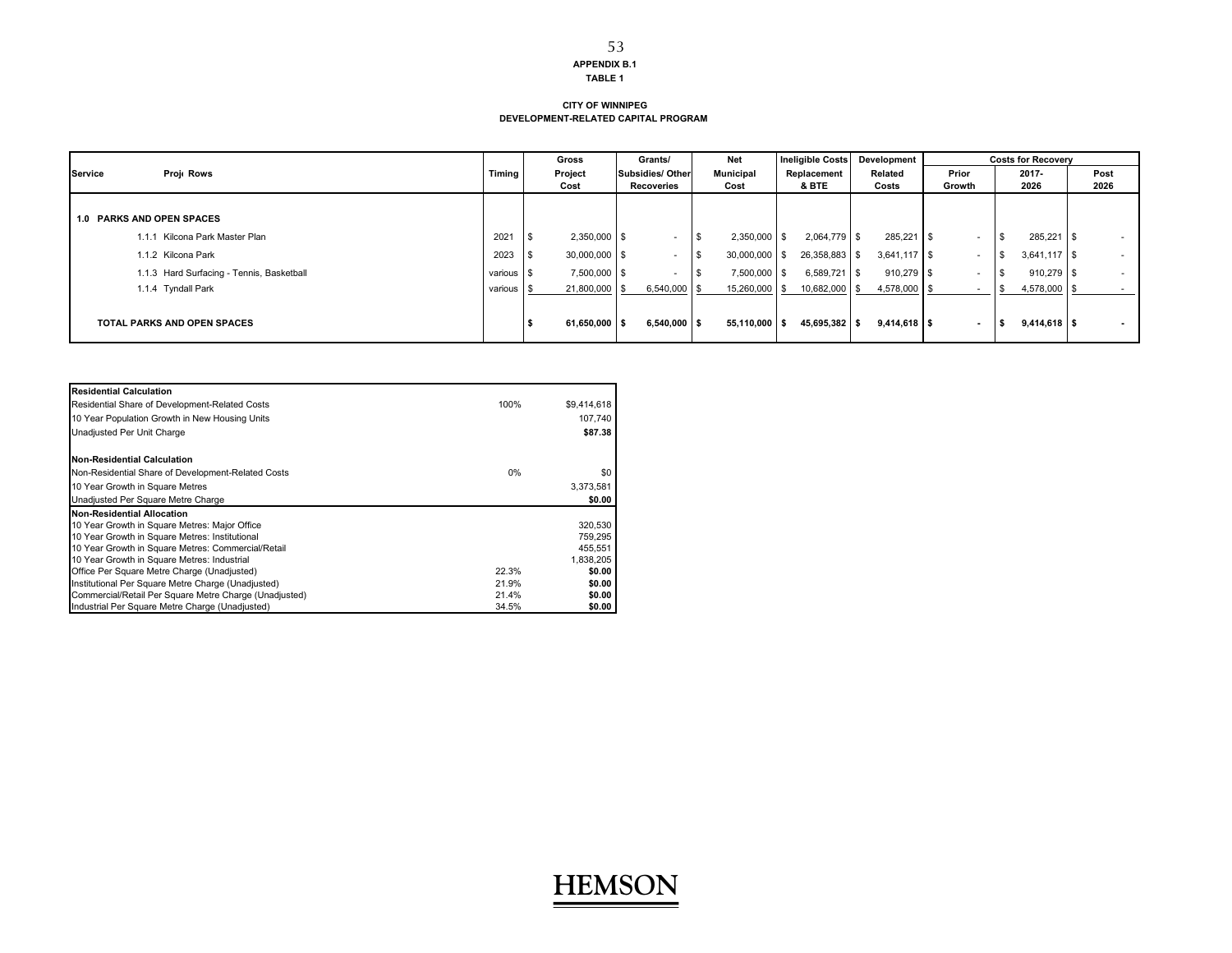#### **APPENDIX B.1TABLE 2**

54

#### **CITY OF WINNIPEG CASHFLOW AND DETERMINATION OF REGULATORY FEE PARKS AND OPEN SPACES RESIDENTIAL CHARGE (in \$000)**

| <b>PARKS AND OPEN SPACES</b>               | 2017    | 2018    | 2019      | 2020      | 2021      | 2022      | 2023        | 2024              | 2025              | 2026      | <b>TOTAL</b> |
|--------------------------------------------|---------|---------|-----------|-----------|-----------|-----------|-------------|-------------------|-------------------|-----------|--------------|
| OPENING CASH BALANCE                       | \$0.0   | \$388.3 | \$815.3   | \$1,286.6 | \$1,801.1 | \$2,043.3 | \$2,507.1   | (\$1,205.9)       | (\$845.4)         | (\$443.6) |              |
| 2017-2026 RESIDENTIAL FUNDING REQUIREMENTS |         |         |           |           |           |           |             |                   |                   |           |              |
| - Parks And Open Spaces: Non Inflated      | \$548.8 | \$548.8 | \$548.8   | \$548.8   | \$834.0   | \$548.8   | \$4,189.9   | \$548.8           | \$548.8           | \$548.8   | \$9,414.6    |
| - Parks And Open Spaces: Inflated          | \$548.8 | \$559.8 | \$571.0   | \$582.4   | \$902.8   | \$606.0   | \$4,718.6   | \$630.4           | \$643.0           | \$655.9   | \$10,418.7   |
| NEW RESIDENTIAL DEVELOPMENT                |         |         |           |           |           |           |             |                   |                   |           |              |
| - Population in New Units                  | 10,663  | 10,855  | 11,084    | 11,272    | 11,424    | 10,291    | 10,376      | 10,475            | 10,599            | 10,701    | 107,740      |
|                                            |         |         |           |           |           |           |             |                   |                   |           |              |
| <b>REVENUE</b>                             |         |         |           |           |           |           |             |                   |                   |           |              |
| - Charge Receipts: Inflated                | \$930.4 | \$966.1 | \$1,006.2 | \$1,043.7 | \$1,079.0 | \$991.4   | \$1,019.6   | \$1,049.9         | \$1,083.6         | \$1,115.9 | \$10,285.8   |
| <b>INTEREST</b>                            |         |         |           |           |           |           |             |                   |                   |           |              |
| - Interest on Opening Balance              | \$0.0   | \$13.6  | \$28.5    | \$45.0    | \$63.0    | \$71.5    | \$87.7      |                   |                   | (\$24.4)  | \$172.2      |
| - Interest on In-year Transactions         | \$6.7   | \$7.1   | \$7.6     | \$8.1     | \$3.1     | \$6.7     | (\$101.7)   | (\$66.3)<br>\$7.3 | (\$46.5)<br>\$7.7 | \$8.0     | (\$39.3)     |
|                                            |         |         |           |           |           |           |             |                   |                   |           |              |
| <b>TOTAL REVENUE</b>                       | \$937.1 | \$986.8 | \$1,042.4 | \$1,096.9 | \$1,145.1 | \$1,069.7 | \$1,005.6   | \$990.9           | \$1,044.8         | \$1,099.5 | \$10,418.7   |
|                                            |         |         |           |           |           |           |             |                   |                   |           |              |
| <b>CLOSING CASH BALANCE</b>                | \$388.3 | \$815.3 | \$1,286.6 | \$1,801.1 | \$2,043.3 | \$2,507.1 | (\$1,205.9) | (\$845.4)         | (\$443.6)         | (\$0.0)   |              |
|                                            |         |         |           |           |           |           |             |                   |                   |           |              |

| <b>Adjusted Charge Per Capita</b> | \$87.26 | <b>Allocation of Capital Program</b> |
|-----------------------------------|---------|--------------------------------------|
|                                   |         | <b>Residential Sector</b>            |

| <b>Allocation of Capital Program</b> |      |
|--------------------------------------|------|
| <b>Residential Sector</b>            | 100% |
| Non-Residential Sector               | በ%   |
|                                      |      |
| Rates for 2016                       |      |
| Inflation Rate                       | 2 በ% |
| Interest Rate on Positive Balances   | 3.5% |
| Interest Rate on Negative Balances   | 5.5% |
|                                      |      |

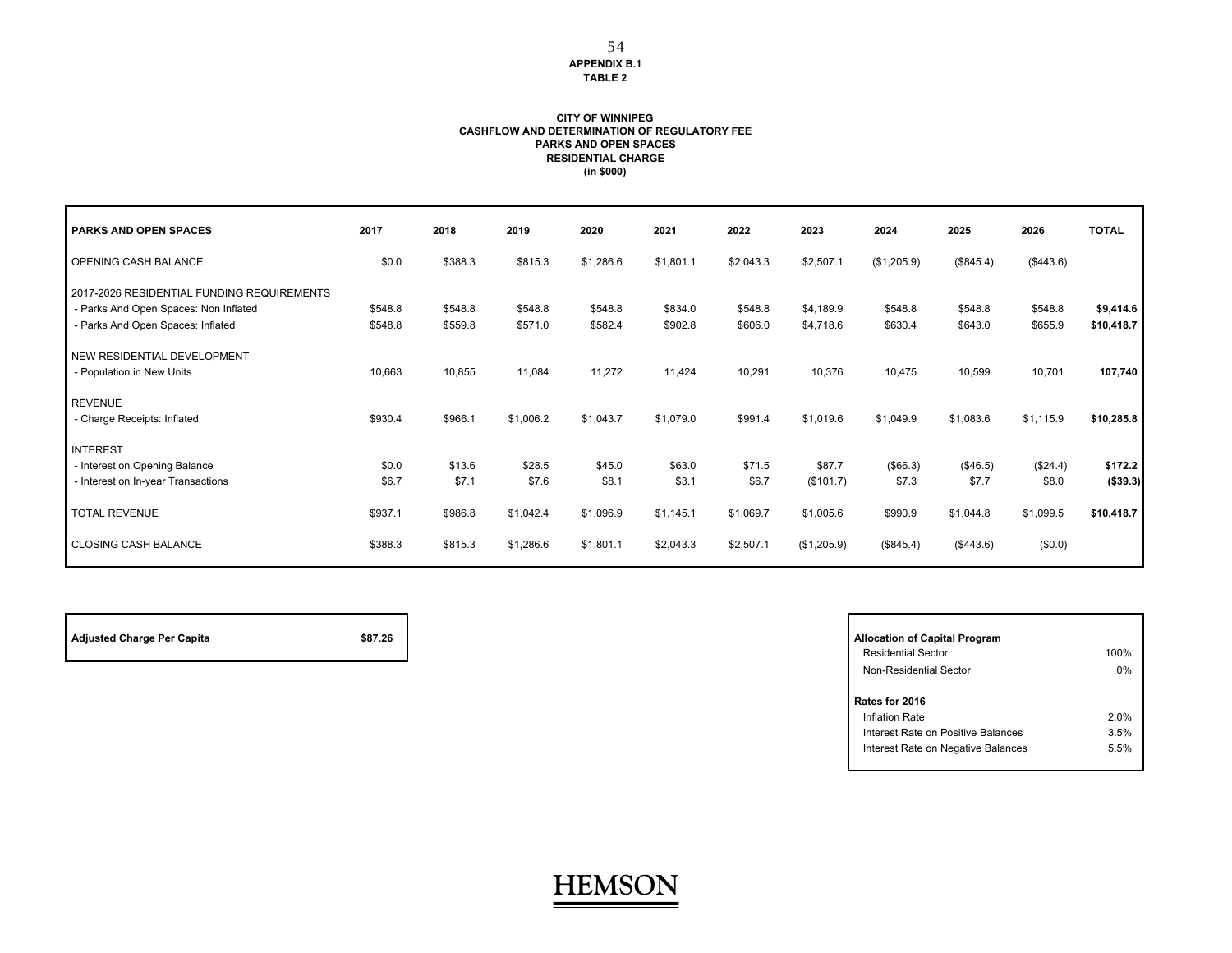*COMMUNITY SERVICES*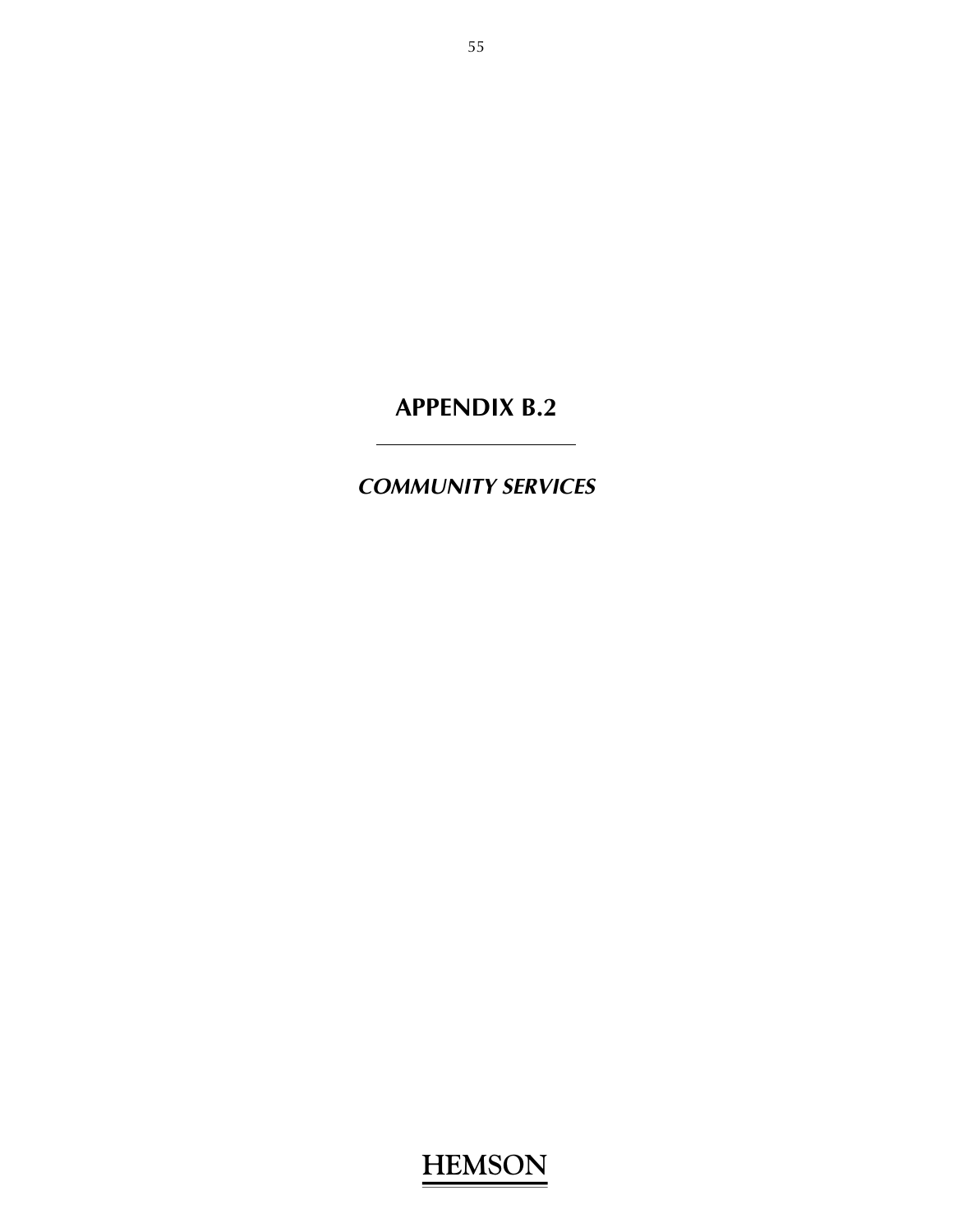### **COMMUNITY SERVICES**

Winnipeg's Community Services department manages a variety of recreational facilities and libraries.

### **TABLE 1 2017–2026 DEVELOPMENT-RELATED CAPITAL PROGRAM & CALCULATION OF THE "UNADJUSTED" REGULATORY FEES**

The development-related capital program for Community Services totals \$191.51 million. It includes several large improvements, expansions, and construction projects associated with Winnipeg's libraries and recreation facilities.

Of these costs, a total of \$67.52 million is anticipated to be funded through external sources, including grants from other levels of government as well as a financial partnership with the YMCA to construct three new recreation facilities. A total benefit to existing share of \$63.17 million has been identified. Benefit to existing shares for individual projects range from 20 to 80 per cent depending on whether the project represents an entirely new facility or an expansion to an existing facility, and whether it is to be located within a modest or fast growing neighbourhood. Finally, for each of these projects a share of the costs has been allocated to prior growth over the past 10 years; this amount totals roughly \$28.87 million.

The share for recovery through regulatory fees in the 2017 to 2026 period totals approximately \$31.95 million. This development-related net capital cost is allocated entirely to residential development and is divided by the 10-year growth in population in new dwelling units (107,700) to derive an unadjusted charge of \$296.51 per capita.

### **TABLE 2 CASH FLOW ANALYSIS**

After cash flow consideration, the residential calculated charge decreases slightly to \$296.40 per capita. The following table summarizes the calculation of the Community Services charge:

|           |                        |                                     |                                  |                                | <b>COMMUNITY SERVICES</b> |                                   |                                            |                                            |                                            |                                   |
|-----------|------------------------|-------------------------------------|----------------------------------|--------------------------------|---------------------------|-----------------------------------|--------------------------------------------|--------------------------------------------|--------------------------------------------|-----------------------------------|
|           |                        |                                     |                                  |                                | <b>SUMMARY</b>            |                                   |                                            |                                            |                                            |                                   |
| 2017-2026 |                        | Unadjusted                          |                                  | <b>Adjusted</b>                |                           | <b>Adjusted Charges</b>           |                                            |                                            |                                            |                                   |
|           |                        | Development-Related Capital Program |                                  | Charge                         |                           | Charge                            |                                            |                                            | <b>Institutional Commercial</b>            | <b>Industrial</b>                 |
|           | Total<br>\$191,512,000 | Net Recoverable<br>\$31,946,218     | $\frac{1}{2}$ capita<br>\$296.51 | $\frac{\sqrt{2}}{2}$<br>\$0.00 | \$/capita<br>\$296.40     | $\frac{\sigma}{2}$ sq.m<br>\$0.00 | $\frac{\text{S}}{\text{S}}$ sq.m<br>\$0.00 | $\frac{\text{S}}{\text{S}}$ sq.m<br>\$0.00 | $\frac{\text{S}}{\text{S}}$ sq.m<br>\$0.00 | $\frac{\sigma}{2}$ sq.m<br>\$0.00 |

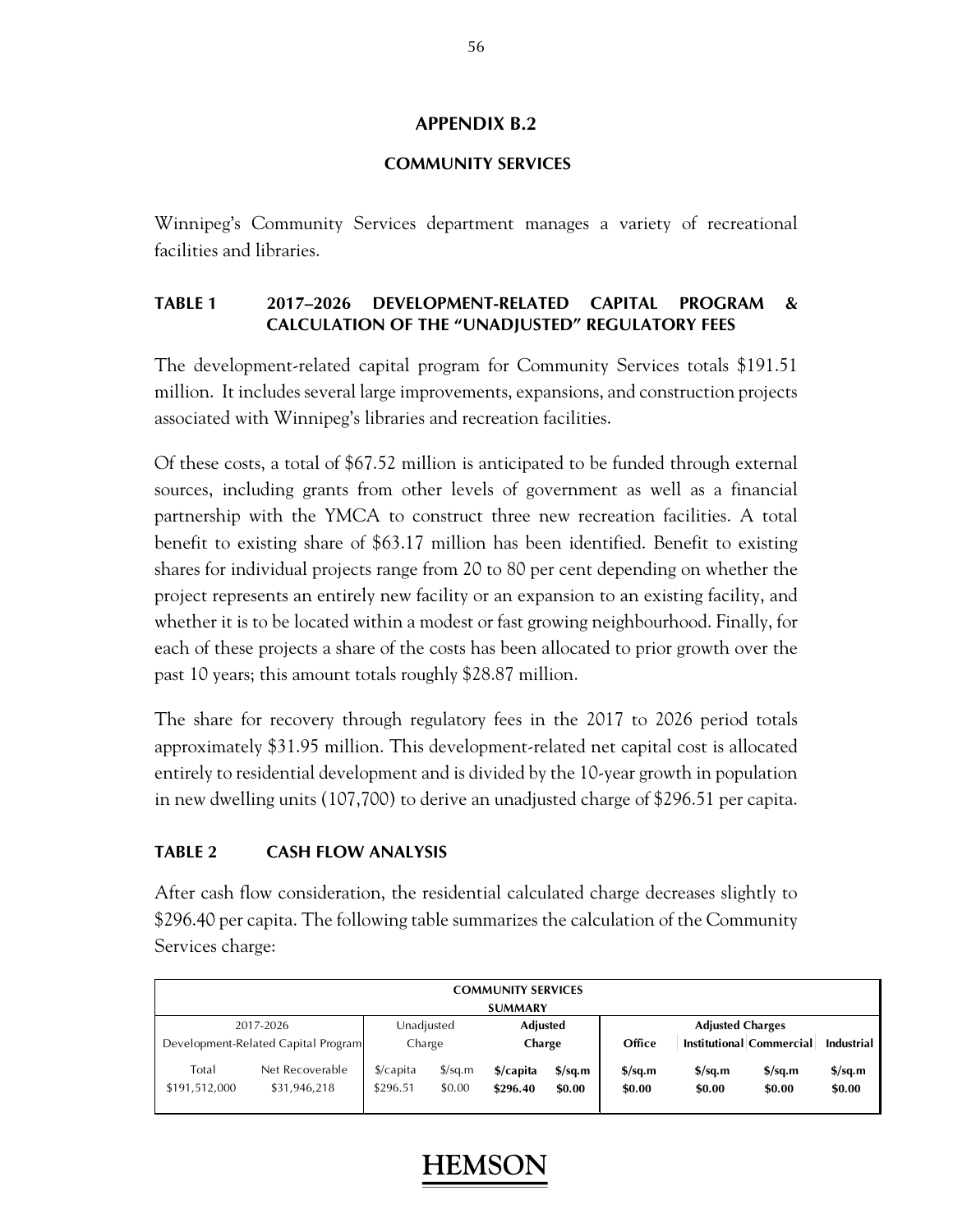#### **TABLE 1**

57

#### **CITY OF WINNIPEGDEVELOPMENT-RELATED CAPITAL PROGRAM**

|                                                                             |            | Gross           | Grants/                  | Net                  | <b>Ineligible Costs</b> | Development       |                | <b>Costs for Recoverv</b> |        |
|-----------------------------------------------------------------------------|------------|-----------------|--------------------------|----------------------|-------------------------|-------------------|----------------|---------------------------|--------|
| <b>Project Description</b><br>Service                                       | Timing     | Project         | Subsidies/Other          | <b>Municipal</b>     | Replacement             | Related           | Prior          | $2017 -$                  | Post   |
|                                                                             |            | Cost            | <b>Recoveries</b>        | Cost                 | & BTE                   | Costs             | Growth         | 2026                      | 2026   |
| <b>2.0 COMMUNITY SERVICES</b>                                               |            |                 |                          |                      |                         |                   |                |                           |        |
| 2.1 Libraries                                                               |            |                 |                          |                      |                         |                   |                |                           |        |
| 2.1.1 South Winnipeg Library (formally referred to as Waverly West Library) | various \$ | 11,849,000 \$   | $\overline{\phantom{a}}$ | 11,849,000 \$<br>IS. | $9,479,200$ \$          | 2,369,800 \$      | $1,124,993$ \$ | $1,244,807$ \$            | $\sim$ |
| 2.1.2 South East Library (formally known Sage Creek)                        | various \$ | 13,078,000 \$   | ٠                        | 13,078,000 \$<br>l S | 10,462,400 \$           | 2,615,600         | 1,241,680 \$   | 1,373,920 \$              | $\sim$ |
| 2.1.3 Transcona Library                                                     | various \$ | 8,183,000 \$    | ٠                        | 8,183,000            | 4,091,500               | 4,091,500         | 1,942,320      | $2,149,180$ \$<br>l S     | $\sim$ |
| <b>Subtotal Libraries</b>                                                   |            | $33,110,000$ \$ | $\blacksquare$           | $33,110,000$ \$      | 24,033,100 \$           | 9,076,900         | 4,308,994 \$   | 4,767,906 \$              | $\sim$ |
| 2.2 Recreation                                                              |            |                 |                          |                      |                         |                   |                |                           |        |
| 2.2.1 YMCA (three facilities incl. pools)                                   | various \$ | 100,000,000 \$  | 50,000,000 \$            | 50,000,000 \$        | 25,000,000 \$           | 25,000,000 \$     | 11,868,021 \$  | 13,131,979 \$             |        |
| 2.2.2 Maples CC                                                             | various \$ | 21,200,000 \$   | $6,360,000$ \$           | 14,840,000 \$        | 7,420,000 \$            | 7,420,000 \$      | $3,522,429$ \$ | $3,897,571$ \$            | $\sim$ |
| 2.2.3 South Winnipeg Recreation Centre                                      | various \$ | $30,000,000$ \$ | $9,000,000$ \$           | 21,000,000 \$        | $4,200,000$ \$          | 16,800,000 \$     | 7,975,310 \$   | 8,824,690 \$              | $\sim$ |
| 2.2.4 Transcona Pool                                                        | various    | 7,202,000       | $2,160,600$ \$           | 5,041,400            | 2,520,700               | 2,520,700<br>∣\$S | 1,196,629      | 1,324,071                 | $\sim$ |
| <b>Subtotal Recreation</b>                                                  |            | 158,402,000 \$  | 67,520,600 \$            | $90,881,400$ \$      | $39,140,700$ \$         | 51,740,700 \$     | 24,562,388 \$  | 27,178,312 \$             | $\sim$ |
| <b>TOTAL COMMUNITY SERVICES</b>                                             |            | 191,512,000 \$  | 67,520,600 \$            | 123.991.400 \$       | $63,173,800$ \$         | 60.817.600 \$     | 28.871.382 \$  | 31.946.218 \$             |        |

| <b>Residential Calculation</b>                         |       |              |
|--------------------------------------------------------|-------|--------------|
| Residential Share of Development-Related Costs         | 100%  | \$31.946.218 |
| 10 Year Population Growth in New Housing Units         |       | 107.740      |
| Unadjusted Per Unit Charge                             |       | \$296.51     |
| <b>Non-Residential Calculation</b>                     |       |              |
| Non-Residential Share of Development-Related Costs     | 0%    | \$0          |
| 10 Year Growth in Square Metres                        |       | 3,373,581    |
| Unadjusted Per Square Metre Charge                     |       | \$0.00       |
| Non-Residential Allocation                             |       |              |
| 10 Year Growth in Square Metres: Major Office          |       | 320,530      |
| 10 Year Growth in Square Metres: Institutional         |       | 759.295      |
| 10 Year Growth in Square Metres: Commercial/Retail     |       | 455.551      |
| 10 Year Growth in Square Metres: Industrial            |       | 1.838.205    |
| Office Per Square Metre Charge (Unadjusted)            | 22.3% | \$0.00       |
| Institutional Per Square Metre Charge (Unadjusted)     | 21.9% | \$0.00       |
| Commercial/Retail Per Square Metre Charge (Unadjusted) | 21.4% | \$0.00       |
| Industrial Per Square Metre Charge (Unadjusted)        | 34.5% | \$0.00       |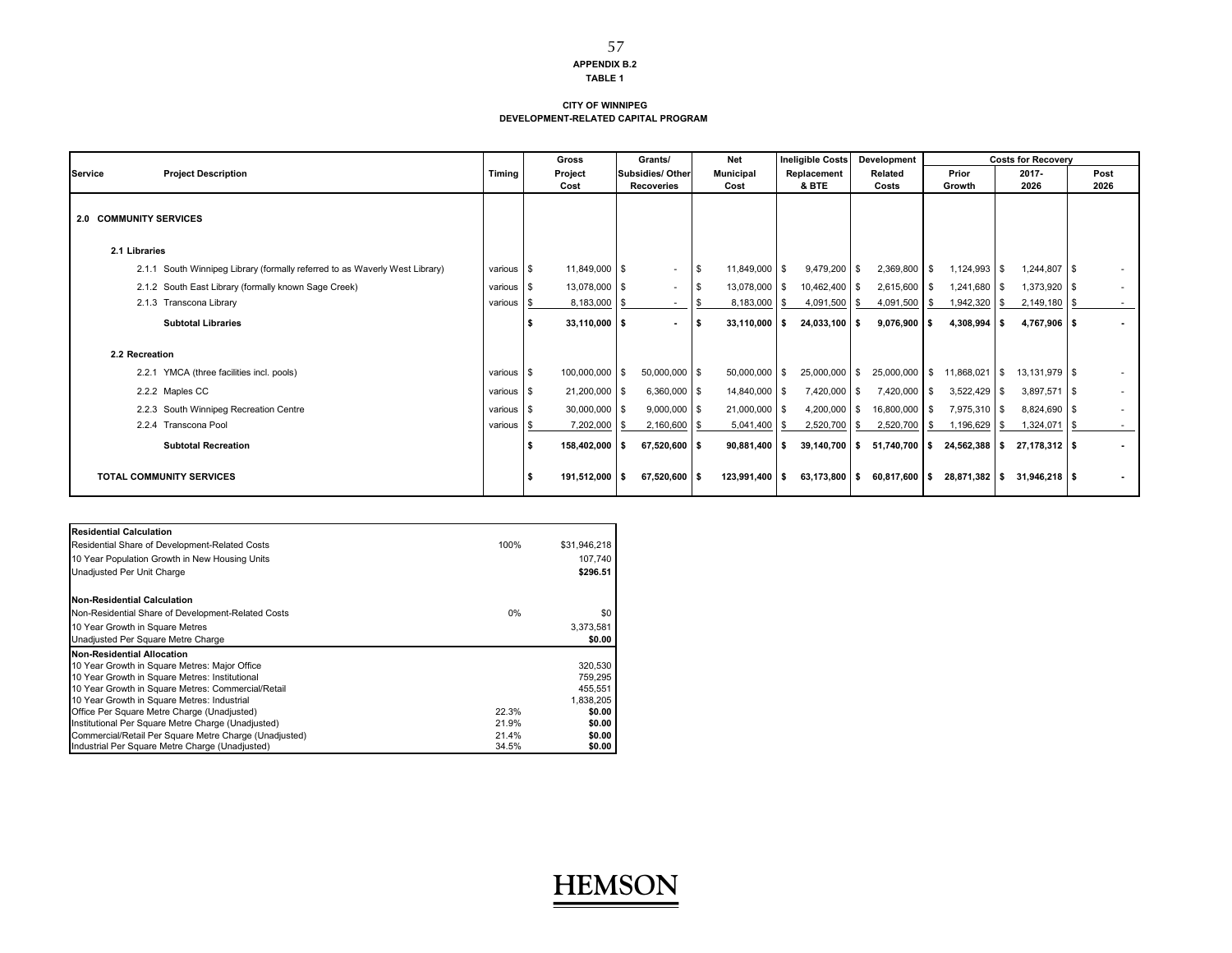#### **APPENDIX B.2TABLE 2**

#### **CASHFLOW AND DETERMINATION OF REGULATORY FEE COMMUNITY SERVICES RESIDENTIAL CHARGE (in \$000) CITY OF WINNIPEG**

| <b>COMMUNITY SERVICES</b>                  | 2017      | 2018      | 2019      | 2020      | 2021      | 2022      | 2023      | 2024      | 2025      | 2026      | <b>TOTAL</b> |
|--------------------------------------------|-----------|-----------|-----------|-----------|-----------|-----------|-----------|-----------|-----------|-----------|--------------|
| OPENING CASH BALANCE                       | \$0.0     | (\$35.1)  | (\$13.4)  | \$81.8    | \$242.8   | \$462.1   | \$314.4   | \$187.5   | \$88.0    | \$27.1    |              |
| 2017-2026 RESIDENTIAL FUNDING REQUIREMENTS |           |           |           |           |           |           |           |           |           |           |              |
| - Community Services: Non Inflated         | \$3,194.6 | \$3,194.6 | \$3,194.6 | \$3,194.6 | \$3,194.6 | \$3,194.6 | \$3,194.6 | \$3,194.6 | \$3,194.6 | \$3,194.6 | \$31,946.2   |
| - Community Services: Inflated             | \$3,194.6 | \$3,258.5 | \$3,323.7 | \$3,390.2 | \$3,458.0 | \$3,527.1 | \$3,597.7 | \$3,669.6 | \$3,743.0 | \$3,817.9 | \$34,980.2   |
| NEW RESIDENTIAL DEVELOPMENT                |           |           |           |           |           |           |           |           |           |           |              |
| - Population in New Units                  | 10,663    | 10,855    | 11,084    | 11,272    | 11,424    | 10,291    | 10,376    | 10,475    | 10,599    | 10,701    | 107,740      |
| <b>REVENUE</b>                             |           |           |           |           |           |           |           |           |           |           |              |
| - Charge Receipts: Inflated                | \$3,160.5 | \$3,281.7 | \$3,418.0 | \$3,545.5 | \$3,665.2 | \$3,367.7 | \$3,463.4 | \$3,566.4 | \$3,680.8 | \$3,790.5 | \$34,939.7   |
| <b>INTEREST</b>                            |           |           |           |           |           |           |           |           |           |           |              |
| - Interest on Opening Balance              | \$0.0     | (\$1.9)   | (\$0.7)   | \$2.9     | \$8.5     | \$16.2    | \$11.0    | \$6.6     | \$3.1     | \$0.9     | \$46.5       |
| - Interest on In-year Transactions         | (\$0.9)   | \$0.4     | \$1.7     | \$2.7     | \$3.6     | (\$4.4)   | (\$3.7)   | (\$2.8)   | (\$1.7)   | (\$0.8)   | (\$5.9)      |
| <b>TOTAL REVENUE</b>                       | \$3,159.5 | \$3,280.2 | \$3,418.9 | \$3,551.1 | \$3,677.3 | \$3,379.5 | \$3,470.7 | \$3,570.1 | \$3,682.2 | \$3,790.7 | \$34,980.2   |
| <b>CLOSING CASH BALANCE</b>                | (\$35.1)  | (\$13.4)  | \$81.8    | \$242.8   | \$462.1   | \$314.4   | \$187.5   | \$88.0    | \$27.1    | \$0.0     |              |

| <b>Adjusted Charge Per Capita</b> | \$296.40 | <b>Allocation of Capital Program</b> |
|-----------------------------------|----------|--------------------------------------|
|                                   |          | Residential Sector                   |

| <b>Allocation of Capital Program</b> |      |
|--------------------------------------|------|
| <b>Residential Sector</b>            | 100% |
| Non-Residential Sector               | 0%   |
|                                      |      |
| Rates for 2016                       |      |
| Inflation Rate                       | 2 በ% |
| Interest Rate on Positive Balances   | 3.5% |
| Interest Rate on Negative Balances   | 5.5% |
|                                      |      |

## **HEMSON**

58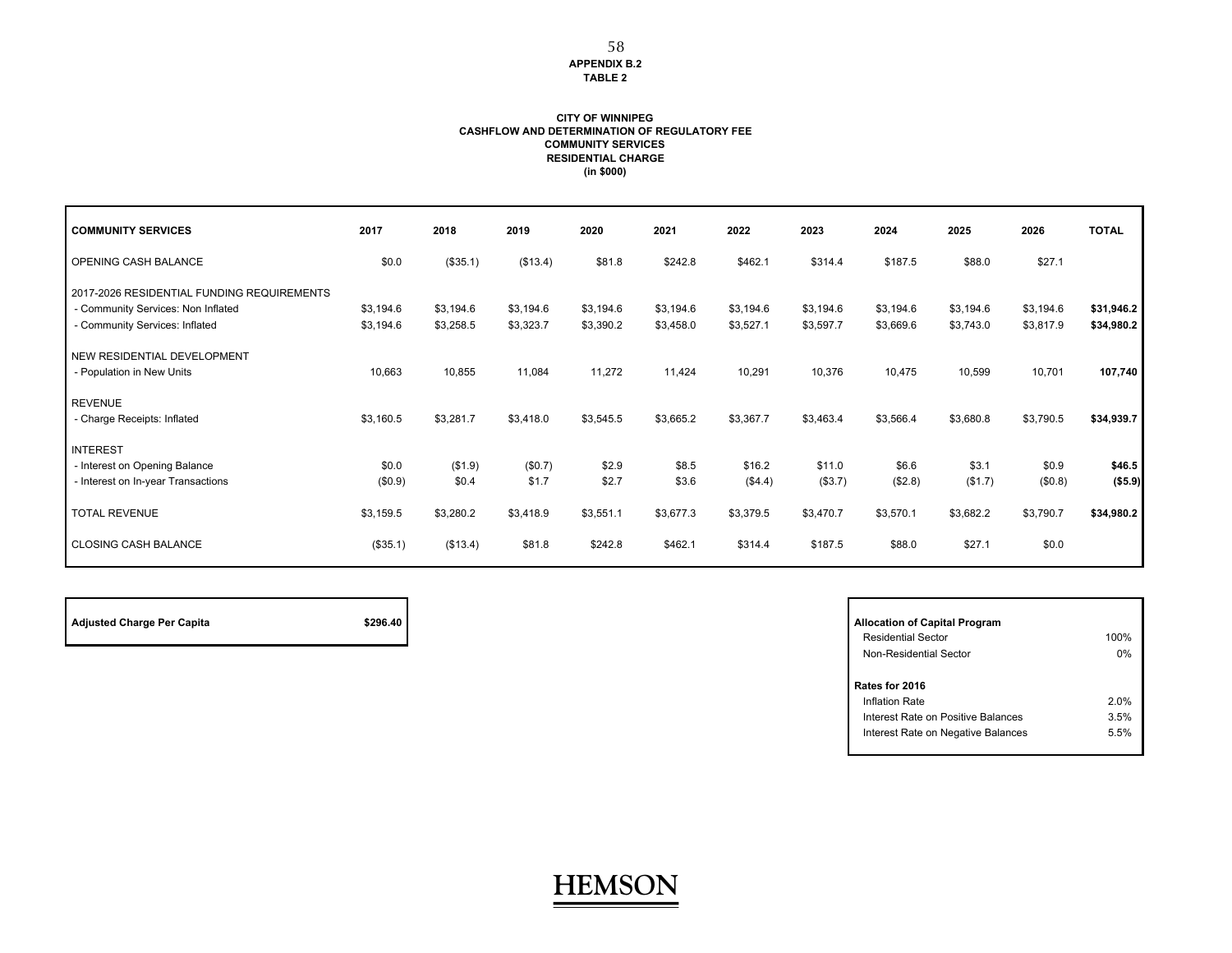*SOLID WASTE*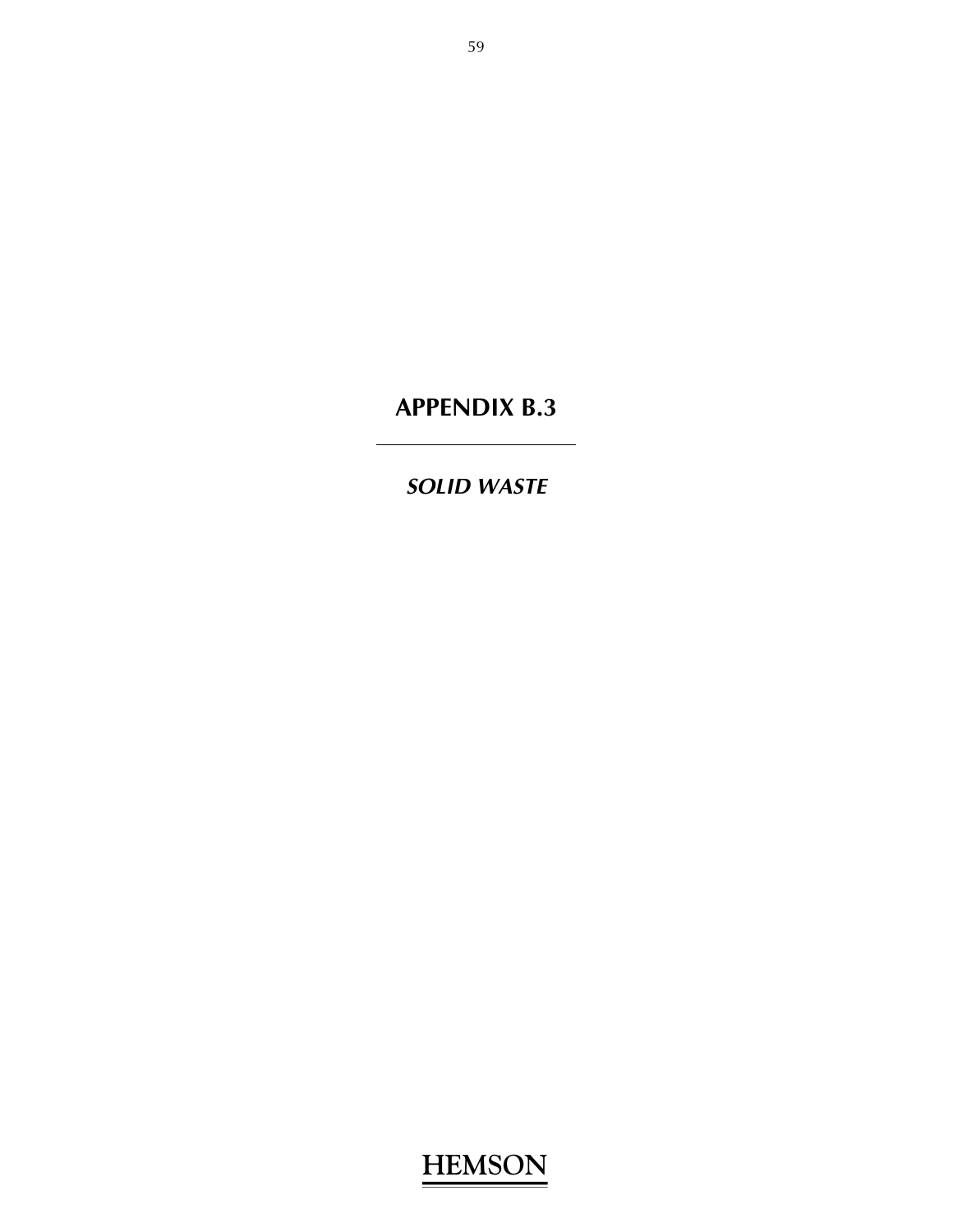### **SOLID WASTE**

Solid Waste services are managed through the City's Water and Waste Department.

### **TABLE 1 2017–2026 DEVELOPMENT-RELATED CAPITAL PROGRAM & CALCULATION OF THE "UNADJUSTED" REGULATORY FEES**

The development-related capital program for Solid Waste services totals \$34.60 million. This primarily accounts for costs associated with cell construction at the Brady Road Resource Management Facility, in addition to a new administrative building. An amount is also included for implementation of the City's Comprehensive Integrated Waste Management Strategy.

Benefit to existing shares have been calculated at 87 per cent for all items, or the share of Winnipeg's present population and employment relative to it's anticipated 2026 population and employment. This amount totals \$30.25 million.

The remaining total of \$4.35 million is allocated 62 per cent to residential development (\$2.70 million) and 38 per cent to non-residential development (\$1.65 million). The residential share of the net development-related capital cost is divided by the 10-year growth in population in new dwelling units to derive an unadjusted charge of \$25.05 per capita. The non-residential share of the net growth related capital cost is further allocated to each employment sector according to relative employment growth forecasts, and divided by the 10-year forecast growth in floor space by sector, resulting in unadjusted charges of \$1.15 per square metre for Office, \$0.48 per square metre for Institutional, \$0.78 per square metre for Commercial/Retail, and \$0.31 per square metre for Industrial development.

### **TABLE 2 CASH FLOW ANALYSIS**

After cash flow consideration, the residential and non-residential calculated charges increase slightly, as indicated in the following table.

| <b>SOLID WASTE</b>    |                                     |                                 |                                |                      |                                   |                                            |                                            |                                    |                                   |  |  |  |
|-----------------------|-------------------------------------|---------------------------------|--------------------------------|----------------------|-----------------------------------|--------------------------------------------|--------------------------------------------|------------------------------------|-----------------------------------|--|--|--|
| <b>SUMMARY</b>        |                                     |                                 |                                |                      |                                   |                                            |                                            |                                    |                                   |  |  |  |
|                       | 2017-2026                           | Unadjusted                      |                                | Adjusted             |                                   | <b>Adjusted Charges</b>                    |                                            |                                    |                                   |  |  |  |
|                       | Development-Related Capital Program |                                 | Charge<br>Charge               |                      |                                   | Office                                     |                                            | Institutional Commercial           | <b>Industrial</b>                 |  |  |  |
| Total<br>\$34,600,000 | Net Recoverable<br>\$4,352,187      | $\frac{1}{2}$ capita<br>\$25.05 | $\frac{\sqrt{2}}{2}$<br>\$0.49 | \$/capita<br>\$25.97 | $\frac{\sigma}{2}$ sq.m<br>\$0.50 | $\frac{\text{S}}{\text{S}}$ sq.m<br>\$1.17 | $\frac{\text{S}}{\text{S}}$ sq.m<br>\$0.48 | $\frac{\sigma}{2}$ /sq.m<br>\$0.79 | $\frac{\sigma}{2}$ sq.m<br>\$0.32 |  |  |  |

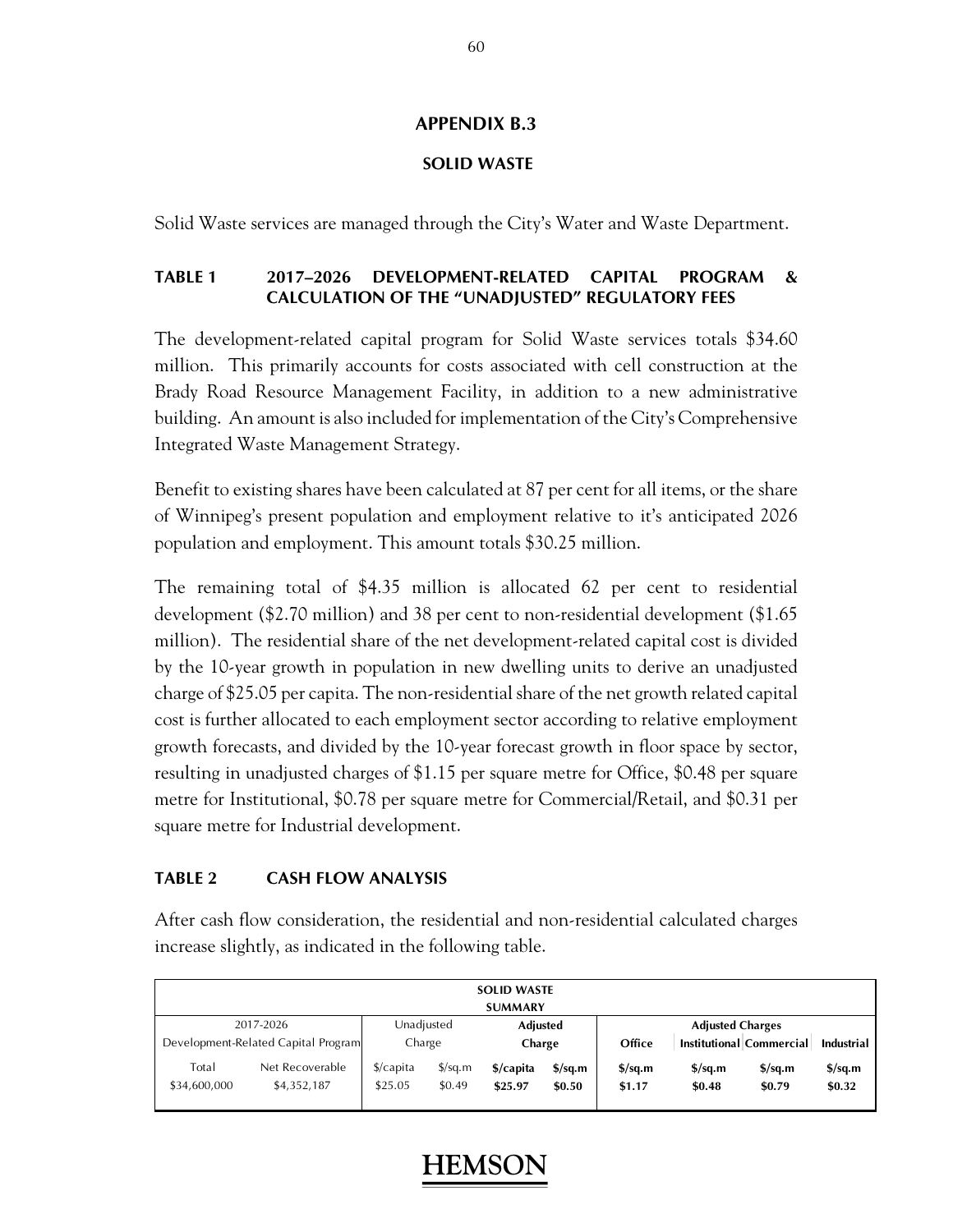#### **TABLE 1 DEVELOPMENT-RELATED CAPITAL PROGRAM CITY OF WINNIPEG**

|                 |                                                                               |        | <b>Gross</b>   | Grants/                  |     | <b>Net</b>       | <b>Ineligible Costs</b> | Development         |                          | <b>Costs for Recoverv</b> |        |
|-----------------|-------------------------------------------------------------------------------|--------|----------------|--------------------------|-----|------------------|-------------------------|---------------------|--------------------------|---------------------------|--------|
| <b>Service</b>  | <b>Project Description</b>                                                    | Timina | Project        | Subsidies/Other          |     | <b>Municipal</b> | Replacement             | Related             | Prior                    | 2017-                     | Post   |
|                 |                                                                               |        | Cost           | <b>Recoveries</b>        |     | Cost             | & BTE                   | Costs               | Growth                   | 2026                      | 2026   |
| 3.0 SOLID WASTE |                                                                               |        |                |                          |     |                  |                         |                     |                          |                           |        |
|                 | Brady Road Resource Management Facility - Administration Building<br>3.1.1    | 2017   | 2,500,000 \$   | $\sim$                   | S.  | $2,500,000$ \$   | 2,185,536               | $314.464$ S<br>l \$ | $\sim$                   | $314.464$ \$<br>-9        |        |
|                 | 3.1.2 Brady Road Resource Management Facility - Cell Construction - Phase 1   | 2017   | $2,100,000$ \$ | $\sim$                   | \$  | $2,100,000$ \$   | 1,835,850 \$            | 264,150 \$          | $\overline{\phantom{a}}$ | 264,150 \$<br>- \$        | $\sim$ |
|                 | 3.1.3 Brady Road Resource Management Facility - Cell Construction - Phase 1   | 2018   | $2,200,000$ \$ | $\overline{\phantom{a}}$ |     | $2,200,000$ \$   | 1,923,271               | 276,729 \$<br>l \$  |                          | 276,729 \$                |        |
|                 | 3.1.4 Brady Road Resource Management Facility - Cell Construction - Phase 1   | 2019   | 2,300,000 \$   | $\overline{\phantom{a}}$ |     | $2,300,000$ \$   | 2,010,693               | 289,307 \$<br>l S   |                          | 289,307 \$<br>- \$        |        |
|                 | 3.1.5 Brady Road Resource Management Facility - Cell Construction - Phase 2   | 2019   | 600,000 \$     | $\overline{\phantom{a}}$ |     | 600,000 \$       | 524,529 \$              | 75,471 \$           |                          | 75,471 \$                 | $\sim$ |
|                 | 3.1.6 Brady Road Resource Management Facility - Cell Construction - Phase 2   | 2020   | $3.850.000$ \$ | ٠                        | \$. | 3.850.000 \$     | 3.365.725 \$            | 484.275 \$          |                          | 484.275 \$                | $\sim$ |
|                 | 3.1.7 Brady Road Resource Management Facility - Cell Construction - Phase 2   | 2021   | $2,950,000$ \$ | $\sim$                   | \$  | 2,950,000 \$     | 2,578,932 \$            | 371,068 \$          |                          | 371,068 \$                |        |
|                 | 3.1.8 Brady Road Resource Management Facility - Cell Construction - Phase 2   | 2022   | $3,100,000$ \$ | $\sim$                   |     | $3,100,000$ \$   | 2,710,064 \$            | 389,936 \$          | $\sim$                   | 389,936 \$                |        |
|                 | 3.1.9 Brady Road Resource Management Facility - Cell Construction - Phase 2   | 2023   | 3,250,000 \$   | $\sim$                   |     | $3,250,000$ \$   | 2,841,196               | 408,804 \$<br>l \$  |                          | 408,804 \$                | $\sim$ |
|                 | 3.1.10 Brady Road Resource Management Facility - Cell Construction - Phase 2  | 2024   | $3,400,000$ \$ | $\overline{\phantom{a}}$ |     | $3,400,000$ \$   | $2,972,328$ \$          | 427,672 \$          |                          | 427,672 \$<br>-95         |        |
|                 | Brady Road Resource Management Facility - Cell Construction - Phase 2         | 2025   | $3,600,000$ \$ | $\sim$                   |     | $3,600,000$ \$   | 3.147.171               | 452,829 \$<br>l \$  |                          | 452,829 \$                |        |
|                 | 3.1.12 Brady Road Resource Management Facility - Cell Construction - Phase 2  | 2026   |                | $\sim$                   |     |                  |                         |                     |                          |                           | $\sim$ |
|                 | 3.1.13 Comprehensive Integrated Waste Management Strategy (CIWMS) - 4R Winnip | 2017   | 4,750,000      | $\overline{\phantom{a}}$ |     | 4,750,000        | 4,152,518               | 597,482             |                          | 597,482                   |        |
|                 |                                                                               |        |                |                          |     |                  |                         |                     |                          |                           |        |
|                 | <b>TOTAL SOLID WASTE</b>                                                      |        | 34.600.000 \$  | $\blacksquare$           |     | 34.600.000 S     | $30.247.813$ \$         | $4.352.187$ S       | $\overline{\phantom{a}}$ | 4,352,187 \$              |        |

| <b>Residential Calculation</b>                         |       |             |
|--------------------------------------------------------|-------|-------------|
| Residential Share of Development-Related Costs         | 62%   | \$2,698,356 |
| 10 Year Population Growth in New Housing Units         |       | 107.740     |
| Unadjusted Per Unit Charge                             |       | \$25.05     |
| Non-Residential Calculation                            |       |             |
| Non-Residential Share of Development-Related Costs     | 38%   | \$1,653,831 |
| 10 Year Growth in Square Metres                        |       | 3,373,581   |
| Unadjusted Per Square Metre Charge                     |       | \$0.49      |
| Non-Residential Allocation                             |       |             |
| 10 Year Growth in Square Metres: Major Office          |       | 320,530     |
| 10 Year Growth in Square Metres: Institutional         |       | 759,295     |
| 10 Year Growth in Square Metres: Commercial/Retail     |       | 455,551     |
| 10 Year Growth in Square Metres: Industrial            |       | 1,838,205   |
| Office Per Square Metre Charge (Unadjusted)            | 22.3% | \$1.15      |
| Institutional Per Square Metre Charge (Unadjusted)     | 21.9% | \$0.48      |
| Commercial/Retail Per Square Metre Charge (Unadjusted) | 21.4% | \$0.78      |
| Industrial Per Square Metre Charge (Unadjusted)        | 34.5% | \$0.31      |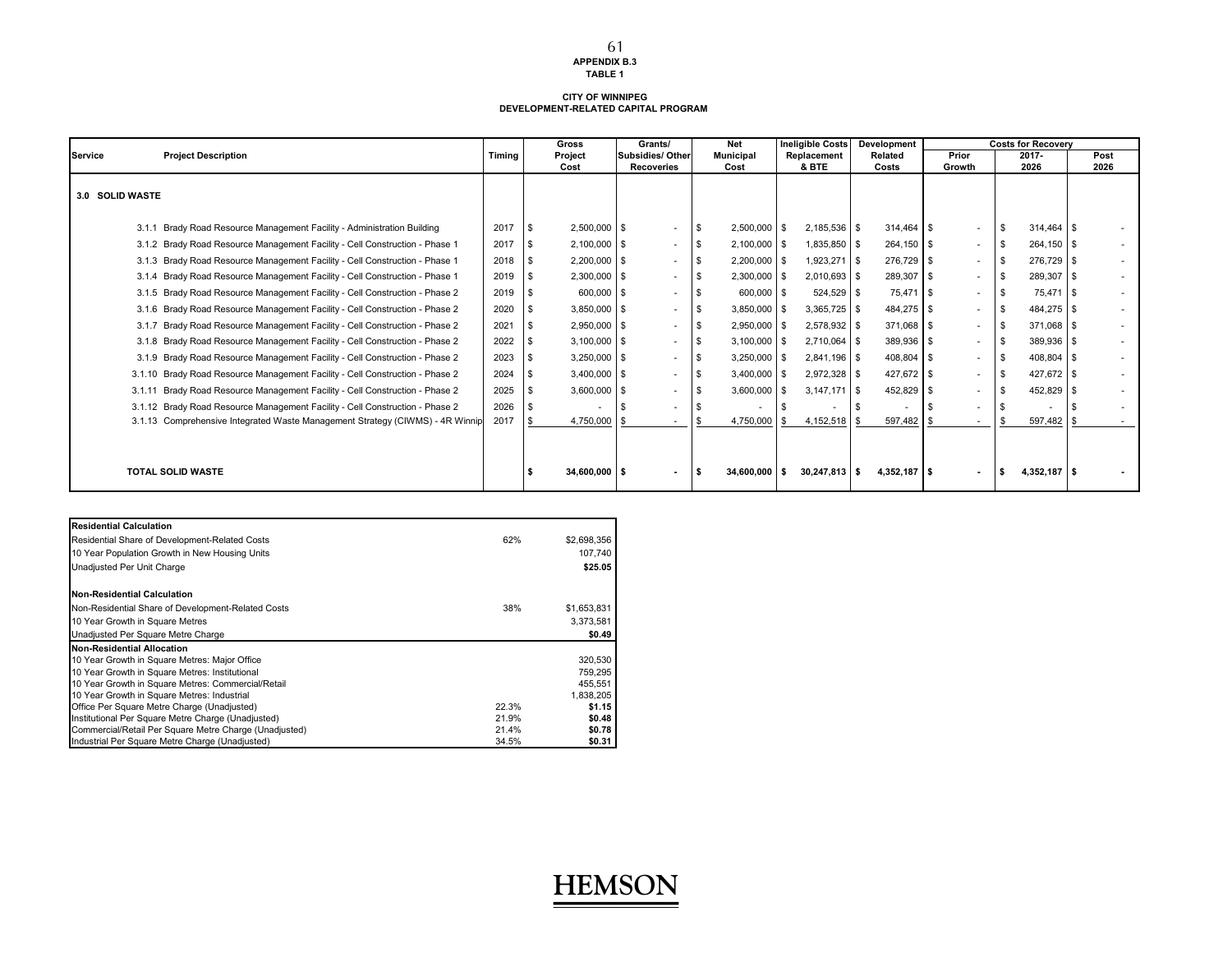#### **CASHFLOW AND DETERMINATION OF REGULATORY FEE SOLID WASTE RESIDENTIAL CHARGE CITY OF WINNIPEG(in \$000)**

| <b>SOLID WASTE</b>                         | 2017      | 2018       | 2019       | 2020       | 2021       | 2022       | 2023       | 2024       | 2025       | 2026       | <b>TOTAL</b> |
|--------------------------------------------|-----------|------------|------------|------------|------------|------------|------------|------------|------------|------------|--------------|
| OPENING CASH BALANCE                       | \$0.00    | (\$464.69) | (\$375.73) | (\$331.08) | (\$357.47) | (\$303.75) | (\$291.80) | (\$289.50) | (\$297.37) | (\$320.33) |              |
| 2017-2026 RESIDENTIAL FUNDING REQUIREMENTS |           |            |            |            |            |            |            |            |            |            |              |
| - Solid Waste: Non Inflated                | \$729.2   | \$171.6    | \$226.2    | \$300.3    | \$230.1    | \$241.8    | \$253.5    | \$265.2    | \$280.8    | \$0.0      | \$2,698.4    |
| - Solid Waste: Inflated                    | \$729.2   | \$175.0    | \$235.3    | \$318.6    | \$249.0    | \$266.9    | \$285.4    | \$304.6    | \$328.9    | \$0.0      | \$2,893.0    |
| NEW RESIDENTIAL DEVELOPMENT                |           |            |            |            |            |            |            |            |            |            |              |
| - Population in New Units                  | 10,663    | 10,855     | 11,084     | 11,272     | 11,424     | 10,291     | 10,376     | 10,475     | 10,599     | 10,701     | 107,740      |
| <b>REVENUE</b>                             |           |            |            |            |            |            |            |            |            |            |              |
| - Charge Receipts: Inflated                | \$276.9   | \$287.6    | \$299.5    | \$310.7    | \$321.1    | \$295.1    | \$303.5    | \$312.5    | \$322.5    | \$332.1    | \$3,061.5    |
| <b>INTEREST</b>                            |           |            |            |            |            |            |            |            |            |            |              |
| - Interest on Opening Balance              | \$0.0     | (\$25.6)   | (\$20.7)   | (\$18.2)   | (\$19.7)   | (\$16.7)   | (\$16.0)   | (\$15.9)   | (\$16.4)   | (\$17.6)   | (\$166.7)    |
| - Interest on In-year Transactions         | (\$12.4)  | \$2.0      | \$1.1      | (\$0.2)    | \$1.3      | \$0.5      | \$0.3      | \$0.1      | (\$0.2)    | \$5.8      | (\$1.7)      |
| <b>TOTAL REVENUE</b>                       | \$264.5   | \$264.0    | \$279.9    | \$292.2    | \$302.8    | \$278.9    | \$287.7    | \$296.7    | \$306.0    | \$320.3    | \$2,893.0    |
| <b>CLOSING CASH BALANCE</b>                | (\$464.7) | (\$375.7)  | (\$331.1)  | (\$357.5)  | (\$303.7)  | (\$291.8)  | (\$289.5)  | (\$297.4)  | (\$320.3)  | \$0.0      |              |

| <b>Adjusted Charge Per Capita</b> | \$25.97 | <b>Allocation of Capital Program</b> |
|-----------------------------------|---------|--------------------------------------|
|                                   |         | Residential Sector                   |

| <b>Allocation of Capital Program</b> |      |
|--------------------------------------|------|
| <b>Residential Sector</b>            | 62%  |
| Non-Residential Sector               | 38%  |
| Rates for 2016<br>Inflation Rate:    | 2.0% |
| Interest Rate on Positive Balances   | 3.5% |
| Interest Rate on Negative Balances   | 5.5% |
|                                      |      |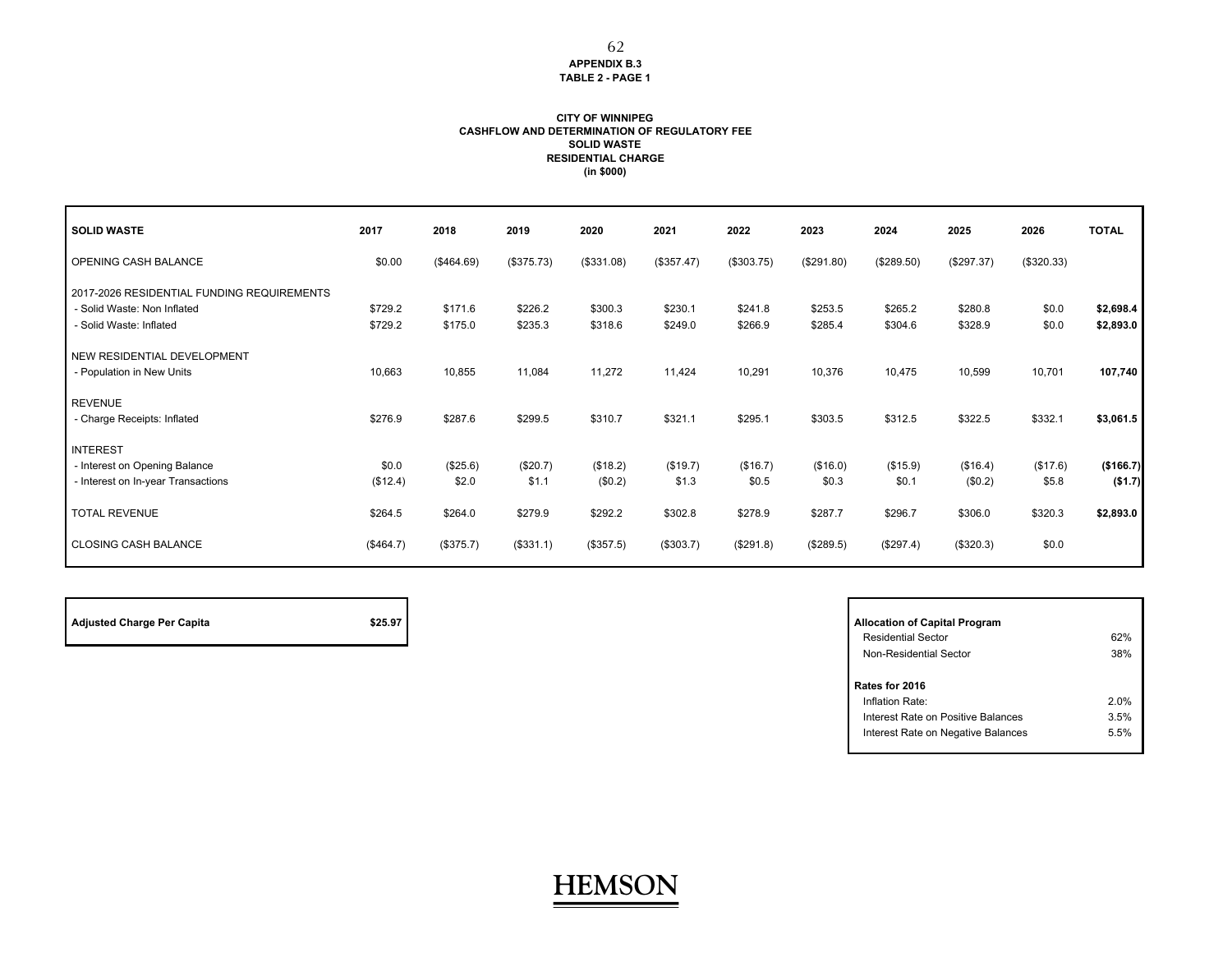#### **CITY OF WINNIPEG CASHFLOW AND DETERMINATION OF REGULATORY FEE SOLID WASTE OFFICE CHARGE (in \$000)**

| <b>SOLID WASTE</b>                                                                                    | 2017             | 2018             | 2019             | 2020             | 2021             | 2022               | 2023               | 2024               | 2025               | 2026             | <b>TOTAL</b>        |
|-------------------------------------------------------------------------------------------------------|------------------|------------------|------------------|------------------|------------------|--------------------|--------------------|--------------------|--------------------|------------------|---------------------|
| OPENING CASH BALANCE                                                                                  | \$0.00           | (\$40.17)        | (\$23.58)        | (\$18.27)        | (\$10.39)        | (\$5.87)           | (\$9.23)           | (\$13.77)          | (\$19.35)          | (\$31.71)        |                     |
| 2017-2026 MAJOR OFFICE FUNDING REQUIREMENTS<br>- Solid Waste: Non Inflated<br>- Solid Waste: Inflated | \$99.5<br>\$99.5 | \$23.4<br>\$23.9 | \$30.9<br>\$32.1 | \$41.0<br>\$43.5 | \$31.4<br>\$34.0 | \$33.0<br>\$36.4   | \$34.6<br>\$38.9   | \$36.2<br>\$41.6   | \$38.3<br>\$44.9   | \$0.0<br>\$0.0   | \$368.2<br>\$394.8  |
| NEW MAJOR OFFICE DEVELOPMENT<br>- Growth in Square Metres                                             | 51,743           | 35,567           | 31,780           | 42,145           | 30,851           | 25,970             | 26,639             | 27,491             | 24,776             | 23,569           | 320,530             |
| <b>REVENUE</b><br>- Charge Receipts: Inflated                                                         | \$60.4           | \$42.4           | \$38.6           | \$52.2           | \$39.0           | \$33.5             | \$35.0             | \$36.9             | \$33.9             | \$32.9           | \$404.7             |
| <b>INTEREST</b><br>- Interest on Opening Balance<br>- Interest on In-year Transactions                | \$0.0<br>(\$1.1) | (\$2.2)<br>\$0.3 | (\$1.3)<br>\$0.1 | (\$1.0)<br>\$0.2 | (\$0.6)<br>\$0.1 | (\$0.3)<br>(\$0.1) | (\$0.5)<br>(\$0.1) | (\$0.8)<br>(\$0.1) | (\$1.1)<br>(\$0.3) | (\$1.7)<br>\$0.6 | ( \$9.5)<br>(\$0.4) |
| <b>TOTAL REVENUE</b>                                                                                  | \$59.3           | \$40.5           | \$37.4           | \$51.4           | \$38.5           | \$33.1             | \$34.4             | \$36.0             | \$32.5             | \$31.7           | \$394.8             |
| <b>CLOSING CASH BALANCE</b>                                                                           | (\$40.2)         | (\$23.6)         | (\$18.3)         | (\$10.4)         | (\$5.9)          | (\$9.2)            | (\$13.8)           | (\$19.3)           | (\$31.7)           | \$0.0            |                     |

**HEMSON**

Г

|                                  | \$1.17 | <b>Allocation of Capital Program</b> | Non-res Split: |               |     |
|----------------------------------|--------|--------------------------------------|----------------|---------------|-----|
| Adjusted Charge Per Square Metre |        | <b>Residential Sector</b>            | 62%            | Office        | 22% |
|                                  |        | Non-Residential Sector               | 38%            | Institutional | 22% |
|                                  |        |                                      |                | Commercial/Re | 21% |
|                                  |        | Rates for 2016                       |                | Industrial    | 34% |
|                                  |        | Inflation Rate                       | 2.0%           |               |     |
|                                  |        | Interest Rate on Positive Balances   | 3.5%           |               |     |
|                                  |        | Interest Rate on Negative Balances   | 5.5%           |               |     |
|                                  |        |                                      |                |               |     |

|   | Non-res Split: |     |
|---|----------------|-----|
| % | Office         | 22% |
| % | Institutional  | 22% |
|   | Commercial/Re  | 21% |
|   | Industrial     | 34% |
| % |                |     |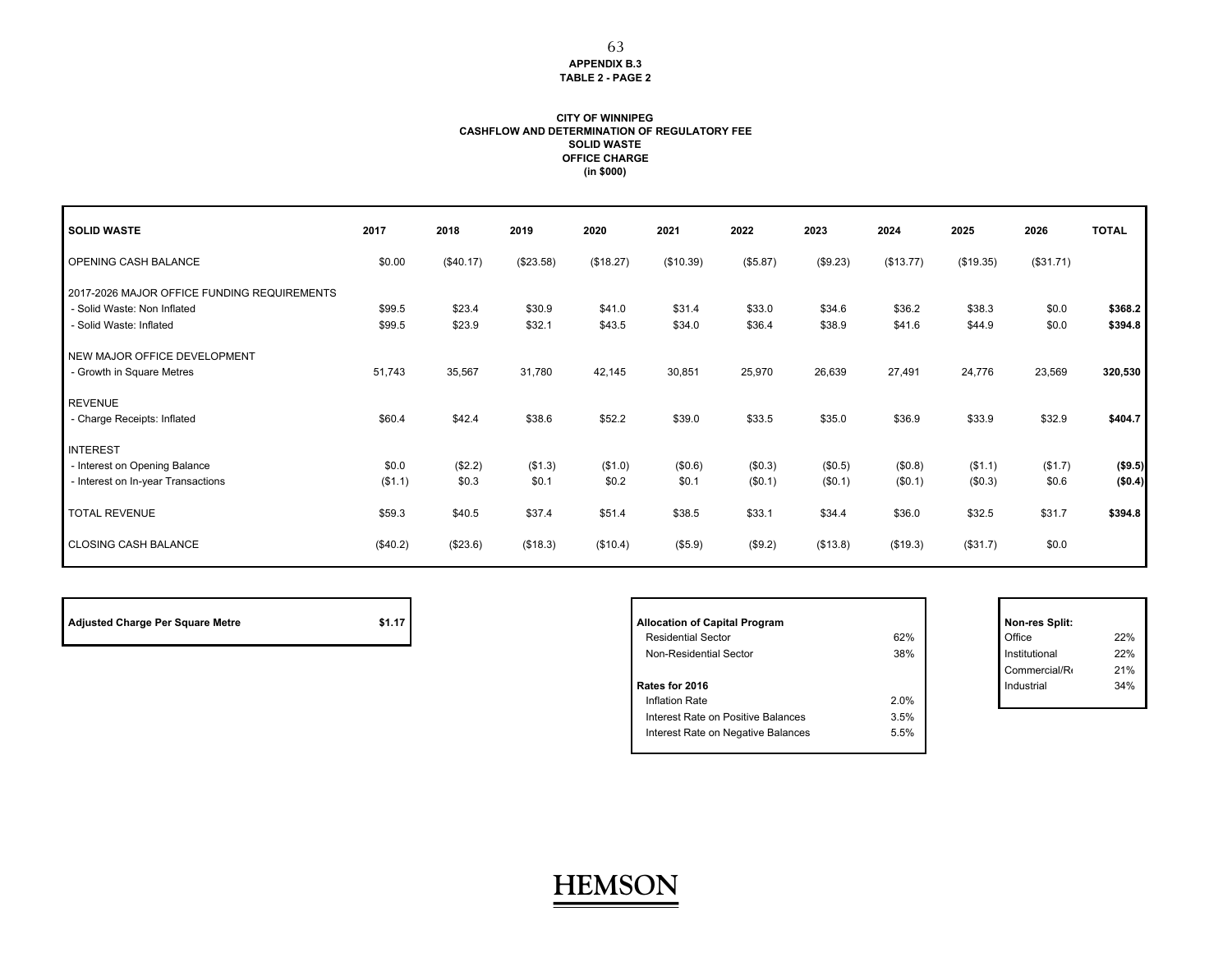#### **CITY OF WINNIPEG CASHFLOW AND DETERMINATION OF REGULATORY FEE SOLID WASTE INSTITUTIONAL CHARGE (in \$000)**

| <b>SOLID WASTE</b>                           | 2017     | 2018      | 2019      | 2020      | 2021      | 2022     | 2023     | 2024      | 2025      | 2026      | <b>TOTAL</b> |
|----------------------------------------------|----------|-----------|-----------|-----------|-----------|----------|----------|-----------|-----------|-----------|--------------|
| OPENING CASH BALANCE                         | \$0.00   | (\$39.53) | (\$23.21) | (\$17.98) | (\$10.23) | (\$5.78) | (\$9.08) | (\$13.55) | (\$19.04) | (\$31.21) |              |
| 2017-2026 INSTITUTIONAL FUNDING REQUIREMENTS |          |           |           |           |           |          |          |           |           |           |              |
| - Solid Waste: Non Inflated                  | \$97.9   | \$23.0    | \$30.4    | \$40.3    | \$30.9    | \$32.5   | \$34.0   | \$35.6    | \$37.7    | \$0.0     | \$362.3      |
| - Solid Waste: Inflated                      | \$97.9   | \$23.5    | \$31.6    | \$42.8    | \$33.4    | \$35.8   | \$38.3   | \$40.9    | \$44.2    | \$0.0     | \$388.4      |
| NEW INSTITUTIONAL DEVELOPMENT                |          |           |           |           |           |          |          |           |           |           |              |
| - Growth in Square Metres                    | 122,572  | 84,253    | 75,284    | 99,835    | 73,081    | 61,520   | 63,104   | 65,123    | 58,690    | 55,832    | 759,295      |
| <b>REVENUE</b>                               |          |           |           |           |           |          |          |           |           |           |              |
| - Charge Receipts: Inflated                  | \$59.4   | \$41.7    | \$38.0    | \$51.4    | \$38.4    | \$32.9   | \$34.5   | \$36.3    | \$33.3    | \$32.4    | \$398.2      |
| <b>INTEREST</b>                              |          |           |           |           |           |          |          |           |           |           |              |
| - Interest on Opening Balance                | \$0.0    | (\$2.2)   | (\$1.3)   | (\$1.0)   | (\$0.6)   | (\$0.3)  | (\$0.5)  | (\$0.7)   | (\$1.0)   | (\$1.7)   | ( \$9.3)     |
| - Interest on In-year Transactions           | (\$1.1)  | \$0.3     | \$0.1     | \$0.2     | \$0.1     | (\$0.1)  | (\$0.1)  | (\$0.1)   | (\$0.3)   | \$0.6     | (\$0.4)      |
| <b>TOTAL REVENUE</b>                         | \$58.4   | \$39.8    | \$36.8    | \$50.5    | \$37.9    | \$32.5   | \$33.9   | \$35.4    | \$32.0    | \$31.2    | \$388.4      |
| <b>CLOSING CASH BALANCE</b>                  | (\$39.5) | (\$23.2)  | (\$18.0)  | (\$10.2)  | (\$5.8)   | (\$9.1)  | (\$13.5) | (\$19.0)  | (\$31.2)  | \$0.0     |              |

| Adjusted Charge Per Square Metre | \$0 |
|----------------------------------|-----|
|                                  |     |

П

| <b>Adjusted Charge Per Square Metre</b> | \$0.48 | <b>Allocation of Capital Program</b> |      | Non-res Split: |     |
|-----------------------------------------|--------|--------------------------------------|------|----------------|-----|
|                                         |        | <b>Residential Sector</b>            | 62%  | Office         | 22% |
|                                         |        | Non-Residential Sector               | 38%  | Institutional  | 22% |
|                                         |        |                                      |      | Commercial/R   | 21% |
|                                         |        | Rates for 2016                       |      | Industrial     | 34% |
|                                         |        | Inflation Rate                       | 2.0% |                |     |
|                                         |        | Interest Rate on Positive Balances   | 3.5% |                |     |
|                                         |        | Interest Rate on Negative Balances   | 5.5% |                |     |
|                                         |        |                                      |      |                |     |

|     | Non-res Split: |     |
|-----|----------------|-----|
| %   | Office         | 22% |
| %   | Institutional  | 22% |
|     | Commercial/Re  | 21% |
|     | Industrial     | 34% |
| 0/2 |                |     |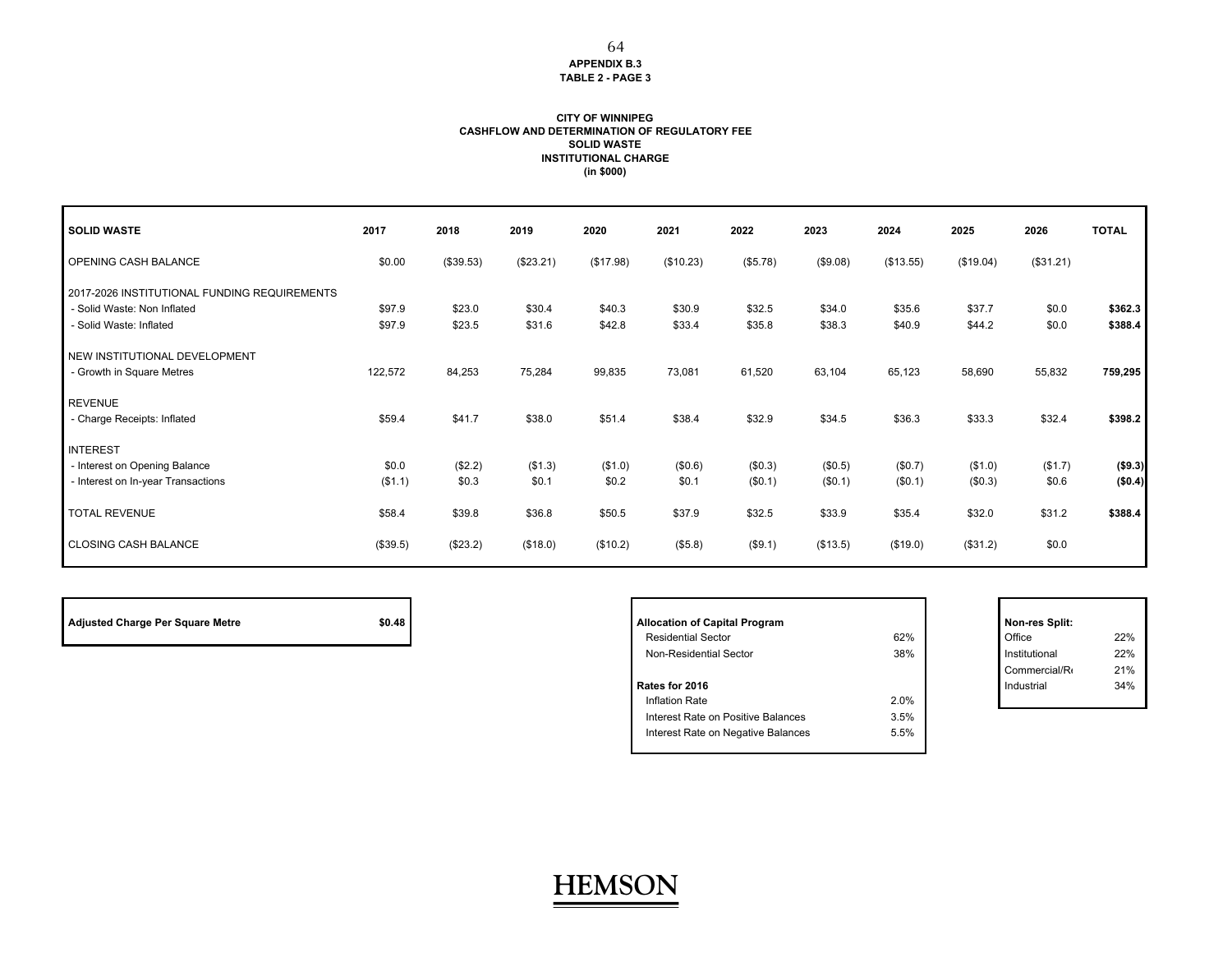#### **CITY OF WINNIPEG CASHFLOW AND DETERMINATION OF REGULATORY FEE SOLID WASTE COMMERCIAL/RETAIL CHARGE (in \$000)**

| <b>SOLID WASTE</b>                                                                                     | 2017             | 2018             | 2019             | 2020             | 2021             | 2022               | 2023               | 2024               | 2025               | 2026             | <b>TOTAL</b>       |
|--------------------------------------------------------------------------------------------------------|------------------|------------------|------------------|------------------|------------------|--------------------|--------------------|--------------------|--------------------|------------------|--------------------|
| OPENING CASH BALANCE                                                                                   | \$0.00           | (\$38.54)        | (\$22.62)        | (\$17.53)        | (\$9.97)         | (\$5.63)           | (\$8.85)           | (\$13.21)          | (\$18.56)          | (\$30.42)        |                    |
| 2017-2026 INSTITUTIONAL FUNDING REQUIREMENTS<br>- Solid Waste: Non Inflated<br>- Solid Waste: Inflated | \$95.5<br>\$95.5 | \$22.5<br>\$22.9 | \$29.6<br>\$30.8 | \$39.3<br>\$41.7 | \$30.1<br>\$32.6 | \$31.6<br>\$34.9   | \$33.2<br>\$37.4   | \$34.7<br>\$39.9   | \$36.8<br>\$43.1   | \$0.0<br>\$0.0   | \$353.2<br>\$378.7 |
| NEW COMMERCIAL DEVELOPMENT<br>- Growth in Square Metres                                                | 73,539           | 50,549           | 45,168           | 59,898           | 43,846           | 36,910             | 37,860             | 39,071             | 35,212             | 33,498           | 455,551            |
| <b>REVENUE</b><br>- Charge Receipts: Inflated                                                          | \$57.9           | \$40.6           | \$37.0           | \$50.1           | \$37.4           | \$32.1             | \$33.6             | \$35.4             | \$32.5             | \$31.5           | \$388.2            |
| <b>INTEREST</b>                                                                                        |                  |                  |                  |                  |                  |                    |                    |                    |                    |                  |                    |
| - Interest on Opening Balance<br>- Interest on In-year Transactions                                    | \$0.0<br>(\$1.0) | (\$2.1)<br>\$0.3 | (\$1.2)<br>\$0.1 | (\$1.0)<br>\$0.1 | (\$0.5)<br>\$0.1 | (\$0.3)<br>(\$0.1) | (\$0.5)<br>(\$0.1) | (\$0.7)<br>(\$0.1) | (\$1.0)<br>(\$0.3) | (\$1.7)<br>\$0.6 | (\$9.1)<br>(\$0.4) |
| <b>TOTAL REVENUE</b>                                                                                   | \$56.9           | \$38.8           | \$35.9           | \$49.3           | \$36.9           | \$31.7             | \$33.0             | \$34.5             | \$31.2             | \$30.4           | \$378.7            |
| <b>CLOSING CASH BALANCE</b>                                                                            | (\$38.5)         | (\$22.6)         | (\$17.5)         | (\$10.0)         | (\$5.6)          | (\$8.9)            | (\$13.2)           | (\$18.6)           | (\$30.4)           | (\$0.0)          |                    |

**HEMSON**

| Adjusted Charge Per Square Metre |  |
|----------------------------------|--|
|----------------------------------|--|

П

| <b>Adjusted Charge Per Square Metre</b> | \$0.79 | <b>Allocation of Capital Program</b> |      |        | Non-res Split: |     |
|-----------------------------------------|--------|--------------------------------------|------|--------|----------------|-----|
|                                         |        | <b>Residential Sector</b>            | 62%  | Office |                | 22% |
|                                         |        | Non-Residential Sector               | 38%  |        | Institutional  | 22% |
|                                         |        |                                      |      |        | Commercial/Re  | 21% |
|                                         |        | Rates for 2016                       |      |        | Industrial     | 34% |
|                                         |        | Inflation Rate                       | 2.0% |        |                |     |
|                                         |        | Interest Rate on Positive Balances   | 3.5% |        |                |     |
|                                         |        | Interest Rate on Negative Balances   | 5.5% |        |                |     |
|                                         |        |                                      |      |        |                |     |

|     | Non-res Split: |     |
|-----|----------------|-----|
| %   | Office         | 22% |
| %   | Institutional  | 22% |
|     | Commercial/Re  | 21% |
|     | Industrial     | 34% |
| 0/2 |                |     |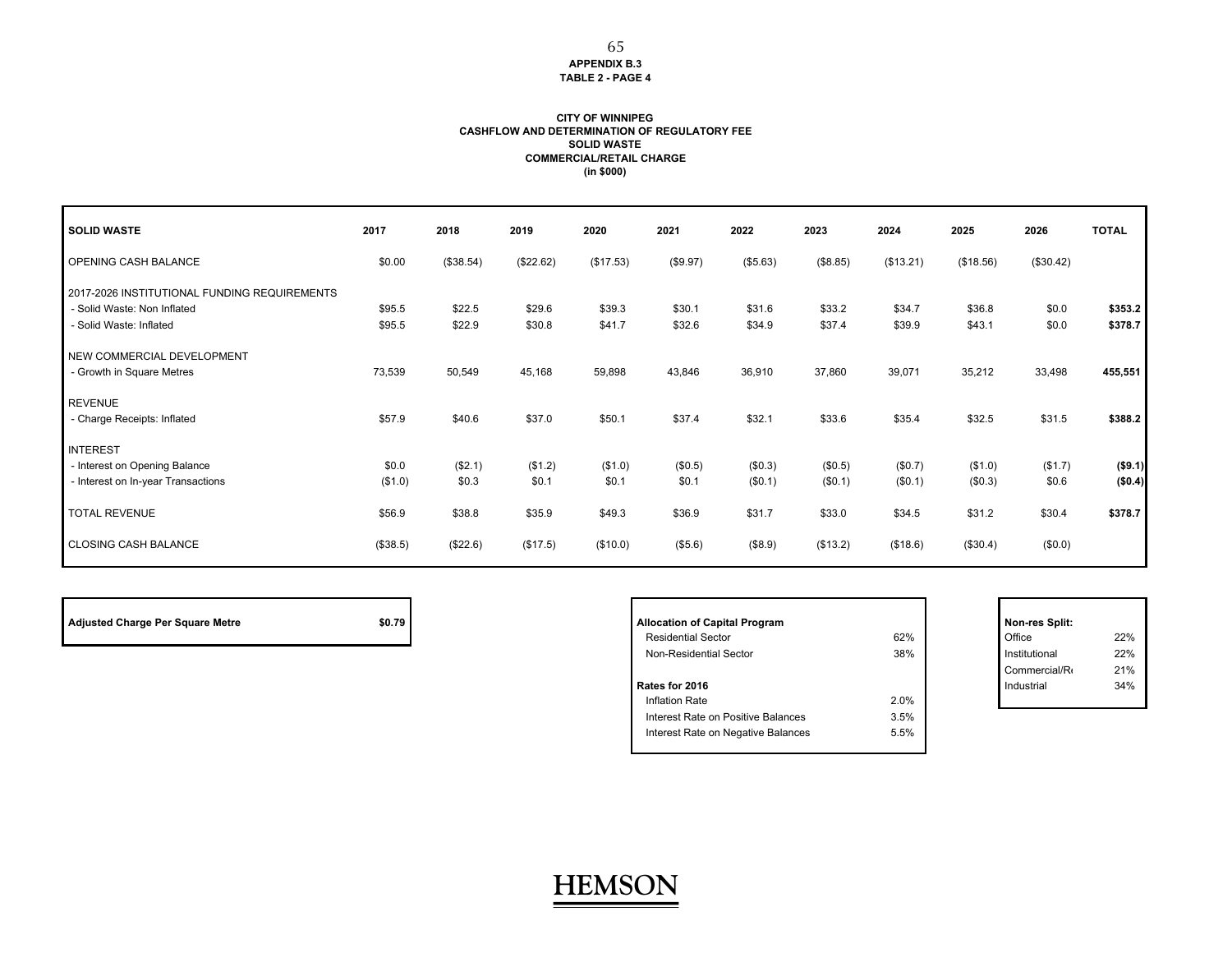#### **CITY OF WINNIPEG CASHFLOW AND DETERMINATION OF REGULATORY FEE SOLID WASTE INDUSTRIAL CHARGE (in \$000)**

| <b>SOLID WASTE</b>                                                                                     | 2017               | 2018             | 2019             | 2020             | 2021             | 2022               | 2023               | 2024               | 2025               | 2026             | <b>TOTAL</b>        |
|--------------------------------------------------------------------------------------------------------|--------------------|------------------|------------------|------------------|------------------|--------------------|--------------------|--------------------|--------------------|------------------|---------------------|
| OPENING CASH BALANCE                                                                                   | \$0.00             | (\$62.20)        | (\$36.52)        | (\$28.30)        | (\$16.09)        | (\$9.09)           | (\$14.29)          | (\$21.32)          | (\$29.96)          | (\$49.11)        |                     |
| 2017-2026 INSTITUTIONAL FUNDING REQUIREMENTS<br>- Solid Waste: Non Inflated<br>- Solid Waste: Inflated | \$154.1<br>\$154.1 | \$36.3<br>\$37.0 | \$47.8<br>\$49.7 | \$63.4<br>\$67.3 | \$48.6<br>\$52.6 | \$51.1<br>\$56.4   | \$53.6<br>\$60.3   | \$56.0<br>\$64.4   | \$59.3<br>\$69.5   | \$0.0<br>\$0.0   | \$570.1<br>\$611.2  |
| NEW INDUSTRIAL DEVELOPMENT<br>- Growth in Square Metres                                                | 296,738            | 203,971          | 182,257          | 241,695          | 176,925          | 148,937            | 152,772            | 157,658            | 142,085            | 135,167          | 1,838,205           |
| <b>REVENUE</b><br>- Charge Receipts: Inflated                                                          | \$93.5             | \$65.6           | \$59.8           | \$80.8           | \$60.4           | \$51.8             | \$54.2             | \$57.1             | \$52.5             | \$50.9           | \$626.6             |
| <b>INTEREST</b><br>- Interest on Opening Balance<br>- Interest on In-year Transactions                 | \$0.0<br>(\$1.7)   | (\$3.4)<br>\$0.5 | (\$2.0)<br>\$0.2 | (\$1.6)<br>\$0.2 | (\$0.9)<br>\$0.1 | (\$0.5)<br>(\$0.1) | (\$0.8)<br>(\$0.2) | (\$1.2)<br>(\$0.2) | (\$1.6)<br>(\$0.5) | (\$2.7)<br>\$0.9 | (\$14.7)<br>(\$0.7) |
| <b>TOTAL REVENUE</b>                                                                                   | \$91.9             | \$62.7           | \$57.9           | \$79.5           | \$59.6           | \$51.2             | \$53.3             | \$55.7             | \$50.4             | \$49.1           | \$611.2             |
| <b>CLOSING CASH BALANCE</b>                                                                            | (\$62.2)           | (\$36.5)         | (\$28.3)         | (\$16.1)         | (\$9.1)          | (\$14.3)           | (\$21.3)           | (\$30.0)           | (\$49.1)           | \$0.0            |                     |

| Adjusted Charge Per Square Metre | \$0.32 | <b>Allocation of Capital Program</b>    | I Non-res Split: |
|----------------------------------|--------|-----------------------------------------|------------------|
|                                  |        | $\sim$ $\sim$ $\sim$<br>- - - - - - - - | $\sim$ $\sim$    |

| <b>Allocation of Capital Program</b> |      | Non-res Split: |     |
|--------------------------------------|------|----------------|-----|
| <b>Residential Sector</b>            | 62%  | Office         | 22% |
| Non-Residential Sector               | 38%  | Institutional  | 22% |
|                                      |      | Commercial/Re  | 21% |
| Rates for 2016                       |      | Industrial     | 34% |
| <b>Inflation Rate</b>                | 2.0% |                |     |
| Interest Rate on Positive Balances   | 3.5% |                |     |
| Interest Rate on Negative Balances   | 5.5% |                |     |
|                                      |      |                |     |

|   | Non-res Split: |     |
|---|----------------|-----|
| % | Office         | 22% |
| % | Institutional  | 22% |
|   | Commercial/Re  | 21% |
|   | Industrial     | 34% |
| % |                |     |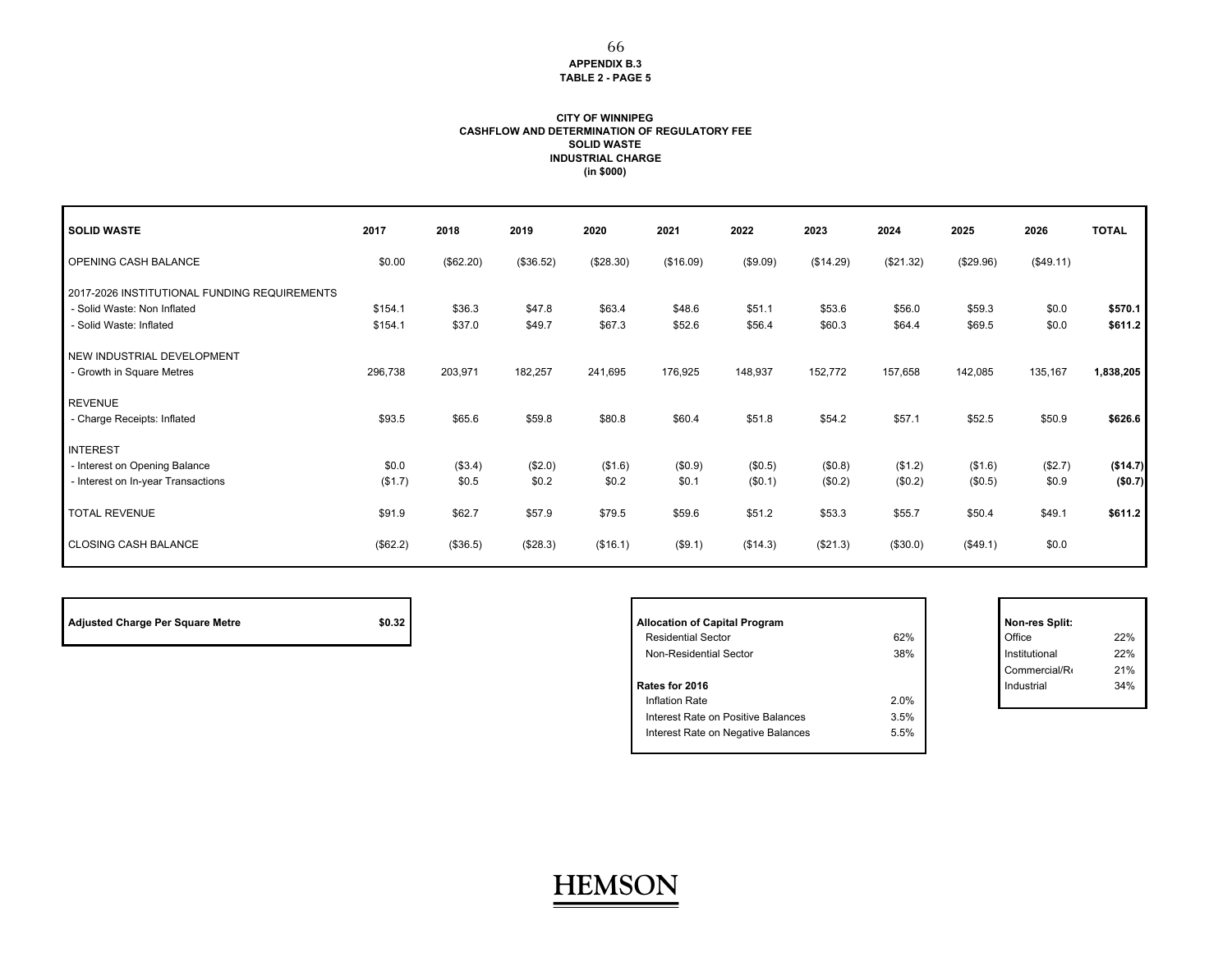**APPENDIX C** 

*15-YEAR BENEFITTING PERIOD SERVICES* 

*TECHNICAL APPENDIX*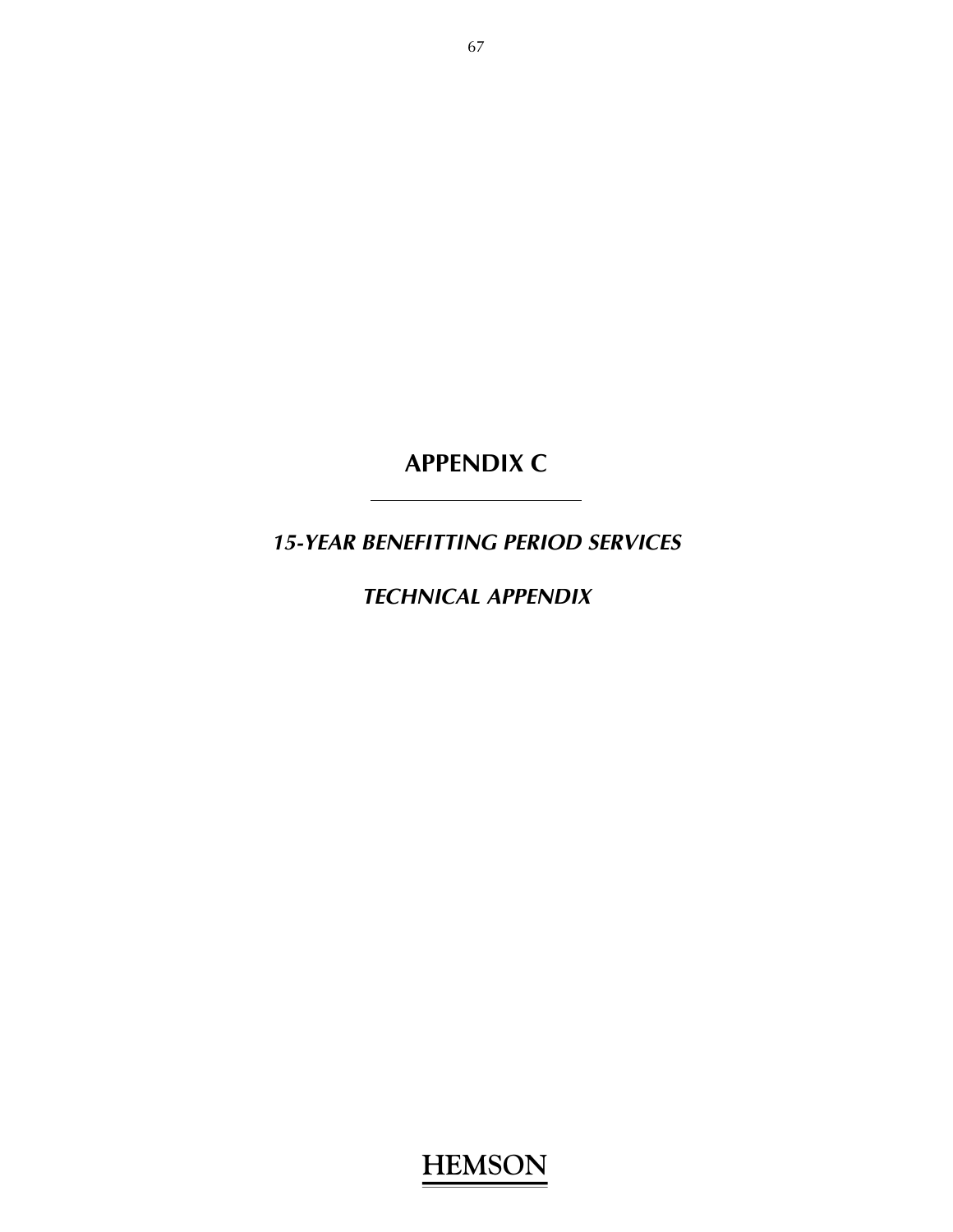### **APPENDIX C**

### **15-YEAR BENEFITTING PERIOD SERVICES TECHNICAL APPENDIX**

This appendix provides the detailed analysis undertaken to establish the regulatory fee rates for Public Works services, which is anticipated to benefit development over the 15-year period between 2017 and 2031. The City's Public Works department manages a range of transportation-related projects including active transportation facilities, roads, and bridges.

This appendix contains a set of two tables. The tables provide the background data and analysis undertaken to arrive at the calculated regulatory fee rates, as described below.

### **TABLE 1 2017 – 2031 DEVELOPMENT-RELATED CAPITAL PROGRAM AND CALCULATION OF THE "UNADJUSTED" REGULATORY FEES**

Based on the development forecasts presented in Appendix A, City staff in collaboration with consultants, have created a growth-related capital forecast for Public Works that sets out the projects required to service anticipated development over the 15-year period from 2017–2031. Most of the major projects in the capital program are identified in the City's Transportation Master Plan, which is also based on growth to 2031. The gross cost of the program totals approximately \$3.47 billion. This include a number of planned major road and bridge rehabilitations, widenings, grade separations, and extensions, as well as construction of pedestrian and cycling paths.

To determine the regulatory fee share of the program, the project costs are reduced by any anticipated grants, subsidies or other recoveries. These amounts total \$1.71 billion.

Other deductions include benefit to existing shares. Many of these shared have been identified by City staff as the portion of each project which represents improvements to existing infrastructure. Some projects involve both a road widening and reconstruction, in which case the cost of reconstructing existing lanes is estimated and identified as a benefit to existing share. These reconstruction costs have been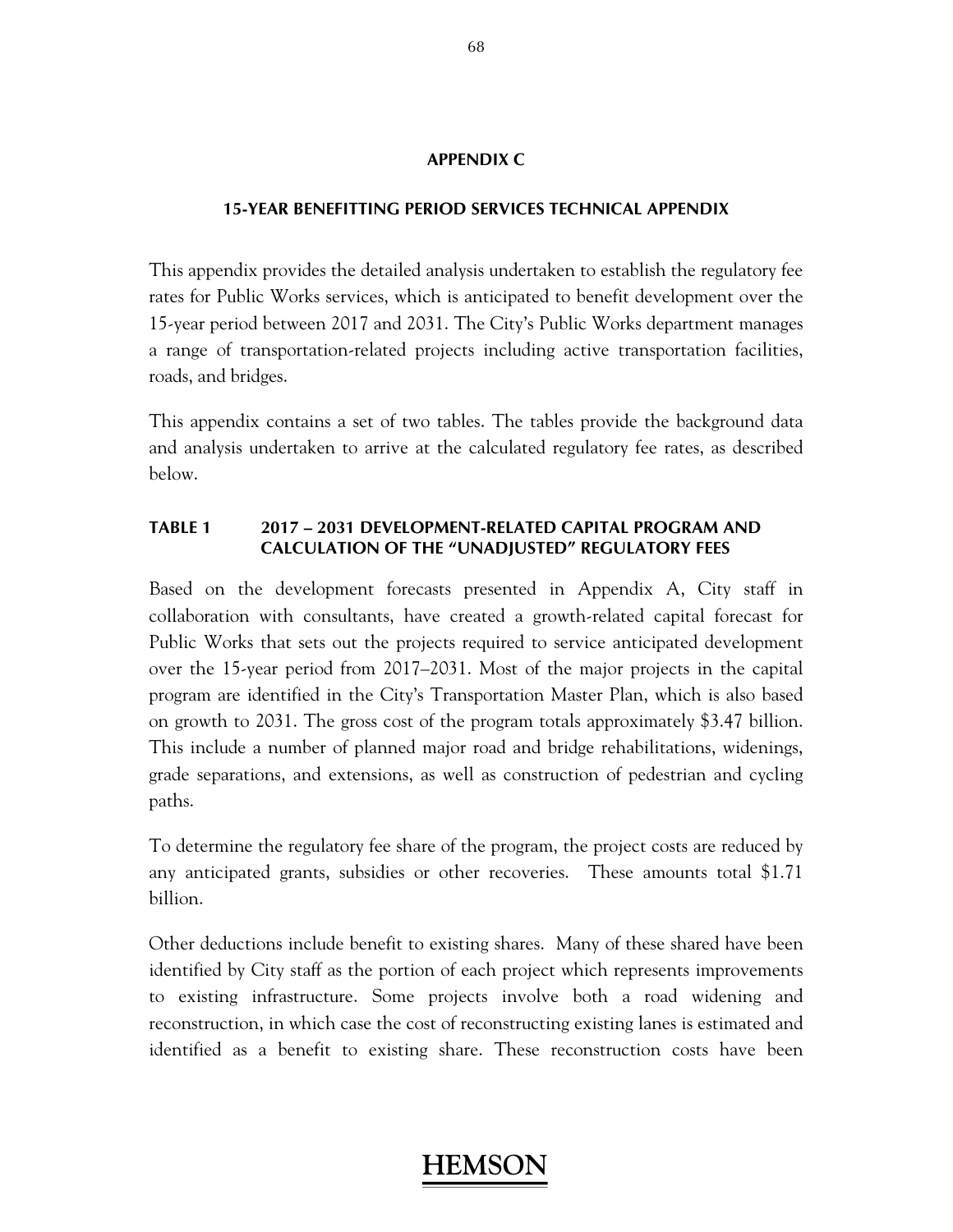estimated by City staff at \$1.97 million per lane kilometre. Benefit to existing shares for this service total \$711.46 million.

Some projects included with the development related program have been recently completed, while several planned projects are anticipated to benefit development that occurred in the City over the 10-year period preceding 2017. These amounts have been deducted as "prior growth" shares, and total \$165.11 million for this service.

Finally, several large-scale and long-term road and bridge projects are included that are anticipated to benefit development that occurs beyond 2031. These "post-2031" benefits have been deducted based on population and employment shares between periods.

The remaining development-related costs for recovery between 2017 and 2031 total \$647.78 million.

### **Calculation of the Unadjusted Regulatory Fee Rates**

The \$647.78 in costs for recovery through regulatory fees is allocated among new residential and non-residential development to result in "unadjusted" regulatory fee rates. The term "unadjusted" regulatory fee is used to distinguish the charge that is calculated prior to cash flow financing considerations. The cash flow analysis is shown in Table 2.

The first step in determining the unadjusted regulatory fee rate is to allocate the development-related net capital cost between the residential and non-residential sectors. In the case of Public Works services, development-related costs have been apportioned as 62 per cent residential (\$401.63 million) and 38 per cent nonresidential (\$246.16 million). This apportionment is based on the anticipated shares of population and employment growth over the 15-year forecast period.

The 38 per cent non-residential apportionment of the development-related net capital cost has been further broken down into four employment category apportionments based on anticipated shares of employment growth in each sector. The result is an apportionment of 22.3 per cent Office, 21.9 per cent Institutional, 21.4 per cent Commercial/Retail, and 34.5 per cent Industrial.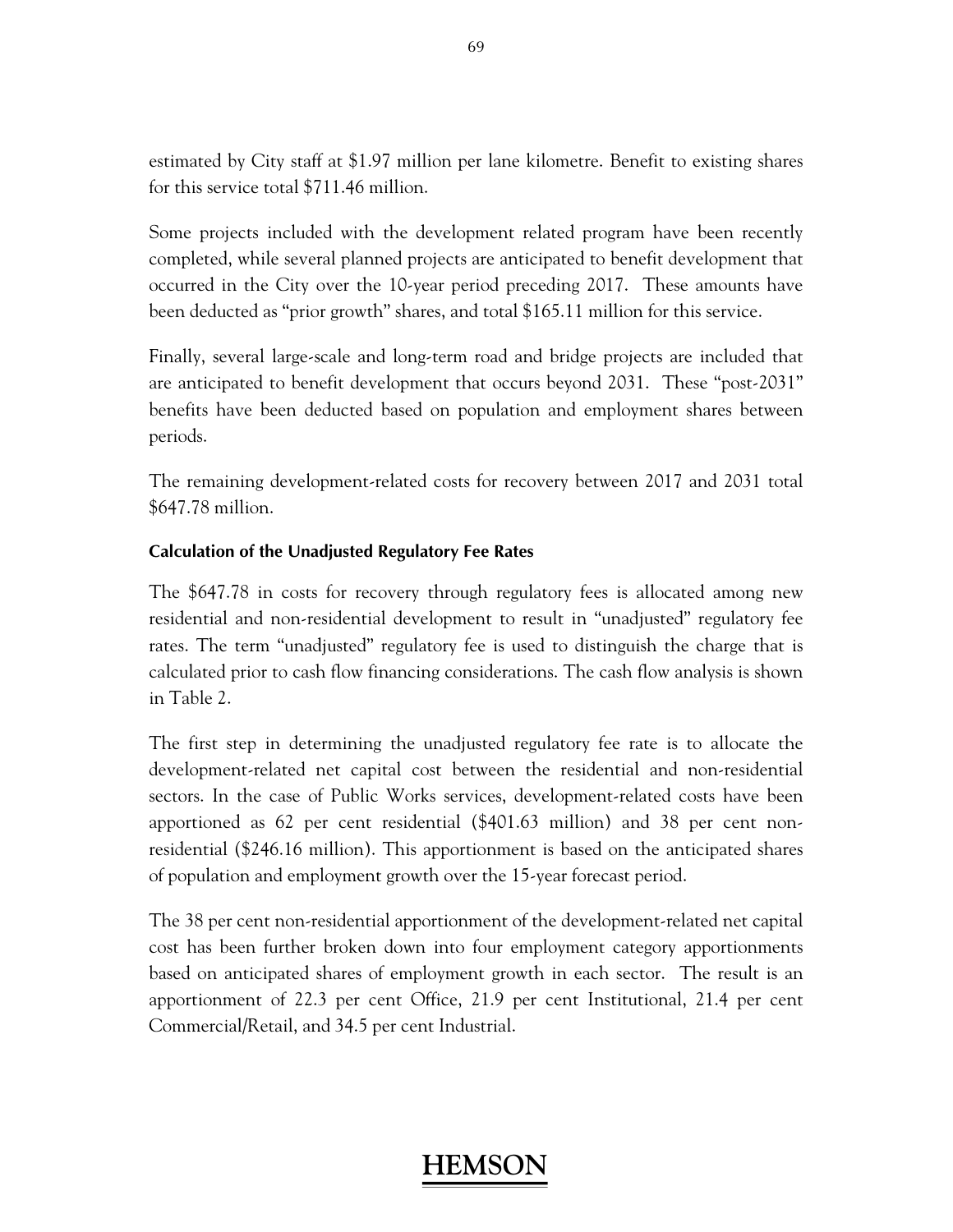Next, the residential share of the costs for recovery is divided by the forecast population growth in new dwelling units from 2017 to 2031 of approximately 156,200. This gives the unadjusted residential regulatory fee of \$2,571.91 per capita.

The non-residential development-related net capital costs are divided by the forecasted increase in non-residential gross floor area (GFA): approximately 453,800 square metres for Office, 1.75 million square metres for Institutional, 644,900 million square metres for Commercial/Retail, and 2.60 million square metres for Industrial development. This yields an unadjusted charge per square metre of new development for each employment category: \$120.77 per square metre for Office, \$50.17 per square metre for Institutional, \$81.52 per square metre for Commercial/Retail, and \$32.61 per square metre for Industrial development.

#### **TABLE 2 CASH FLOW ANALYSIS**

A cash flow analysis is also undertaken to account for the timing of projects and receipt of regulatory fees. Interest earnings or borrowing costs are accounted for in the calculation. Based on the development forecast, the analysis calculates the regulatory fee rate required to finance the net development-related capital spending plan, including provisions for any borrowing costs or interest earnings on the reserve funds. An inflation rate assumption of 2.0 per cent is used for the funding requirements, an interest rate of 5.5 per cent is used for borrowing on the funds and an interest rate of 3.5 per cent is applied to positive balances.

The cash flow analysis is designed so that the closing cash balance at the end of the planning period is as close to nil as possible. Table 2 displays the results of the cash flow analysis. The adjusted or final per capita residential and per square metre (of GFA) non-residential regulatory fees are summarized below:

|                                     |                                  |                                     |                                    | <b>PUBLIC WORKS</b>     |                             |                                     |                                             |                                             |                                    |
|-------------------------------------|----------------------------------|-------------------------------------|------------------------------------|-------------------------|-----------------------------|-------------------------------------|---------------------------------------------|---------------------------------------------|------------------------------------|
|                                     |                                  |                                     |                                    | <b>SUMMARY</b>          |                             |                                     |                                             |                                             |                                    |
|                                     | 2017-2031                        | Unadjusted                          | <b>Adjusted</b>                    |                         | <b>Adjusted Charges</b>     |                                     |                                             |                                             |                                    |
| Development-Related Capital Program |                                  | Charge                              |                                    | Charge                  |                             | Office                              |                                             | Institutional Commercial                    | Industrial                         |
| Total<br>\$3,471,887,115            | Net Recoverable<br>\$647,784,514 | $\frac{2}{2}$ /capita<br>\$2,571.91 | $\frac{\sigma}{2}$ sq.m<br>\$51.54 | \$/capita<br>\$2,735.87 | $\frac{s}{sa.m}$<br>\$53.80 | $\frac{\sigma}{2}$ sq.m<br>\$126.06 | $\frac{\text{S}}{\text{S}}$ sq.m<br>\$52.36 | $\frac{\text{S}}{\text{S}}$ sq.m<br>\$85.09 | $\frac{\sigma}{2}$ sq.m<br>\$34.04 |

#### 70

## **HEMS**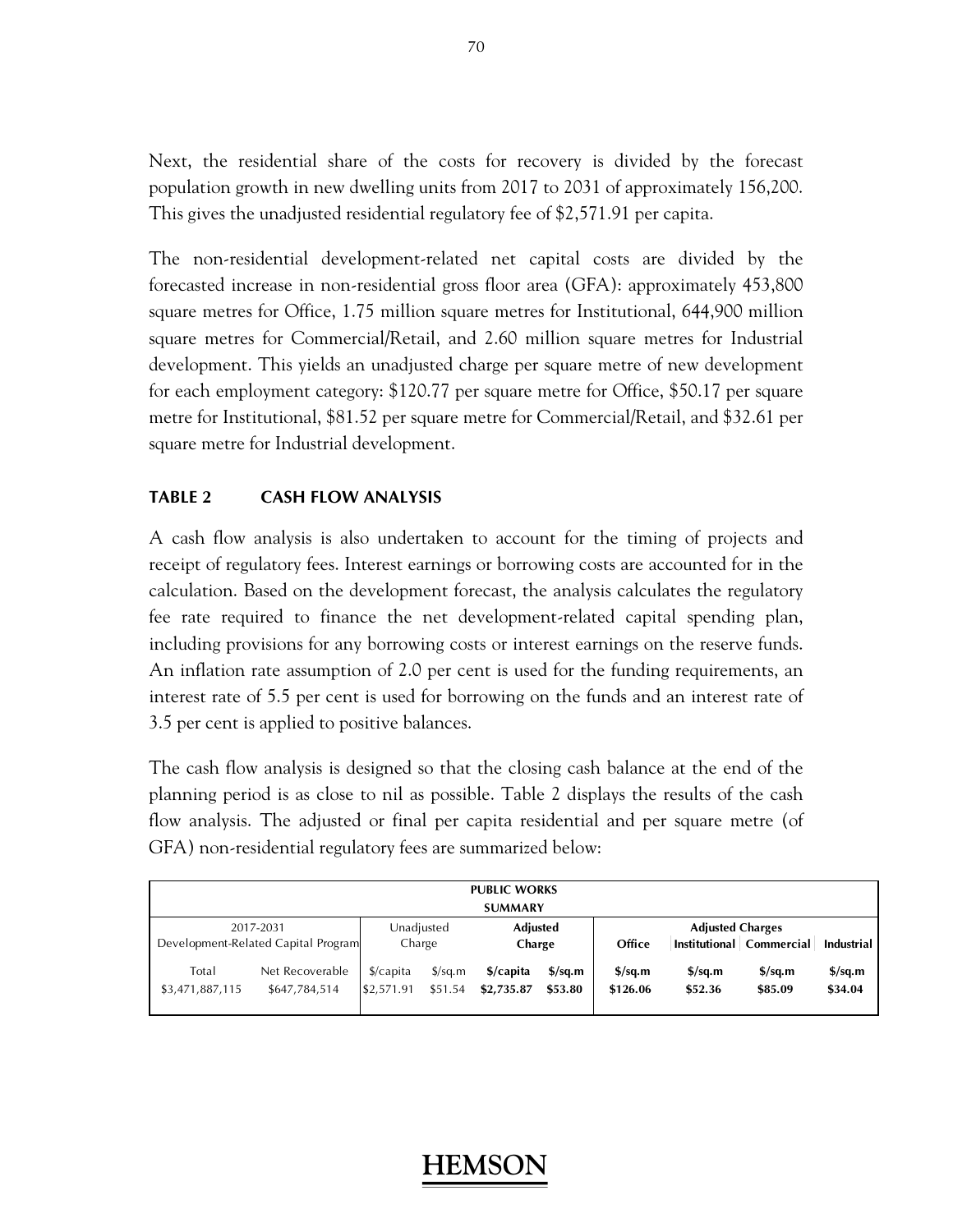#### **APPENDIX CTABLE 1 - PAGE 1**

#### **CITY OF WINNIPEGDEVELOPMENT-RELATED CAPITAL PROGRAM**

|                    |                                                        |            | Gross                  | Grants/                  |     | <b>Net</b>       |     | <b>Ineligible Costs</b> |             | <b>Development</b> |      |                          | <b>Costs for Recovery</b> |    |            |
|--------------------|--------------------------------------------------------|------------|------------------------|--------------------------|-----|------------------|-----|-------------------------|-------------|--------------------|------|--------------------------|---------------------------|----|------------|
| <b>Service</b>     | <b>Project Description</b>                             | Timing     | Project                | <b>Subsidies/ Other</b>  |     | <b>Municipal</b> |     | Replacement             |             | Related            |      | Prior                    | $2017 -$                  |    | Post       |
|                    |                                                        |            | Cost                   | <b>Recoveries</b>        |     | Cost             |     | & BTE (1)               |             | Costs              |      | Growth                   | 2031                      |    | 2031       |
|                    |                                                        |            |                        |                          |     |                  |     |                         |             |                    |      |                          |                           |    |            |
| 4.0 PUBLIC WORKS   |                                                        |            |                        |                          |     |                  |     |                         |             |                    |      |                          |                           |    |            |
|                    |                                                        |            |                        |                          |     |                  |     |                         |             |                    |      |                          |                           |    |            |
|                    | 4.1 Active Transportation Facilities                   |            |                        |                          |     |                  |     |                         |             |                    |      |                          |                           |    |            |
| 4.1.1              | Pedestrian/Bicycle paths (past project)                | 2017       | 20,400,000 \$<br>- \$  | 13,600,000 \$            |     | $6,800,000$ \$   |     | $4,533,333$ \$          |             | 2,266,667          | l S  | $915,855$ \$             | $1,350,812$ \$            |    |            |
| 4.1.2              | Pedestrian/Bicycle paths (future projects)             | Various    | 330,000,000<br>l \$    | 66,000,000               |     | 264,000,000      | \$  | 176,000,000             | -S          | 88,000,000         | -S   | $\overline{\phantom{a}}$ | 55,582,870                | s  | 32,417,130 |
|                    | <b>Subtotal Active Transportation Facilities</b>       |            | 350,400,000 \$<br>ŝ.   | 79,600,000 \$            |     | 270,800,000      | l S | 180,533,333 \$          |             | 90,266,667         | - \$ | $915.855$ \$             | 56,933,682                | ŝ  | 32,417,130 |
|                    |                                                        |            |                        |                          |     |                  |     |                         |             |                    |      |                          |                           |    |            |
| 4.2 Studies        |                                                        |            |                        |                          |     |                  |     |                         |             |                    |      |                          |                           |    |            |
| 4.2.1              | <b>Transportation Master Plan</b>                      | Various \$ | 3,750,000              | $\sim$                   |     | 3,750,000        | \$  | 1,875,000               | $\mathbf s$ | 1,875,000          |      | $\sim$                   | 1,875,000                 | \$ |            |
|                    | <b>Subtotal Studies</b>                                |            | $3,750,000$ \$         | $\sim$                   | -S  | $3,750,000$ \$   |     | $1,875,000$ \$          |             | $1,875,000$ \$     |      |                          | $1,875,000$ \$<br>∣\$.    |    |            |
|                    |                                                        |            |                        |                          |     |                  |     |                         |             |                    |      |                          |                           |    |            |
|                    |                                                        |            |                        |                          |     |                  |     |                         |             |                    |      |                          |                           |    |            |
| 4.3 Major Projects |                                                        |            |                        |                          |     |                  |     |                         |             |                    |      |                          |                           |    |            |
| 4.3.1              | Public Works East Yard (past project)                  | 2017       | 49,400,000 \$<br>\$    | $\sim$                   | l S | 49,400,000 \$    |     | $32,115,334$ \$         |             | 17,284,666 \$      |      | $6,983,933$ \$           | 10,300,734 \$             |    |            |
| 4.3.2              | Chief Peguis Trail (1st section) (P3) (past project)   | 2017       | 108,500,000 \$<br>- \$ | 31,300,000 \$            |     | 77,200,000 \$    |     | 23,160,000 \$           |             | 54,040,000         | - \$ | 21,835,060 \$            | 32,204,940 \$             |    |            |
| 4.3.3              | Disraeli Bridge (P3) (past project)                    | 2017       | 195,000,000 \$<br>- \$ |                          | l S | 195,000,000 \$   |     | 126,771,054 \$          |             | 68,228,946 \$      |      | 27,568,155 \$            | 40,660,791 \$             |    |            |
| 4.3.4              | Waverley Underpass (past project)                      | 2017       | 155,000,000 \$<br>- \$ | 91.800.000 \$            |     | 63,200,000 \$    |     | 41,086,824 \$           |             | 22,113,176 \$      |      | 8,934,910 \$             | 13.178.267 \$             |    |            |
| 4.3.5              | Pembina Underpass (past project)                       | 2017       | 90,000,000 \$<br>- \$  | 58,200,000 \$            |     | 31,800,000 \$    |     | 20,673,433 \$           |             | 11,126,567         | - \$ | 4,495,730 \$             | $6,630,837$ \$            |    |            |
| 4.3.6              | Plessis Road Underpass (past project)                  | 2017       | 87,500,000 \$<br>- \$  | 57,500,000 \$            |     | 30,000,000 \$    |     | 15,000,000 \$           |             | 15,000,000         | - \$ | $6.060.805$ \$           | 8,939,195 \$              |    |            |
| 4.3.7              | Waverley West Roads & Bridge (past project)            | 2017       | 70,700,000 \$<br>- \$  | 33,200,000 \$            |     | 37,500,000 \$    |     | 11,250,000 \$           |             | 26,250,000         | - \$ | 10,606,408 \$            | 15,643,592 \$             |    |            |
| 4.3.8              | Land Acquisition - Transportation Right of Way         | Various \$ | $3,000,000$ \$         | $\overline{\phantom{a}}$ |     | $3,000,000$ \$   |     |                         | -S          | $3,000,000$ \$     |      | ٠                        | $3,000,000$ \$            |    |            |
|                    | 4.3.9 Henderson Highway North of Gilmore to City Limit | 2018       | 700,000 \$<br>l \$     | $\sim$                   | ΙS  | 700,000 \$       |     | 350,000 \$              |             | 350,000            | - \$ | 141,419 \$               | 208,581                   | -S |            |
|                    |                                                        |            |                        |                          |     |                  |     |                         |             |                    |      |                          |                           |    |            |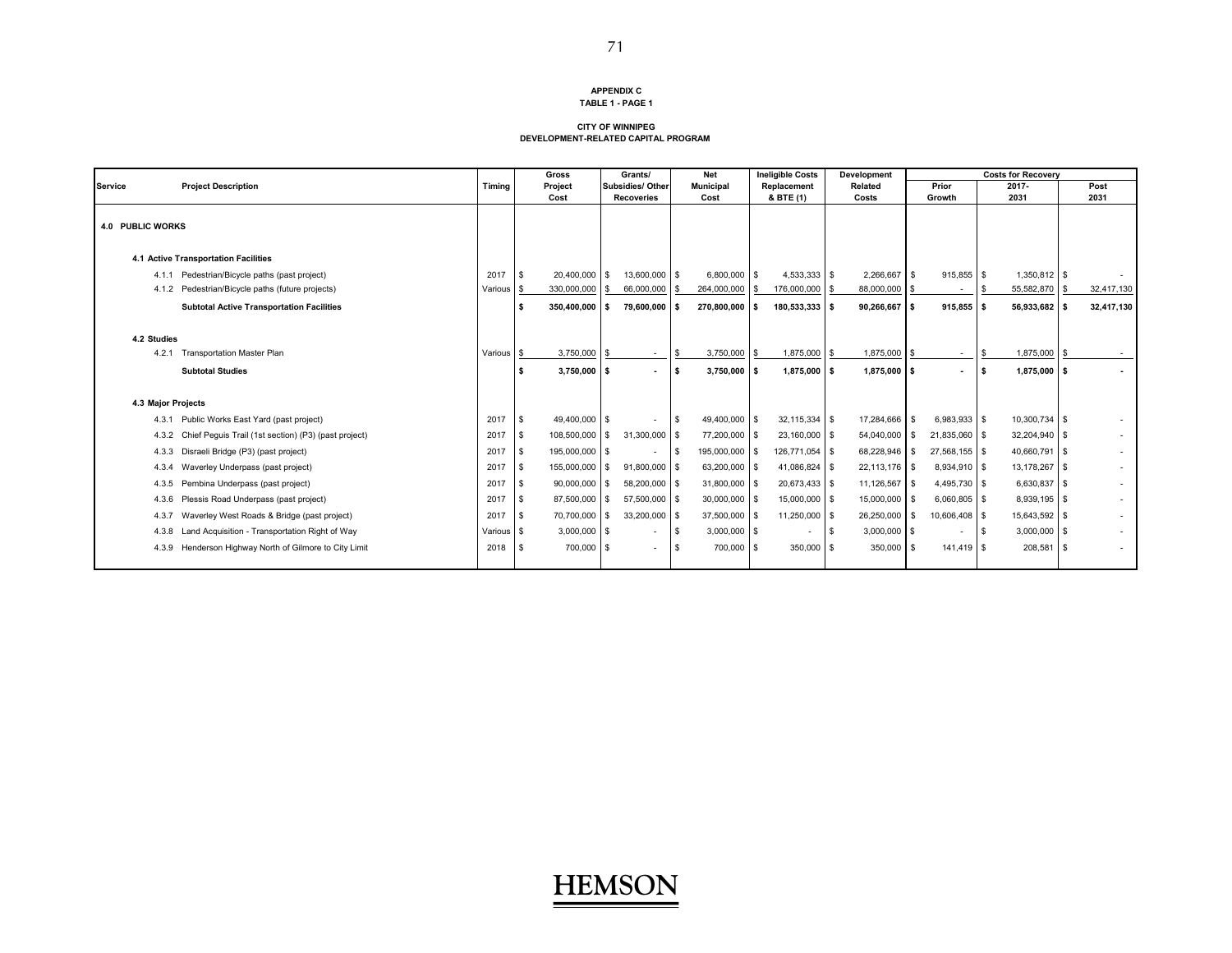#### **APPENDIX CTABLE 1 - PAGE 2**

#### **CITY OF WINNIPEGDEVELOPMENT-RELATED CAPITAL PROGRAM**

|                           |                                                     |        | Gross                | Grants/                       |     | <b>Net</b>       |          | <b>Ineligible Costs</b>  |      | <b>Development</b> |      |                          | <b>Costs for Recovery</b> |      |             |
|---------------------------|-----------------------------------------------------|--------|----------------------|-------------------------------|-----|------------------|----------|--------------------------|------|--------------------|------|--------------------------|---------------------------|------|-------------|
| <b>Service</b>            | <b>Project Description</b>                          | Timing | Project              | Subsidies/ Other              |     | <b>Municipal</b> |          | Replacement              |      | Related            |      | Prior                    | 2017-                     |      | Post        |
|                           |                                                     |        | Cost                 | <b>Recoveries</b>             |     | Cost             |          | & BTE (1)                |      | Costs              |      | Growth                   | 2031                      |      | 2031        |
|                           |                                                     |        |                      |                               |     |                  |          |                          |      |                    |      |                          |                           |      |             |
|                           | 4.3 Major Projects (continued)                      |        |                      |                               |     |                  |          |                          |      |                    |      |                          |                           |      |             |
|                           | 4.3.10 Marion U/P, Widening & Realignment           | 2019   | 86,383,760 \$<br>\$  |                               | l S | 86,383,760       | <b>S</b> | 56, 158, 771 \$          |      | 30,224,989         | - \$ | 12,212,517 \$            | 18,012,472 \$             |      |             |
| 4.3.11                    | Kenaston (Ness to Taylor): Bridge and Approach      | 2019   | 38,872,692 \$<br>\$  | 23,323,615 \$                 |     | 15,549,077 \$    |          | 10,366,051 \$            |      | 5,183,026          | l \$ | $2,094,220$ \$           | $3,088,805$ \$            |      |             |
| 4.3.12                    | Kenaston (Ness to Taylor), Road                     | 2019   | 259,151,280 \$<br>\$ | 155,490,768 \$                |     | 103,660,512 \$   |          | 30,747,600 \$            |      | 72,912,912 \$      |      | 29,460,729 \$            | 43,452,183 \$             |      |             |
| 4.3.13                    | St James Bridge South Bound                         | 2020   | 49,362,148 \$<br>\$  | 29,617,289 \$                 |     | 19,744,859 \$    |          | 14,808,645 \$            |      | 4,936,215 \$       |      | 1,994,496 \$             | 2,941,719 \$              |      |             |
| 4.3.14                    | Louise Bridge                                       | 2020   | 123.405.371 \$       | 74.043.223 \$                 |     | 49.362.148 \$    |          | 24.681.074 \$            |      | 24.681.074         | - \$ | 9.972.478 \$             | 14.708.596 \$             |      |             |
| 4.3.15                    | Arlington Bridge or alternative                     | 2020   | \$                   | 246,810,742 \$148,086,445 \$  |     | 98,724,297 \$    |          | 65,816,198 \$            |      | 32,908,099         | - \$ | 13,296,638 \$            | 19,611,461 \$             |      |             |
| 4.3.16                    | St Mary's Widening (St Anne to Marion)              | 2021   | 78,352,617 \$<br>\$  | 47,011,570 \$                 |     | 31,341,047 \$    |          | 18,921,600 \$            |      | 12,419,447 \$      |      | $5,018,123$ \$           | 7,401,324 \$              |      |             |
| 4.3.17                    | Osborne Underpass - widening                        | 2023   | 66,804,045 \$<br>\$  | 40,082,427 \$                 |     | 26,721,618 \$    |          | 21,377,294 \$            |      | 5,344,324 \$       |      | $2,159,393$ \$           | $3,184,930$ \$            |      |             |
| 4.3.18                    | Fermor (Lagimodiere to Plessis)                     | 2024   | 50,929,201 \$<br>\$  | 30.557.520 \$                 |     | 20,371,680 \$    |          | 15,768,000 \$            |      | 4,603,680 \$       |      | $1.860.134$ \ \$         | $2,743,546$ \$            |      |             |
| 4.3.19                    | Chief Peguis Trail (Main to Route 90)               | 2019   | \$.                  | 380,952,381 \$ 228,571,429 \$ |     | 152,380,952 \$   |          |                          |      | 152,380,952 \$     |      | ٠                        | 96,247,395 \$             |      | 56,133,558  |
| 4.3.20                    | Clement Parkway (Grant to Wilkes)                   | 2021   | 129,233,459 \$<br>\$ | 77,540,076 \$                 |     | 51,693,384 \$    |          | $\overline{\phantom{a}}$ |      | 51,693,384         | - \$ | $\overline{\phantom{0}}$ | 32,650,757 \$             |      | 19,042,626  |
| 4.3.21                    | Bishop Grandin (Lagimodiere to Fermor)              | 2025   | 102,102,525 \$<br>\$ | $61,261,515$ \$               |     | 40,841,010 \$    |          | $\sim$                   | - 5  | 40,841,010 \$      |      | $\overline{\phantom{a}}$ | 25,796,143 \$<br>l S      |      | 15,044,867  |
| 4.3.22                    | Schreyer Parkway (Plessis to Peguis)                | 2025   | 76,576,894 \$<br>\$. | 45,946,136 \$                 |     | 30,630,758 \$    |          | $\sim$                   |      | 30,630,758 \$      |      | $\overline{\phantom{a}}$ | 19,347,107 \$             |      | 11,283,650  |
| 4.3.23                    | Bishop Grandin (Kenaston to McGillivray)            | 2026   | 122,000,000 \$<br>\$ | 73.200.000 \$                 |     | 48,800,000 \$    |          | $\sim$                   | - \$ | 48,800,000 \$      |      | $\overline{\phantom{a}}$ | 30,823,228 \$<br>l \$     |      | 17,976,772  |
| 4.3.24                    | Clement Parkway (McGillvray to Wilkes)              | 2027   | 122,000,000 \$<br>\$ | 73.200.000 \$                 |     | 48,800,000 \$    |          | $\overline{\phantom{a}}$ | - \$ | 48,800,000         | l \$ | $\overline{\phantom{a}}$ | 30,823,228 \$<br>l \$     |      | 17,976,772  |
| 4.3.25                    | Silver (Rt 90 to Sturgeon)                          | 2028   | 109,000,000 \$<br>\$ | 65,400,000 \$                 |     | 43,600,000 \$    |          | $\sim$                   |      | 43,600,000 \$      |      | $\overline{\phantom{a}}$ | 27,538,786 \$             |      | 16,061,214  |
|                           | 4.3.26 Chief Peguis Trail (Schreyer Parkway to 101) | 2029   | 134,000,000 \$<br>\$ | 80,400,000 \$                 |     | 53,600,000 \$    |          | $\overline{\phantom{a}}$ |      | 53,600,000 \$      |      | ۰.                       | 33,855,021 \$             |      | 19,744,979  |
|                           | 4.3.27 Hwy 6 extension                              | 2030   | 182,000,000 \$       | 109,200,000                   |     | 72,800,000       | \$       | $\overline{\phantom{a}}$ |      | 72,800,000         |      | $\sim$                   | 45,982,193                | - \$ | 26,817,807  |
|                           | <b>Subtotal Major Projects (continued)</b>          |        | Ŝ.                   | 2,357,937,115 \$1,362,932,013 |     | 995,005,102 \$   |          | 258,645,233 \$           |      | 736,359,869        | -S   | 78,068,728 \$            | 458,208,895 \$            |      | 200,082,246 |
| <b>TOTAL PUBLIC WORKS</b> |                                                     |        | Ŝ.                   | 3,471,887,115 \$1,714,532,013 | s.  | 1.757.355.102    | - \$     | 711,460,210 \$           |      | 1.045.894.892      | s.   | 165.611.003 \$           | 647,784,514 \$            |      | 232,499,375 |

Note 1: Cost of road reconstruction based on \$1.971 million per lane km

| <b>Residential Calculation</b>                         |       |               |
|--------------------------------------------------------|-------|---------------|
| Residential Share of Development-Related Costs         | 62%   | \$401,626,398 |
| 15 Year Population Growth in New Housing Units         |       | 156.159       |
| Unadiusted Per Unit Charge                             |       | \$2.571.91    |
| <b>Non-Residential Calculation</b>                     |       |               |
| Non-Residential Share of Development-Related Costs     | 38%   | \$246,158,115 |
| 15 Year Growth in Square Metres                        |       | 4.775.863     |
| Unadjusted Per Square Metre Charge                     |       | \$51.54       |
| <b>Non-Residential Allocation</b>                      |       |               |
| 15 Year Growth in Square Metres: Major Office          |       | 453,764       |
| 15 Year Growth in Square Metres: Institutional         |       | 1.074.908     |
| 15 Year Growth in Square Metres: Commercial/Retail     |       | 644.907       |
| 15 Year Growth in Square Metres: Industrial            |       | 2.602.284     |
| Office Per Square Metre Charge (Unadiusted)            | 22.3% | \$120.77      |
| Institutional Per Square Metre Charge (Unadjusted)     | 21.9% | \$50.17       |
| Commercial/Retail Per Square Metre Charge (Unadjusted) | 21.4% | \$81.52       |
| Industrial Per Square Metre Charge (Unadjusted)        | 34.5% | \$32.61       |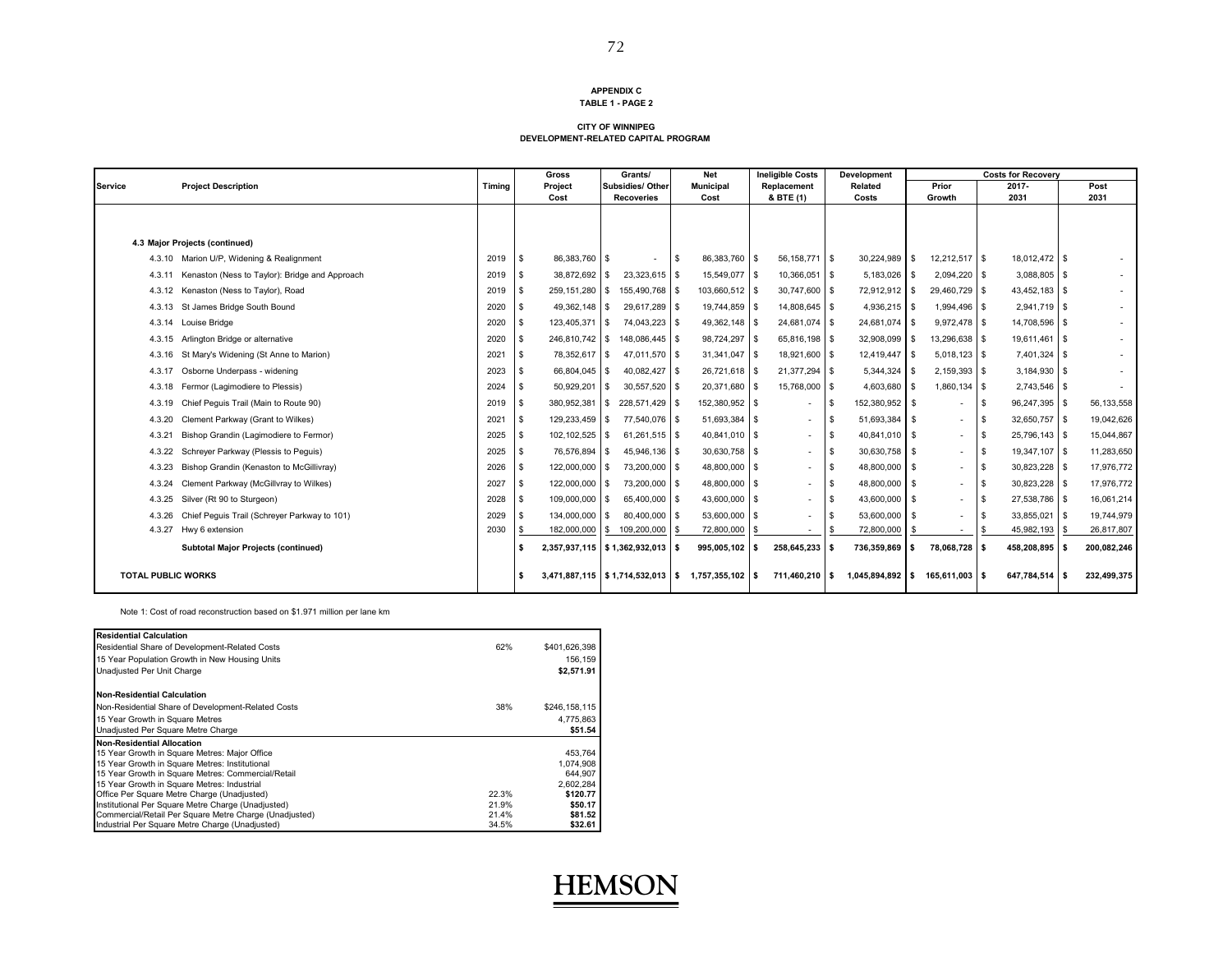#### **APPENDIX CTABLE 2 - PAGE 1**

#### **(in \$000) RESIDENTIAL CHARGE PUBLIC WORKS CITY OF WINNIPEGCASHFLOW AND DETERMINATION OF REGULATORY FEE**

| <b>PUBLIC WORKS</b>                                                                                    | 2017                     | 2018                   | 2019                       | 2020                    | 2021                     | 2022                   | 2023                   | 2024                   | 2025                    | 2026                    | 2027                     | 2028                     | 2029                     | 2030                     | 2031                   | <b>TOTAL</b>                |
|--------------------------------------------------------------------------------------------------------|--------------------------|------------------------|----------------------------|-------------------------|--------------------------|------------------------|------------------------|------------------------|-------------------------|-------------------------|--------------------------|--------------------------|--------------------------|--------------------------|------------------------|-----------------------------|
| OPENING CASH BALANCE                                                                                   | \$0.0                    | (\$54,714.4)           | (\$29,629.5)               | (\$108,090.1)           | (\$108,379.7)            | (\$110,019.5)          | (\$87,248.7)           | (\$64,645.3)           | (\$39,614.2)            | (\$43,587.              | (\$36,661.0)             | (\$32,907.0)             | (\$26,216.8)             | (\$23,858.5)             | (\$30,988.4)           |                             |
| 2017-2041 RESIDENTIAL FUNDING REQUIREMENTS<br>- Public Works: Non Inflated<br>- Public Works: Inflated | \$82,422.6<br>\$82,422.6 | \$2,628.2<br>\$2,680.8 | \$102,195.5<br>\$106,324.2 | \$25,601.<br>\$27,168.2 | \$27,331.2<br>\$29,584.2 | \$2,498.9<br>\$2,759.0 | \$4,473.6<br>\$5,038.0 | \$4,199.9<br>\$4,824.4 | \$30,487.<br>\$35,721.2 | \$21,609.3<br>\$25,825. | \$21,609.3<br>\$26,341.6 | \$19,573.0<br>\$24,336.5 | \$23,489.0<br>\$29,789.8 | \$31,007.9<br>\$40,112.0 | \$2,498.9<br>\$3,297.3 | \$401,626.4<br>\$446,225.0  |
| NEW RESIDENTIAL DEVELOPMENT<br>- Population in New Units                                               | 10,663                   | 10,855                 | 11,084                     | 11,272                  | 11,424                   | 10,291                 | 10,376                 | 10.475                 | 10,599                  | 10,701                  | 9.599                    | 9,610                    | 9,662                    | 9,734                    | 9,814                  | 156,159                     |
| <b>REVENUE</b><br>- Charge Receipts: Inflated                                                          | \$29,172.6               | \$30,291.8             | \$31,549.5                 | \$32,726.3              | \$33,831.0               | \$31,085.2             | \$31,968.8             | \$32,919.3             | \$33,975.2              | \$34,988.2              | \$32,012.8               | \$32,690.4               | \$33,524.7               | \$34,450.0               | \$35,427.8             | \$490,613.3                 |
| <b>INTEREST</b><br>- Interest on Opening Balance<br>- Interest on In-year Transactions                 | \$0.0<br>(\$1,464.4)     | (\$3,009.3)<br>\$483.2 | (\$1,629.6)<br>(\$2,056.3) | (\$5,945.0"<br>\$97.3   | (\$5,960.9)<br>\$74.3    | (\$6,051.1)<br>\$495.  | (\$4,798.7)<br>\$471.3 | (\$3,555.5)<br>\$491.7 | (\$2,178.8)<br>(\$48.0) | (\$2,397.3)<br>\$160.4  | (\$2,016.4)<br>\$99.2    | (\$1,809.9)<br>\$146.2   | (\$1,441.9)<br>\$65.4    | (\$1,312.2)<br>(\$155.7) | (\$1,704.4)<br>\$562.3 | ( \$43, 810.8)<br>(\$577.5) |
| <b>TOTAL REVENUE</b>                                                                                   | \$27,708.2               | \$27,765.7             | \$27,863.6                 | \$26,878.6              | \$27,944.4               | \$25,529.8             | \$27.641.4             | \$29.855.5             | \$31,748.4              | \$32,751.2              | \$30,095.6               | \$31,026.7               | \$32,148.1               | \$32,982.                | \$34,285.7             | \$446,225.0                 |
| <b>CLOSING CASH BALANCE</b>                                                                            | (\$54,714.4)             | (\$29,629.5)           | (\$108,090.1)              | (\$108,379.7)           | (\$110,019.5)            | (\$87,248.7)           | (\$64,645.3)           | (\$39,614.2)           | (\$43,587.1)            | (\$36,661.0)            | (\$32,907.0)             | (\$26,216.8)             | (\$23,858.5)             | (\$30,988.4)             | (S0.0)                 |                             |

Adjusted Charge Per Capita **by Capital Program** \$2,735.87

| <b>Allocation of Capital Program</b> |      |
|--------------------------------------|------|
| <b>Residential Sector</b>            | 62%  |
| Non-Residential Sector               | 38%  |
| Rates for 2016                       |      |
| <b>Inflation Rate</b>                | 2.0% |
| Interest Rate on Positive Balances   | 3.5% |
| Interest Rate on Negative Balances   | 5.5% |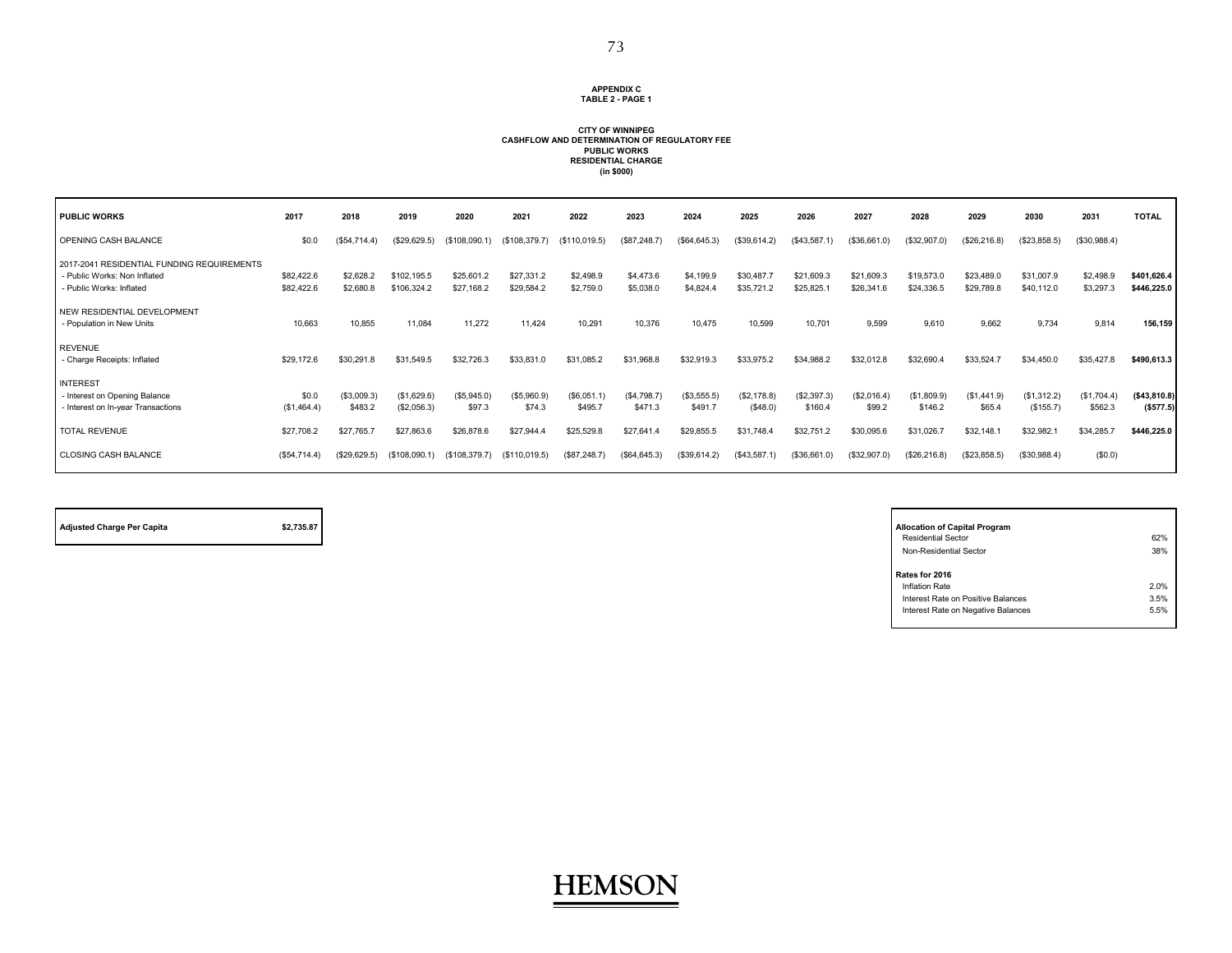**APPENDIX C TABLE 2 - PAGE 2**

## **CITY OF WINNIPEG CASHFLOW AND DETERMINATION OF REGULATORY FEE PUBLIC WORKS OFFICE CHARGE (in \$000)**

| <b>PUBLIC WORKS</b>                                                                                     | 2017                     | 2018                | 2019                     | 2020                   | 2021                   | 2022                | 2023               | 2024                | 2025                  | 2026                   | 2027                   | 2028                   | 2029                  | 2030                   | 2031                | <b>TOTAL</b>              |
|---------------------------------------------------------------------------------------------------------|--------------------------|---------------------|--------------------------|------------------------|------------------------|---------------------|--------------------|---------------------|-----------------------|------------------------|------------------------|------------------------|-----------------------|------------------------|---------------------|---------------------------|
| OPENING CASH BALANCE                                                                                    | \$0.0                    | (\$4,854.0)         | (\$840.1)                | (\$11,510.7)           | (S10, 179.3)           | (\$10,563.4)        | (\$7,849.7)        | (\$5,133.0)         | (\$2,034.8)           | (\$3,395.1)            | (\$3,554.5)            | (\$3,517.3)            | (\$3,087.7)           | (\$3,246.6)            | (\$3,975.7)         |                           |
| 2017-2041 MAJOR OFFICE FUNDING REQUIREMENTS<br>- Public Works: Non Inflated<br>- Public Works: Inflated | \$11,246.6<br>\$11,246.6 | \$358.6<br>\$365.8  | \$13,944.7<br>\$14,508.0 | \$3,493.3<br>\$3,707.1 | \$3,729.4<br>\$4,036.8 | \$341.0<br>\$376.5  | \$610.4<br>\$687.4 | \$573.1<br>\$658.3  | \$4,160.<br>\$4,874.2 | \$2,948.6<br>\$3,523.9 | \$2,948.6<br>\$3,594.3 | \$2,670.7<br>\$3,320.7 | \$3,205.<br>\$4,064.8 | \$4,231.1<br>\$5,473.3 | \$341.0<br>\$449.9  | \$54,802.3<br>\$60,887.8  |
| NEW MAJOR OFFICE DEVELOPMENT<br>- Growth in Square Metres                                               | 51,743                   | 35,567              | 31,780                   | 42,145                 | 30.851                 | 25,970              | 26,639             | 27.491              | 24,776                | 23,569                 | 24,879                 | 25,094                 | 25,493                | 30,279                 | 27,488              | 453,764                   |
| <b>REVENUE</b><br>- Charge Receipts: Inflated                                                           | \$6,522.5                | \$4,573.1           | \$4,168.0                | \$5,637.8              | \$4,209.5              | \$3,614.5           | \$3,781.7          | \$3,980.7           | \$3,659.3             | \$3,550.7              | \$3,823.0              | \$3,933.1              | \$4,075.6             | \$4,937.6              | \$4,572.1           | \$65,039.1                |
| <b>INTEREST</b><br>- Interest on Opening Balance<br>- Interest on In-year Transactions                  | \$0.0<br>(\$129.9)       | (\$267.0)<br>\$73.6 | (\$46.2)<br>(\$284.4)    | (\$633.1)<br>\$33.8    | (\$559.9)<br>\$3.0     | (\$581.0)<br>\$56.7 | (\$431.7)<br>\$54. | (\$282.3)<br>\$58.7 | (\$111.9)<br>(\$33.4) | (\$186.7)<br>\$0.5     | (\$195.5)<br>\$4.0     | (\$193.5)<br>\$10.7    | (\$169.8)<br>\$0.2    | (\$178.6)<br>(\$14.7)  | (\$218.7)<br>\$72.1 | ( \$4,055.8)<br>( \$95.5) |
| <b>TOTAL REVENUE</b>                                                                                    | \$6,392.6                | \$4,379.8           | \$3,837.4                | \$5,038.5              | \$3,652.7              | \$3,090.2           | \$3,404.1          | \$3,756.5           | \$3,513.9             | \$3,364.4              | \$3,631.5              | \$3,750.4              | \$3,905.9             | \$4,744.3              | \$4,425.6           | \$60,887.8                |
| CLOSING CASH BALANCE                                                                                    | (\$4,854.0)              | (\$840.1)           | (\$11,510.7)             | (\$10, 179.3)          | (S10, 563.4)           | (S7, 849.7)         | (\$5,133.0)        | (\$2,034.8)         | (\$3,395.1)           | (\$3,554.5)            | (\$3,517.3)            | (\$3,087.7)            | (\$3,246.6)           | (\$3,975.7)            | \$0.0               |                           |

| <b>Adjusted Charge Per Square Metre</b> | \$126.06 | <b>Allocation of Capital Program</b>       | Non-res Split: |
|-----------------------------------------|----------|--------------------------------------------|----------------|
|                                         |          | 62%<br><b>Residential Sector</b>           | Office         |
|                                         |          | 38%<br>Non-Residential Sector              | Institutional  |
|                                         |          |                                            | Commercial/R   |
|                                         |          | Rates for 2016                             | Industrial     |
|                                         |          | 2.0%<br>Inflation Rate                     |                |
|                                         |          | 3.5%<br>Interest Rate on Positive Balances |                |
|                                         |          | Interest Rate on Negative Balances<br>5.5% |                |
|                                         |          |                                            |                |

Office 22% Institutional 22% Commercial/R 21% Industrial  $34%$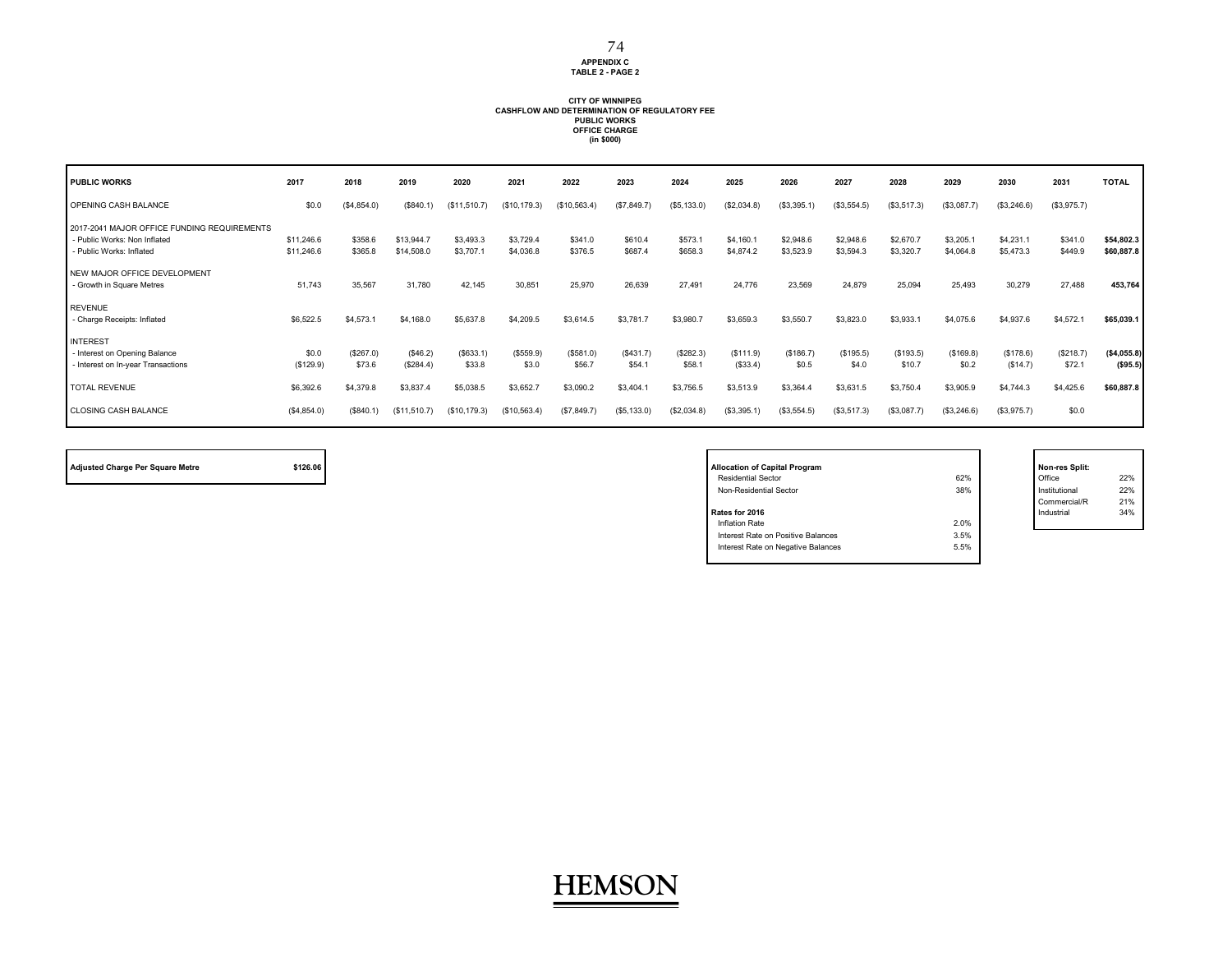#### **APPENDIX C TABLE 2 - PAGE 3** 75

## **CITY OF WINNIPEG CASHFLOW AND DETERMINATION OF REGULATORY FEE PUBLIC WORKS INSTITUTIONAL CHARGE (in \$000)**

| <b>PUBLIC WORKS</b>                                                                                     | 2017                     | 2018                | 2019                     | 2020                   | 2021                   | 2022               | 2023               | 2024                | 2025                   | 2026                   | 2027                   | 2028                   | 2029                   | 2030                   | 2031                | <b>TOTAL</b>             |
|---------------------------------------------------------------------------------------------------------|--------------------------|---------------------|--------------------------|------------------------|------------------------|--------------------|--------------------|---------------------|------------------------|------------------------|------------------------|------------------------|------------------------|------------------------|---------------------|--------------------------|
| OPENING CASH BALANCE                                                                                    | \$0.0                    | (\$4,776.3)         | (\$826.6)                | (\$11,326.4)           | (\$10,016.3)           | (\$10,394.3)       | (\$7,724.1)        | (\$5,050.9)         | (\$2,002.2)            | (\$3,340.7)            | (\$3,497.6)            | (\$3,461.0)            | (\$3,038.3)            | (\$3, 194.6)           | (\$3,912.0)         |                          |
| 2017-2041 MAJOR OFFICE FUNDING REQUIREMENTS<br>- Public Works: Non Inflated<br>- Public Works: Inflated | \$11,066.6<br>\$11,066.6 | \$352.9<br>\$359.9  | \$13,721.4<br>\$14,275.8 | \$3,437.4<br>\$3,647.8 | \$3,669.7<br>\$3,972.2 | \$335.5<br>\$370.4 | \$600.7<br>\$676.4 | \$563.9<br>\$647.8  | \$4,093.5<br>\$4,796.2 | \$2,901.4<br>\$3,467.5 | \$2,901.4<br>\$3,536.8 | \$2,628.0<br>\$3,267.6 | \$3,153.8<br>\$3,999.8 | \$4,163.3<br>\$5,385.7 | \$335.5<br>\$442.7  | \$53,925.1<br>\$59,913.2 |
| NEW INSTITUTIONAL DEVELOPMENT<br>- Growth in Square Metres                                              | 122,572                  | 84,253              | 75,284                   | 99,835                 | 73,081                 | 61,520             | 63.104             | 65,123              | 58,690                 | 55,832                 | 58,936                 | 59,444                 | 60,389                 | 71,727                 | 65,116              | 1,074,908                |
| <b>REVENUE</b><br>- Charge Receipts: Inflated                                                           | \$6,418.1                | \$4,499.9           | \$4,101.3                | \$5,547.6              | \$4,142.1              | \$3,556.6          | \$3,721.2          | \$3,917.0           | \$3,600.7              | \$3,493.9              | \$3,761.8              | \$3,870.2              | \$4,010.3              | \$4,858.5              | \$4,498.9           | \$63,998.0               |
| <b>INTEREST</b><br>Interest on Opening Balance<br>- Interest on In-year Transactions                    | \$0.0<br>(\$127.8)       | (\$262.7)<br>\$72.4 | (\$45.5)<br>(\$279.8)    | (\$623.0)<br>\$33.2    | (\$550.9)<br>\$3.0     | (S571.7)<br>\$55.8 | (S424.8)<br>\$53.3 | (\$277.8)<br>\$57.2 | (\$110.1)<br>(\$32.9)  | (\$183.7)<br>\$0.5     | (\$192.4)<br>\$3.9     | (\$190.4)<br>\$10.5    | (\$167.1)<br>\$0.2     | (\$175.7)<br>(\$14.5)  | (\$215.2)<br>\$71.0 | (\$3,990.9)<br>(\$94.0)  |
| <b>TOTAL REVENUE</b>                                                                                    | \$6,290.3                | \$4,309.7           | \$3,776.0                | \$4,957.8              | \$3,594.2              | \$3,040.7          | \$3,349.6          | \$3,696.4           | \$3,457.7              | \$3,310.6              | \$3,573.4              | \$3,690.3              | \$3,843.4              | \$4,668.3              | \$4,354.7           | \$59,913.2               |
| <b>CLOSING CASH BALANCE</b>                                                                             | (\$4,776.3)              | (\$826.6)           | (\$11,326.4)             | (\$10,016.3)           | (\$10,394.3)           | (S7, 724.1)        | (\$5,050.9)        | (\$2,002.2)         | (\$3,340.7)            | (\$3,497.6)            | (\$3,461.0)            | (\$3,038.3)            | (\$3,194.6)            | (\$3,912.0)            | \$0.0               |                          |

| <b>Adjusted Charge Per Square Metre</b> | \$52.36 | <b>Allocation of Capital Program</b> |      | Non-res Split: |
|-----------------------------------------|---------|--------------------------------------|------|----------------|
|                                         |         | <b>Residential Sector</b>            | 62%  | Office         |
|                                         |         | Non-Residential Sector               | 38%  | Institutional  |
|                                         |         |                                      |      | Commercial/R   |
|                                         |         | Rates for 2016                       |      | Industrial     |
|                                         |         | Inflation Rate                       | 2.0% |                |
|                                         |         | Interest Rate on Positive Balances   | 3.5% |                |
|                                         |         | Interest Rate on Negative Balances   | 5.5% |                |
|                                         |         |                                      |      |                |

Office 22%<br>Institutional 22% Institutional Commercial/R 21% Industrial  $34%$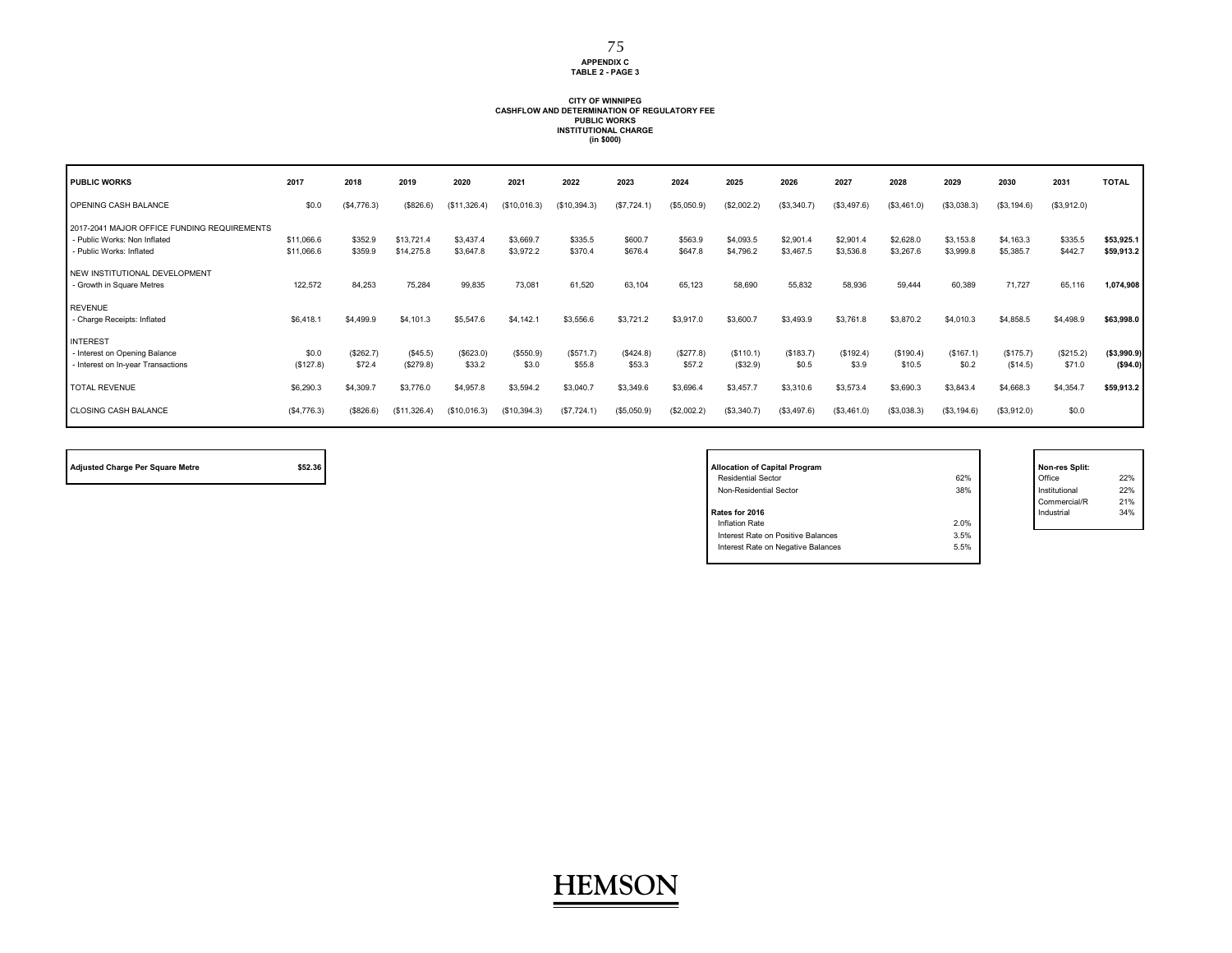### **APPENDIX C TABLE 2 - PAGE 4**

## **CITY OF WINNIPEG CASHFLOW AND DETERMINATION OF REGULATORY FEE PUBLIC WORKS COMMERCIAL/RETAIL CHARGE (in \$000)**

| <b>PUBLIC WORKS</b>                                                                                     | 2017                     | 2018                | 2019                     | 2020                   | 2021                   | 2022                | 2023                | 2024                | 2025                   | 2026                   | 2027                   | 2028                   | 2029                   | 2030                   | 2031                | <b>TOTAL</b>             |
|---------------------------------------------------------------------------------------------------------|--------------------------|---------------------|--------------------------|------------------------|------------------------|---------------------|---------------------|---------------------|------------------------|------------------------|------------------------|------------------------|------------------------|------------------------|---------------------|--------------------------|
| OPENING CASH BALANCE                                                                                    | \$0.0                    | (\$4,656.7)         | (\$805.9)                | (\$11,042.6)           | (\$9,765.4)            | (\$10, 133.9)       | (\$7,530.5)         | (\$4,924.3)         | (\$1,952.1)            | (\$3,257.0)            | (\$3,410.0)            | (\$3,374.3)            | (\$2,962.1)            | (\$3,114.6)            | (\$3,814.0)         |                          |
| 2017-2041 MAJOR OFFICE FUNDING REQUIREMENTS<br>- Public Works: Non Inflated<br>- Public Works: Inflated | \$10,789.3<br>\$10,789.3 | \$344.0<br>\$350.9  | \$13,377.6<br>\$13,918.1 | \$3,351.3<br>\$3,556.4 | \$3,577.7<br>\$3,872.6 | \$327.1<br>\$361.2  | \$585.6<br>\$659.5  | \$549.8<br>\$631.5  | \$3,990.9<br>\$4,676.0 | \$2,828.7<br>\$3,380.6 | \$2,828.7<br>\$3,448.2 | \$2,562.1<br>\$3,185.7 | \$3,074.8<br>\$3,899.6 | \$4,059.0<br>\$5,250.8 | \$327.<br>\$431.6   | \$52,573.9<br>\$58,411.9 |
| NEW COMMERCIAL DEVELOPMENT<br>- Growth in Square Metres                                                 | 73,539                   | 50,549              | 45,168                   | 59,898                 | 43,846                 | 36,910              | 37,860              | 39,071              | 35,212                 | 33,498                 | 35,360                 | 35,664                 | 36,231                 | 43,034                 | 39,067              | 644,907                  |
| <b>REVENUE</b><br>- Charge Receipts: Inflated                                                           | \$6,257.3                | \$4,387.2           | \$3,998.5                | \$5,408.5              | \$4,038.3              | \$3,467.5           | \$3,627.9           | \$3,818.8           | \$3,510.5              | \$3,406.3              | \$3,667.6              | \$3,773.2              | \$3,909.8              | \$4,736.8              | \$4,386.2           | \$62,394.4               |
| <b>INTEREST</b><br>- Interest on Opening Balance<br>- Interest on In-year Transactions                  | \$0.0<br>(\$124.6)       | (\$256.1)<br>\$70.6 | (\$44.3)<br>(\$272.8)    | (\$607.3)<br>\$32.4    | (\$537.1)<br>\$2.9     | (\$557.4)<br>\$54.4 | (\$414.2)<br>\$51.9 | (\$270.8)<br>\$55.8 | (\$107.4)<br>(\$32.1)  | (\$179.1)<br>\$0.5     | (\$187.5)<br>\$3.8     | (\$185.6)<br>\$10.3    | (\$162.9)<br>\$0.2     | (\$171.3)<br>(\$14.1)  | (\$209.8)<br>\$69.2 | (\$3,890.9)<br>(\$91.6)  |
| <b>TOTAL REVENUE</b>                                                                                    | \$6,132.7                | \$4,201.7           | \$3,681.4                | \$4,833.6              | \$3,504.2              | \$2,964.5           | \$3,265.7           | \$3,603.8           | \$3,371.0              | \$3,227.6              | \$3,483.9              | \$3,597.9              | \$3,747.1              | \$4,551.3              | \$4,245.6           | \$58,411.9               |
| CLOSING CASH BALANCE                                                                                    | (\$4,656.7)              | (\$805.9)           | (\$11,042.6)             | (\$9,765.4)            | (S10, 133.9)           | (S7, 530.5)         | (\$4,924.3)         | (\$1,952.1)         | (\$3,257.0)            | (\$3,410.0)            | (\$3,374.3)            | (\$2,962.1)            | (S3, 114.6)            | (\$3,814.0)            | \$0.0               |                          |

| <b>Adjusted Charge Per Square Metre</b> | \$85.09 | <b>Allocation of Capital Program</b> |      | Non-res Split: |
|-----------------------------------------|---------|--------------------------------------|------|----------------|
|                                         |         | <b>Residential Sector</b>            | 62%  | Office         |
|                                         |         | Non-Residential Sector               | 38%  | Institutional  |
|                                         |         |                                      |      | Commercial/R   |
|                                         |         | Rates for 2016                       |      | Industrial     |
|                                         |         | Inflation Rate                       | 2.0% |                |
|                                         |         | Interest Rate on Positive Balances   | 3.5% |                |
|                                         |         | Interest Rate on Negative Balances   | 5.5% |                |
|                                         |         |                                      |      |                |

Office 22%<br>Institutional 22% Institutional Commercial/R 21% Industrial  $34%$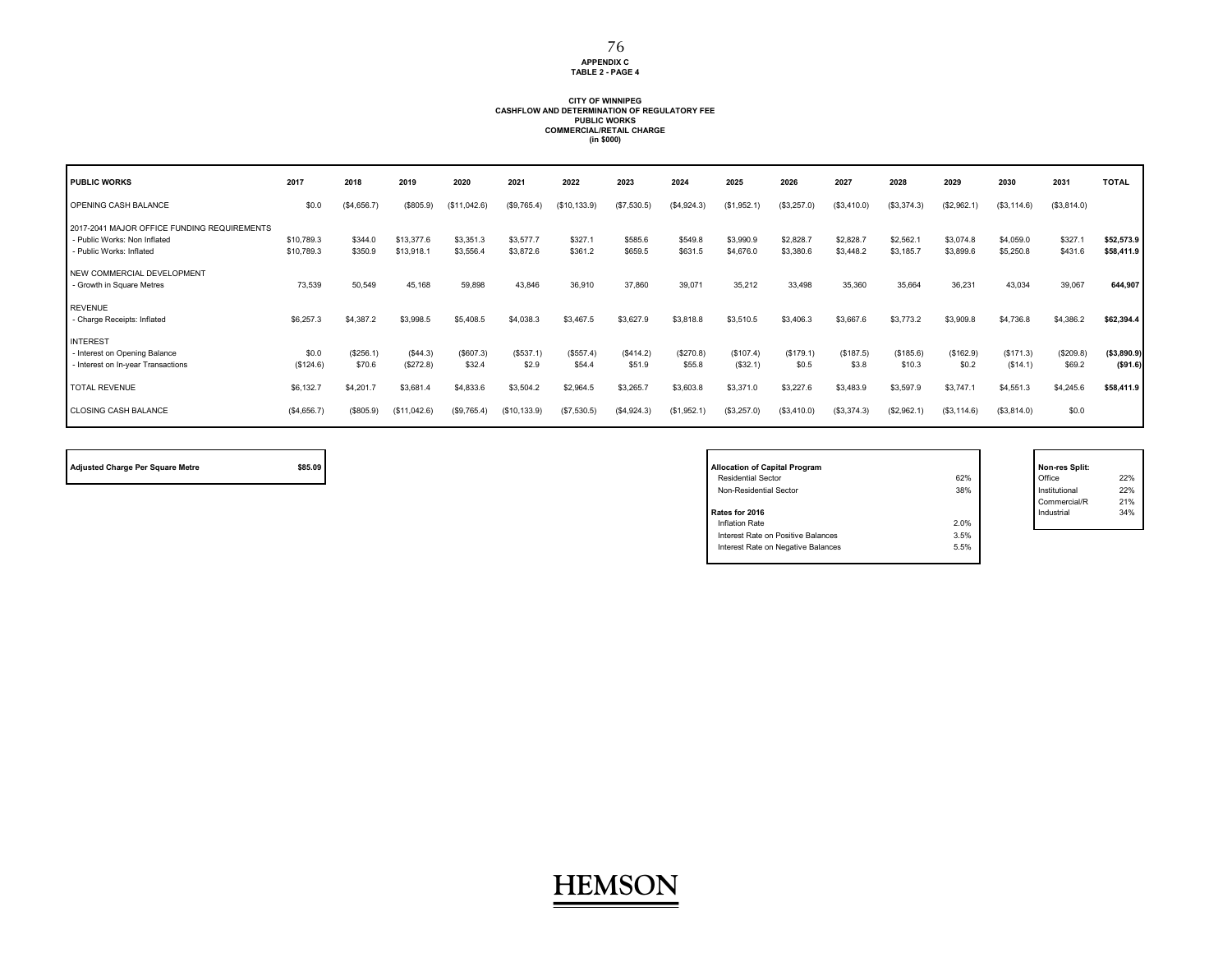## **APPENDIX C TABLE 2 - PAGE 5**

## **CITY OF WINNIPEG CASHFLOW AND DETERMINATION OF REGULATORY FEE PUBLIC WORKS INDUSTRIAL CHARGE (in \$000)**

| <b>PUBLIC WORKS</b>                                                                                     | 2017                     | 2018                 | 2019                     | 2020                   | 2021                   | 2022                | 2023                 | 2024                 | 2025                   | 2026                   | 2027                   | 2028                   | 2029                   | 2030                   | 2031                | <b>TOTAL</b>              |
|---------------------------------------------------------------------------------------------------------|--------------------------|----------------------|--------------------------|------------------------|------------------------|---------------------|----------------------|----------------------|------------------------|------------------------|------------------------|------------------------|------------------------|------------------------|---------------------|---------------------------|
| OPENING CASH BALANCE                                                                                    | \$0.0                    | (\$7,516.1)          | (\$1,300.8)              | (\$17,823.3)           | (\$15,761.8)           | (\$16,356.6)        | (\$12, 154.6)        | (\$7,948.1)          | (\$3,150.8)            | (\$5,257.0)            | (\$5,503.9)            | (\$5,446.3)            | (\$4,781.0)            | (\$5,027.1)            | (\$6, 156.0)        |                           |
| 2017-2041 MAJOR OFFICE FUNDING REQUIREMENTS<br>- Public Works: Non Inflated<br>- Public Works: Inflated | \$17,414.5<br>\$17,414.5 | \$555.3<br>\$566.4   | \$21,592.2<br>\$22,464.5 | \$5,409.1<br>\$5,740.2 | \$5,774.6<br>\$6,250.6 | \$528.0<br>\$582.9  | \$945.2<br>\$1,064.4 | \$887.4<br>\$1,019.3 | \$6,441.5<br>\$7,547.3 | \$4,565.7<br>\$5,456.4 | \$4,565.7<br>\$5,565.5 | \$4,135.4<br>\$5,141.9 | \$4,962.8<br>\$6,294.1 | \$6,551.4<br>\$8,475.0 | \$528.0<br>\$696.7  | \$84,856.9<br>\$94,279.9  |
| NEW INDUSTRIAL DEVELOPMENT<br>- Growth in Square Metres                                                 | 296,738                  | 203,971              | 182,257                  | 241,695                | 176,925                | 148,937             | 152,772              | 157,658              | 142,085                | 135,167                | 142,681                | 143,911                | 146,198                | 173,647                | 157,642             | 2,602,284                 |
| <b>REVENUE</b><br>- Charge Receipts: Inflated                                                           | \$10,099.6               | \$7,081.1            | \$6,453.8                | \$8,729.7              | \$6,518.1              | \$5,596.7           | \$5,855.6            | \$6,163.8            | \$5,666.1              | \$5,498.0              | \$5,919.7              | \$6,090.1              | \$6,310.7              | \$7,645.4              | \$7,079.5           | \$100,707.8               |
| <b>INTEREST</b><br>- Interest on Opening Balance<br>- Interest on In-year Transactions                  | \$0.0<br>(\$201.2)       | (\$413.4)<br>\$114.0 | (S71.5)<br>(\$440.3)     | (\$980.3)<br>\$52.3    | (\$866.9)<br>\$4.7     | (\$899.6)<br>\$87.7 | (\$668.5)<br>\$83.8  | (S437.1)<br>\$90.0   | (\$173.3)<br>(\$51.7)  | (\$289.1)<br>\$0.7     | (\$302.7)<br>\$6.2     | (\$299.5)<br>\$16.6    | (\$263.0)<br>\$0.3     | (\$276.5)<br>(\$22.8)  | (S338.6)<br>\$111.7 | (\$6, 280.1)<br>(\$147.9) |
| <b>TOTAL REVENUE</b>                                                                                    | \$9,898.4                | \$6,781.7            | \$5,942.0                | \$7,801.7              | \$5,655.9              | \$4,784.9           | \$5,271.0            | \$5,816.7            | \$5,441.0              | \$5,209.6              | \$5,623.2              | \$5,807.2              | \$6,048.0              | \$7,346.1              | \$6,852.6           | \$94,279.9                |
| <b>CLOSING CASH BALANCE</b>                                                                             | (\$7,516.1)              | (S1, 300.8)          | (\$17,823.3)             | (\$15,761.8)           | (\$16,356.6)           | (\$12, 154.6)       | (\$7,948.1)          | (\$3,150.8)          | (\$5,257.0)            | (\$5,503.9)            | (\$5,446.3)            | (\$4,781.0)            | (\$5,027.1)            | (\$6, 156.0)           | \$0.0               |                           |

| \$34.04<br><b>Adjusted Charge Per Square Metre</b> | <b>Allocation of Capital Program</b>       | Non-res Split: |
|----------------------------------------------------|--------------------------------------------|----------------|
|                                                    | 62%<br><b>Residential Sector</b>           | Office         |
|                                                    | 38%<br>Non-Residential Sector              | Institutional  |
|                                                    |                                            | Commercial/R   |
|                                                    | Rates for 2016                             | Industrial     |
|                                                    | 2.0%<br>Inflation Rate                     |                |
|                                                    | 3.5%<br>Interest Rate on Positive Balances |                |
|                                                    | Interest Rate on Negative Balances<br>5.5% |                |
|                                                    |                                            |                |

Office 22%<br>Institutional 22% Institutional Commercial/R 21% Industrial  $34%$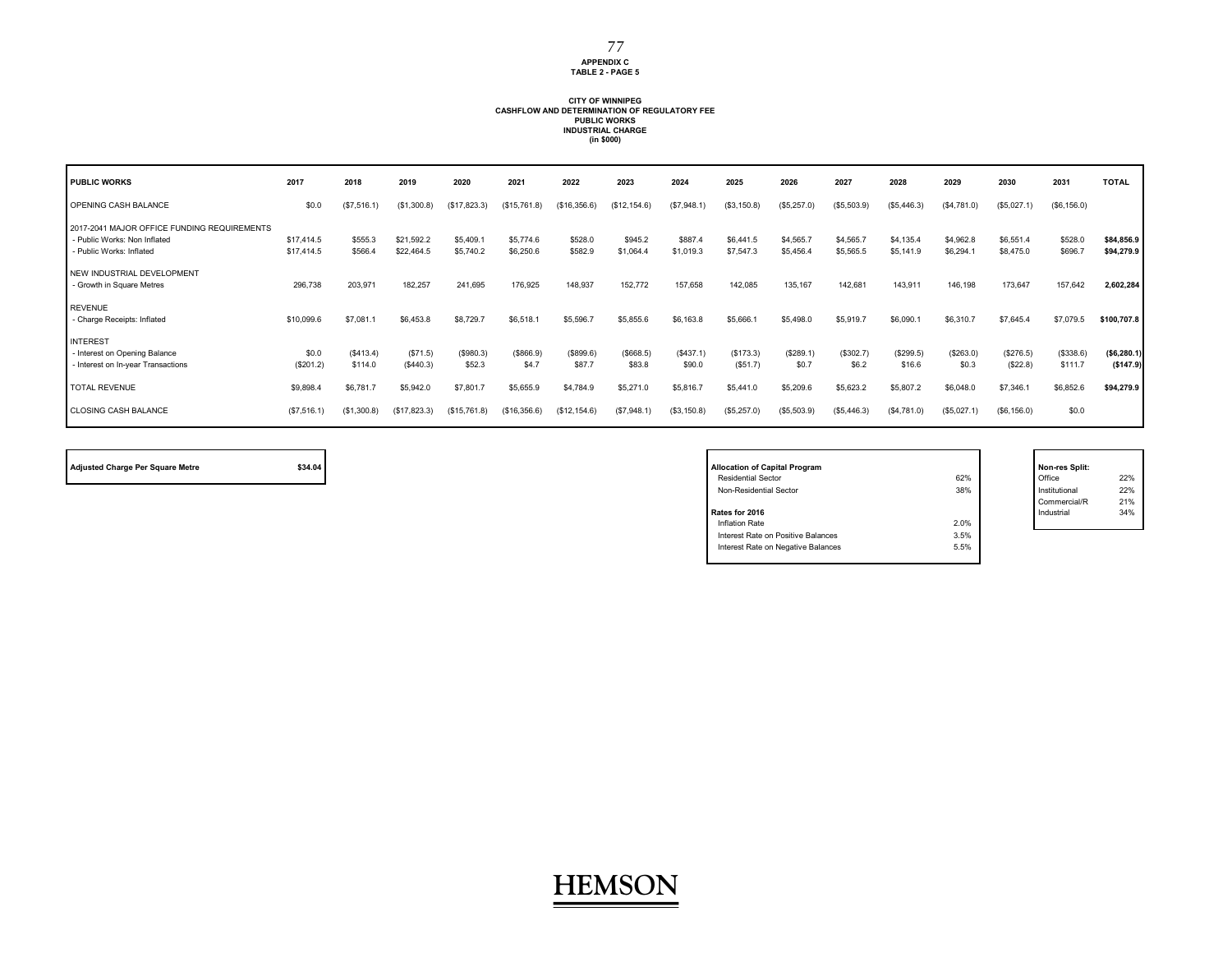**APPENDIX D** 

*25-YEAR BENEFITTING PERIOD SERVICES* 

*TECHNICAL APPENDIX*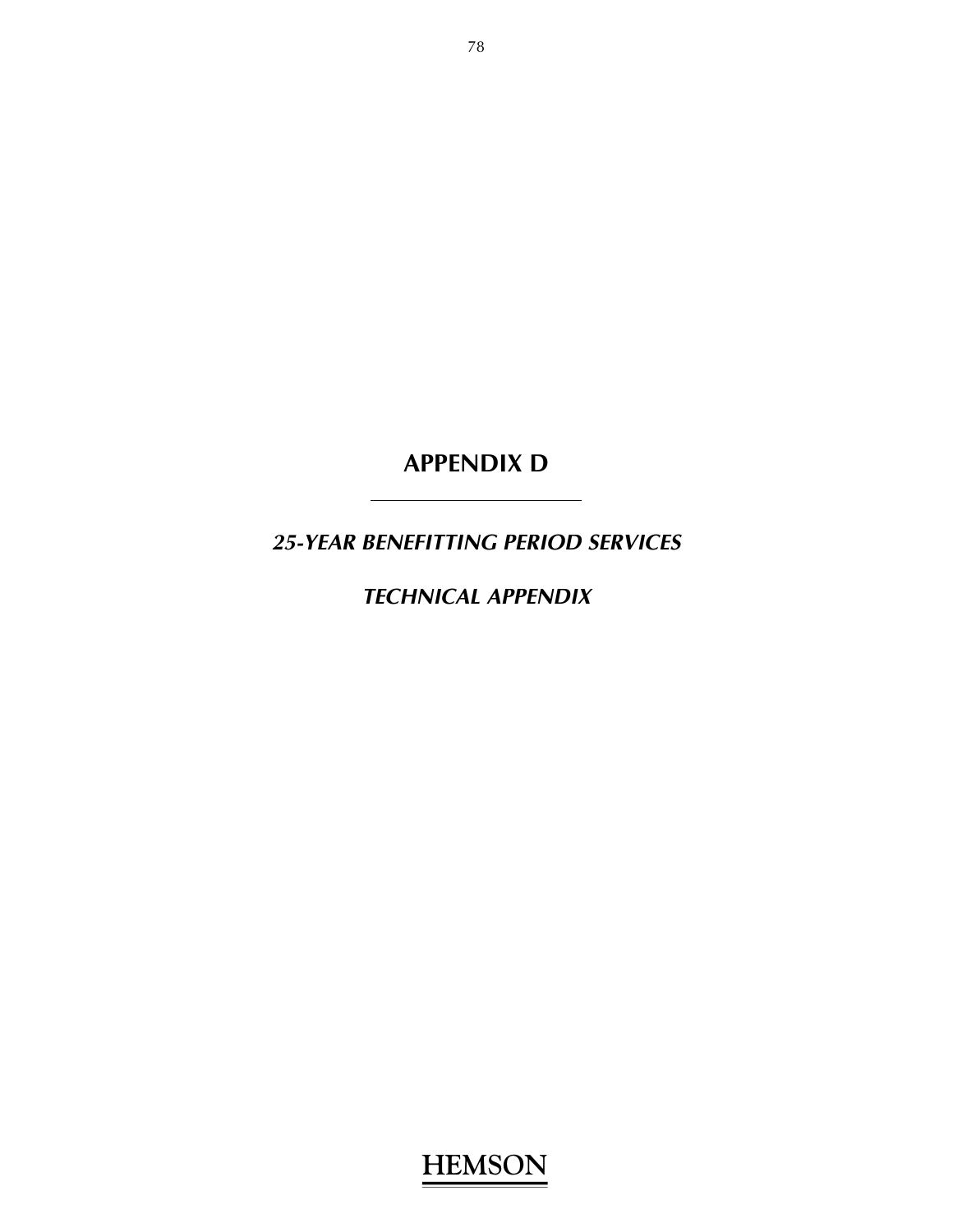#### **APPENDIX D**

#### **25-YEAR BENEFITTING PERIOD SERVICES TECHNICAL APPENDIX**

This appendix provides the detailed analysis undertaken to establish the regulatory fee rates for each of the services for the 25-year benefitting period provided by the City of Winnipeg. Five services have been analysed as part of this benefiting period:

 Appendix D.1 Transit Appendix D.2 Fire & Paramedic Services Appendix D.3 Police Appendix D.4 Water Appendix D.5 Wastewater

Every sub-section contains a set of two tables. The tables provide the background data and analysis undertaken to arrive at the calculated regulatory fee rates for that particular service. An overview of the content and purpose of each of the tables is given below.

#### **TABLE 1 2017 – 2041 DEVELOPMENT-RELATED CAPITAL PROGRAM AND CALCULATION OF THE "UNADJUSTED" REGULATORY FEES**

Based on the development forecasts presented in Appendix A, City staff in collaboration with consultants, have created a growth-related capital forecast that sets out the projects required to service anticipated development over the 25-year period from 2017–2041.

To determine the share of the program to be recovered through regulatory fees, the project costs are reduced by any anticipated grants, subsidies or other recoveries, as well as "replacement" shares and benefit to existing shares. Further, in certain cases a portion of costs has been allocated to "prior growth" to account for portions of projects which are deemed to benefit recent development which occurred in the City during the 10 year period preceding 2017.

The capital program less grants and other funding sources, any replacement shares or benefit to existing shares, and prior growth shares yields the development-related costs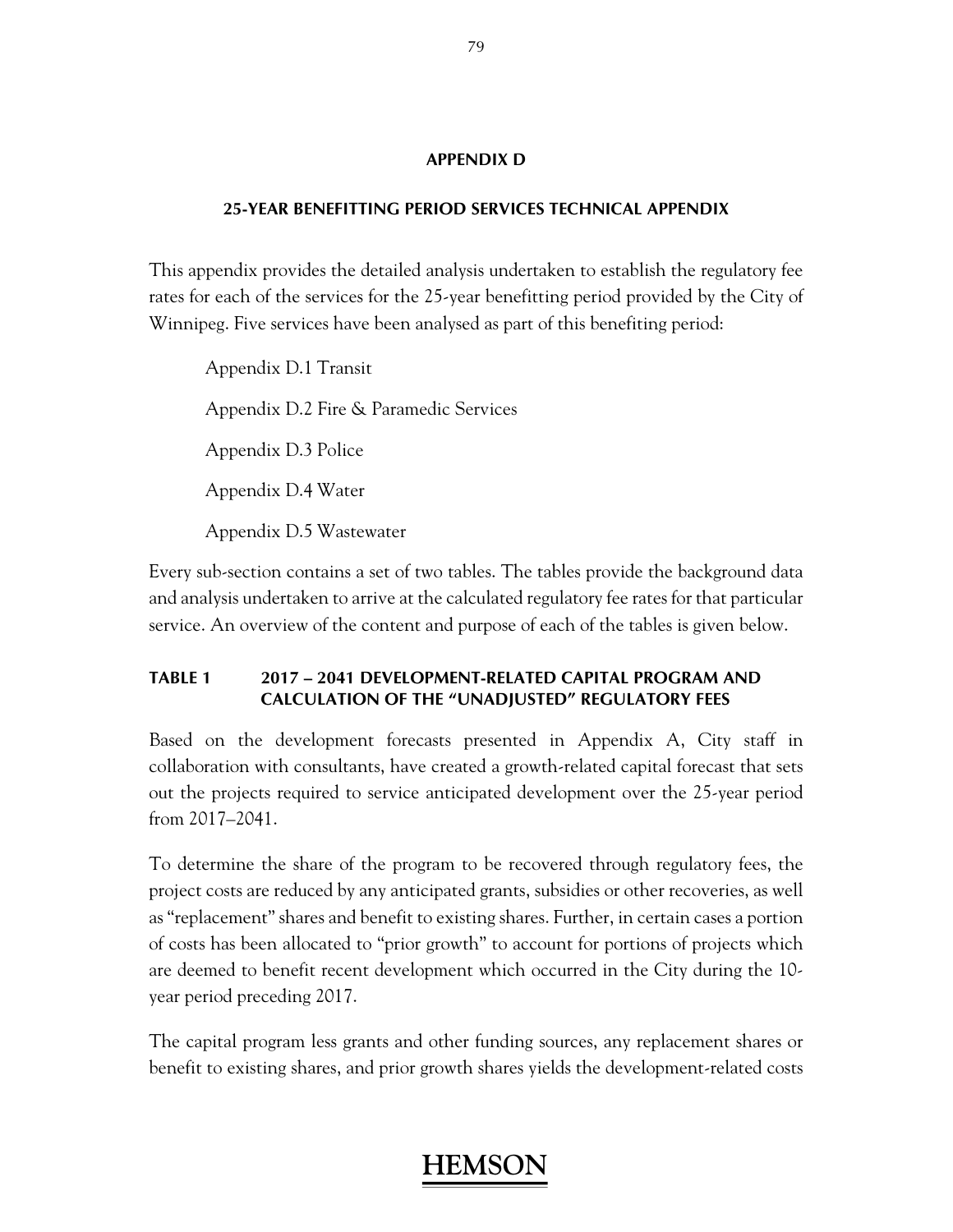that may be included in the regulatory fee calculation for recovery against growth over the forecast period from 2017 to 2041.

### **Calculation of the Unadjusted Regulatory Fee Rates**

The section below the capital program displays the calculation of the "unadjusted" regulatory fee rates. The term "unadjusted" regulatory fee is used to distinguish the charge that is calculated prior to cash flow financing considerations. The cash flow analysis is shown in Table 2.

The first step in determining the unadjusted regulatory fee rate is to allocate the development-related net capital cost between the residential and non-residential sectors. For all 25-year benefitting period services, the development-related costs have been apportioned as 62 per cent residential and 38 per cent non-residential. This apportionment is based on the anticipated shares of population and employment growth over the 25-year forecast period. The 38 per cent non-residential apportionment of the development-related net capital cost has been further broken down into four employment category apportionments based on anticipated shares of employment growth in each sector. The result is an apportionment of 22.3 per cent Office, 21.9 per cent Institutional, 21.4 per cent Commercial/Retail, and 34.5 per cent Industrial.

Next, the residential share of the costs is divided by the forecast population growth in new dwelling units from 2017 to 2041 of approximately 244,800. This gives the unadjusted residential regulatory fee per capita.

The non-residential development-related net capital costs are divided by the forecast increase in non-residential gross floor area (GFA): approximately 737,700 square metres for Office, 1.75 million square metres for Institutional, 1.05 square metres for Commercial/Retail, and 4.23 million square metres for Industrial development. This yields a charge per square metre of new development for each employment category.

### **TABLE 2 CASH FLOW ANALYSIS**

A cash flow analysis is also undertaken to account for the timing of projects and receipt of regulatory fees. Interest earnings or borrowing costs are accounted for in the calculation. Based on the development forecast, the analysis calculates the regulatory fee rate required to finance the net development-related capital spending plan, including provisions for any borrowing costs or interest earnings on the reserve funds.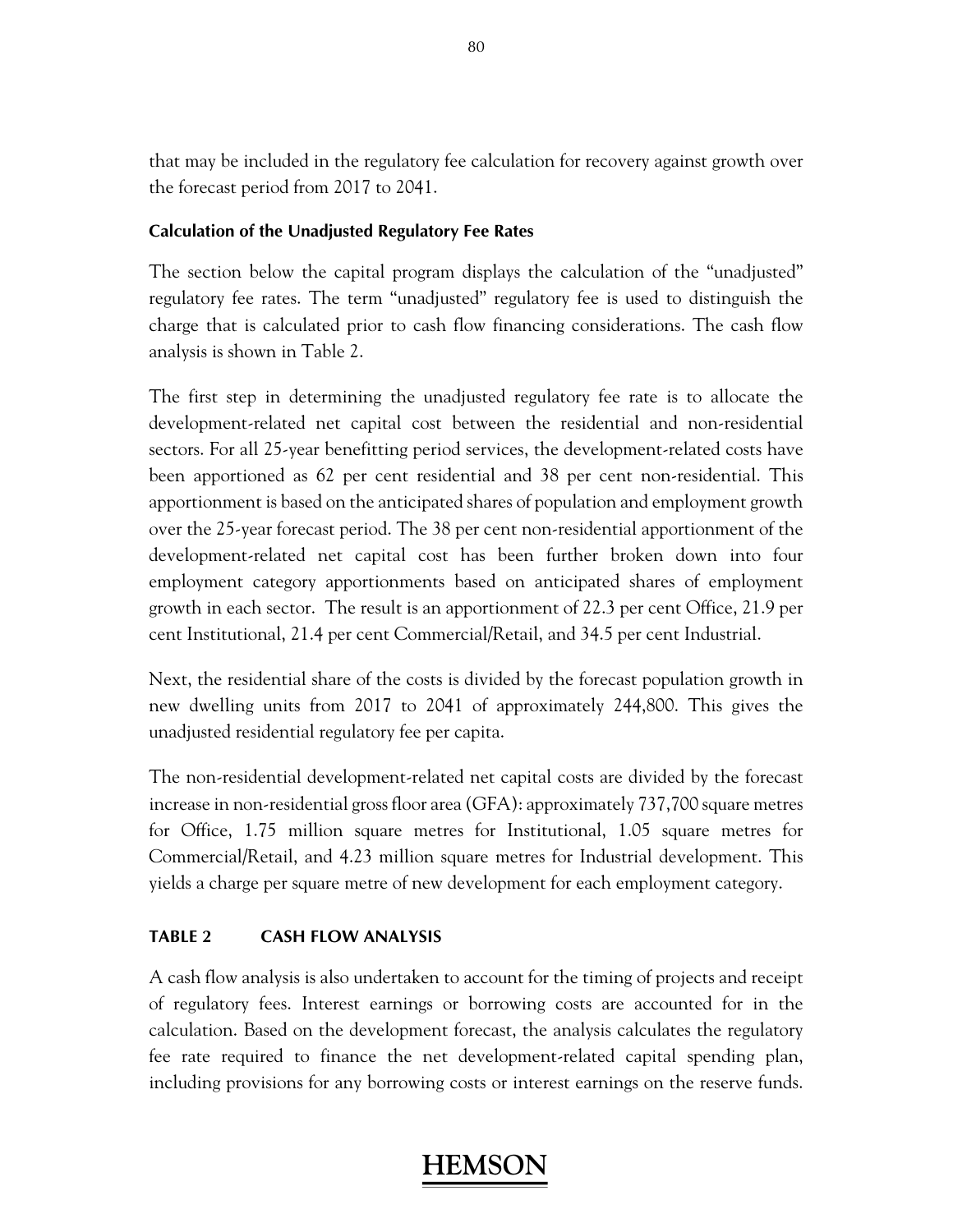An inflation rate assumption of 2.0 per cent is used for the funding requirements, an interest rate of 5.5 per cent is used for borrowing on the funds and an interest rate of 3.5 per cent is applied to positive balances.

The cash flow analysis is designed so that the closing cash balance at the end of the planning period is as close to nil as possible. Table 2 displays the results of the cash flow analysis and provides the adjusted or final per capita residential and per square metre (of GFA) non-residential regulatory fees.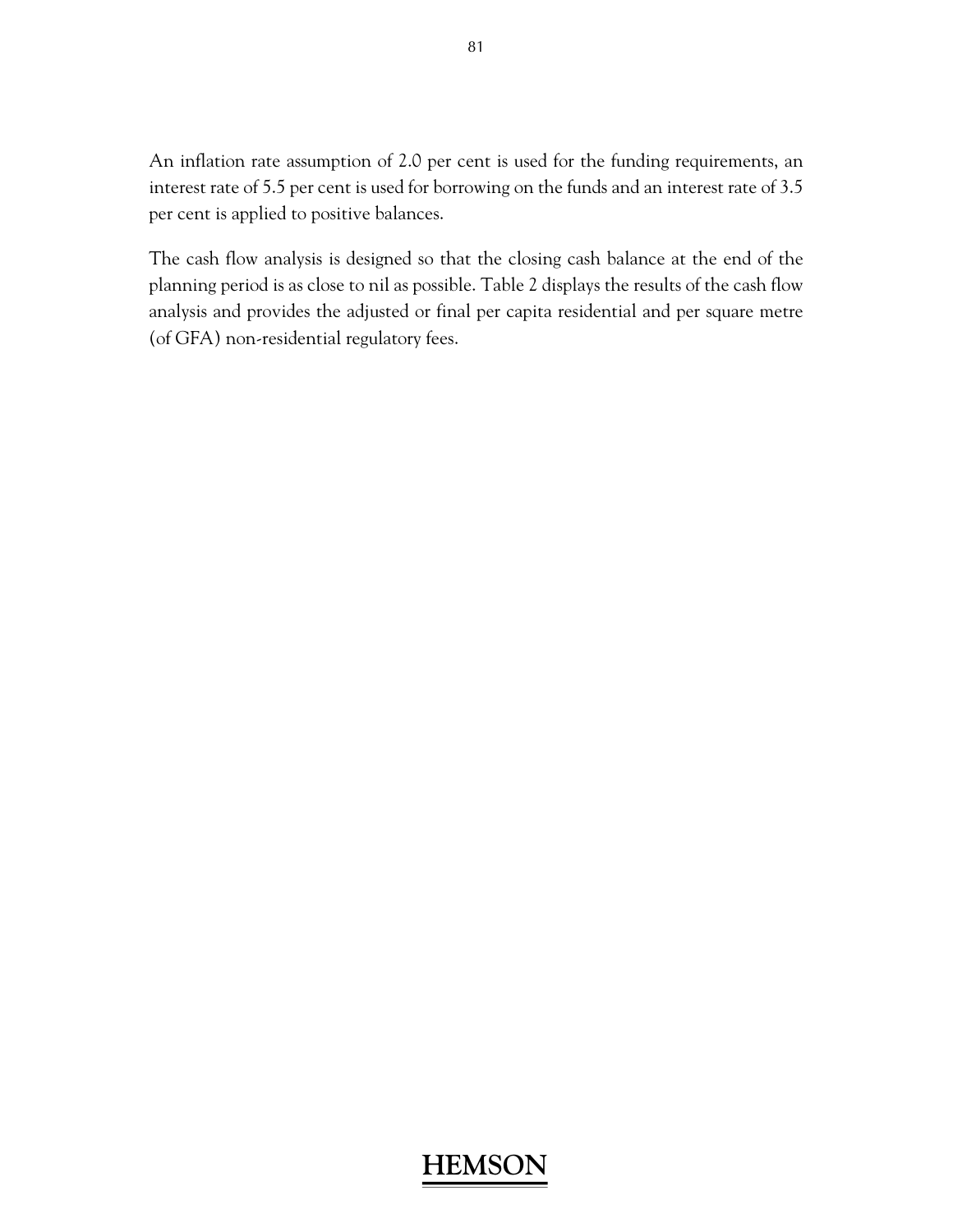# **APPENDIX D.1**

## *TRANSIT*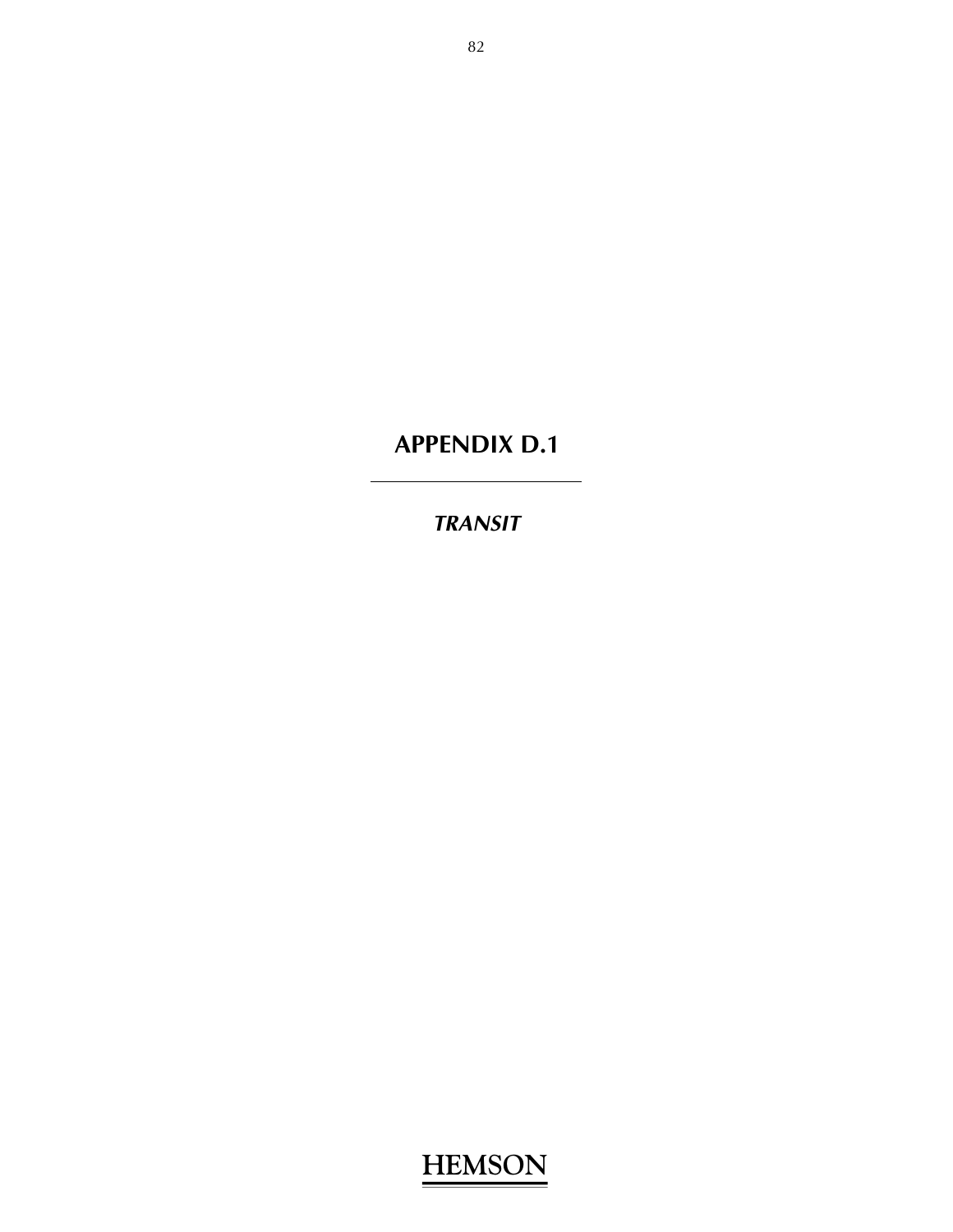### **APPENDIX D.1**

#### **TRANSIT**

Winnipeg Transit provides public transit-services City-wide, and manages major rapid transit projects as well as the fleet of transit buses and inventory of mechanical and storage facilities.

#### **TABLE 1 2017–2041 DEVELOPMENT-RELATED CAPITAL PROGRAM AND CALCULATION OF THE "UNADJUSTED" REGULATORY FEES**

The development-related capital program for Transit services totals \$2.62 billion. This includes construction activity associated with six major new bus rapid transit corridors, the purchasing of additional transit buses, and the expansion of a mechanical and storage facility.

A large proportion of this capital program is anticipated to be funded through grants form other levels of government, at \$1.51 billion.

The benefit to existing shares for projects under this service are based on the shares of present and forecast 2041 population and employment. This amounts to a total of \$703.41 million. It is noted that this represents a conservative approach to the calculation of costs for recovery through regulatory fees. It is recommended that as information becomes available, the benefit to existing shares be updated to account for transit ridership projections for the existing population in comparison with ridership projections due to growth.

Finally, the Southwest BRT corridor represents a recent project undertaken by the City. To account for this, a "prior growth" share has been assigned representing costs allocated to recent development over the previous 10 years. This amount totals \$31.60 million.

Costs for recovery through regulatory fees total \$365.45 million. After residential and non-residential apportionments, unadjusted charges are calculated at \$925.72 per capita for residential development, \$41.91 per square metre for Office, \$17.41 per square metre for Institutional, \$28.29 per square metre for Commercial/Retail, and \$11.32 per square metre for Industrial development.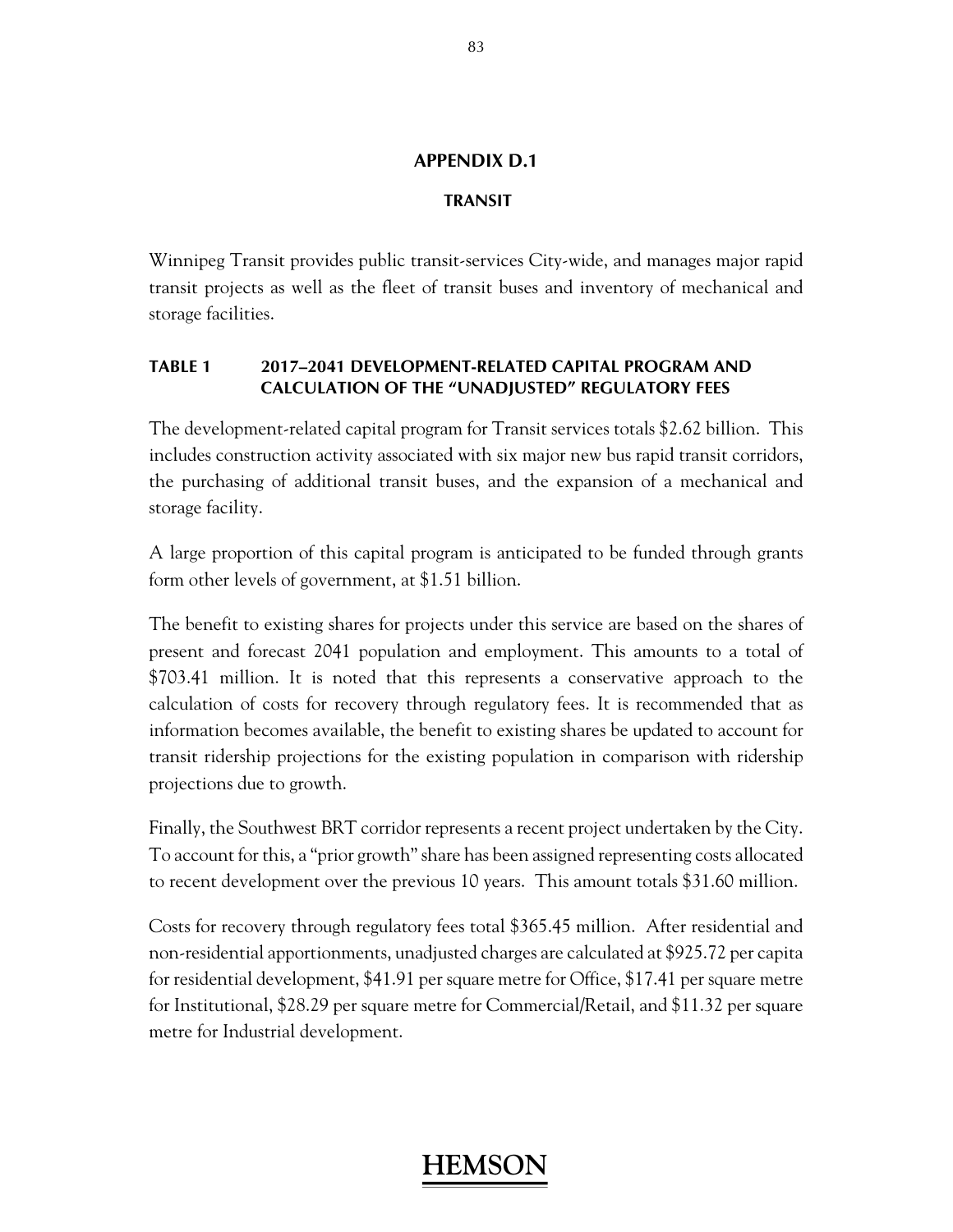## **TABLE 2 CASH FLOW ANALYSIS**

After cash flow considerations, both the residential and non-residential charges increase as shown in the following table:

| <b>TRANSIT</b>           |                                     |                                   |                                 |                       |                                             |                                             |                                             |                                    |                                    |  |
|--------------------------|-------------------------------------|-----------------------------------|---------------------------------|-----------------------|---------------------------------------------|---------------------------------------------|---------------------------------------------|------------------------------------|------------------------------------|--|
| <b>SUMMARY</b>           |                                     |                                   |                                 |                       |                                             |                                             |                                             |                                    |                                    |  |
|                          | 2017-2041                           | Unadjusted                        |                                 | Adjusted              |                                             |                                             | <b>Adjusted Charges</b>                     |                                    |                                    |  |
|                          | Development-Related Capital Program | Charge                            |                                 | Charge                |                                             | Office                                      |                                             | Institutional   Commercial         | Industrial                         |  |
| Total<br>\$2,615,300,000 | Net Recoverable<br>\$365,446,506    | $\frac{1}{2}$ /capita<br>\$925.72 | $\frac{\sqrt{2}}{2}$<br>\$17.89 | \$/capita<br>\$987.01 | $\frac{\text{S}}{\text{S}}$ sq.m<br>\$19.00 | $\frac{\text{S}}{\text{S}}$ sq.m<br>\$44.53 | $\frac{\text{S}}{\text{S}}$ sq.m<br>\$18.50 | $\frac{\sigma}{2}$ sq.m<br>\$30.06 | $\frac{\sigma}{2}$ sq.m<br>\$12.02 |  |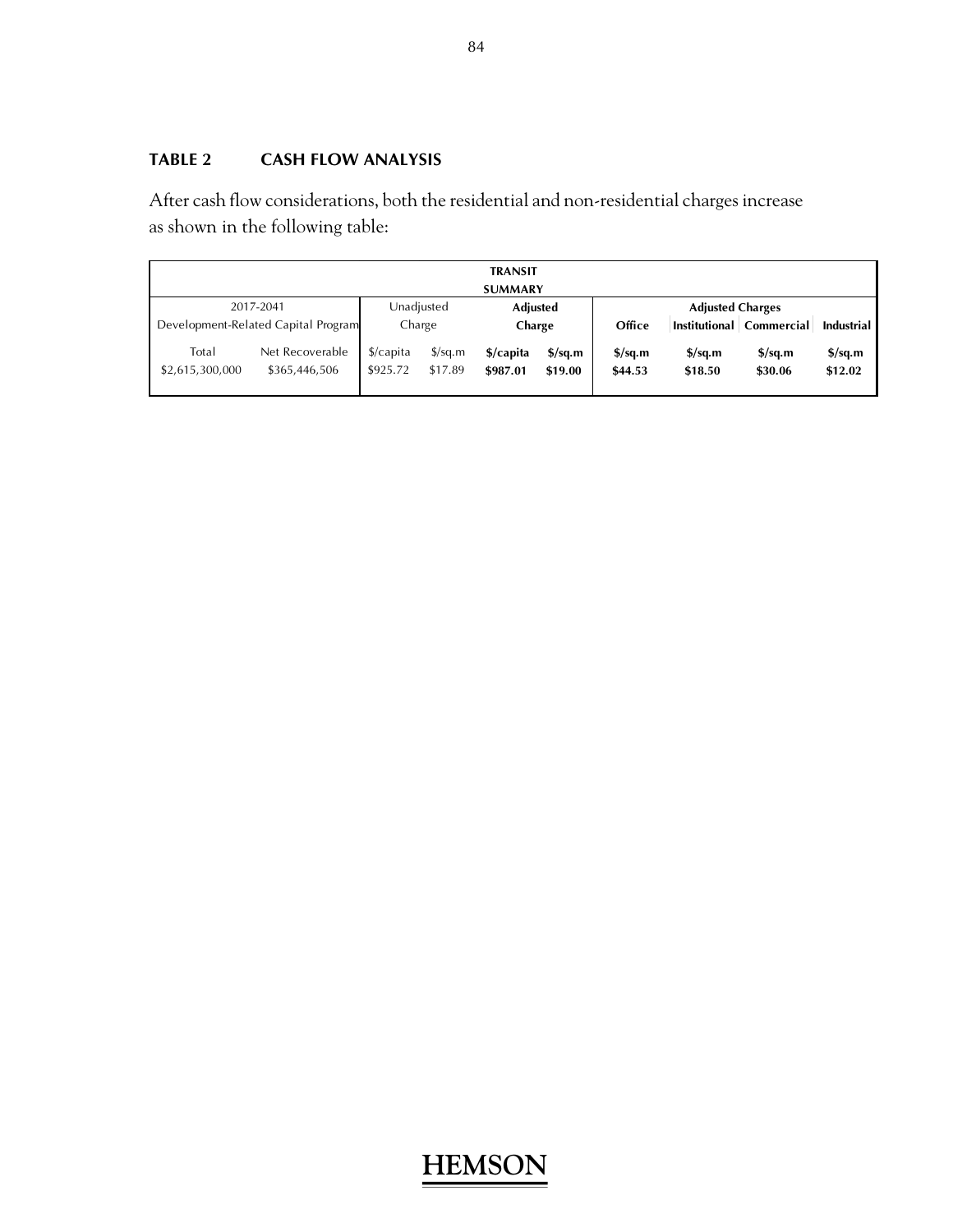#### **APPENDIX D.1TABLE 1**

#### **CITY OF WINNIPEG DEVELOPMENT-RELATED CAPITAL PROGRAM**

|                      |                                                                 |            | <b>Gross</b>    | Grants/                              | Net                      | <b>Ineligible Costs</b> | Development      |                          | <b>Costs for Recoverv</b> |              |
|----------------------|-----------------------------------------------------------------|------------|-----------------|--------------------------------------|--------------------------|-------------------------|------------------|--------------------------|---------------------------|--------------|
| Service              | <b>Project Description</b>                                      | Timing     | Project<br>Cost | Subsidies/Other<br><b>Recoveries</b> | <b>Municipal</b><br>Cost | Replacement<br>& BTE    | Related<br>Costs | Prior<br>Growth          | $2017 -$<br>2041          | Post<br>2041 |
|                      |                                                                 |            |                 |                                      |                          |                         |                  |                          |                           |              |
| 5.0 TRANSIT          |                                                                 |            |                 |                                      |                          |                         |                  |                          |                           |              |
| 5.1.1                | BRT - Southwest Corridor 1st leg (past project)                 | 2017       | 135,800,000 \$  | 45,500,000 \$                        | $90,300,000$ \$          | 47,723,227 \$           | 42,576,773 \$    | 12,766,177 \$            | 29,810,596 \$             |              |
|                      | 5.1.2 BRT - Southwest Corridor 2nd leg (past project)           | 2017       | - \$            | 377,000,000 \$ 243,800,000 \$        | 133,200,000 \$           | 70,395,724 \$           | 62,804,276 \$    | 18,831,171 \$            | 43,973,106 \$             |              |
|                      | 5.1.3 BRT - East Corridor                                       | 2021       |                 | 425,000,000 \$ 255,000,000 \$        | 170,000,000 \$           | 120,829,636 \$          | 49,170,364 \$    | $\sim$                   | 49,170,364 \$             |              |
| 5.1.4                | <b>BRT - West Corridor</b>                                      | 2023       |                 | 326,000,000 \$ 195,600,000 \$        | 130,400,000 \$           | 92,683,439 \$           | 37,716,561 \$    | $\sim$                   | $37,716,561$ \$           |              |
|                      | 5.1.5 BRT - North Corridor                                      | 2030       | 166,000,000 \$  | 99,600,000 \$                        | 66,400,000 \$            | 47,194,634 \$           | 19,205,366 \$    | $\sim$                   | 19,205,366 \$             |              |
| 5.1.6                | BRT - Northeast Corridor                                        | 2034       |                 | 485,000,000 \$ 291,000,000 \$        | 194,000,000 \$           | 137,887,938 \$          | 56,112,062 \$    | $\sim$                   | 56,112,062 \$             |              |
| 5.1.7                | <b>BRT - Southeast Corridor</b>                                 | 2038       |                 | 485,000,000 \$ 291,000,000 \$        | 194,000,000 \$           | 137,887,938 \$          | 56,112,062 \$    | $\sim$                   | 56,112,062 \$             |              |
|                      | 5.1.8 Garages - Exp of Mech & Storage at Ft Rouge, New at North | 2023       | 100,000,000 \$  | 60,000,000 \$                        | 40,000,000 \$            | 28,430,503 \$           | 11,569,497 \$    | $\sim$                   | 11,569,497 \$             |              |
| 5.1.9                | Additional Transit Buses - Current transit system               | Various \$ | 82,500,000 \$   | 29,017,241 \$                        | 53,482,759 \$            | $\sim$                  | 53,482,759 \$    | $\sim$                   | 53,482,759 \$             |              |
|                      | 5.1.10 Additional Transit Buses - Future BRT routes             | Various    | 33,000,000 \$   | $4,324,138$ \$                       | 28,675,862 \$            | 20,381,729 \$           | $8,294,133$ \$   | $\overline{\phantom{a}}$ | 8,294,133 \$              |              |
|                      |                                                                 |            |                 |                                      |                          |                         |                  |                          |                           |              |
| <b>TOTAL TRANSIT</b> |                                                                 |            |                 | 2,615,300,000 \$1,514,841,379 \$     | 1,100,458,621 \$         | 703,414,768 \$          | $397,043,853$ \$ | $31,597,347$ \$          | 365,446,506 \$            |              |

| <b>Residential Calculation</b>                         |       |               |
|--------------------------------------------------------|-------|---------------|
| Residential Share of Development-Related Costs         | 62%   | \$226,576,834 |
| 25 Year Population Growth in New Housing Units         |       | 244.757       |
| Unadjusted Per Unit Charge                             |       | \$925.72      |
| <b>Non-Residential Calculation</b>                     |       |               |
| Non-Residential Share of Development-Related Costs     | 38%   | \$138,869,672 |
| 25 Year Growth in Square Metres                        |       | 7.764.241     |
| Unadjusted Per Square Metre Charge                     |       | \$17.89       |
| <b>Non-Residential Allocation</b>                      |       |               |
| 25 Year Growth in Square Metres: Major Office          |       | 737.695       |
| 25 Year Growth in Square Metres: Institutional         |       | 1,747,505     |
| 25 Year Growth in Square Metres: Commercial/Retail     |       | 1.048.442     |
| 25 Year Growth in Square Metres: Industrial            |       | 4,230,599     |
| Office Per Square Metre Charge (Unadjusted)            | 22.3% | \$41.91       |
| Institutional Per Square Metre Charge (Unadjusted)     | 21.9% | \$17.41       |
| Commercial/Retail Per Square Metre Charge (Unadjusted) | 21.4% | \$28.29       |
| Industrial Per Square Metre Charge (Unadjusted)        | 34.5% | \$11.32       |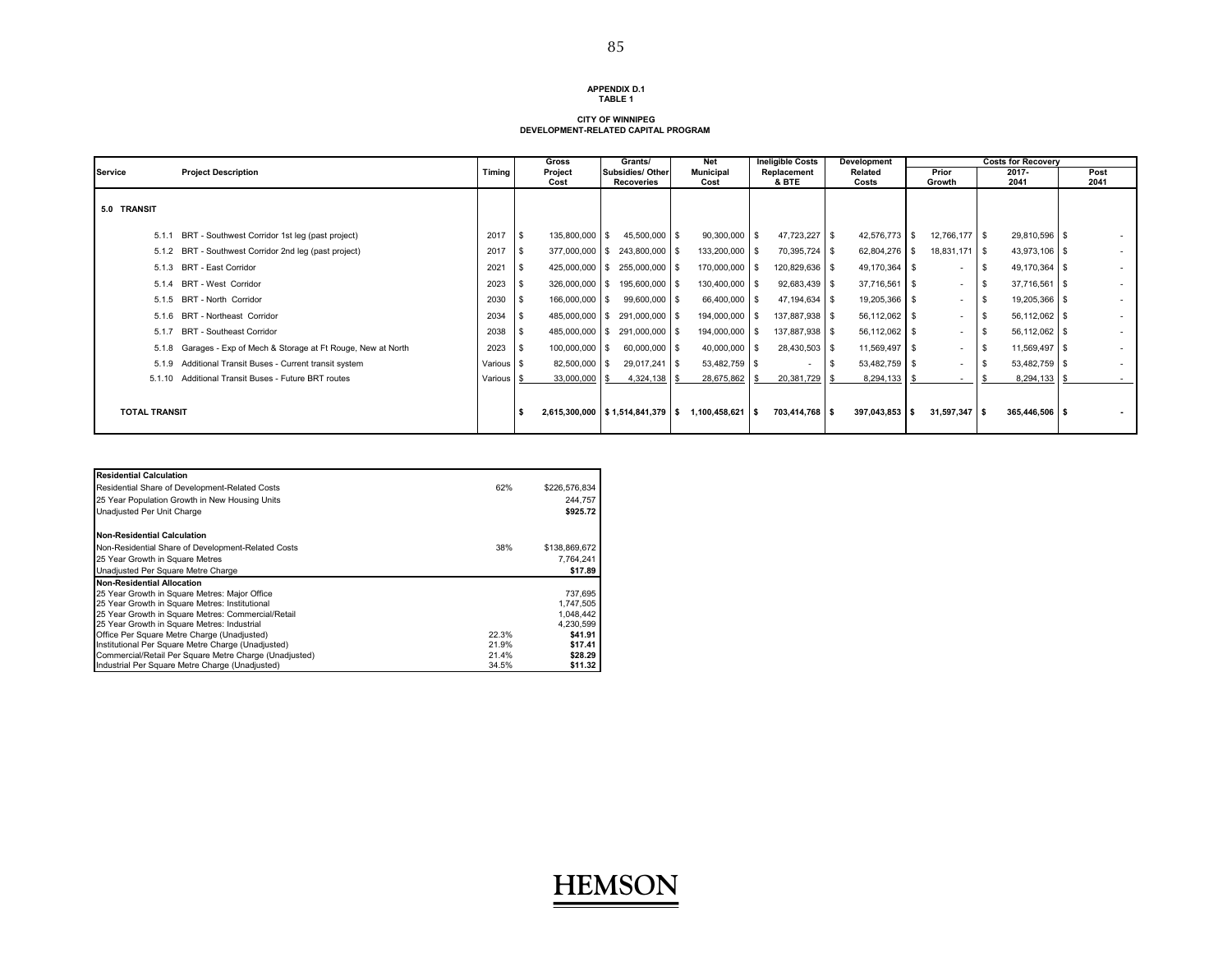#### **APPENDIX D.1 TABLE 2 - PAGE 1**

## **CITY OF WINNIPEG CASHFLOW AND DETERMINATION OF REGULATORY FEE TRANSIT RESIDENTIAL CHARGE (in \$000)**

| <b>TRANSIT</b>                                                                               | 2017                     | 2018                   | 2019                   | 2020                   | 2021                     | 2022                   | 2023                     | 2024                   | 2025                     | 2026                   | 2027                   | 2028                   | 2029                        |
|----------------------------------------------------------------------------------------------|--------------------------|------------------------|------------------------|------------------------|--------------------------|------------------------|--------------------------|------------------------|--------------------------|------------------------|------------------------|------------------------|-----------------------------|
| OPENING CASH BALANCE                                                                         | \$0.0                    | (\$37,764.2)           | (\$30,311.8)           | (\$22,019.7)           | (\$12,871.9)             | (\$36,649.2)           | (\$28,975.3)             | (\$55,850.3)           | (\$48,628.7)             | (S40, 658.2)           | (\$31,914.0)           | (\$23,818.3)           | (\$15,066.6)                |
| 2017-2041 RESIDENTIAL FUNDING REQUIREMENTS<br>- Transit: Non Inflated<br>- Transit: Inflated | \$47,278.0<br>\$47,278.0 | \$1,532.1<br>\$1,562.7 | \$1,532.1<br>\$1,594.0 | \$1,532.1<br>\$1,625.8 | \$32,017.7<br>\$34,657.0 | \$1,532.1<br>\$1,691.5 | \$32,089.4<br>\$36,137.9 | \$1,532.1<br>\$1,759.9 | \$1,532.1<br>\$1,795.1   | \$1,532.1<br>\$1,831.0 | \$1,532.1<br>\$1,867.6 | \$1,532.1<br>\$1,904.9 | \$1,532.1<br>\$1,943.0      |
| NEW RESIDENTIAL DEVELOPMENT<br>- Population in New Units                                     | 10.663                   | 10.855                 | 11,084                 | 11.272                 | 11.424                   | 10.291                 | 10,376                   | 10.475                 | 10.599                   | 10,701                 | 9.599                  | 9.610                  | 9,662                       |
| <b>REVENUE</b><br>- Charge Receipts: Inflated                                                | \$10.524.5               | \$10.928.2             | \$11.382.0             | \$11,806.5             | \$12,205.0               | \$11.214.5             | \$11.533.2               | \$11.876.2             | \$12,257.1               | \$12.622.5             | \$11,549.1             | \$11,793.6             | \$12.094.5                  |
| <b>INTEREST</b><br>- Interest on Opening Balance<br>- Interest on In-year Transactions       | \$0.0<br>(\$1,010.7)     | (\$2,077.0)<br>\$163.9 | (\$1,667.1)<br>\$171.3 | (\$1,211.1)<br>\$178.2 | (\$708.0)<br>(\$617.4)   | (\$2,015.7)<br>\$166.7 | (S1, 593.6)<br>(\$676.6) | (\$3,071.8)<br>\$177.0 | (\$2,674.6)<br>\$183.1   | (\$2,236.2)<br>\$188.9 | (\$1,755.3)<br>\$169.4 | (\$1,310.0)<br>\$173.1 | (\$828.7<br>\$177.7         |
| <b>TOTAL REVENUE</b>                                                                         | \$9,513.7                | \$9,015.1              | \$9,886.1              | \$10,773.6             | \$10,879.7               | \$9.365.4              | \$9,263.0                | \$8,981.4              | \$9,765.6                | \$10,575.2             | \$9,963.3              | \$10,656.6             | \$11,443.5                  |
| <b>CLOSING CASH BALANCE</b>                                                                  | (\$37,764.2)             | (\$30,311.8)           | (\$22,019.7)           | (\$12,871.9)           | (\$36,649.2)             | (\$28,975.3)           | (\$55,850.3)             | (\$48,628.7)           | (\$40,658.2)             | (\$31,914.0)           | (\$23,818.3)           | (\$15,066.6)           | (\$5,566.1)                 |
|                                                                                              |                          |                        |                        |                        |                          |                        |                          |                        |                          |                        |                        |                        |                             |
| <b>TRANSIT</b>                                                                               | 2030                     | 2031                   | 2032                   | 2033                   | 2034                     | 2035                   | 2036                     | 2037                   | 2038                     | 2039                   | 2040                   | 2041                   | <b>TOTAL</b>                |
| OPENING CASH BALANCE                                                                         | (\$5,566.1)              | (\$10,965.4)           | (\$620.7)              | \$9,409.1              | \$20,148.4               | (\$18,349.4)           | (\$8,254.1)              | \$2,779.4              | \$13,067.3               | (\$30,052.0)           | (\$20,888.3)           | (\$10,896.6)           |                             |
| 2017-2041 RESIDENTIAL FUNDING REQUIREMENTS<br>- Transit: Non Inflated<br>- Transit: Inflated | \$13,439.4<br>\$17,385.3 | \$1,532.1<br>\$2,021.5 | \$1,532.1<br>\$2,062.0 | \$1,532.1<br>\$2,103.2 | \$36,321.5<br>\$50,858.9 | \$1,532.1<br>\$2,188.2 | \$1,532.1<br>\$2,231.9   | \$1,532.1<br>\$2,276.6 | \$36,321.5<br>\$55,051.3 | \$1,532.1<br>\$2,368.5 | \$1,532.1<br>\$2,415.9 | \$1,532.1<br>\$2,464.2 | \$226,576.8<br>\$279,075.9  |
| NEW RESIDENTIAL DEVELOPMENT<br>- Population in New Units                                     | 9.734                    | 9,814                  | 8.998                  | 9.103                  | 9.193                    | 9,294                  | 9,404                    | 8.381                  | 8.450                    | 8,519                  | 8,587                  | 8.669                  | 244,757                     |
| <b>REVENUE</b><br>- Charge Receipts: Inflated                                                | \$12,428.4               | \$12,781.1             | \$11.952.8             | \$12,334.1             | \$12,705.2               | \$13,101.7             | \$13,521.9               | \$12.291.9             | \$12.641.0               | \$12,999.1             | \$13,364.9             | \$13,762.4             | \$305.671.3                 |
| <b>INTEREST</b><br>- Interest on Opening Balance<br>- Interest on In-year Transactions       | (\$306.1)<br>(\$136.3)   | (\$603.1)<br>\$188.3   | (\$34.1)<br>\$173.1    | \$329.3<br>\$179.0     | \$705.2<br>(\$1,049.2)   | (\$1,009.2)<br>\$191.0 | (\$454.0)<br>\$197.6     | \$97.3<br>\$175.3      | \$457.4<br>(\$1,166.3)   | (\$1,652.9)<br>\$186.0 | (S1, 148.9)<br>\$191.6 | (\$599.3)<br>\$197.7   | (\$25,367.5)<br>(\$1,227.9) |
| <b>TOTAL REVENUE</b>                                                                         | \$11,985.9               | \$12,366.3             | \$12,091.7             | \$12,842.5             | \$12,361.1               | \$12,283.4             | \$13,265.5               | \$12,564.5             | \$11,932.1               | \$11,532.3             | \$12,407.7             | \$13,360.8             | \$279,075.9                 |

**HEMSON**

Adjusted Charge Per Capita **by Capital Program** \$987.01

| <b>Allocation of Capital Program</b><br><b>Residential Sector</b><br>Non-Residential Sector                  | 62%<br>38%           |
|--------------------------------------------------------------------------------------------------------------|----------------------|
| Rates for 2016<br>Inflation Rate<br>Interest Rate on Positive Balances<br>Interest Rate on Negative Balances | 2.0%<br>3.5%<br>5.5% |

'n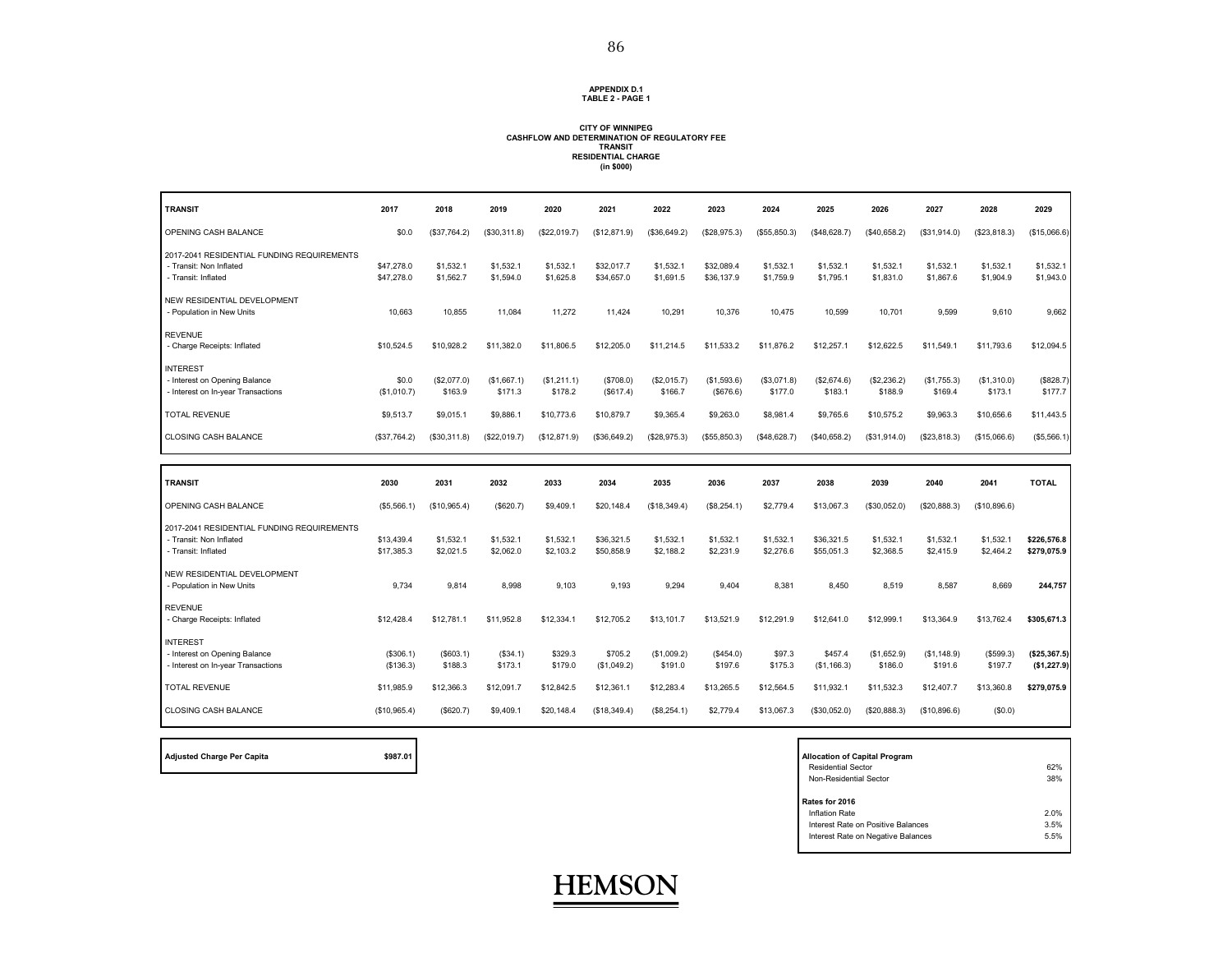#### **APPENDIX D.1 TABLE 2 - PAGE 2** 87

## **CITY OF WINNIPEG CASHFLOW AND DETERMINATION OF REGULATORY FEE TRANSIT OFFICE CHARGE (in \$000)**

| <b>TRANSIT</b>                                                                                | 2017                   | 2018                | 2019                | 2020                | 2021                   | 2022                | 2023                   | 2024                | 2025                   | 2026                | 2027                | 2028                | 2029                     |
|-----------------------------------------------------------------------------------------------|------------------------|---------------------|---------------------|---------------------|------------------------|---------------------|------------------------|---------------------|------------------------|---------------------|---------------------|---------------------|--------------------------|
| OPENING CASH BALANCE                                                                          | \$0.0                  | (\$4,261.2)         | (\$3,068.9)         | (\$1,961.0)         | (\$268.3)              | ( \$3,614.3)        | (\$2,748.8)            | (\$6,594.1)         | (\$5,770.4)            | (\$5,021.9)         | (\$4,276.1)         | (\$3,396.6)         | (\$2,434.2)              |
| 2017-2041 MAJOR OFFICE FUNDING REQUIREMENTS<br>- Transit: Non Inflated<br>- Transit: Inflated | \$6,451.1<br>\$6,451.1 | \$209.1<br>\$213.2  | \$209.1<br>\$217.5  | \$209.1<br>\$221.8  | \$4,368.8<br>\$4,729.0 | \$209.1<br>\$230.8  | \$4,378.6<br>\$4,931.0 | \$209.1<br>\$240.1  | \$209.1<br>\$244.9     | \$209.1<br>\$249.8  | \$209.1<br>\$254.8  | \$209.1<br>\$259.9  | \$209.1<br>\$265.1       |
| NEW MAJOR OFFICE DEVELOPMENT<br>- Growth in Square Metres                                     | 51,743                 | 35,567              | 31,780              | 42,145              | 30,851                 | 25,970              | 26,639                 | 27,491              | 24,776                 | 23,569              | 24,879              | 25,094              | 25,493                   |
| <b>REVENUE</b><br>- Charge Receipts: Inflated                                                 | \$2,303.9              | \$1,615.4           | \$1,472.3           | \$1,991.4           | \$1,486.9              | \$1,276.7           | \$1,335.8              | \$1,406.1           | \$1,292.6              | \$1,254.2           | \$1,350.4           | \$1,389.3           | \$1,439.6                |
| <b>INTEREST</b><br>- Interest on Opening Balance<br>- Interest on In-year Transactions        | \$0.0<br>(S114.0)      | (\$234.4)<br>\$24.5 | (\$168.8)<br>\$22.0 | (\$107.9)<br>\$31.0 | (\$14.8)<br>(\$89.2)   | (\$198.8)<br>\$18.3 | (\$151.2)<br>(S98.9)   | (\$362.7)<br>\$20.4 | (\$317.4)<br>\$18.3    | (\$276.2)<br>\$17.6 | (\$235.2)<br>\$19.2 | (\$186.8)<br>\$19.8 | (\$133.9)<br>\$20.6      |
| <b>TOTAL REVENUE</b>                                                                          | \$2,189.9              | \$1,405.5           | \$1,325.4           | \$1,914.5           | \$1,383.0              | \$1,096.3           | \$1,085.7              | \$1,063.8           | \$993.5                | \$995.6             | \$1,134.4           | \$1,222.2           | \$1,326.3                |
| CLOSING CASH BALANCE                                                                          | (\$4,261.2)            | (\$3,068.9)         | (\$1,961.0)         | (\$268.3)           | (\$3,614.3)            | (\$2,748.8)         | (\$6,594.1)            | (\$5,770.4)         | (\$5,021.9)            | (\$4,276.1)         | (\$3,396.6)         | (\$2,434.2)         | (\$1,373.1)              |
|                                                                                               |                        |                     |                     |                     |                        |                     |                        |                     |                        |                     |                     |                     |                          |
|                                                                                               |                        |                     |                     |                     |                        |                     |                        |                     |                        |                     |                     |                     |                          |
| <b>TRANSIT</b><br>OPENING CASH BALANCE                                                        | 2030<br>(S1, 373.1)    | 2031<br>(\$2,094.0) | 2032<br>(\$846.6)   | 2033<br>\$353.4     | 2034<br>\$1,868.4      | 2035<br>(\$3,440.0) | 2036<br>(\$2,108.9)    | 2037<br>(\$676.8)   | 2038<br>\$889.4        | 2039<br>(\$4,795.3) | 2040<br>(\$3,339.2) | 2041<br>(\$1,741.7) | <b>TOTAL</b>             |
| 2017-2041 MAJOR OFFICE FUNDING REQUIREMENTS<br>- Transit: Non Inflated<br>- Transit: Inflated | \$1,833.8<br>\$2,372.2 | \$209.1<br>\$275.8  | \$209.1<br>\$281.4  | \$209.1<br>\$287.0  | \$4,956.1<br>\$6,939.7 | \$209.1<br>\$298.6  | \$209.1<br>\$304.5     | \$209.1<br>\$310.6  | \$4,956.1<br>\$7.511.8 | \$209.1<br>\$323.2  | \$209.1<br>\$329.7  | \$209.1<br>\$336.2  | \$30,916.6<br>\$38,080.2 |
| NEW MAJOR OFFICE DEVELOPMENT<br>- Growth in Square Metres                                     | 30.279                 | 27.488              | 25.138              | 28.854              | 27.423                 | 28.189              | 28.151                 | 28.512              | 28.878                 | 29.249              | 29.626              | 29.911              | 737,695                  |
| <b>REVENUE</b><br>- Charge Receipts: Inflated                                                 | \$1,744.1              | \$1,615.0           | \$1,506.5           | \$1,763.8           | \$1,709.8              | \$1,792.7           | \$1,826.1              | \$1,886.5           | \$1,948.9              | \$2,013.4           | \$2,080.1           | \$2,142.2           | \$41,643.7               |
| <b>INTEREST</b><br>- Interest on Opening Balance<br>- Interest on In-year Transactions        | (\$75.5)<br>(\$17.3)   | (\$115.2)<br>\$23.4 | (\$46.6)<br>\$21.4  | \$12.4<br>\$25.8    | \$65.4<br>(S143.8)     | (\$189.2)<br>\$26.1 | (\$116.0)<br>\$26.6    | (\$37.2)<br>\$27.6  | \$31.1<br>(\$153.0)    | (\$263.7)<br>\$29.6 | (\$183.7)<br>\$30.6 | (\$95.8)<br>\$31.6  | (\$3,401.8)<br>(\$161.7) |
| <b>TOTAL REVENUE</b>                                                                          | \$1.651.3              | \$1,523.3           | \$1,481.4           | \$1,802.0           | \$1,631.4              | \$1,629.7           | \$1,736.7              | \$1,876.8           | \$1,827.1              | \$1,779.3           | \$1,927.1           | \$2,078.0           | \$38,080.2               |

| <b>Adjusted Charge Per Square Metre</b> |  |  |  |
|-----------------------------------------|--|--|--|

| \$44.53<br><b>Adjusted Charge Per Square Metre</b> | <b>Allocation of Capital Program</b>       | <b>Non-res Split:</b> |     |
|----------------------------------------------------|--------------------------------------------|-----------------------|-----|
|                                                    | 62%<br><b>Residential Sector</b>           | Office                | 22% |
|                                                    | 38%<br>Non-Residential Sector              | Institutional         | 22% |
|                                                    |                                            | Commercial/R          | 21% |
|                                                    | Rates for 2016                             | Industrial            | 34% |
|                                                    | 2.0%<br>Inflation Rate                     |                       |     |
|                                                    | 3.5%<br>Interest Rate on Positive Balances |                       |     |
|                                                    | 5.5%<br>Interest Rate on Negative Balances |                       |     |
|                                                    |                                            |                       |     |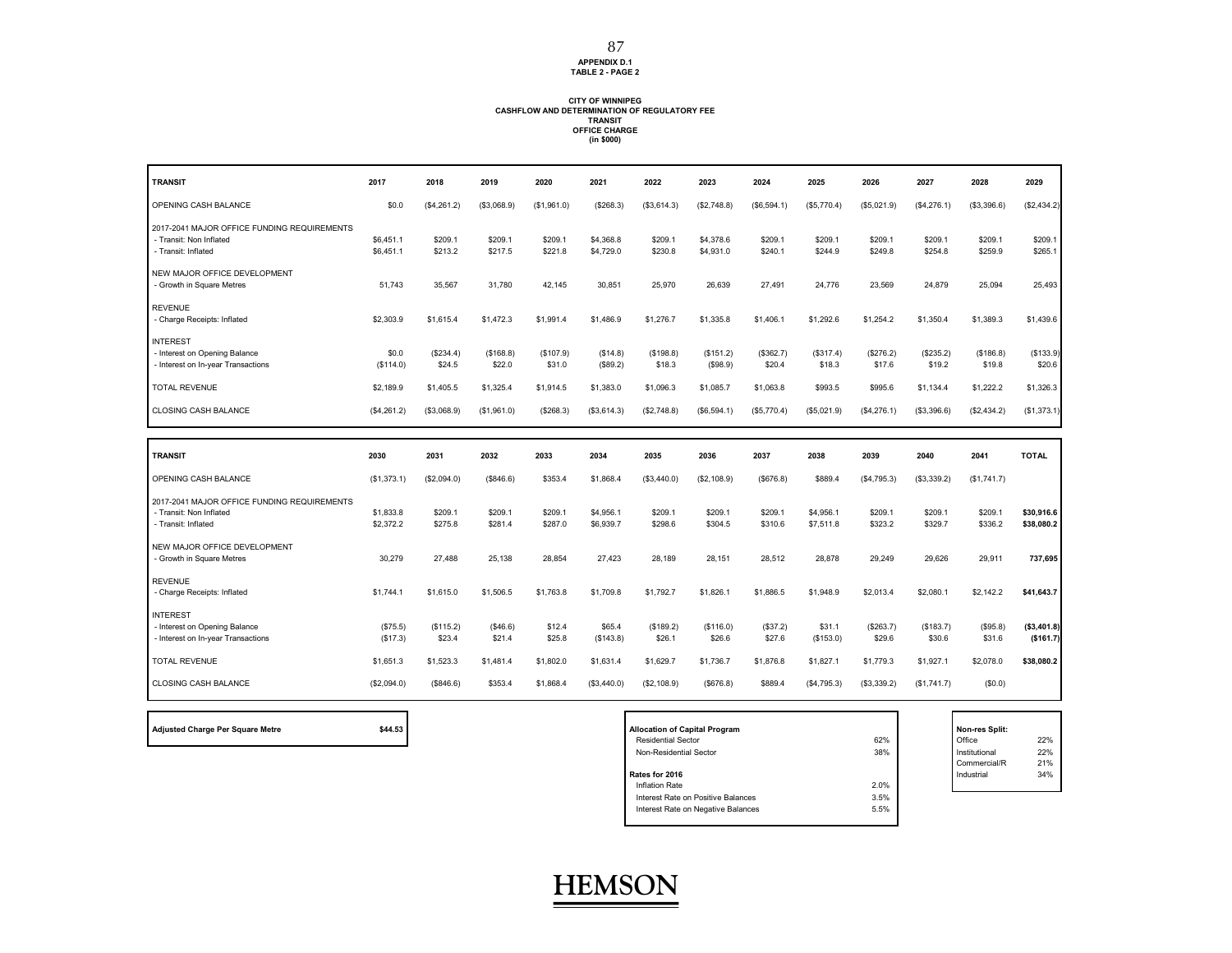**APPENDIX D.1** TABLE 2 - PAGE 3

## **CITY OF WINNIPEG CASHFLOW AND DETERMINATION OF REGULATORY FEE TRANSIT INSTITUTIONAL CHARGE (in \$000)**

| <b>TRANSIT</b>                                                                                | 2017                   | 2018                | 2019                | 2020                | 2021                   | 2022                | 2023                   | 2024                | 2025                   | 2026                | 2027                | 2028                | 2029                     |
|-----------------------------------------------------------------------------------------------|------------------------|---------------------|---------------------|---------------------|------------------------|---------------------|------------------------|---------------------|------------------------|---------------------|---------------------|---------------------|--------------------------|
| OPENING CASH BALANCE                                                                          | \$0.0                  | (\$4,193.0)         | (\$3,019.8)         | (\$1,929.6)         | (\$264.0)              | (\$3,556.4)         | (\$2,704.8)            | (\$6,488.6)         | (\$5,678.1)            | (\$4,941.5)         | (S4, 207.7)         | (\$3,342.2)         | (\$2,395.3)              |
| 2017-2041 MAJOR OFFICE FUNDING REQUIREMENTS<br>- Transit: Non Inflated<br>- Transit: Inflated | \$6,347.9<br>\$6,347.9 | \$205.7<br>\$209.8  | \$205.7<br>\$214.0  | \$205.7<br>\$218.3  | \$4,298.9<br>\$4,653.3 | \$205.7<br>\$227.1  | \$4,308.5<br>\$4,852.1 | \$205.7<br>\$236.3  | \$205.7<br>\$241.0     | \$205.7<br>\$245.8  | \$205.7<br>\$250.8  | \$205.7<br>\$255.8  | \$205.7<br>\$260.9       |
| NEW INSTITUTIONAL DEVELOPMENT<br>- Growth in Square Metres                                    | 122,572                | 84,253              | 75,284              | 99,835              | 73,081                 | 61,520              | 63,104                 | 65,123              | 58,690                 | 55,832              | 58,936              | 59,444              | 60,389                   |
| <b>REVENUE</b><br>- Charge Receipts: Inflated                                                 | \$2,267.1              | \$1,589.5           | \$1,448.7           | \$1,959.6           | \$1,463.1              | \$1,256.3           | \$1,314.4              | \$1,383.6           | \$1,271.9              | \$1,234.1           | \$1,328.8           | \$1,367.1           | \$1,416.6                |
| <b>INTEREST</b><br>- Interest on Opening Balance<br>- Interest on In-year Transactions        | \$0.0<br>(\$112.2)     | (\$230.6)<br>\$24.1 | (\$166.1)<br>\$21.6 | (\$106.1)<br>\$30.5 | (\$14.5)<br>(\$87.7)   | (\$195.6)<br>\$18.0 | (\$148.8)<br>(S97.3)   | (\$356.9)<br>\$20.1 | (\$312.3)<br>\$18.0    | (\$271.8)<br>\$17.3 | (\$231.4)<br>\$18.9 | (\$183.8)<br>\$19.4 | (\$131.7)<br>\$20.2      |
| <b>TOTAL REVENUE</b>                                                                          | \$2.154.8              | \$1,383.0           | \$1,304.2           | \$1,883.9           | \$1,360.9              | \$1,078.7           | \$1,068.4              | \$1,046.8           | \$977.6                | \$979.6             | \$1,116.2           | \$1,202.7           | \$1,305.0                |
| CLOSING CASH BALANCE                                                                          | (S4, 193.0)            | (\$3,019.8)         | (\$1,929.6)         | (\$264.0)           | (\$3,556.4)            | (\$2,704.8)         | (\$6,488.6)            | (\$5,678.1)         | (\$4,941.5)            | (\$4,207.7)         | (\$3,342.2)         | (\$2,395.3)         | (\$1,351.1)              |
|                                                                                               |                        |                     |                     |                     |                        |                     |                        |                     |                        |                     |                     |                     |                          |
|                                                                                               | 2030                   |                     |                     |                     |                        |                     |                        |                     |                        |                     |                     |                     | <b>TOTAL</b>             |
| <b>TRANSIT</b><br>OPENING CASH BALANCE                                                        | (\$1,351.1)            | 2031<br>(\$2,060.5) | 2032<br>(S833.1)    | 2033<br>\$347.7     | 2034<br>\$1,838.5      | 2035<br>(\$3,385.0) | 2036<br>(\$2,075.2)    | 2037<br>( \$665.9)  | 2038<br>\$875.2        | 2039<br>(\$4,718.5) | 2040<br>(\$3,285.8) | 2041<br>(\$1,713.9) |                          |
| 2017-2041 MAJOR OFFICE FUNDING REQUIREMENTS<br>- Transit: Non Inflated<br>- Transit: Inflated | \$1,804.5<br>\$2,334.3 | \$205.7<br>\$271.4  | \$205.7<br>\$276.9  | \$205.7<br>\$282.4  | \$4,876.8<br>\$6,828.7 | \$205.7<br>\$293.8  | \$205.7<br>\$299.7     | \$205.7<br>\$305.7  | \$4,876.8<br>\$7,391.6 | \$205.7<br>\$318.0  | \$205.7<br>\$324.4  | \$205.7<br>\$330.9  | \$30,421.7<br>\$37,470.6 |
| NEW INSTITUTIONAL DEVELOPMENT<br>- Growth in Square Metres                                    | 71.727                 | 65,116              | 59.550              | 68.352              | 64.962                 | 66,777              | 66.686                 | 67.541              | 68.409                 | 69,287              | 70,179              | 70,855              | 1,747,505                |
| <b>REVENUE</b><br>- Charge Receipts: Inflated                                                 | \$1,716.2              | \$1,589.1           | \$1,482.4           | \$1,735.5           | \$1,682.4              | \$1,764.0           | \$1,796.9              | \$1,856.3           | \$1,917.7              | \$1,981.2           | \$2,046.9           | \$2,107.9           | \$40,977.1               |
| <b>INTEREST</b><br>- Interest on Opening Balance<br>- Interest on In-year Transactions        | (\$74.3)<br>(\$17.0)   | (\$113.3)<br>\$23.1 | (\$45.8)<br>\$21.1  | \$12.2<br>\$25.4    | \$64.3<br>(S141.5)     | (\$186.2)<br>\$25.7 | (\$114.1)<br>\$26.2    | (\$36.6)<br>\$27.1  | \$30.6<br>(\$150.5)    | (\$259.5)<br>\$29.1 | (\$180.7)<br>\$30.1 | (\$94.3)<br>\$31.1  | (\$3,347.4)<br>(\$159.1) |
| <b>TOTAL REVENUE</b>                                                                          | \$1,624.9              | \$1,498.9           | \$1,457.6           | \$1,773.1           | \$1,605.2              | \$1,603.6           | \$1,708.9              | \$1,846.8           | \$1,797.8              | \$1,750.8           | \$1,896.3           | \$2,044.7           | \$37,470.6               |

| <b>Adjusted Charge Per Square Metre</b> |  |  |  |  |
|-----------------------------------------|--|--|--|--|
|-----------------------------------------|--|--|--|--|

| \$18.50<br>Adjusted Charge Per Square Metre | <b>Allocation of Capital Program</b> |      | Non-res Split: |     |
|---------------------------------------------|--------------------------------------|------|----------------|-----|
|                                             | <b>Residential Sector</b>            | 62%  | Office         | 22% |
|                                             | Non-Residential Sector               | 38%  | Institutional  | 22% |
|                                             |                                      |      | Commercial/R   | 21% |
|                                             | Rates for 2016                       |      | Industrial     | 34% |
|                                             | Inflation Rate                       | 2.0% |                |     |
|                                             | Interest Rate on Positive Balances   | 3.5% |                |     |
|                                             | Interest Rate on Negative Balances   | 5.5% |                |     |
|                                             |                                      |      |                |     |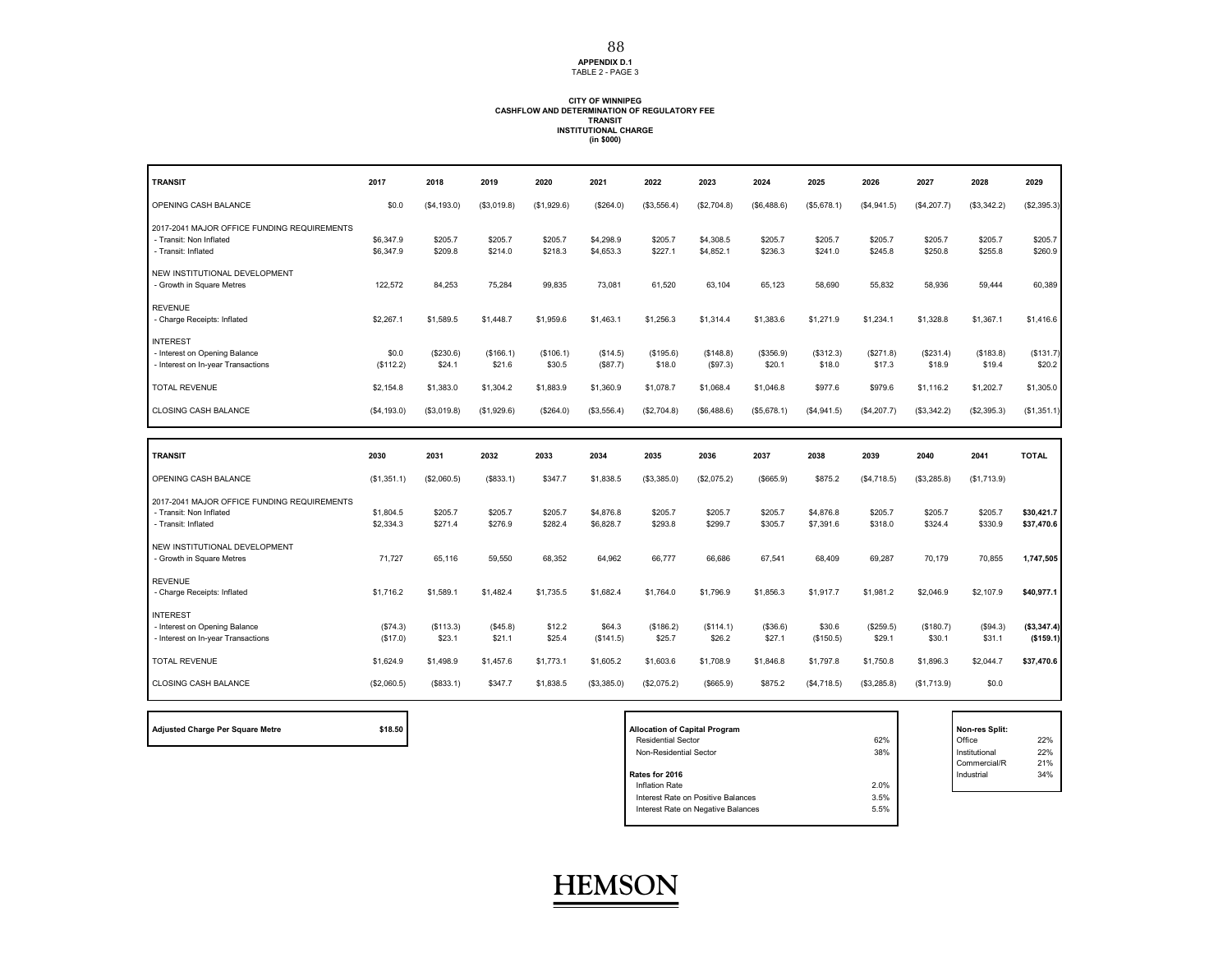### **APPENDIX D.1 TABLE 2 - PAGE 4**

89

## **CITY OF WINNIPEG CASHFLOW AND DETERMINATION OF REGULATORY FEE TRANSIT COMMERCIAL/RETAIL CHARGE (in \$000)**

| <b>TRANSIT</b>                                                                                | 2017                   | 2018                | 2019                | 2020                | 2021                   | 2022                | 2023                   | 2024                | 2025                   | 2026                | 2027                | 2028                | 2029                     |
|-----------------------------------------------------------------------------------------------|------------------------|---------------------|---------------------|---------------------|------------------------|---------------------|------------------------|---------------------|------------------------|---------------------|---------------------|---------------------|--------------------------|
| OPENING CASH BALANCE                                                                          | \$0.0                  | (S4,088.0)          | (\$2,944.1)         | (S1, 881.3)         | (\$257.4)              | (\$3,467.3)         | (\$2,637.0)            | (\$6,326.0)         | (S5, 535.8)            | (\$4,817.7)         | (S4, 102.2)         | (\$3,258.4)         | (\$2,335.3)              |
| 2017-2041 MAJOR OFFICE FUNDING REQUIREMENTS<br>- Transit: Non Inflated<br>- Transit: Inflated | \$6,188.8<br>\$6,188.8 | \$200.6<br>\$204.6  | \$200.6<br>\$208.7  | \$200.6<br>\$212.8  | \$4,191.2<br>\$4,536.7 | \$200.6<br>\$221.4  | \$4,200.6<br>\$4,730.5 | \$200.6<br>\$230.4  | \$200.6<br>\$235.0     | \$200.6<br>\$239.7  | \$200.6<br>\$244.5  | \$200.6<br>\$249.4  | \$200.6<br>\$254.3       |
| NEW COMMERCIAL DEVELOPMENT<br>- Growth in Square Metres                                       | 73,539                 | 50,549              | 45.168              | 59,898              | 43,846                 | 36,910              | 37,860                 | 39,071              | 35,212                 | 33,498              | 35,360              | 35,664              | 36,231                   |
| <b>REVENUE</b><br>- Charge Receipts: Inflated                                                 | \$2,210.3              | \$1,549.7           | \$1,412.4           | \$1,910.5           | \$1,426.5              | \$1,224.8           | \$1,281.5              | \$1,348.9           | \$1,240.0              | \$1,203.2           | \$1,295.5           | \$1,332.8           | \$1,381.1                |
| <b>INTEREST</b><br>- Interest on Opening Balance<br>- Interest on In-year Transactions        | \$0.0<br>(\$109.4)     | (\$224.8)<br>\$23.5 | (\$161.9)<br>\$21.1 | (\$103.5)<br>\$29.7 | (\$14.2)<br>(\$85.5)   | (\$190.7)<br>\$17.6 | (\$145.0)<br>(\$94.8)  | (\$347.9)<br>\$19.6 | (\$304.5)<br>\$17.6    | (\$265.0)<br>\$16.9 | (\$225.6)<br>\$18.4 | (\$179.2)<br>\$19.0 | (\$128.4)<br>\$19.7      |
| <b>TOTAL REVENUE</b>                                                                          | \$2,100.8              | \$1,348.4           | \$1,271.5           | \$1,836.7           | \$1,326.8              | \$1,051.7           | \$1,041.6              | \$1,020.6           | \$953.1                | \$955.1             | \$1,088.3           | \$1,172.5           | \$1,272.3                |
| <b>CLOSING CASH BALANCE</b>                                                                   | (\$4,088.0)            | (S2, 944.1)         | (\$1,881.3)         | (S257.4)            | (\$3,467.3)            | (\$2,637.0)         | (\$6,326.0)            | (\$5,535.8)         | (S4, 817.7)            | (\$4,102.2)         | (\$3,258.4)         | (\$2,335.3)         | (\$1,317.3)              |
|                                                                                               |                        |                     |                     |                     |                        |                     |                        |                     |                        |                     |                     |                     |                          |
|                                                                                               |                        |                     |                     |                     |                        |                     |                        |                     |                        |                     |                     |                     |                          |
| <b>TRANSIT</b>                                                                                | 2030                   | 2031                | 2032                | 2033                | 2034                   | 2035                | 2036                   | 2037                | 2038                   | 2039                | 2040                | 2041                | <b>TOTAL</b>             |
| OPENING CASH BALANCE                                                                          | (\$1,317.3)            | (\$2,008.9)         | (\$812.2)           | \$339.0             | \$1,792.4              | (\$3,300.1)         | (\$2,023.2)            | (\$649.2)           | \$853.3                | (\$4,600.3)         | (\$3,203.4)         | (\$1,670.9)         |                          |
| 2017-2041 MAJOR OFFICE FUNDING REQUIREMENTS<br>- Transit: Non Inflated<br>- Transit: Inflated | \$1,759.2<br>\$2,275.8 | \$200.6<br>\$264.6  | \$200.6<br>\$269.9  | \$200.6<br>\$275.3  | \$4,754.6<br>\$6,657.6 | \$200.6<br>\$286.4  | \$200.6<br>\$292.2     | \$200.6<br>\$298.0  | \$4,754.6<br>\$7,206.4 | \$200.6<br>\$310.0  | \$200.6<br>\$316.2  | \$200.6<br>\$322.6  | \$29,659.5<br>\$36,531.7 |
| NEW COMMERCIAL DEVELOPMENT<br>- Growth in Square Metres                                       | 43.034                 | 39.067              | 35.728              | 41.009              | 38.975                 | 40.064              | 40.009                 | 40.522              | 41.043                 | 41.570              | 42.105              | 42.511              | 1,048,442                |
| <b>REVENUE</b><br>- Charge Receipts: Inflated                                                 | \$1,673.2              | \$1,549.3           | \$1,445.2           | \$1,692.0           | \$1,640.3              | \$1,719.8           | \$1,751.8              | \$1,809.8           | \$1,869.7              | \$1,931.6           | \$1,995.6           | \$2.055.1           | \$39.950.3               |
| <b>INTEREST</b><br>- Interest on Opening Balance<br>- Interest on In-year Transactions        | (\$72.4)<br>(\$16.6)   | (\$110.5)<br>\$22.5 | (S44.7)<br>\$20.6   | \$11.9<br>\$24.8    | \$62.7<br>(\$138.0)    | (\$181.5)<br>\$25.1 | (\$111.3)<br>\$25.5    | (\$35.7)<br>\$26.5  | \$29.9<br>(\$146.8)    | (\$253.0)<br>\$28.4 | (\$176.2)<br>\$29.4 | (\$91.9)<br>\$30.3  | (\$3,263.5)<br>(\$155.1) |
| <b>TOTAL REVENUE</b>                                                                          | \$1,584.2              | \$1,461.3           | \$1,421.1           | \$1,728.7           | \$1,565.0              | \$1,563.4           | \$1,666.1              | \$1,800.5           | \$1,752.8              | \$1,706.9           | \$1,848.8           | \$1,993.5           | \$36,531.7               |

| <b>Adjusted Charge Per Square Metre</b> |  |
|-----------------------------------------|--|
|-----------------------------------------|--|

| \$30.06<br>Adjusted Charge Per Square Metre | <b>Allocation of Capital Program</b> |      | Non-res Split: |     |
|---------------------------------------------|--------------------------------------|------|----------------|-----|
|                                             | <b>Residential Sector</b>            | 62%  | Office         | 22% |
|                                             | Non-Residential Sector               | 38%  | Institutional  | 22% |
|                                             |                                      |      | Commercial/R   | 21% |
|                                             | Rates for 2016                       |      | Industrial     | 34% |
|                                             | Inflation Rate                       | 2.0% |                |     |
|                                             | Interest Rate on Positive Balances   | 3.5% |                |     |
|                                             | Interest Rate on Negative Balances   | 5.5% |                |     |
|                                             |                                      |      |                |     |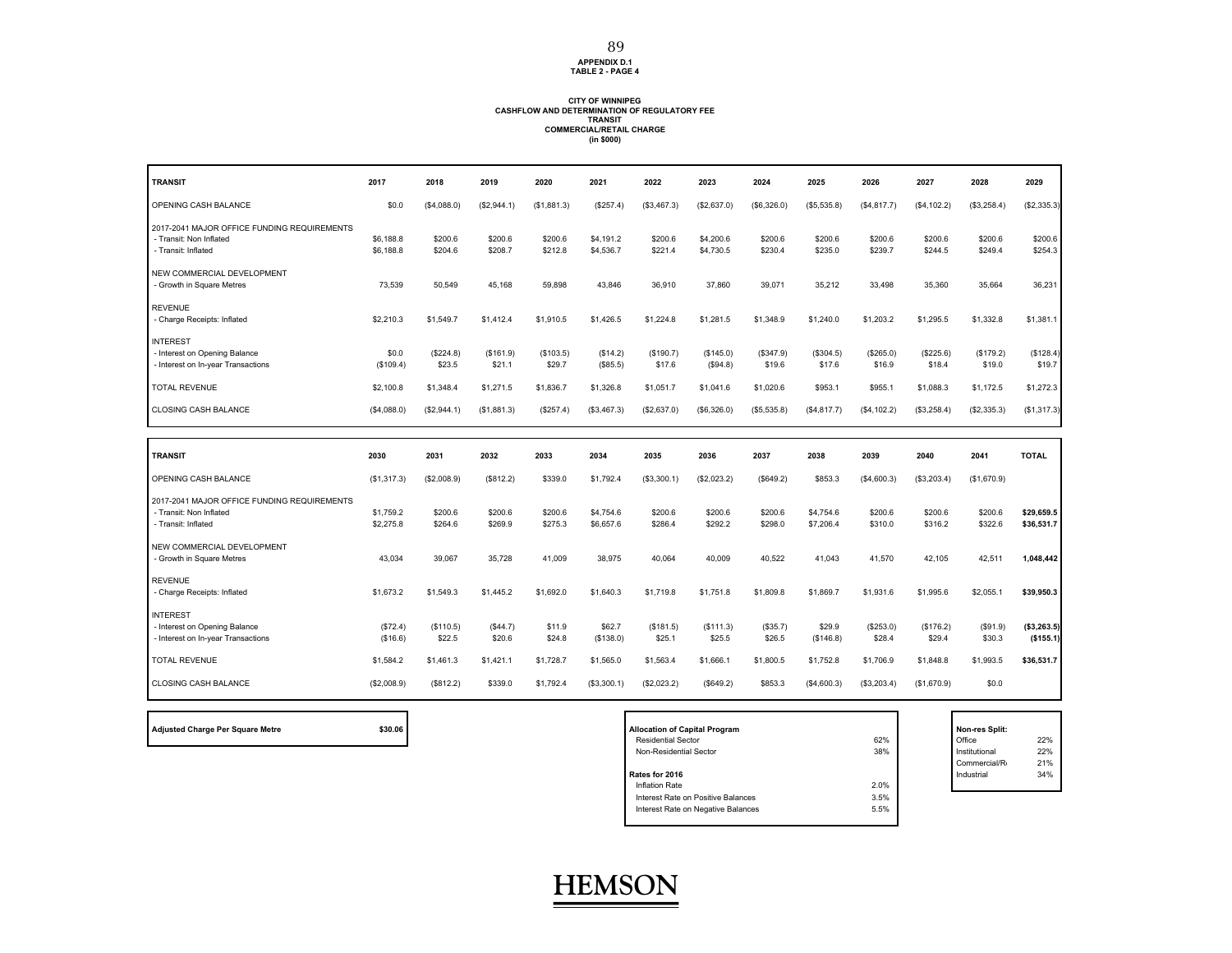## **APPENDIX D.1 TABLE 2 - PAGE 5**

90

## **CITY OF WINNIPEG CASHFLOW AND DETERMINATION OF REGULATORY FEE TRANSIT INDUSTRIAL CHARGE (in \$000)**

| <b>TRANSIT</b>                                                                                | 2017                   | 2018                | 2019                | 2020                | 2021                    | 2022                | 2023                   | 2024                | 2025                    | 2026                | 2027                | 2028                | 2029                     |
|-----------------------------------------------------------------------------------------------|------------------------|---------------------|---------------------|---------------------|-------------------------|---------------------|------------------------|---------------------|-------------------------|---------------------|---------------------|---------------------|--------------------------|
| OPENING CASH BALANCE                                                                          | \$0.0                  | (\$6,598.2)         | (\$4,752.0)         | (\$3,036.5)         | (\$415.5)               | (\$5,596.4)         | (\$4,256.3)            | (\$10,210.5)        | (\$8,935.1)             | (\$7,775.9)         | (\$6,621.2)         | (\$5,259.3)         | (\$3,769.2)              |
| 2017-2041 MAJOR OFFICE FUNDING REQUIREMENTS<br>- Transit: Non Inflated<br>- Transit: Inflated | \$9,989.0<br>\$9,989.0 | \$323.7<br>\$330.2  | \$323.7<br>\$336.8  | \$323.7<br>\$343.5  | \$6,764.8<br>\$7,322.4  | \$323.7<br>\$357.4  | \$6,780.0<br>\$7,635.3 | \$323.7<br>\$371.8  | \$323.7<br>\$379.3      | \$323.7<br>\$386.9  | \$323.7<br>\$394.6  | \$323.7<br>\$402.5  | \$323.7<br>\$410.5       |
| NEW INDUSTRIAL DEVELOPMENT<br>- Growth in Square Metres                                       | 296,738                | 203,971             | 182,257             | 241,695             | 176,925                 | 148,937             | 152,772                | 157,658             | 142,085                 | 135,167             | 142,681             | 143,911             | 146,198                  |
| <b>REVENUE</b><br>- Charge Receipts: Inflated                                                 | \$3,567.5              | \$2,501.2           | \$2,279.7           | \$3,083.6           | \$2,302.4               | \$1,976.9           | \$2,068.4              | \$2,177.2           | \$2,001.4               | \$1,942.0           | \$2,091.0           | \$2,151.2           | \$2,229.1                |
| <b>INTEREST</b><br>- Interest on Opening Balance<br>- Interest on In-year Transactions        | \$0.0<br>(\$176.6)     | (\$362.9)<br>\$38.0 | (\$261.4)<br>\$34.0 | (\$167.0)<br>\$48.0 | (\$22.8)<br>(\$138.1)   | (\$307.8)<br>\$28.3 | (\$234.1)<br>(\$153.1) | (\$561.6)<br>\$31.6 | (\$491.4)<br>\$28.4     | (\$427.7)<br>\$27.2 | (\$364.2)<br>\$29.7 | (\$289.3)<br>\$30.6 | (\$207.3)<br>\$31.8      |
| <b>TOTAL REVENUE</b>                                                                          | \$3,390.9              | \$2,176.3           | \$2,052.3           | \$2.964.5           | \$2,141.5               | \$1,697.5           | \$1,681.2              | \$1.647.2           | \$1,538.4               | \$1,541.6           | \$1,756.5           | \$1,892.5           | \$2,053.6                |
| <b>CLOSING CASH BALANCE</b>                                                                   | (\$6,598.2)            | (S4, 752.0)         | (\$3,036.5)         | (S415.5)            | (\$5,596.4)             | (\$4,256.3)         | (\$10,210.5)           | (\$8,935.1)         | (\$7,775.9)             | (\$6,621.2)         | (\$5,259.3)         | (\$3,769.2)         | (\$2,126.1)              |
|                                                                                               |                        |                     |                     |                     |                         |                     |                        |                     |                         |                     |                     |                     |                          |
|                                                                                               |                        |                     |                     |                     |                         |                     |                        |                     |                         |                     |                     |                     |                          |
| <b>TRANSIT</b>                                                                                | 2030                   | 2031                | 2032                | 2033                | 2034                    | 2035                | 2036                   | 2037                | 2038                    | 2039                | 2040                | 2041                | <b>TOTAL</b>             |
| OPENING CASH BALANCE                                                                          | (\$2,126.1)            | (\$3,242.4)         | (\$1,310.9)         | \$547.2             | \$2,893.0               | (\$5,326.6)         | (\$3,265.5)            | (\$1,047.9)         | \$1,377.2               | (\$7,425.1)         | (\$5, 170.5)        | (\$2,697.0)         |                          |
| 2017-2041 MAJOR OFFICE FUNDING REQUIREMENTS<br>- Transit: Non Inflated<br>- Transit: Inflated | \$2,839.5<br>\$3,673.2 | \$323.7<br>\$427.1  | \$323.7<br>\$435.7  | \$323.7<br>\$444.4  | \$7,674.1<br>\$10,745.6 | \$323.7<br>\$462.3  | \$323.7<br>\$471.6     | \$323.7<br>\$481.0  | \$7,674.1<br>\$11,631.4 | \$323.7<br>\$500.4  | \$323.7<br>\$510.4  | \$323.7<br>\$520.7  | \$47,871.9<br>\$58,964.1 |
| NEW INDUSTRIAL DEVELOPMENT<br>- Growth in Square Metres                                       | 173.647                | 157.642             | 144.166             | 165.476             | 157.268                 | 161.663             | 161,443                | 163.512             | 165.613                 | 167.739             | 169.899             | 171.536             | 4,230,599                |
| <b>REVENUE</b><br>- Charge Receipts: Inflated                                                 | \$2,700.6              | \$2,500.7           | \$2,332.7           | \$2,731.0           | \$2,647.5               | \$2,775.9           | \$2,827.5              | \$2.921.1           | \$3,017.8               | \$3,117.6           | \$3,220.9           | \$3,317.0           | \$64,481.9               |
| <b>INTEREST</b><br>- Interest on Opening Balance<br>- Interest on In-year Transactions        | (\$116.9)<br>(S26.7)   | (S178.3)<br>\$36.3  | (\$72.1)<br>\$33.2  | \$19.2<br>\$40.0    | \$101.3<br>(\$222.7)    | (\$293.0)<br>\$40.5 | (\$179.6)<br>\$41.2    | (S57.6)<br>\$42.7   | \$48.2<br>(\$236.9)     | (\$408.4)<br>\$45.8 | (\$284.4)<br>\$47.4 | (\$148.3)<br>\$48.9 | (\$5,267.5)<br>(\$250.4) |
| <b>TOTAL REVENUE</b>                                                                          | \$2,556.9              | \$2,358.6           | \$2,293.8           | \$2,790.2           | \$2,526.0               | \$2,523.4           | \$2,689.2              | \$2,906.1           | \$2,829.1               | \$2,755.1           | \$2,984.0           | \$3,217.6           | \$58,964.1               |

| \$12.02<br>Adjusted Charge Per Square Metre | <b>Allocation of Capital Program</b>       | Non-res Split: |     |
|---------------------------------------------|--------------------------------------------|----------------|-----|
|                                             | 62%<br><b>Residential Sector</b>           | Office         | 22% |
|                                             | 38%<br>Non-Residential Sector              | Institutional  | 22% |
|                                             |                                            | Commercial/R   | 21% |
|                                             | Rates for 2016                             | Industrial     | 34% |
|                                             | 2.0%<br>Inflation Rate                     |                |     |
|                                             | 3.5%<br>Interest Rate on Positive Balances |                |     |
|                                             | Interest Rate on Negative Balances<br>5.5% |                |     |
|                                             |                                            |                |     |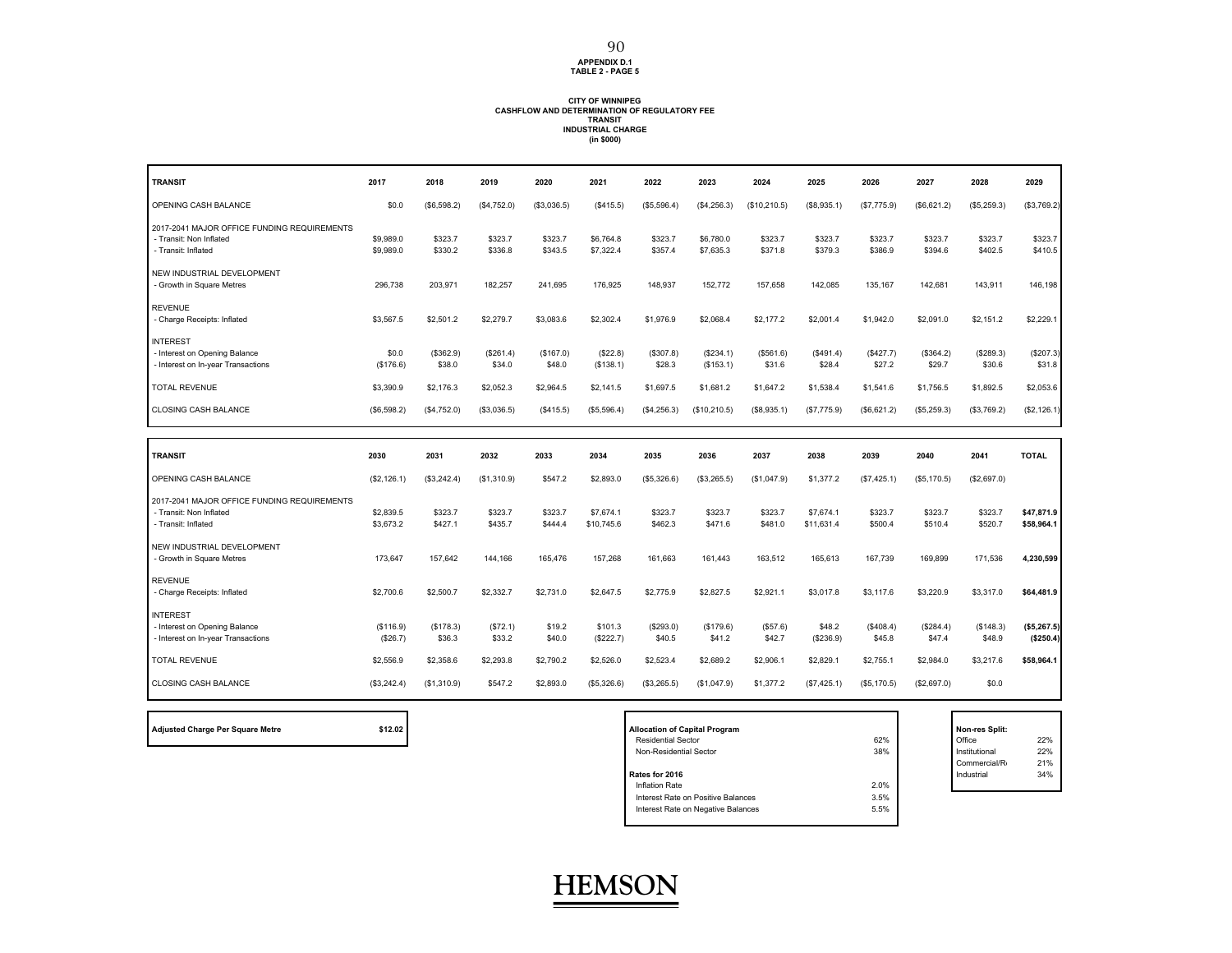# **APPENDIX D.2**

*FIRE & PARAMEDIC SERVICES*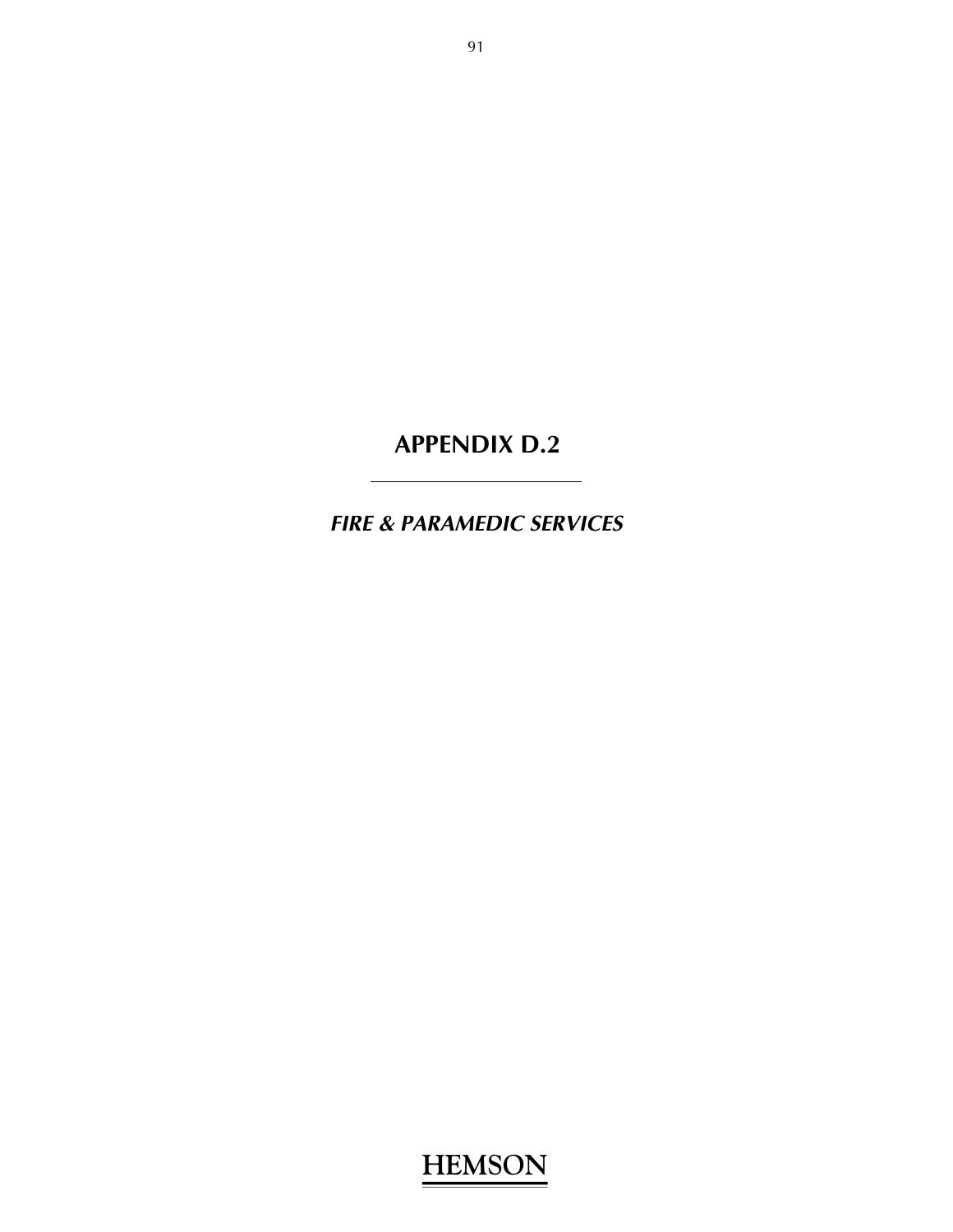#### **APPENDIX D.2**

### **FIRE & PARAMEDIC SERVICES**

Winnipeg Fire Paramedic Service is responsible for the provision of fire prevention and suppression, inspections, public education, and emergency response services.

#### **TABLE 1 2017–2041 DEVELOPMENT-RELATED CAPITAL PROGRAM AND CALCULATION OF THE "UNADJUSTED" REGULATORY FEES**

The development-related capital program for Fire and Paramedic Services totals \$35.00 million. This includes construction of new stations and expansions to two existing stations.

No grants or other funding sources have been identified for these projects. With the exception of a 50 per cent benefit to existing share for the Sage Creek project (\$2.50 million), no amounts have been allocated to benefit to existing as the new and expanded stations are intended to extend Fire and Paramedic Services to future neighbourhoods. Since the Sage Creek project was recently undertaken by the City, and additional share, reflecting 10 years of prior growth, has been deducted from the costs associated with Sage Creek (\$808,300).

The remaining costs for recovery total \$31.69 million. After residential and nonresidential apportionments, unadjusted charges are calculated at \$80.28 per capita for residential development, \$3.63 per square metre for Office, \$1.51 per square metre for Institutional, \$2.45 per square metre for Commercial/Retail, and \$0.98 per square metre for Industrial development.

### **TABLE 2 CASH FLOW ANALYSIS**

After cash flow considerations, both the residential and non-residential charges increase as shown in the following table:

| <b>FIRE &amp; PARAMEDIC SERVICES</b><br><b>SUMMARY</b> |                                                  |                                 |                                |                           |                                            |                                   |                                            |                                            |                                   |  |  |
|--------------------------------------------------------|--------------------------------------------------|---------------------------------|--------------------------------|---------------------------|--------------------------------------------|-----------------------------------|--------------------------------------------|--------------------------------------------|-----------------------------------|--|--|
|                                                        | 2017-2041<br>Development-Related Capital Program | Unadjusted<br>Charge            |                                | <b>Adjusted</b><br>Charge |                                            | Office                            | <b>Adjusted Charges</b>                    | Institutional Commercial                   | <b>Industrial</b>                 |  |  |
| Total<br>\$35,000,000                                  | Net Recoverable<br>\$31,691,674                  | $\frac{2}{2}$ capita<br>\$80.28 | $\frac{\sqrt{2}}{2}$<br>\$1.55 | \$/capita<br>\$90.43      | $\frac{\text{S}}{\text{S}}$ sq.m<br>\$1.75 | $\frac{\sigma}{2}$ sq.m<br>\$4.09 | $\frac{\text{S}}{\text{S}}$ sq.m<br>\$1.70 | $\frac{\text{S}}{\text{S}}$ sq.m<br>\$2.76 | $\frac{\sigma}{2}$ sq.m<br>\$1.10 |  |  |

#### 92

## **HEMS**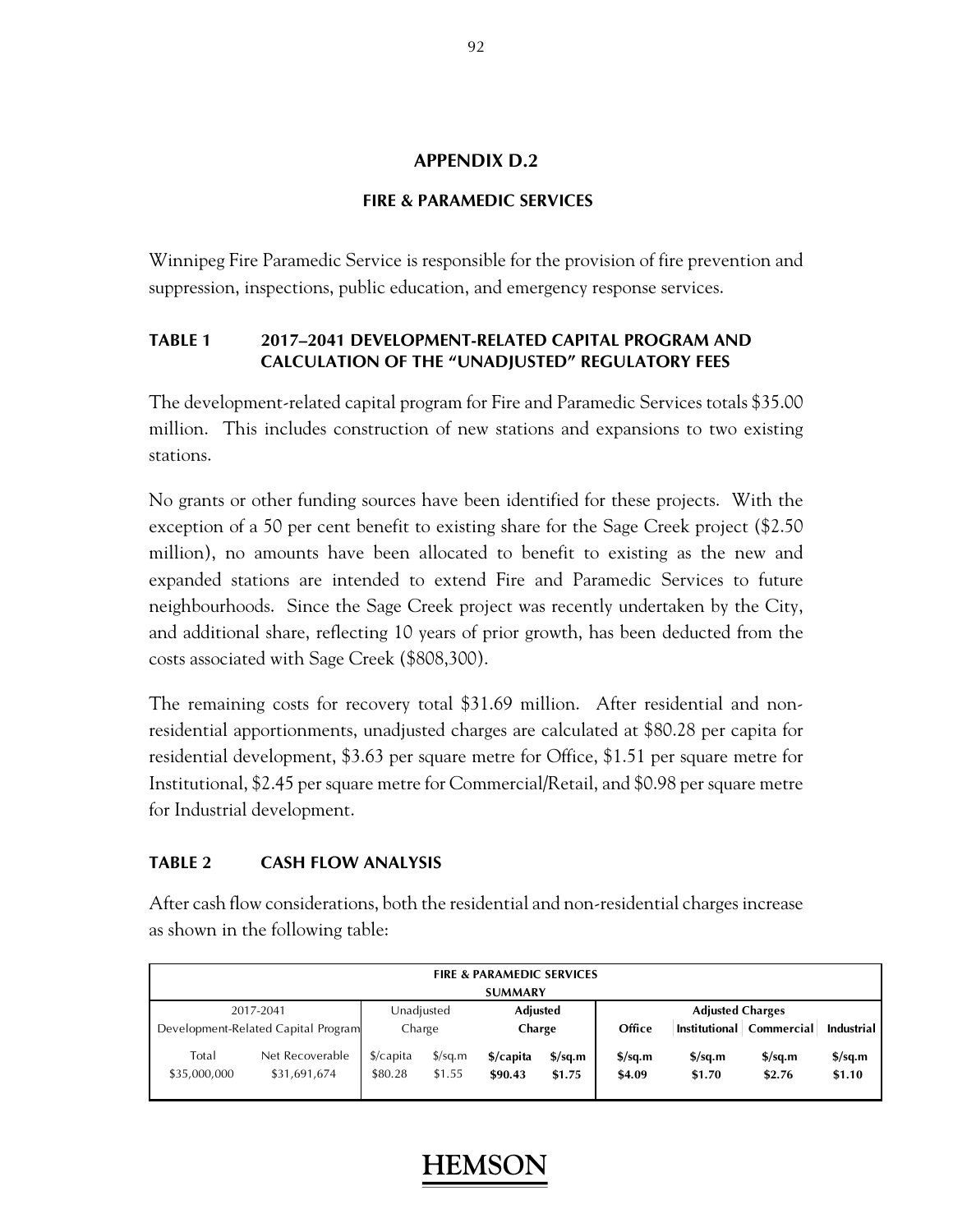#### **APPENDIX D.2TABLE 1**

### **CITY OF WINNIPEG DEVELOPMENT-RELATED CAPITAL PROGRAM**

|         |                                          |                                            |        | Gross           | Grants/                        | Net                      | <b>Ineligible Costs</b>  | Development           |                          | <b>Costs for Recovery</b> |              |
|---------|------------------------------------------|--------------------------------------------|--------|-----------------|--------------------------------|--------------------------|--------------------------|-----------------------|--------------------------|---------------------------|--------------|
| Service |                                          | <b>Project Description</b>                 | Timing | Project<br>Cost | Subsidies/ Other<br>Recoveries | <b>Municipal</b><br>Cost | Replacement<br>& BTE     | Related<br>Costs      | Prior<br>Growth          | $2017 -$<br>2041          | Post<br>2041 |
|         | <b>6.0 FIRE &amp; PARAMEDIC SERVICES</b> |                                            |        |                 |                                |                          |                          |                       |                          |                           |              |
|         | 6.1.1                                    | Sage Creek (past project)                  | 2017   | $5,000,000$ \$  | $\sim$                         | \$<br>$5,000,000$ \$     | $2,500,000$ \$           | $2,500,000$ \$        | 808,326 \$               | $1,691,674$ \$            | $\sim$       |
|         | 6.1.2                                    | Waverly West Fire Station                  | 2019   | $8,000,000$ \$  | $\sim$                         | 8,000,000 \$             | $\overline{\phantom{a}}$ | s<br>8,000,000 \$     | $\overline{\phantom{a}}$ | $8,000,000$ \$            | $\sim$       |
|         | 6.1.3                                    | North Fire Station                         | 2023   | $8,000,000$ \$  | $\blacksquare$                 | 8,000,000 \$             | $\overline{\phantom{a}}$ | 8,000,000 \$<br>-S    | $\sim$                   | $8,000,000$ \$            | $\sim$       |
|         | 6.1.4                                    | Station 1 Expansion                        | 2021   | $3,000,000$ \$  | $\sim$                         | $3,000,000$ \$           | $\overline{\phantom{a}}$ | s<br>$3,000,000$ \$   | $\overline{\phantom{a}}$ | $3,000,000$ \$            | $\sim$       |
|         | 6.1.5                                    | West Station                               | 2032   | $8,000,000$ \$  | $\sim$                         | 8,000,000 \$             | $\overline{\phantom{a}}$ | \$.<br>8,000,000 \$   | $\sim$                   | $8,000,000$ \$            | $\sim$       |
|         | 6.1.6                                    | Station 2 Expansion                        | 2034   | $3,000,000$ \$  | $\overline{\phantom{a}}$       | $3,000,000$ \$           | $\overline{\phantom{a}}$ | $3,000,000$ \$<br>\$. | $\overline{\phantom{0}}$ | $3,000,000$ \$            | $\sim$       |
|         |                                          | <b>TOTAL FIRE &amp; PARAMEDIC SERVICES</b> |        | $35,000,000$ \$ | $\sim$                         | $35,000,000$ \$          | $2,500,000$ \$           | $32,500,000$ \$       | 808,326 \$               | $31,691,674$ \$           | $\sim$       |

| <b>Residential Calculation</b>                         |       |              |
|--------------------------------------------------------|-------|--------------|
| Residential Share of Development-Related Costs         | 62%   | \$19,648,838 |
| 25 Year Population Growth in New Housing Units         |       | 244.757      |
| Unadjusted Per Unit Charge                             |       | \$80.28      |
| <b>Non-Residential Calculation</b>                     |       |              |
| Non-Residential Share of Development-Related Costs     | 38%   | \$12,042,836 |
| 25 Year Growth in Square Metres                        |       | 7.764.241    |
| Unadjusted Per Square Metre Charge                     |       | \$1.55       |
| <b>Non-Residential Allocation</b>                      |       |              |
| 25 Year Growth in Square Metres: Maior Office          |       | 737.695      |
| 25 Year Growth in Square Metres: Institutional         |       | 1,747,505    |
| 25 Year Growth in Square Metres: Commercial/Retail     |       | 1.048.442    |
| 25 Year Growth in Square Metres: Industrial            |       | 4,230,599    |
| Office Per Square Metre Charge (Unadjusted)            | 22.3% | \$3.63       |
| Institutional Per Square Metre Charge (Unadiusted)     | 21.9% | \$1.51       |
| Commercial/Retail Per Square Metre Charge (Unadjusted) | 21.4% | \$2.45       |
| Industrial Per Square Metre Charge (Unadjusted)        | 34.5% | \$0.98       |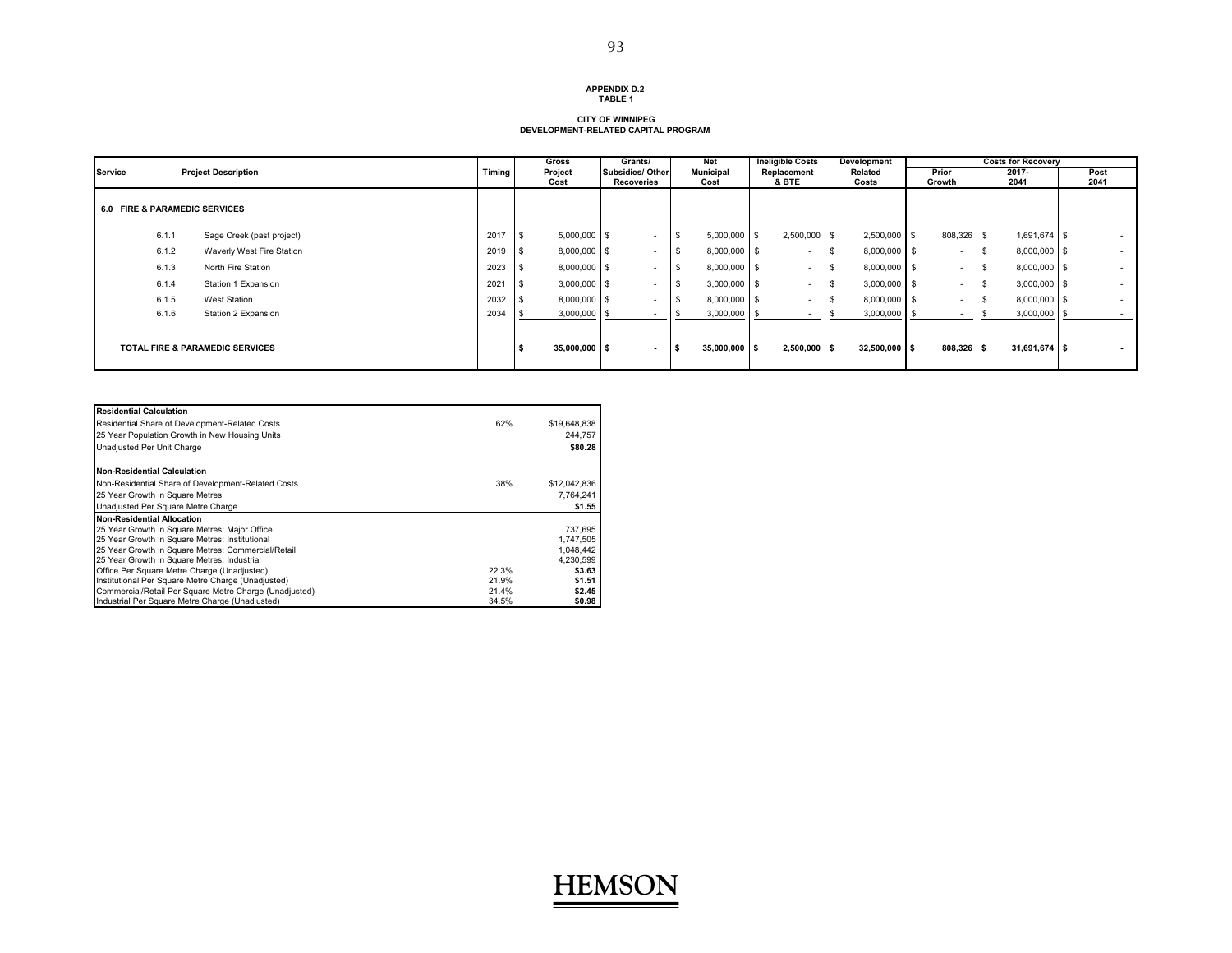#### **APPENDIX D.2 TABLE 2 - PAGE 1**

#### **CITY OF WINNIPEG CASHFLOWAND DETERMINATION OF REGULATORY FEE FIRE & PARAMEDIC SERVICES RESIDENTIAL CHARGE (in \$000)**

| <b>FIRE &amp; PARAMEDIC SERVICES</b>                                                                                             | 2017                   | 2018               | 2019                   | 2020                | 2021                   | 2022                | 2023                   | 2024                | 2025                | 2026                | 2027                | 2028                | 2029                     |
|----------------------------------------------------------------------------------------------------------------------------------|------------------------|--------------------|------------------------|---------------------|------------------------|---------------------|------------------------|---------------------|---------------------|---------------------|---------------------|---------------------|--------------------------|
| OPENING CASH BALANCE                                                                                                             | \$0.00                 | (\$86.94)          | \$927.02               | (\$3,271.4)         | (\$2,350.68)           | (\$3,399.71)        | (\$2,541.28)           | (\$7,334.72)        | (\$6,631.02)        | (S5, 853.11)        | (\$4,998.35)        | (\$4,196.65)        | (\$3,328.06)             |
| 2017-2041 RESIDENTIAL FUNDING REQUIREMENTS<br>- Fire & Paramedic Services: Non Inflated<br>- Fire & Paramedic Services: Inflated | \$1,048.8<br>\$1,048.8 | \$0.0<br>\$0.0     | \$4,960.0<br>\$5,160.4 | \$0.0<br>\$0.0      | \$1,860.0<br>\$2,013.3 | \$0.0<br>\$0.0      | \$4,960.0<br>\$5,585.8 | \$0.0<br>\$0.0      | \$0.0<br>\$0.0      | \$0.0<br>\$0.0      | \$0.0<br>\$0.0      | \$0.0<br>\$0.0      | \$0.0<br>\$0.0           |
| NEW RESIDENTIAL DEVELOPMENT                                                                                                      |                        |                    |                        |                     |                        |                     |                        |                     |                     |                     |                     |                     |                          |
| - Population in New Units                                                                                                        | 10,663                 | 10,855             | 11,084                 | 11,272              | 11,424                 | 10,291              | 10,376                 | 10,475              | 10,599              | 10,701              | 9,599               | 9,610               | 9,662                    |
| <b>REVENUE</b><br>- Charge Receipts: Inflated                                                                                    | \$964.2                | \$1,001.2          | \$1,042.8              | \$1,081.7           | \$1,118.2              | \$1,027.4           | \$1,056.6              | \$1,088.1           | \$1,123.0           | \$1,156.4           | \$1,058.1           | \$1,080.5           | \$1,108.1                |
| <b>INTEREST</b><br>- Interest on Opening Balance<br>- Interest on In-year Transactions                                           | \$0.0<br>(\$2.3)       | (\$4.8)<br>\$17.5  | \$32.4<br>(\$113.2)    | (\$179.9)<br>\$18.9 | (\$129.3)<br>(\$24.6)  | (\$187.0)<br>\$18.0 | (\$139.8)<br>(\$124.6) | (\$403.4)<br>\$19.0 | (\$364.7)<br>\$19.7 | (\$321.9)<br>\$20.2 | (\$274.9)<br>\$18.5 | (\$230.8)<br>\$18.9 | (\$183.0)<br>\$19.4      |
| <b>TOTAL REVENUE</b>                                                                                                             | \$961.9                | \$1,014.0          | \$962.0                | \$920.7             | \$964.3                | \$858.4             | \$792.3                | \$703.7             | \$777.9             | \$854.8             | \$801.7             | \$868.6             | \$944.4                  |
| <b>CLOSING CASH BALANCE</b>                                                                                                      | (\$86.9)               | \$927.0            | (\$3,271.4)            | (\$2,350.7)         | (\$3,399.7)            | (\$2,541.3)         | (S7, 334.7)            | (\$6,631.0)         | (\$5,853.1)         | (\$4,998.4)         | (\$4,196.6)         | (\$3,328.1)         | (\$2,383.6)              |
|                                                                                                                                  |                        |                    |                        |                     |                        |                     |                        |                     |                     |                     |                     |                     |                          |
|                                                                                                                                  |                        |                    |                        |                     |                        |                     |                        |                     |                     |                     |                     |                     |                          |
| <b>FIRE &amp; PARAMEDIC SERVICES</b>                                                                                             | 2030                   | 2031               | 2032                   | 2033                | 2034                   | 2035                | 2036                   | 2037                | 2038                | 2039                | 2040                | 2041                | <b>TOTAL</b>             |
| <b>OPENING CASH BALANCE</b>                                                                                                      | (\$2,383.64)           | (\$1,356.15)       | (\$239.28)             | (\$5,986.32)        | (\$5, 165.78)          | (\$6,929.94)        | (\$6,089.74)           | (\$5,164.16)        | (\$4,302.32)        | (\$3,360.55)        | (\$2,333.60)        | (\$1,216.06)        |                          |
| 2017-2041 RESIDENTIAL FUNDING REQUIREMENTS<br>- Fire & Paramedic Services: Non Inflated<br>- Fire & Paramedic Services: Inflated | \$0.0<br>\$0.0         | \$0.0<br>\$0.0     | \$4,960.0<br>\$6,675.5 | \$0.0<br>\$0.0      | \$1,860.0<br>\$2,604.4 | \$0.0<br>\$0.0      | \$0.0<br>\$0.0         | \$0.0<br>\$0.0      | \$0.0<br>\$0.0      | \$0.0<br>\$0.0      | \$0.0<br>\$0.0      | \$0.0<br>\$0.0      | \$19,648.8<br>\$23,088.3 |
| <b>NEW RESIDENTIAL DEVELOPMENT</b><br>- Population in New Units                                                                  | 9.734                  | 9,814              | 8.998                  | 9.103               | 9,193                  | 9,294               | 9,404                  | 8.381               | 8.450               | 8.519               | 8,587               | 8.669               | 244,757                  |
| <b>REVENUE</b><br>- Charge Receipts: Inflated                                                                                    | \$1,138.7              | \$1,171.0          | \$1,095.1              | \$1,130.0           | \$1,164.0              | \$1,200.3           | \$1,238.8              | \$1,126.2           | \$1,158.1           | \$1,190.9           | \$1,224.5           | \$1,260.9           | \$28,004.8               |
| <b>INTEREST</b><br>- Interest on Opening Balance<br>- Interest on In-year Transactions                                           | (\$131.1)<br>\$19.9    | (\$74.6)<br>\$20.5 | (\$13.2)<br>(\$153.5)  | (\$329.2)<br>\$19.8 | (\$284.1)<br>(\$39.6)  | (\$381.1)<br>\$21.0 | (\$334.9)<br>\$21.7    | (\$284.0)<br>\$19.7 | (\$236.6)<br>\$20.3 | (\$184.8)<br>\$20.8 | (\$128.3)<br>\$21.4 | ( \$66.9)<br>\$22.1 | ( \$4,836.1)<br>(\$80.4) |
| <b>TOTAL REVENUE</b>                                                                                                             | \$1,027.5              | \$1,116.9          | \$928.5                | \$820.5             | \$840.3                | \$840.2             | \$925.6                | \$861.8             | \$941.8             | \$1,027.0           | \$1,117.5           | \$1,216.1           | \$23,088.3               |

| <b>Allocation of Capital Program</b> |      |
|--------------------------------------|------|
| <b>Residential Sector</b>            | 62%  |
| Non-Residential Sector               | 38%  |
| Rates for 2016                       |      |
| Inflation Rate:                      | 2.0% |
| Interest Rate on Positive Balances   | 3.5% |
| Interest Rate on Negative Balances   | 5.5% |
|                                      |      |

'n



Adjusted Charge Per Capita **by Capital Program** \$90.43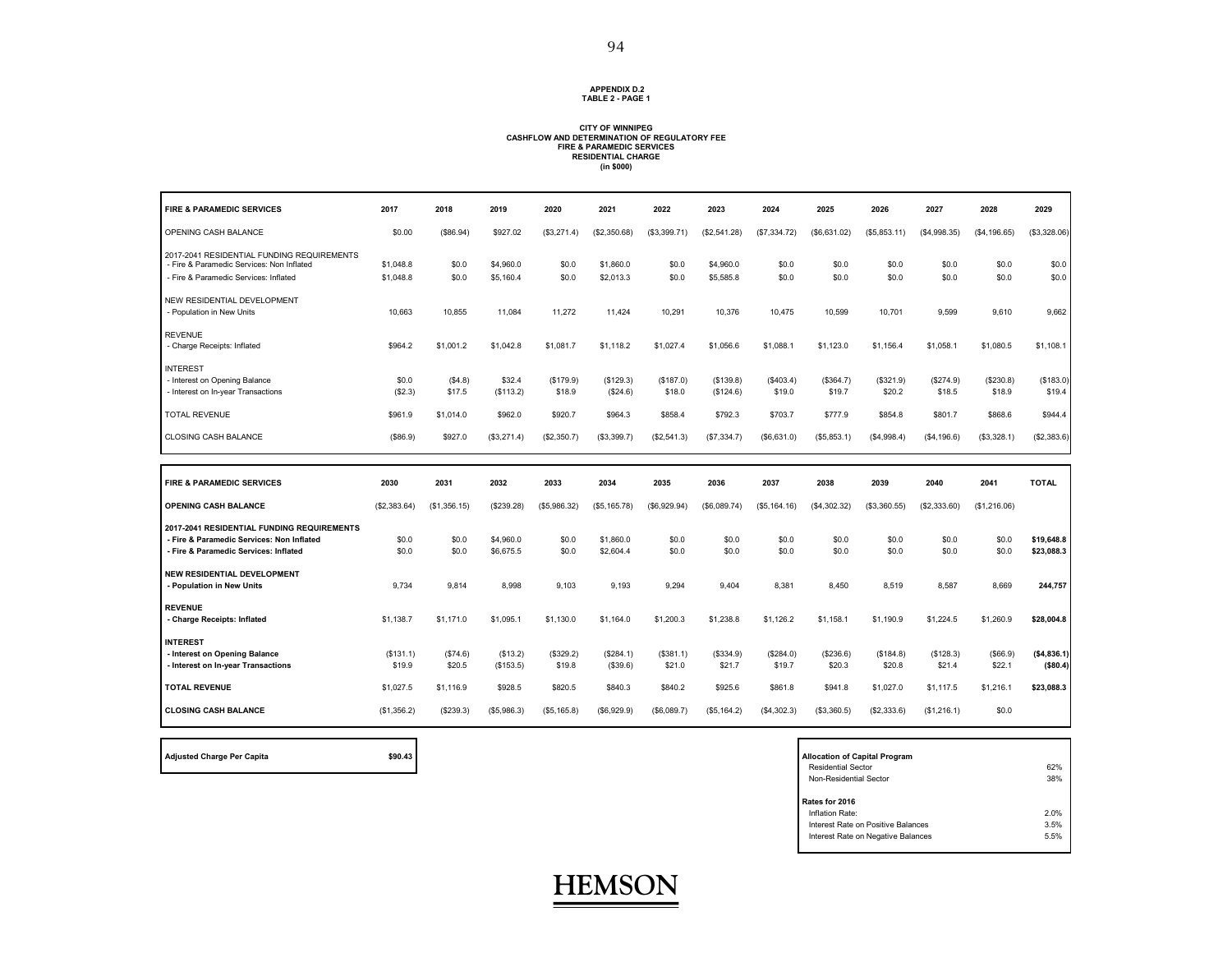#### **APPENDIX D.2 TABLE 2 - PAGE 2**

## **CITY OF WINNIPEG CASHFLOW AND DETERMINATION OF REGULATORY FEE FIRE & PARAMEDIC SERVICES OFFICE CHARGE (in \$000)**

| <b>FIRE &amp; PARAMEDIC SERVICES</b>                                                     | 2017           | 2018           | 2019              | 2020              | 2021                | 2022              | 2023                | 2024              | 2025              | 2026              | 2027              | 2028              | 2029              |
|------------------------------------------------------------------------------------------|----------------|----------------|-------------------|-------------------|---------------------|-------------------|---------------------|-------------------|-------------------|-------------------|-------------------|-------------------|-------------------|
| OPENING CASH BALANCE                                                                     | \$0.00         | \$69.76        | \$223.21          | (\$353.49)        | (\$186.77)          | (\$338.94)        | (\$238.23)          | (\$908.37)        | (\$826.89)        | (\$751.53)        | (\$675.62)        | (\$586.53)        | $($ \$488.92)     |
| 2017-2041 MAJOR OFFICE FUNDING REQUIREMENTS<br>- Fire & Paramedic Services: Non Inflated | \$143.1        | \$0.0          | \$676.8           | \$0.0             | \$253.8             | \$0.0             | \$676.8             | \$0.0             | \$0.0             | \$0.0             | \$0.0             | \$0.0             | \$0.0             |
| - Fire & Paramedic Services: Inflated                                                    | \$143.1        | \$0.0          | \$704.1           | \$0.0             | \$274.7             | \$0.0             | \$762.2             | \$0.0             | \$0.0             | \$0.0             | \$0.0             | \$0.0             | \$0.0             |
| NEW MAJOR OFFICE DEVELOPMENT<br>- Growth in Square Metres                                | 51,743         | 35,567         | 31,780            | 42,145            | 30,851              | 25,970            | 26,639              | 27,491            | 24,776            | 23,569            | 24,879            | 25,094            | 25,493            |
| <b>REVENUE</b><br>- Charge Receipts: Inflated                                            | \$211.7        | \$148.4        | \$135.3           | \$183.0           | \$136.6             | \$117.3           | \$122.7             | \$129.2           | \$118.8           | \$115.2           | \$124.1           | \$127.6           | \$132.3           |
| <b>INTEREST</b><br>- Interest on Opening Balance<br>- Interest on In-year Transactions   | \$0.0<br>\$1.2 | \$2.4<br>\$2.6 | \$7.8<br>(\$15.6) | (\$19.4)<br>\$3.2 | (\$10.3)<br>(\$3.8) | (\$18.6)<br>\$2.1 | (S13.1)<br>(\$17.6) | (\$50.0)<br>\$2.3 | (\$45.5)<br>\$2.1 | (\$41.3)<br>\$2.0 | (\$37.2)<br>\$2.2 | (\$32.3)<br>\$2.2 | (\$26.9)<br>\$2.3 |
|                                                                                          |                |                |                   |                   |                     |                   |                     |                   |                   |                   |                   |                   |                   |
| <b>TOTAL REVENUE</b>                                                                     | \$212.9        | \$153.5        | \$127.4           | \$166.7           | \$122.5             | \$100.7           | \$92.0              | \$81.5            | \$75.4            | \$75.9            | \$89.1            | \$97.6            | \$107.7           |
| <b>CLOSING CASH BALANCE</b>                                                              | \$69.8         | \$223.2        | (\$353.5)         | (\$186.8)         | (\$338.9)           | (\$238.2)         | (\$908.4)           | (\$826.9)         | (\$751.5)         | (S675.6)          | ( \$586.5)        | (\$488.9)         | (\$381.2)         |

| <b>FIRE &amp; PARAMEDIC SERVICES</b>                                                                                              | 2030              | 2031              | 2032                | 2033              | 2034                | 2035              | 2036             | 2037              | 2038              | 2039              | 2040              | 2041              | <b>TOTAL</b>           |
|-----------------------------------------------------------------------------------------------------------------------------------|-------------------|-------------------|---------------------|-------------------|---------------------|-------------------|------------------|-------------------|-------------------|-------------------|-------------------|-------------------|------------------------|
| OPENING CASH BALANCE                                                                                                              | (\$381.23)        | (\$239.15)        | (\$101.33)          | (\$900.61)        | (\$785.26)          | (\$1,032.20)      | (\$921.38)       | (\$801.34)        | ( \$669.06)       | (\$523.67)        | (\$364.25)        | (\$189.82)        |                        |
| 2017-2041 MAJOR OFFICE FUNDING REQUIREMENTS<br>- Fire & Paramedic Services: Non Inflated<br>- Fire & Paramedic Services: Inflated | \$0.0<br>\$0.0    | \$0.0<br>\$0.0    | \$676.8<br>\$910.9  | \$0.0<br>\$0.0    | \$253.8<br>\$355.4  | \$0.0<br>\$0.0    | \$0.0<br>\$0.0   | \$0.0<br>\$0.0    | \$0.0<br>\$0.0    | \$0.0<br>\$0.0    | \$0.0<br>\$0.0    | \$0.0<br>\$0.0    | \$2,681.1<br>\$3,150.4 |
| NEW MAJOR OFFICE DEVELOPMENT<br>- Growth in Square Metres                                                                         | 30,279            | 27,488            | 25,138              | 28,854            | 27,423              | 28,189            | 28,151           | 28,512            | 28,878            | 29,249            | 29,626            | 29,911            | 737,695                |
| <b>REVENUE</b><br>- Charge Receipts: Inflated                                                                                     | \$160.2           | \$148.4           | \$138.4             | \$162.0           | \$157.1             | \$164.7           | \$167.8          | \$173.3           | \$179.1           | \$185.0           | \$191.1           | \$196.8           | \$3,826.1              |
| <b>INTEREST</b><br>- Interest on Opening Balance<br>- Interest on In-year Transactions                                            | (\$21.0)<br>\$2.8 | (\$13.2)<br>\$2.6 | (\$5.6)<br>(\$21.2) | (\$49.5)<br>\$2.8 | (\$43.2)<br>(\$5.5) | (\$56.8)<br>\$2.9 | (S50.7)<br>\$2.9 | (\$44.1)<br>\$3.0 | (\$36.8)<br>\$3.1 | (\$28.8)<br>\$3.2 | (\$20.0)<br>\$3.3 | (\$10.4)<br>\$3.4 | (\$664.3)<br>(\$11.3)  |
| <b>TOTAL REVENUE</b>                                                                                                              | \$142.1           | \$137.8           | \$111.6             | \$115.3           | \$108.4             | \$110.8           | \$120.0          | \$132.3           | \$145.4           | \$159.4           | \$174.4           | \$189.8           | \$3,150.4              |
| <b>CLOSING CASH BALANCE</b>                                                                                                       | (\$239.2)         | (\$101.3)         | (\$900.6)           | (\$785.3)         | (\$1,032.2)         | (S921.4)          | (\$801.3)        | (S669.1)          | (\$523.7)         | (\$364.2)         | (\$189.8)         | (\$0.0)           |                        |

**Adjusted Charge Per Square Metre \$4.09 Allocation of Capital Program Non-res Split:**

| <b>Allocation of Capital Program</b> |      | Non-res Split: |     |
|--------------------------------------|------|----------------|-----|
| <b>Residential Sector</b>            | 62%  | Office         | 22% |
| Non-Residential Sector               | 38%  | Institutional  | 22% |
|                                      |      | Commercial/R   | 21% |
| Rates for 2016                       |      | Industrial     | 34% |
| Inflation Rate:                      | 2.0% |                |     |
| Interest Rate on Positive Balances   | 3.5% |                |     |
| Interest Rate on Negative Balances   | 5.5% |                |     |
|                                      |      |                |     |

Office 22%

22% 21%

34%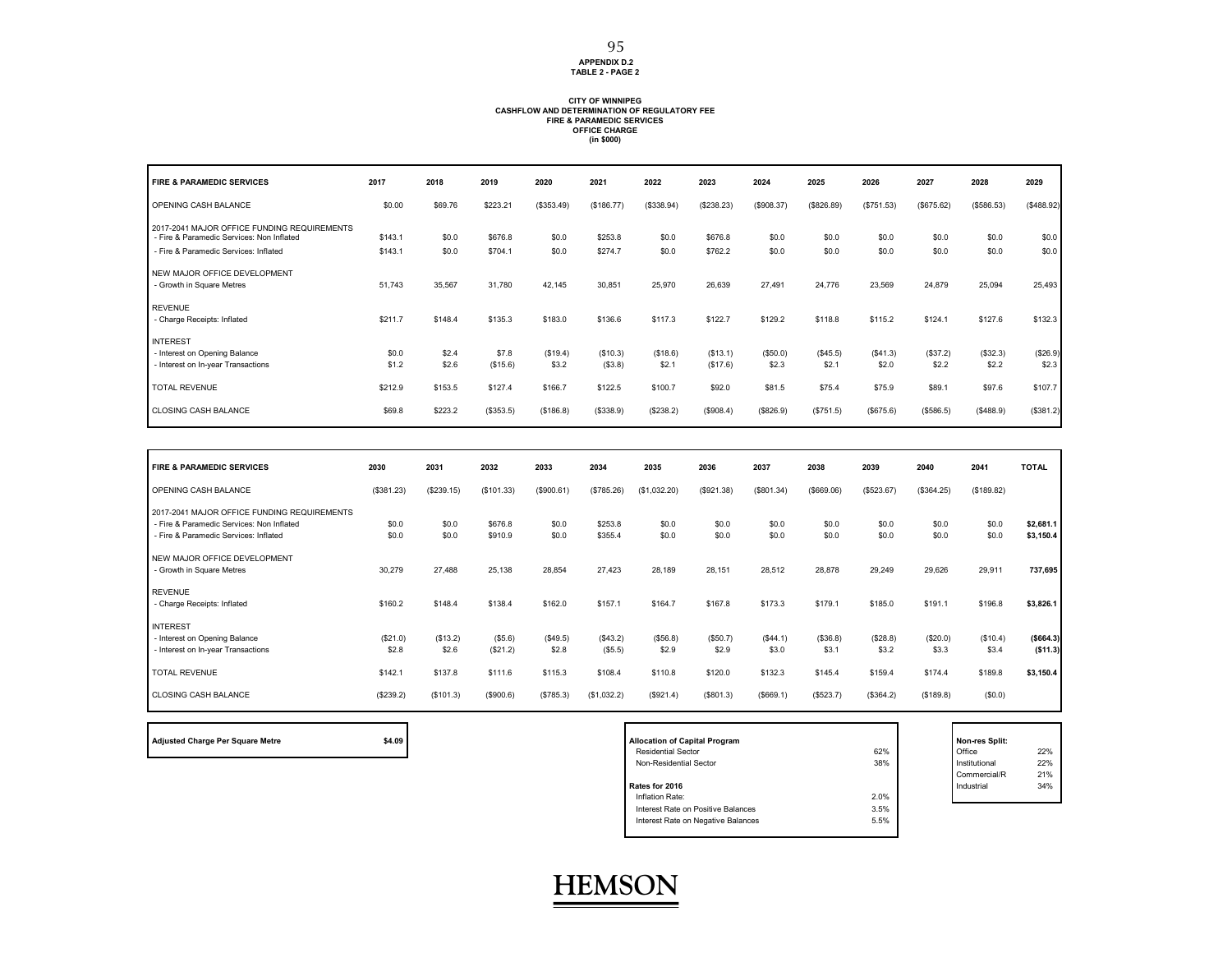## **APPENDIX D.2 TABLE 2 - PAGE 3**

## **CITY OF WINNIPEG CASHFLOW AND DETERMINATION OF REGULATORY FEEFIRE & PARAMEDIC SERVICES INSTITUTIONAL CHARGE (in \$000)**

| <b>FIRE &amp; PARAMEDIC SERVICES</b>                                                     | 2017           | 2018           | 2019              | 2020              | 2021                | 2022              | 2023                 | 2024              | 2025              | 2026              | 2027              | 2028              | 2029              |
|------------------------------------------------------------------------------------------|----------------|----------------|-------------------|-------------------|---------------------|-------------------|----------------------|-------------------|-------------------|-------------------|-------------------|-------------------|-------------------|
| OPENING CASH BALANCE                                                                     | \$0.00         | \$68.65        | \$219.64          | (\$347.83)        | (\$183.78)          | (\$333.52)        | (\$234.42)           | (\$893.83)        | (S813.65)         | (\$739.50)        | (\$664.80)        | (\$577.15)        | (\$481.09)        |
| 2017-2041 MAJOR OFFICE FUNDING REQUIREMENTS<br>- Fire & Paramedic Services: Non Inflated | \$140.8        | \$0.0          | \$666.0           | \$0.0             | \$249.7             | \$0.0             | \$666.0              | \$0.0             | \$0.0             | \$0.0             | \$0.0             | \$0.0             | \$0.0             |
| - Fire & Paramedic Services: Inflated                                                    | \$140.8        | \$0.0          | \$692.9           | \$0.0             | \$270.3             | \$0.0             | \$750.0              | \$0.0             | \$0.0             | \$0.0             | \$0.0             | \$0.0             | \$0.0             |
| NEW INSTITUTIONAL DEVELOPMENT<br>- Growth in Square Metres                               | 122,572        | 84,253         | 75,284            | 99,835            | 73,081              | 61,520            | 63,104               | 65,123            | 58,690            | 55,832            | 58,936            | 59,444            | 60,389            |
| <b>REVENUE</b><br>- Charge Receipts: Inflated                                            | \$208.3        | \$146.0        | \$133.1           | \$180.0           | \$134.4             | \$115.4           | \$120.8              | \$127.1           | \$116.9           | \$113.4           | \$122.1           | \$125.6           | \$130.1           |
| <b>INTEREST</b>                                                                          |                |                |                   |                   |                     |                   |                      |                   |                   |                   |                   |                   |                   |
| - Interest on Opening Balance<br>- Interest on In-year Transactions                      | \$0.0<br>\$1.2 | \$2.4<br>\$2.6 | \$7.7<br>(\$15.4) | (\$19.1)<br>\$3.2 | (\$10.1)<br>(\$3.7) | (\$18.3)<br>\$2.0 | (\$12.9)<br>(\$17.3) | (\$49.2)<br>\$2.2 | (\$44.8)<br>\$2.0 | (\$40.7)<br>\$2.0 | (\$36.6)<br>\$2.1 | (\$31.7)<br>\$2.2 | (\$26.5)<br>\$2.3 |
| <b>TOTAL REVENUE</b>                                                                     | \$209.5        | \$151.0        | \$125.4           | \$164.1           | \$120.6             | \$99.1            | \$90.6               | \$80.2            | \$74.1            | \$74.7            | \$87.7            | \$96.1            | \$106.0           |
| <b>CLOSING CASH BALANCE</b>                                                              | \$68.6         | \$219.6        | (\$347.8)         | (S183.8)          | (\$333.5)           | (\$234.4)         | (\$893.8)            | (\$813.6)         | (S739.5)          | (\$664.8)         | (S577.1)          | (\$481.1)         | (\$375.1)         |

| <b>FIRE &amp; PARAMEDIC SERVICES</b>                                                                                              | 2030              | 2031              | 2032               | 2033              | 2034                | 2035             | 2036              | 2037             | 2038              | 2039              | 2040              | 2041              | <b>TOTAL</b>           |
|-----------------------------------------------------------------------------------------------------------------------------------|-------------------|-------------------|--------------------|-------------------|---------------------|------------------|-------------------|------------------|-------------------|-------------------|-------------------|-------------------|------------------------|
| OPENING CASH BALANCE                                                                                                              | (\$375.13)        | (\$235.32)        | (\$99.71)          | (\$886.20)        | (\$772.69)          | (\$1,015.68)     | (\$906.63)        | (\$788.52)       | (\$658.35)        | (\$515.29)        | (\$358.42)        | (\$186.78)        |                        |
| 2017-2041 MAJOR OFFICE FUNDING REQUIREMENTS<br>- Fire & Paramedic Services: Non Inflated<br>- Fire & Paramedic Services: Inflated | \$0.0<br>\$0.0    | \$0.0<br>\$0.0    | \$666.0<br>\$896.3 | \$0.0<br>\$0.0    | \$249.7<br>\$349.7  | \$0.0<br>\$0.0   | \$0.0<br>\$0.0    | \$0.0<br>\$0.0   | \$0.0<br>\$0.0    | \$0.0<br>\$0.0    | \$0.0<br>\$0.0    | \$0.0<br>\$0.0    | \$2,638.2<br>\$3,100.0 |
| NEW INSTITUTIONAL DEVELOPMENT<br>- Growth in Square Metres                                                                        | 71,727            | 65,116            | 59,550             | 68,352            | 64,962              | 66,777           | 66,686            | 67,541           | 68,409            | 69,287            | 70,179            | 70,855            | 1,747,505              |
| <b>REVENUE</b><br>- Charge Receipts: Inflated                                                                                     | \$157.7           | \$146.0           | \$136.2            | \$159.5           | \$154.6             | \$162.1          | \$165.1           | \$170.5          | \$176.2           | \$182.0           | \$188.1           | \$193.7           | \$3,764.8              |
| <b>INTEREST</b><br>- Interest on Opening Balance<br>- Interest on In-year Transactions                                            | (\$20.6)<br>\$2.8 | (\$12.9)<br>\$2.6 | (S5.5)<br>(\$20.9) | (\$48.7)<br>\$2.8 | (\$42.5)<br>(\$5.4) | (S55.9)<br>\$2.8 | (\$49.9)<br>\$2.9 | (S43.4)<br>\$3.0 | (\$36.2)<br>\$3.1 | (\$28.3)<br>\$3.2 | (\$19.7)<br>\$3.3 | (\$10.3)<br>\$3.4 | ( \$653.7)<br>(\$11.2) |
| <b>TOTAL REVENUE</b>                                                                                                              | \$139.8           | \$135.6           | \$109.8            | \$113.5           | \$106.7             | \$109.0          | \$118.1           | \$130.2          | \$143.1           | \$156.9           | \$171.6           | \$186.8           | \$3,100.0              |
| <b>CLOSING CASH BALANCE</b>                                                                                                       | (\$235.3)         | (\$99.7)          | (\$886.2)          | (\$772.7)         | (\$1,015.7)         | (\$906.6)        | (\$788.5)         | (\$658.4)        | (S515.3)          | (\$358.4)         | (S186.8)          | \$0.0             |                        |

Adjusted Charge Per Square Metre **by Capital Program** \$1.70

| <b>Allocation of Capital Program</b> |      | Non-res Split: |     |
|--------------------------------------|------|----------------|-----|
| <b>Residential Sector</b>            | 62%  | Office         | 22% |
| Non-Residential Sector               | 38%  | Institutional  | 22% |
|                                      |      | Commercial/R   | 21% |
| Rates for 2016                       |      | Industrial     | 34% |
| Inflation Rate                       | 2.0% |                |     |
| Interest Rate on Positive Balances   | 3.5% |                |     |
| Interest Rate on Negative Balances   | 5.5% |                |     |
|                                      |      |                |     |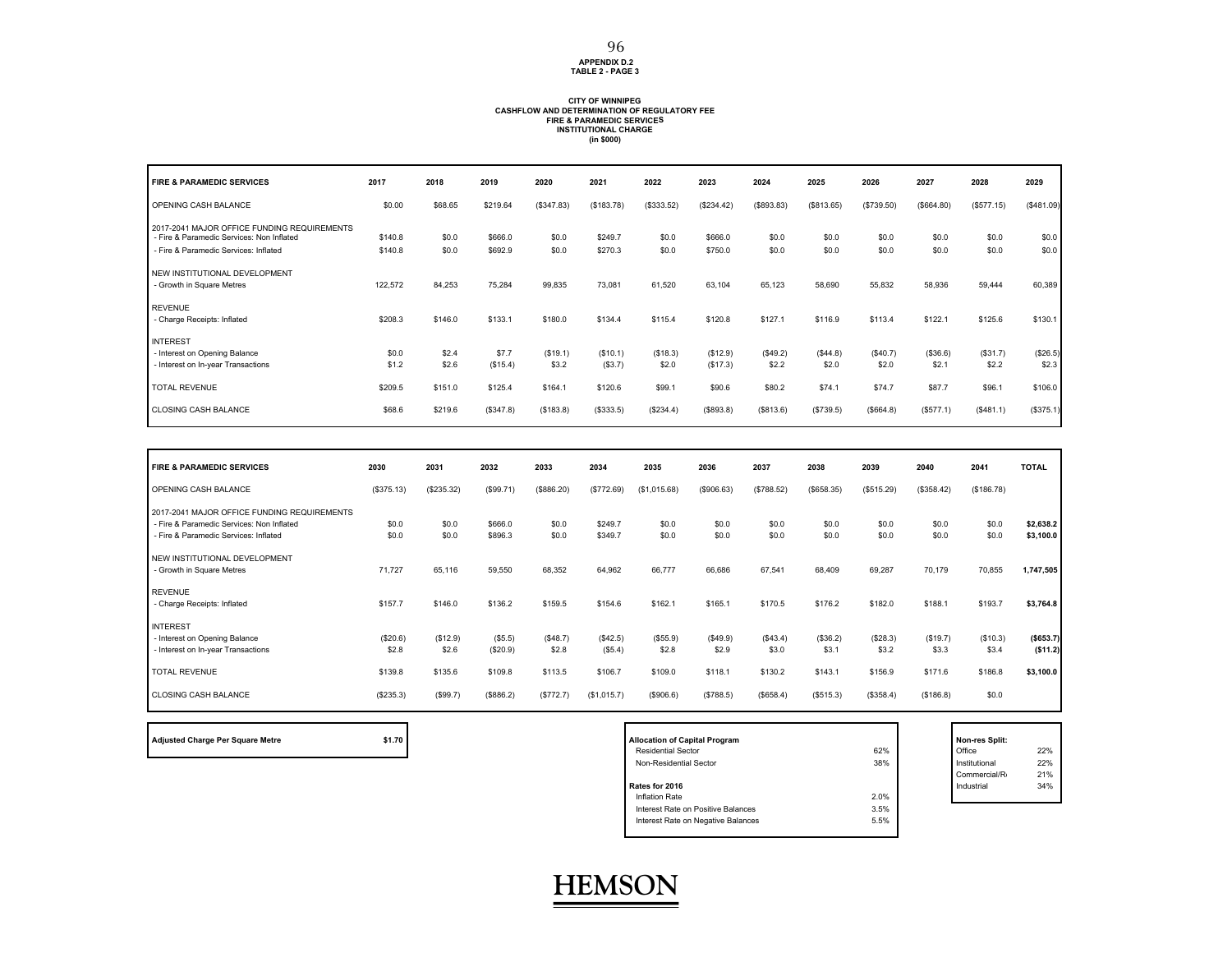#### **APPENDIX D.2 TABLE 2 - PAGE 4** 97

## **CITY OF WINNIPEG CASHFLOW AND DETERMINATION OF REGULATORY FEEFIRE & PARAMEDIC SERVICES COMMERCIAL/RETAIL CHARGE (in \$000)**

| <b>FIRE &amp; PARAMEDIC SERVICES</b>                                                     | 2017           | 2018           | 2019              | 2020              | 2021              | 2022              | 2023                 | 2024              | 2025              | 2026              | 2027              | 2028              | 2029              |
|------------------------------------------------------------------------------------------|----------------|----------------|-------------------|-------------------|-------------------|-------------------|----------------------|-------------------|-------------------|-------------------|-------------------|-------------------|-------------------|
| OPENING CASH BALANCE                                                                     | \$0.00         | \$66.93        | \$214.14          | (\$339.12)        | (\$179.17)        | (\$325.16)        | (\$228.54)           | (\$871.44)        | (S793.26)         | (\$720.97)        | (\$648.14)        | (\$562.68)        | (\$469.04)        |
| 2017-2041 MAJOR OFFICE FUNDING REQUIREMENTS<br>- Fire & Paramedic Services: Non Inflated | \$137.3        | \$0.0          | \$649.3           | \$0.0             | \$243.5           | \$0.0             | \$649.3              | \$0.0             | \$0.0             | \$0.0             | \$0.0             | \$0.0             | \$0.0             |
| - Fire & Paramedic Services: Inflated                                                    | \$137.3        | \$0.0          | \$675.5           | \$0.0             | \$263.5           | \$0.0             | \$731.2              | \$0.0             | \$0.0             | \$0.0             | \$0.0             | \$0.0             | \$0.0             |
| NEW COMMERCIAL DEVELOPMENT<br>- Growth in Square Metres                                  | 73,539         | 50,549         | 45,168            | 59,898            | 43,846            | 36,910            | 37,860               | 39,071            | 35,212            | 33,498            | 35,360            | 35,664            | 36,231            |
| <b>REVENUE</b><br>- Charge Receipts: Inflated                                            | \$203.1        | \$142.4        | \$129.8           | \$175.5           | \$131.1           | \$112.5           | \$117.7              | \$123.9           | \$113.9           | \$110.5           | \$119.0           | \$122.5           | \$126.9           |
| <b>INTEREST</b>                                                                          |                |                |                   |                   |                   |                   |                      |                   |                   |                   |                   |                   |                   |
| - Interest on Opening Balance<br>- Interest on In-year Transactions                      | \$0.0<br>\$1.2 | \$2.3<br>\$2.5 | \$7.5<br>(\$15.0) | (\$18.7)<br>\$3.1 | (S9.9)<br>(\$3.6) | (\$17.9)<br>\$2.0 | (\$12.6)<br>(\$16.9) | (\$47.9)<br>\$2.2 | (\$43.6)<br>\$2.0 | (\$39.7)<br>\$1.9 | (\$35.6)<br>\$2.1 | (\$30.9)<br>\$2.1 | (\$25.8)<br>\$2.2 |
| <b>TOTAL REVENUE</b>                                                                     | \$204.2        | \$147.2        | \$122.3           | \$159.9           | \$117.6           | \$96.6            | \$88.3               | \$78.2            | \$72.3            | \$72.8            | \$85.5            | \$93.6            | \$103.3           |
| <b>CLOSING CASH BALANCE</b>                                                              | \$66.9         | \$214.1        | (\$339.1)         | (\$179.2)         | (\$325.2)         | (\$228.5)         | (\$871.4)            | (\$793.3)         | (\$721.0)         | (\$648.1)         | (\$562.7)         | (\$469.0)         | (\$365.7)         |

| <b>FIRE &amp; PARAMEDIC SERVICES</b>                                                                                              | 2030              | 2031              | 2032               | 2033              | 2034                | 2035             | 2036              | 2037              | 2038              | 2039              | 2040              | 2041              | <b>TOTAL</b>           |
|-----------------------------------------------------------------------------------------------------------------------------------|-------------------|-------------------|--------------------|-------------------|---------------------|------------------|-------------------|-------------------|-------------------|-------------------|-------------------|-------------------|------------------------|
| OPENING CASH BALANCE                                                                                                              | (\$365.73)        | (\$229.43)        | (\$97.21)          | (\$663.99)        | (S753.33)           | (\$990.23)       | ( \$883.91)       | (\$768.76)        | (\$641.86)        | (\$502.37)        | (\$349.44)        | (\$182.10)        |                        |
| 2017-2041 MAJOR OFFICE FUNDING REQUIREMENTS<br>- Fire & Paramedic Services: Non Inflated<br>- Fire & Paramedic Services: Inflated | \$0.0<br>\$0.0    | \$0.0<br>\$0.0    | \$649.3<br>\$873.8 | \$0.0<br>\$0.0    | \$243.5<br>\$340.9  | \$0.0<br>\$0.0   | \$0.0<br>\$0.0    | \$0.0<br>\$0.0    | \$0.0<br>\$0.0    | \$0.0<br>\$0.0    | \$0.0<br>\$0.0    | \$0.0<br>\$0.0    | \$2,572.1<br>\$3,022.3 |
| NEW COMMERCIAL DEVELOPMENT<br>- Growth in Square Metres                                                                           | 43,034            | 39,067            | 35,728             | 41,009            | 38,975              | 40,064           | 40,009            | 40,522            | 41,043            | 41,570            | 42,105            | 42,511            | 1,048,442              |
| <b>REVENUE</b><br>- Charge Receipts: Inflated                                                                                     | \$153.7           | \$142.3           | \$132.8            | \$155.5           | \$150.7             | \$158.0          | \$161.0           | \$166.3           | \$171.8           | \$177.5           | \$183.3           | \$188.8           | \$3,670.5              |
| <b>INTEREST</b><br>- Interest on Opening Balance<br>- Interest on In-year Transactions                                            | (\$20.1)<br>\$2.7 | (\$12.6)<br>\$2.5 | (S5.3)<br>(\$20.4) | (\$47.5)<br>\$2.7 | (\$41.4)<br>(\$5.2) | (S54.5)<br>\$2.8 | (\$48.6)<br>\$2.8 | (\$42.3)<br>\$2.9 | (\$35.3)<br>\$3.0 | (\$27.6)<br>\$3.1 | (\$19.2)<br>\$3.2 | (\$10.0)<br>\$3.3 | (S637.3)<br>(\$10.9)   |
| <b>TOTAL REVENUE</b>                                                                                                              | \$136.3           | \$132.2           | \$107.1            | \$110.7           | \$104.0             | \$106.3          | \$115.2           | \$126.9           | \$139.5           | \$152.9           | \$167.3           | \$182.1           | \$3,022.3              |
| <b>CLOSING CASH BALANCE</b>                                                                                                       | (\$229.4)         | (\$97.2)          | (\$64.0)           | (\$753.3)         | (\$990.2)           | (\$883.9)        | (\$768.8)         | (\$641.9)         | (\$502.4)         | (\$349.4)         | (\$182.1)         | (S0.0)            |                        |

**Adjusted Charge Per Square Metre \$2.76 Allocation of Capital Program Non-res Split:**

| <b>Allocation of Capital Program</b> |      | Non-res Split: |     |
|--------------------------------------|------|----------------|-----|
| <b>Residential Sector</b>            | 62%  | Office         | 22% |
| Non-Residential Sector               | 38%  | Institutional  | 22% |
|                                      |      | Commercial/R   | 21% |
| Rates for 2016                       |      | Industrial     | 34% |
| <b>Inflation Rate</b>                | 2.0% |                |     |
| Interest Rate on Positive Balances   | 3.5% |                |     |
| Interest Rate on Negative Balances   | 5.5% |                |     |
|                                      |      |                |     |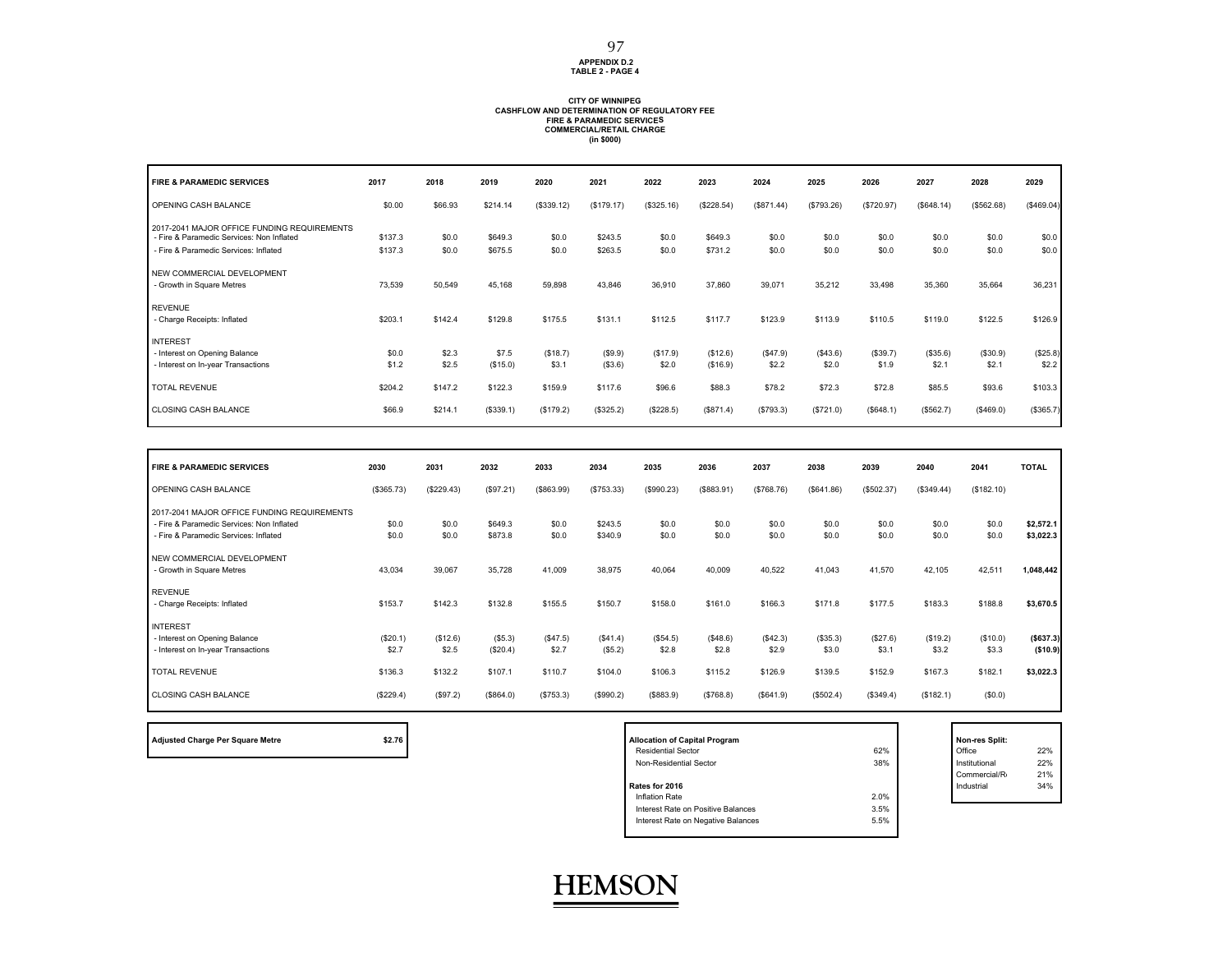## **APPENDIX D.2 TABLE 2 - PAGE 5**

## **CITY OF WINNIPEG CASHFLOW AND DETERMINATION OF REGULATORY FEEFIRE & PARAMEDIC SERVICES INDUSTRIAL CHARGE (in \$000)**

| <b>FIRE &amp; PARAMEDIC SERVICES</b>                                                                                              | 2017               | 2018           | 2019                   | 2020              | 2021                | 2022              | 2023                   | 2024             | 2025              | 2026             | 2027              | 2028              | 2029              |
|-----------------------------------------------------------------------------------------------------------------------------------|--------------------|----------------|------------------------|-------------------|---------------------|-------------------|------------------------|------------------|-------------------|------------------|-------------------|-------------------|-------------------|
| OPENING CASH BALANCE                                                                                                              | \$0.00             | \$108.02       | \$345.63               | (\$547.35)        | (\$289.19)          | (\$524.83)        | (\$368.88)             | (\$1,406.54)     | (\$1,280.37)      | (\$1,163.69)     | (\$1,046.14)      | (\$908.20)        | (\$757.05)        |
| 2017-2041 MAJOR OFFICE FUNDING REQUIREMENTS<br>- Fire & Paramedic Services: Non Inflated<br>- Fire & Paramedic Services: Inflated | \$221.6<br>\$221.6 | \$0.0<br>\$0.0 | \$1,048.0<br>\$1,090.3 | \$0.0<br>\$0.0    | \$393.0<br>\$425.4  | \$0.0<br>\$0.0    | \$1,048.0<br>\$1,180.2 | \$0.0<br>\$0.0   | \$0.0<br>\$0.0    | \$0.0<br>\$0.0   | \$0.0<br>\$0.0    | \$0.0<br>\$0.0    | \$0.0<br>\$0.0    |
| NEW INDUSTRIAL DEVELOPMENT<br>- Growth in Square Metres                                                                           | 296,738            | 203,971        | 182,257                | 241,695           | 176,925             | 148,937           | 152,772                | 157,658          | 142,085           | 135,167          | 142,681           | 143,911           | 146,198           |
| <b>REVENUE</b><br>- Charge Receipts: Inflated                                                                                     | \$327.8            | \$229.8        | \$209.4                | \$283.3           | \$211.5             | \$181.6           | \$190.0                | \$200.0          | \$183.9           | \$178.4          | \$192.1           | \$197.6           | \$204.8           |
| <b>INTEREST</b><br>- Interest on Opening Balance<br>- Interest on In-year Transactions                                            | \$0.0<br>\$1.9     | \$3.8<br>\$4.0 | \$12.1<br>(\$24.2)     | (\$30.1)<br>\$5.0 | (\$15.9)<br>(\$5.9) | (\$28.9)<br>\$3.2 | (\$20.3)<br>(\$27.2)   | (S77.4)<br>\$3.5 | (\$70.4)<br>\$3.2 | (S64.0)<br>\$3.1 | (\$57.5)<br>\$3.4 | (\$50.0)<br>\$3.5 | (\$41.6)<br>\$3.6 |
| <b>TOTAL REVENUE</b>                                                                                                              | \$329.6            | \$237.6        | \$197.3                | \$258.2           | \$189.7             | \$155.9           | \$142.5                | \$126.2          | \$116.7           | \$117.5          | \$137.9           | \$151.2           | \$166.7           |
| <b>CLOSING CASH BALANCE</b>                                                                                                       | \$108.0            | \$345.6        | (\$547.4)              | (\$289.2)         | (\$524.8)           | (\$368.9)         | (\$1,406.5)            | (\$1,280.4)      | (S1, 163.7)       | (\$1,046.1)      | (\$908.2)         | (\$757.0)         | (\$590.3)         |

| <b>FIRE &amp; PARAMEDIC SERVICES</b>                                                                                              | 2030              | 2031              | 2032                   | 2033              | 2034                 | 2035              | 2036              | 2037             | 2038              | 2039              | 2040              | 2041              | <b>TOTAL</b>            |
|-----------------------------------------------------------------------------------------------------------------------------------|-------------------|-------------------|------------------------|-------------------|----------------------|-------------------|-------------------|------------------|-------------------|-------------------|-------------------|-------------------|-------------------------|
| OPENING CASH BALANCE                                                                                                              | (\$590.30)        | (\$370.31)        | (\$156.90)             | (\$1,394.53)      | (\$1,215.92)         | (\$1,598.28)      | (\$1,426.68)      | (\$1,240.82)     | (\$1,035.99)      | (\$810.86)        | (\$564.01)        | (\$293.92)        |                         |
| 2017-2041 MAJOR OFFICE FUNDING REQUIREMENTS<br>- Fire & Paramedic Services: Non Inflated<br>- Fire & Paramedic Services: Inflated | \$0.0<br>\$0.0    | \$0.0<br>\$0.0    | \$1,048.0<br>\$1,410.4 | \$0.0<br>\$0.0    | \$393.0<br>\$550.3   | \$0.0<br>\$0.0    | \$0.0<br>\$0.0    | \$0.0<br>\$0.0   | \$0.0<br>\$0.0    | \$0.0<br>\$0.0    | \$0.0<br>\$0.0    | \$0.0<br>\$0.0    | \$4,151.5<br>\$4,878.2  |
| NEW INDUSTRIAL DEVELOPMENT<br>- Growth in Square Metres                                                                           | 173,647           | 157,642           | 144,166                | 165,476           | 157,268              | 161,663           | 161,443           | 163,512          | 165,613           | 167,739           | 169,899           | 171,536           | 4,230,599               |
| <b>REVENUE</b><br>- Charge Receipts: Inflated                                                                                     | \$248.1           | \$229.8           | \$214.3                | \$250.9           | \$243.2              | \$255.0           | \$259.8           | \$268.4          | \$277.3           | \$286.4           | \$295.9           | \$304.8           | \$5,924.3               |
| <b>INTEREST</b><br>- Interest on Opening Balance<br>- Interest on In-year Transactions                                            | (\$32.5)<br>\$4.3 | (\$20.4)<br>\$4.0 | (S8.6)<br>(\$32.9)     | (\$76.7)<br>\$4.4 | ( \$66.9)<br>(\$8.4) | (\$87.9)<br>\$4.5 | (\$78.5)<br>\$4.5 | (S68.2)<br>\$4.7 | (\$57.0)<br>\$4.9 | (\$44.6)<br>\$5.0 | (\$31.0)<br>\$5.2 | (\$16.2)<br>\$5.3 | (\$1,028.6)<br>(\$17.6) |
| <b>TOTAL REVENUE</b>                                                                                                              | \$220.0           | \$213.4           | \$172.8                | \$178.6           | \$167.9              | \$171.6           | \$185.9           | \$204.8          | \$225.1           | \$246.9           | \$270.1           | \$293.9           | \$4,878.2               |
| <b>CLOSING CASH BALANCE</b>                                                                                                       | (\$370.3)         | (\$156.9)         | (\$1,394.5)            | (\$1,215.9)       | (\$1,598.3)          | (\$1,426.7)       | (\$1,240.8)       | (\$1,036.0)      | (\$810.9)         | (\$564.0)         | (S293.9)          | \$0.0             |                         |

**Adjusted Charge Per Square Metre 120 <b>Adjusted Charge Per Square Metre Allocation of State** 

| <b>Allocation of Capital Program</b> |      | Non-res Split: |     |
|--------------------------------------|------|----------------|-----|
| <b>Residential Sector</b>            | 62%  | Office         | 22% |
| Non-Residential Sector               | 38%  | Institutional  | 22% |
|                                      |      | Commercial/R   | 21% |
| Rates for 2016                       |      | Industrial     | 34% |
| Inflation Rate                       | 2.0% |                |     |
| Interest Rate on Positive Balances   | 3.5% |                |     |
| Interest Rate on Negative Balances   | 5.5% |                |     |
|                                      |      |                |     |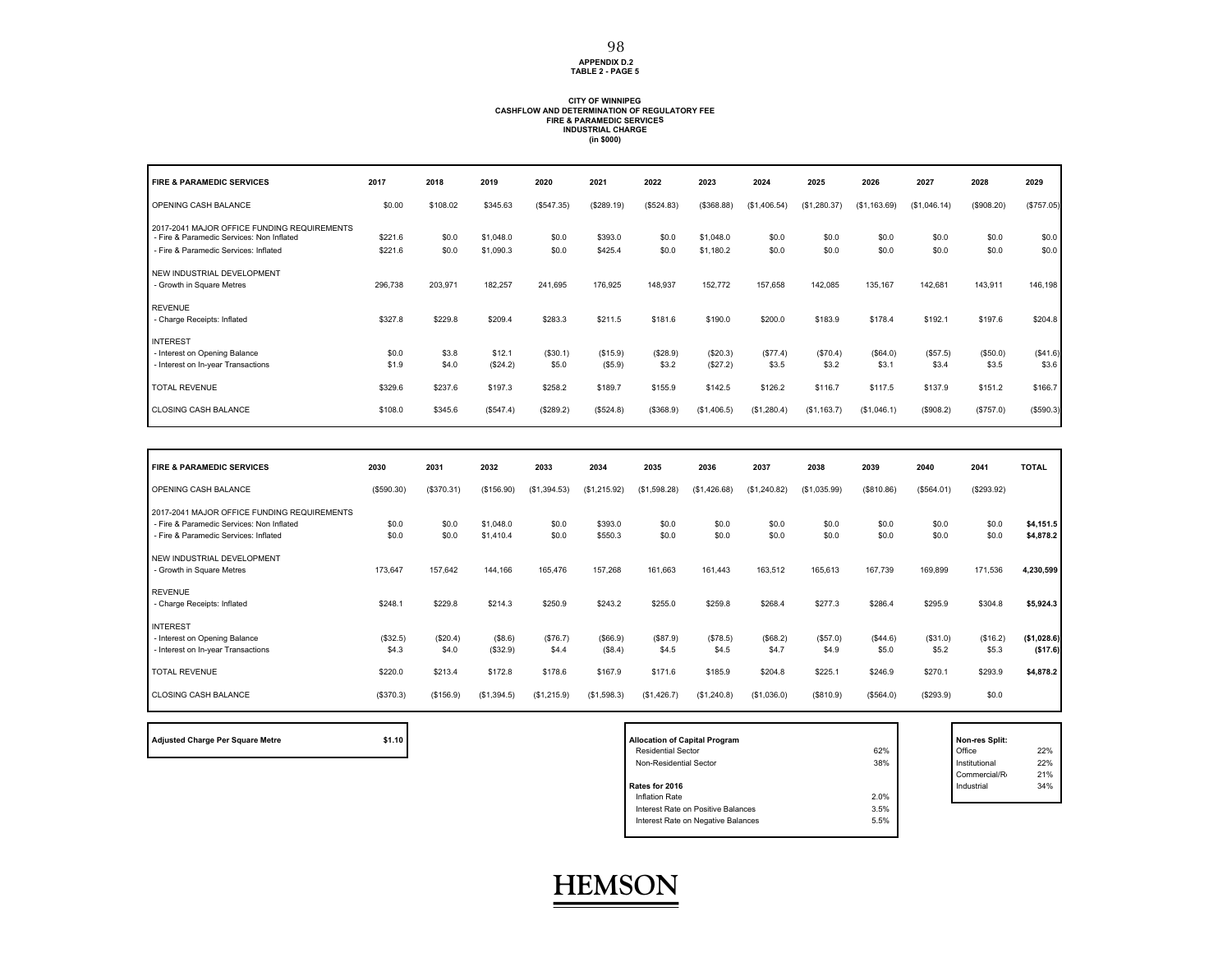# **APPENDIX D.3**

## *POLICE*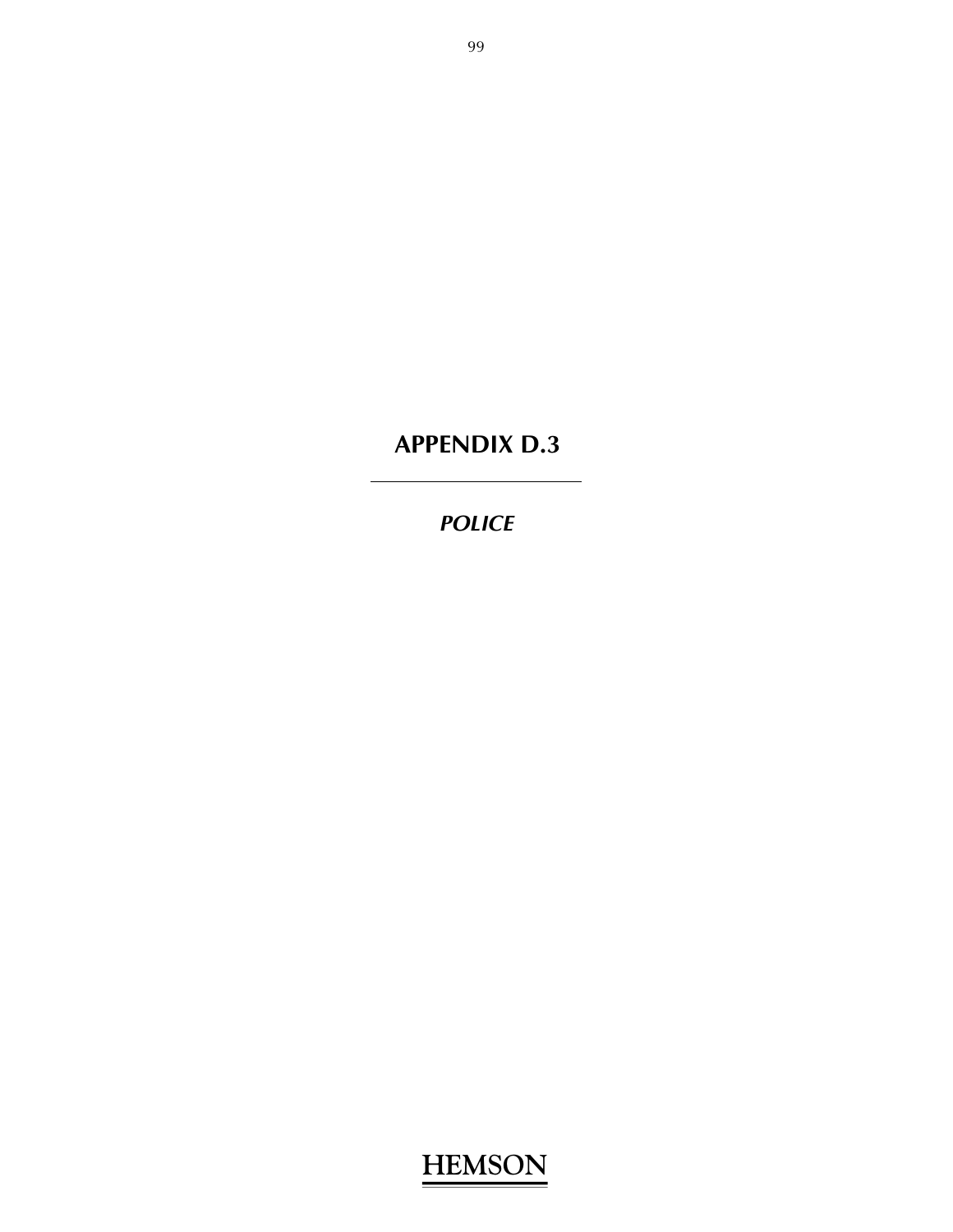### **APPENDIX D.3**

### **POLICE**

The Winnipeg Police Service provide protection services to the City.

### **TABLE 1 2017–2041 DEVELOPMENT-RELATED CAPITAL PROGRAM AND CALCULATION OF THE "UNADJUSTED" REGULATORY FEES**

The 2017 to 2026 development-related capital program includes costs associated with new police stations and headquarters, along with associated technology requirements. The capital program amounts to \$231.18 million.

Grant funding in the amount of \$2.80 million has been identified in association with the new headquarters. Benefit to existing shares have been allocated primarily based on existing shares of population and employment compared to 2041, these shares total \$186.97 million. In addition, as each of these projects is anticipated to benefit recent development, a prior growth share (for 10 previous years) has been deducted. This amount totals \$13.44 million.

The remaining \$27.96 million in costs for recovery through regulatory fees is apportioned to residential and non-residential development. This results in unadjusted charges of \$70.83 per capita for residential development, \$3.21 per square metre for Office, \$1.33 per square metre for Institutional, \$2.16 per square metre for Commercial/Retail, and \$0.87 per square metre for Industrial development.

### **TABLE 2 CASH FLOW ANALYSIS**

After cash flow considerations, both the residential and non-residential charges increase as shown in the following table:

| <b>POLICE</b>           |                                               |                                  |                                |                       |                            |                                   |                                            |                                            |                                   |  |  |  |  |
|-------------------------|-----------------------------------------------|----------------------------------|--------------------------------|-----------------------|----------------------------|-----------------------------------|--------------------------------------------|--------------------------------------------|-----------------------------------|--|--|--|--|
|                         | <b>SUMMARY</b>                                |                                  |                                |                       |                            |                                   |                                            |                                            |                                   |  |  |  |  |
| 2017-2041<br>Unadjusted |                                               |                                  |                                | <b>Adjusted</b>       |                            |                                   | <b>Adjusted Charges</b>                    |                                            |                                   |  |  |  |  |
|                         | Development-Related Capital Program<br>Charge |                                  |                                | Charge                |                            | Office                            |                                            | Institutional Commercial                   | Industrial                        |  |  |  |  |
| Total<br>\$231,178,000  | Net Recoverable<br>\$27,961,441               | $\frac{2}{2}$ /capita<br>\$70.83 | $\frac{\sqrt{2}}{2}$<br>\$1.37 | \$/capita<br>\$101.92 | $\frac{s}{sa.m}$<br>\$1.96 | $\frac{\sigma}{2}$ sq.m<br>\$4.60 | $\frac{\text{S}}{\text{S}}$ sq.m<br>\$1.91 | $\frac{\text{S}}{\text{S}}$ sq.m<br>\$3.11 | $\frac{\sigma}{2}$ sq.m<br>\$1.24 |  |  |  |  |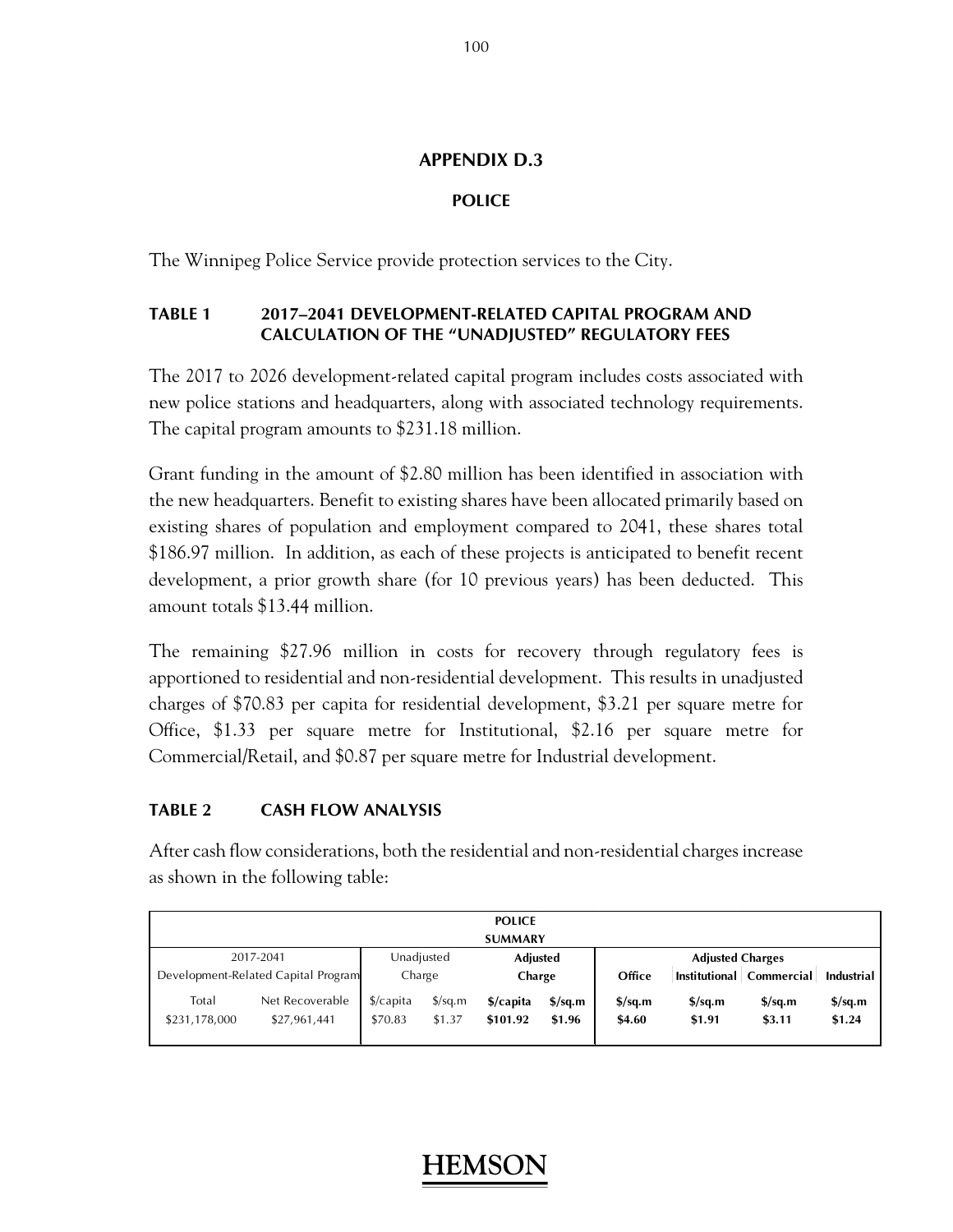#### **APPENDIX D.3TABLE 1**

### **CITY OF WINNIPEG DEVELOPMENT-RELATED CAPITAL PROGRAM**

|                     |                                                         |        | Gross              | Grants/                               |  | Net                      |  | <b>Ineligible Costs</b> | Development             |  |                 | <b>Costs for Recoverv</b> |  |              |  |
|---------------------|---------------------------------------------------------|--------|--------------------|---------------------------------------|--|--------------------------|--|-------------------------|-------------------------|--|-----------------|---------------------------|--|--------------|--|
| Service             | <b>Project Description</b>                              | Timing | Project<br>Cost    | <b>Subsidies/ Other</b><br>Recoveries |  | <b>Municipal</b><br>Cost |  | Replacement<br>& BTE    | <b>Related</b><br>Costs |  | Prior<br>Growth | 2017-<br>2041             |  | Post<br>2041 |  |
|                     |                                                         |        |                    |                                       |  |                          |  |                         |                         |  |                 |                           |  |              |  |
| 7.0 POLICE          |                                                         |        |                    |                                       |  |                          |  |                         |                         |  |                 |                           |  |              |  |
|                     |                                                         |        |                    |                                       |  |                          |  |                         |                         |  |                 |                           |  |              |  |
|                     | 7.1.1 North Station Information Technology Requirements | 2017   | 490,000 \$<br>l \$ | $\sim$                                |  | 490,000 \$               |  | 350,377 \$              | 139,623 \$              |  | 41,864 \$       | $97,758$ \$               |  | $\sim$       |  |
|                     | 7.1.2 North District Police Station                     | 2017   | 20,188,000 \$      | $\overline{\phantom{a}}$              |  | 20,188,000 \$            |  | 14,435,552 \$           | 5,752,448 \$            |  | 1,724,808 \$    | 4,027,639 \$              |  | $\sim$       |  |
|                     | 7.1.3 Headquarters (past project)                       | 2017   | 178,200,000 \$     | $2,800,000$ \$                        |  | 175,400,000 \$           |  | 149,090,000 \$          | 26,310,000 \$           |  | 7,888,764 \$    | 18,421,236 \$             |  | $\sim$       |  |
|                     | 7.1.4 East District Station (past project)              | 2017   | 13,900,000 \$      | $\sim$                                |  | 13,900,000 \$            |  | 9,939,280 \$            | 3,960,720 \$            |  | 1,187,578 \$    | $2,773,142$ \$            |  | $\sim$       |  |
|                     | 7.1.5 West District Station (past project)              | 2017   | 18,400,000 \$      |                                       |  | 18,400,000 \$            |  | 13,157,032 \$           | 5,242,968 \$            |  | $2,601,303$ \$  | 2,641,665                 |  | $\sim$       |  |
|                     |                                                         |        |                    |                                       |  |                          |  |                         |                         |  |                 |                           |  |              |  |
| <b>TOTAL POLICE</b> |                                                         |        | 231,178,000 \$     | $2.800.000$ S                         |  | 228.378.000 \$           |  | 186.972.242 \$          | 41,405,758 \$           |  | 13.444.317 S    | $27,961,441$ \$           |  | $\sim$       |  |
|                     |                                                         |        |                    |                                       |  |                          |  |                         |                         |  |                 |                           |  |              |  |

| <b>Residential Calculation</b>                         |       |              |
|--------------------------------------------------------|-------|--------------|
| Residential Share of Development-Related Costs         | 62%   | \$17,336,093 |
| 25 Year Population Growth in New Housing Units         |       | 244.757      |
| Unadiusted Per Unit Charge                             |       | \$70.83      |
| <b>Non-Residential Calculation</b>                     |       |              |
| Non-Residential Share of Development-Related Costs     | 38%   | \$10,625,347 |
| 25 Year Growth in Square Metres                        |       | 7.764.241    |
| Unadiusted Per Square Metre Charge                     |       | \$1.37       |
| <b>Non-Residential Allocation</b>                      |       |              |
| 25 Year Growth in Square Metres: Maior Office          |       | 737.695      |
| 25 Year Growth in Square Metres: Institutional         |       | 1.747.505    |
| 25 Year Growth in Square Metres: Commercial/Retail     |       | 1.048.442    |
| 25 Year Growth in Square Metres: Industrial            |       | 4,230,599    |
| Office Per Square Metre Charge (Unadjusted)            | 22.3% | \$3.21       |
| Institutional Per Square Metre Charge (Unadjusted)     | 21.9% | \$1.33       |
| Commercial/Retail Per Square Metre Charge (Unadjusted) | 21.4% | \$2.16       |
| Industrial Per Square Metre Charge (Unadjusted)        | 34.5% | \$0.87       |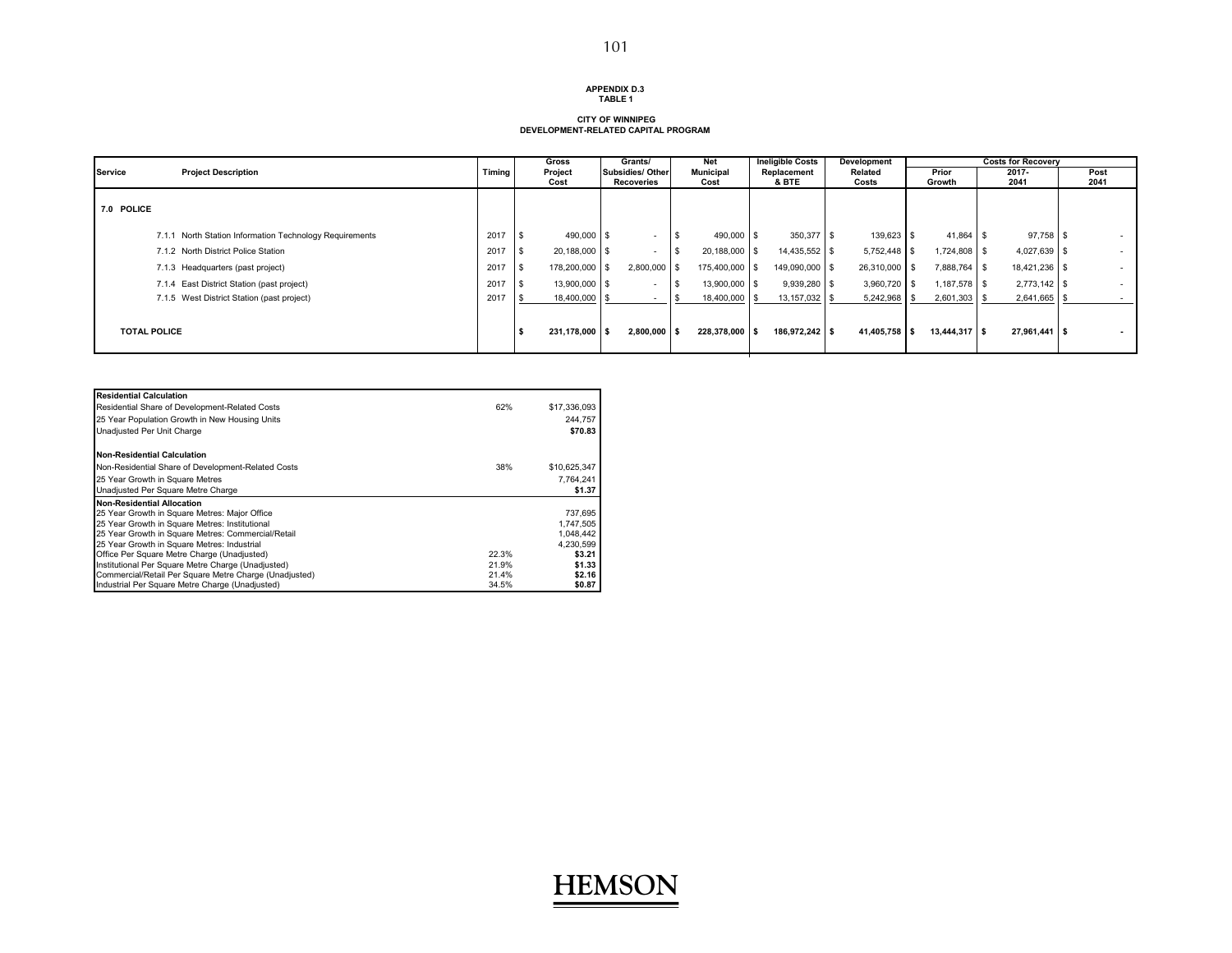#### **APPENDIX D.3 TABLE 2 - PAGE 1**

## **CITY OF WINNIPEG CASHFLOW AND DETERMINATION OF REGULATORY FEE POLICE RESIDENTIAL CHARGE (in \$000)**

| <b>POLICE</b>                                                                          | 2017                | 2018                | 2019                | 2020                | 2021                | 2022                | 2023                | 2024                | 2025                | 2026                | 2027                | 2028                | 2029                     |
|----------------------------------------------------------------------------------------|---------------------|---------------------|---------------------|---------------------|---------------------|---------------------|---------------------|---------------------|---------------------|---------------------|---------------------|---------------------|--------------------------|
| OPENING CASH BALANCE                                                                   | \$0.00              | (\$16,696.18)       | (\$16,466.26)       | (\$16, 176.0)       | (\$15,825.22)       | (\$15,413.24)       | (\$15,082.68)       | (\$14,700.46)       | (\$14,261.18)       | (\$13,757.71)       | (\$13,188.16)       | (\$12,700.07)       | (\$12,159.44)            |
| 2017-2041 RESIDENTIAL FUNDING REQUIREMENTS<br>- Police: Non Inflated                   | \$17,336.1          | \$0.0               | \$0.0               | \$0.0               | \$0.0               | \$0.0               | \$0.0               | \$0.0               | \$0.0               | \$0.0               | \$0.0               | \$0.0               | \$0.0                    |
| - Police: Inflated                                                                     | \$17,336.1          | \$0.0               | \$0.0               | \$0.0               | \$0.0               | \$0.0               | \$0.0               | \$0.0               | \$0.0               | \$0.0               | \$0.0               | \$0.0               | \$0.0                    |
| NEW RESIDENTIAL DEVELOPMENT<br>- Population in New Units                               | 10,663              | 10,855              | 11,084              | 11.272              | 11.424              | 10,291              | 10,376              | 10,475              | 10,599              | 10,701              | 9.599               | 9.610               | 9,662                    |
| <b>REVENUE</b><br>- Charge Receipts: Inflated                                          | \$1,086.8           | \$1,128.5           | \$1,175.3           | \$1,219.2           | \$1,260.3           | \$1,158.0           | \$1,190.9           | \$1,226.3           | \$1,265.7           | \$1,303.4           | \$1,192.6           | \$1,217.8           | \$1,248.9                |
| <b>INTEREST</b><br>- Interest on Opening Balance<br>- Interest on In-year Transactions | \$0.0<br>(\$446.9)  | (\$918.3)<br>\$19.7 | (\$905.6)<br>\$20.6 | (\$889.7)<br>\$21.3 | (\$870.4)<br>\$22.1 | (\$847.7)<br>\$20.3 | (\$829.5)<br>\$20.8 | (\$808.5)<br>\$21.5 | (\$784.4)<br>\$22.1 | (\$756.7)<br>\$22.8 | (\$725.3)<br>\$20.9 | (\$698.5)<br>\$21.3 | (\$668.8)<br>\$21.9      |
| <b>TOTAL REVENUE</b>                                                                   | \$639.9             | \$229.9             | \$290.2             | \$350.8             | \$412.0             | \$330.6             | \$382.2             | \$439.3             | \$503.5             | \$569.6             | \$488.1             | \$540.6             | \$602.0                  |
| CLOSING CASH BALANCE                                                                   | (\$16,696.2)        | (\$16,466.3)        | (\$16, 176.0)       | (\$15,825.2)        | (\$15,413.2)        | (\$15,082.7)        | (\$14,700.5)        | (\$14,261.2)        | (\$13,757.7)        | (\$13,188.2)        | (\$12,700.1)        | (\$12, 159.4)       | (\$11,557.5)             |
|                                                                                        |                     |                     |                     |                     |                     |                     |                     |                     |                     |                     |                     |                     |                          |
|                                                                                        |                     |                     |                     |                     |                     |                     |                     |                     |                     |                     |                     |                     |                          |
| <b>POLICE</b>                                                                          | 2030                | 2031                | 2032                | 2033                | 2034                | 2035                | 2036                | 2037                | 2038                | 2039                | 2040                | 2041                | <b>TOTAL</b>             |
| OPENING CASH BALANCE                                                                   | (\$11,557.46)       | (\$10,887.29)       | (\$10, 143.20)      | (\$9,445.22)        | (\$8,668.79)        | (\$7,810.66)        | ( \$6,863.68)       | (\$5,820.47)        | (\$4,849.11)        | (\$3,787.64)        | (\$2,630.17)        | (\$1,370.60)        |                          |
| 2017-2041 RESIDENTIAL FUNDING REQUIREMENTS                                             |                     |                     |                     |                     |                     |                     |                     |                     |                     |                     |                     |                     |                          |
| - Police: Non Inflated<br>- Police: Inflated                                           | \$0.0<br>\$0.0      | \$0.0<br>\$0.0      | \$0.0<br>\$0.0      | \$0.0<br>\$0.0      | \$0.0<br>\$0.0      | \$0.0<br>\$0.0      | \$0.0<br>\$0.0      | \$0.0<br>\$0.0      | \$0.0<br>\$0.0      | \$0.0<br>\$0.0      | \$0.0<br>\$0.0      | \$0.0<br>\$0.0      | \$17,336.1<br>\$17,336.1 |
| NEW RESIDENTIAL DEVELOPMENT<br>- Population in New Units                               | 9,734               | 9,814               | 8,998               | 9.103               | 9.193               | 9,294               | 9,404               | 8,381               | 8,450               | 8,519               | 8,587               | 8.669               | 244,757                  |
| <b>REVENUE</b><br>- Charge Receipts: Inflated                                          | \$1,283.4           | \$1,319.8           | \$1,234.3           | \$1,273.6           | \$1,312.0           | \$1,352.9           | \$1,396.3           | \$1,269.3           | \$1,305.3           | \$1,342.3           | \$1,380.1           | \$1,421.1           | \$31,564.0               |
| <b>INTEREST</b><br>- Interest on Opening Balance<br>- Interest on In-year Transactions | (\$635.7)<br>\$22.5 | (\$598.8)<br>\$23.1 | (\$557.9)<br>\$21.6 | (\$519.5)<br>\$22.3 | (\$476.8)<br>\$23.0 | (\$429.6)<br>\$23.7 | (\$377.5)<br>\$24.4 | (\$320.1)<br>\$22.2 | (\$266.7)<br>\$22.8 | (\$208.3)<br>\$23.5 | (\$144.7)<br>\$24.2 | (\$75.4)<br>\$24.9  | (\$14,314.4]<br>\$86.5   |
| <b>TOTAL REVENUE</b>                                                                   | \$670.2             | \$744.1             | \$698.0             | \$776.4             | \$858.1             | \$947.0             | \$1,043.2           | \$971.4             | \$1,061.5           | \$1,157.5           | \$1,259.6           | \$1,370.6           | \$17,336.1               |

| <b>Adjusted Charge Per Capita</b> | \$101.92 | <b>Allocation of Capital Program</b> |
|-----------------------------------|----------|--------------------------------------|
|                                   |          | <b>Residential Sector</b>            |

| <b>Allocation of Capital Program</b> |      |
|--------------------------------------|------|
| <b>Residential Sector</b>            | 62%  |
| Non-Residential Sector               | 38%  |
| Rates for 2016                       |      |
| Inflation Rate:                      | 2.0% |
| Interest Rate on Positive Balances   | 3.5% |
| Interest Rate on Negative Balances   | 5.5% |
|                                      |      |

Ē

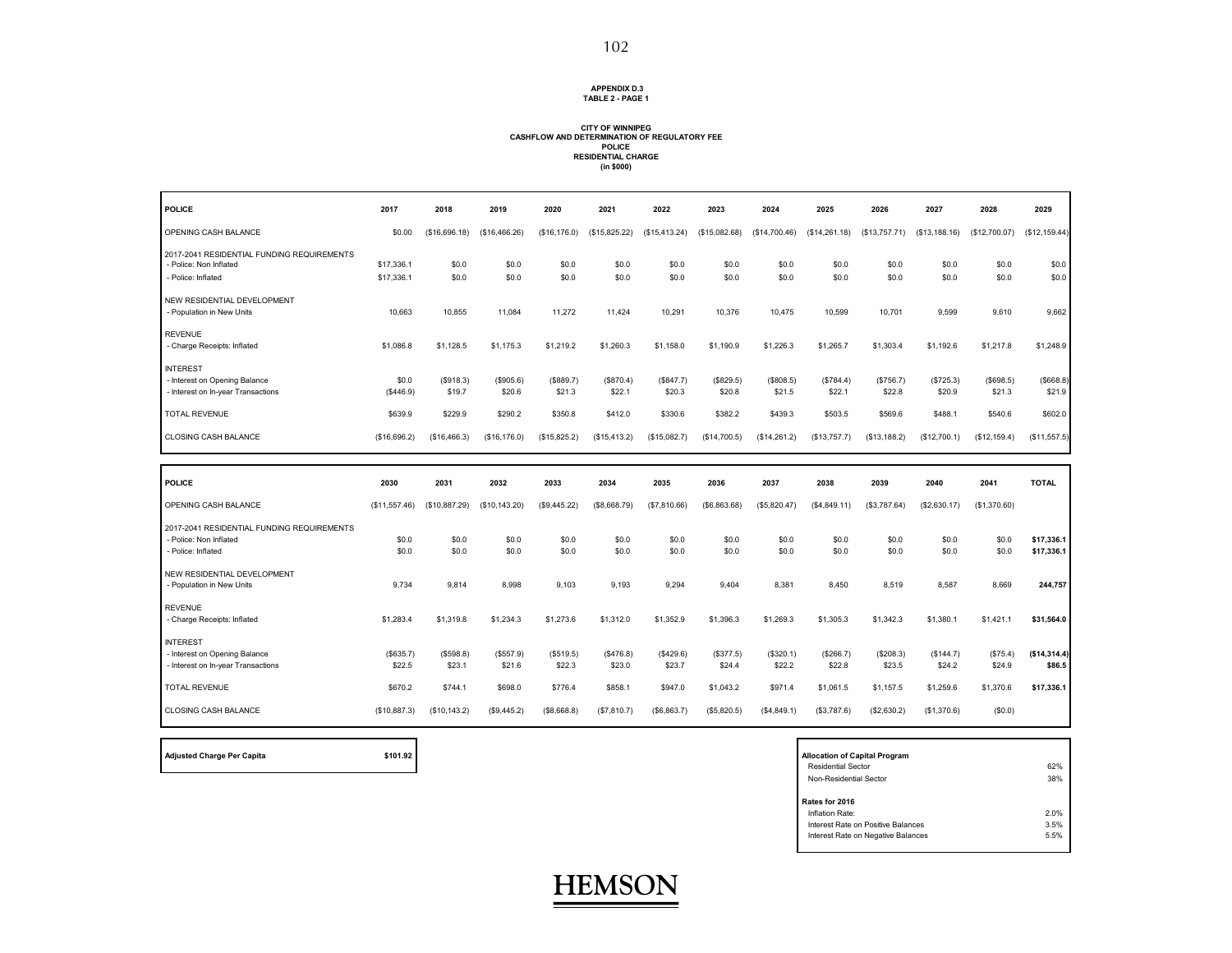**APPENDIX D.3 TABLE 2 - PAGE 2**

## **CITY OF WINNIPEG CASHFLOW AND DETERMINATION OF REGULATORY FEE POLICE OFFICE CHARGE (in \$000)**

| <b>POLICE</b>                                                         | 2017              | 2018               | 2019               | 2020               | 2021               | 2022               | 2023               | 2024               | 2025               | 2026               | 2027              | 2028              | 2029                   |
|-----------------------------------------------------------------------|-------------------|--------------------|--------------------|--------------------|--------------------|--------------------|--------------------|--------------------|--------------------|--------------------|-------------------|-------------------|------------------------|
| OPENING CASH BALANCE                                                  | \$0.00            | (S2, 185.91)       | (\$2,136.26)       | (\$2,098.93)       | (\$2,004.94)       | (\$1,958.85)       | (S1, 932.32)       | (\$1,898.12)       | (S1, 854.65)       | (\$1,820.72)       | (\$1,788.97)      | (\$1,745.35)      | (\$1,695.24)           |
| 2017-2041 MAJOR OFFICE FUNDING REQUIREMENTS<br>- Police: Non Inflated | \$2,365.5         | \$0.0              | \$0.0              | \$0.0              | \$0.0              | \$0.0              | \$0.0              | \$0.0              | \$0.0              | \$0.0              | \$0.0             | \$0.0             | \$0.0                  |
| - Police: Inflated                                                    | \$2,365.5         | \$0.0              | \$0.0              | \$0.0              | \$0.0              | \$0.0              | \$0.0              | \$0.0              | \$0.0              | \$0.0              | \$0.0             | \$0.0             | \$0.0                  |
| NEW MAJOR OFFICE DEVELOPMENT<br>- Growth in Square Metres             | 51,743            | 35,567             | 31.780             | 42,145             | 30,851             | 25,970             | 26,639             | 27,491             | 24,776             | 23,569             | 24,879            | 25,094            | 25,493                 |
|                                                                       |                   |                    |                    |                    |                    |                    |                    |                    |                    |                    |                   |                   |                        |
| <b>REVENUE</b><br>- Charge Receipts: Inflated                         | \$238.1           | \$167.0            | \$152.2            | \$205.8            | \$153.7            | \$132.0            | \$138.1            | \$145.3            | \$133.6            | \$129.6            | \$139.6           | \$143.6           | \$148.8                |
| <b>INTEREST</b>                                                       |                   |                    |                    |                    |                    |                    |                    |                    |                    |                    |                   |                   |                        |
| - Interest on Opening Balance<br>- Interest on In-year Transactions   | \$0.0<br>(\$58.5) | (\$120.2)<br>\$2.9 | (\$117.5)<br>\$2.7 | (\$115.4)<br>\$3.6 | (\$110.3)<br>\$2.7 | (\$107.7)<br>\$2.3 | (\$106.3)<br>\$2.4 | (\$104.4)<br>\$2.5 | (\$102.0)<br>\$2.3 | (\$100.1)<br>\$2.3 | (\$98.4)<br>\$2.4 | (\$96.0)<br>\$2.5 | (\$93.2)<br>\$2.6      |
| <b>TOTAL REVENUE</b>                                                  | \$179.6           | \$49.6             | \$37.3             | \$94.0             | \$46.1             | \$26.5             | \$34.2             | \$43.5             | \$33.9             | \$31.8             | \$43.6            | \$50.1            | \$58.2                 |
| CLOSING CASH BALANCE                                                  | (\$2,185.9)       | (S2, 136.3)        | (\$2,098.9)        | (S2,004.9)         | (\$1,958.8)        | (\$1,932.3)        | (\$1,898.1)        | (\$1,854.6)        | (\$1,820.7)        | (\$1,789.0)        | (\$1,745.3)       | (\$1,695.2)       | (\$1,637.1)            |
|                                                                       |                   |                    |                    |                    |                    |                    |                    |                    |                    |                    |                   |                   |                        |
|                                                                       |                   |                    |                    |                    |                    |                    |                    |                    |                    |                    |                   |                   |                        |
| <b>POLICE</b>                                                         | 2030              | 2031               | 2032               | 2033               | 2034               | 2035               | 2036               | 2037               | 2038               | 2039               | 2040              | 2041              | <b>TOTAL</b>           |
| OPENING CASH BALANCE                                                  | (\$1,637.09)      | (\$1,543.72)       | (\$1,458.78)       | (\$1,380.59)       | (\$1,271.04)       | (\$1,161.15)       | (\$1,036.48)       | (\$901.45)         | (\$752.65)         | (\$589.09)         | (\$409.75)        | (\$213.53)        |                        |
| 2017-2041 MAJOR OFFICE FUNDING REQUIREMENTS                           |                   |                    |                    |                    |                    |                    |                    |                    |                    |                    |                   |                   |                        |
| - Police: Non Inflated<br>- Police: Inflated                          | \$0.0<br>\$0.0    | \$0.0<br>\$0.0     | \$0.0<br>\$0.0     | \$0.0<br>\$0.0     | \$0.0<br>\$0.0     | \$0.0<br>\$0.0     | \$0.0<br>\$0.0     | \$0.0<br>\$0.0     | \$0.0<br>\$0.0     | \$0.0<br>\$0.0     | \$0.0<br>\$0.0    | \$0.0<br>\$0.0    | \$2,365.5<br>\$2,365.5 |
| NEW MAJOR OFFICE DEVELOPMENT                                          |                   |                    |                    |                    |                    |                    |                    |                    |                    |                    |                   |                   |                        |
| - Growth in Square Metres                                             | 30,279            | 27,488             | 25,138             | 28,854             | 27,423             | 28,189             | 28,151             | 28,512             | 28,878             | 29,249             | 29,626            | 29,911            | 737,695                |
| <b>REVENUE</b><br>- Charge Receipts: Inflated                         | \$180.3           | \$166.9            | \$155.7            | \$182.3            | \$176.7            | \$185.3            | \$188.7            | \$195.0            | \$201.4            | \$208.1            | \$215.0           | \$221.4           | \$4,304.0              |
| <b>INTEREST</b>                                                       |                   |                    |                    |                    |                    |                    |                    |                    |                    |                    |                   |                   |                        |
| - Interest on Opening Balance<br>- Interest on In-year Transactions   | (\$90.0)<br>\$3.2 | (\$84.9)<br>\$2.9  | (\$80.2)<br>\$2.7  | (\$75.9)<br>\$3.2  | (S69.9)<br>\$3.1   | (\$63.9)<br>\$3.2  | (\$57.0)<br>\$3.3  | (\$49.6)<br>\$3.4  | (\$41.4)<br>\$3.5  | (\$32.4)<br>\$3.6  | (\$22.5)<br>\$3.8 | (\$11.7)<br>\$3.9 | (\$1,951.2)<br>\$12.6  |
| <b>TOTAL REVENUE</b>                                                  | \$93.4            | \$84.9             | \$78.2             | \$109.5            | \$109.9            | \$124.7            | \$135.0            | \$148.8            | \$163.6            | \$179.3            | \$196.2           | \$213.5           | \$2,365.5              |

| <b>Adjusted Charge Per Square Metre</b> |  |  |  |
|-----------------------------------------|--|--|--|

| \$4.60<br>Adjusted Charge Per Square Metre | <b>Allocation of Capital Program</b> |      | Non-res Split: |     |
|--------------------------------------------|--------------------------------------|------|----------------|-----|
|                                            | <b>Residential Sector</b>            | 62%  | Office         | 22% |
|                                            | Non-Residential Sector               | 38%  | Institutional  | 22% |
|                                            |                                      |      | Commercial/R   | 21% |
|                                            | Rates for 2016                       |      | Industrial     | 34% |
|                                            | Inflation Rate:                      | 2.0% |                |     |
|                                            | Interest Rate on Positive Balances   | 3.5% |                |     |
|                                            | Interest Rate on Negative Balances   | 5.5% |                |     |
|                                            |                                      |      |                |     |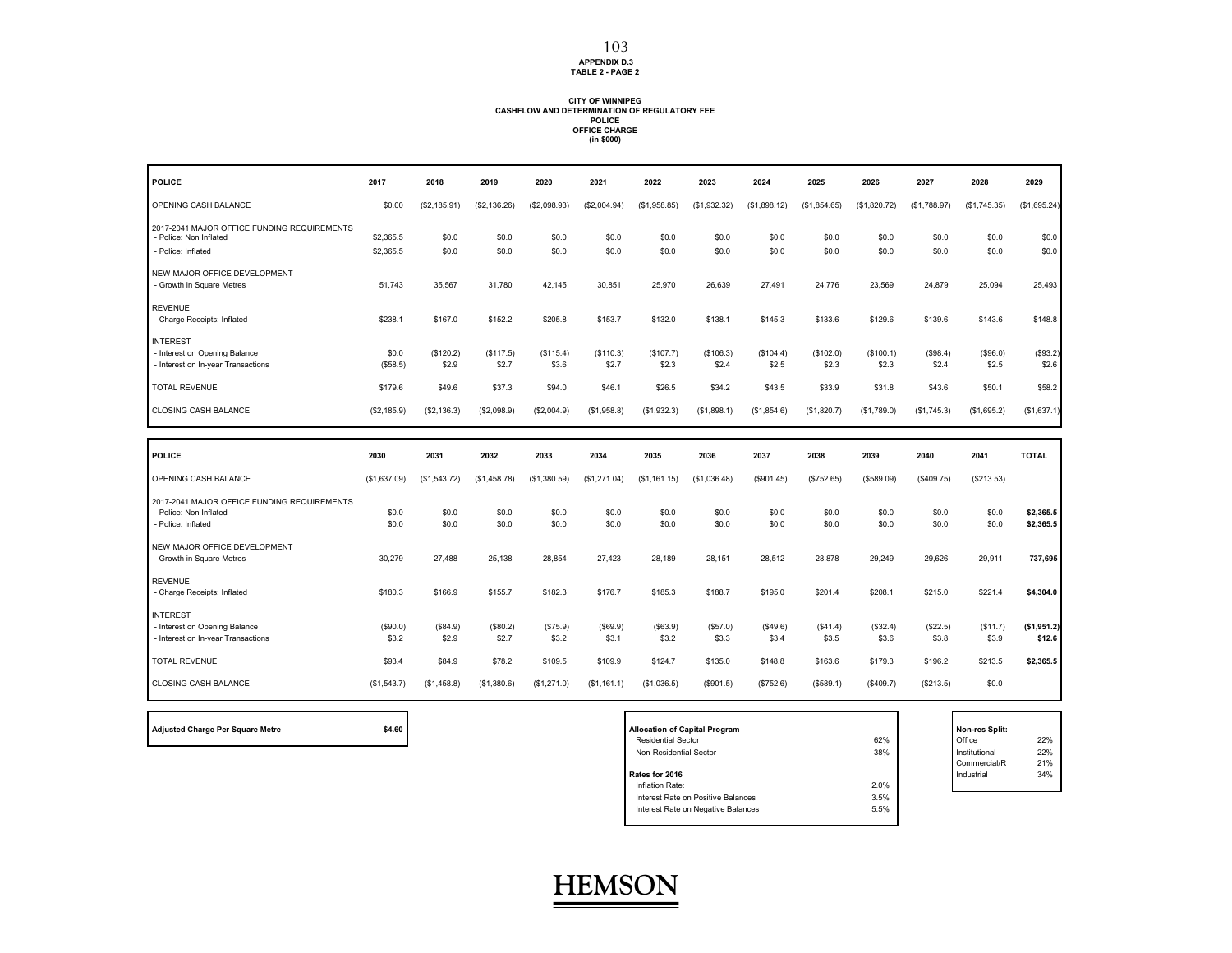#### **APPENDIX D.3 TABLE 2 - PAGE 3** 104

## **CITY OF WINNIPEG CASHFLOW AND DETERMINATION OF REGULATORY FEEPOLICE INSTITUTIONAL CHARGE (in \$000)**

| <b>POLICE</b>                                                                                                       | 2017                           | 2018                           | 2019                           | 2020                           | 2021                           | 2022                           | 2023                           | 2024                         | 2025                         | 2026                         | 2027                         | 2028                         | 2029                     |
|---------------------------------------------------------------------------------------------------------------------|--------------------------------|--------------------------------|--------------------------------|--------------------------------|--------------------------------|--------------------------------|--------------------------------|------------------------------|------------------------------|------------------------------|------------------------------|------------------------------|--------------------------|
| OPENING CASH BALANCE                                                                                                | \$0.00                         | (\$2,150.92)                   | (\$2,102.06)                   | (\$2,065.33)                   | (\$1,972.85)                   | (\$1,927.49)                   | (\$1,901.39)                   | (\$1,867.74)                 | (\$1,824.96)                 | (\$1,791.58)                 | (\$1,760.33)                 | (\$1,717.41)                 | (\$1,668.11)             |
| 2017-2041 MAJOR OFFICE FUNDING REQUIREMENTS<br>- Police: Non Inflated<br>- Police: Inflated                         | \$2,327.7<br>\$2,327.7         | \$0.0<br>\$0.0                 | \$0.0<br>\$0.0                 | \$0.0<br>\$0.0                 | \$0.0<br>\$0.0                 | \$0.0<br>\$0.0                 | \$0.0<br>\$0.0                 | \$0.0<br>\$0.0               | \$0.0<br>\$0.0               | \$0.0<br>\$0.0               | \$0.0<br>\$0.0               | \$0.0<br>\$0.0               | \$0.0<br>\$0.0           |
| NEW MAJOR OFFICE DEVELOPMENT<br>- Growth in Square Metres                                                           | 122,572                        | 84,253                         | 75,284                         | 99,835                         | 73,081                         | 61,520                         | 63,104                         | 65,123                       | 58,690                       | 55,832                       | 58,936                       | 59,444                       | 60,389                   |
| <b>REVENUE</b><br>- Charge Receipts: Inflated                                                                       | \$234.3                        | \$164.3                        | \$149.7                        | \$202.5                        | \$151.2                        | \$129.8                        | \$135.9                        | \$143.0                      | \$131.5                      | \$127.6                      | \$137.3                      | \$141.3                      | \$146.4                  |
| <b>INTEREST</b><br>- Interest on Opening Balance<br>- Interest on In-year Transactions                              | \$0.0<br>(\$57.6)              | (\$118.3)<br>\$2.9             | (\$115.6)<br>\$2.6             | (\$113.6)<br>\$3.5             | (\$108.5)<br>\$2.6             | (\$106.0)<br>\$2.3             | (\$104.6)<br>\$2.4             | (\$102.7)<br>\$2.5           | (\$100.4)<br>\$2.3           | (\$98.5)<br>\$2.2            | (\$96.8)<br>\$2.4            | (\$94.5)<br>\$2.5            | (\$91.7)<br>\$2.6        |
| <b>TOTAL REVENUE</b>                                                                                                | \$176.7                        | \$48.9                         | \$36.7                         | \$92.5                         | \$45.4                         | \$26.1                         | \$33.7                         | \$42.8                       | \$33.4                       | \$31.2                       | \$42.9                       | \$49.3                       | \$57.2                   |
| CLOSING CASH BALANCE                                                                                                | (\$2,150.9)                    | (\$2,102.1)                    | (\$2,065.3)                    | (\$1,972.8)                    | (\$1,927.5)                    | (\$1,901.4)                    | (\$1,867.7)                    | (\$1,825.0)                  | (S1,791.6)                   | (\$1,760.3)                  | (\$1,717.4)                  | (\$1,668.1)                  | (\$1,610.9)              |
|                                                                                                                     |                                |                                |                                |                                |                                |                                |                                |                              |                              |                              |                              |                              |                          |
|                                                                                                                     |                                |                                |                                |                                |                                |                                |                                |                              |                              |                              |                              |                              |                          |
| <b>POLICE</b>                                                                                                       | 2030                           | 2031                           | 2032                           | 2033                           | 2034                           | 2035                           | 2036                           | 2037                         | 2038                         | 2039                         | 2040                         | 2041                         | <b>TOTAL</b>             |
| OPENING CASH BALANCE<br>2017-2041 MAJOR OFFICE FUNDING REQUIREMENTS<br>- Police: Non Inflated<br>- Police: Inflated | (\$1,610.88)<br>\$0.0<br>\$0.0 | (\$1,519.01)<br>\$0.0<br>\$0.0 | (S1, 435.43)<br>\$0.0<br>\$0.0 | (\$1,358.49)<br>\$0.0<br>\$0.0 | (\$1,250.70)<br>\$0.0<br>\$0.0 | (\$1,142.56)<br>\$0.0<br>\$0.0 | (\$1,019.89)<br>\$0.0<br>\$0.0 | (\$887.02)<br>\$0.0<br>\$0.0 | (\$740.60)<br>\$0.0<br>\$0.0 | (\$579.66)<br>\$0.0<br>\$0.0 | (\$403.19)<br>\$0.0<br>\$0.0 | (\$210.11)<br>\$0.0<br>\$0.0 | \$2,327.7<br>\$2,327.7   |
| NEW MAJOR OFFICE DEVELOPMENT<br>- Growth in Square Metres                                                           | 71,727                         | 65,116                         | 59,550                         | 68,352                         | 64,962                         | 66,777                         | 66,686                         | 67,541                       | 68,409                       | 69,287                       | 70,179                       | 70,855                       | 1,747,505                |
| <b>REVENUE</b><br>- Charge Receipts: Inflated                                                                       | \$177.4                        | \$164.2                        | \$153.2                        | \$179.4                        | \$173.9                        | \$182.3                        | \$185.7                        | \$191.9                      | \$198.2                      | \$204.8                      | \$211.5                      | \$217.9                      | \$4,235.1                |
| <b>INTEREST</b><br>- Interest on Opening Balance<br>- Interest on In-year Transactions                              | (\$88.6)<br>\$3.1              | (\$83.5)<br>\$2.9              | (\$78.9)<br>\$2.7              | (\$74.7)<br>\$3.1              | (\$68.8)<br>\$3.0              | (S62.8)<br>\$3.2               | (\$56.1)<br>\$3.2              | (S48.8)<br>\$3.4             | (\$40.7)<br>\$3.5            | (\$31.9)<br>\$3.6            | (\$22.2)<br>\$3.7            | (\$11.6)<br>\$3.8            | \$12.4                   |
| <b>TOTAL REVENUE</b>                                                                                                | \$91.9                         | \$83.6                         | \$76.9                         | \$107.8                        | \$108.1                        | \$122.7                        | \$132.9                        | \$146.4                      | \$160.9                      | \$176.5                      | \$193.1                      | \$210.1                      | (\$1,919.9)<br>\$2,327.7 |

| \$1.91<br>Adjusted Charge Per Square Metre | <b>Allocation of Capital Program</b>       | Non-res Split: |     |
|--------------------------------------------|--------------------------------------------|----------------|-----|
|                                            | 62%<br><b>Residential Sector</b>           | Office         | 22% |
|                                            | 38%<br>Non-Residential Sector              | Institutional  | 22% |
|                                            |                                            | Commercial/R   | 21% |
|                                            | Rates for 2016                             | Industrial     | 34% |
|                                            | 2.0%<br>Inflation Rate:                    |                |     |
|                                            | 3.5%<br>Interest Rate on Positive Balances |                |     |
|                                            | 5.5%<br>Interest Rate on Negative Balances |                |     |
|                                            |                                            |                |     |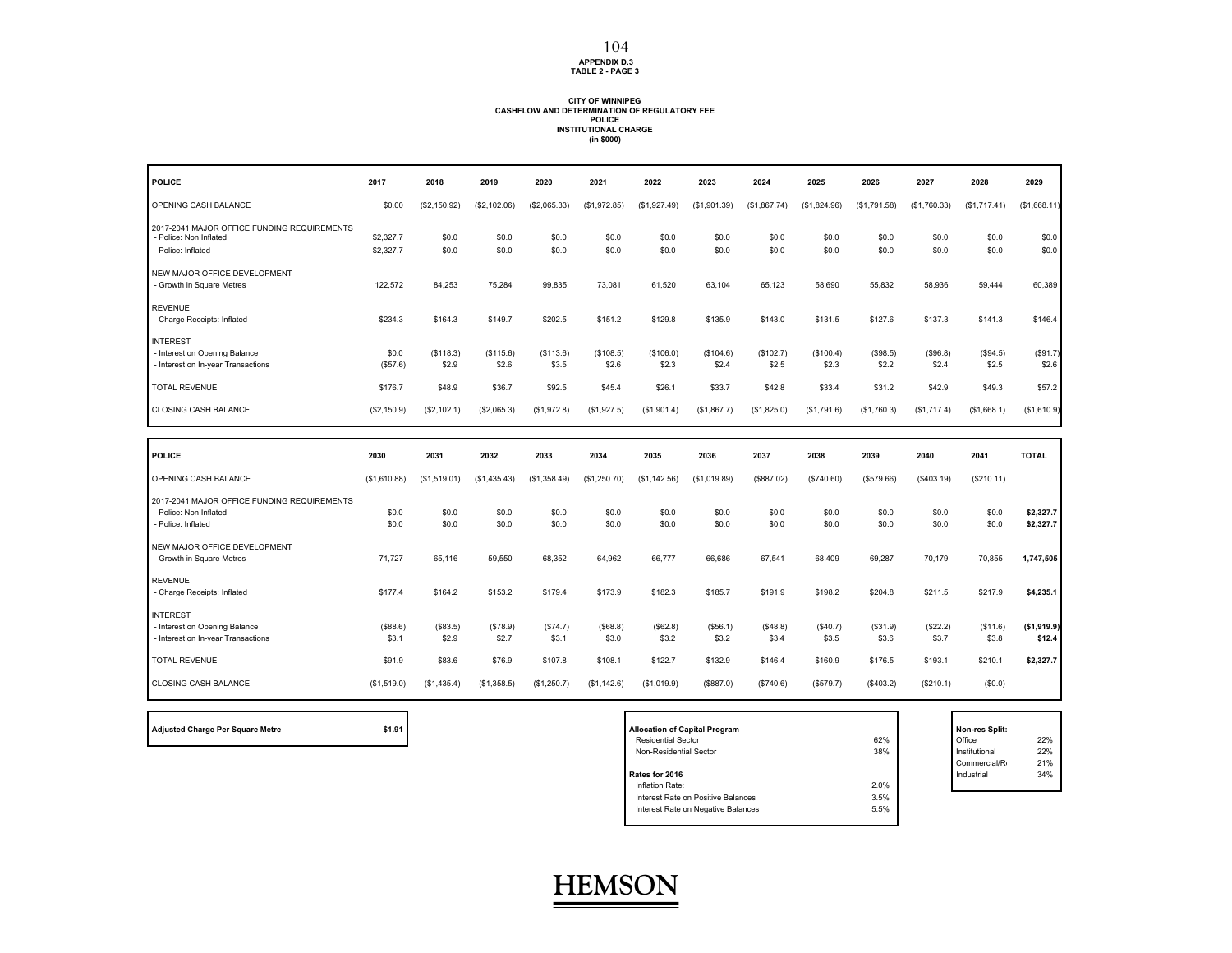#### **APPENDIX D.3 TABLE 2 - PAGE 4**

#### **CITY OF WINNIPEG CASHFLOW AND DETERMINATION OF REGULATORY FEEPOLICE COMMERCIAL/RETAIL CHARGE (in \$000)**

| <b>POLICE</b>                                                         | 2017              | 2018              | 2019               | 2020              | 2021               | 2022               | 2023               | 2024               | 2025              | 2026              | 2027              | 2028              | 2029                   |
|-----------------------------------------------------------------------|-------------------|-------------------|--------------------|-------------------|--------------------|--------------------|--------------------|--------------------|-------------------|-------------------|-------------------|-------------------|------------------------|
| OPENING CASH BALANCE                                                  | \$0.00            | (\$2,097.02)      | (\$2,049.39)       | (\$2,013.58)      | (S1, 923.42)       | (\$1,879.19)       | (\$1,853.74)       | (\$1,820.94)       | (\$1,779.23)      | (\$1,746.69)      | (\$1,716.22)      | (\$1,674.38)      | (\$1,626.31)           |
| 2017-2041 MAJOR OFFICE FUNDING REQUIREMENTS<br>- Police: Non Inflated | \$2,269.3         | \$0.0             | \$0.0              | \$0.0             | \$0.0              | \$0.0              | \$0.0              | \$0.0              | \$0.0             | \$0.0             | \$0.0             | \$0.0             | \$0.0                  |
| - Police: Inflated                                                    | \$2,269.3         | \$0.0             | \$0.0              | \$0.0             | \$0.0              | \$0.0              | \$0.0              | \$0.0              | \$0.0             | \$0.0             | \$0.0             | \$0.0             | \$0.0                  |
| NEW MAJOR OFFICE DEVELOPMENT<br>- Growth in Square Metres             | 73,539            | 50,549            | 45,168             | 59,898            | 43,846             | 36,910             | 37,860             | 39,071             | 35,212            | 33,498            | 35,360            | 35,664            | 36,231                 |
|                                                                       |                   |                   |                    |                   |                    |                    |                    |                    |                   |                   |                   |                   |                        |
| <b>REVENUE</b><br>- Charge Receipts: Inflated                         | \$228.4           | \$160.2           | \$146.0            | \$197.5           | \$147.4            | \$126.6            | \$132.4            | \$139.4            | \$128.2           | \$124.4           | \$133.9           | \$137.7           | \$142.7                |
| <b>INTEREST</b>                                                       |                   |                   |                    |                   |                    |                    |                    |                    |                   |                   |                   |                   |                        |
| - Interest on Opening Balance<br>- Interest on In-year Transactions   | \$0.0<br>(\$56.1) | (S115.3)<br>\$2.8 | (\$112.7)<br>\$2.6 | (S110.7)<br>\$3.5 | (\$105.8)<br>\$2.6 | (\$103.4)<br>\$2.2 | (\$102.0)<br>\$2.3 | (\$100.2)<br>\$2.4 | (\$97.9)<br>\$2.2 | (\$96.1)<br>\$2.2 | (\$94.4)<br>\$2.3 | (S92.1)<br>\$2.4  | (\$89.4)<br>\$2.5      |
| <b>TOTAL REVENUE</b>                                                  | \$172.3           | \$47.6            | \$35.8             | \$90.2            | \$44.2             | \$25.4             | \$32.8             | \$41.7             | \$32.5            | \$30.5            | \$41.8            | \$48.1            | \$55.8                 |
| <b>CLOSING CASH BALANCE</b>                                           | (\$2,097.0)       | (\$2,049.4)       | (\$2,013.6)        | (\$1,923.4)       | (\$1,879.2)        | (\$1,853.7)        | (\$1,820.9)        | (\$1,779.2)        | (\$1,746.7)       | (\$1,716.2)       | (\$1,674.4)       | (\$1,626.3)       | (\$1,570.5)            |
|                                                                       |                   |                   |                    |                   |                    |                    |                    |                    |                   |                   |                   |                   |                        |
|                                                                       |                   |                   |                    |                   |                    |                    |                    |                    |                   |                   |                   |                   |                        |
| <b>POLICE</b>                                                         | 2030              | 2031              | 2032               | 2033              | 2034               | 2035               | 2036               | 2037               | 2038              | 2039              | 2040              | 2041              | <b>TOTAL</b>           |
| OPENING CASH BALANCE                                                  | (\$1,570.52)      | (\$1,480.94)      | (\$1,399.46)       | (\$1,324.45)      | (\$1,219.36)       | (\$1,113.93)       | (\$994.34)         | (\$64.80)          | (\$722.04)        | (\$565.13)        | (\$393.09)        | (\$204.85)        |                        |
| 2017-2041 MAJOR OFFICE FUNDING REQUIREMENTS                           |                   |                   |                    |                   |                    |                    |                    |                    |                   |                   |                   |                   |                        |
| - Police: Non Inflated<br>- Police: Inflated                          | \$0.0<br>\$0.0    | \$0.0<br>\$0.0    | \$0.0<br>\$0.0     | \$0.0<br>\$0.0    | \$0.0<br>\$0.0     | \$0.0<br>\$0.0     | \$0.0<br>\$0.0     | \$0.0<br>\$0.0     | \$0.0<br>\$0.0    | \$0.0<br>\$0.0    | \$0.0<br>\$0.0    | \$0.0<br>\$0.0    | \$2,269.3<br>\$2,269.3 |
| NEW MAJOR OFFICE DEVELOPMENT                                          |                   |                   |                    |                   |                    |                    |                    |                    |                   |                   |                   |                   |                        |
| - Growth in Square Metres                                             | 43,034            | 39,067            | 35,728             | 41,009            | 38,975             | 40,064             | 40,009             | 40,522             | 41,043            | 41,570            | 42,105            | 42,511            | 1,048,442              |
| <b>REVENUE</b><br>- Charge Receipts: Inflated                         | \$172.9           | \$160.1           | \$149.4            | \$174.9           | \$169.5            | \$177.8            | \$181.1            | \$187.0            | \$193.2           | \$199.6           | \$206.2           | \$212.4           | \$4,129.0              |
| <b>INTEREST</b>                                                       |                   |                   |                    |                   |                    |                    |                    |                    |                   |                   |                   |                   |                        |
| - Interest on Opening Balance<br>- Interest on In-year Transactions   | (\$86.4)<br>\$3.0 | (\$81.5)<br>\$2.8 | (\$77.0)<br>\$2.6  | (\$72.8)<br>\$3.1 | (\$67.1)<br>\$3.0  | (\$61.3)<br>\$3.1  | (\$54.7)<br>\$3.2  | (\$47.6)<br>\$3.3  | (\$39.7)<br>\$3.4 | (\$31.1)<br>\$3.5 | (\$21.6)<br>\$3.6 | (\$11.3)<br>\$3.7 | (\$1,871.8)<br>\$12.1  |
| <b>TOTAL REVENUE</b>                                                  | \$89.6            | \$81.5            | \$75.0             | \$105.1           | \$105.4            | \$119.6            | \$129.5            | \$142.8            | \$156.9           | \$172.0           | \$188.2           | \$204.9           | \$2,269.3              |

| <b>Adjusted Charge Per Square Metre</b> |  |  |  |
|-----------------------------------------|--|--|--|

| \$3.11<br><b>Adjusted Charge Per Square Metre</b> | <b>Allocation of Capital Program</b>       | Non-res Split: |     |
|---------------------------------------------------|--------------------------------------------|----------------|-----|
|                                                   | 62%<br><b>Residential Sector</b>           | Office         | 22% |
|                                                   | 38%<br>Non-Residential Sector              | Institutional  | 22% |
|                                                   |                                            | Commercial/R   | 21% |
|                                                   | Rates for 2016                             | Industrial     | 34% |
|                                                   | 2.0%<br>Inflation Rate:                    |                |     |
|                                                   | 3.5%<br>Interest Rate on Positive Balances |                |     |
|                                                   | 5.5%<br>Interest Rate on Negative Balances |                |     |
|                                                   |                                            |                |     |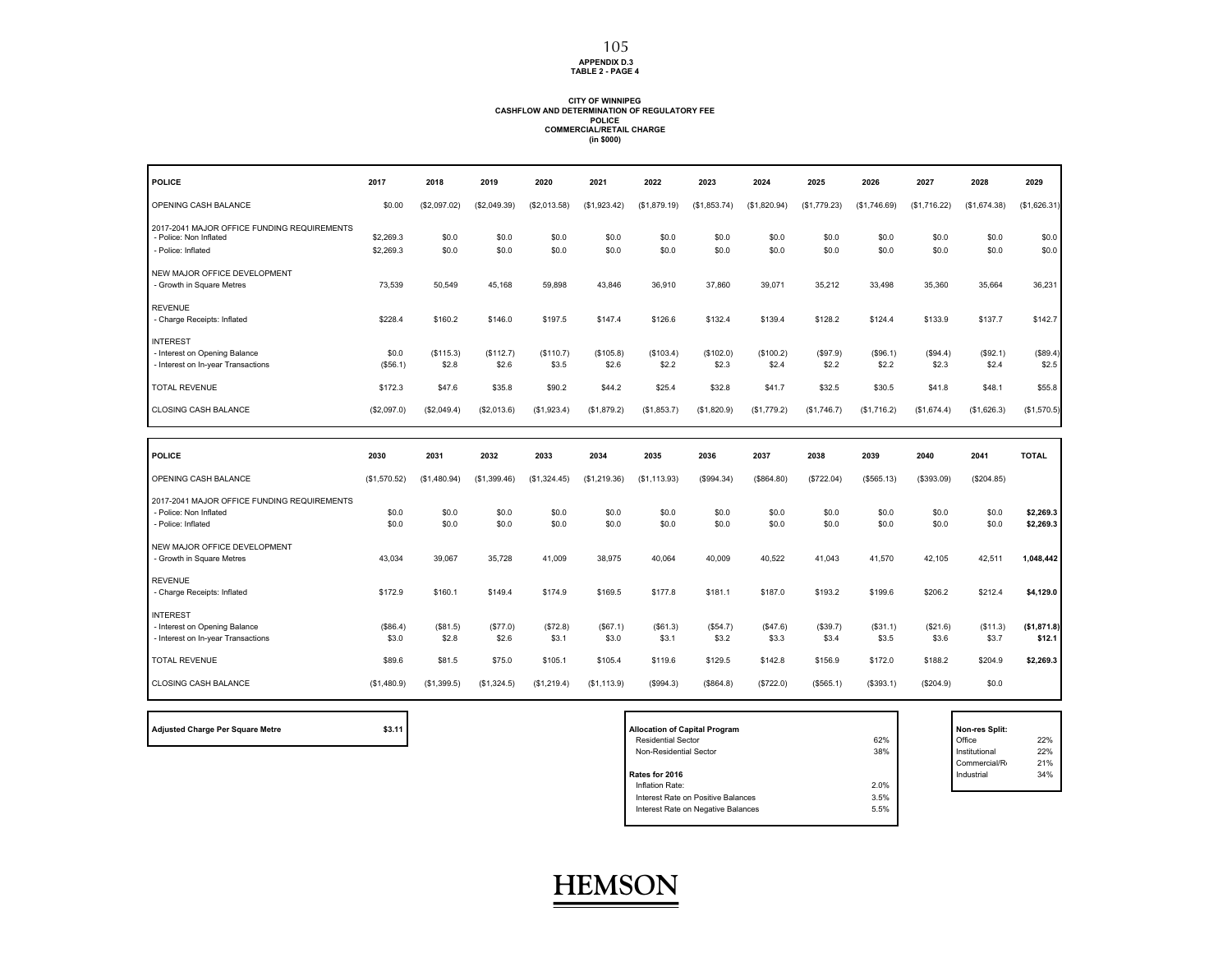#### **APPENDIX D.3 TABLE 2 - PAGE 5** 106

#### **CITY OF WINNIPEG CASHFLOW AND DETERMINATION OF REGULATORY FEEPOLICE INDUSTRIAL CHARGE (in \$000)**

| <b>POLICE</b>                                                                               | 2017              | 2018               | 2019               | 2020              | 2021               | 2022               | 2023               | 2024               | 2025               | 2026               | 2027               | 2028               | 2029                   |
|---------------------------------------------------------------------------------------------|-------------------|--------------------|--------------------|-------------------|--------------------|--------------------|--------------------|--------------------|--------------------|--------------------|--------------------|--------------------|------------------------|
| OPENING CASH BALANCE                                                                        | \$0.00            | (\$3,384.70)       | (\$3,307.82)       | (\$3,250.02)      | (\$3,104.49)       | (\$3,033.12)       | (S2.992.04)        | (\$2,939.08)       | (\$2,871.77)       | (\$2,819.25)       | (\$2,770.07)       | (\$2,702.53)       | (\$2,624.95)           |
| 2017-2041 MAJOR OFFICE FUNDING REQUIREMENTS<br>- Police: Non Inflated                       | \$3,662.8         | \$0.0              | \$0.0              | \$0.0             | \$0.0              | \$0.0              | \$0.0              | \$0.0              | \$0.0              | \$0.0              | \$0.0              | \$0.0              | \$0.0                  |
| - Police: Inflated                                                                          | \$3,662.8         | \$0.0              | \$0.0              | \$0.0             | \$0.0              | \$0.0              | \$0.0              | \$0.0              | \$0.0              | \$0.0              | \$0.0              | \$0.0              | \$0.0                  |
| NEW MAJOR OFFICE DEVELOPMENT<br>- Growth in Square Metres                                   | 296,738           | 203,971            | 182,257            | 241,695           | 176,925            | 148,937            | 152,772            | 157,658            | 142,085            | 135,167            | 142,681            | 143,911            | 146,198                |
| <b>REVENUE</b><br>- Charge Receipts: Inflated                                               | \$368.7           | \$258.5            | \$235.6            | \$318.7           | \$238.0            | \$204.3            | \$213.8            | \$225.0            | \$206.9            | \$200.7            | \$216.1            | \$222.3            | \$230.4                |
| <b>INTEREST</b><br>- Interest on Opening Balance<br>- Interest on In-year Transactions      | \$0.0<br>(\$90.6) | (\$186.2)<br>\$4.5 | (\$181.9)<br>\$4.1 | (S178.8)<br>\$5.6 | (\$170.7)<br>\$4.2 | (\$166.8)<br>\$3.6 | (\$164.6)<br>\$3.7 | (\$161.6)<br>\$3.9 | (\$157.9)<br>\$3.6 | (\$155.1)<br>\$3.5 | (\$152.4)<br>\$3.8 | (\$148.6)<br>\$3.9 | (\$144.4)<br>\$4.0     |
|                                                                                             |                   |                    |                    |                   |                    |                    |                    |                    |                    |                    |                    |                    |                        |
| <b>TOTAL REVENUE</b>                                                                        | \$278.1           | \$76.9             | \$57.8             | \$145.5           | \$71.4             | \$41.1             | \$53.0             | \$67.3             | \$52.5             | \$49.2             | \$67.5             | \$77.6             | \$90.0                 |
| CLOSING CASH BALANCE                                                                        | (\$3,384.7)       | (\$3,307.8)        | (\$3,250.0)        | (\$3,104.5)       | (\$3,033.1)        | (\$2,992.0)        | (\$2,939.1)        | (\$2,871.8)        | (\$2,819.2)        | (\$2,770.1)        | (\$2,702.5)        | (\$2,624.9)        | (\$2,534.9)            |
|                                                                                             |                   |                    |                    |                   |                    |                    |                    |                    |                    |                    |                    |                    |                        |
|                                                                                             |                   |                    |                    |                   |                    |                    |                    |                    |                    |                    |                    |                    |                        |
| <b>POLICE</b>                                                                               | 2030              | 2031               | 2032               | 2033              | 2034               | 2035               | 2036               | 2037               | 2038               | 2039               | 2040               | 2041               | <b>TOTAL</b>           |
| OPENING CASH BALANCE                                                                        | (\$2,534.90)      | (\$2,390.32)       | (\$2,258.81)       | (\$2,137.73)      | (\$1,968.11)       | (\$1,797.94)       | (\$1,604.91)       | (S1, 395.83)       | (\$1,165.41)       | (\$912.15)         | (\$634.47)         | (\$330.64)         |                        |
| 2017-2041 MAJOR OFFICE FUNDING REQUIREMENTS<br>- Police: Non Inflated<br>- Police: Inflated | \$0.0<br>\$0.0    | \$0.0<br>\$0.0     | \$0.0<br>\$0.0     | \$0.0<br>\$0.0    | \$0.0<br>\$0.0     | \$0.0<br>\$0.0     | \$0.0<br>\$0.0     | \$0.0<br>\$0.0     | \$0.0<br>\$0.0     | \$0.0<br>\$0.0     | \$0.0<br>\$0.0     | \$0.0<br>\$0.0     | \$3,662.8              |
| NEW MAJOR OFFICE DEVELOPMENT<br>- Growth in Square Metres                                   | 173,647           | 157,642            | 144,166            | 165,476           | 157,268            | 161,663            | 161,443            | 163,512            | 165,613            | 167,739            | 169,899            | 171,536            | \$3,662.8<br>4,230,599 |
| <b>REVENUE</b><br>- Charge Receipts: Inflated                                               | \$279.1           | \$258.5            | \$241.1            | \$282.3           | \$273.6            | \$286.9            | \$292.2            | \$301.9            | \$311.9            | \$322.2            | \$332.9            | \$342.8            | \$6,664.4              |
| <b>INTEREST</b><br>- Interest on Opening Balance                                            | (\$139.4)         | (\$131.5)          | (\$124.2)          | (S117.6)          | (\$108.2)          | (S98.9)            | (\$88.3)           | (\$76.8)           | (\$64.1)           | (\$50.2)           | (\$34.9)           | (\$18.2)           | (\$3,021.2)            |
| - Interest on In-year Transactions                                                          | \$4.9             | \$4.5              | \$4.2              | \$4.9             | \$4.8              | \$5.0              | \$5.1              | \$5.3              | \$5.5              | \$5.6              | \$5.8              | \$6.0              | \$19.6                 |
| <b>TOTAL REVENUE</b>                                                                        | \$144.6           | \$131.5            | \$121.1            | \$169.6           | \$170.2            | \$193.0            | \$209.1            | \$230.4            | \$253.3            | \$277.7            | \$303.8            | \$330.6            | \$3,662.8              |

| <b>Adjusted Charge Per Square Metre</b> |  |
|-----------------------------------------|--|
|-----------------------------------------|--|

| \$1.24<br>Adjusted Charge Per Square Metre | <b>Allocation of Capital Program</b> |      | Non-res Split: |     |
|--------------------------------------------|--------------------------------------|------|----------------|-----|
|                                            | <b>Residential Sector</b>            | 62%  | Office         | 22% |
|                                            | Non-Residential Sector               | 38%  | Institutional  | 22% |
|                                            |                                      |      | Commercial/R   | 21% |
|                                            | Rates for 2016                       |      | Industrial     | 34% |
|                                            | Inflation Rate:                      | 2.0% |                |     |
|                                            | Interest Rate on Positive Balances   | 3.5% |                |     |
|                                            | Interest Rate on Negative Balances   | 5.5% |                |     |
|                                            |                                      |      |                |     |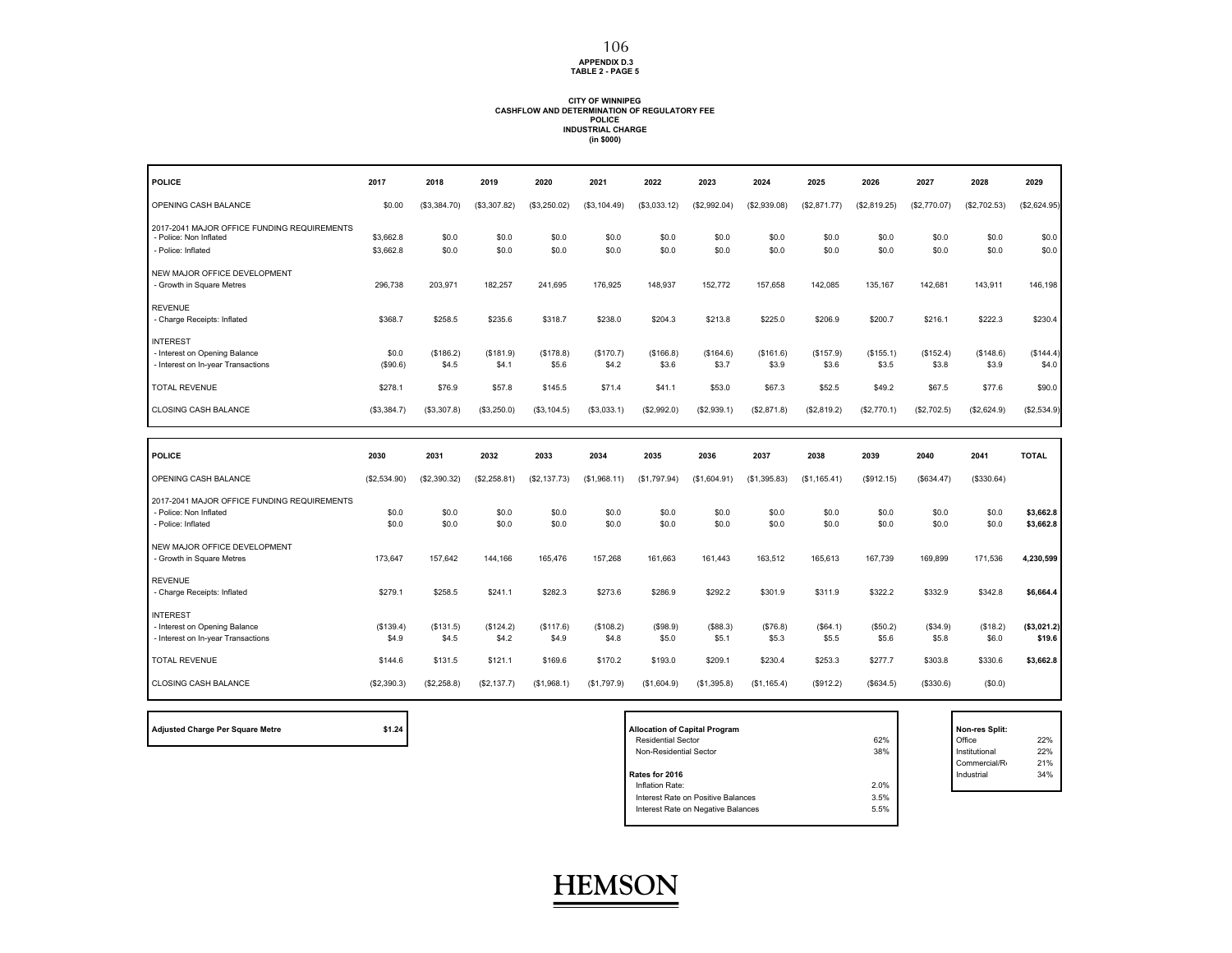#### *WATER*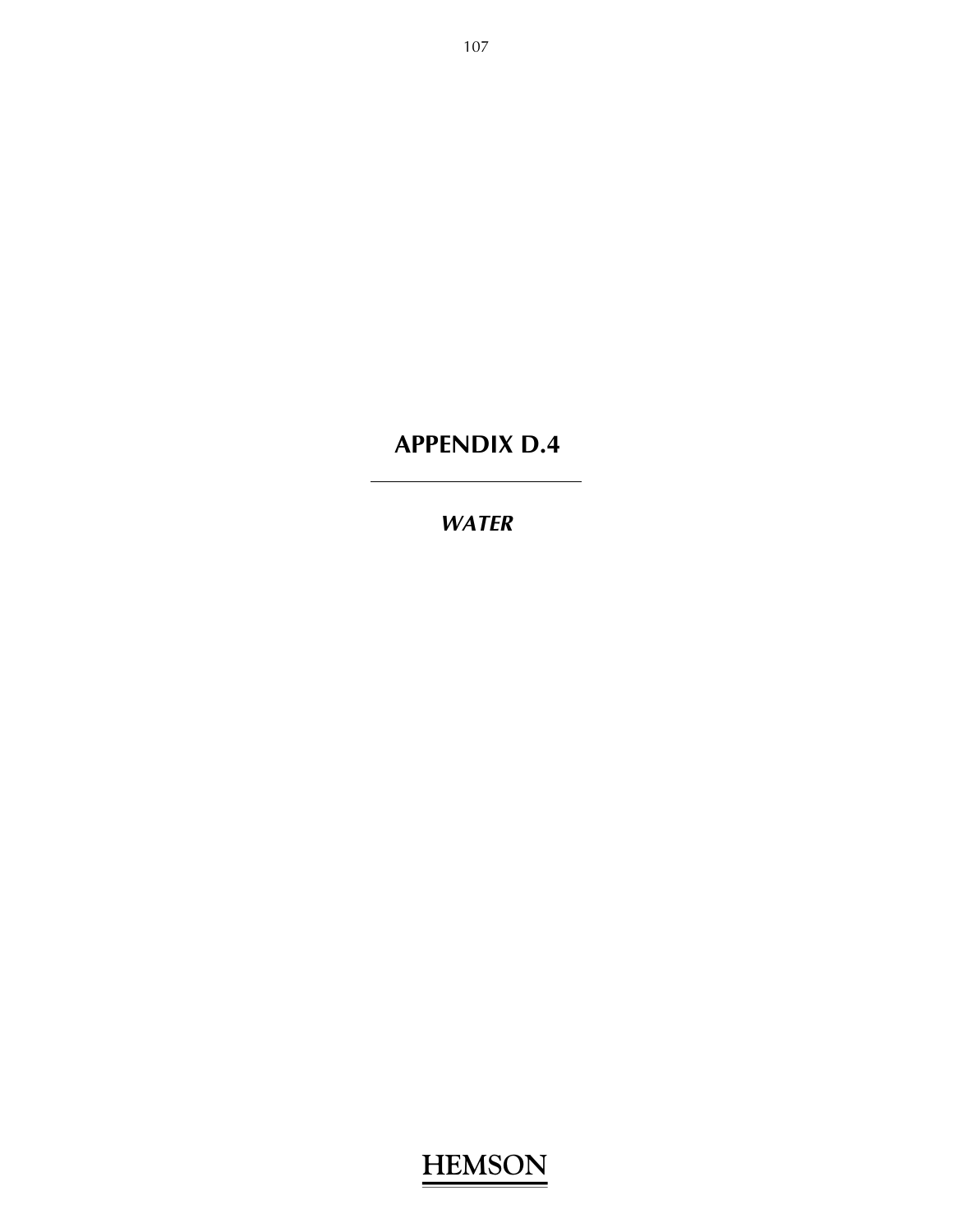#### **WATER**

Water services are managed through the City of Winnipeg's Water and Waste Department.

#### **TABLE 1 2017–2041 DEVELOPMENT-RELATED CAPITAL PROGRAM AND CALCULATION OF THE "UNADJUSTED" REGULATORY FEES**

The development-related capital program for Water services totals \$310.87 million. The majority of the program accounts for a new water treatment plant which was constructed in 2009, but provided capacity to accommodate new development through the 25-year benefitting period. Other major projects include an extensions and upgrades to two water mains to serve future growth.

No grants, subsidies, or other recovery amounts have been identified. City staff identified benefit to existing shares of 75 per cent for the water treatment plant and 50 per cent for an upgrade to the Transcona water main. These amounts total \$227.97 million. An additional \$22.50 million was deducted from the costs associated with the 2009 water treatment plant to account for benefits to development that occurred prior to 2017.

Resulting costs for recovery over the 2017-2041 benefitting period total \$60.40 million. This results in unadjusted charge calculations of \$153.01 per capita for residential development, \$6.93 per square metre for Office, \$2.88 per square metre for Institutional, \$4.68 per square metre for Commercial/Retail, and \$1.87 per square metre for Industrial development.

#### **TABLE 2 CASH FLOW ANALYSIS**

After cash flow considerations, both the residential and non-residential charges increase as shown in the following table: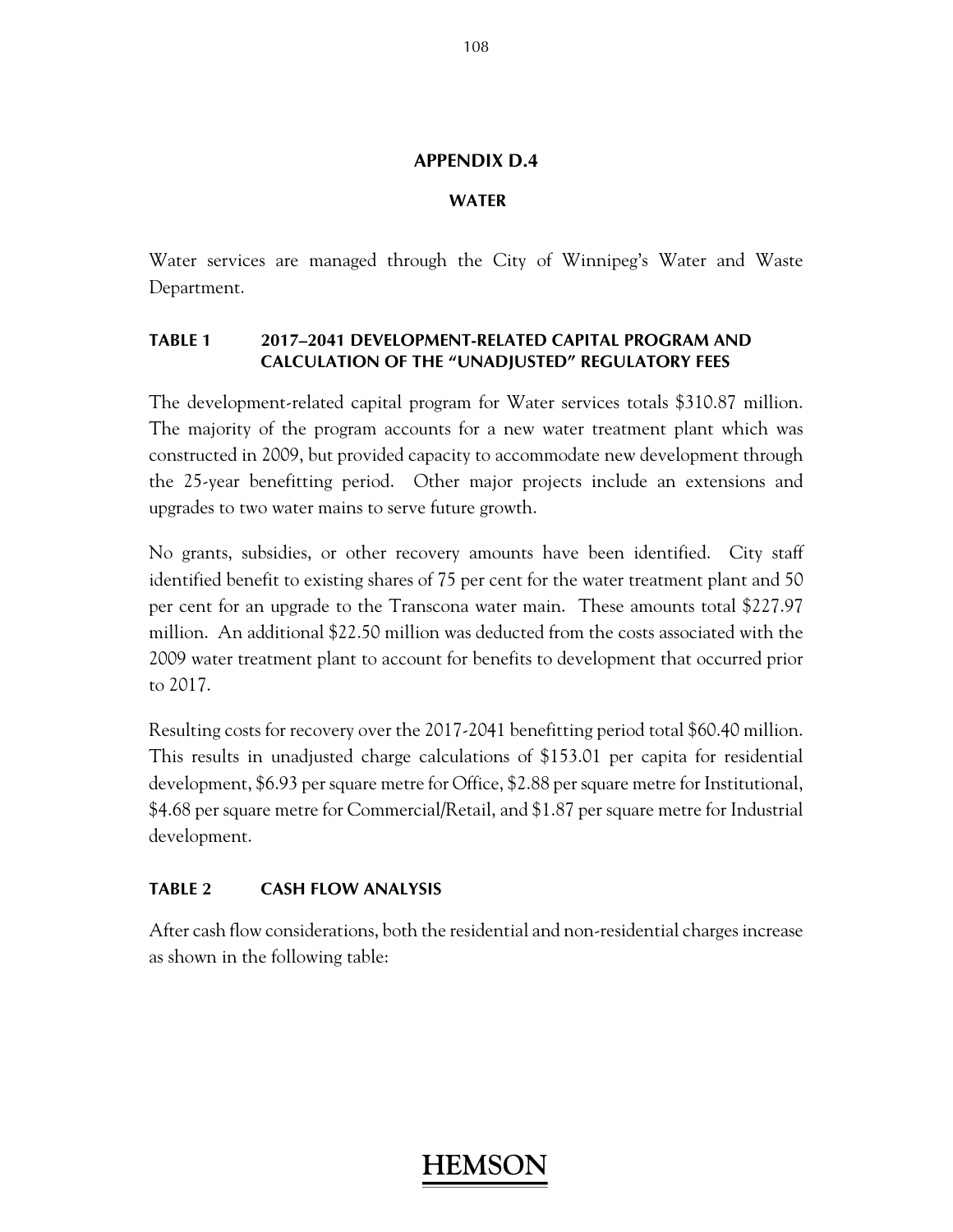|                        |                                     |                                  |                                | <b>WATER</b>          |                                   |                                   |                                            |                                            |                                   |
|------------------------|-------------------------------------|----------------------------------|--------------------------------|-----------------------|-----------------------------------|-----------------------------------|--------------------------------------------|--------------------------------------------|-----------------------------------|
|                        |                                     |                                  |                                | <b>SUMMARY</b>        |                                   |                                   |                                            |                                            |                                   |
|                        | 2017-2041                           | Unadjusted                       |                                | <b>Adjusted</b>       |                                   |                                   | <b>Adjusted Charges</b>                    |                                            |                                   |
|                        | Development-Related Capital Program | Charge                           |                                | Charge                |                                   | Office                            |                                            | Institutional Commercial                   | Industrial                        |
| Total<br>\$310,868,000 | Net Recoverable<br>\$60,403,580     | $\frac{1}{2}$ capita<br>\$153.01 | $\frac{\sqrt{2}}{2}$<br>\$2.96 | \$/capita<br>\$219.70 | $\frac{\sigma}{2}$ sq.m<br>\$4.23 | $\frac{\sigma}{2}$ sq.m<br>\$9.92 | $\frac{\text{S}}{\text{S}}$ sq.m<br>\$4.12 | $\frac{\text{S}}{\text{S}}$ sq.m<br>\$6.70 | $\frac{\sigma}{2}$ sq.m<br>\$2.68 |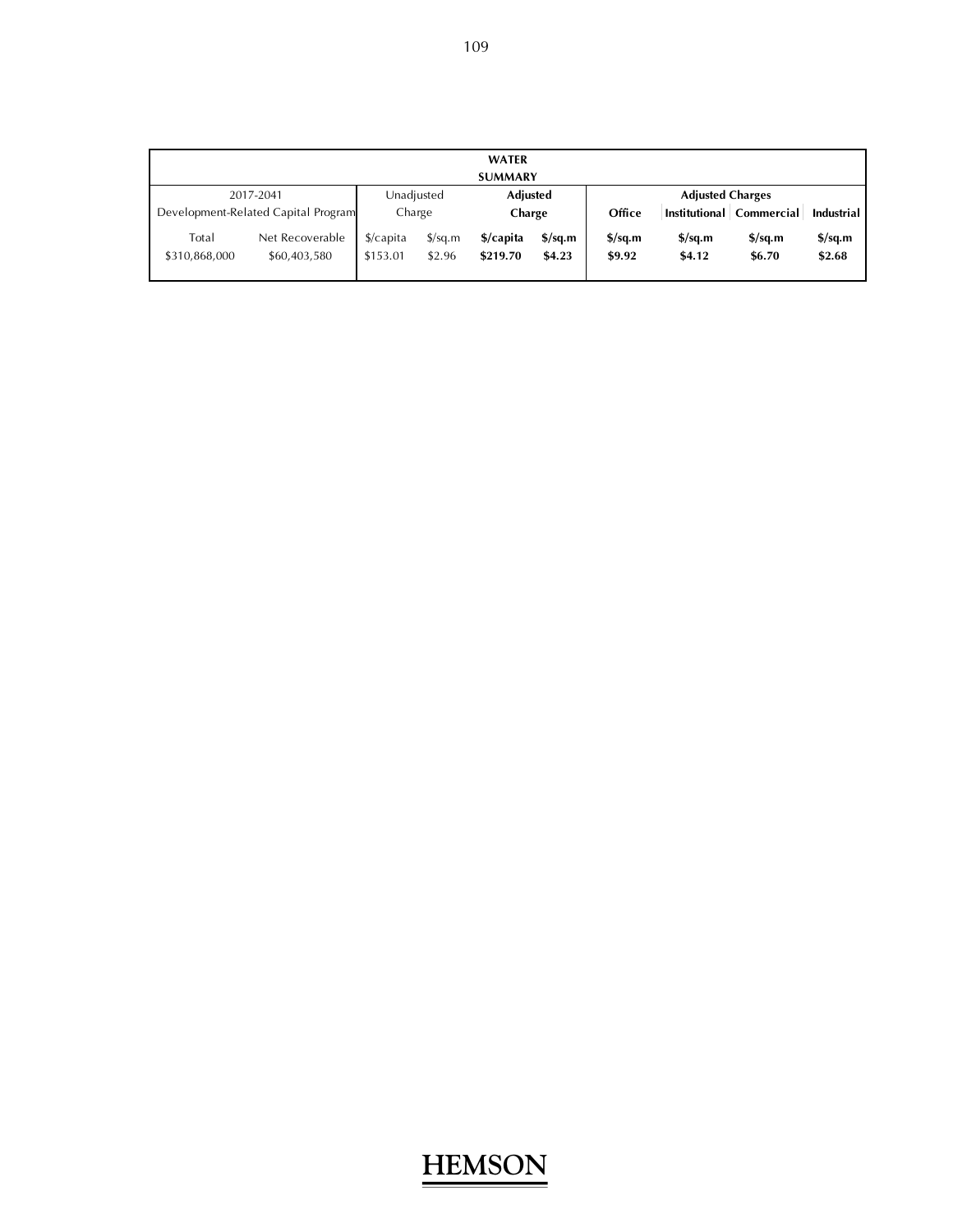#### **APPENDIX D.4TABLE 1**

#### **CITY OF WINNIPEG DEVELOPMENT-RELATED CAPITAL PROGRAM**

|                    |                                           |        | Gross           | Grants/        |                                       | Net    | <b>Ineligible Costs</b>  | Development              |  |                  |  | <b>Costs for Recoverv</b> |                    |  |              |
|--------------------|-------------------------------------------|--------|-----------------|----------------|---------------------------------------|--------|--------------------------|--------------------------|--|------------------|--|---------------------------|--------------------|--|--------------|
| Service            | <b>Project Description</b>                | Timing | Project<br>Cost |                | <b>Subsidies/ Other</b><br>Recoveries |        | <b>Municipal</b><br>Cost | Replacement<br>& BTE     |  | Related<br>Costs |  | Prior<br>Growth           | 2017-<br>2041      |  | Post<br>2041 |
| 8.0 WATER          |                                           |        |                 |                |                                       |        |                          |                          |  |                  |  |                           |                    |  |              |
| 8.1.               | Water Treatment Plant Capacity Validation | 2018   |                 | 150,000 \$     | .                                     |        | 150,000 \$<br>- \$       | $\sim$                   |  | 150,000 \$       |  | $\sim$                    | 150,000 \$<br>- \$ |  | $\sim$       |
| 8.1.2              | Saskatchewan Avenue Water Main            | 2017   |                 | 4,830,000 \$   |                                       |        | 4,830,000 \$             | $\overline{\phantom{a}}$ |  | 4,830,000 \$     |  | $\sim$                    | 4,830,000 \$       |  | $\sim$       |
| 8.1.3              | Transcona Water Main Reliability Upgrade  | 2018   |                 | $5,788,000$ \$ | .                                     |        | 5,788,000 \$             | 2,894,000 \$             |  | 2,894,000 \$     |  | $\overline{\phantom{0}}$  | 2,894,000 \$       |  | $\sim$       |
| 8.1.4              | Water Treatment Plant (past project)      | 2017   | 300,100,000 \$  |                |                                       |        | $300,100,000$ \$         | 225,075,000 \$           |  | 75,025,000       |  | 22,495,420                | 52,529,580         |  |              |
| <b>TOTAL WATER</b> |                                           |        | 310,868,000 \$  |                |                                       | $\sim$ | 310,868,000 \$           | 227,969,000 \$           |  | 82,899,000 \$    |  | 22,495,420 \$             | 60.403.580 \$      |  | $\sim$       |

| <b>Residential Calculation</b>                         |       |              |
|--------------------------------------------------------|-------|--------------|
| Residential Share of Development-Related Costs         | 62%   | \$37,450,220 |
| 25 Year Population Growth in New Housing Units         |       | 244.757      |
| Unadiusted Per Unit Charge                             |       | \$153.01     |
| <b>Non-Residential Calculation</b>                     |       |              |
| Non-Residential Share of Development-Related Costs     | 38%   | \$22,953,360 |
| 25 Year Growth in Square Metres                        |       | 7.764.241    |
| Unadjusted Per Square Metre Charge                     |       | \$2.96       |
| <b>Non-Residential Allocation</b>                      |       |              |
| 25 Year Growth in Square Metres: Major Office          |       | 737,695      |
| 25 Year Growth in Square Metres: Institutional         |       | 1,747,505    |
| 25 Year Growth in Square Metres: Commercial/Retail     |       | 1,048,442    |
| 25 Year Growth in Square Metres: Industrial            |       | 4.230.599    |
| Office Per Square Metre Charge (Unadjusted)            | 22.3% | \$6.93       |
| Institutional Per Square Metre Charge (Unadjusted)     | 21.9% | \$2.88       |
| Commercial/Retail Per Square Metre Charge (Unadjusted) | 21.4% | \$4.68       |
| Industrial Per Square Metre Charge (Unadjusted)        | 34.5% | \$1.87       |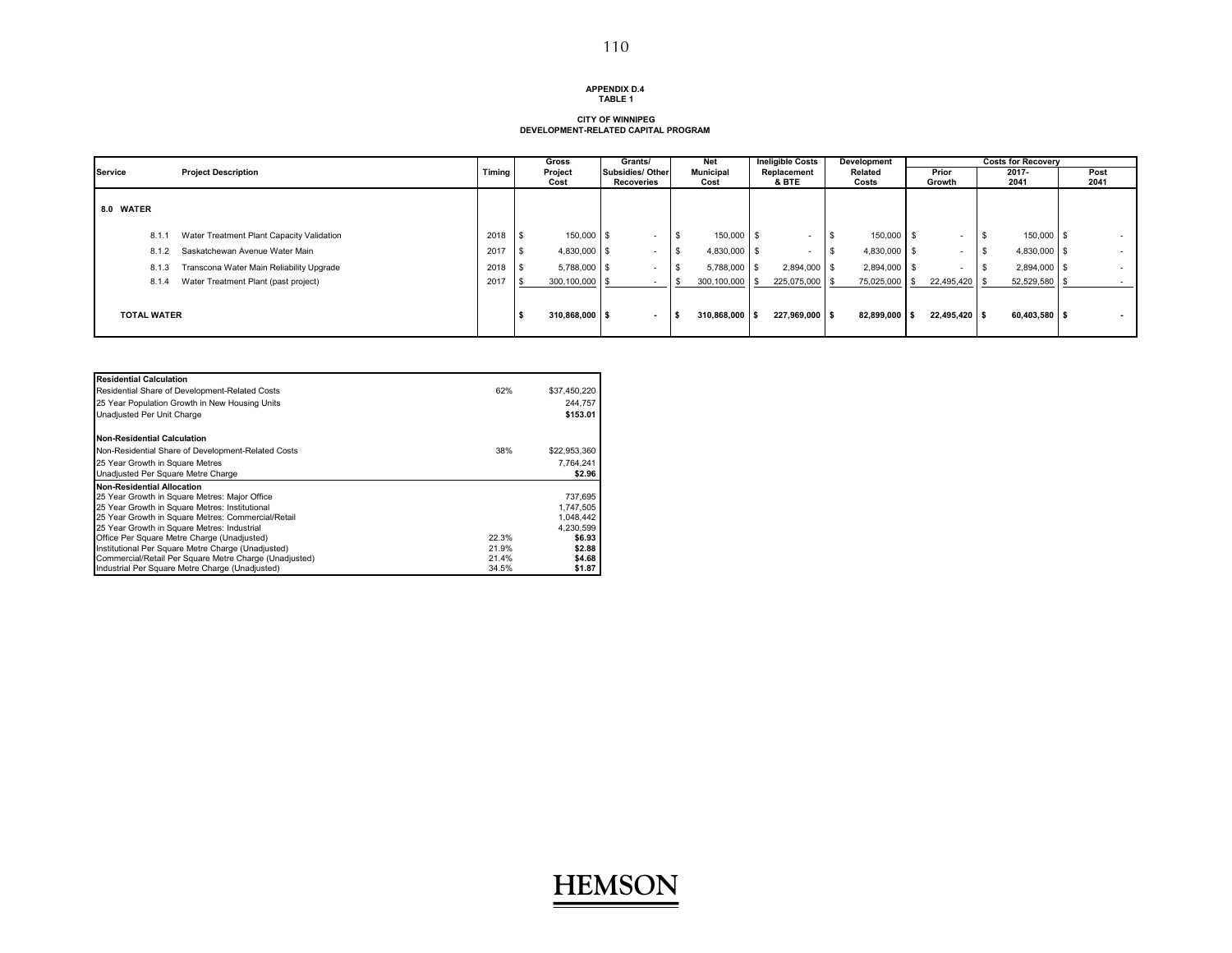#### **APPENDIX D.4TABLE 2 - PAGE 1**

#### **CITY OF WINNIPEG CASHFLOW AND DETERMINATION OF REGULATORY FEE WATER RESIDENTIAL CHARGE (in \$000)**

| <b>WATER</b>                                                                             | 2017                         | 2018                         | 2019                         | 2020                         | 2021                         | 2022                       | 2023                       | 2024                       | 2025                       | 2026                       | 2027                       | 2028                       | 2029                              |
|------------------------------------------------------------------------------------------|------------------------------|------------------------------|------------------------------|------------------------------|------------------------------|----------------------------|----------------------------|----------------------------|----------------------------|----------------------------|----------------------------|----------------------------|-----------------------------------|
| OPENING CASH BALANCE                                                                     | \$0.0                        | (\$34, 133.9)                | (\$35,494.8)                 | (\$34,869.2)                 | (\$34, 113.0)                | (\$33,224.9)               | (\$32,512.4)               | (\$31,688.4)               | (\$30,741.5)               | (\$29,656.3)               | (\$28,428.5)               | (\$27,376.4)               | (\$26,211.0)                      |
| 2017-2041 RESIDENTIAL FUNDING REQUIREMENTS<br>- Water: Non Inflated<br>- Water: Inflated | \$35,562.9<br>\$35,562.9     | \$1,887.3<br>\$1,925.0       | \$0.0<br>\$0.0               | \$0.0<br>\$0.0               | \$0.0<br>\$0.0               | \$0.0<br>\$0.0             | \$0.0<br>\$0.0             | \$0.0<br>\$0.0             | \$0.0<br>\$0.0             | \$0.0<br>\$0.0             | \$0.0<br>\$0.0             | \$0.0<br>\$0.0             | \$0.0<br>\$0.0                    |
| NEW RESIDENTIAL DEVELOPMENT<br>- Population in New Units                                 | 10,663                       | 10,855                       | 11,084                       | 11,272                       | 11,424                       | 10,291                     | 10,376                     | 10,475                     | 10,599                     | 10,701                     | 9,599                      | 9,610                      | 9,662                             |
| <b>REVENUE</b><br>- Charge Receipts: Inflated                                            | \$2,342.6                    | \$2,432.5                    | \$2,533.5                    | \$2,628.0                    | \$2,716.7                    | \$2,496.2                  | \$2,567.2                  | \$2,643.5                  | \$2,728.3                  | \$2,809.7                  | \$2,570.7                  | \$2,625.1                  | \$2,692.1                         |
| <b>INTEREST</b><br>- Interest on Opening Balance<br>- Interest on In-year Transactions   | \$0.0<br>( \$913.6)          | (\$1,877.4)<br>\$8.9         | (\$1,952.2)<br>\$44.3        | (\$1,917.8)<br>\$46.0        | (\$1,876.2)<br>\$47.5        | (\$1,827.4)<br>\$43.7      | (\$1,788.2)<br>\$44.9      | (\$1,742.9)<br>\$46.3      | (\$1,690.8)<br>\$47.7      | (\$1,631.1)<br>\$49.2      | (\$1,563.6)<br>\$45.0      | (\$1,505.7)<br>\$45.9      | (\$1,441.6)<br>\$47.1             |
| <b>TOTAL REVENUE</b>                                                                     | \$1,429.1                    | \$564.0                      | \$625.6                      | \$756.2                      | \$888.1                      | \$712.5                    | \$823.9                    | \$946.9                    | \$1,085.3                  | \$1,227.7                  | \$1,052.1                  | \$1,165.4                  | \$1,297.6                         |
| CLOSING CASH BALANCE                                                                     | (S34, 133.9)                 | (\$35,494.8)                 | (\$34,869.2)                 | (\$34, 113.0)                | (\$33,224.9)                 | (\$32,512.4)               | (\$31,688.4)               | (\$30,741.5)               | \$29,656.3                 | (\$28,428.5)               | (\$27,376.4)               | (\$26,211.0)               | (\$24,913.4)                      |
|                                                                                          |                              |                              |                              |                              |                              |                            |                            |                            |                            |                            |                            |                            |                                   |
|                                                                                          |                              |                              |                              |                              |                              |                            |                            |                            |                            |                            |                            |                            |                                   |
| <b>WATER</b>                                                                             | 2030                         | 2031                         | 2032                         | 2033                         | 2034                         | 2035                       | 2036                       | 2037                       | 2038                       | 2039                       | 2040                       | 2041                       | <b>TOTAL</b>                      |
| OPENING CASH BALANCE                                                                     | (\$24,913.4)                 | (\$23,468.8)                 | (S21, 864.8)                 | (\$20,360.2)                 | (\$18,686.5)                 | (\$16,836.7)               | (\$14,795.4)               | (S12, 546.7)               | (\$10,452.8)               | (\$8, 164.7)               | (\$5,669.6)                | (\$2,954.5)                |                                   |
| 2017-2041 RESIDENTIAL FUNDING REQUIREMENTS<br>- Water: Non Inflated<br>- Water: Inflated | \$0.0<br>\$0.0               | \$0.0<br>\$0.0               | \$0.0<br>\$0.0               | \$0.0<br>\$0.0               | \$0.0<br>\$0.0               | \$0.0<br>\$0.0             | \$0.0<br>\$0.0             | \$0.0<br>\$0.0             | \$0.0<br>\$0.0             | \$0.0<br>\$0.0             | \$0.0<br>\$0.0             | \$0.0<br>\$0.0             | \$37,450.2<br>\$37,488.0          |
| NEW RESIDENTIAL DEVELOPMENT<br>- Population in New Units                                 | 9,734                        | 9,814                        | 8,998                        | 9,103                        | 9,193                        | 9,294                      | 9,404                      | 8,381                      | 8,450                      | 8,519                      | 8,587                      | 8,669                      | 244,757                           |
| <b>REVENUE</b><br>- Charge Receipts: Inflated                                            | \$2,766.4                    | \$2,845.0                    | \$2,660.6                    | \$2,745.5                    | \$2,828.1                    | \$2,916.3                  | \$3,009.8                  | \$2,736.1                  | \$2,813.8                  | \$2,893.5                  | \$2,974.9                  | \$3,063.4                  | \$68,039.6                        |
| <b>INTEREST</b><br>- Interest on Opening Balance<br>- Interest on In-year Transactions   | 0.0<br>(\$1,370.2)<br>\$48.4 | 0.0<br>(\$1,290.8)<br>\$49.8 | 0.0<br>(\$1,202.6)<br>\$46.6 | 0.0<br>(\$1,119.8)<br>\$48.0 | 0.0<br>(\$1,027.8)<br>\$49.5 | 0.0<br>(\$926.0)<br>\$51.0 | 0.0<br>(\$813.7)<br>\$52.7 | 0.0<br>(\$690.1)<br>\$47.9 | 0.0<br>(\$574.9)<br>\$49.2 | 0.0<br>(\$449.1)<br>\$50.6 | 0.0<br>(\$311.8)<br>\$52.1 | 0.0<br>(\$162.5)<br>\$53.6 | \$0.00<br>(\$30,754.0)<br>\$202.4 |

| <b>Adjusted Charge Per Capita</b> | \$2 |
|-----------------------------------|-----|
|-----------------------------------|-----|

CLOSING CASH BALANCE

**Adjusted Charge Per Capita \$219.70 Allocation of Capital Program** Residential Sector 62%<u>a</u> a strong and the strong strong strong strong strong strong strong strong strong strong strong strong strong strong strong strong strong strong strong strong strong strong strong strong strong strong strong strong stron Non-Residential Sector**Rates for 2016** Inflation Rate 2.0% 3.5%Interest Rate on Positive Balances $5.5%$ Interest Rate on Negative Balances



(\$23,468.8) (\$21,864.8) (\$20,360.2) (\$18,686.5) (\$16,836.7) (\$14,795.4) (\$12,546.7) (\$10,452.8) (\$8,164.7) (\$5,669.6) (\$2,954.5) (\$0.0)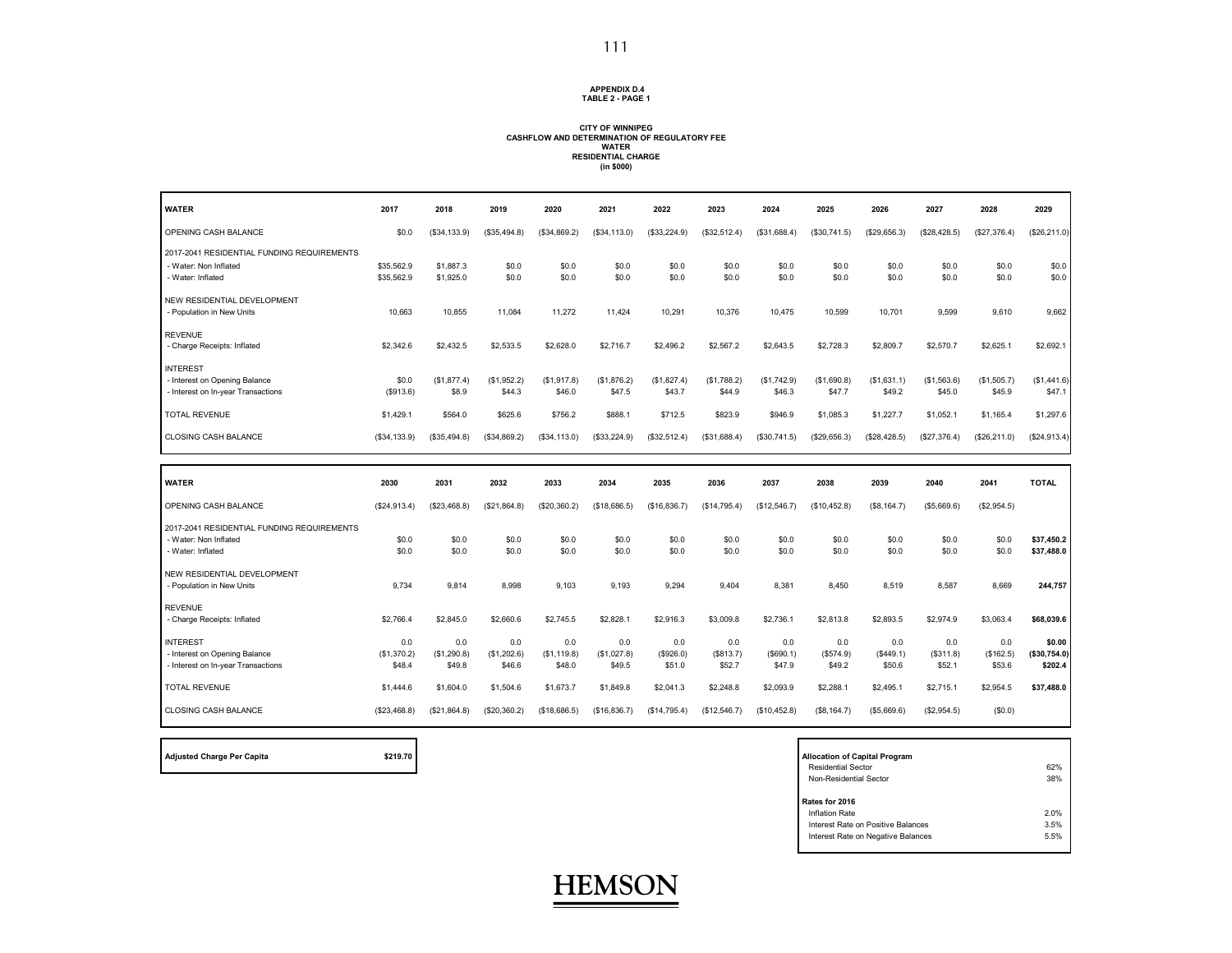**APPENDIX D.4 TABLE 2 - PAGE 2**

### **CITY OF WINNIPEG CASHFLOW AND DETERMINATION OF REGULATORY FEE WATER OFFICE CHARGE (in \$000)**

| <b>WATER</b>                                                                              | 2017                   | 2018               | 2019               | 2020               | 2021               | 2022               | 2023               | 2024               | 2025               | 2026               | 2027               | 2028               | 2029                   |
|-------------------------------------------------------------------------------------------|------------------------|--------------------|--------------------|--------------------|--------------------|--------------------|--------------------|--------------------|--------------------|--------------------|--------------------|--------------------|------------------------|
| OPENING CASH BALANCE                                                                      | \$0.0                  | (\$4,458.6)        | (\$4,604.9)        | (\$4,524.5)        | (\$4,321.9)        | (\$4,222.5)        | (\$4, 165.3)       | (\$4,091.6)        | (\$3,997.9)        | (\$3,924.8)        | (\$3,856.3)        | (\$3,762.3)        | (\$3,654.3)            |
| 2017-2041 MAJOR OFFICE FUNDING REQUIREMENTS<br>- Water: Non Inflated<br>- Water: Inflated | \$4,852.6<br>\$4,852.6 | \$257.5<br>\$262.7 | \$0.0<br>\$0.0     | \$0.0<br>\$0.0     | \$0.0<br>\$0.0     | \$0.0<br>\$0.0     | \$0.0<br>\$0.0     | \$0.0<br>\$0.0     | \$0.0<br>\$0.0     | \$0.0<br>\$0.0     | \$0.0<br>\$0.0     | \$0.0<br>\$0.0     | \$0.0<br>\$0.0         |
| NEW MAJOR OFFICE DEVELOPMENT<br>- Growth in Square Metres                                 | 51.743                 | 35,567             | 31.780             | 42.145             | 30.851             | 25,970             | 26.639             | 27.491             | 24.776             | 23.569             | 24,879             | 25,094             | 25,493                 |
| <b>REVENUE</b><br>- Charge Receipts: Inflated                                             | \$513.3                | \$359.9            | \$328.0            | \$443.7            | \$331.3            | \$284.4            | \$297.6            | \$313.3            | \$288.0            | \$279.4            | \$300.9            | \$309.5            | \$320.7                |
| <b>INTEREST</b><br>- Interest on Opening Balance<br>- Interest on In-year Transactions    | \$0.0<br>(\$119.3)     | (\$245.2)<br>\$1.7 | (\$253.3)<br>\$5.7 | (\$248.8)<br>\$7.8 | (\$237.7)<br>\$5.8 | (\$232.2)<br>\$5.0 | (\$229.1)<br>\$5.2 | (\$225.0)<br>\$5.5 | (\$219.9)<br>\$5.0 | (\$215.9)<br>\$4.9 | (\$212.1)<br>\$5.3 | (\$206.9)<br>\$5.4 | (\$201.0)<br>\$5.6     |
| TOTAL REVENUE                                                                             | \$394.0                | \$116.4            | \$80.5             | \$202.6            | \$99.4             | \$57.2             | \$73.7             | \$93.7             | \$73.1             | \$68.5             | \$94.0             | \$108.0            | \$125.4                |
| <b>CLOSING CASH BALANCE</b>                                                               | (\$4,458.6)            | (\$4,604.9)        | (\$4,524.5)        | (\$4,321.9)        | (\$4,222.5)        | (S4, 165.3)        | (\$4,091.6)        | (\$3,997.9)        | (\$3,924.8)        | (\$3,856.3)        | (\$3,762.3)        | (\$3,654.3)        | (\$3,528.9)            |
|                                                                                           |                        |                    |                    |                    |                    |                    |                    |                    |                    |                    |                    |                    |                        |
|                                                                                           |                        |                    |                    |                    |                    |                    |                    |                    |                    |                    |                    |                    |                        |
| <b>WATER</b>                                                                              | 2030                   | 2031               | 2032               | 2033               | 2034               | 2035               | 2036               | 2037               | 2038               | 2039               | 2040               | 2041               | <b>TOTAL</b>           |
| OPENING CASH BALANCE                                                                      | (\$3,528.9)            | (\$3,327.6)        | (\$3,144.6)        | (\$2,976.0)        | (\$2,739.9)        | (\$2,503.0)        | (\$2,234.2)        | (\$1,943.2)        | (\$1,622.4)        | (\$1,269.8)        | (S883.3)           | (\$460.3)          |                        |
| 2017-2041 MAJOR OFFICE FUNDING REQUIREMENTS<br>- Water: Non Inflated<br>- Water: Inflated | \$0.0<br>\$0.0         | \$0.0<br>\$0.0     | \$0.0<br>\$0.0     | \$0.0<br>\$0.0     | \$0.0<br>\$0.0     | \$0.0<br>\$0.0     | \$0.0<br>\$0.0     | \$0.0<br>\$0.0     | \$0.0<br>\$0.0     | \$0.0<br>\$0.0     | \$0.0<br>\$0.0     | \$0.0<br>\$0.0     | \$5,110.1<br>\$5,115.3 |
| NEW MAJOR OFFICE DEVELOPMENT<br>- Growth in Square Metres                                 | 30,279                 | 27,488             | 25,138             | 28,854             | 27,423             | 28,189             | 28,151             | 28,512             | 28,878             | 29,249             | 29,626             | 29,911             | 737,695                |
| <b>REVENUE</b><br>- Charge Receipts: Inflated                                             | \$388.6                | \$359.8            | \$335.6            | \$392.9            | \$380.9            | \$399.4            | \$406.8            | \$420.3            | \$434.2            | \$448.6            | \$463.4            | \$477.3            | \$9,277.8              |
| <b>INTEREST</b><br>- Interest on Opening Balance<br>- Interest on In-year Transactions    | (S194.1)<br>\$6.8      | (\$183.0)<br>\$6.3 | (\$173.0)<br>\$5.9 | (S163.7)<br>\$6.9  | (\$150.7)<br>\$6.7 | (S137.7)<br>\$7.0  | (\$122.9)<br>\$7.1 | (\$106.9)<br>\$7.4 | (\$89.2)<br>\$7.6  | (S69.8)<br>\$7.9   | (\$48.6)<br>\$8.1  | (\$25.3)<br>\$8.4  | (\$4,192.0)<br>\$29.5  |
| <b>TOTAL REVENUE</b>                                                                      | \$201.3                | \$183.1            | \$168.6            | \$236.1            | \$236.9            | \$268.7            | \$291.1            | \$320.8            | \$352.6            | \$386.6            | \$423.0            | \$460.3            | \$5,115.3              |

| <b>Adjusted Charge Per Square Metre</b> |  |  |  |  |  |  |
|-----------------------------------------|--|--|--|--|--|--|
|-----------------------------------------|--|--|--|--|--|--|

| \$9.92<br><b>Adjusted Charge Per Square Metre</b> | <b>Allocation of Capital Program</b> |      | Non-res Split: |     |
|---------------------------------------------------|--------------------------------------|------|----------------|-----|
|                                                   | <b>Residential Sector</b>            | 62%  | Office         | 22% |
|                                                   | Non-Residential Sector               | 38%  | Institutional  | 22% |
|                                                   |                                      |      | Commercial/R   | 21% |
|                                                   | Rates for 2016                       |      | Industrial     | 34% |
|                                                   | Inflation Rate                       | 2.0% |                |     |
|                                                   | Interest Rate on Positive Balances   | 3.5% |                |     |
|                                                   | Interest Rate on Negative Balances   | 5.5% |                |     |
|                                                   |                                      |      |                |     |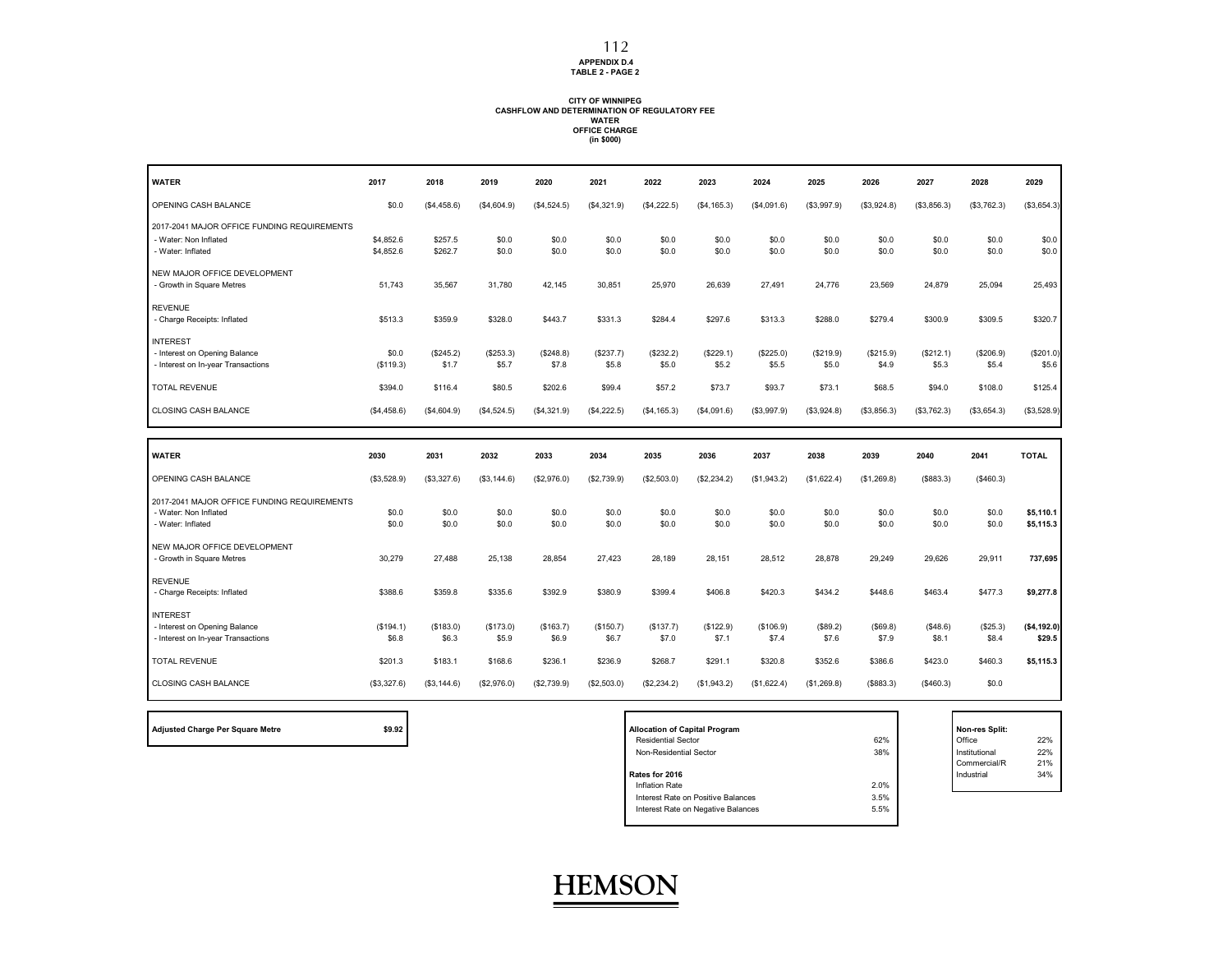#### **APPENDIX D.4 TABLE 2 - PAGE 3**

### **CITY OF WINNIPEG CASHFLOW AND DETERMINATION OF REGULATORY FEE WATER INSTITUTIONAL CHARGE (in \$000)**

| <b>WATER</b>                                     | 2017        | 2018        | 2019        | 2020        | 2021         | 2022        | 2023        | 2024        | 2025        | 2026        | 2027        | 2028        | 2029         |
|--------------------------------------------------|-------------|-------------|-------------|-------------|--------------|-------------|-------------|-------------|-------------|-------------|-------------|-------------|--------------|
| OPENING CASH BALANCE                             | \$0.0       | (\$4,387.3) | (\$4,531.2) | (S4, 452.0) | (\$4,252.7)  | (S4, 154.9) | (\$4,098.6) | (\$4,026.1) | (\$3,933.9) | (\$3,861.9) | (\$3,794.6) | (\$3,702.1) | (\$3,595.8)  |
| 2017-2041 MAJOR OFFICE FUNDING REQUIREMENTS      |             |             |             |             |              |             |             |             |             |             |             |             |              |
| - Water: Non Inflated                            | \$4,774.9   | \$253.4     | \$0.0       | \$0.0       | \$0.0        | \$0.0       | \$0.0       | \$0.0       | \$0.0       | \$0.0       | \$0.0       | \$0.0       | \$0.0        |
| - Water: Inflated                                | \$4,774.9   | \$258.5     | \$0.0       | \$0.0       | \$0.0        | \$0.0       | \$0.0       | \$0.0       | \$0.0       | \$0.0       | \$0.0       | \$0.0       | \$0.0        |
| NEW INSTITUTIONAL DEVELOPMENT                    |             |             |             |             |              |             |             |             |             |             |             |             |              |
| - Growth in Square Metres                        | 122,572     | 84,253      | 75,284      | 99,835      | 73,081       | 61,520      | 63.104      | 65,123      | 58.690      | 55,832      | 58,936      | 59,444      | 60,389       |
| <b>REVENUE</b>                                   |             |             |             |             |              |             |             |             |             |             |             |             |              |
| - Charge Receipts: Inflated                      | \$505.1     | \$354.1     | \$322.8     | \$436.6     | \$326.0      | \$279.9     | \$292.8     | \$308.3     | \$283.4     | \$275.0     | \$296.0     | \$304.6     | \$315.6      |
| <b>INTEREST</b>                                  |             |             |             |             |              |             |             |             |             |             |             |             |              |
| - Interest on Opening Balance                    | \$0.0       | (\$241.3)   | (\$249.2)   | (\$244.9)   | (\$233.9)    | (\$228.5)   | (\$225.4)   | (\$221.4)   | (\$216.4)   | (\$212.4)   | (\$208.7)   | (\$203.6)   | (\$197.8)    |
| - Interest on In-year Transactions               | (\$117.4)   | \$1.7       | \$5.6       | \$7.6       | \$5.7        | \$4.9       | \$5.1       | \$5.4       | \$5.0       | \$4.8       | \$5.2       | \$5.3       | \$5.5        |
| <b>TOTAL REVENUE</b>                             | \$387.7     | \$114.5     | \$79.2      | \$199.3     | \$97.8       | \$56.3      | \$72.5      | \$92.2      | \$72.0      | \$67.4      | \$92.5      | \$106.3     | \$123.4      |
| CLOSING CASH BALANCE                             | (\$4,387.3) | (S4, 531.2) | (\$4,452.0) | (\$4,252.7) | (\$4, 154.9) | (S4,098.6)  | (\$4,026.1) | (\$3,933.9) | (\$3,861.9) | (\$3,794.6) | (\$3,702.1) | (\$3,595.8) | (\$3,472.4)  |
|                                                  |             |             |             |             |              |             |             |             |             |             |             |             |              |
|                                                  |             |             |             |             |              |             |             |             |             |             |             |             |              |
| <b>WATER</b>                                     | 2030        | 2031        | 2032        | 2033        | 2034         | 2035        | 2036        | 2037        | 2038        | 2039        | 2040        | 2041        | <b>TOTAL</b> |
| OPENING CASH BALANCE                             | (\$3,472.4) | (\$3,274.4) | (\$3,094.2) | (\$2,928.4) | (\$2,696.0)  | (\$2,462.9) | (\$2,198.5) | (\$1,912.1) | (S1, 596.4) | (\$1,249.5) | (\$869.1)   | (\$452.9)   |              |
| 2017-2041 MAJOR OFFICE FUNDING REQUIREMENTS      |             |             |             |             |              |             |             |             |             |             |             |             |              |
| - Water: Non Inflated                            | \$0.0       | \$0.0       | \$0.0       | \$0.0       | \$0.0        | \$0.0       | \$0.0       | \$0.0       | \$0.0       | \$0.0       | \$0.0       | \$0.0       | \$5,028.3    |
| - Water: Inflated                                | \$0.0       | \$0.0       | \$0.0       | \$0.0       | \$0.0        | \$0.0       | \$0.0       | \$0.0       | \$0.0       | \$0.0       | \$0.0       | \$0.0       | \$5,033.4    |
| NEW INSTITUTIONAL DEVELOPMENT                    |             |             |             |             |              |             |             |             |             |             |             |             |              |
| - Growth in Square Metres                        | 71.727      | 65.116      | 59.550      | 68.352      | 64.962       | 66.777      | 66.686      | 67.541      | 68.409      | 69.287      | 70,179      | 70.855      | 1,747,505    |
| <b>REVENUE</b>                                   |             |             |             |             |              |             |             |             |             |             |             |             |              |
| - Charge Receipts: Inflated                      | \$382.3     | \$354.0     | \$330.3     | \$386.7     | \$374.8      | \$393.0     | \$400.3     | \$413.6     | \$427.3     | \$441.4     | \$456.0     | \$469.6     | \$9,129.3    |
|                                                  |             |             |             |             |              |             |             |             |             |             |             |             |              |
| <b>INTEREST</b><br>- Interest on Opening Balance | (S191.0)    | (\$180.1)   | (\$170.2)   | (S161.1)    | (\$148.3)    | (\$135.5)   | (\$120.9)   | (\$105.2)   | (\$87.8)    | (S68.7)     | (\$47.8)    | (\$24.9)    | (\$4,124.9)  |
| - Interest on In-year Transactions               | \$6.7       | \$6.2       | \$5.8       | \$6.8       | \$6.6        | \$6.9       | \$7.0       | \$7.2       | \$7.5       | \$7.7       | \$8.0       | \$8.2       | \$29.0       |
| <b>TOTAL REVENUE</b>                             | \$198.1     | \$180.2     | \$165.9     | \$232.4     | \$233.1      | \$264.4     | \$286.4     | \$315.6     | \$346.9     | \$380.4     | \$416.2     | \$452.9     | \$5,033.4    |
| CLOSING CASH BALANCE                             | (\$3,274.4) | (\$3,094.2) | (\$2,928.4) | (\$2,696.0) | (\$2,462.9)  | (\$2,198.5) | (\$1,912.1) | (\$1,596.4) | (\$1,249.5) | (\$669.1)   | (\$452.9)   | \$0.0       |              |

| <b>Adjusted Charge Per Square Metre</b> |  |
|-----------------------------------------|--|
|-----------------------------------------|--|

| \$4.12<br>Adjusted Charge Per Square Metre | <b>Allocation of Capital Program</b> |      | Non-res Split: |     |
|--------------------------------------------|--------------------------------------|------|----------------|-----|
|                                            | <b>Residential Sector</b>            | 62%  | Office         | 22% |
|                                            | Non-Residential Sector               | 38%  | Institutional  | 22% |
|                                            |                                      |      | Commercial/R   | 21% |
|                                            | Rates for 2016                       |      | Industrial     | 34% |
|                                            | Inflation Rate                       | 2.0% |                |     |
|                                            | Interest Rate on Positive Balances   | 3.5% |                |     |
|                                            | Interest Rate on Negative Balances   | 5.5% |                |     |
|                                            |                                      |      |                |     |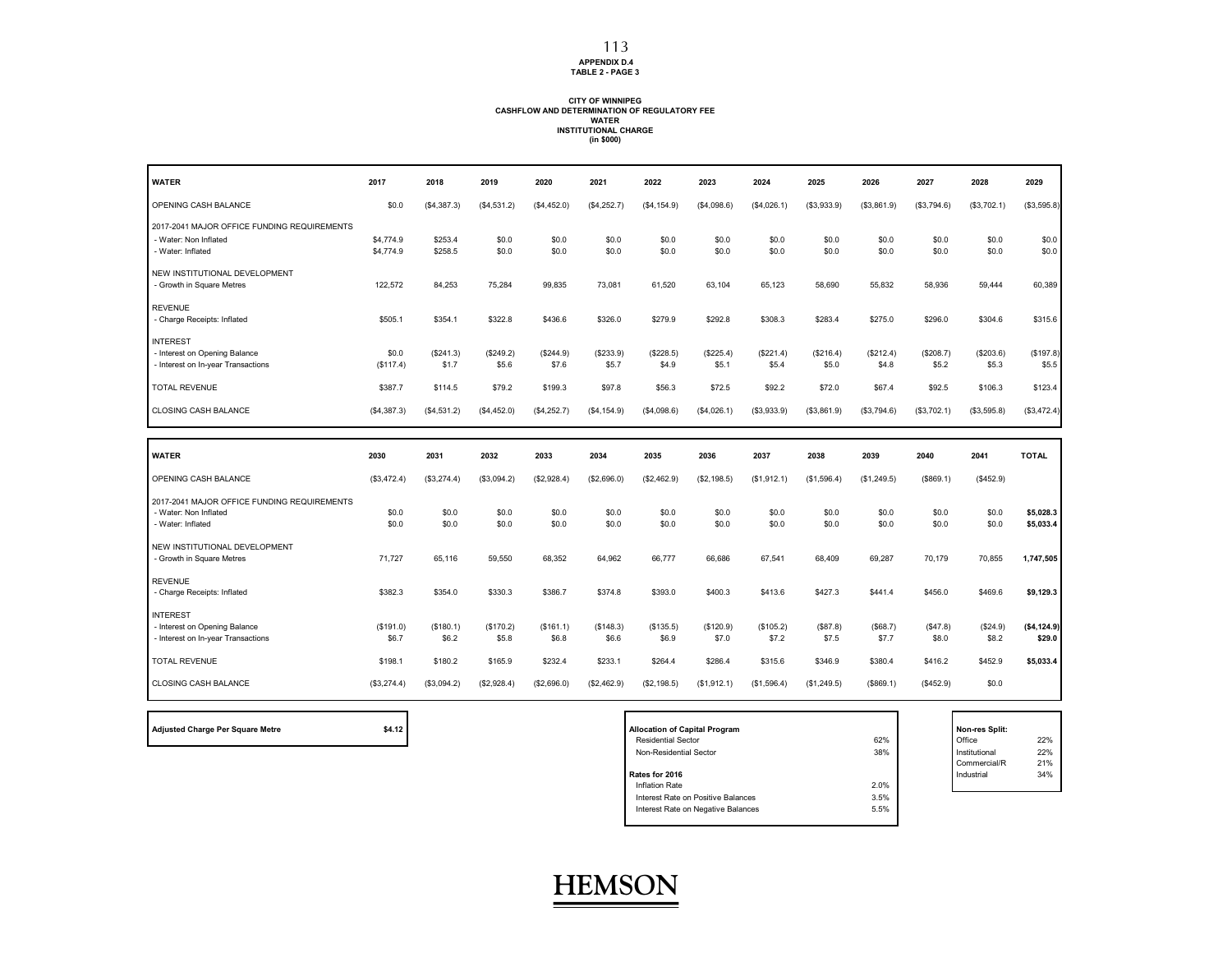#### **APPENDIX D.4 TABLE 2 - PAGE 4**

#### **CITY OF WINNIPEG CASHFLOW AND DETERMINATION OF REGULATORY FEEWATER COMMERCIAL/RETAIL CHARGE (in \$000)**

| <b>WATER</b>                                                                              | 2017                   | 2018               | 2019               | 2020               | 2021               | 2022               | 2023               | 2024               | 2025               | 2026               | 2027               | 2028               | 2029                   |
|-------------------------------------------------------------------------------------------|------------------------|--------------------|--------------------|--------------------|--------------------|--------------------|--------------------|--------------------|--------------------|--------------------|--------------------|--------------------|------------------------|
| OPENING CASH BALANCE                                                                      | \$0.0                  | (\$4,277.3)        | (\$4,417.7)        | (\$4,340.5)        | (\$4, 146.1)       | (\$4,050.8)        | (\$3,995.9)        | (\$3,925.2)        | (\$3,835.3)        | (\$3,765.2)        | (\$3,699.5)        | (\$3,609.3)        | (\$3,505.7)            |
| 2017-2041 MAJOR OFFICE FUNDING REQUIREMENTS<br>- Water: Non Inflated<br>- Water: Inflated | \$4,655.3<br>\$4,655.3 | \$247.0<br>\$252.0 | \$0.0<br>\$0.0     | \$0.0<br>\$0.0     | \$0.0<br>\$0.0     | \$0.0<br>\$0.0     | \$0.0<br>\$0.0     | \$0.0<br>\$0.0     | \$0.0<br>\$0.0     | \$0.0<br>\$0.0     | \$0.0<br>\$0.0     | \$0.0<br>\$0.0     | \$0.0<br>\$0.0         |
| NEW COMMERCIAL DEVELOPMENT<br>- Growth in Square Metres                                   | 73.539                 | 50.549             | 45.168             | 59.898             | 43.846             | 36,910             | 37,860             | 39.071             | 35.212             | 33.498             | 35.360             | 35.664             | 36,231                 |
| <b>REVENUE</b><br>- Charge Receipts: Inflated                                             | \$492.4                | \$345.3            | \$314.7            | \$425.6            | \$317.8            | \$272.9            | \$285.5            | \$300.5            | \$276.3            | \$268.1            | \$288.6            | \$296.9            | \$307.7                |
| <b>INTEREST</b><br>- Interest on Opening Balance<br>- Interest on In-year Transactions    | \$0.0<br>(\$114.5)     | (\$235.3)<br>\$1.6 | (\$243.0)<br>\$5.5 | (\$238.7)<br>\$7.4 | (\$228.0)<br>\$5.6 | (\$222.8)<br>\$4.8 | (\$219.8)<br>\$5.0 | (\$215.9)<br>\$5.3 | (\$210.9)<br>\$4.8 | (\$207.1)<br>\$4.7 | (\$203.5)<br>\$5.1 | (\$198.5)<br>\$5.2 | (\$192.8)<br>\$5.4     |
| <b>TOTAL REVENUE</b>                                                                      | \$377.9                | \$111.6            | \$77.2             | \$194.4            | \$95.3             | \$54.9             | \$70.7             | \$89.9             | \$70.2             | \$65.7             | \$90.2             | \$103.6            | \$120.3                |
| CLOSING CASH BALANCE                                                                      | (\$4,277.3)            | (S4, 417.7)        | (\$4,340.5)        | (\$4, 146.1)       | (\$4,050.8)        | (\$3,995.9)        | (\$3,925.2)        | (\$3,835.3)        | (\$3,765.2)        | (\$3,699.5)        | (\$3,609.3)        | (\$3,505.7)        | (\$3,385.4)            |
|                                                                                           |                        |                    |                    |                    |                    |                    |                    |                    |                    |                    |                    |                    |                        |
|                                                                                           |                        |                    |                    |                    |                    |                    |                    |                    |                    |                    |                    |                    |                        |
| <b>WATER</b>                                                                              | 2030                   | 2031               | 2032               | 2033               | 2034               | 2035               | 2036               | 2037               | 2038               | 2039               | 2040               | 2041               | <b>TOTAL</b>           |
| OPENING CASH BALANCE                                                                      | (\$3,385.4)            | (\$3,192.3)        | (\$3,016.7)        | (\$2,855.0)        | (\$2,628.5)        | (\$2,401.2)        | (\$2,143.4)        | (\$1,864.2)        | (\$1,556.4)        | (\$1,218.2)        | (\$847.3)          | (\$441.6)          |                        |
| 2017-2041 MAJOR OFFICE FUNDING REQUIREMENTS<br>- Water: Non Inflated<br>- Water: Inflated | \$0.0<br>\$0.0         | \$0.0<br>\$0.0     | \$0.0<br>\$0.0     | \$0.0<br>\$0.0     | \$0.0<br>\$0.0     | \$0.0<br>\$0.0     | \$0.0<br>\$0.0     | \$0.0<br>\$0.0     | \$0.0<br>\$0.0     | \$0.0<br>\$0.0     | \$0.0<br>\$0.0     | \$0.0<br>\$0.0     | \$4,902.3<br>\$4,907.3 |
| NEW COMMERCIAL DEVELOPMENT<br>- Growth in Square Metres                                   | 43.034                 | 39,067             | 35.728             | 41,009             | 38.975             | 40,064             | 40.009             | 40.522             | 41,043             | 41,570             | 42,105             | 42,511             | 1,048,442              |
| <b>REVENUE</b><br>- Charge Receipts: Inflated                                             | \$372.8                | \$345.2            | \$322.0            | \$377.0            | \$365.4            | \$383.2            | \$390.3            | \$403.2            | \$416.5            | \$430.3            | \$444.6            | \$457.9            | \$8,900.6              |
| <b>INTEREST</b><br>- Interest on Opening Balance<br>- Interest on In-year Transactions    | (\$186.2)<br>\$6.5     | (\$175.6)<br>\$6.0 | (\$165.9)<br>\$5.6 | (\$157.0)<br>\$6.6 | (\$144.6)<br>\$6.4 | (\$132.1)<br>\$6.7 | (\$117.9)<br>\$6.8 | (\$102.5)<br>\$7.1 | (\$85.6)<br>\$7.3  | (S67.0)<br>\$7.5   | (\$46.6)<br>\$7.8  | (\$24.3)<br>\$8.0  | ( \$4,021.5)<br>\$28.3 |
| <b>TOTAL REVENUE</b>                                                                      | \$193.1                | \$175.6            | \$161.7            | \$226.5            | \$227.3            | \$257.8            | \$279.2            | \$307.7            | \$338.2            | \$370.9            | \$405.8            | \$441.6            | \$4,907.3              |

| 62%  | Office        | 22%            |
|------|---------------|----------------|
| 38%  | Institutional | 22%            |
|      | Commercial/R  | 21%            |
|      | Industrial    | 34%            |
| 2.0% |               |                |
| 3.5% |               |                |
| 5.5% |               |                |
|      |               | Non-res Split: |

### **HEMSON**

**Adjusted Charge Per Square Metre \$6.70 Allocation of Capital Program Non-res Split:**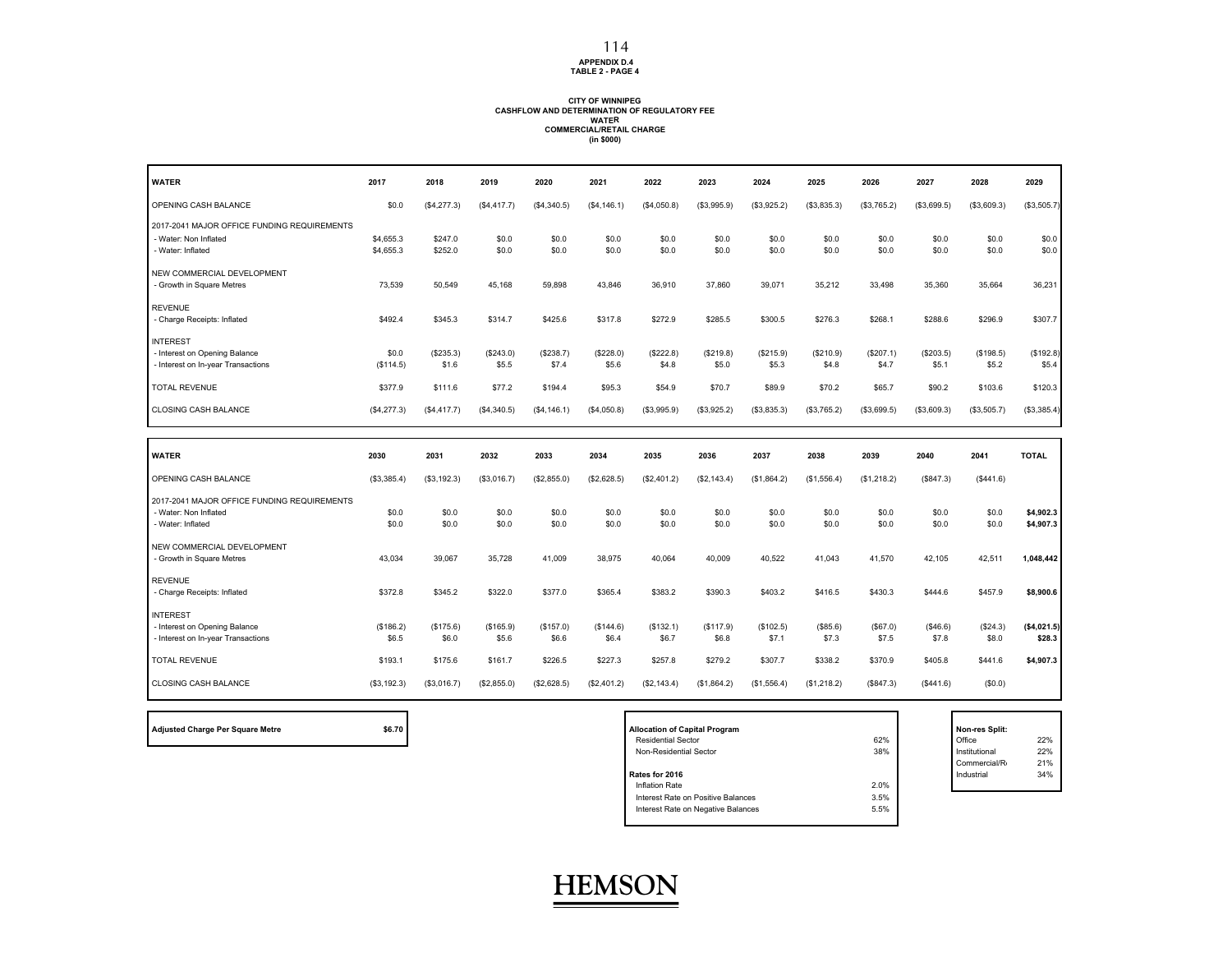#### **APPENDIX D.4 TABLE 2 - PAGE 5**

#### **CITY OF WINNIPEG CASHFLOW AND DETERMINATION OF REGULATORY FEEWATER INDUSTRIAL CHARGE (in \$000)**

| <b>WATER</b>                                                                              | 2017                   | 2018               | 2019               | 2020                | 2021                | 2022                | 2023                | 2024                | 2025                | 2026                | 2027               | 2028               | 2029                   |
|-------------------------------------------------------------------------------------------|------------------------|--------------------|--------------------|---------------------|---------------------|---------------------|---------------------|---------------------|---------------------|---------------------|--------------------|--------------------|------------------------|
| OPENING CASH BALANCE                                                                      | \$0.0                  | (S6, 903.8)        | (\$7,130.4)        | (\$7,005.8)         | (\$6,692.1)         | (\$6,538.2)         | (\$6,449.7)         | (\$6,335.5)         | (S6, 190.4)         | (\$6,077.2)         | (\$5,971.2)        | (\$5,825.6)        | (\$5,658.4)            |
| 2017-2041 MAJOR OFFICE FUNDING REQUIREMENTS<br>- Water: Non Inflated<br>- Water: Inflated | \$7,513.9<br>\$7,513.9 | \$398.8<br>\$406.7 | \$0.0<br>\$0.0     | \$0.0<br>\$0.0      | \$0.0<br>\$0.0      | \$0.0<br>\$0.0      | \$0.0<br>\$0.0      | \$0.0<br>\$0.0      | \$0.0<br>\$0.0      | \$0.0<br>\$0.0      | \$0.0<br>\$0.0     | \$0.0<br>\$0.0     | \$0.0<br>\$0.0         |
| NEW INDUSTRIAL DEVELOPMENT<br>- Growth in Square Metres                                   | 296,738                | 203,971            | 182,257            | 241,695             | 176,925             | 148,937             | 152,772             | 157,658             | 142,085             | 135,167             | 142,681            | 143,911            | 146,198                |
| <b>REVENUE</b><br>- Charge Receipts: Inflated                                             | \$794.8                | \$557.3            | \$507.9            | \$687.0             | \$512.9             | \$440.4             | \$460.8             | \$485.1             | \$445.9             | \$432.7             | \$465.9            | \$479.3            | \$496.6                |
| <b>INTEREST</b><br>- Interest on Opening Balance<br>- Interest on In-year Transactions    | \$0.0<br>(\$184.8)     | (\$379.7)<br>\$2.6 | (\$392.2)<br>\$8.9 | (\$385.3)<br>\$12.0 | (\$368.1)<br>\$9.0  | (\$359.6)<br>\$7.7  | (\$354.7)<br>\$8.1  | (\$348.5)<br>\$8.5  | (\$340.5)<br>\$7.8  | (\$334.2)<br>\$7.6  | (\$328.4)<br>\$8.2 | (\$320.4)<br>\$8.4 | (\$311.2)<br>\$8.7     |
| <b>TOTAL REVENUE</b>                                                                      | \$610.0                | \$180.2            | \$124.6            | \$313.7             | \$153.9             | \$88.5              | \$114.1             | \$145.1             | \$113.2             | \$106.0             | \$145.6            | \$167.2            | \$194.1                |
| <b>CLOSING CASH BALANCE</b>                                                               | (\$6,903.8)            | (S7, 130.4)        | (\$7,005.8)        | (\$6,692.1)         | (\$6,538.2)         | (\$6,449.7)         | (S6, 335.5)         | (\$6, 190.4)        | (\$6,077.2)         | (\$5,971.2)         | (\$5,825.6)        | (\$5,658.4)        | (\$5,464.3)            |
|                                                                                           |                        |                    |                    |                     |                     |                     |                     |                     |                     |                     |                    |                    |                        |
|                                                                                           |                        |                    |                    |                     |                     |                     |                     |                     |                     |                     |                    |                    |                        |
| <b>WATER</b>                                                                              | 2030                   | 2031               | 2032               | 2033                | 2034                | 2035                | 2036                | 2037                | 2038                | 2039                | 2040               | 2041               | <b>TOTAL</b>           |
| OPENING CASH BALANCE                                                                      | (\$5,464.3)            | ( \$5, 152.6)      | (\$4,869.1)        | (\$4,608.1)         | (\$4,242.5)         | (\$3,875.7)         | (\$3,459.6)         | (\$3,008.9)         | (\$2,512.2)         | (\$1,966.2)         | (\$1,367.7)        | (\$712.7)          |                        |
| 2017-2041 MAJOR OFFICE FUNDING REQUIREMENTS<br>- Water: Non Inflated<br>- Water: Inflated | \$0.0<br>\$0.0         | \$0.0<br>\$0.0     | \$0.0<br>\$0.0     | \$0.0<br>\$0.0      | \$0.0<br>\$0.0      | \$0.0<br>\$0.0      | \$0.0<br>\$0.0      | \$0.0<br>\$0.0      | \$0.0<br>\$0.0      | \$0.0<br>\$0.0      | \$0.0<br>\$0.0     | \$0.0<br>\$0.0     | \$7,912.6<br>\$7,920.6 |
| NEW INDUSTRIAL DEVELOPMENT<br>- Growth in Square Metres                                   | 173,647                | 157,642            | 144,166            | 165,476             | 157,268             | 161,663             | 161,443             | 163,512             | 165,613             | 167,739             | 169,899            | 171,536            | 4,230,599              |
| <b>REVENUE</b><br>- Charge Receipts: Inflated                                             | \$601.7                | \$557.1            | \$519.7            | \$608.4             | \$589.8             | \$618.4             | \$629.9             | \$650.8             | \$672.3             | \$694.6             | \$717.6            | \$739.0            | \$14,365.9             |
| <b>INTEREST</b><br>- Interest on Opening Balance<br>- Interest on In-year Transactions    | (\$300.5)<br>\$10.5    | (\$283.4)<br>\$9.7 | (\$267.8)<br>\$9.1 | (\$253.4)<br>\$10.6 | (\$233.3)<br>\$10.3 | (\$213.2)<br>\$10.8 | (\$190.3)<br>\$11.0 | (\$165.5)<br>\$11.4 | (\$138.2)<br>\$11.8 | (\$108.1)<br>\$12.2 | (\$75.2)<br>\$12.6 | (\$39.2)<br>\$12.9 | ( \$6,491.0)<br>\$45.6 |
| <b>TOTAL REVENUE</b>                                                                      | \$311.7                | \$283.5            | \$261.0            | \$365.6             | \$366.8             | \$416.1             | \$450.7             | \$496.7             | \$545.9             | \$598.6             | \$654.9            | \$712.7            | \$7,920.6              |

| Adjusted Charge Per Square Metre |  |
|----------------------------------|--|
|----------------------------------|--|

Г

| Adjusted Charge Per Square Metre | \$2.68 | <b>Allocation of Capital Program</b> |      | Non-res Split: |     |
|----------------------------------|--------|--------------------------------------|------|----------------|-----|
|                                  |        | <b>Residential Sector</b>            | 62%  | Office         | 22% |
|                                  |        | Non-Residential Sector               | 38%  | Institutional  | 22% |
|                                  |        |                                      |      | Commercial/R   | 21% |
|                                  |        | Rates for 2016                       |      | Industrial     | 34% |
|                                  |        | Inflation Rate                       | 2.0% |                |     |
|                                  |        | Interest Rate on Positive Balances   | 3.5% |                |     |
|                                  |        | Interest Rate on Negative Balances   | 5.5% |                |     |
|                                  |        |                                      |      |                |     |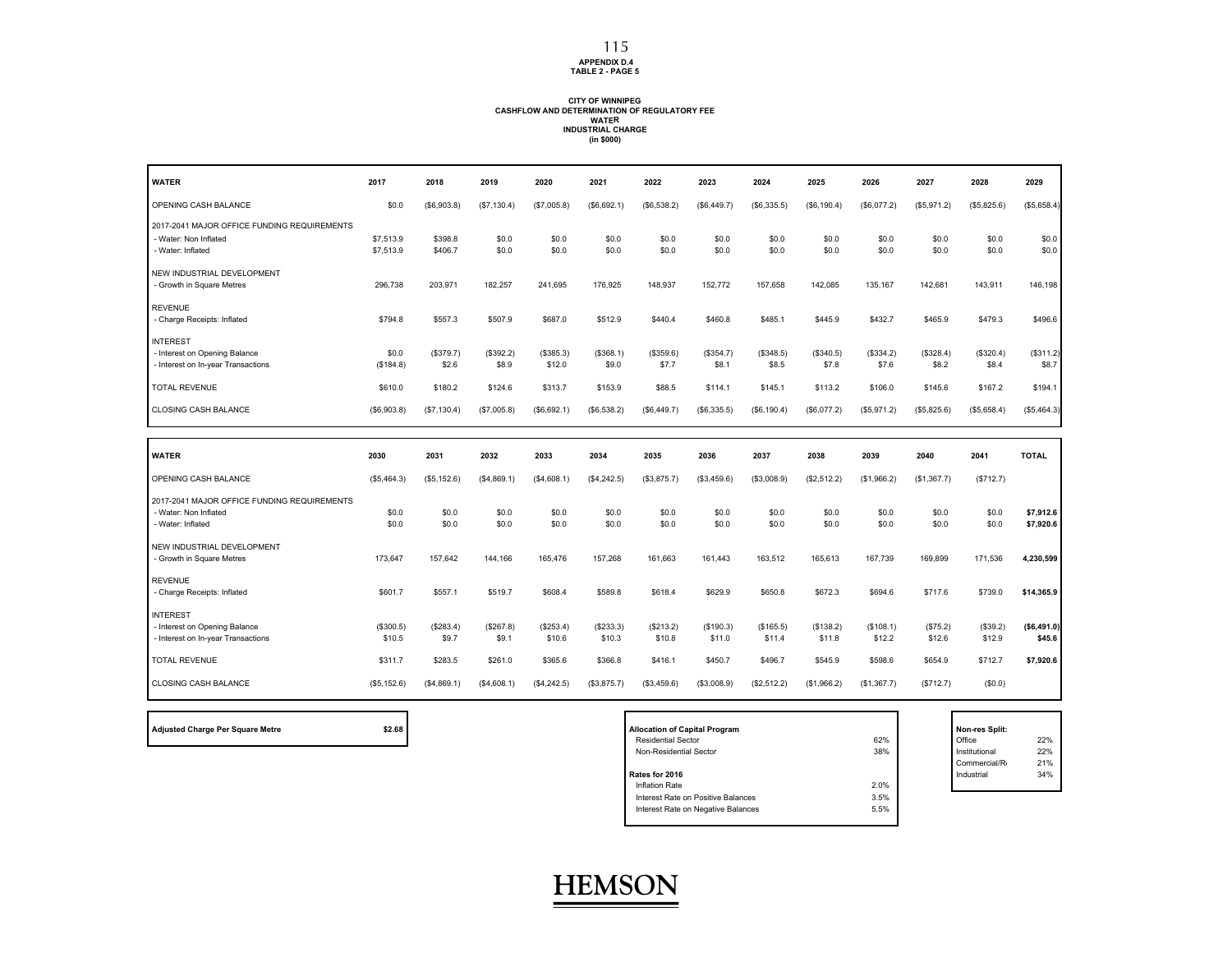### *WASTEWATER*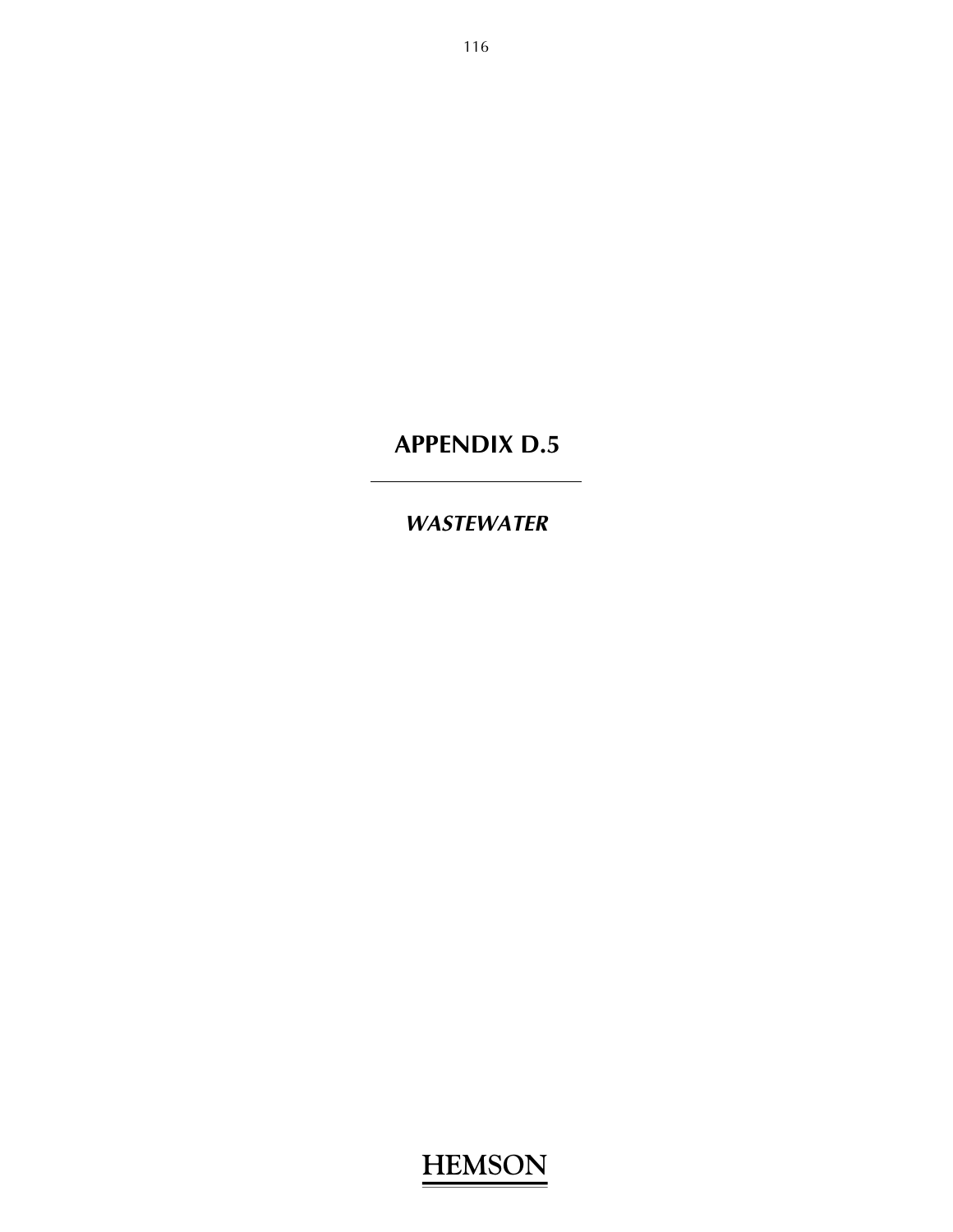#### **WASTEWATER**

Wastewater is managed through the City of Winnipeg's Water and Waste Department.

#### **TABLE 1 2017–2041 DEVELOPMENT-RELATED CAPITAL PROGRAM AND CALCULATION OF THE "UNADJUSTED" REGULATORY FEES**

The development-related capital program for Wastewater and Stormwater totals \$1.18 billion. Large amounts are included for major upgrades and expansions to three sewage treatment plants, including that of the West End Sewage Treatment Plant (WEWPCC) project which was undertaken in 2008 but is expected to service growth new development over the 2017-2041 period. The capital program also includes construction of two interceptor sewers.

Provincial and federal grants totalling \$267.68 are anticipated to help fund costs associated with the three sewage treatment plants. City staff have identified benefit to existing shares ranging from 68 to 93 per cent of the net municipal costs of these plants. These amounts total \$656.07 million. For the 2008 WEWPCC initiative, an additional amount of \$419,100 has been deducted to account for prior growth.

The remaining costs total \$253.00 million. After residential and non-residential apportionments, unadjusted charges are calculated at \$640.88 per capita for residential development, \$29.01 per square metre for Office, \$12.05 per square metre for Institutional, \$19.58 per square metre for Commercial/Retail, and \$7.83 per square metre for Industrial development.

#### **TABLE 2 CASH FLOW ANALYSIS**

After cash flow considerations, the residential and non-residential charges increase as shown in the following table:

| <b>WASTEWATER</b>                                              |                                     |                                  |                                 |                       |                                             |                                             |                                             |                                             |                                           |  |  |  |
|----------------------------------------------------------------|-------------------------------------|----------------------------------|---------------------------------|-----------------------|---------------------------------------------|---------------------------------------------|---------------------------------------------|---------------------------------------------|-------------------------------------------|--|--|--|
|                                                                | <b>SUMMARY</b>                      |                                  |                                 |                       |                                             |                                             |                                             |                                             |                                           |  |  |  |
| Unadjusted<br>2017-2041<br><b>Adjusted Charges</b><br>Adjusted |                                     |                                  |                                 |                       |                                             |                                             |                                             |                                             |                                           |  |  |  |
|                                                                | Development-Related Capital Program | Charge                           |                                 | Charge                |                                             | Office                                      |                                             | Institutional   Commercial                  | <b>Industrial</b>                         |  |  |  |
| Total<br>\$1,177,172,000                                       | Net Recoverable<br>\$252,998,355    | $\frac{1}{2}$ capita<br>\$640.88 | $\frac{\sqrt{2}}{2}$<br>\$12.38 | \$/capita<br>\$798.87 | $\frac{\text{S}}{\text{S}}$ sq.m<br>\$15.42 | $\frac{\text{S}}{\text{S}}$ sq.m<br>\$36.14 | $\frac{\text{S}}{\text{S}}$ sq.m<br>\$15.01 | $\frac{\text{S}}{\text{S}}$ sq.m<br>\$24.40 | $\frac{\text{S}}{\text{S}}$ , m<br>\$9.76 |  |  |  |

#### 117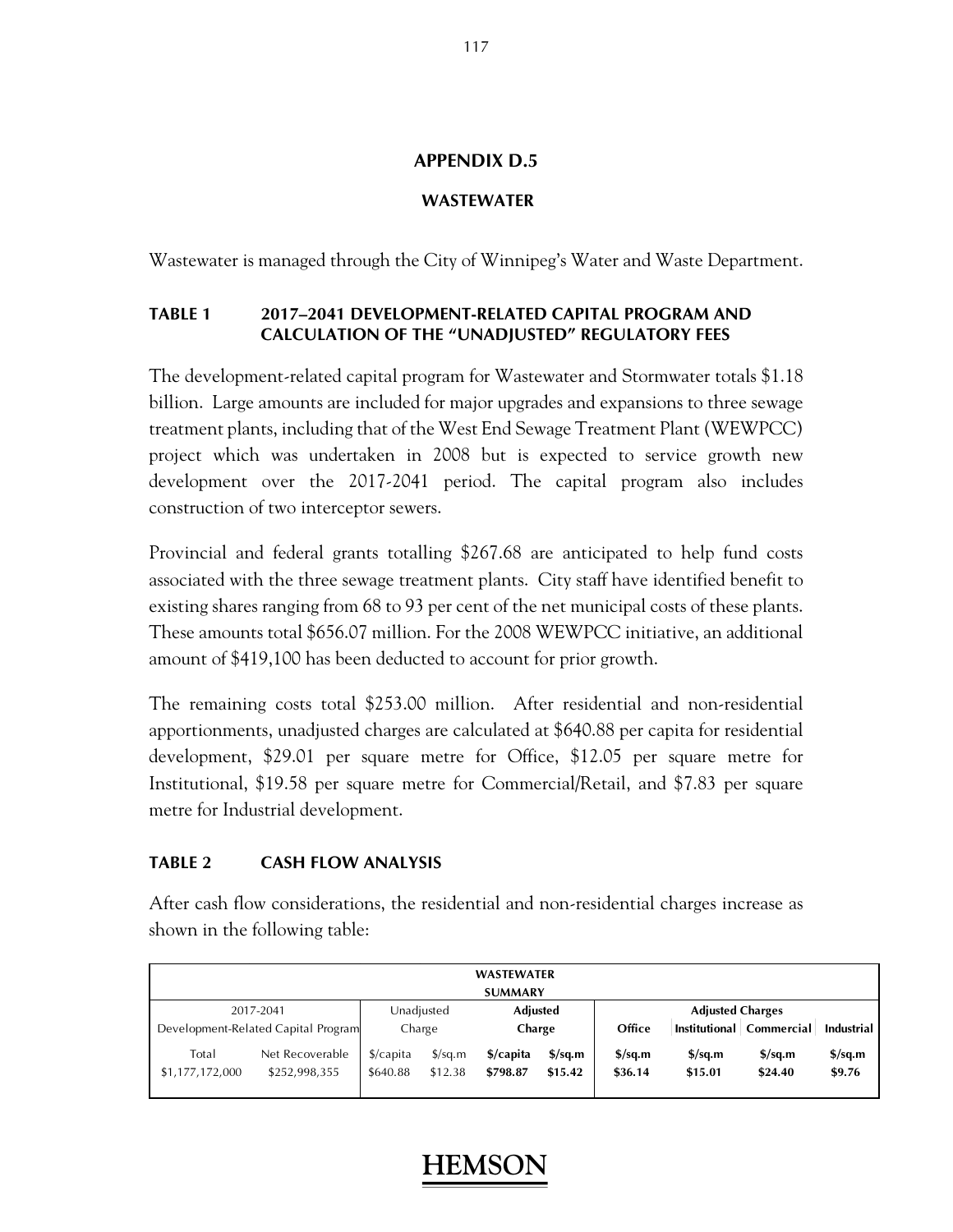#### **APPENDIX D.5TABLE 1**

#### **CITY OF WINNIPEG DEVELOPMENT-RELATED CAPITAL PROGRAM**

|                         |                                |        | Gross           | Grants/                               |      | Net                      | <b>Ineligible Costs</b>  |      | Development      |                 |                |               | <b>Costs for Recoverv</b> |              |        |
|-------------------------|--------------------------------|--------|-----------------|---------------------------------------|------|--------------------------|--------------------------|------|------------------|-----------------|----------------|---------------|---------------------------|--------------|--------|
| <b>Service</b>          | <b>Project Description</b>     | Timing | Project<br>Cost | <b>Subsidies/ Other</b><br>Recoveries |      | <b>Municipal</b><br>Cost | Replacement<br>& BTE     |      | Related<br>Costs | Prior<br>Growth |                | 2017-<br>2041 |                           | Post<br>2041 |        |
| 9.0 WASTEWATER          |                                |        |                 |                                       |      |                          |                          |      |                  |                 |                |               |                           |              |        |
| 9.1.1                   | Plessis Road Interceptor       | 2017   | 7,300,000 \$    | $\sim$                                | - 56 | 7,300,000 \$             | $\overline{\phantom{a}}$ | l S  | 7,300,000 \$     |                 | $\sim$         | - 35          | 7,300,000 \$              |              | $\sim$ |
| 9.1.2                   | Kenaston Boulevard Interceptor | 202    | $6,442,000$ \$  | $\overline{\phantom{a}}$              |      | 6,442,000 \$             |                          | - \$ | 6,442,000 \$     |                 | $\blacksquare$ |               | 6,442,000 \$              |              | $\sim$ |
| 9.1.3                   | WEWPCC (past project)          | 2017   | 33,230,000 \$   | 13,260,000 \$                         |      | 19,970,000 \$            | 18,572,100 \$            |      | 1,397,900 \$     |                 | 419,145 \$     |               | 978,755 \$                |              | $\sim$ |
| 9.1.4                   | SEWPCC (future)                | 2019   | 335,600,000 \$  | 59,420,000 \$                         |      | 276,180,000 \$           | 187,802,400 \$           |      | 88,377,600 \$    |                 | $\blacksquare$ |               | 88,377,600 \$             |              | $\sim$ |
| 9.1.5                   | NEWPCC (future)                | 2023   | 794,600,000 \$  | 195,000,000 \$                        |      | 599,600,000 \$           | 449,700,000 \$           |      | 149,900,000 \$   |                 | $\blacksquare$ |               | 149,900,000               |              | $\sim$ |
| <b>TOTAL WASTEWATER</b> |                                |        | 1,177,172,000   | 267,680,000 \$<br>-S                  |      | $909,492,000$ \$         | 656,074,500 \$           |      | 253,417,500 \$   |                 | $419.145$ \$   |               | 252,998,355 \$            |              | $\sim$ |

| <b>Residential Calculation</b>                         |       |               |
|--------------------------------------------------------|-------|---------------|
| Residential Share of Development-Related Costs         | 62%   | \$156,858,980 |
| 25 Year Population Growth in New Housing Units         |       | 244.757       |
| Unadjusted Per Unit Charge                             |       | \$640.88      |
| <b>Non-Residential Calculation</b>                     |       |               |
| Non-Residential Share of Development-Related Costs     | 38%   | \$96,139,375  |
| 25 Year Growth in Square Metres                        |       | 7.764.241     |
| Unadjusted Per Square Metre Charge                     |       | \$12.38       |
| <b>Non-Residential Allocation</b>                      |       |               |
| 25 Year Growth in Square Metres: Major Office          |       | 737,695       |
| 25 Year Growth in Square Metres: Institutional         |       | 1.747.505     |
| 25 Year Growth in Square Metres: Commercial/Retail     |       | 1.048.442     |
| 25 Year Growth in Square Metres: Industrial            |       | 4,230,599     |
| Office Per Square Metre Charge (Unadjusted)            | 22.3% | \$29.01       |
| Institutional Per Square Metre Charge (Unadjusted)     | 21.9% | \$12.05       |
| Commercial/Retail Per Square Metre Charge (Unadjusted) | 21.4% | \$19.58       |
| Industrial Per Square Metre Charge (Unadjusted)        | 34.5% | \$7.83        |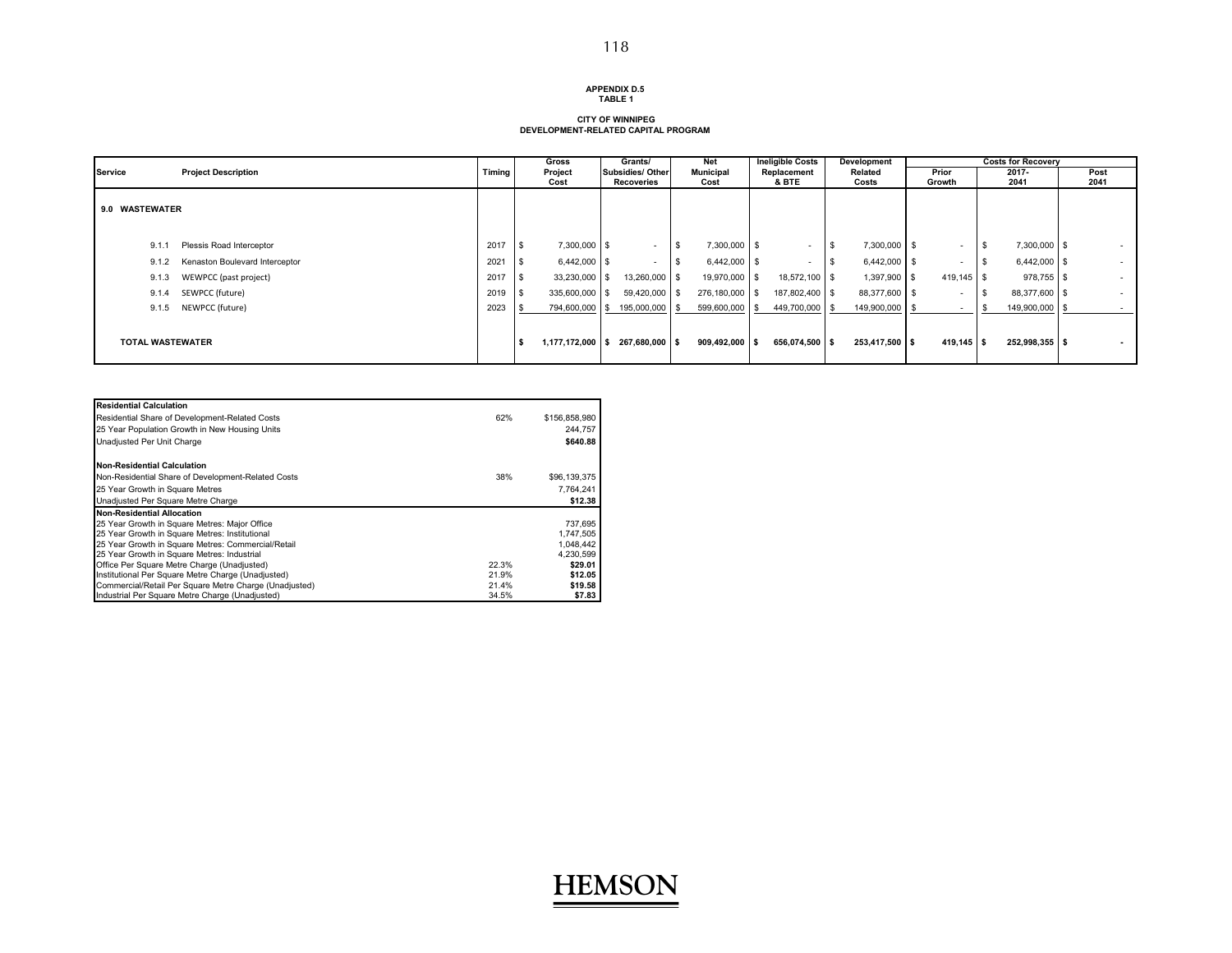#### **APPENDIX D.5 TABLE 2 - PAGE 1**

### **CITY OF WINNIPEG CASHFLOW AND DETERMINATION OF REGULATORY FEE WASTEWATER RESIDENTIAL CHARGE (in \$000)**

| <b>WASTEWATER</b>                          | 2017      | 2018       | 2019         | 2020         | 2021          | 2022          | 2023          | 2024                                         | 2025          | 2026          | 2027           | 2028          | 2029          |
|--------------------------------------------|-----------|------------|--------------|--------------|---------------|---------------|---------------|----------------------------------------------|---------------|---------------|----------------|---------------|---------------|
| OPENING CASH BALANCE                       | \$0.00    | \$3,444.73 | \$12,565.20  | (\$36,104.8) | (\$28,367.38) | (\$24,275.10) | (\$16,374.60) | (\$115,225.22) (\$111,782.05) (\$107,835.80) |               |               | (\$103,371.54) | (\$99,545.75) | (\$95,308.21) |
| 2017-2041 RESIDENTIAL FUNDING REQUIREMENTS |           |            |              |              |               |               |               |                                              |               |               |                |               |               |
| - Wastewater: Non Inflated                 | \$5,132.8 | \$0.0      | \$54,794.1   | \$0.0        | \$3,994.0     | \$0.0         | \$92,938.0    | \$0.0                                        | \$0.0         | \$0.0         | \$0.0          | \$0.0         | \$0.0         |
| - Wastewater: Inflated                     | \$5,132.8 | \$0.0      | \$57,007.8   | \$0.0        | \$4,323.3     | \$0.0         | \$104,663.3   | \$0.0                                        | \$0.0         | \$0.0         | \$0.0          | \$0.0         | \$0.0         |
| NEW RESIDENTIAL DEVELOPMENT                |           |            |              |              |               |               |               |                                              |               |               |                |               |               |
| - Population in New Units                  | 10,663    | 10,855     | 11,084       | 11,272       | 11,424        | 10,291        | 10,376        | 10,475                                       | 10,599        | 10,701        | 9,599          | 9,610         | 9,662         |
| <b>REVENUE</b>                             |           |            |              |              |               |               |               |                                              |               |               |                |               |               |
| - Charge Receipts: Inflated                | \$8,518.3 | \$8,845.1  | \$9,212.4    | \$9,556.0    | \$9,878.5     | \$9,076.8     | \$9,334.8     | \$9,612.3                                    | \$9,920.7     | \$10,216.4    | \$9,347.6      | \$9,545.5     | \$9,789.1     |
| <b>INTEREST</b>                            |           |            |              |              |               |               |               |                                              |               |               |                |               |               |
| - Interest on Opening Balance              | \$0.0     | \$120.6    | \$439.8      | (\$1,985.8)  | (\$1,560.2)   | (\$1,335.1)   | (\$900.6)     | (\$6,337.4)                                  | (\$6,148.0)   | (\$5,931.0)   | (\$5,685.4)    | (\$5,475.0)   | (\$5,242.0)   |
| - Interest on In-year Transactions         | \$59.2    | \$154.8    | (\$1,314.4)  | \$167.2      | \$97.2        | \$158.8       | (\$2,621.5)   | \$168.2                                      | \$173.6       | \$178.8       | \$163.6        | \$167.0       | \$171.3       |
| <b>TOTAL REVENUE</b>                       | \$8,577.6 | \$9,120.5  | \$8,337.8    | \$7,737.4    | \$8,415.6     | \$7,900.5     | \$5,812.7     | \$3,443.2                                    | \$3,946.2     | \$4,464.3     | \$3,825.8      | \$4,237.5     | \$4,718.5     |
| <b>CLOSING CASH BALANCE</b>                | \$3,444.7 | \$12,565.2 | (\$36,104.8) | (\$28,367.4) | (\$24,275.1)  | (\$16,374.6)  | (\$115,225.2) | (\$111,782.0)                                | (\$107,835.8) | (\$103,371.5) | (\$99,545.8)   | (\$95,308.2)  | (\$90,589.7)  |

| <b>WASTEWATER</b>                                                                                  | 2030                  | 2031                   | 2032                   | 2033                   | 2034                   | 2035                   | 2036                   | 2037                   | 2038                   | 2039                   | 2040                   | 2041                 | <b>TOTAL</b>               |
|----------------------------------------------------------------------------------------------------|-----------------------|------------------------|------------------------|------------------------|------------------------|------------------------|------------------------|------------------------|------------------------|------------------------|------------------------|----------------------|----------------------------|
| OPENING CASH BALANCE                                                                               | (\$90,589.75)         | (\$85,336.85)          | (\$79,504.54)          | (\$74,033.62)          | (S67, 947.77)          | (\$61,221.60)          | (\$53,798.97)          | (\$45,622.04)          | (\$38,008.29)          | (\$29,688.32)          | (\$20,615.83)          | (\$10,743.08)        |                            |
| 2017-2041 RESIDENTIAL FUNDING REQUIREMENTS<br>- Wastewater: Non Inflated<br>- Wastewater: Inflated | \$0.0<br>\$0.0        | \$0.0<br>\$0.0         | \$0.0<br>\$0.0         | \$0.0<br>\$0.0         | \$0.0<br>\$0.0         | \$0.0<br>\$0.0         | \$0.0<br>\$0.0         | \$0.0<br>\$0.0         | \$0.0<br>\$0.0         | \$0.0<br>\$0.0         | \$0.0<br>\$0.0         | \$0.0<br>\$0.0       | \$156,859.0<br>\$171,127.2 |
| NEW RESIDENTIAL DEVELOPMENT<br>- Population in New Units                                           | 9,734                 | 9,814                  | 8,998                  | 9,103                  | 9,193                  | 9,294                  | 9,404                  | 8,381                  | 8,450                  | 8,519                  | 8,587                  | 8,669                | 244,757                    |
| <b>REVENUE</b><br>- Charge Receipts: Inflated                                                      | \$10,059.3            | \$10,344.8             | \$9,674.4              | \$9,983.0              | \$10,283.3             | \$10,604.2             | \$10,944.3             | \$9,948.9              | \$10,231.4             | \$10,521.2             | \$10,817.3             | \$11,139.0           | \$247,404.8                |
| <b>INTEREST</b><br>- Interest on Opening Balance<br>- Interest on In-year Transactions             | (S4,982.4)<br>\$176.0 | (\$4,693.5)<br>\$181.0 | (\$4,372.7)<br>\$169.3 | (\$4,071.8)<br>\$174.7 | (\$3,737.1)<br>\$180.0 | (\$3,367.2)<br>\$185.6 | (\$2,958.9)<br>\$191.5 | (\$2,509.2)<br>\$174.1 | (\$2,090.5)<br>\$179.0 | (\$1,632.9)<br>\$184.1 | (\$1,133.9)<br>\$189.3 | (\$590.9)<br>\$194.9 | (\$76, 181.2)<br>(\$96.4)  |
| <b>TOTAL REVENUE</b>                                                                               | \$5,252.9             | \$5,832.3              | \$5,470.9              | \$6,085.9              | \$6,726.2              | \$7,422.6              | \$8,176.9              | \$7,613.7              | \$8,320.0              | \$9,072.5              | \$9,872.7              | \$10,743.1           | \$171,127.2                |
| <b>CLOSING CASH BALANCE</b>                                                                        | (\$85,336.9)          | (\$79,504.5)           | (\$74,033.6)           | (\$67,947.8)           | (\$61,221.6)           | (\$53,799.0)           | (\$45,622.0)           | (\$38,008.3)           | (\$29,688.3)           | (\$20,615.8)           | (\$10,743.1)           | \$0.0                |                            |

**HEMSON**

Adjusted Charge Per Capita **by Capital Program** \$798.87

| <b>Allocation of Capital Program</b> |      |
|--------------------------------------|------|
| <b>Residential Sector</b>            | 62%  |
| Non-Residential Sector               | 38%  |
| Rates for 2016                       |      |
| Inflation Rate:                      | 2.0% |
| Interest Rate on Positive Balances   | 3.5% |
| Interest Rate on Negative Balances   | 5.5% |
|                                      |      |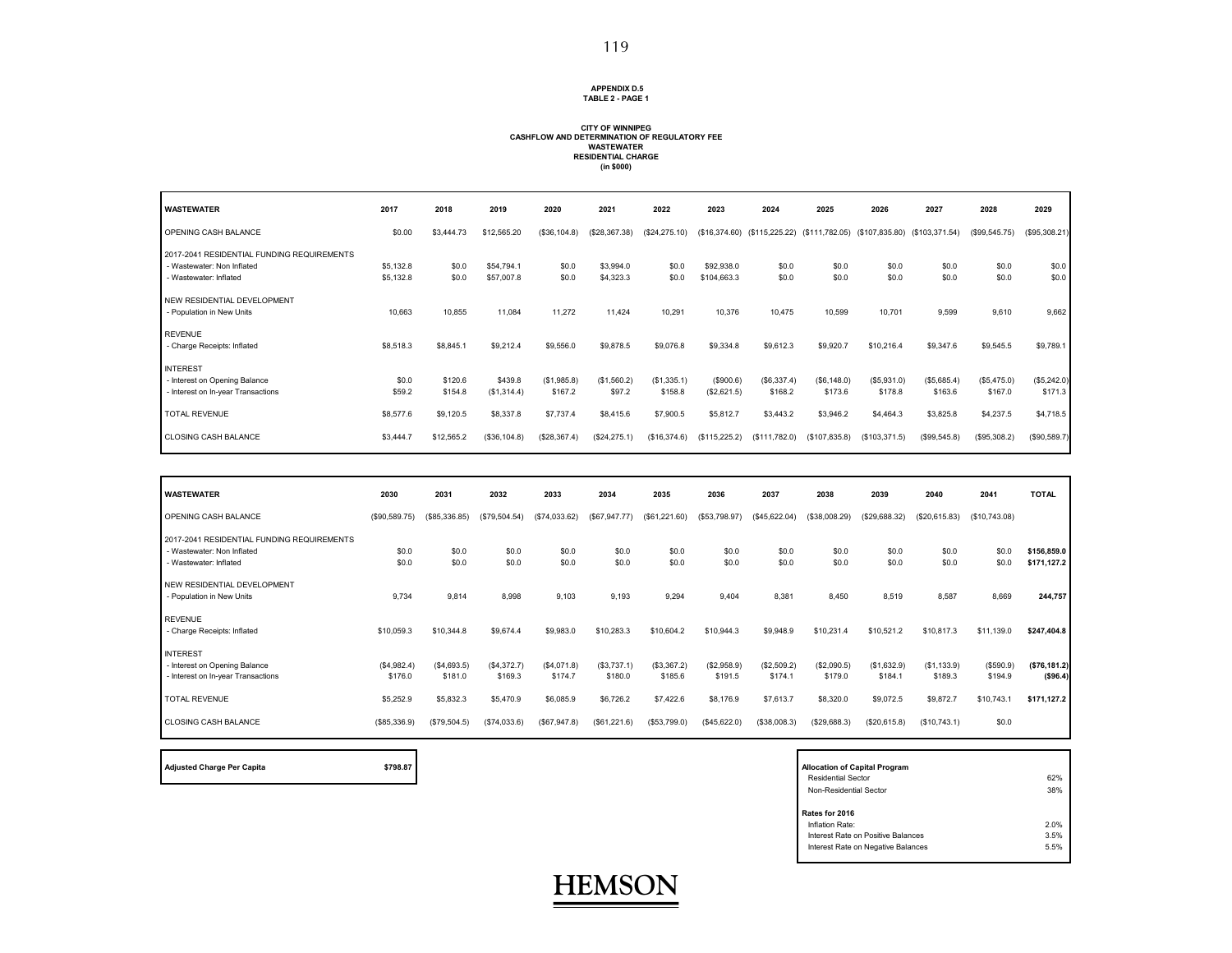**APPENDIX D.5 TABLE 2 - PAGE 2**

### **CITY OF WINNIPEG CASHFLOW AND DETERMINATION OF REGULATORY FEE WASTEWATER OFFICE CHARGE (in \$000)**

| <b>WASTEWATER</b>                                                                                   | 2017                | 2018                 | 2019                   | 2020                | 2021                | 2022                | 2023                     | 2024                | 2025                | 2026                | 2027                | 2028                | 2029                                   |
|-----------------------------------------------------------------------------------------------------|---------------------|----------------------|------------------------|---------------------|---------------------|---------------------|--------------------------|---------------------|---------------------|---------------------|---------------------|---------------------|----------------------------------------|
| OPENING CASH BALANCE                                                                                | \$0.00              | \$1,190.25           | \$2,566.08             | (\$4, 108.86)       | (\$2,690.07)        | (\$2,210.17)        | (\$1,277.23)             | (\$14,907.50)       | (\$14,566.08)       | (\$14,299.65)       | (S14.050.25)        | (\$13,707.67)       | (\$13,314.14)                          |
| 2017-2041 MAJOR OFFICE FUNDING REQUIREMENTS<br>- Wastewater: Non Inflated<br>- Wastewater: Inflated | \$700.4<br>\$700.4  | \$0.0<br>\$0.0       | \$7,476.7<br>\$7,778.8 | \$0.0<br>\$0.0      | \$545.0<br>\$589.9  | \$0.0<br>\$0.0      | \$12,681.5<br>\$14,281.4 | \$0.0<br>\$0.0      | \$0.0<br>\$0.0      | \$0.0<br>\$0.0      | \$0.0<br>\$0.0      | \$0.0<br>\$0.0      | \$0.0<br>\$0.0                         |
| NEW MAJOR OFFICE DEVELOPMENT<br>- Growth in Square Metres                                           | 51,743              | 35,567               | 31,780                 | 42,145              | 30,851              | 25,970              | 26,639                   | 27,491              | 24,776              | 23,569              | 24,879              | 25,094              | 25,493                                 |
| <b>REVENUE</b><br>- Charge Receipts: Inflated                                                       | \$1,870.2           | \$1,311.2            | \$1,195.1              | \$1,616.5           | \$1,207.0           | \$1,036.4           | \$1,084.3                | \$1,141.4           | \$1,049.2           | \$1,018.1           | \$1,096.2           | \$1,127.7           | \$1,168.6                              |
| <b>INTEREST</b><br>- Interest on Opening Balance<br>- Interest on In-year Transactions              | \$0.0<br>\$20.5     | \$41.7<br>\$22.9     | \$89.8<br>(\$181.1)    | (\$226.0)<br>\$28.3 | (\$148.0)<br>\$10.8 | (\$121.6)<br>\$18.1 | (S70.2)<br>(\$362.9)     | (\$819.9)<br>\$20.0 | (\$801.1)<br>\$18.4 | (\$786.5)<br>\$17.8 | (\$772.8)<br>\$19.2 | (\$753.9)<br>\$19.7 | (\$732.3)<br>\$20.4                    |
| <b>TOTAL REVENUE</b>                                                                                | \$1,890.6           | \$1,375.8            | \$1,103.8              | \$1,418.8           | \$1,069.8           | \$932.9             | \$651.1                  | \$341.4             | \$266.4             | \$249.4             | \$342.6             | \$393.5             | \$456.7                                |
| <b>CLOSING CASH BALANCE</b>                                                                         | \$1,190.3           | \$2,566.1            | (\$4,108.9)            | (\$2,690.1)         | (\$2,210.2)         | (\$1,277.2)         | (\$14,907.5)             | (\$14,566.1)        | (\$14,299.7)        | (\$14,050.2)        | (\$13,707.7)        | (\$13,314.1)        | (\$12,857.4)                           |
|                                                                                                     |                     |                      |                        |                     |                     |                     |                          |                     |                     |                     |                     |                     |                                        |
| <b>WASTEWATER</b>                                                                                   | 2030                | 2031                 | 2032                   | 2033                | 2034                | 2035                | 2036                     | 2037                | 2038                | 2039                | 2040                | 2041                | <b>TOTAL</b>                           |
| OPENING CASH BALANCE                                                                                | (\$12,857.41)       | (\$12, 124.08)       | (\$11,457.03)          | (\$10,842.92)       | (\$9,982.55)        | (\$9,119.44)        | (\$8, 140.35)            | (\$7,079.85)        | (\$5,911.15)        | (\$4,626.59)        | (\$3,218.11)        | (\$1,677.05)        |                                        |
| 2017-2041 MAJOR OFFICE FUNDING REQUIREMENTS<br>- Wastewater: Non Inflated<br>- Wastewater: Inflated | \$0.0<br>\$0.0      | \$0.0<br>\$0.0       | \$0.0<br>\$0.0         | \$0.0<br>\$0.0      | \$0.0<br>\$0.0      | \$0.0<br>\$0.0      | \$0.0<br>\$0.0           | \$0.0<br>\$0.0      | \$0.0<br>\$0.0      | \$0.0<br>\$0.0      | \$0.0<br>\$0.0      | \$0.0<br>\$0.0      | \$21,403.5<br>\$23,350.5               |
| NEW MAJOR OFFICE DEVELOPMENT<br>- Growth in Square Metres                                           | 30.279              | 27.488               | 25.138                 | 28.854              | 27.423              | 28,189              | 28.151                   | 28.512              | 28.878              | 29.249              | 29.626              | 29.911              | 737,695                                |
| <b>REVENUE</b><br>- Charge Receipts: Inflated                                                       | \$1,415.7           | \$1,310.9            | \$1,222.8              | \$1,431.7           | \$1,387.9           | \$1,455.2           | \$1,482.3                | \$1,531.3           | \$1,582.0           | \$1,634.3           | \$1,688.5           | \$1,738.9           | \$33,803.1                             |
| <b>INTEREST</b><br>- Interest on Opening Balance<br>- Interest on In-year Transactions              | (\$707.2)<br>\$24.8 | ( \$666.8)<br>\$22.9 | (\$630.1)<br>\$21.4    | (\$596.4)<br>\$25.1 | (\$549.0)<br>\$24.3 | (\$501.6)<br>\$25.5 | (\$447.7)<br>\$25.9      | (\$389.4)<br>\$26.8 | (\$325.1)<br>\$27.7 | (\$254.5)<br>\$28.6 | (\$177.0)<br>\$29.5 | (\$92.2)<br>\$30.4  |                                        |
| <b>TOTAL REVENUE</b>                                                                                | \$733.3             | \$667.0              | \$614.1                | \$860.4             | \$863.1             | \$979.1             | \$1,060.5                | \$1,168.7           | \$1,284.6           | \$1,408.5           | \$1.541.1           | \$1,677.1           | (\$10,437.8)<br>(\$14.9)<br>\$23,350.5 |

**Adjusted Charge Per Square Metre \$36.14 Allocation of Capital Program Non-res Split:**

| <b>Allocation of Capital Program</b> |      | Non-res Split: |     |
|--------------------------------------|------|----------------|-----|
| <b>Residential Sector</b>            | 62%  | Office         | 22% |
| Non-Residential Sector               | 38%  | Institutional  | 22% |
|                                      |      | Commercial/R   | 21% |
| Rates for 2016                       |      | Industrial     | 34% |
| Inflation Rate:                      | 2.0% |                |     |
| Interest Rate on Positive Balances   | 3.5% |                |     |
| Interest Rate on Negative Balances   | 5.5% |                |     |
|                                      |      |                |     |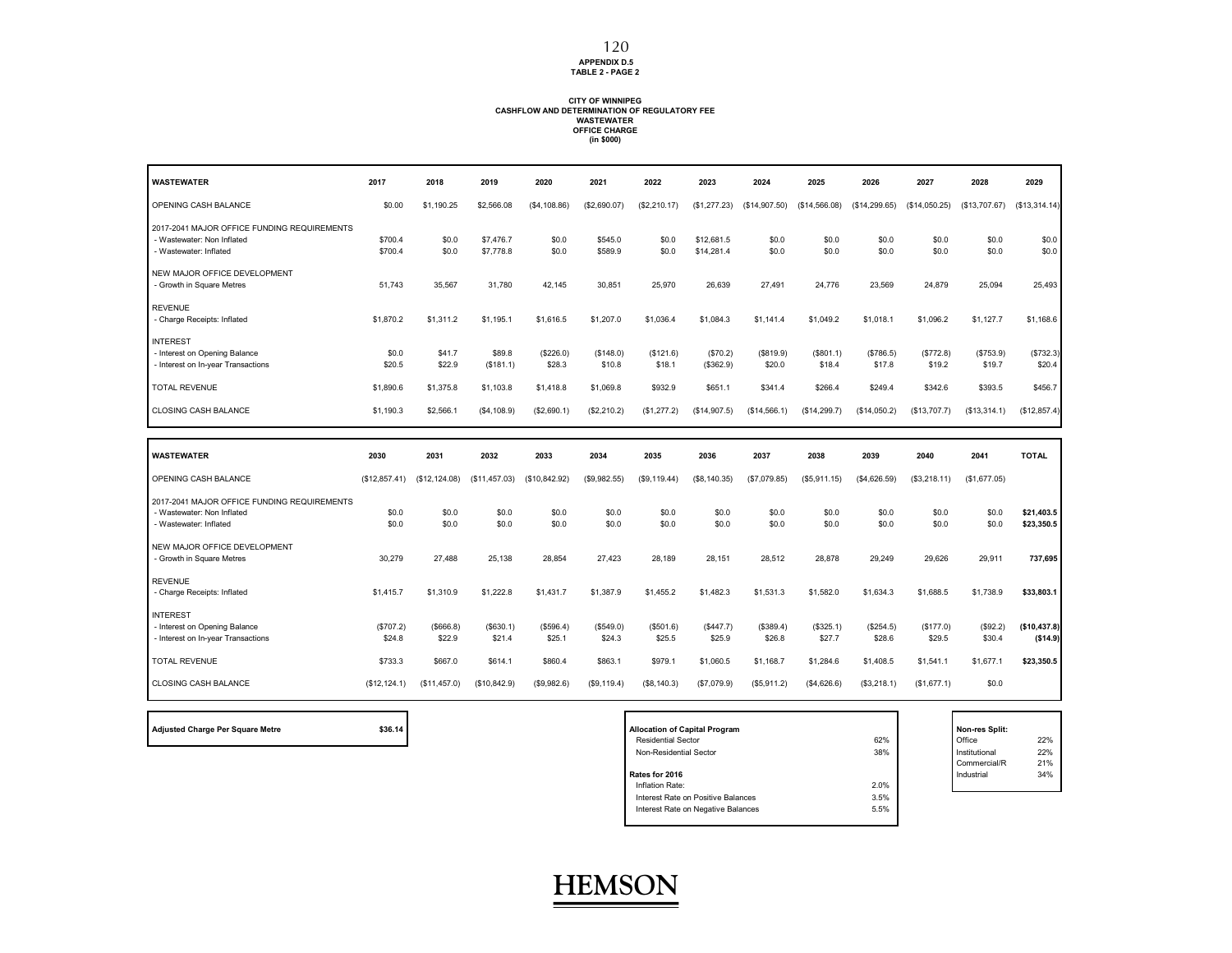#### **APPENDIX D.5 TABLE 2 - PAGE 3**

#### **CITY OF WINNIPEG CASHFLOW AND DETERMINATION OF REGULATORY FEEWASTEWATER INSTITUTIONAL CHARGE (in \$000)**

| <b>WASTEWATER</b>                                                                                   | 2017                  | 2018                  | 2019                   | 2020                  | 2021                 | 2022                 | 2023                     | 2024                | 2025                 | 2026                 | 2027                 | 2028                 | 2029                     |
|-----------------------------------------------------------------------------------------------------|-----------------------|-----------------------|------------------------|-----------------------|----------------------|----------------------|--------------------------|---------------------|----------------------|----------------------|----------------------|----------------------|--------------------------|
| OPENING CASH BALANCE                                                                                | \$0.00                | \$1,171.20            | \$2,525.00             | (\$4,043.09)          | (S2, 647.01)         | (\$2,174.79)         | (\$1,256.79)             | (\$14,668.87)       | (\$14,332.92)        | (\$14,070.76)        | (\$13,825.35)        | (\$13,488.25)        | (\$13,101.02)            |
| 2017-2041 MAJOR OFFICE FUNDING REQUIREMENTS<br>- Wastewater: Non Inflated<br>- Wastewater: Inflated | \$689.2<br>\$689.2    | \$0.0<br>\$0.0        | \$7,357.0<br>\$7,654.2 | \$0.0<br>\$0.0        | \$536.3<br>\$580.5   | \$0.0<br>\$0.0       | \$12,478.5<br>\$14,052.8 | \$0.0<br>\$0.0      | \$0.0<br>\$0.0       | \$0.0<br>\$0.0       | \$0.0<br>\$0.0       | \$0.0<br>\$0.0       | \$0.0<br>\$0.0           |
| NEW INSTITUTIONAL DEVELOPMENT<br>- Growth in Square Metres                                          | 122,572               | 84,253                | 75,284                 | 99,835                | 73,081               | 61,520               | 63,104                   | 65,123              | 58,690               | 55,832               | 58,936               | 59,444               | 60,389                   |
| <b>REVENUE</b><br>- Charge Receipts: Inflated                                                       | \$1,840.2             | \$1,290.2             | \$1,175.9              | \$1,590.6             | \$1,187.7            | \$1,019.8            | \$1,066.9                | \$1,123.1           | \$1,032.4            | \$1,001.8            | \$1,078.6            | \$1,109.7            | \$1,149.9                |
| <b>INTEREST</b><br>- Interest on Opening Balance<br>- Interest on In-year Transactions              | \$0.0<br>\$20.1       | \$41.0<br>\$22.6      | \$88.4<br>(\$178.2)    | (\$222.4)<br>\$27.8   | (\$145.6)<br>\$10.6  | (\$119.6)<br>\$17.8  | (\$69.1)<br>(\$357.1)    | (\$806.8)<br>\$19.7 | (\$788.3)<br>\$18.1  | (\$773.9)<br>\$17.5  | (\$760.4)<br>\$18.9  | (\$741.9)<br>\$19.4  | (\$720.6)<br>\$20.1      |
| <b>TOTAL REVENUE</b>                                                                                | \$1,860.4             | \$1,353.8             | \$1,086.2              | \$1,396.1             | \$1,052.7            | \$918.0              | \$640.7                  | \$336.0             | \$262.2              | \$245.4              | \$337.1              | \$387.2              | \$449.4                  |
| <b>CLOSING CASH BALANCE</b>                                                                         | \$1,171.2             | \$2,525.0             | (\$4,043.1)            | (\$2,647.0)           | (\$2,174.8)          | (\$1,256.8)          | (\$14,668.9)             | (\$14,332.9)        | (\$14,070.8)         | (\$13,825.3)         | (\$13,488.3)         | (S13, 101.0)         | (\$12,651.6)             |
|                                                                                                     |                       |                       |                        |                       |                      |                      |                          |                     |                      |                      |                      |                      |                          |
|                                                                                                     |                       |                       |                        |                       |                      |                      |                          |                     |                      |                      |                      |                      |                          |
| <b>WASTEWATER</b><br>OPENING CASH BALANCE                                                           | 2030<br>(\$12,651.60) | 2031<br>(\$11,930.00) | 2032<br>(\$11,273.64)  | 2033<br>(\$10,669.36) | 2034<br>(\$9,822.76) | 2035<br>(\$8,973.46) | 2036<br>(\$8,010.04)     | 2037<br>(S6,966.53) | 2038<br>(\$5,816.53) | 2039<br>(S4, 552.53) | 2040<br>(\$3,166.59) | 2041<br>(\$1,650.21) | <b>TOTAL</b>             |
| 2017-2041 MAJOR OFFICE FUNDING REQUIREMENTS<br>- Wastewater: Non Inflated<br>- Wastewater: Inflated | \$0.0<br>\$0.0        | \$0.0<br>\$0.0        | \$0.0<br>\$0.0         | \$0.0<br>\$0.0        | \$0.0<br>\$0.0       | \$0.0<br>\$0.0       | \$0.0<br>\$0.0           | \$0.0<br>\$0.0      | \$0.0<br>\$0.0       | \$0.0<br>\$0.0       | \$0.0<br>\$0.0       | \$0.0<br>\$0.0       | \$21,060.9<br>\$22,976.7 |
| NEW INSTITUTIONAL DEVELOPMENT<br>- Growth in Square Metres                                          | 71,727                | 65,116                | 59,550                 | 68,352                | 64,962               | 66,777               | 66,686                   | 67,541              | 68,409               | 69,287               | 70,179               | 70,855               | 1,747,505                |
| <b>REVENUE</b><br>- Charge Receipts: Inflated                                                       | \$1,393.1             | \$1,289.9             | \$1,203.3              | \$1,408.8             | \$1,365.7            | \$1,431.9            | \$1,458.5                | \$1,506.8           | \$1,556.7            | \$1,608.2            | \$1,661.5            | \$1,711.0            | \$33,262.0               |
| <b>INTEREST</b><br>- Interest on Opening Balance<br>- Interest on In-year Transactions              | (\$695.8)<br>\$24.4   | (\$656.2)<br>\$22.6   | (\$620.0)<br>\$21.1    | ( \$586.8)<br>\$24.7  | (\$540.3)<br>\$23.9  | (\$493.5)<br>\$25.1  | (\$440.6)<br>\$25.5      | (\$383.2)<br>\$26.4 | (S319.9)<br>\$27.2   | (\$250.4)<br>\$28.1  | (\$174.2)<br>\$29.1  | (\$90.8)<br>\$29.9   | (\$10,270.7)<br>(\$14.6) |
| <b>TOTAL REVENUE</b>                                                                                | \$721.6               | \$656.4               | \$604.3                | \$846.6               | \$849.3              | \$963.4              | \$1,043.5                | \$1,150.0           | \$1,264.0            | \$1,385.9            | \$1,516.4            | \$1,650.2            | \$22,976.7               |

| <b>Adjusted Charge Per Square Metre</b> |  |  |  |
|-----------------------------------------|--|--|--|

| \$15.01<br>Adjusted Charge Per Square Metre | <b>Allocation of Capital Program</b> |      | Non-res Split: |     |
|---------------------------------------------|--------------------------------------|------|----------------|-----|
|                                             | <b>Residential Sector</b>            | 62%  | Office         | 22% |
|                                             | Non-Residential Sector               | 38%  | Institutional  | 22% |
|                                             |                                      |      | Commercial/R   | 21% |
|                                             | Rates for 2016                       |      | Industrial     | 34% |
|                                             | Inflation Rate                       | 2.0% |                |     |
|                                             | Interest Rate on Positive Balances   | 3.5% |                |     |
|                                             | Interest Rate on Negative Balances   | 5.5% |                |     |
|                                             |                                      |      |                |     |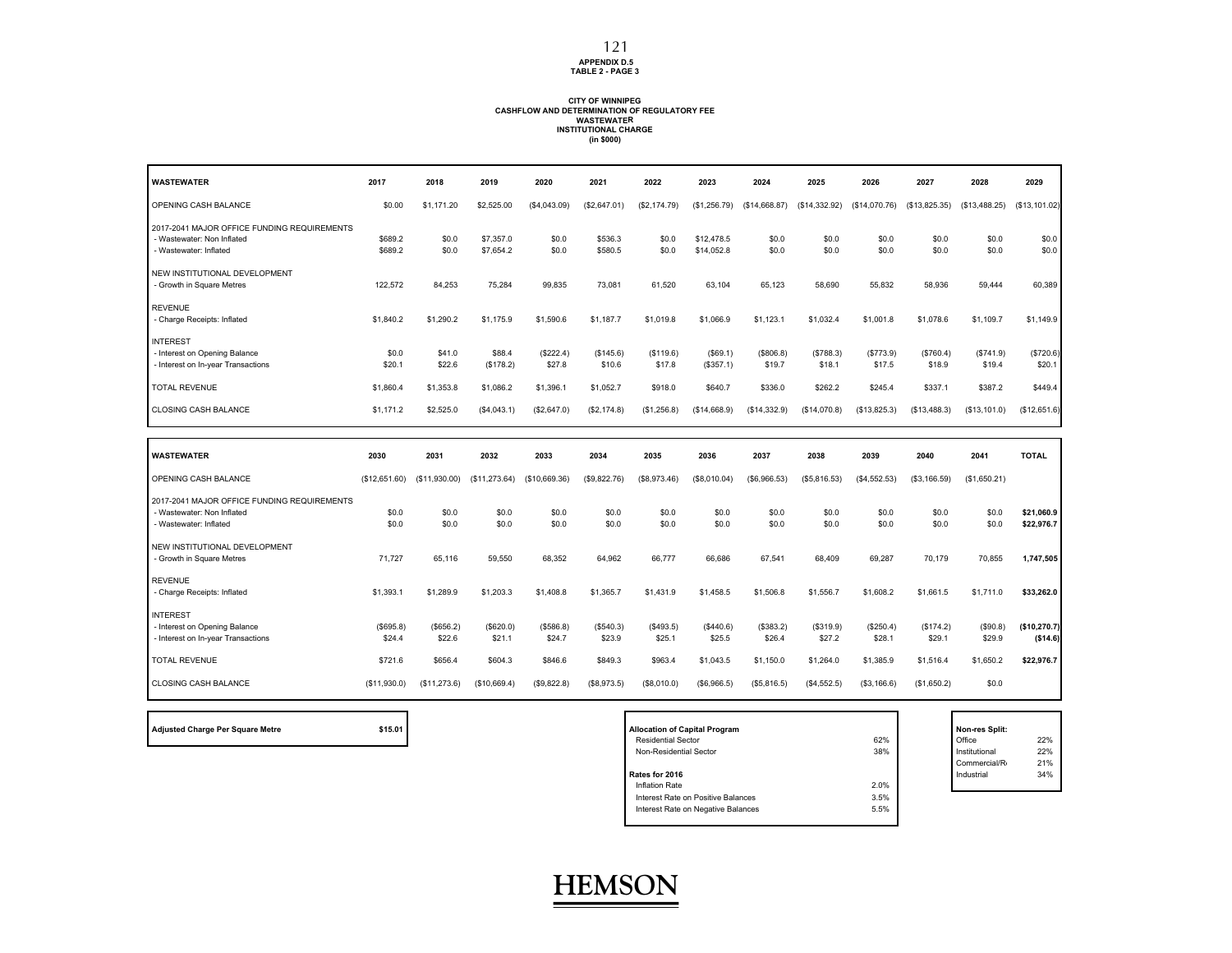**APPENDIX D.5 TABLE 2 - PAGE 4**

#### **CITY OF WINNIPEG CASHFLOW AND DETERMINATION OF REGULATORY FEEWASTEWATER COMMERCIAL/RETAIL CHARGE (in \$000)**

| <b>WASTEWATER</b>                                                                                   | 2017                  | 2018                  | 2019                   | 2020                  | 2021                 | 2022                 | 2023                     | 2024                 | 2025                 | 2026                 | 2027                 | 2028                 | 2029                     |
|-----------------------------------------------------------------------------------------------------|-----------------------|-----------------------|------------------------|-----------------------|----------------------|----------------------|--------------------------|----------------------|----------------------|----------------------|----------------------|----------------------|--------------------------|
| OPENING CASH BALANCE                                                                                | \$0.00                | \$1,141.85            | \$2,461.73             | (\$3,941.78)          | (\$2,580.68)         | (\$2,120.30)         | (\$1,225.30)             | (\$14,301.32)        | (\$13,973.78)        | (\$13,718.19)        | (\$13,478.93)        | (\$13,150.28)        | (\$12,772.75)            |
| 2017-2041 MAJOR OFFICE FUNDING REQUIREMENTS<br>- Wastewater: Non Inflated<br>- Wastewater: Inflated | \$671.9<br>\$671.9    | \$0.0<br>\$0.0        | \$7,172.7<br>\$7,462.5 | \$0.0<br>\$0.0        | \$522.8<br>\$565.9   | \$0.0<br>\$0.0       | \$12,165.8<br>\$13,700.7 | \$0.0<br>\$0.0       | \$0.0<br>\$0.0       | \$0.0<br>\$0.0       | \$0.0<br>\$0.0       | \$0.0<br>\$0.0       | \$0.0<br>\$0.0           |
| NEW COMMERCIAL DEVELOPMENT<br>- Growth in Square Metres                                             | 73,539                | 50,549                | 45.168                 | 59,898                | 43.846               | 36,910               | 37,860                   | 39,071               | 35,212               | 33.498               | 35,360               | 35.664               | 36,231                   |
| <b>REVENUE</b><br>- Charge Receipts: Inflated                                                       | \$1,794.1             | \$1,257.9             | \$1,146.5              | \$1,550.8             | \$1,157.9            | \$994.2              | \$1,040.2                | \$1,094.9            | \$1,006.5            | \$976.7              | \$1,051.6            | \$1,081.9            | \$1,121.0                |
| <b>INTEREST</b><br>- Interest on Opening Balance<br>- Interest on In-year Transactions              | \$0.0<br>\$19.6       | \$40.0<br>\$22.0      | \$86.2<br>(\$173.7)    | (\$216.8)<br>\$27.1   | (\$141.9)<br>\$10.4  | (\$116.6)<br>\$17.4  | (\$67.4)<br>(\$348.2)    | (\$786.6)<br>\$19.2  | (\$768.6)<br>\$17.6  | (\$754.5)<br>\$17.1  | (S741.3)<br>\$18.4   | (\$723.3)<br>\$18.9  | (\$702.5)<br>\$19.6      |
| <b>TOTAL REVENUE</b>                                                                                | \$1,813.8             | \$1,319.9             | \$1,058.9              | \$1.361.1             | \$1,026.3            | \$895.0              | \$624.7                  | \$327.5              | \$255.6              | \$239.3              | \$328.6              | \$377.5              | \$438.2                  |
| <b>CLOSING CASH BALANCE</b>                                                                         | \$1,141.9             | \$2,461.7             | (\$3,941.8)            | (\$2,580.7)           | (\$2, 120.3)         | (\$1,225.3)          | (\$14,301.3)             | (\$13,973.8)         | (\$13,718.2)         | (\$13,478.9)         | (\$13, 150.3)        | (\$12,772.8)         | (\$12,334.6)             |
|                                                                                                     |                       |                       |                        |                       |                      |                      |                          |                      |                      |                      |                      |                      |                          |
|                                                                                                     |                       |                       |                        |                       |                      |                      |                          |                      |                      |                      |                      |                      |                          |
| <b>WASTEWATER</b><br>OPENING CASH BALANCE                                                           | 2030<br>(\$12,334.59) | 2031<br>(\$11,631.08) | 2032<br>(\$10,991.15)  | 2033<br>(\$10,402.02) | 2034<br>(S9, 576.63) | 2035<br>(\$8,748.61) | 2036<br>(\$7,809.34)     | 2037<br>(S6, 791.97) | 2038<br>(\$5,670.79) | 2039<br>(S4, 438.46) | 2040<br>(\$3,087.25) | 2041<br>(\$1,608.86) | <b>TOTAL</b>             |
| 2017-2041 MAJOR OFFICE FUNDING REQUIREMENTS<br>- Wastewater: Non Inflated<br>- Wastewater: Inflated | \$0.0<br>\$0.0        | \$0.0<br>\$0.0        | \$0.0<br>\$0.0         | \$0.0<br>\$0.0        | \$0.0<br>\$0.0       | \$0.0<br>\$0.0       | \$0.0<br>\$0.0           | \$0.0<br>\$0.0       | \$0.0<br>\$0.0       | \$0.0<br>\$0.0       | \$0.0<br>\$0.0       | \$0.0<br>\$0.0       | \$20,533.2<br>\$22,401.0 |
| NEW COMMERCIAL DEVELOPMENT<br>- Growth in Square Metres                                             | 43,034                | 39,067                | 35,728                 | 41,009                | 38,975               | 40,064               | 40,009                   | 40,522               | 41,043               | 41,570               | 42,105               | 42,511               | 1,048,442                |
| <b>REVENUE</b><br>- Charge Receipts: Inflated                                                       | \$1,358.2             | \$1,257.6             | \$1,173.1              | \$1,373.5             | \$1,331.4            | \$1,396.0            | \$1,422.0                | \$1,469.0            | \$1,517.7            | \$1,567.9            | \$1,619.8            | \$1,668.2            | \$32,428.6               |
| <b>INTEREST</b><br>- Interest on Opening Balance<br>- Interest on In-year Transactions              | (\$678.4)<br>\$23.8   | (\$639.7)<br>\$22.0   | (\$604.5)<br>\$20.5    | (\$572.1)<br>\$24.0   | (\$526.7)<br>\$23.3  | (\$481.2)<br>\$24.4  | (\$429.5)<br>\$24.9      | (\$373.6)<br>\$25.7  | (\$311.9)<br>\$26.6  | (\$244.1)<br>\$27.4  | (\$169.8)<br>\$28.3  | (\$88.5)<br>\$29.2   | (\$10,013.3)<br>(\$14.3) |
| <b>TOTAL REVENUE</b>                                                                                | \$703.5               | \$639.9               | \$589.1                | \$825.4               | \$828.0              | \$939.3              | \$1,017.4                | \$1,121.2            | \$1,232.3            | \$1,351.2            | \$1,478.4            | \$1,608.9            | \$22,401.0               |

**Adjusted Charge Per Square Metre 624.40** 

| <b>Allocation of Capital Program</b> |      | Non-res Split: |     |
|--------------------------------------|------|----------------|-----|
| <b>Residential Sector</b>            | 62%  | Office         | 22% |
| Non-Residential Sector               | 38%  | Institutional  | 22% |
|                                      |      | Commercial/R   | 21% |
| Rates for 2016                       |      | Industrial     | 34% |
| Inflation Rate                       | 2.0% |                |     |
| Interest Rate on Positive Balances   | 3.5% |                |     |
| Interest Rate on Negative Balances   | 5.5% |                |     |
|                                      |      |                |     |